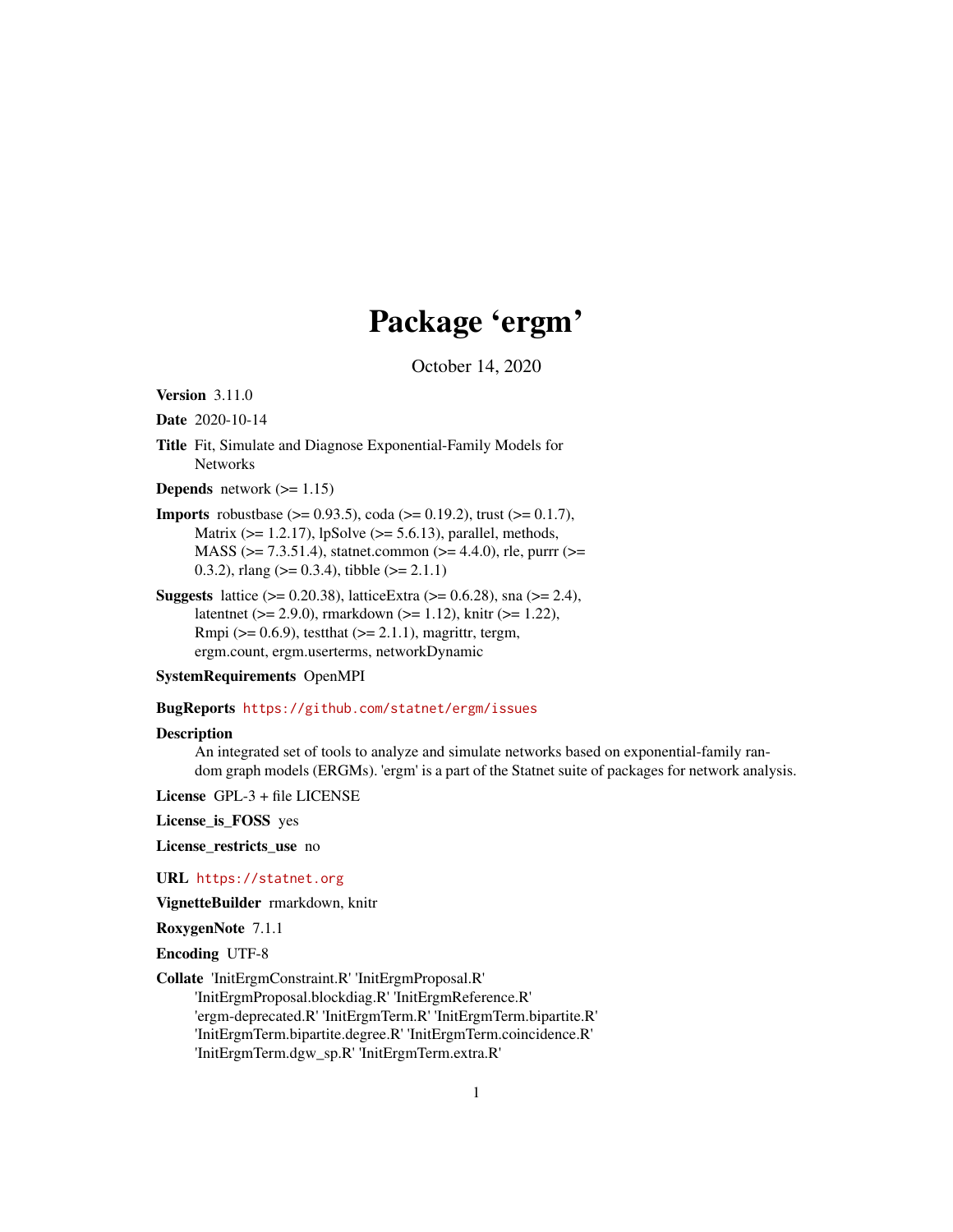'InitErgmTerm.indices.R' 'InitErgmTerm.test.R' 'InitErgmTerm.transitiveties.R' 'InitWtErgmProposal.R' 'InitWtErgmTerm.R' 'anova.ergm.R' 'anova.ergmlist.R' 'approx.hotelling.diff.test.R' 'as.network.numeric.R' 'build\_term\_index.R' 'check.ErgmTerm.R' 'control.ergm.R' 'control.ergm.bridge.R' 'control.gof.R' 'control.logLik.ergm.R' 'control.san.R' 'control.simulate.R' 'data.R' 'ergm-defunct.R' 'ergm-disambiguation.R' 'ergm.CD.fixed.R' 'ergm.Cprepare.R' 'ergm.MCMCse.R' 'ergm.MCMCse.lognormal.R' 'ergm.MCMLE.R' 'ergm.R' 'ergm.allstats.R' 'ergm.bounddeg.R' 'ergm.bridge.R' 'ergm.curved.statsmatrix.R' 'ergm.design.R' 'ergm.errors.R' 'ergm.estimate.R' 'ergm.eta.R' 'ergm.etagrad.R' 'ergm.etagradmult.R' 'ergm.etamap.R' 'ergm.geodistn.R' 'ergm.getCDsample.R' 'ergm.getMCMCsample.R' 'ergm.getnetwork.R' 'ergm.initialfit.R' 'ergm.llik.R' 'ergm.llik.obs.R' 'ergm.logitreg.R' 'ergm.mple.R' 'ergm.pen.glm.R' 'ergm.phase12.R' 'ergm.pl.R' 'ergm.reviseinit.R' 'ergm.robmon.R' 'ergm.san.R' 'ergm.stepping.R' 'ergm.stocapprox.R' 'ergm.sufftoprob.R' 'ergm.utility.R' 'ergmMPLE.R' 'ergm\_estfun.R' 'ergm\_model.R' 'ergm\_model.utils.R' 'ergm\_proposal.R' 'formula.utils.R' 'get.node.attr.R' 'godfather.R' 'gof.ergm.R' 'is.curved.R' 'is.durational.R' 'is.dyad.independent.R' 'is.inCH.R' 'locator.R' 'logLik.ergm.R' 'mcmc.diagnostics.ergm.R' 'network.list.R' 'network.update.R' 'nonidentifiability.R' 'nparam.R' 'parallel.utils.R' 'param\_names.R' 'pending\_update\_network.R' 'predict.ergm.R' 'print.ergm.R' 'print.network.list.R' 'print.summary.ergm.R' 'rlebdm.R' 'simulate.ergm.R' 'simulate.formula.R' 'summary.ergm.R' 'summary.ergm\_model.R' 'summary.network.list.R' 'summary.statistics.network.R' 'to\_ergm\_Cdouble.R' 'vcov.ergm.R' 'wtd.median.R' 'zzz.R'

### NeedsCompilation yes

Author Mark S. Handcock [aut], David R. Hunter [aut], Carter T. Butts [aut], Steven M. Goodreau [aut], Pavel N. Krivitsky [aut, cre] (<https://orcid.org/0000-0002-9101-3362>), Martina Morris [aut], Li Wang [ctb], Kirk Li [ctb], Skye Bender-deMoll [ctb], Chad Klumb [ctb], Michał Bojanowski [ctb], Ben Bolker [ctb]

#### Maintainer Pavel N. Krivitsky <pavel@statnet.org>

#### Repository CRAN

2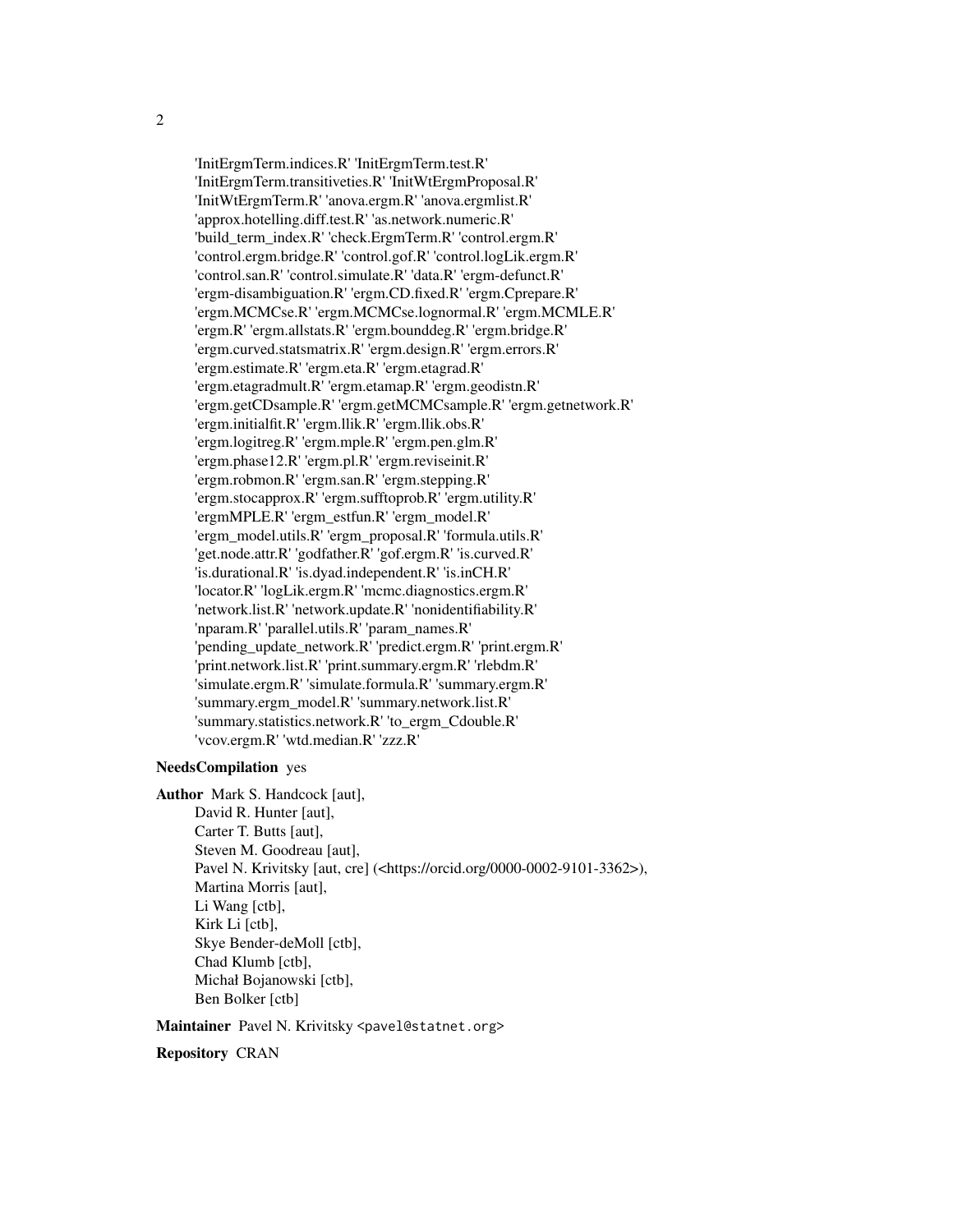Date/Publication 2020-10-14 09:30:02 UTC

# R topics documented:

|    | 4    |
|----|------|
|    | 6    |
|    | 8    |
|    | 10   |
|    | 11   |
|    | 13   |
|    | 23   |
|    | 25   |
|    | 26   |
|    | 28   |
|    | 30   |
|    | 32   |
|    | - 34 |
|    | 35   |
|    | 36   |
|    | 37   |
|    | 38   |
|    | 45   |
|    | 49   |
|    | 51   |
|    | 52   |
|    | 82   |
|    | - 84 |
|    | 85   |
|    | -88  |
|    | - 89 |
|    | - 90 |
|    | -91  |
|    | - 92 |
|    | - 94 |
|    | - 96 |
|    | - 97 |
|    |      |
|    |      |
|    |      |
|    |      |
|    |      |
|    |      |
| g4 |      |
|    |      |
|    |      |
|    |      |
|    |      |
|    |      |
|    |      |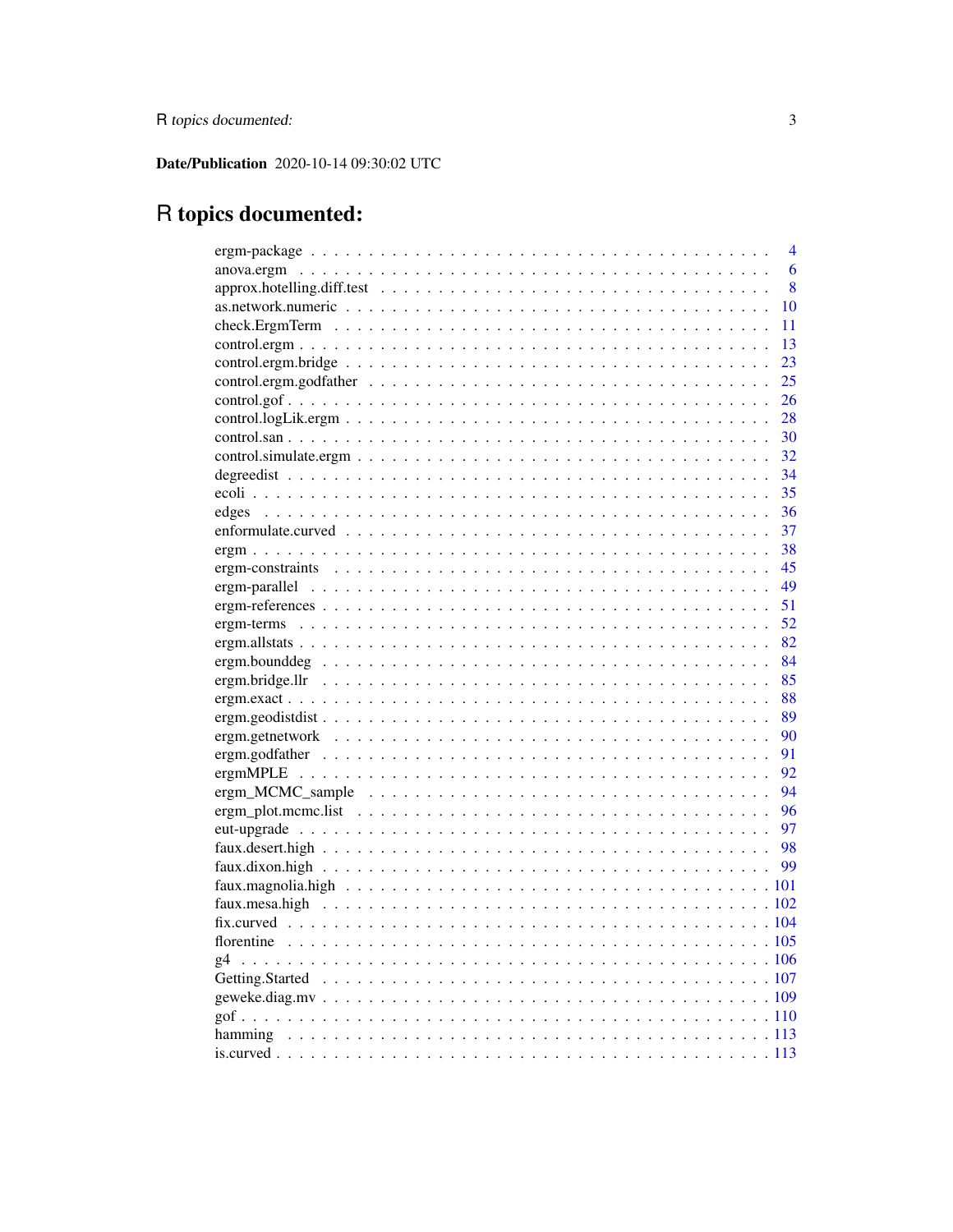<span id="page-3-0"></span>

| Index | 153 |
|-------|-----|
|       |     |
|       |     |
|       |     |
|       |     |
|       |     |
|       |     |
|       |     |
|       |     |
|       |     |
|       |     |
|       |     |
|       |     |
|       |     |
|       |     |
|       |     |
|       |     |
|       |     |
|       |     |
|       |     |
|       |     |
|       |     |
|       |     |
|       |     |

<span id="page-3-1"></span>ergm-package *Fit, Simulate and Diagnose Exponential-Family Models for Networks*

### Description

[ergm](#page-3-1) is a collection of functions to plot, fit, diagnose, and simulate from exponential-family random graph models (ERGMs). For a list of functions type: help(package='ergm')

For a complete list of the functions, use library(help="ergm") or read the rest of the manual. For a simple demonstration, use demo(packages="ergm").

When publishing results obtained using this package, please cite the original authors as described in citation(package="ergm").

All programs derived from this package must cite it.

### Details

Recent advances in the statistical modeling of random networks have had an impact on the empirical study of social networks. Statistical exponential family models (Strauss and Ikeda 1990) are a generalization of the Markov random network models introduced by Frank and Strauss (1986), which in turn derived from developments in spatial statistics (Besag, 1974). These models recognize the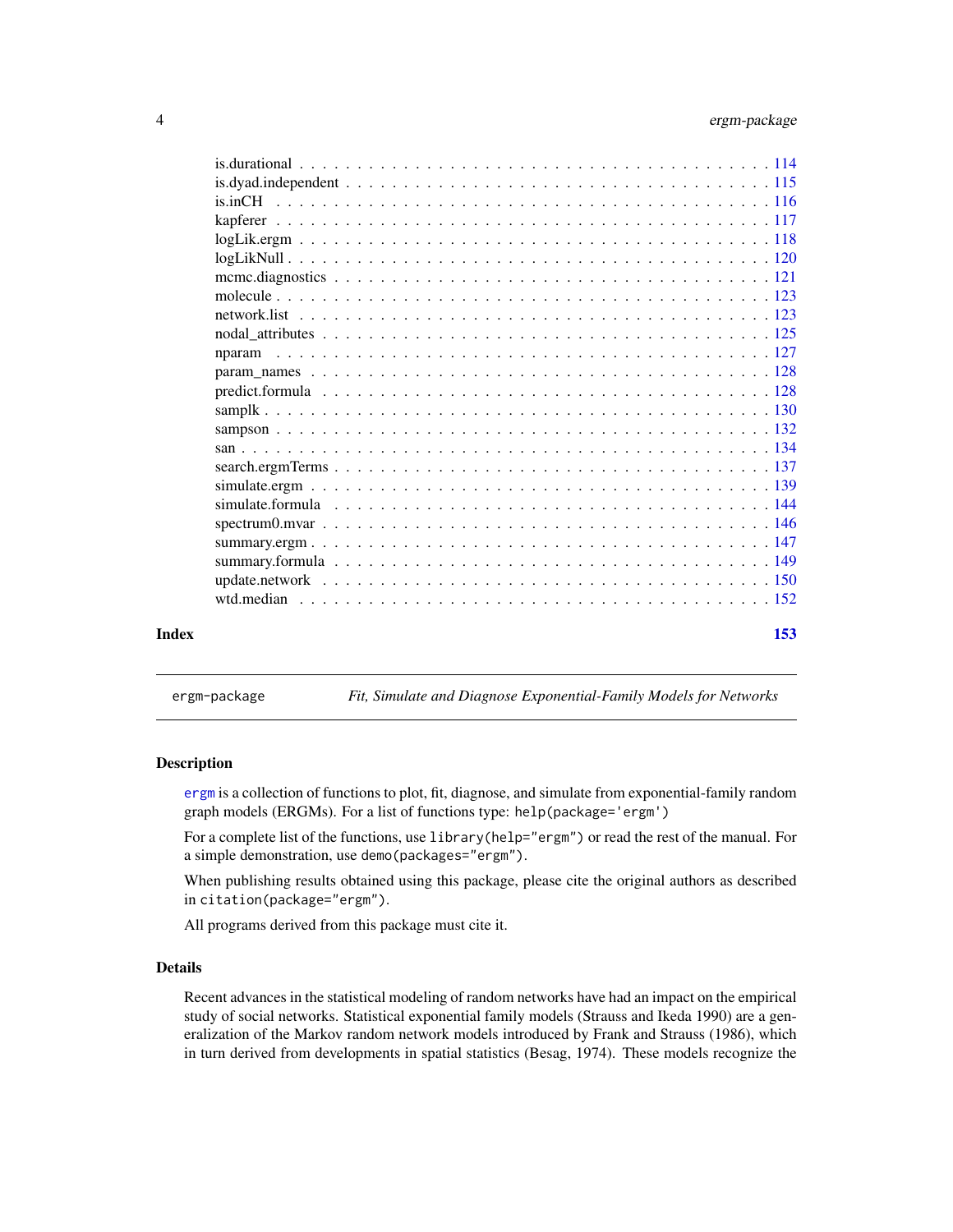### ergm-package 5

complex dependencies within relational data structures. To date, the use of stochastic network models for networks has been limited by three interrelated factors: the complexity of realistic models, the lack of simulation tools for inference and validation, and a poor understanding of the inferential properties of nontrivial models.

This manual introduces software tools for the representation, visualization, and analysis of network data that address each of these previous shortcomings. The package relies on the [network](#page-0-0) package which allows networks to be represented in R. The [ergm](#page-3-1) package implements maximum likelihood estimates of ERGMs to be calculated using Markov Chain Monte Carlo (via [ergm](#page-37-1)). The package also provides tools for simulating networks (via [simulate.ergm](#page-138-1)) and assessing model goodnessof-fit (see [mcmc.diagnostics](#page-120-1) and [gof.ergm](#page-109-1)).

A number of Statnet Project packages extend and enhance [ergm](#page-3-1). These include [tergm](#page-0-0) (Temporal ERGM), which provides extensions for modeling evolution of networks over time; [ergm.count](#page-0-0), which facilitates exponential family modeling for networks whose dyadic measurements are counts; and [ergm.userterms](#page-0-0), which allows users to implement their own ERGM terms.

For detailed information on how to download and install the software, go to the [ergm](#page-3-1) website: <https://statnet.org>. A tutorial, support newsgroup, references and links to further resources are provided there.

### Author(s)

Mark S. Handcock <handcock@stat.ucla.edu>,

David R. Hunter <dhunter@stat.psu.edu>,

Carter T. Butts <br/>buttsc@uci.edu>,

Steven M. Goodreau <goodreau@u.washington.edu>,

Pavel N. Krivitsky <krivitsky@stat.psu.edu>, and

Martina Morris <morrism@u.washington.edu>

Maintainer: Pavel N. Krivitsky <krivitsky@stat.psu.edu>

#### References

Admiraal R, Handcock MS (2007). networksis: Simulate bipartite graphs with fixed marginals through sequential importance sampling. Statnet Project, Seattle, WA. Version 1, [https://statnet.](https://statnet.org) [org](https://statnet.org).

Bender-deMoll S, Morris M, Moody J (2008). Prototype Packages for Managing and Animating Longitudinal Network Data: dynamicnetwork and rSoNIA. *Journal of Statistical Software*, 24(7). <https://www.jstatsoft.org/v24/i07/>.

Besag, J., 1974, Spatial interaction and the statistical analysis of lattice systems (with discussion), Journal of the Royal Statistical Society, B, 36, 192-236.

Boer P, Huisman M, Snijders T, Zeggelink E (2003). StOCNET: an open software system for the advanced statistical analysis of social networks. Groningen: ProGAMMA / ICS, version 1.4 edition.

Butts CT (2007). sna: Tools for Social Network Analysis. R package version 2.3-2. [https:](https://cran.r-project.org/package=sna) [//cran.r-project.org/package=sna](https://cran.r-project.org/package=sna)

Butts CT (2008). network: A Package for Managing Relational Data in R. *Journal of Statistical Software*, 24(2). <https://www.jstatsoft.org/v24/i02/>.

Butts C (2015). network: Classes for Relational Data. The Statnet Project ([https://statnet.](https://statnet.org) [org](https://statnet.org)). R package version 1.12.0, <https://cran.r-project.org/package=network>.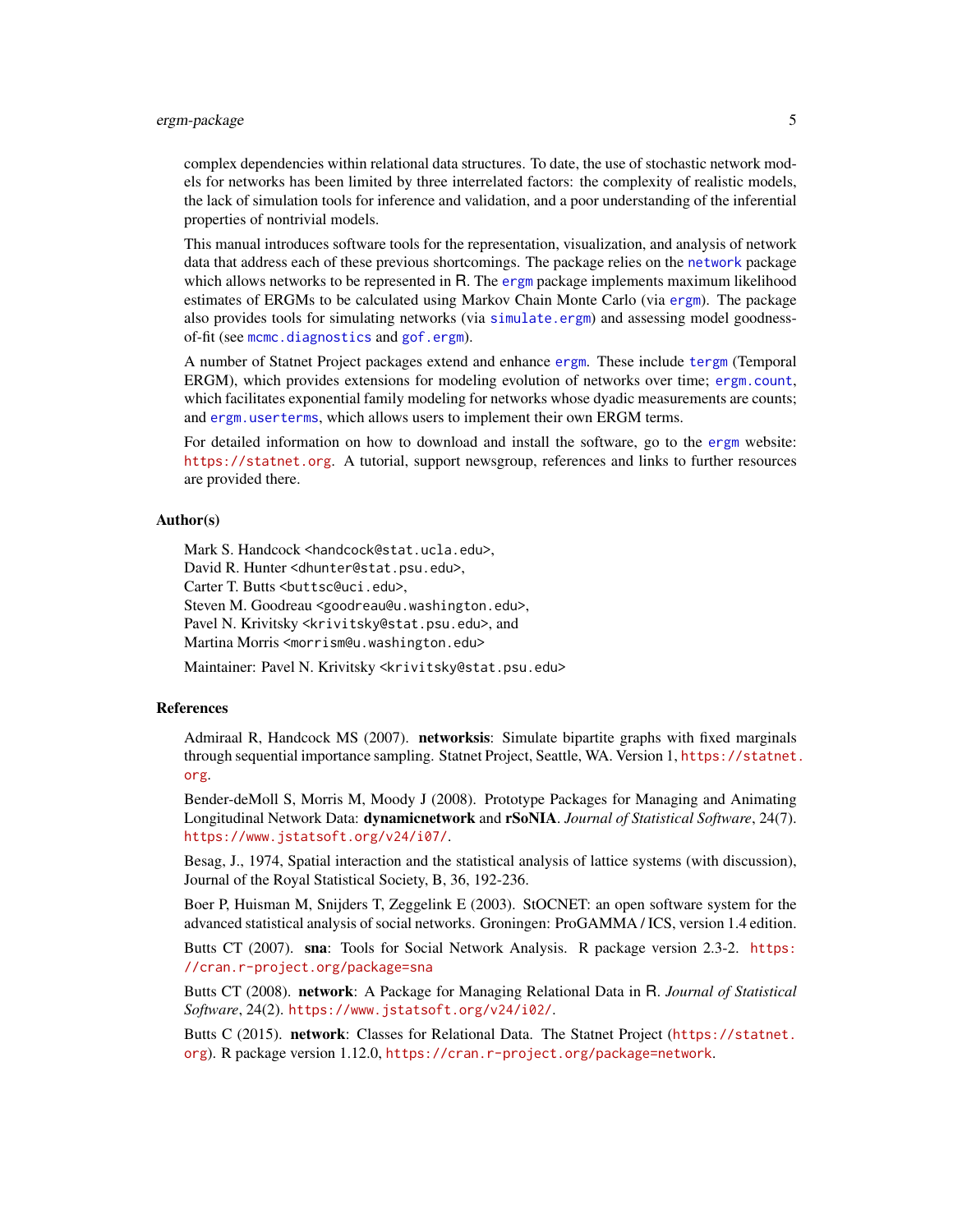<span id="page-5-0"></span>Frank, O., and Strauss, D.(1986). Markov graphs. Journal of the American Statistical Association, 81, 832-842.

Goodreau SM, Handcock MS, Hunter DR, Butts CT, Morris M (2008a). A statnet Tutorial. *Journal of Statistical Software*, 24(8). <https://www.jstatsoft.org/v24/i08/>.

Goodreau SM, Kitts J, Morris M (2008b). Birds of a Feather, or Friend of a Friend? Using Exponential Random Graph Models to Investigate Adolescent Social Networks. *Demography*, 45, in press.

Handcock, M. S. (2003) *Assessing Degeneracy in Statistical Models of Social Networks*, Working Paper \#39, Center for Statistics and the Social Sciences, University of Washington. [https://www.](https://www.csss.washington.edu/research/working-papers/assessing-degeneracy-statistical-models-social-networks) [csss.washington.edu/research/working-papers/assessing-degeneracy-statistical-models-social-networks](https://www.csss.washington.edu/research/working-papers/assessing-degeneracy-statistical-models-social-networks)

Handcock MS (2003b). degreenet: Models for Skewed Count Distributions Relevant to Networks. Statnet Project, Seattle, WA. Version 1.0, <https://statnet.org>.

Handcock MS, Hunter DR, Butts CT, Goodreau SM, Morris M (2003a). ergm: A Package to Fit, Simulate and Diagnose Exponential-Family Models for Networks. Statnet Project, Seattle, WA. Version 3, <https://statnet.org>.

Handcock MS, Hunter DR, Butts CT, Goodreau SM, Morris M (2003b). statnet: Software Tools for the Statistical Modeling of Network Data. Statnet Project, Seattle, WA. Version 3, [https:](https://statnet.org) [//statnet.org](https://statnet.org).

Hunter, D. R. and Handcock, M. S. (2006) Inference in curved exponential family models for networks, *Journal of Computational and Graphical Statistics*, 15: 565-583

Hunter DR, Handcock MS, Butts CT, Goodreau SM, Morris M (2008b). ergm: A Package to Fit, Simulate and Diagnose Exponential-Family Models for Networks. *Journal of Statistical Software*, 24(3). <https://www.jstatsoft.org/v24/i03/>.

Krivitsky PN, Handcock MS (2007). latentnet: Latent position and cluster models for statistical networks. Seattle, WA. Version 2, <https://statnet.org>.

Krivitsky PN (2012). Exponential-Family Random Graph Models for Valued Networks. *Electronic Journal of Statistics*, 2012, 6, 1100-1128. doi: [10.1214/12EJS696](https://doi.org/10.1214/12-EJS696)

Morris M, Handcock MS, Hunter DR (2008). Specification of Exponential-Family Random Graph Models: Terms and Computational Aspects. *Journal of Statistical Software*, 24(4). [https://www.](https://www.jstatsoft.org/v24/i04/) [jstatsoft.org/v24/i04/](https://www.jstatsoft.org/v24/i04/).

Strauss, D., and Ikeda, M.(1990). Pseudolikelihood estimation for social networks *Journal of the American Statistical Association*, 85, 204-212.

anova.ergm *ANOVA for ERGM Fits*

#### <span id="page-5-1"></span>**Description**

Compute an analysis of variance table for one or more ERGM fits.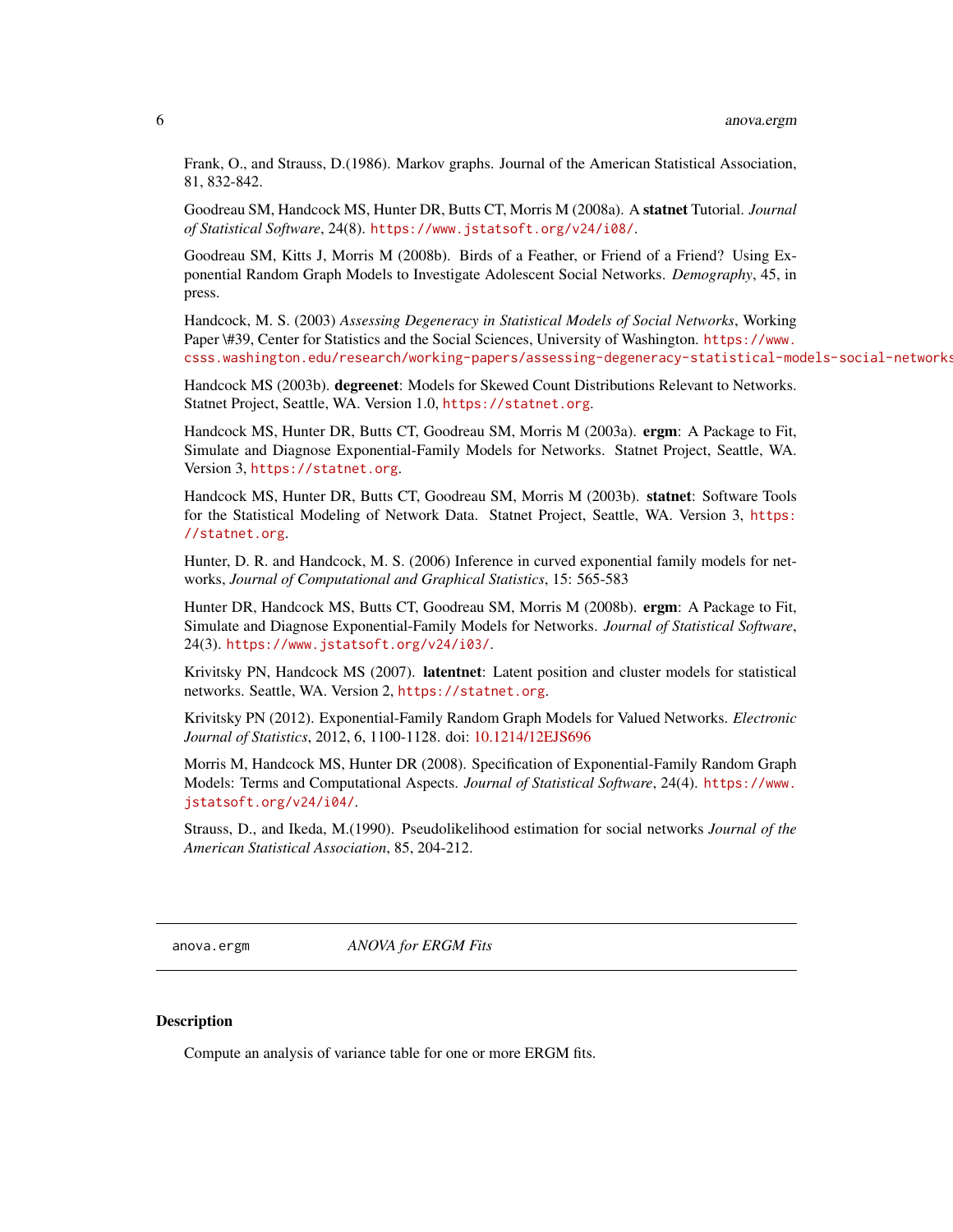### anova.ergm 7

#### Usage

```
## S3 method for class 'ergm'
anova(object, ..., eval.loglik = FALSE)
## S3 method for class 'ergmlist'
anova(object, ..., eval.loglik = FALSE, scale = 0, test = "F")
```
### Arguments

| object,     | objects of class ergm, usually, a result of a call to ergm.                                                                                             |
|-------------|---------------------------------------------------------------------------------------------------------------------------------------------------------|
| eval.loglik | a logical specifying whether the log-likelihood will be evaluated if missing.                                                                           |
| scale       | numeric. An estimate of the noise variance $\sigma^2$ . If zero this will be estimated<br>from the largest model considered.                            |
| test        | a character string specifying the test statistic to be used. Can be one of "F",<br>"Chisq" or "Cp", with partial matching allowed, or NULL for no test. |

### Details

Specifying a single object gives a sequential analysis of variance table for that fit. That is, the reductions in the residual sum of squares as each term of the formula is added in turn are given in the rows of a table, plus the residual sum of squares.

The table will contain F statistics (and P values) comparing the mean square for the row to the residual mean square.

If more than one object is specified, the table has a row for the residual degrees of freedom and sum of squares for each model. For all but the first model, the change in degrees of freedom and sum of squares is also given. (This only make statistical sense if the models are nested.) It is conventional to list the models from smallest to largest, but this is up to the user.

Optionally the table can include test statistics. Normally the F statistic is most appropriate, which compares the mean square for a row to the residual sum of squares for the largest model considered. If scale is specified chi-squared tests can be used. Mallows'  $C_p$  statistic is the residual sum of squares plus twice the estimate of  $\sigma^2$  times the residual degrees of freedom.

If any of the objects do not have estimated log-likelihoods, produces an error, unless eval.loglik=TRUE.

#### Value

An object of class "anova" inheriting from class "data.frame".

### Warning

The comparison between two or more models will only be valid if they are fitted to the same dataset. This may be a problem if there are missing values and 's default of na.action = na.omit is used, and [anova.ergmlist](#page-5-1) will detect this with an error.

#### See Also

The model fitting function [ergm](#page-37-1), [anova](#page-0-0), [logLik.ergm](#page-117-1) for adding the log-likelihood to an existing [ergm](#page-37-2) object.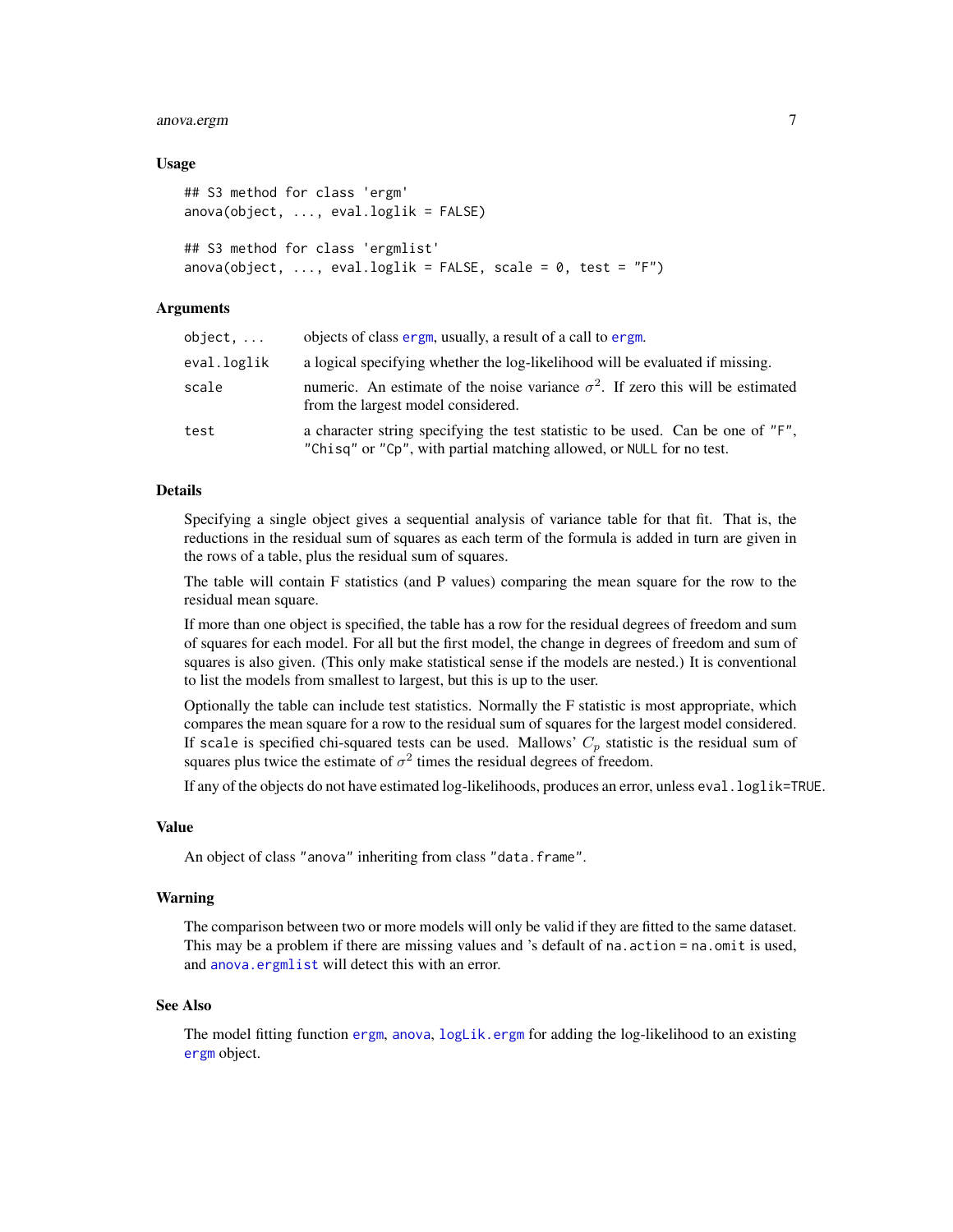### Examples

```
data(molecule)
molecule %v% "atomic type" <- c(1,1,1,1,1,1,2,2,2,2,2,2,2,3,3,3,3,3,3,3)
fit0 <- ergm(molecule ~ edges)
anova(fit0)
fit1 <- ergm(molecule ~ edges + nodefactor("atomic type"))
anova(fit1)
fit2 <- ergm(molecule ~ edges + nodefactor("atomic type") + gwesp(0.5,
  fixed=TRUE), eval.loglik=TRUE) # Note the eval.loglik argument.
anova(fit0, fit1)
anova(fit0, fit1, fit2)
```
approx.hotelling.diff.test

*Approximate Hotelling T^2-Test for One or Two Population Means*

### Description

A multivariate hypothesis test for a single population mean or a difference between them. This version attempts to adjust for multivariate autocorrelation in the samples.

### Usage

```
approx.hotelling.diff.test(
 x,
 y = NULL,mu0 = 0,
 assume.indep = FALSE,
 var.equal = FALSE,
  ...
)
```

| X            | a numeric matrix of data values with cases in rows and variables in columns.                                                                                                                                                 |
|--------------|------------------------------------------------------------------------------------------------------------------------------------------------------------------------------------------------------------------------------|
| У            | an optinal matrix of data values with cases in rows and variables in columns for<br>a 2-sample test.                                                                                                                         |
| mu0          | an optional numeric vector: for a 1-sample test, the poulation mean under the<br>null hypothesis; and for a 2-sample test, the difference between population<br>means under the null hypothesis; defaults to a vector of 0s. |
| assume.indep | if TRUE, performs an ordinary Hotelling's test without attempting to account for<br>autocorrelation.                                                                                                                         |

<span id="page-7-0"></span>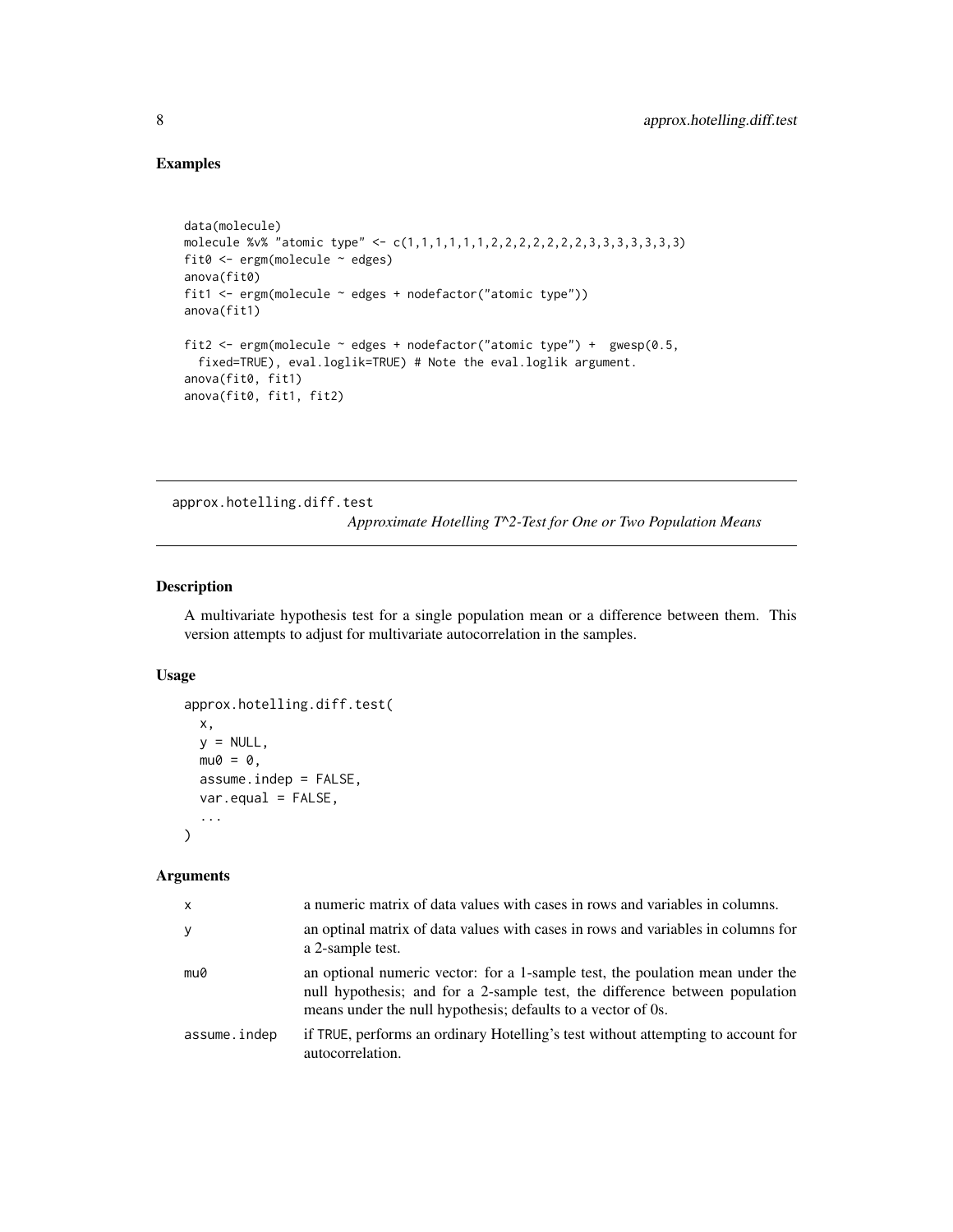| var.equal               | for a 2-sample test, perform the pooled test: assume population variance-covariance<br>matrices of the two variables are equal.                                                                    |
|-------------------------|----------------------------------------------------------------------------------------------------------------------------------------------------------------------------------------------------|
| $\cdot$ $\cdot$ $\cdot$ | additional arguments, passed on to spectrum $\theta$ . mvar(), etc.; in particular, or-<br>der max = can be used to limit the order of the AR model used to estimate the<br>effective sample size. |

### Value

An object of class htest with the following information:

| statistic    | The $T^2$ statistic.                                                    |
|--------------|-------------------------------------------------------------------------|
| parameter    | Degrees of freedom.                                                     |
| p.value      | P-value.                                                                |
| method       | Method specifics.                                                       |
| null.value   | Null hypothesis mean or mean difference.                                |
| alternative  | Always "two.sided".                                                     |
| estimate     | Sample difference.                                                      |
| covariance   | Estimated variance-covariance matrix of the estimate of the difference. |
| covariance.x | Estimated variance-covariance matrix of the estimate of the mean of x.  |
| covariance.y | Estimated variance-covariance matrix of the estimate of the mean of y.  |
|              |                                                                         |

It has a print method [print.htest\(\)](#page-0-0).

### Note

For mcmc. list input, the variance for this test is estimated with unpooled means. This is not strictly correct.

### References

Hotelling, H. (1947). Multivariate Quality Control. In C. Eisenhart, M. W. Hastay, and W. A. Wallis, eds. Techniques of Statistical Analysis. New York: McGraw-Hill.

### See Also

[t.test\(\)](#page-0-0)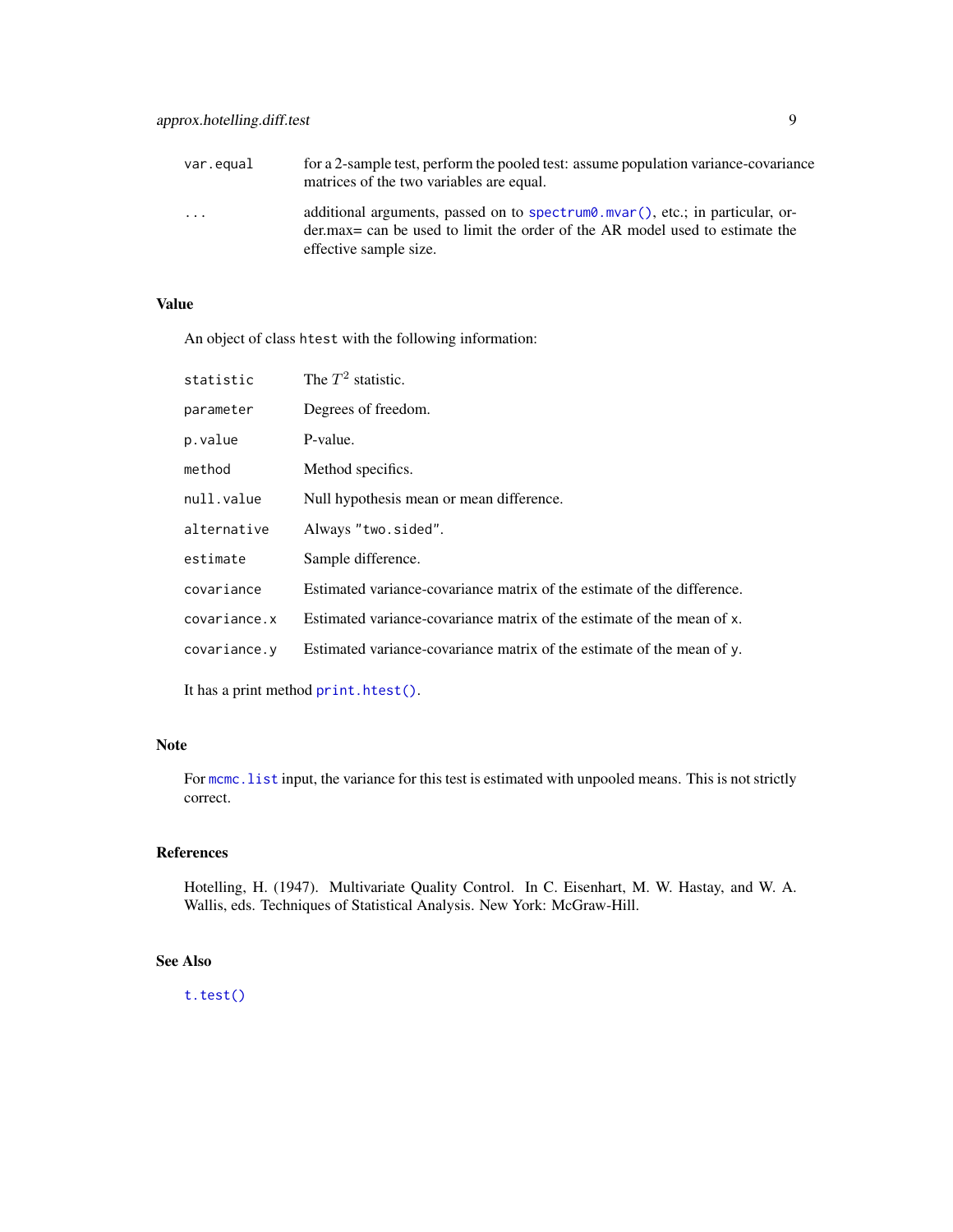<span id="page-9-1"></span><span id="page-9-0"></span>as.network.numeric *Create a Simple Random network of a Given Size*

### Description

[as.network.numeric](#page-9-1) creates a random Bernoulli network of the given size as an object of class [network](#page-0-0).

### Usage

```
## S3 method for class 'numeric'
as.network(
 x,
 directed = TRUE,
 hyper = FALSE,
 loops = FALSE,
 multiple = FALSE,
 bipartite = FALSE,
  ignore.eval = TRUE,
 names.eval = NULL,
 edge.check = FALSE,
 density = NULL,
  init = NULL,
 numedges = NULL,
  ...
\mathcal{L}
```

| $\mathsf{x}$ | count; the number of nodes in the network                                                                                                                                                                                                                                                                                                             |  |
|--------------|-------------------------------------------------------------------------------------------------------------------------------------------------------------------------------------------------------------------------------------------------------------------------------------------------------------------------------------------------------|--|
| directed     | logical; should edges be interpreted as directed?                                                                                                                                                                                                                                                                                                     |  |
| hyper        | logical; are hyperedges allowed? Currently ignored.                                                                                                                                                                                                                                                                                                   |  |
| loops        | logical; should loops be allowed? Currently ignored.                                                                                                                                                                                                                                                                                                  |  |
| multiple     | logical; are multiplex edges allowed? Currently ignored.                                                                                                                                                                                                                                                                                              |  |
| bipartite    | count; should the network be interpreted as bipartite? If present (i.e., non-<br>NULL) it is the count of the number of actors in the bipartite network. In this<br>case, the number of nodes is equal to the number of actors plus the number of<br>events (with all actors preceding all events). The edges are then interpreted as<br>nondirected. |  |
| ignore.eval  | logical; ignore edge values? Currently ignored.                                                                                                                                                                                                                                                                                                       |  |
| names.eval   | optionally, the name of the attribute in which edge values should be stored. Cur-<br>rently ignored.                                                                                                                                                                                                                                                  |  |
| edge.check   | logical; perform consistency checks on new edges?                                                                                                                                                                                                                                                                                                     |  |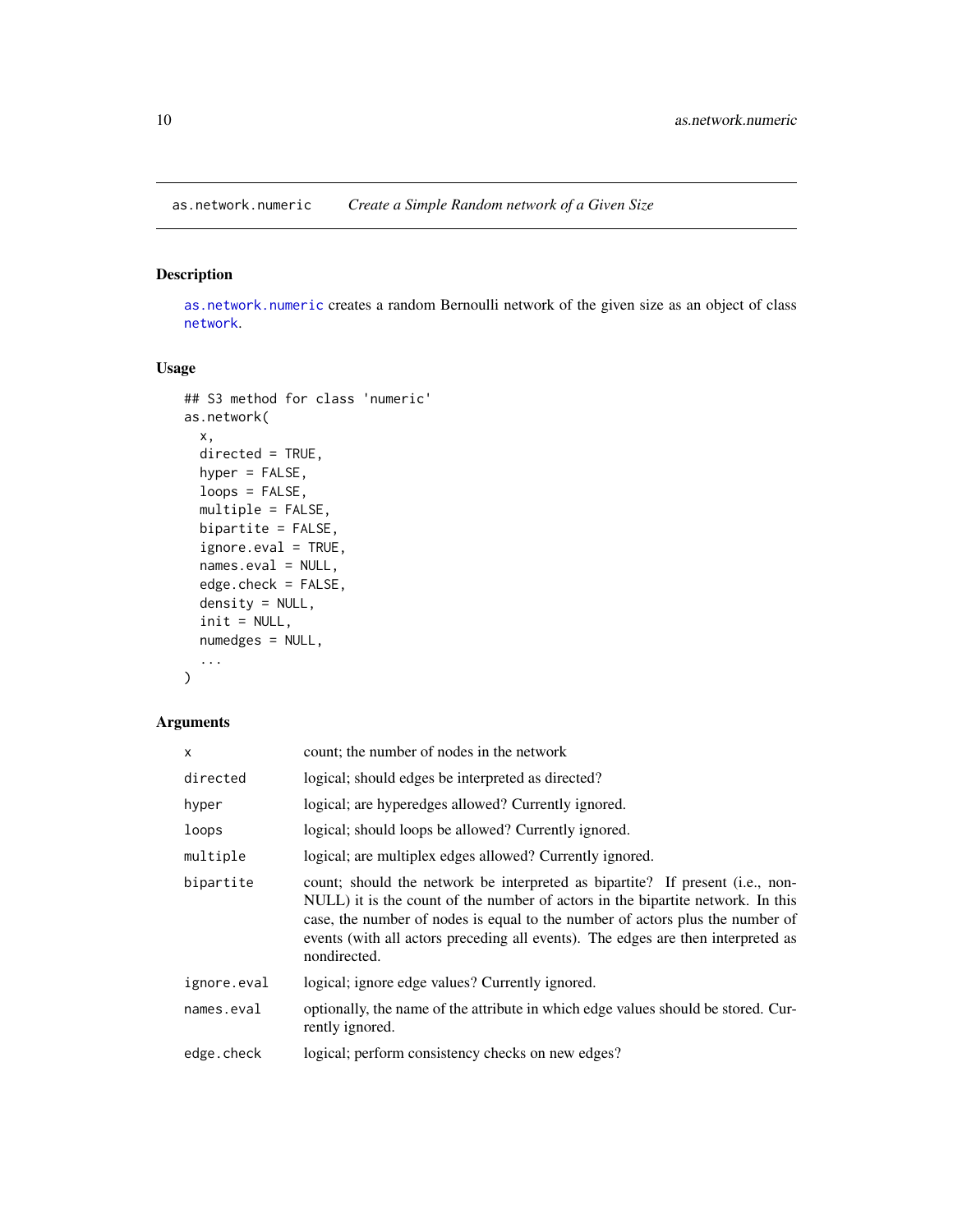<span id="page-10-0"></span>

| density   | numeric; the probability of a tie for Bernoulli networks. If neither density nor<br>in it is given, it defaults to the number of nodes divided by the number of dyads<br>(so the expected number of ties is the same as the number of nodes.) |
|-----------|-----------------------------------------------------------------------------------------------------------------------------------------------------------------------------------------------------------------------------------------------|
| init      | numeric; the log-odds of a tie for Bernoulli networks. It is only used if density<br>is not specified.                                                                                                                                        |
| numedges  | count; if present, sample the Bernoulli network conditional on this number of<br>edges (rather than independently with the specified probability).                                                                                            |
| $\ddotsc$ | additional arguments                                                                                                                                                                                                                          |

### Details

The network will not have vertex, edge or network attributes. These can be added with operators such as %v%, %n%, %e%.

#### Value

An object of class [network](#page-0-0)

#### References

Butts, C.T. 2002. "Memory Structures for Relational Data in R: Classes and Interfaces" Working Paper.

#### See Also

[network](#page-0-0)

### Examples

```
#Draw a random directed network with 25 nodes
g<-network(25)
#Draw a random undirected network with density 0.1
g<-network(25, directed=FALSE, density=0.1)
#Draw a random bipartite network with 4 actors and 6 events and density 0.1
g<-network(10, bipartite=4, density=0.1)
```

| check.ErgmTerm |  |  |  |
|----------------|--|--|--|
|                |  |  |  |
|                |  |  |  |

Ensures an Ergm Term and its Arguments Meet Appropriate Condi*tions*

### Description

Helper functions for implementing [ergm\(\)](#page-37-1) terms, to check whether the term can be used with the specified network. For information on ergm terms, see [ergm-terms.](#page-51-1) ergm.checkargs, ergm.checkbipartite, and ergm.checkderected are helper functions for an old API and are deprecated. Use check.ErgmTerm.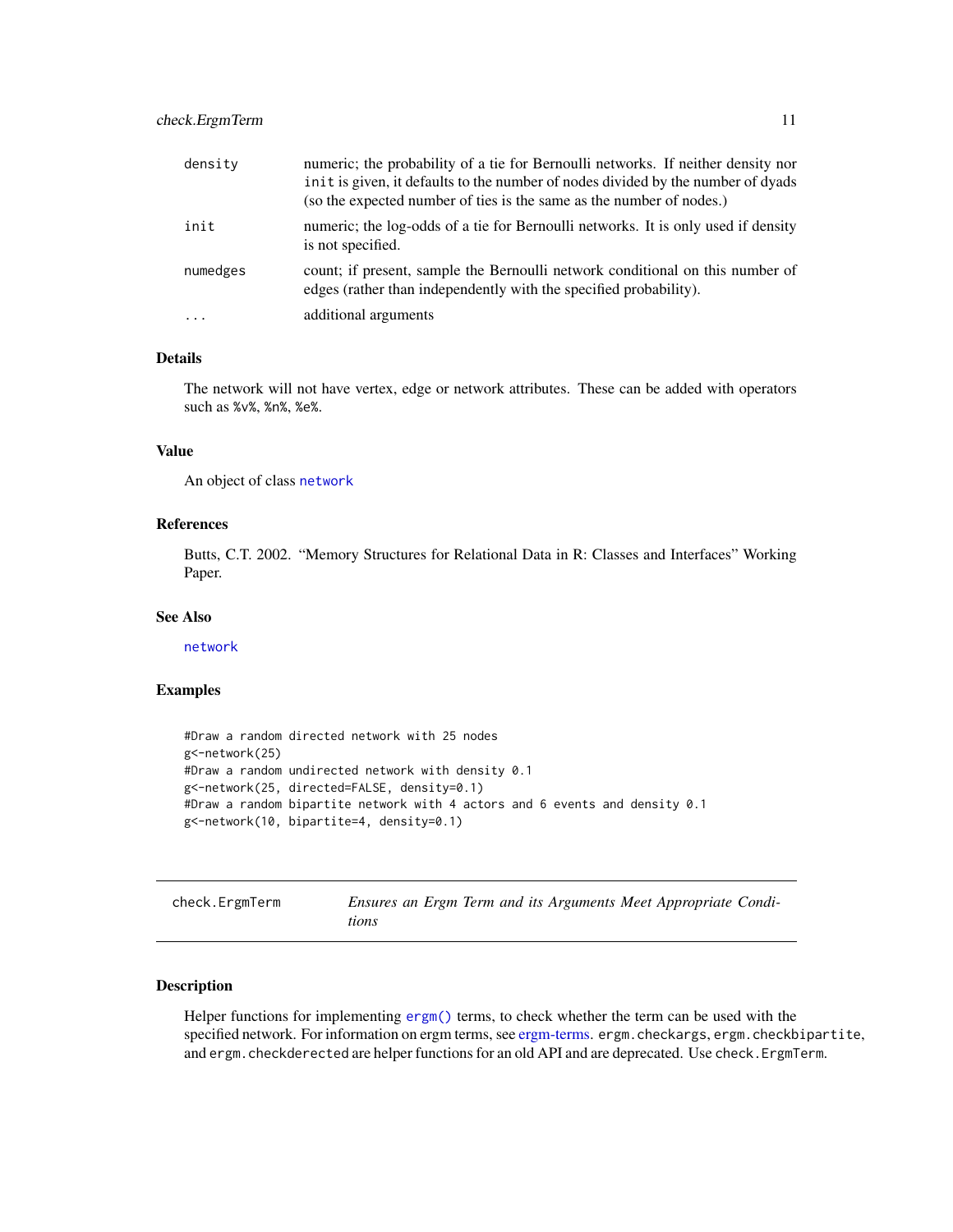### Usage

```
check.ErgmTerm(
  nw,
  arglist,
  directed = NULL,
 bipartite = NULL,
  nonnegative = FALSE,
  varnames = NULL,
  vartypes = NULL,
  defaultvalues = list(),
  required = NULL,
  response = NULL,
  dep.inform = rep(FALSE, length(required)),
  dep.warn = rep(FALSE, length(required))
)
```
### Arguments

| nw                   | the network that term X is being checked against                                                                                                                                                                                                                   |
|----------------------|--------------------------------------------------------------------------------------------------------------------------------------------------------------------------------------------------------------------------------------------------------------------|
| arglist              | the list of arguments for term X                                                                                                                                                                                                                                   |
| directed             | logical, whether term X requires a directed network; default=NULL                                                                                                                                                                                                  |
| bipartite            | whether term $X$ requires a bipartite network $(T \text{ or } F)$ ; default=NULL                                                                                                                                                                                   |
| nonnegative          | whether term X requires a network with only nonnegative weights; default=FALSE                                                                                                                                                                                     |
| varnames             | the vector of names of the possible arguments for term X; default=NULL                                                                                                                                                                                             |
| vartypes             | the vector of types of the possible arguments for term X, separated by commas;<br>an empty string ("") or NA disables the check for that argument; default=NULL                                                                                                    |
| defaultvalues        | the list of default values for the possible arguments of term $X$ ; default=list()                                                                                                                                                                                 |
| required             | the logical vector of whether each possible argument is required; default=NULL                                                                                                                                                                                     |
| response             | Name of the edge attribute whose value is to be modeled in the valued ERGM<br>framework. Defaults to NULL for simple presence or absence, modeled via a<br>binary ERGM.                                                                                            |
| dep.inform, dep.warn |                                                                                                                                                                                                                                                                    |
|                      | a list of length equal to the number of arguments the term can take; if the corre-<br>sponding element of the list is not FALSE, a message () or a warning () respec-<br>tively will be issued if the user tries to pass it; if the element is a character string, |

### Details

The check.ErgmTerm function ensures for the [InitErgmTerm.](#page-51-2)X function that the term X:

• is applicable given the 'directed' and 'bipartite' attributes of the given network

it will be used as a suggestion for replacement.

- is not applied to a directed bipartite network
- has an appropiate number of arguments
- has correct argument types if arguments where provided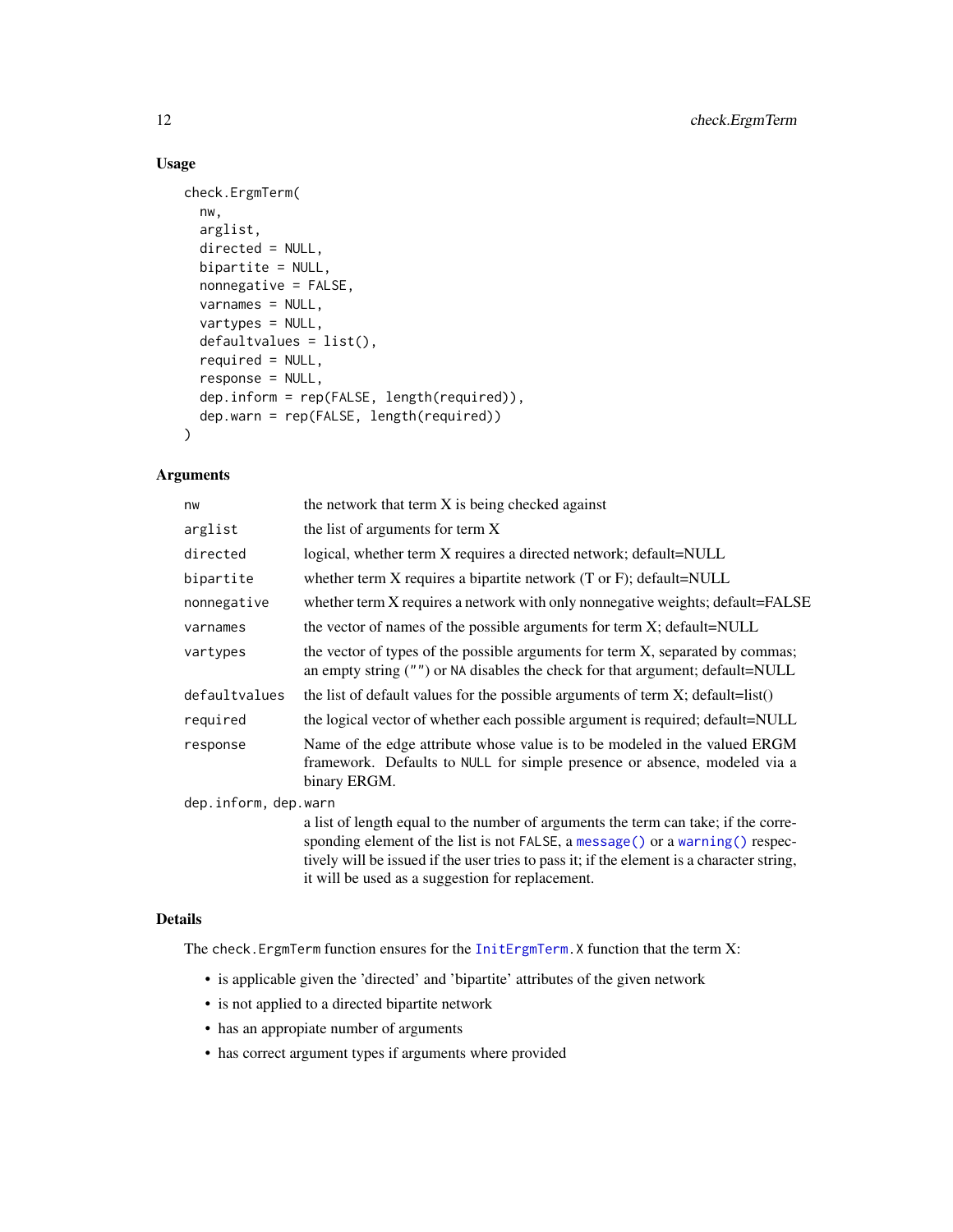### <span id="page-12-0"></span>control.ergm 13

• has default values assigned if defaults are available

by halting execution if any of the first 3 criteria are not met.

### Value

A list of the values for each possible argument of term X; user provided values are used when given, default values otherwise. The list also has an attr(,"missing") attribute containing a named logical vector indicating whether a particular argument had been set to its default.

<span id="page-12-1"></span>control.ergm *Auxiliary for Controlling ERGM Fitting*

### Description

Auxiliary function as user interface for fine-tuning 'ergm' fitting.

### Usage

```
control.ergm(
  drop = TRUE,init = NULL,init.method = NULL,
 main.method = c("MCMLE", "Robbins-Monro", "Stochastic-Approximation", "Stepping"),
  force.mainloop = FALSE,main.hessian = TRUE,
  checkpoint = NULL,
  resume = NULL,
  MPLE.max.dyad.types = 1e+06,
  MPLE.samplesize = .Machine$integer.max,
  init.MPLE.samplesize = function(d, e) max(sqrt(d), e, 40) * 8,MPLE-type = c("glm", "penalized"),MPLE.nonident = c("warning", "message", "error"),
  MPLE.nonident.tol = 1e-10,
  MCMC.prop.weights = "default",
  MCMC.prop.args = list(),
  MCMC.interval = 1024,
  MCMC.burnin = MCMC.interval * 16,
  MCMC.samplesize = 1024,
  MCMC.effectiveSize = NULL,
  MCMC.effectiveSize.damp = 10,
  MCMC.effectiveSize.maxruns = 1000,
  MCMC.effectiveSize.base = 1/2,
  MCMC.effectiveSize.points = 5,
  MCMC.effectiveSize.order = 1,
  MCMC.return.stats = TRUE,
  MCMC.runtime.traceplot = FALSE,
```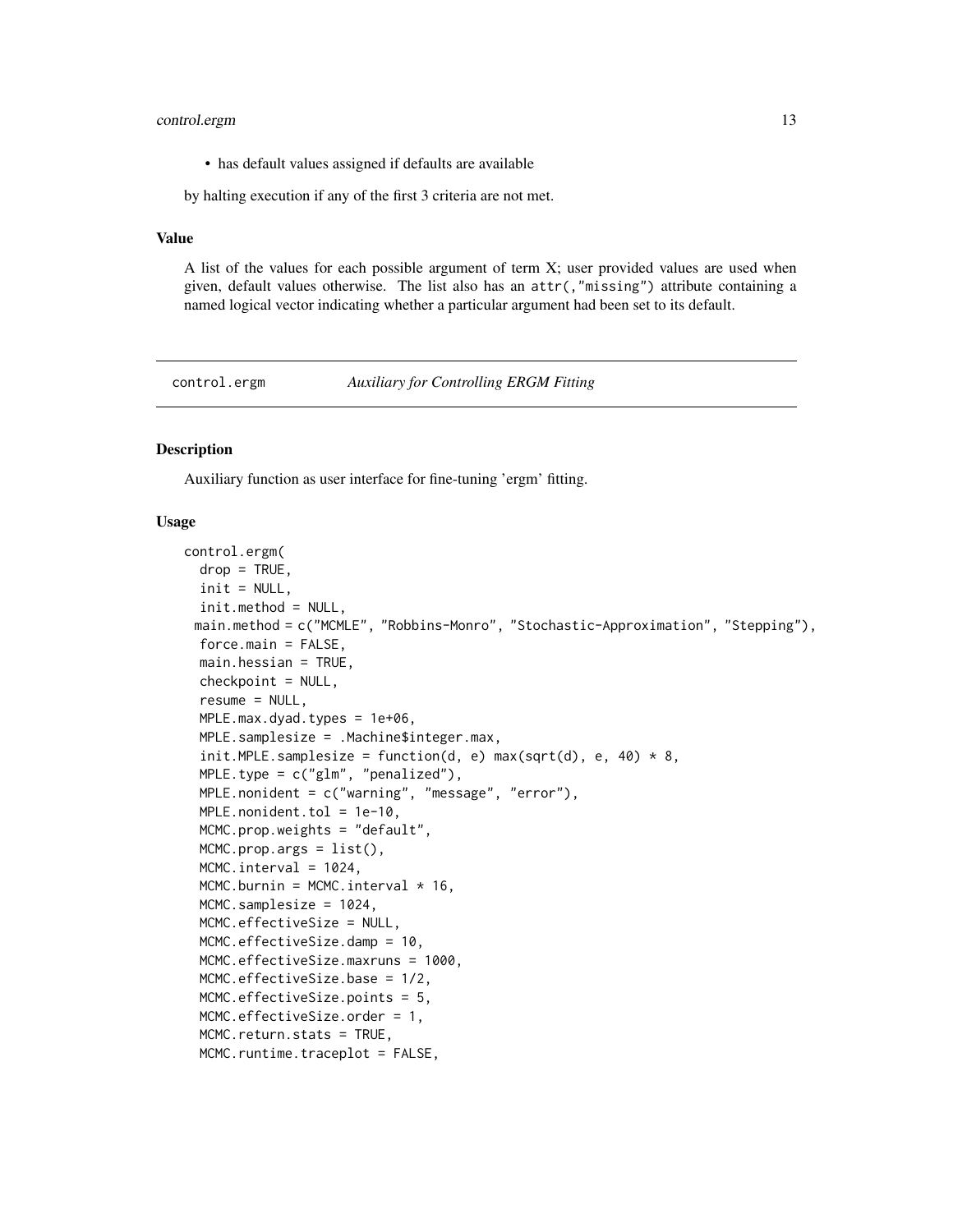```
MCMC.init.maxedges = 20000,
MCMC.max.maxedges = Inf,
MCMC.addto.se = TRUE,
MCMC.compress = FALSE,
MCMC.packagenames = c(),
SAN.maxit = 4,
SAN.nsteps.times = 8,
SAN.control = control.san(term.options = term.options, SAN.maxit = SAN.maxit,
  SAN.prop.weights = MCMC.prop.weights, SAN.prop.args = MCMC.prop.args,
 SAN.init.maxedges = MCMC.init.maxedges, SAN.max.maxedges = MCMC.max.maxedges,
 SAN.nsteps = MCMC.burnin * SAN.nsteps.times, SAN.samplesize = MCMC.samplesize,
  SAN.packagenames = MCMC.packagenames, parallel = parallel, parallel.type =
  parallel.type, parallel.version.check = parallel.version.check),
MCMLE.termination = c("Hummel", "Hotelling", "precision", "none"),
MCMLE.maxit = 20,
MCMLE.conv.min.pval = 0.5,
MCMLE.NR.maxit = 100,
MCMLE.NR.reltol = sqrt(.Machine$double.eps),
obs.MCMC.samplesize = MCMC.samplesize,
obs.MCMC.interval = MCMC.interval,
obs.MCMC.burnin = MCMC.burnin,
obs.MCMC.burnin.min = obs.MCMC.burnin/10,
obs.MCMC.prop.weights = MCMC.prop.weights,
obs.MCMC.prop.args = MCMC.prop.args,
obs.MCMC.impute.min_informative = function(nw) network.size(nw)/4,
obs.MCMC.impute.default_density = function(nw) 2/network.size(nw),
MCMLE.MCMC.precision = 0.005,
MCMLE.MCMC.max.ESS.frac = 0.1,
MCMLE.metric = c("lognormal", "logtaylor", "Median.Likelihood", "EF.Likelihood",
  "naive"),
MCMLE.method = c("BFGS", "Nelder-Mead"),
MCMLE.trustregion = 20,
MCMLE.dampening = FALSE,
MCMLE.dampening.min.ess = 20,
MCMLE.dampening. level = 0.1,
MCMLE.steplength.margin = 0.05,
MCMLE.steplength = NVL2(MCMLE.steplength.margin, 1, 0.5),
MCMLE.steplength.parallel = c("observational", "always", "never"),
MCMLE.adaptive.trustregion = 3,
MCMLE. sequential = TRUE,
MCMLE.density.guard.min = 10000,
MCMLE.density.guard = exp(3),
MCMLE.effectiveSize = NULL,
MCMLE. last. boost = 4,
MCMLE.steplength.esteq = TRUE,
MCMLE.steplength.miss.sample = 100,
MCMLE.steplength.maxit = 25,
MCMLE.steplength.min = 1e-04,
```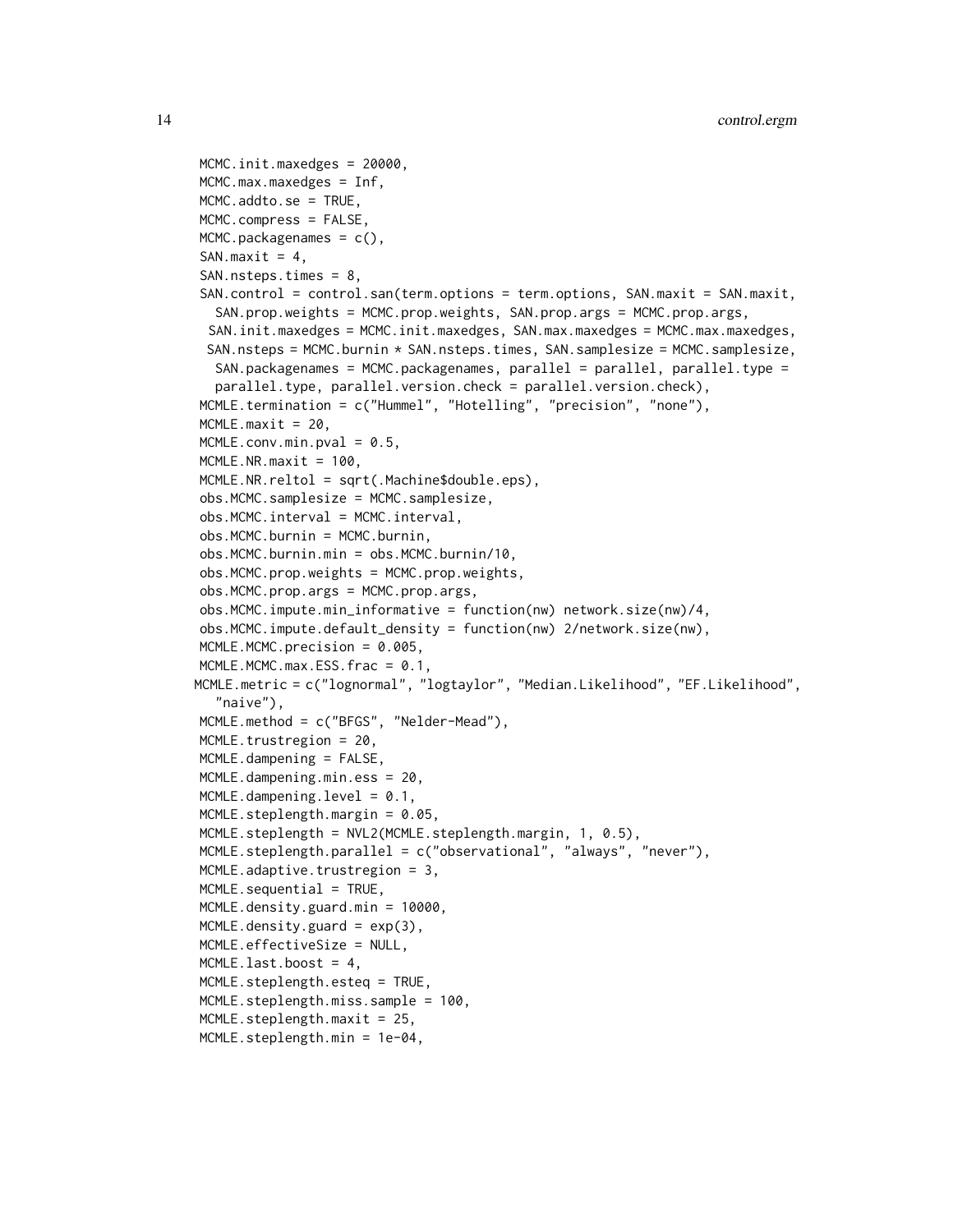```
MCMLE.effectiveSize.interval_drop = 2,
MCMLE.save_intermediates = NULL,
MCMLE.nonident = c("warning", "message", "error"),
MCMLE.nonident.tol = 1e-10,
SA.phase1_n = NULL,
SA.initial_gain = NULL,
SA.nsubphases = 4,
SA.niterations = NULL,
SA.phase3_n = NULL,
SA.trustregion = 0.5,
RM.phase1n\_base = 7,
RM.phase2n_base = 100,
RM.phase2sub = 7,
RM.init\_gain = 0.5,
RM.phase3n = 500,
Step.MCMC.samplesize = 100,
Step.maxit = 50,
Step.gridsize = 100,
CD.nsteps = 8,CD.multiplicity = 1,
CD.nsteps.obs = 128,CD.multiplicity.obs = 1,
CD.maxit = 60,CD.comv.min.pval = 0.5,
CD.NR.maxit = 100,
CD.NR.reltol = sqrt(.Machine$double.eps),
CD.metric = c("naive", "lognormal", "logtaylor", "Median.Likelihood",
  "EF.Likelihood"),
CD.method = c("BFGS", "Nelder-Mead"),
CD.trustregion = 20,
CD.dampening = FALSE,CD.dampening.min.ess = 20,
CD.dampening. level = 0.1,CD. steplength.margin = 0.5,CD.steplength = 1,
CD.adaptive.trustregion = 3,
CD.addaptive.epsilon = 0.01,
CD.steplength.esteq = TRUE,
CD.steplength.miss.sample = 100,
CD.steplength.maxit = 25,
CD.steplength.min = 1e-04,
CD.steplength.parallel = c("observational", "always", "never"),
loglik.control = control.logLik.ergm(),
term.options = NULL,
seed = NULL,
parallel = 0,
parallel.type = NULL,
parallel.version.check = TRUE,
```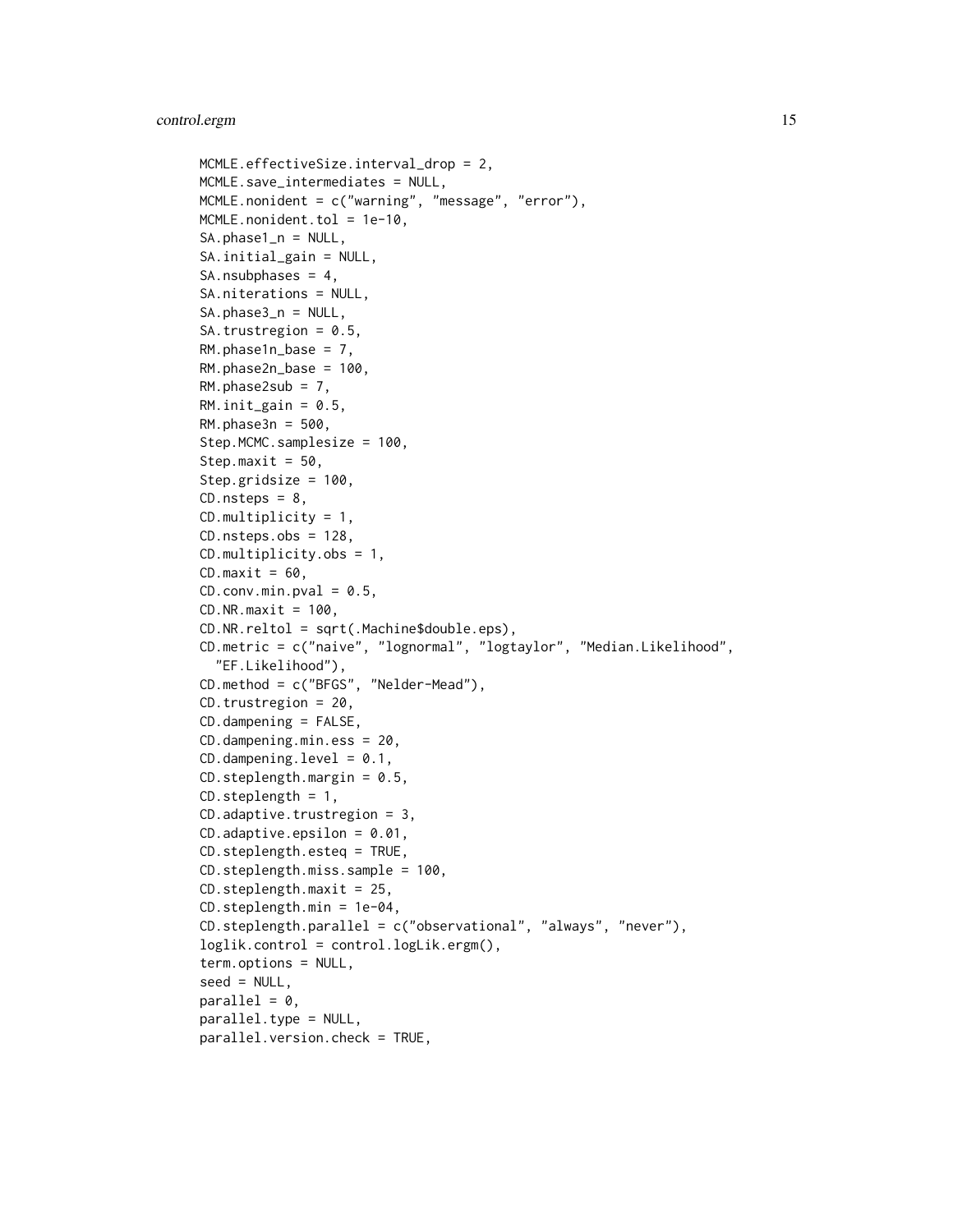...  $\mathcal{L}$ 

| drop        | Logical: If TRUE, terms whose observed statistic values are at the extremes of<br>their possible ranges are dropped from the fit and their corresponding parameter<br>estimates are set to plus or minus infinity, as appropriate. This is done because<br>maximum likelihood estimates cannot exist when the vector of observed statistic<br>lies on the boundary of the convex hull of possible statistic values.                                                                                                                                                                                                                                                                                                                                                                           |
|-------------|-----------------------------------------------------------------------------------------------------------------------------------------------------------------------------------------------------------------------------------------------------------------------------------------------------------------------------------------------------------------------------------------------------------------------------------------------------------------------------------------------------------------------------------------------------------------------------------------------------------------------------------------------------------------------------------------------------------------------------------------------------------------------------------------------|
| init        | numeric or NA vector equal in length to the number of parameters in the model<br>or NULL (the default); the initial values for the estimation and coefficient offset<br>terms. If NULL is passed, all of the initial values are computed using the method<br>specified by control\$init.method. If a numeric vector is given, the elements<br>of the vector are interpreted as follows:                                                                                                                                                                                                                                                                                                                                                                                                       |
|             | • Elements corresponding to terms enclosed in offset () are used as the fixed<br>offset coefficients. Note that offset coefficients alone can be more conve-<br>niently specified using ergm() argument of fset.coef. If both of fset.coef<br>and init arguments are given, values in offset.coef will take precedence.<br>• Elements that do not correspond to offset terms and are not NA are used as<br>starting values in the estimation.                                                                                                                                                                                                                                                                                                                                                 |
|             | • Initial values for the elements that are NA are fit using the method specified<br>by control\$init.method.                                                                                                                                                                                                                                                                                                                                                                                                                                                                                                                                                                                                                                                                                  |
|             | Passing control.ergm(init=coef(prev.fit)) can be used to "resume" an<br>uncoverged ergm() run, but see enformulate.curved.                                                                                                                                                                                                                                                                                                                                                                                                                                                                                                                                                                                                                                                                    |
| init.method | A chatacter vector or NULL. The default method depends on the reference mea-<br>sure used. For the binary ("Bernoulli") ERGMs, with dyad-independent con-<br>straints, it's maximum pseudo-likelihood estimation (MPLE). Other valid values<br>include "zeros" for a 0 vector of appropriate length and "CD" for contrastive di-<br>vergence. If passed explicitly, this setting overrides the reference's limitations.                                                                                                                                                                                                                                                                                                                                                                       |
|             | Valid initial methods for a given reference are set by the InitErgmReference.*<br>function.                                                                                                                                                                                                                                                                                                                                                                                                                                                                                                                                                                                                                                                                                                   |
| main.method | One of "MCMLE" (default), "Robbins-Monro", "Stochastic-Approximation", or<br>"Stepping". Chooses the estimation method used to find the MLE. MCMLE at-<br>tempts to maximize an approximation to the log-likelihood function. Robbins-Monro<br>and Stochastic-Approximation are both stochastic approximation algorithms<br>that try to solve the method of moments equation that yields the MLE in the case<br>of an exponential family model. Another alternative is a partial stepping algo-<br>rithm (Stepping) as in Hummel et al. (2012). The direct use of the likelihood<br>function has many theoretical advantages over stochastic approximation, but the<br>choice will depend on the model and data being fit. See Handcock (2000) and<br>Hunter and Handcock (2006) for details. |
|             | Note that in recent versions of ERGM, the enhancements of Stepping have been<br>folded into the default MCMLE, which is able to handle more modeling scenarios.                                                                                                                                                                                                                                                                                                                                                                                                                                                                                                                                                                                                                               |
| force.main  | Logical: If TRUE, then force MCMC-based estimation method, even if the exact<br>MLE can be computed via maximum pseudolikelihood estimation.                                                                                                                                                                                                                                                                                                                                                                                                                                                                                                                                                                                                                                                  |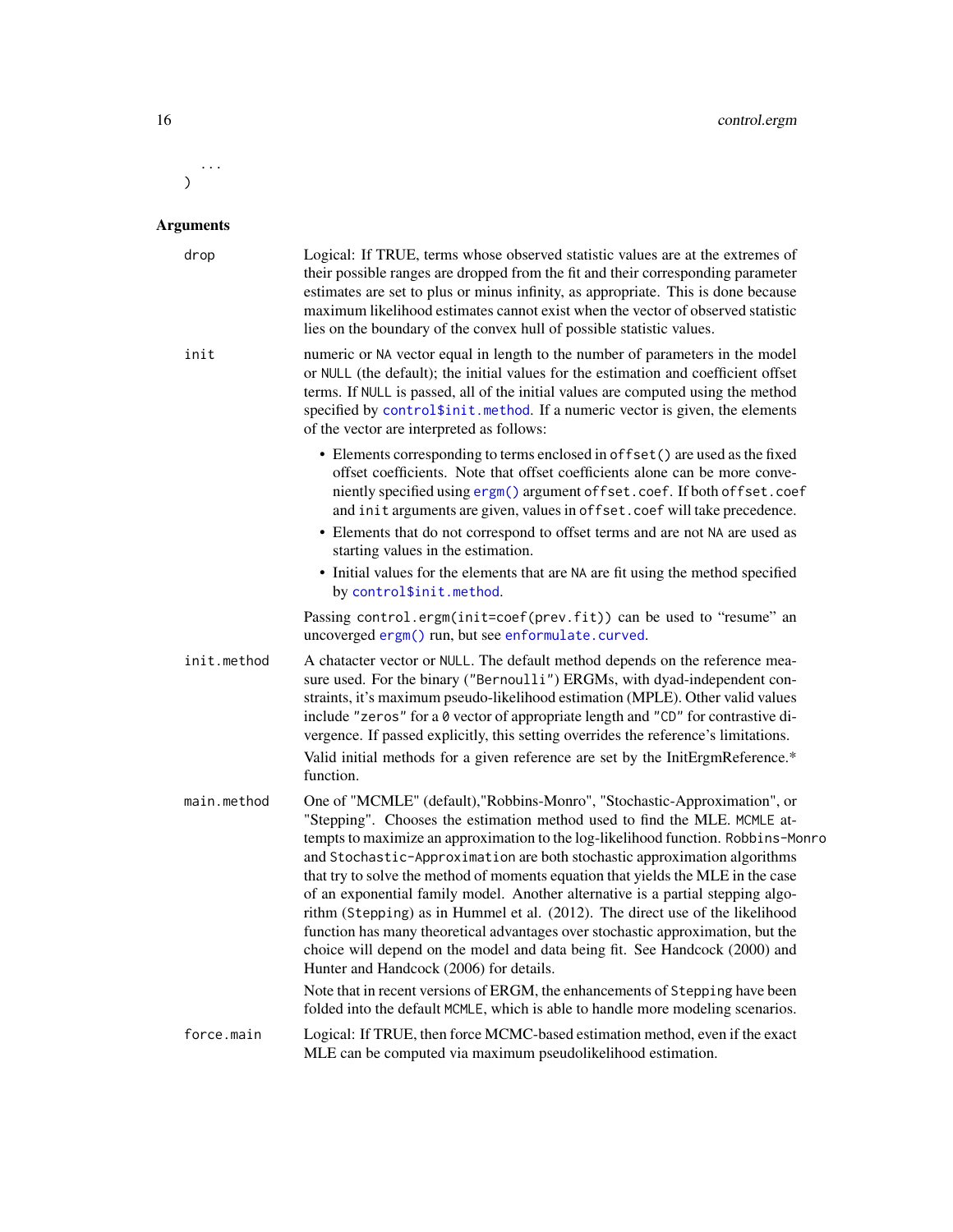- checkpoint At the start of every iteration, save the state of the optimizer in a way that will allow it to be resumed. The name is passed through [sprintf\(\)](#page-0-0) with iteration number as the second argument. (For example, checkpoint="step\_%03d.RData" will save to step\_001.RData, step\_002.RData, etc.)
- resume If given a file name of an RData file produced by checkpoint, the optimizer will attempt to resume after restoring the state. Control parameters from the saved state will be reused, except for those whose value passed via control.ergm() had change from the saved run. Note that if the network, the model, or some critical settings differ between runs, the results may be undefined.

MPLE.samplesize, init.MPLE.samplesize, MPLE.max.dyad.types

These parameters control the maximum number of dyads (potential ties) that will be used by the MPLE to construct the predictor matrix for its logistic regression. In general, the algorithm visits dyads in a systematic sample that, if it does not hit one of these limits, will visit every informative dyad. If a limit is exceeded, case-control approximation to the likelihood, comprising all edges and those non-edges that have been visited by the algorithm before the limit was exceeded will be used.

MPLE. samplesize limits the number of dyads visited, unless the MPLE is being computed for the purpose of being the initial value for MCMC-based estimation, in which case init.MPLE.samplesize is used instead, MPLE.max.dyad.types limits the number of unique values of change statistic vectors that will be stored. All of these can be specified either as numbers or as function $(d,e)$  taking the number of informative dyads and informative edges. Specifying or returning a larger number than the number of informative dyads is safe.

MPLE. type  $\qquad \qquad$  One of "glm" or "penalized". Chooses method of calculating MPLE. "glm" is the usual formal logistic regression, whereas "penalized" uses the bias-reduced method of Firth (1993) as originally implemented by Meinhard Ploner, Daniela Dunkler, Harry Southworth, and Georg Heinze in the "logistf" package.

MPLE.nonident, MPLE.nonident.tol, MCMLE.nonident, MCMLE.nonident.tol A rudimentary nonidentifiability/multicollinearity diagnostic. If MPLE.nonident.tol > 0, test the MPLE covariate matrix or the CD statistics matrix has linearly de-pendent columns via [QR decomposition](#page-0-0) with tolerance MPLE.nonident.tol. This is often (not always) indicative of a non-identifiable (multicollinear) model. If nonidentifiable, depending on MPLE.nonident issue a warning, an error, or a message specifying the potentially redundant statistics. The corresponding MCMLE.\* arguments provide a similar diagnostic for the unconstrained MCMC sample's estimating functions.

MCMC.prop.weights

Specifies the proposal distribution used in the MCMC Metropolis-Hastings algorithm. Possible choices depending on selected reference and constraints arguments of the [ergm\(\)](#page-37-1) function, but often include "TNT" and "random", and the "default" is to use the one with the highest priority available.

The TNT (tie / no tie) option puts roughly equal weight on selecting a dyad with or without a tie as a candidate for toggling, whereas the random option puts equal weight on all possible dyads, though the interpretation of random may change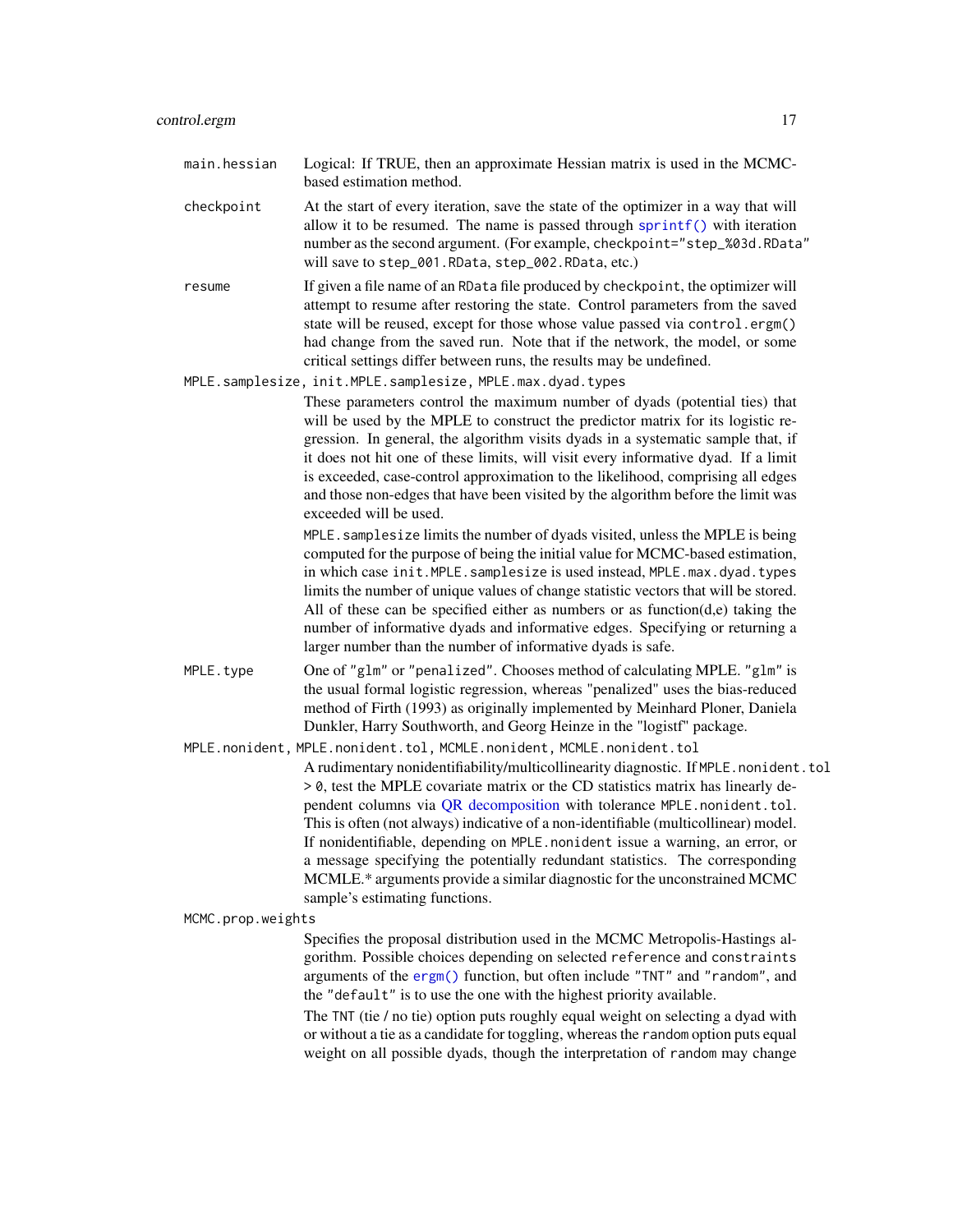|                        | according to the constraints in place. When no constraints are in place, the<br>default is TNT, which appears to improve Markov chain mixing particularly for<br>networks with a low edge density, as is typical of many realistic social networks.                                                                                                                                               |  |  |
|------------------------|---------------------------------------------------------------------------------------------------------------------------------------------------------------------------------------------------------------------------------------------------------------------------------------------------------------------------------------------------------------------------------------------------|--|--|
|                        | MCMC.prop.args An alternative, direct way of specifying additional arguments to proposal.                                                                                                                                                                                                                                                                                                         |  |  |
| MCMC.interval          | Number of proposals between sampled statistics. Increasing interval will re-<br>duces the autocorrelation in the sample, and may increase the precision in esti-<br>mates by reducing MCMC error, at the expense of time. Set the interval higher<br>for larger networks.                                                                                                                         |  |  |
| MCMC.burnin            | Number of proposals before any MCMC sampling is done. It typically is set to<br>a fairly large number.                                                                                                                                                                                                                                                                                            |  |  |
| MCMC.samplesize        |                                                                                                                                                                                                                                                                                                                                                                                                   |  |  |
|                        | Number of network statistics, randomly drawn from a given distribution on the<br>set of all networks, returned by the Metropolis-Hastings algorithm. Increasing<br>sample size may increase the precision in the estimates by reducing MCMC<br>error, at the expense of time. Set it higher for larger networks, or when using<br>parallel functionality.                                         |  |  |
| MCMC.return.stats      |                                                                                                                                                                                                                                                                                                                                                                                                   |  |  |
|                        | Logical: If TRUE, return the matrix of MCMC-sampled network statistics. This<br>matrix should have MCMC. samplesize rows. This matrix can be used directly<br>by the coda package to assess MCMC convergence.                                                                                                                                                                                     |  |  |
| MCMC.runtime.traceplot |                                                                                                                                                                                                                                                                                                                                                                                                   |  |  |
|                        | Logical: If TRUE, plot traceplots of the MCMC sample after every MCMC MLE<br>iteration.                                                                                                                                                                                                                                                                                                           |  |  |
|                        | MCMC.init.maxedges, MCMC.max.maxedges                                                                                                                                                                                                                                                                                                                                                             |  |  |
|                        | These parameters control how much space is allocated for storing edgelists for<br>return at the end of MCMC sampling. Allocating more than needed wastes<br>memory, so MCMC. init. maxedges is the initial amount allocated, but it will be<br>incremented by a factor of 10 if exceeded during the simulation, up to MCMC. max. maxedges,<br>at which point the process will stop with an error. |  |  |
| MCMC.addto.se          | Whether to add the standard errors induced by the MCMC algorithm to the<br>estimates' standard errors.                                                                                                                                                                                                                                                                                            |  |  |
| MCMC.compress          | Logical: If TRUE, the matrix of sample statistics returned is compressed to the<br>set of unique statistics with a column of frequencies post-pended.                                                                                                                                                                                                                                             |  |  |
| MCMC.packagenames      |                                                                                                                                                                                                                                                                                                                                                                                                   |  |  |
|                        | Names of packages in which to look for change statistic functions in addition to<br>those autodetected. This argument should not be needed outside of very strange<br>setups.                                                                                                                                                                                                                     |  |  |
| SAN.maxit              | When target. stats argument is passed to $\text{ergm}()$ , the maximum number of<br>attempts to use san to obtain a network with statistics close to those specified.                                                                                                                                                                                                                             |  |  |
| SAN.nsteps.times       |                                                                                                                                                                                                                                                                                                                                                                                                   |  |  |
|                        | Multiplier for SAN. nsteps relative to MCMC. burnin. This lets one control the<br>amount of SAN burn-in (arguably, the most important of SAN parameters) with-<br>out overriding the other SAN.control defaults.                                                                                                                                                                                  |  |  |
| SAN.control            | Control arguments to san. See control. san for details.                                                                                                                                                                                                                                                                                                                                           |  |  |
| MCMLE.termination      |                                                                                                                                                                                                                                                                                                                                                                                                   |  |  |
|                        | The criterion used for terminating MCMLE estimation:                                                                                                                                                                                                                                                                                                                                              |  |  |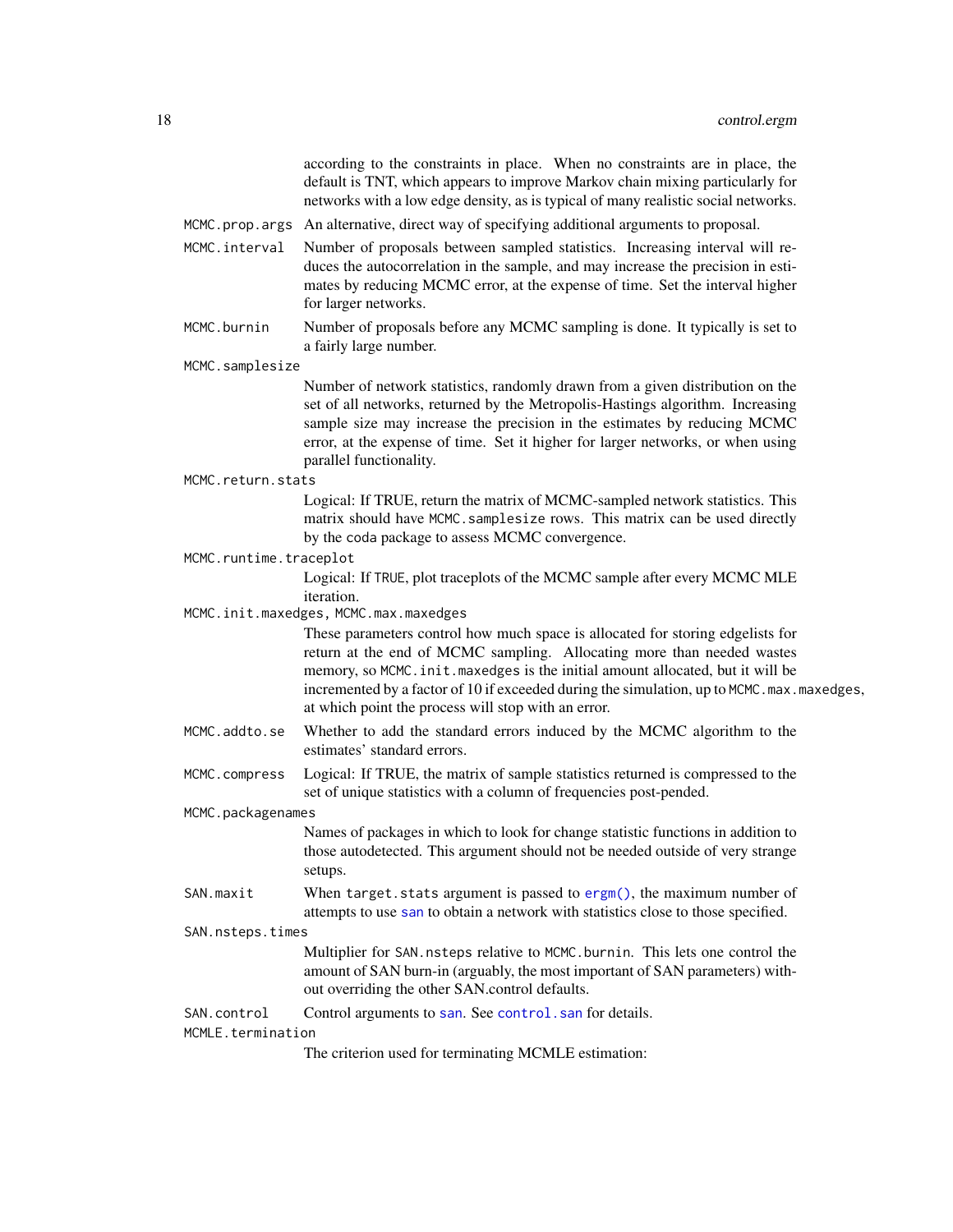• "Hummel" Terminate when the Hummel step length is 1 for two consecutive iterations. For the last iteration, the sample size is boosted by a factor of MCMLE.last.boost. See Hummel et. al. (2012).

Note that this criterion is incompatible with MCMLE. steplength  $\neq 1$  or MCMLE. steplength.margin  $=$  NULL.

- "Hotelling" After every MCMC sample, an autocorrelation-adjusted Hotelling's T^2 test for equality of MCMC-simulated network statistics to observed is conducted, and if its P-value exceeds MCMLE.conv.min.pval, the estimation is considered to have converged and finishes. This was the default option in ergm version 3.1.
- "precision" Terminate when the estimated loss in estimating precision due to using MCMC standard errors is below the precision bound specified by MCMLE.MCMC.precision, and the Hummel step length is 1 for two consecutive iterations. See MCMLE.MCMC.precision for details. This feature is in experimental status until we verify the coverage of the standard errors.

Note that this criterion is incompatible with MCMLE. steplength  $\neq 1$  or MCMLE. steplength.margin  $=$ NULL.

• "none" Stop after MCMLE.maxit iterations.

- MCMLE.maxit Maximum number of times the parameter for the MCMC should be updated by maximizing the MCMC likelihood. At each step the parameter is changed to the values that maximizes the MCMC likelihood based on the current sample.
- MCMLE.conv.min.pval

The P-value used in the Hotelling test for early termination.

MCMLE.NR.maxit, MCMLE.NR.reltol

The method, maximum number of iterations and relative tolerance to use within the optim rountine in the MLE optimization. Note that by default, ergm uses trust, and falls back to optim only when trust fails.

- obs.MCMC.prop.weights, obs.MCMC.prop.args, obs.MCMC.samplesize, obs.MCMC.burnin, obs.MCMC.interval, ob Corresponding MCMC parameters and settings used for the constrained sample when unobserved data are present in the estimation routine.
- obs.MCMC.impute.min\_informative, obs.MCMC.impute.default\_density

Controls for imputation of missing dyads for initializing MCMC sampling. If numeric, obs.MCMC.impute.min\_informative specifies the minimum number dyads that need to be non-missing before sample network density is used as the imputation density. It can also be specified as a function that returns this value. obs.MCMC.impute.default\_density similarly controls the imputation density when number of non-missing dyads is too low.

MCMLE.MCMC.precision, MCMLE.MCMC.max.ESS.frac

MCMLE.MCMC.precision is a vector of upper bounds on the standard errors induced by the MCMC algorithm, expressed as a percentage of the total standard error. The MCMLE algorithm will terminate when the MCMC standard errors are below the precision bound, and the Hummel step length is 1 for two consecutive iterations. This is an experimental feature.

If effective sample size is used (see MCMC.effectiveSize), then ergm may increase the target ESS to reduce the MCMC standard error.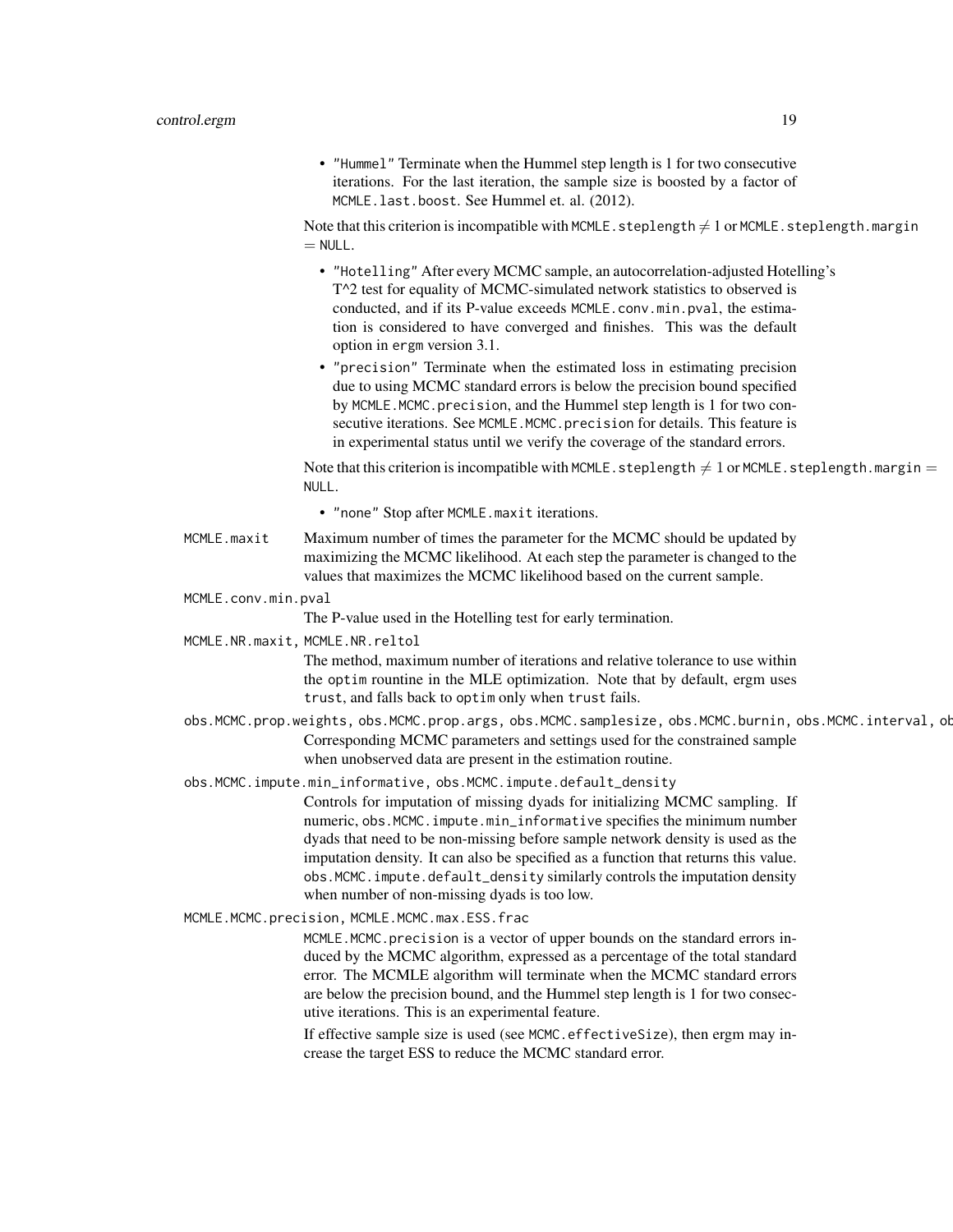| MCMLE.metric               | Method to calculate the loglikelihood approximation. See Hummel et al (2010)<br>for an explanation of "lognormal" and "naive".                                                                                                                                                                                                                                                                      |
|----------------------------|-----------------------------------------------------------------------------------------------------------------------------------------------------------------------------------------------------------------------------------------------------------------------------------------------------------------------------------------------------------------------------------------------------|
| MCMLE.method               | Deprecated. By default, ergm uses trust, and falls back to optim with Nelder-<br>Mead method when trust fails.                                                                                                                                                                                                                                                                                      |
| MCMLE.trustregion          |                                                                                                                                                                                                                                                                                                                                                                                                     |
|                            | Maximum increase the algorithm will allow for the approximated likelihood at<br>a given iteration. See Snijders (2002) for details.                                                                                                                                                                                                                                                                 |
|                            | Note that not all metrics abide by it.                                                                                                                                                                                                                                                                                                                                                              |
| MCMLE.dampening            |                                                                                                                                                                                                                                                                                                                                                                                                     |
|                            | (logical) Should likelihood dampening be used?                                                                                                                                                                                                                                                                                                                                                      |
| MCMLE.dampening.min.ess    |                                                                                                                                                                                                                                                                                                                                                                                                     |
|                            | The effective sample size below which dampening is used.                                                                                                                                                                                                                                                                                                                                            |
| MCMLE.dampening.level      |                                                                                                                                                                                                                                                                                                                                                                                                     |
|                            | The proportional distance from boundary of the convex hull move.                                                                                                                                                                                                                                                                                                                                    |
| MCMLE.steplength.margin    |                                                                                                                                                                                                                                                                                                                                                                                                     |
|                            | The extra margin required for a Hummel step to count as being inside the convex<br>hull of the sample. Set this to 0 if the step length gets stuck at the same value<br>over several iteraions. Set it to NULL to use fixed step length. Note that this<br>parameter is required to be non-NULL for MCMLE termination using Hummel<br>or precision criteria.                                        |
| MCMLE.steplength           |                                                                                                                                                                                                                                                                                                                                                                                                     |
|                            | Multiplier for step length, which may (for values less than one) make fitting                                                                                                                                                                                                                                                                                                                       |
|                            | more stable at the cost of computational efficiency. Can be set to "adaptive"; see<br>MCMLE.adaptive.trustregion.                                                                                                                                                                                                                                                                                   |
|                            | If MCMLE. steplength. margin is not NULL, the step length will be set using the<br>algorithm of Hummel et al. (2010). In that case, it will serve as the maximum<br>step length considered. However, setting it to anything other than 1 will preclude<br>using Hummel or precision as termination criteria.                                                                                        |
| MCMLE.steplength.parallel  |                                                                                                                                                                                                                                                                                                                                                                                                     |
|                            | Whether parallel multisection search (as opposed to a bisection search) for the                                                                                                                                                                                                                                                                                                                     |
|                            | Hummel step length should be used if running in multiple threads. Possible val-<br>ues (partially matched) are "always", "never", and (default) "observational"<br>(i.e., when missing data MLE is used).                                                                                                                                                                                           |
| MCMLE.adaptive.trustregion |                                                                                                                                                                                                                                                                                                                                                                                                     |
|                            | Maximum increase the algorithm will allow for the approximated loglikelihood<br>at a given iteration when MCMLE.steplength="adaptive".                                                                                                                                                                                                                                                              |
| MCMLE.sequential           |                                                                                                                                                                                                                                                                                                                                                                                                     |
|                            | Logical: If TRUE, the next iteration of the fit uses the last network sampled as                                                                                                                                                                                                                                                                                                                    |
|                            | the starting network. If FALSE, always use the initially passed network. The<br>results should be similar (stochastically), but the TRUE option may help if the<br>target.stats in the ergm() function are far from the initial network.                                                                                                                                                            |
|                            | MCMLE.density.guard.min, MCMLE.density.guard                                                                                                                                                                                                                                                                                                                                                        |
|                            |                                                                                                                                                                                                                                                                                                                                                                                                     |
|                            | A simple heuristic to stop optimization if it finds itself in an overly dense re-<br>gion, which usually indicates ERGM degeneracy: if the sampler encounters a<br>network configuration that has more than MCMLE.density.guard.min edges<br>and whose number of edges is exceeds the observed network by more than<br>MCMLE.density.guard, the optimization process will be stopped with an error. |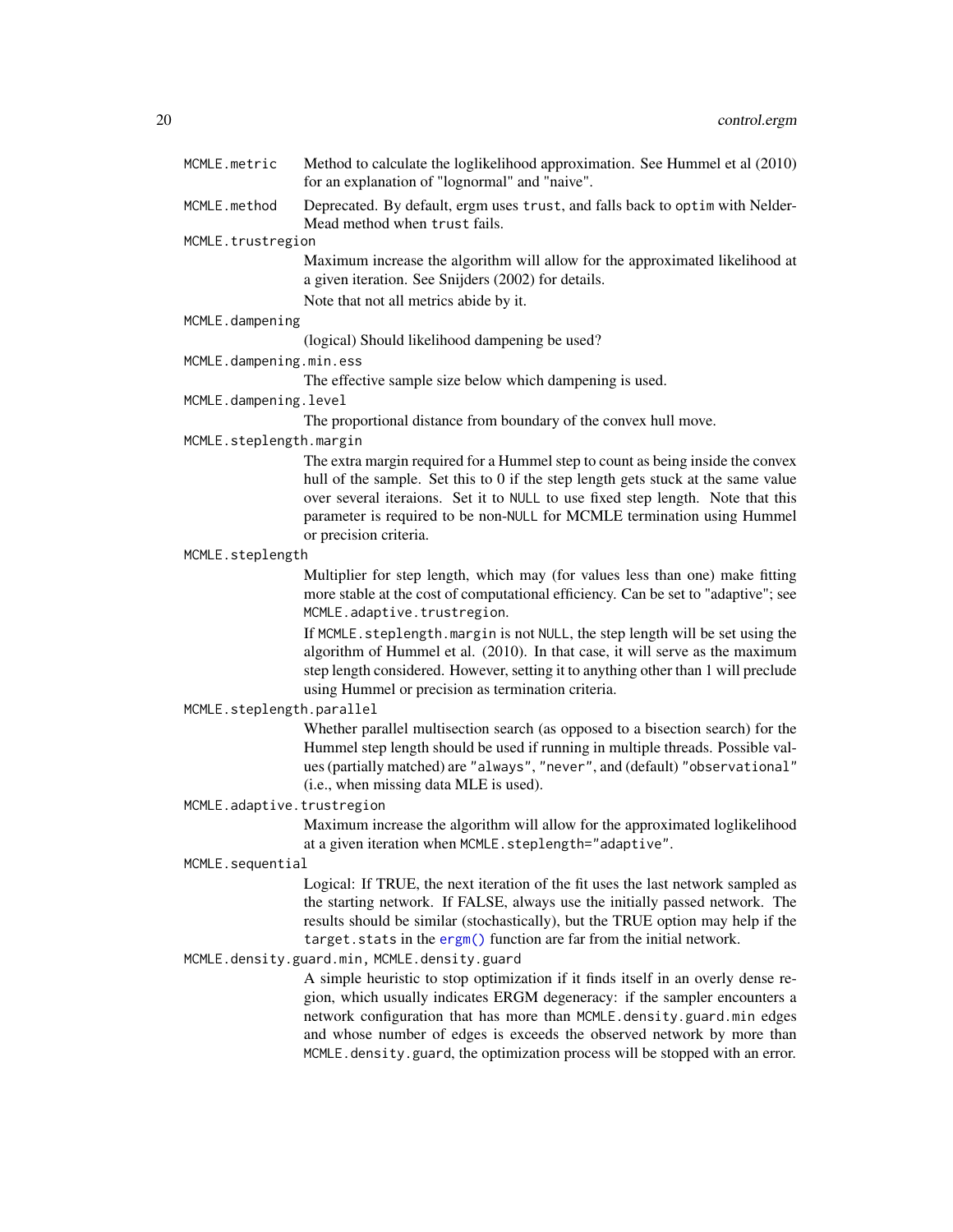- MCMLE.effectiveSize, MCMLE.effectiveSize.interval\_drop, MCMC.effectiveSize, MCMC.effectiveSize.damp, Set MCMLE.effectiveSize to non-NULL value to adaptively determine the burn-in and the MCMC length needed to get the specified effective size using the method of Sahlin (2011); 50 is a reasonable value. This feature is in experimental status until we verify the coverage of the standard errors.
- MCMLE.last.boost

For the Hummel termination criterion, increase the MCMC sample size of the last iteration by this factor.

MCMLE.steplength.esteq

For curved ERGMs, should the estimating function values be used to compute the Hummel step length? This allows the Hummel stepping algorithm converge when some sufficient statistics are at 0.

MCMLE.steplength.miss.sample

In fitting the missing data MLE, the rules for step length become more complicated. In short, it is necessary for *all* points in the constrained sample to be in the convex hull of the unconstrained (though they may be on the border); and it is necessary for their centroid to be in its interior. This requires checking a large number of points against whether they are in the convex hull, so to speed up the procedure, a sample is taken of the points most likely to be outside it. This parameter specifies the sample size.

MCMLE.steplength.maxit

Maximum number of iterations in searching for the best step length.

MCMLE.steplength.min

Stops MCMLE estimation when the step length gets stuck below this minimum value.

MCMLE.save\_intermediates

Every iteration, after MCMC sampling, save the MCMC sample and some miscellaneous information to a file with this name. This is mainly useful for diagnostics and debugging. The name is passed through [sprintf\(\)](#page-0-0) with iteration number as the second argument. (For example, MCMLE.save\_intermediates="step\_%03d.RData" will save to step\_001.RData, step\_002.RData, etc.)

SA.phase1\_n Number of MCMC samples to draw in Phase 1 of the stochastic approximation algorithm. Defaults to 7 plus 3 times the number of terms in the model. See Snijders (2002) for details.

### SA.initial\_gain

Initial gain to Phase 2 of the stochastic approximation algorithm. See Snijders (2002) for details.

- SA.nsubphases Number of sub-phases in Phase 2 of the stochastic approximation algorithm. Defaults to MCMLE.maxit. See Snijders (2002) for details.
- SA.niterations Number of MCMC samples to draw in Phase 2 of the stochastic approximation algorithm. Defaults to 7 plus the number of terms in the model. See Snijders (2002) for details.
- SA.phase3\_n Sample size for the MCMC sample in Phase 3 of the stochastic approximation algorithm. See Snijders (2002) for details.
- SA.trustregion The trust region parameter for the likelihood functions, used in the stochastic approximation algorithm.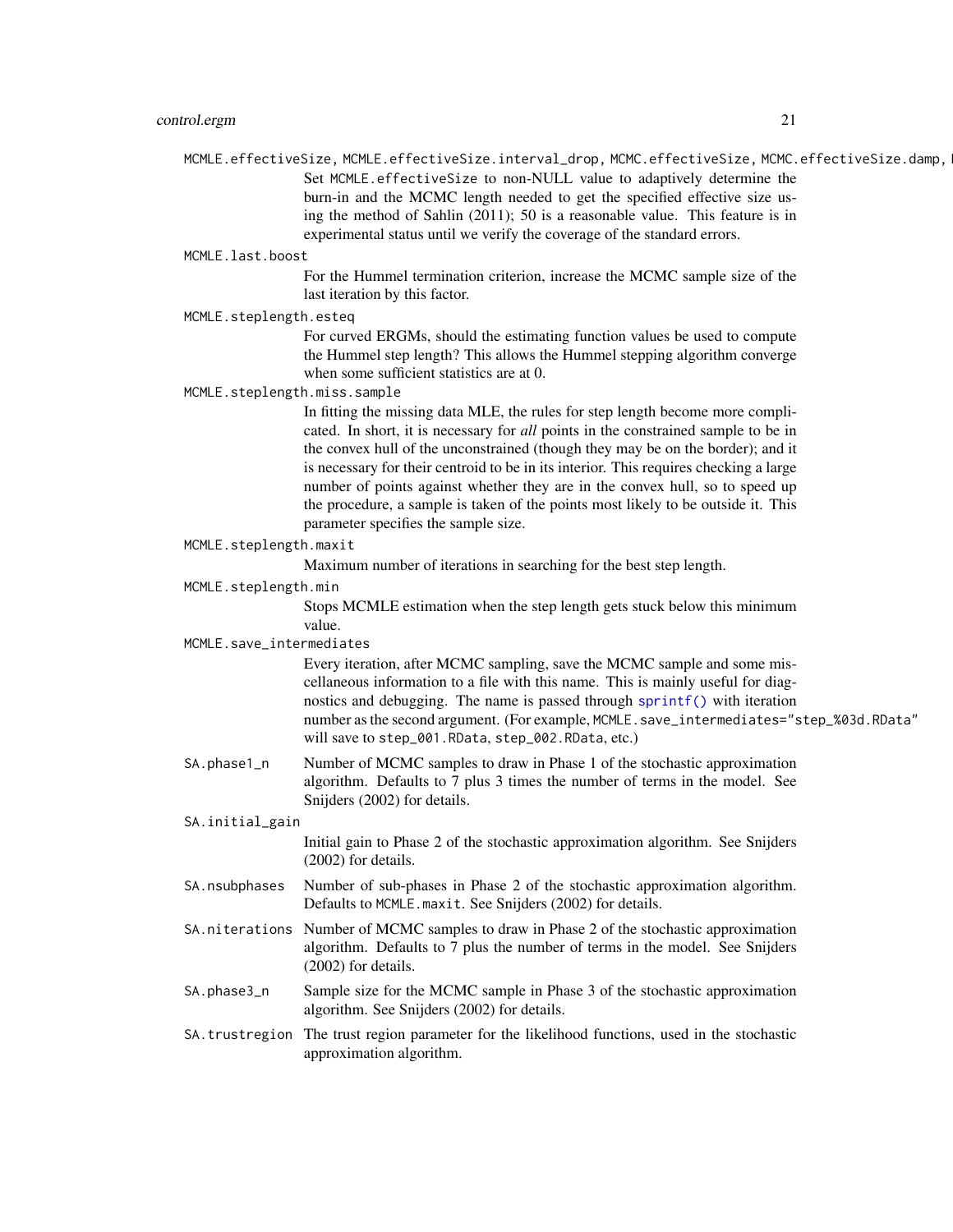| RM.phase1n_base, RM.phase2n_base, RM.phase2sub, RM.init_gain, RM.phase3n<br>The Robbins-Monro control parameters are not yet documented.<br>Step.MCMC.samplesize<br>MCMC sample size for the preliminary steps of the "Stepping" method of opti-<br>mization. This is usually chosen to be smaller than the final MCMC sample size<br>(which equals MCMC. samplesize). See Hummel et al. (2012) for details.<br>Maximum number of iterations (steps) allowed by the "Stepping" method.<br>Step.maxit<br>Integer $N$ such that the "Stepping" style of optimization chooses a step length<br>Step.gridsize<br>equal to the largest possible multiple of $1/N$ . See Hummel et al. (2012) for<br>details.<br>CD.nsteps, CD.multiplicity<br>Main settings for contrastive divergence to obtain initial values for the estima-<br>tion: respectively, the number of Metropolis-Hastings steps to take before re-<br>verting to the starting value and the number of tentative proposals per step. Com-<br>putational experiments indicate that increasing CD. multiplicity improves the<br>estimate faster than increasing CD. nsteps — up to a point — but it also samples<br>from the wrong distribution, in the sense that while as CD. nsteps $\rightarrow \infty$ , the CD<br>estimate approaches the MLE, this is not the case for CD. multiplicity.<br>In practice, MPLE, when available, usually outperforms CD for even a very high<br>CD. nsteps (which is, in turn, not very stable), so CD is useful primarily when<br>MPLE is not available. This feature is to be considered experimental and in flux.<br>The default values have been set experimentally, providing a reasonably stable, |  |
|-----------------------------------------------------------------------------------------------------------------------------------------------------------------------------------------------------------------------------------------------------------------------------------------------------------------------------------------------------------------------------------------------------------------------------------------------------------------------------------------------------------------------------------------------------------------------------------------------------------------------------------------------------------------------------------------------------------------------------------------------------------------------------------------------------------------------------------------------------------------------------------------------------------------------------------------------------------------------------------------------------------------------------------------------------------------------------------------------------------------------------------------------------------------------------------------------------------------------------------------------------------------------------------------------------------------------------------------------------------------------------------------------------------------------------------------------------------------------------------------------------------------------------------------------------------------------------------------------------------------------------------------------------------------------------------------------------|--|
|                                                                                                                                                                                                                                                                                                                                                                                                                                                                                                                                                                                                                                                                                                                                                                                                                                                                                                                                                                                                                                                                                                                                                                                                                                                                                                                                                                                                                                                                                                                                                                                                                                                                                                     |  |
|                                                                                                                                                                                                                                                                                                                                                                                                                                                                                                                                                                                                                                                                                                                                                                                                                                                                                                                                                                                                                                                                                                                                                                                                                                                                                                                                                                                                                                                                                                                                                                                                                                                                                                     |  |
|                                                                                                                                                                                                                                                                                                                                                                                                                                                                                                                                                                                                                                                                                                                                                                                                                                                                                                                                                                                                                                                                                                                                                                                                                                                                                                                                                                                                                                                                                                                                                                                                                                                                                                     |  |
|                                                                                                                                                                                                                                                                                                                                                                                                                                                                                                                                                                                                                                                                                                                                                                                                                                                                                                                                                                                                                                                                                                                                                                                                                                                                                                                                                                                                                                                                                                                                                                                                                                                                                                     |  |
|                                                                                                                                                                                                                                                                                                                                                                                                                                                                                                                                                                                                                                                                                                                                                                                                                                                                                                                                                                                                                                                                                                                                                                                                                                                                                                                                                                                                                                                                                                                                                                                                                                                                                                     |  |
|                                                                                                                                                                                                                                                                                                                                                                                                                                                                                                                                                                                                                                                                                                                                                                                                                                                                                                                                                                                                                                                                                                                                                                                                                                                                                                                                                                                                                                                                                                                                                                                                                                                                                                     |  |
|                                                                                                                                                                                                                                                                                                                                                                                                                                                                                                                                                                                                                                                                                                                                                                                                                                                                                                                                                                                                                                                                                                                                                                                                                                                                                                                                                                                                                                                                                                                                                                                                                                                                                                     |  |
|                                                                                                                                                                                                                                                                                                                                                                                                                                                                                                                                                                                                                                                                                                                                                                                                                                                                                                                                                                                                                                                                                                                                                                                                                                                                                                                                                                                                                                                                                                                                                                                                                                                                                                     |  |
|                                                                                                                                                                                                                                                                                                                                                                                                                                                                                                                                                                                                                                                                                                                                                                                                                                                                                                                                                                                                                                                                                                                                                                                                                                                                                                                                                                                                                                                                                                                                                                                                                                                                                                     |  |
|                                                                                                                                                                                                                                                                                                                                                                                                                                                                                                                                                                                                                                                                                                                                                                                                                                                                                                                                                                                                                                                                                                                                                                                                                                                                                                                                                                                                                                                                                                                                                                                                                                                                                                     |  |
|                                                                                                                                                                                                                                                                                                                                                                                                                                                                                                                                                                                                                                                                                                                                                                                                                                                                                                                                                                                                                                                                                                                                                                                                                                                                                                                                                                                                                                                                                                                                                                                                                                                                                                     |  |
|                                                                                                                                                                                                                                                                                                                                                                                                                                                                                                                                                                                                                                                                                                                                                                                                                                                                                                                                                                                                                                                                                                                                                                                                                                                                                                                                                                                                                                                                                                                                                                                                                                                                                                     |  |
|                                                                                                                                                                                                                                                                                                                                                                                                                                                                                                                                                                                                                                                                                                                                                                                                                                                                                                                                                                                                                                                                                                                                                                                                                                                                                                                                                                                                                                                                                                                                                                                                                                                                                                     |  |
|                                                                                                                                                                                                                                                                                                                                                                                                                                                                                                                                                                                                                                                                                                                                                                                                                                                                                                                                                                                                                                                                                                                                                                                                                                                                                                                                                                                                                                                                                                                                                                                                                                                                                                     |  |
|                                                                                                                                                                                                                                                                                                                                                                                                                                                                                                                                                                                                                                                                                                                                                                                                                                                                                                                                                                                                                                                                                                                                                                                                                                                                                                                                                                                                                                                                                                                                                                                                                                                                                                     |  |
|                                                                                                                                                                                                                                                                                                                                                                                                                                                                                                                                                                                                                                                                                                                                                                                                                                                                                                                                                                                                                                                                                                                                                                                                                                                                                                                                                                                                                                                                                                                                                                                                                                                                                                     |  |
|                                                                                                                                                                                                                                                                                                                                                                                                                                                                                                                                                                                                                                                                                                                                                                                                                                                                                                                                                                                                                                                                                                                                                                                                                                                                                                                                                                                                                                                                                                                                                                                                                                                                                                     |  |
|                                                                                                                                                                                                                                                                                                                                                                                                                                                                                                                                                                                                                                                                                                                                                                                                                                                                                                                                                                                                                                                                                                                                                                                                                                                                                                                                                                                                                                                                                                                                                                                                                                                                                                     |  |
|                                                                                                                                                                                                                                                                                                                                                                                                                                                                                                                                                                                                                                                                                                                                                                                                                                                                                                                                                                                                                                                                                                                                                                                                                                                                                                                                                                                                                                                                                                                                                                                                                                                                                                     |  |
| if not great, starting values.                                                                                                                                                                                                                                                                                                                                                                                                                                                                                                                                                                                                                                                                                                                                                                                                                                                                                                                                                                                                                                                                                                                                                                                                                                                                                                                                                                                                                                                                                                                                                                                                                                                                      |  |
| CD.nsteps.obs, CD.multiplicity.obs<br>When there are missing dyads, CD. nsteps and CD. multiplicity must be set                                                                                                                                                                                                                                                                                                                                                                                                                                                                                                                                                                                                                                                                                                                                                                                                                                                                                                                                                                                                                                                                                                                                                                                                                                                                                                                                                                                                                                                                                                                                                                                     |  |
| to a relatively high value, as the network passed is not necessarily a good start                                                                                                                                                                                                                                                                                                                                                                                                                                                                                                                                                                                                                                                                                                                                                                                                                                                                                                                                                                                                                                                                                                                                                                                                                                                                                                                                                                                                                                                                                                                                                                                                                   |  |
| for CD. Therefore, these settings are in effect if there are missing dyads in the                                                                                                                                                                                                                                                                                                                                                                                                                                                                                                                                                                                                                                                                                                                                                                                                                                                                                                                                                                                                                                                                                                                                                                                                                                                                                                                                                                                                                                                                                                                                                                                                                   |  |
| observed network, using a higher default number of steps.                                                                                                                                                                                                                                                                                                                                                                                                                                                                                                                                                                                                                                                                                                                                                                                                                                                                                                                                                                                                                                                                                                                                                                                                                                                                                                                                                                                                                                                                                                                                                                                                                                           |  |
| CD.maxit, CD.conv.min.pval, CD.NR.maxit, CD.NR.reltol, CD.metric, CD.method, CD.trustregion, CD.dampeni                                                                                                                                                                                                                                                                                                                                                                                                                                                                                                                                                                                                                                                                                                                                                                                                                                                                                                                                                                                                                                                                                                                                                                                                                                                                                                                                                                                                                                                                                                                                                                                             |  |
| Miscellaneous tuning parameters of the CD sampler and optimizer. These have                                                                                                                                                                                                                                                                                                                                                                                                                                                                                                                                                                                                                                                                                                                                                                                                                                                                                                                                                                                                                                                                                                                                                                                                                                                                                                                                                                                                                                                                                                                                                                                                                         |  |
| the same meaning as their MCMLE.* and MCMC.* counterparts.                                                                                                                                                                                                                                                                                                                                                                                                                                                                                                                                                                                                                                                                                                                                                                                                                                                                                                                                                                                                                                                                                                                                                                                                                                                                                                                                                                                                                                                                                                                                                                                                                                          |  |
| Note that only the Hotelling's stopping criterion is implemented for CD.                                                                                                                                                                                                                                                                                                                                                                                                                                                                                                                                                                                                                                                                                                                                                                                                                                                                                                                                                                                                                                                                                                                                                                                                                                                                                                                                                                                                                                                                                                                                                                                                                            |  |
| loglik.control See control.ergm.bridge                                                                                                                                                                                                                                                                                                                                                                                                                                                                                                                                                                                                                                                                                                                                                                                                                                                                                                                                                                                                                                                                                                                                                                                                                                                                                                                                                                                                                                                                                                                                                                                                                                                              |  |
| A list of additional arguments to be passed to term initializers. It can also be set<br>term.options<br>globally via option(ergm.term= $list())$ .                                                                                                                                                                                                                                                                                                                                                                                                                                                                                                                                                                                                                                                                                                                                                                                                                                                                                                                                                                                                                                                                                                                                                                                                                                                                                                                                                                                                                                                                                                                                                  |  |
| Seed value (integer) for the random number generator. See set. seed.<br>seed                                                                                                                                                                                                                                                                                                                                                                                                                                                                                                                                                                                                                                                                                                                                                                                                                                                                                                                                                                                                                                                                                                                                                                                                                                                                                                                                                                                                                                                                                                                                                                                                                        |  |
| Number of threads in which to run the sampling. Defaults to $0$ (no parallelism).<br>parallel                                                                                                                                                                                                                                                                                                                                                                                                                                                                                                                                                                                                                                                                                                                                                                                                                                                                                                                                                                                                                                                                                                                                                                                                                                                                                                                                                                                                                                                                                                                                                                                                       |  |
| See the entry on parallel processing for details and troubleshooting.                                                                                                                                                                                                                                                                                                                                                                                                                                                                                                                                                                                                                                                                                                                                                                                                                                                                                                                                                                                                                                                                                                                                                                                                                                                                                                                                                                                                                                                                                                                                                                                                                               |  |
| parallel.type API to use for parallel processing. Supported values are "MPI" and "PSOCK".                                                                                                                                                                                                                                                                                                                                                                                                                                                                                                                                                                                                                                                                                                                                                                                                                                                                                                                                                                                                                                                                                                                                                                                                                                                                                                                                                                                                                                                                                                                                                                                                           |  |
| Defaults to using the parallel package with PSOCK clusters. See ergm-parallel                                                                                                                                                                                                                                                                                                                                                                                                                                                                                                                                                                                                                                                                                                                                                                                                                                                                                                                                                                                                                                                                                                                                                                                                                                                                                                                                                                                                                                                                                                                                                                                                                       |  |
| parallel.version.check<br>Logical: If TRUE, check that the version of ergm running on the slave nodes is                                                                                                                                                                                                                                                                                                                                                                                                                                                                                                                                                                                                                                                                                                                                                                                                                                                                                                                                                                                                                                                                                                                                                                                                                                                                                                                                                                                                                                                                                                                                                                                            |  |
| the same as that running on the master node.                                                                                                                                                                                                                                                                                                                                                                                                                                                                                                                                                                                                                                                                                                                                                                                                                                                                                                                                                                                                                                                                                                                                                                                                                                                                                                                                                                                                                                                                                                                                                                                                                                                        |  |

... Additional arguments, passed to other functions This argument is helpful because it collects any control parameters that have been deprecated; a warning message is printed in case of deprecated arguments.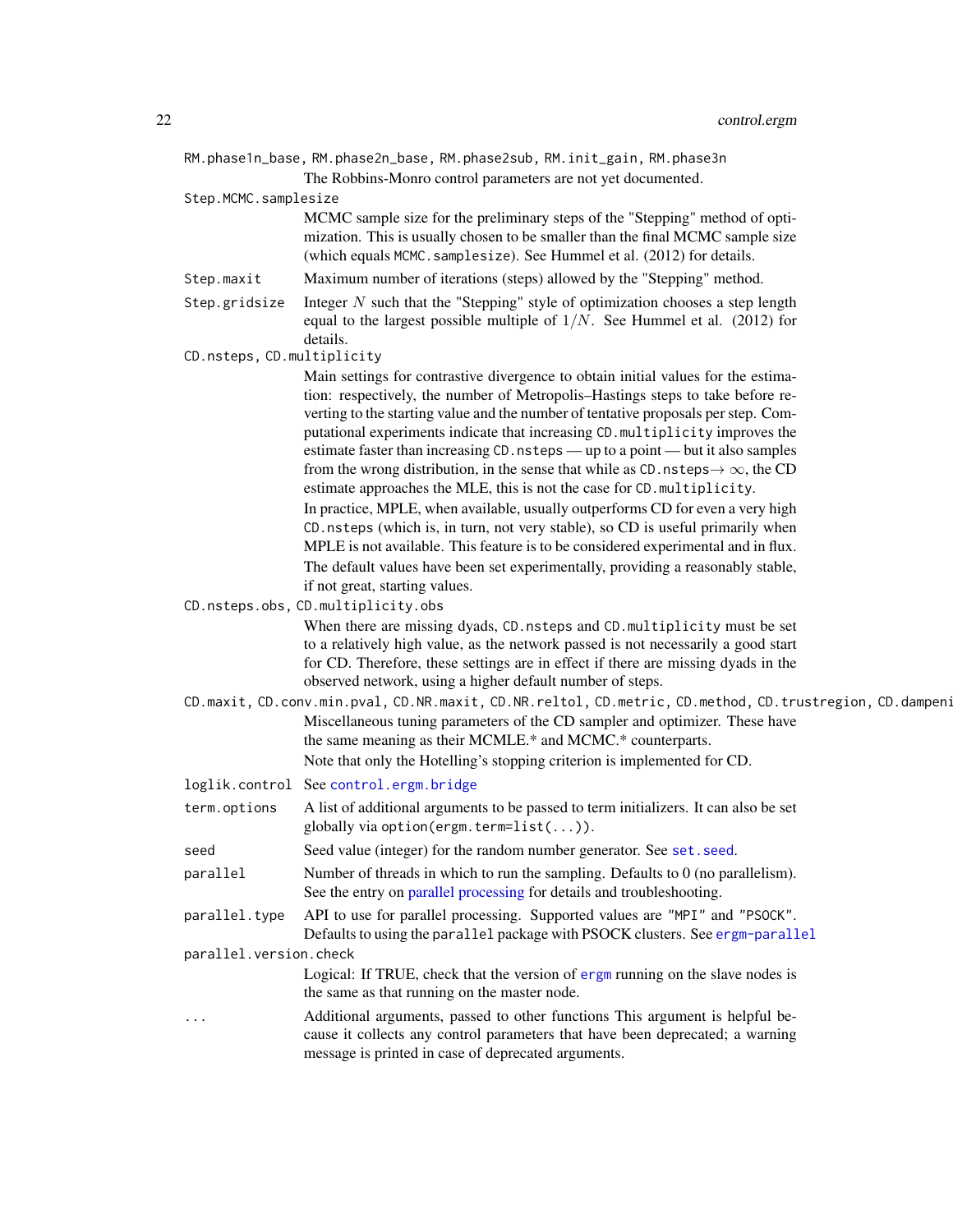### <span id="page-22-0"></span>Details

This function is only used within a call to the [ergm\(\)](#page-37-1) function. See the usage section in ergm() for details.

#### Value

A list with arguments as components.

### References

- Snijders, T.A.B. (2002), Markov Chain Monte Carlo Estimation of Exponential Random Graph Models. Journal of Social Structure. Available from [https://www.cmu.edu/](https://www.cmu.edu/joss/content/articles/volume3/Snijders.pdf) [joss/content/articles/volume3/Snijders.pdf](https://www.cmu.edu/joss/content/articles/volume3/Snijders.pdf).
- Firth (1993), Bias Reduction in Maximum Likelihood Estimates. Biometrika, 80: 27-38.
- Hunter, D. R. and M. S. Handcock (2006), Inference in curved exponential family models for networks. Journal of Computational and Graphical Statistics, 15: 565-583.
- Hummel, R. M., Hunter, D. R., and Handcock, M. S. (2012), Improving Simulation-Based Algorithms for Fitting ERGMs, Journal of Computational and Graphical Statistics, 21: 920-939.
- Kristoffer Sahlin. Estimating convergence of Markov chain Monte Carlo simulations. Master's Thesis. Stockholm University, 2011. [https://www2.math.su.se/matstat/](https://www2.math.su.se/matstat/reports/master/2011/rep2/report.pdf) [reports/master/2011/rep2/report.pdf](https://www2.math.su.se/matstat/reports/master/2011/rep2/report.pdf)

#### See Also

[ergm\(\)](#page-37-1). The [control.simulate](#page-31-1) function performs a similar function for [simulate.ergm](#page-138-1); [control.gof](#page-25-1) performs a similar function for [gof](#page-109-2).

<span id="page-22-1"></span>control.ergm.bridge *Auxiliary for Controlling ergm.bridge*

#### Description

Auxiliary function as user interface for fine-tuning ergm.bridge algorithm, which approximates log likelihood ratios using bridge sampling.

### Usage

```
control.ergm.bridge(
  nsteps = 20,
 MCMC.burnin = 10000,
 MCMC.interval = 100,
 MCMC.samplesize = 10000,
  obs.MCMC.samplesize = MCMC.samplesize,
  obs.MCMC.interval = MCMC.interval,
  obs.MCMC.burnin = MCMC.burnin,
 MCMC.prop.weights = "default",
```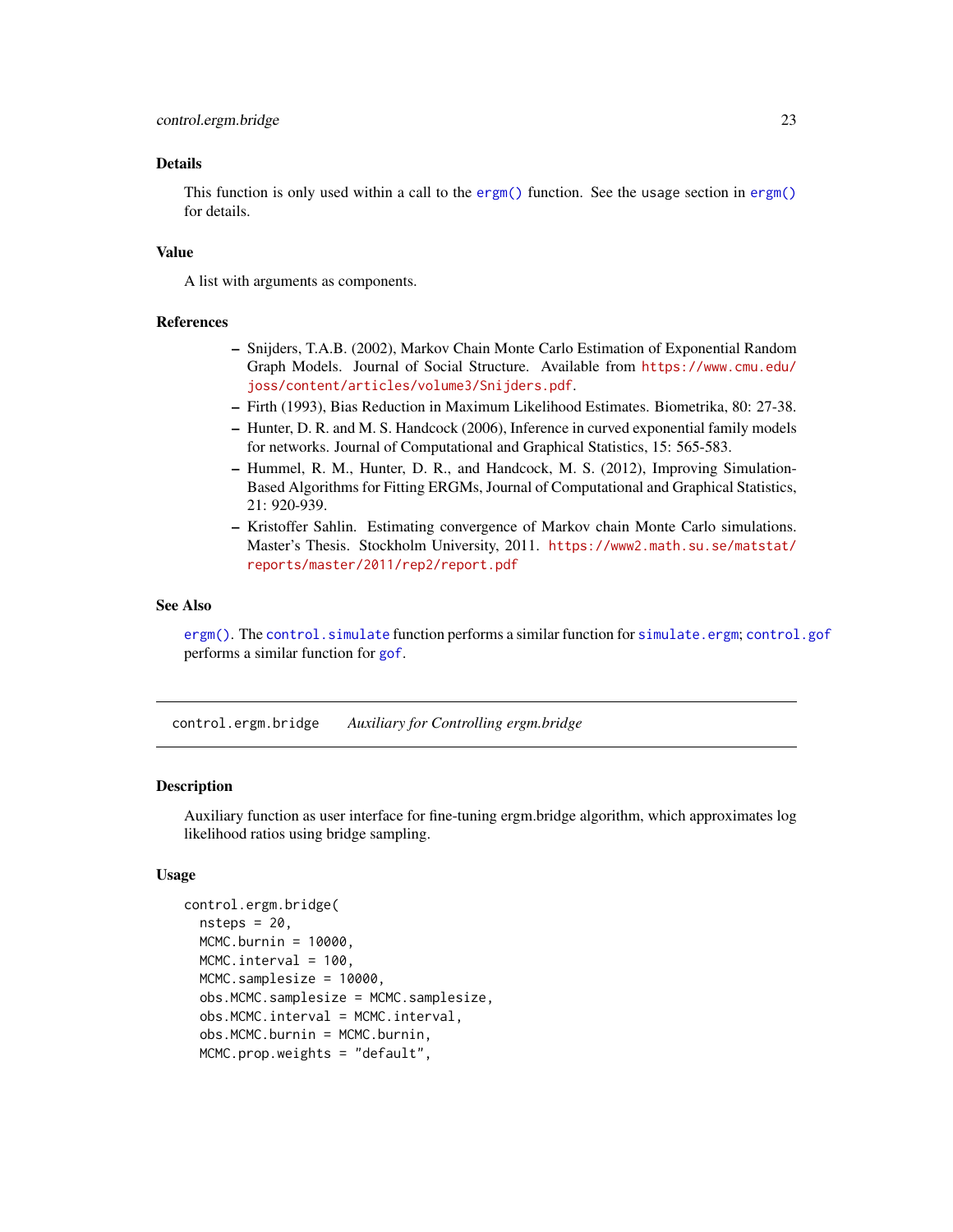```
MCMC.prop.args = list(),
 MCMC.init.maxedges = 20000,
 MCMC.packagenames = c(),
 term. options = list(),
 seed = NULL,
 parallel = 0,parallel.type = NULL,
 parallel.version.check = TRUE
)
```

| nsteps                                                  | Number of geometric bridges to use.                                                                                                                                                                                                                                                                                                                                                                                                                                                                           |  |  |
|---------------------------------------------------------|---------------------------------------------------------------------------------------------------------------------------------------------------------------------------------------------------------------------------------------------------------------------------------------------------------------------------------------------------------------------------------------------------------------------------------------------------------------------------------------------------------------|--|--|
| MCMC.burnin                                             | Number of proposals before any MCMC sampling is done. It typically is set to<br>a fairly large number.                                                                                                                                                                                                                                                                                                                                                                                                        |  |  |
| MCMC.interval                                           | Number of proposals between sampled statistics.                                                                                                                                                                                                                                                                                                                                                                                                                                                               |  |  |
| MCMC.samplesize                                         |                                                                                                                                                                                                                                                                                                                                                                                                                                                                                                               |  |  |
|                                                         | Number of network statistics, randomly drawn from a given distribution on the<br>set of all networks, returned by the Metropolis-Hastings algorithm.                                                                                                                                                                                                                                                                                                                                                          |  |  |
| obs.MCMC.burnin, obs.MCMC.interval, obs.MCMC.samplesize |                                                                                                                                                                                                                                                                                                                                                                                                                                                                                                               |  |  |
|                                                         | The obs versions of these arguments are for the unobserved data simulation<br>algorithm.                                                                                                                                                                                                                                                                                                                                                                                                                      |  |  |
| MCMC.prop.weights                                       |                                                                                                                                                                                                                                                                                                                                                                                                                                                                                                               |  |  |
|                                                         | Specifies the proposal distribution used in the MCMC Metropolis-Hastings al-<br>gorithm. Possible choices depending on selected reference and constraints<br>arguments of the ergm() function, but often include "TNT" and "random", and<br>the "default" is to use the one with the highest priority available.                                                                                                                                                                                              |  |  |
|                                                         | The TNT (tie / no tie) option puts roughly equal weight on selecting a dyad with<br>or without a tie as a candidate for toggling, whereas the random option puts equal<br>weight on all possible dyads, though the interpretation of random may change<br>according to the constraints in place. When no constraints are in place, the<br>default is TNT, which appears to improve Markov chain mixing particularly for<br>networks with a low edge density, as is typical of many realistic social networks. |  |  |
|                                                         | MCMC.prop.args An alternative, direct way of specifying additional arguments to proposal.                                                                                                                                                                                                                                                                                                                                                                                                                     |  |  |
| MCMC.init.maxedges                                      |                                                                                                                                                                                                                                                                                                                                                                                                                                                                                                               |  |  |
|                                                         | Maximum number of edges expected in network.                                                                                                                                                                                                                                                                                                                                                                                                                                                                  |  |  |
| MCMC.packagenames                                       |                                                                                                                                                                                                                                                                                                                                                                                                                                                                                                               |  |  |
|                                                         | Names of packages in which to look for change statistic functions in addition to<br>those autodetected. This argument should not be needed outside of very strange<br>setups.                                                                                                                                                                                                                                                                                                                                 |  |  |
| term.options                                            | A list of additional arguments to be passed to term initializers. It can also be set<br>globally via option(ergm.term=list()).                                                                                                                                                                                                                                                                                                                                                                                |  |  |
| seed                                                    | Seed value (integer) for the random number generator. See set. seed.                                                                                                                                                                                                                                                                                                                                                                                                                                          |  |  |
| parallel                                                | Number of threads in which to run the sampling. Defaults to $0$ (no parallelism).<br>See the entry on parallel processing for details and troubleshooting.                                                                                                                                                                                                                                                                                                                                                    |  |  |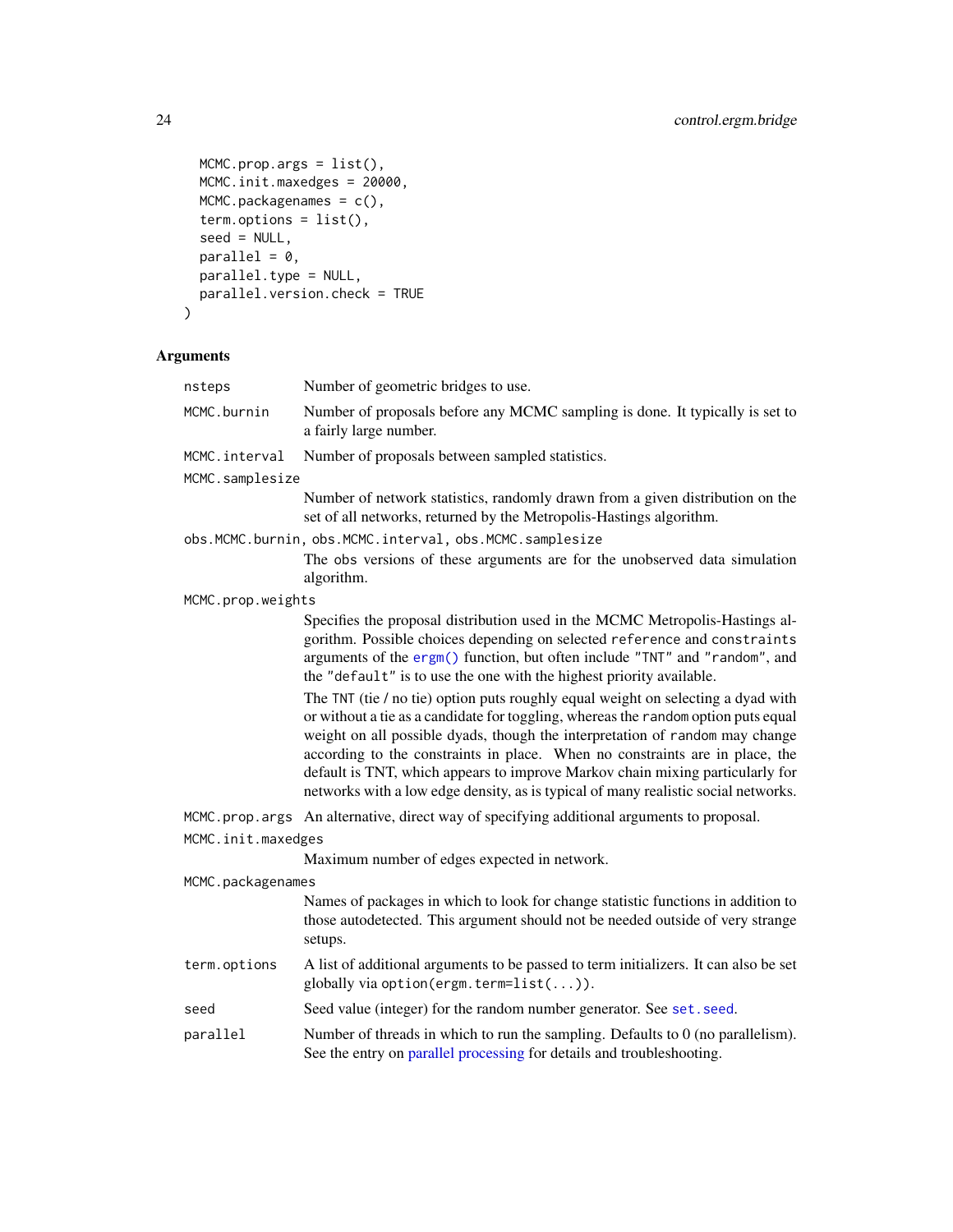<span id="page-24-0"></span>parallel.version.check

Logical: If TRUE, check that the version of [ergm](#page-3-1) running on the slave nodes is the same as that running on the master node.

### Details

This function is only used within a call to the [ergm.bridge.llr](#page-84-1) or [ergm.bridge.dindstart.llk](#page-84-2) functions.

### Value

A list with arguments as components.

### See Also

[ergm.bridge.llr](#page-84-1), [ergm.bridge.dindstart.llk](#page-84-2)

control.ergm.godfather

*Control parameters for* [ergm.godfather\(\)](#page-90-1)*.*

### Description

Returns a list of its arguments.

### Usage

```
control.ergm.godfather(GF.init.maxedges.mul = 5, term.options = NULL)
```

| GF.init.maxedges.mul |                                                                                                                                       |
|----------------------|---------------------------------------------------------------------------------------------------------------------------------------|
|                      | How much space is allocated for the edgelist of the final network. It is used<br>adaptively, so should not be greater than 10.        |
| term.options         | A list of additional arguments to be passed to term initializers. It can also be set<br>globally via option (ergm. term= $list())$ ). |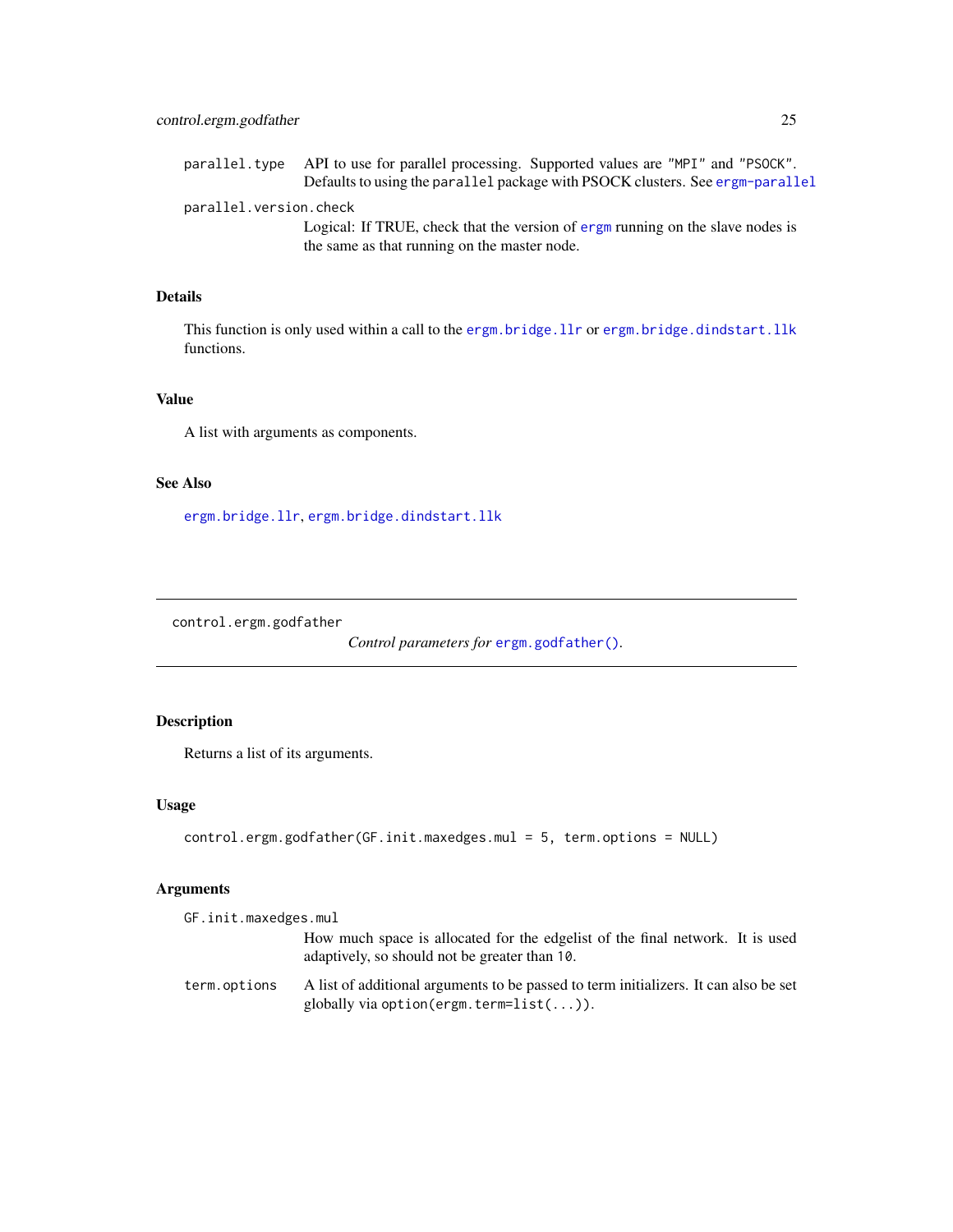<span id="page-25-1"></span><span id="page-25-0"></span>

#### Description

Auxiliary function as user interface for fine-tuning ERGM Goodness-of-Fit Evaluation.

The control.gof.ergm version is intended to be used with [gof.ergm\(\)](#page-109-1) specifically and will "inherit" as many control parameters from [ergm](#page-37-1) fit as possible().

#### Usage

```
control.gof.formula(
  nsim = 100,
  MCMC.burnin = 10000,
  MCMC.interval = 1000,
  MCMC.prop.weights = "default",
  MCMC.prop.args = list(),
  MCMC.init.maxedges = 20000,
  MCMC.packagenames = c(),
  MCMC.runtime.traceplot = FALSE,
  network.output = "network",
  seed = NULL,
  parallel = 0,
  parallel.type = NULL,
  parallel.version.check = TRUE
)
control.gof.ergm(
  nsim = 100,
  MCMC.burnin = NULL,
  MCMC.interval = NULL,
  MCMC.prop.weights = NULL,
  MCMC.prop.args = NULL,
  MCMC.init.maxedges = NULL,
  MCMC.packagenames = NULL,
  MCMC.runtime.traceplot = FALSE,
  network.output = "network",
  seed = NULL,
  parallel = 0,
  parallel.type = NULL,
  parallel.version.check = TRUE
)
```
#### Arguments

nsim Number of networks to be randomly drawn using Markov chain Monte Carlo. This sample of networks provides the basis for comparing the model to the ob-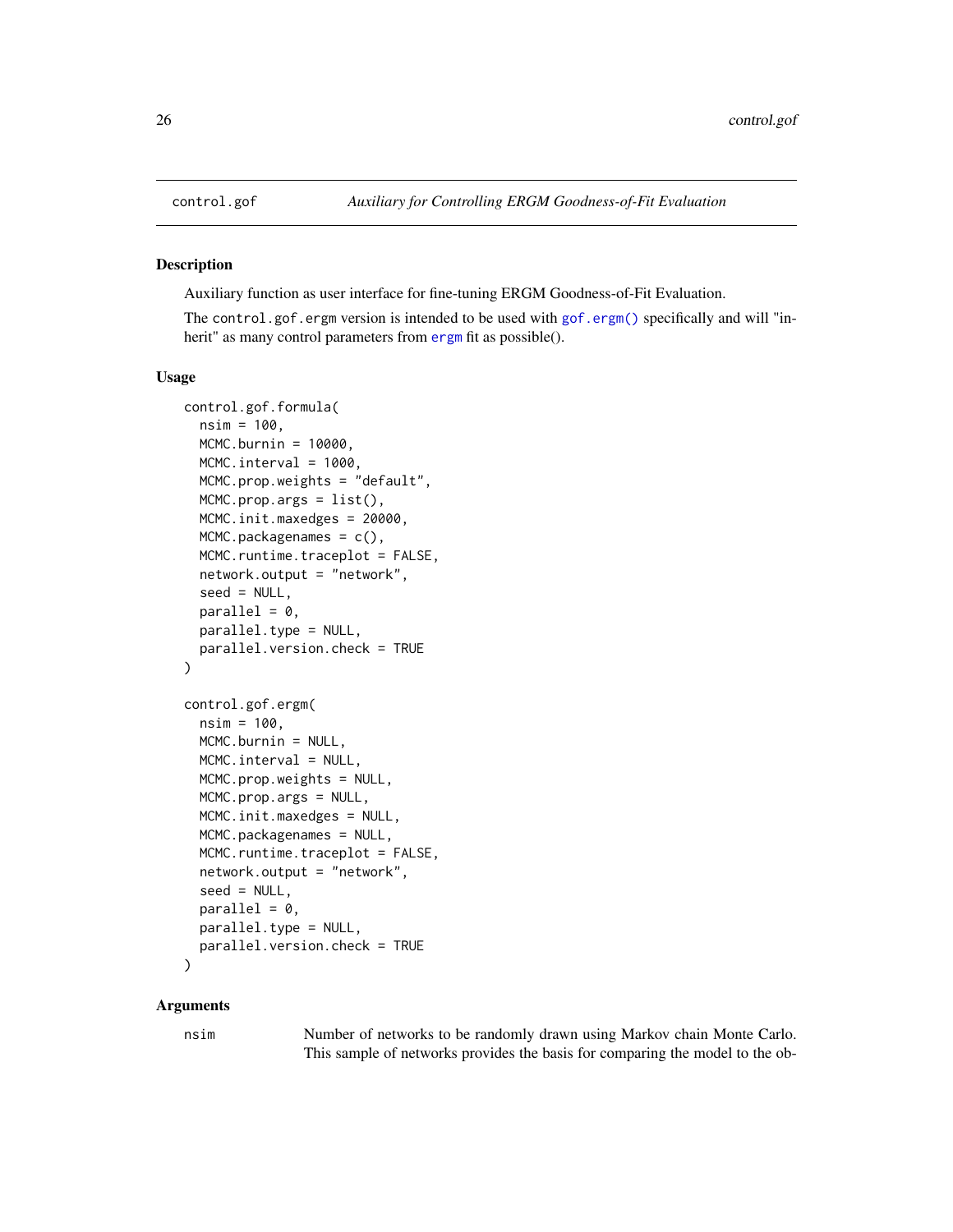#### control.gof 27

served network.

MCMC.burnin Number of proposals before any MCMC sampling is done. It typically is set to a fairly large number.

MCMC.interval Number of proposals between sampled statistics.

MCMC.prop.weights

Specifies the proposal distribution used in the MCMC Metropolis-Hastings algorithm. Possible choices depending on selected reference and constraints arguments of the [ergm\(\)](#page-37-1) function, but often include "TNT" and "random", and the "default" is to use the one with the highest priority available.

The TNT (tie / no tie) option puts roughly equal weight on selecting a dyad with or without a tie as a candidate for toggling, whereas the random option puts equal weight on all possible dyads, though the interpretation of random may change according to the constraints in place. When no constraints are in place, the default is TNT, which appears to improve Markov chain mixing particularly for networks with a low edge density, as is typical of many realistic social networks.

MCMC.prop.args An alternative, direct way of specifying additional arguments to proposal.

MCMC.init.maxedges

Maximum number of edges expected in network.

MCMC.packagenames

Names of packages in which to look for change statistic functions in addition to those autodetected. This argument should not be needed outside of very strange setups.

MCMC.runtime.traceplot

Logical: If TRUE, plot traceplots of the MCMC sample.

- network.output R class with which to output networks. The options are "network" (default) and "edgelist.compressed" (which saves space but only supports networks without vertex attributes)
- seed Seed value (integer) for the random number generator. See set. seed.
- parallel Number of threads in which to run the sampling. Defaults to 0 (no parallelism). See the entry on [parallel processing](#page-48-1) for details and troubleshooting.
- parallel.type API to use for parallel processing. Supported values are "MPI" and "PSOCK". Defaults to using the parallel package with PSOCK clusters. See [ergm-parallel](#page-48-1)

parallel.version.check

Logical: If TRUE, check that the version of [ergm](#page-3-1) running on the slave nodes is the same as that running on the master node.

#### Details

This function is only used within a call to the [gof](#page-109-2) function. See the usage section in gof for details.

#### Value

A list with arguments as components.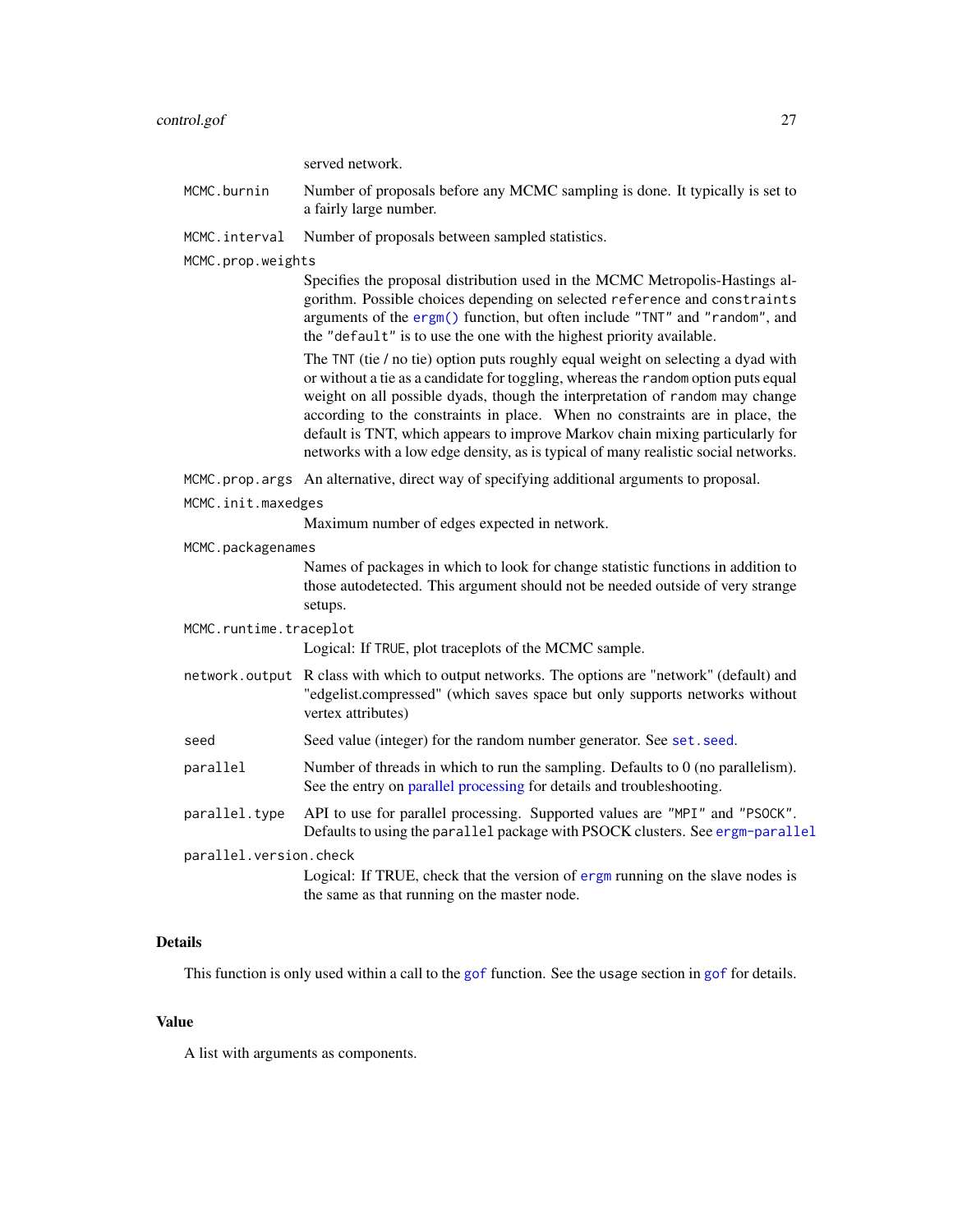### <span id="page-27-0"></span>See Also

[gof](#page-109-2). The [control.simulate](#page-31-1) function performs a similar function for [simulate.ergm](#page-138-1); [control.ergm](#page-12-1) performs a similar function for [ergm](#page-37-1).

control.logLik.ergm *Auxiliary for Controlling logLik.ergm*

### Description

Auxiliary function as user interface for fine-tuning logLik.ergm algorithm, which approximates log likelihood values.

### Usage

```
control.logLik.ergm(
  nsteps = 20,
 MCMC.burnin = NULL,
 MCMC.interval = NULL,
 MCMC.samplesize = NULL,
  obs.MCMC.samplesize = MCMC.samplesize,
  obs.MCMC.interval = MCMC.interval,
  obs.MCMC.burnin = MCMC.burnin,
 MCMC.prop.weights = NULL,
 MCMC.prop.args = NULL,
  warn.dyads = NULL,
 MCMC.init.maxedges = NULL,
 MCMC.packagenames = NULL,
  term.options = NULL,
  seed = NULL,
  parallel = NULL,
 parallel.type = NULL,
 parallel.version.check = TRUE
)
```

| nsteps          | Number of geometric bridges to use.                                                                                                                  |
|-----------------|------------------------------------------------------------------------------------------------------------------------------------------------------|
| MCMC.burnin     | Number of proposals before any MCMC sampling is done. It typically is set to<br>a fairly large number.                                               |
| MCMC.interval   | Number of proposals between sampled statistics.                                                                                                      |
| MCMC.samplesize |                                                                                                                                                      |
|                 | Number of network statistics, randomly drawn from a given distribution on the<br>set of all networks, returned by the Metropolis-Hastings algorithm. |
|                 | obs.MCMC.burnin, obs.MCMC.interval, obs.MCMC.samplesize                                                                                              |
|                 | The obs versions of these arguments are for the unobserved data simulation<br>algorithm.                                                             |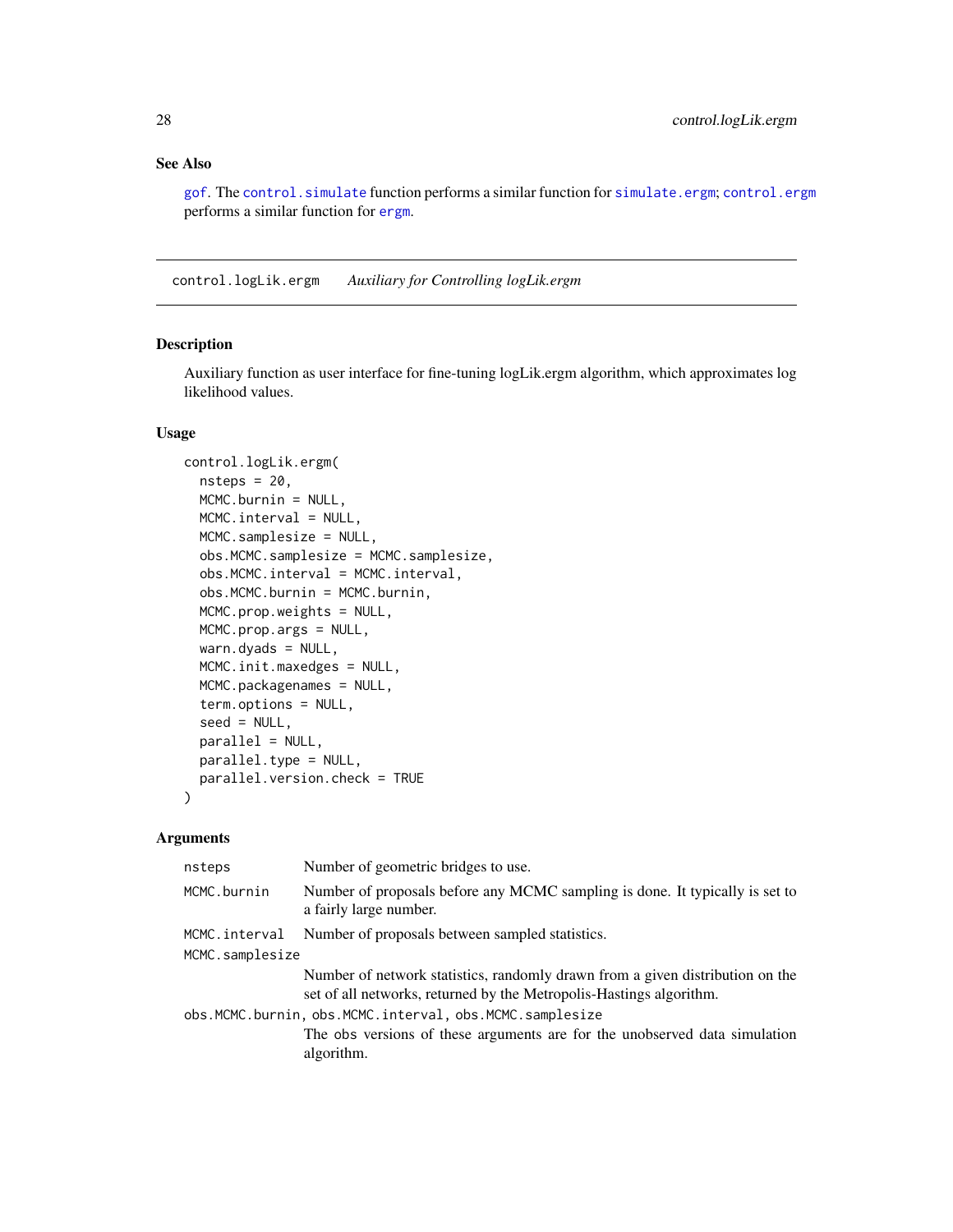MCMC.prop.weights

Specifies the proposal distribution used in the MCMC Metropolis-Hastings algorithm. Possible choices depending on selected reference and constraints arguments of the [ergm\(\)](#page-37-1) function, but often include "TNT" and "random", and the "default" is to use the one with the highest priority available.

The TNT (tie / no tie) option puts roughly equal weight on selecting a dyad with or without a tie as a candidate for toggling, whereas the random option puts equal weight on all possible dyads, though the interpretation of random may change according to the constraints in place. When no constraints are in place, the default is TNT, which appears to improve Markov chain mixing particularly for networks with a low edge density, as is typical of many realistic social networks.

- MCMC.prop.args An alternative, direct way of specifying additional arguments to proposal.
- warn.dyads Whether or not a warning should be issued when sample space constraints render the observed number of dyads ill-defined. Now defunct: use options(ergm.logLik.warn\_dyads=...) instead.
- MCMC.init.maxedges

Maximum number of edges expected in network.

MCMC.packagenames

Names of packages in which to look for change statistic functions in addition to those autodetected. This argument should not be needed outside of very strange setups.

- term.options A list of additional arguments to be passed to term initializers. It can also be set globally via option(ergm.term=list(...)).
- seed Seed value (integer) for the random number generator. See set. seed.
- parallel Number of threads in which to run the sampling. Defaults to 0 (no parallelism). See the entry on [parallel processing](#page-48-1) for details and troubleshooting.
- parallel.type API to use for parallel processing. Supported values are "MPI" and "PSOCK". Defaults to using the parallel package with PSOCK clusters. See [ergm-parallel](#page-48-1) parallel.version.check

Logical: If TRUE, check that the version of [ergm](#page-3-1) running on the slave nodes is the same as that running on the master node.

### Details

This function is only used within a call to the [logLik.ergm](#page-117-1) function.

### Value

A list with arguments as components.

#### See Also

[logLik.ergm](#page-117-1)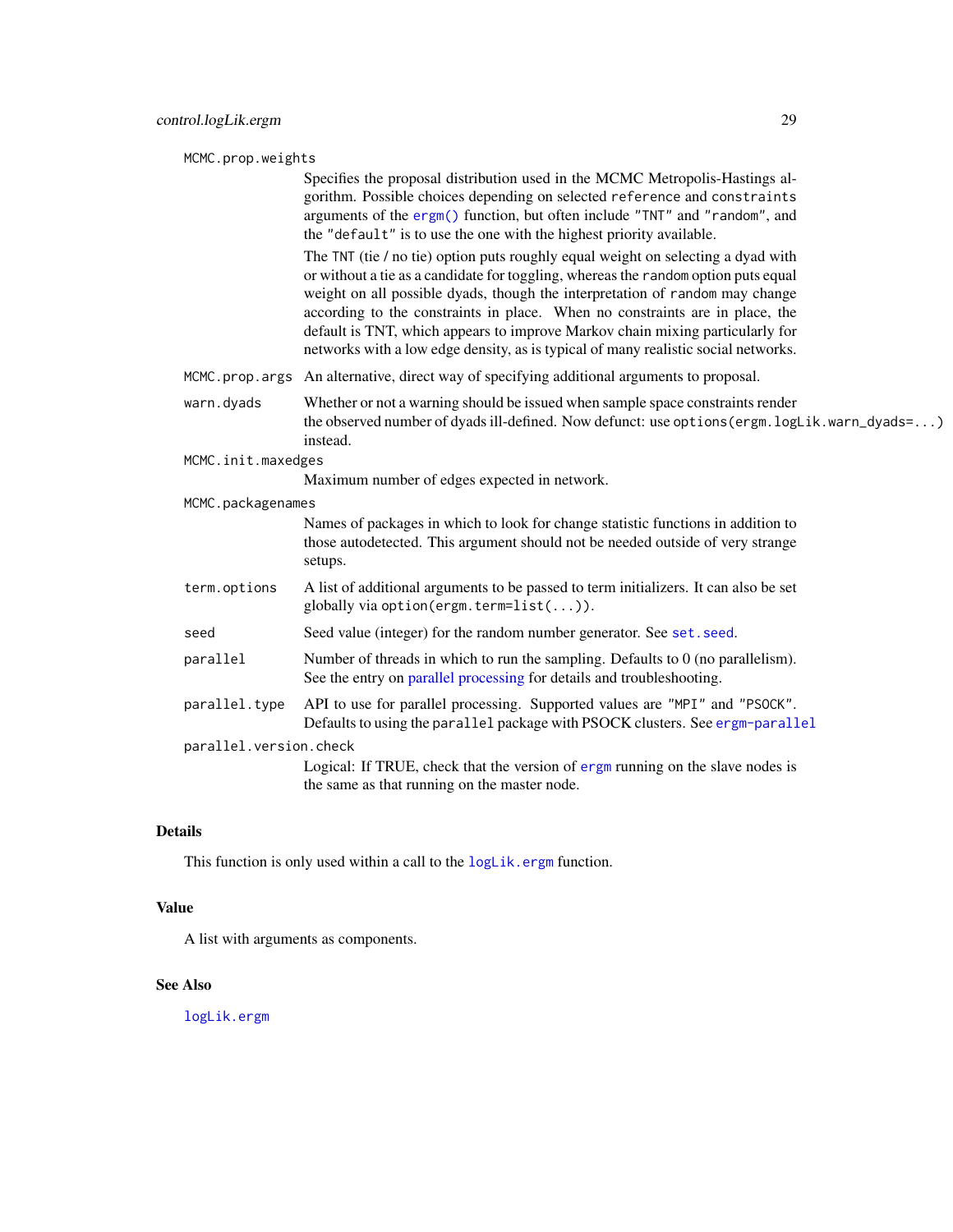<span id="page-29-1"></span><span id="page-29-0"></span>

### Description

Auxiliary function as user interface for fine-tuning simulated annealing algorithm.

### Usage

```
control.san(
  SAN.maxit = 4,
  SAN.tau = 1,
  SAN.invcov = NULL,
  SAN.invcov.diag = FALSE,
  SAN.nsteps.alloc = function(nsim) 2^seq_len(nsim),
  SAN.nsteps = 2^19,
  SAN.samplesize = 2^12,
  SAN.init.maxedges = 20000,
  SAN.max.maxedges = 2^26,
  SAN.prop.weights = "default",
  SAN.prop.args = list(),
  SAN.packagenames = c(),
  SAN.ignore.finite.offsets = TRUE,
  term.options = list(),
  seed = NULL,
 parallel = 0,
  parallel.type = NULL,
  parallel.version.check = TRUE
\mathcal{L}
```

| SAN.maxit        | Number of temperature levels to use.                                                                                                                                                                                                                                                                                   |
|------------------|------------------------------------------------------------------------------------------------------------------------------------------------------------------------------------------------------------------------------------------------------------------------------------------------------------------------|
| SAN.tau          | Tuning parameter, specifying the temperature of the process during the <i>penul</i> -<br><i>timate</i> iteration. (During the last iteration, the temperature is set to 0, resulting<br>in a greedy search, and during the previous iterations, the temperature is set to<br>SAN.tau*(iterations left after this one). |
| SAN.invcov       | Initial inverse covariance matrix used to calculate Mahalanobis distance in de-<br>termining how far a proposed MCMC move is from the target. stats vector. If<br>NULL, initially set to the identity matrix, then during subsequent runs estimated<br>empirically.                                                    |
| SAN.invcov.diag  |                                                                                                                                                                                                                                                                                                                        |
|                  | Whether to only use the diagonal of the covariance matrix. It seems to work<br>better in practice.                                                                                                                                                                                                                     |
| SAN.nsteps.alloc |                                                                                                                                                                                                                                                                                                                        |
|                  | Either a numeric vector or a function of the number of runs giving a sequence<br>of relative lengths of simulated annealing runs.                                                                                                                                                                                      |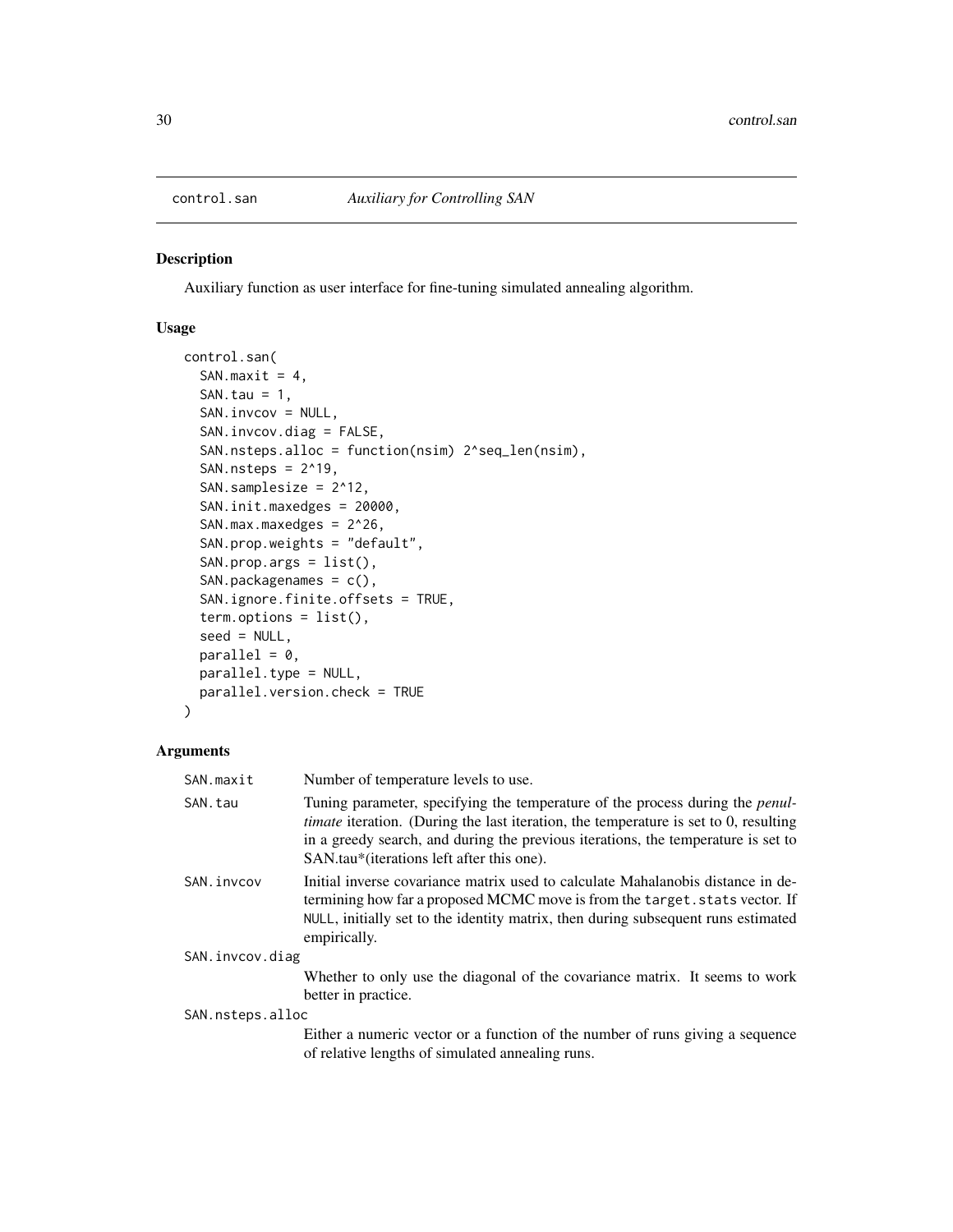### control.san 31

| SAN.nsteps                | Number of MCMC proposals for all the annealing runs combined.                                                                                                                                                                                                                                                                                                                                                                                                                                                                                                             |  |
|---------------------------|---------------------------------------------------------------------------------------------------------------------------------------------------------------------------------------------------------------------------------------------------------------------------------------------------------------------------------------------------------------------------------------------------------------------------------------------------------------------------------------------------------------------------------------------------------------------------|--|
|                           | SAN. samplesize Number of realisations' statistics to obtain for tuning purposes.                                                                                                                                                                                                                                                                                                                                                                                                                                                                                         |  |
| SAN.init.maxedges         |                                                                                                                                                                                                                                                                                                                                                                                                                                                                                                                                                                           |  |
|                           | Maximum number of edges expected in network.                                                                                                                                                                                                                                                                                                                                                                                                                                                                                                                              |  |
| SAN.max.maxedges          |                                                                                                                                                                                                                                                                                                                                                                                                                                                                                                                                                                           |  |
|                           | Hard upper bound on the number of edges in the network.                                                                                                                                                                                                                                                                                                                                                                                                                                                                                                                   |  |
| SAN.prop.weights          |                                                                                                                                                                                                                                                                                                                                                                                                                                                                                                                                                                           |  |
|                           | Specifies the proposal distribution used in the SAN Metropolis-Hastings algo-<br>rithm. Possible choices depending on selected reference and constraints<br>arguments of the ergm() function, but often include "TNT" and "random", and<br>the "default" is to use the one with the highest priority available.<br>The TNT (tie / no tie) option puts roughly equal weight on selecting a dyad with<br>or without a tie as a candidate for toggling, whereas the random option puts equal<br>weight on all possible dyads, though the interpretation of random may change |  |
|                           | according to the constraints in place. When no constraints are in place, the<br>default is TNT, which appears to improve Markov chain mixing particularly for<br>networks with a low edge density, as is typical of many realistic social networks.                                                                                                                                                                                                                                                                                                                       |  |
| SAN.prop.args             | An alternative, direct way of specifying additional arguments to proposal.                                                                                                                                                                                                                                                                                                                                                                                                                                                                                                |  |
| SAN.packagenames          |                                                                                                                                                                                                                                                                                                                                                                                                                                                                                                                                                                           |  |
|                           | Names of packages in which to look for change statistic functions in addition to<br>those autodetected. This argument should not be needed outside of very strange<br>setups.                                                                                                                                                                                                                                                                                                                                                                                             |  |
| SAN.ignore.finite.offsets |                                                                                                                                                                                                                                                                                                                                                                                                                                                                                                                                                                           |  |
|                           | Whether SAN should ignore (treat as 0) finite offsets.                                                                                                                                                                                                                                                                                                                                                                                                                                                                                                                    |  |
| term.options              | A list of additional arguments to be passed to term initializers. It can also be set<br>globally via option(ergm.term=list()).                                                                                                                                                                                                                                                                                                                                                                                                                                            |  |
| seed                      | Seed value (integer) for the random number generator. See set. seed.                                                                                                                                                                                                                                                                                                                                                                                                                                                                                                      |  |
| parallel                  | Number of threads in which to run the sampling. Defaults to 0 (no parallelism).<br>See the entry on parallel processing for details and troubleshooting.                                                                                                                                                                                                                                                                                                                                                                                                                  |  |
| parallel.type             | API to use for parallel processing. Supported values are "MPI" and "PSOCK".<br>Defaults to using the parallel package with PSOCK clusters. See ergm-parallel                                                                                                                                                                                                                                                                                                                                                                                                              |  |
| parallel.version.check    |                                                                                                                                                                                                                                                                                                                                                                                                                                                                                                                                                                           |  |
|                           | Logical: If TRUE, check that the version of ergm running on the slave nodes is<br>the same as that running on the master node.                                                                                                                                                                                                                                                                                                                                                                                                                                            |  |

### Details

This function is only used within a call to the [san](#page-133-1) function. See the usage section in [san](#page-133-1) for details.

### Value

A list with arguments as components.

### See Also

[san](#page-133-1)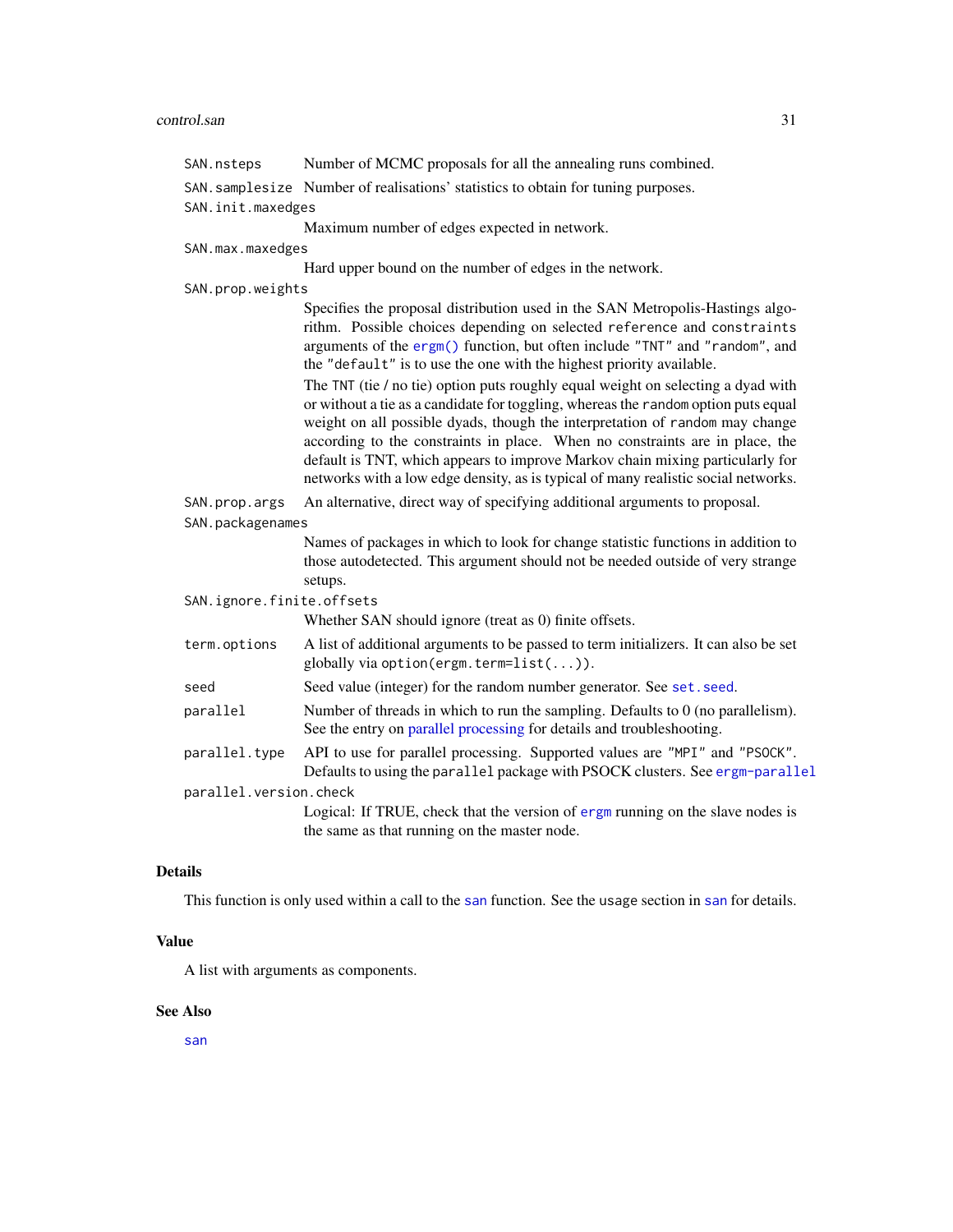<span id="page-31-0"></span>control.simulate.ergm *Auxiliary for Controlling ERGM Simulation*

### <span id="page-31-1"></span>Description

Auxiliary function as user interface for fine-tuning ERGM simulation. control.simulate, control.simulate.formula, and control.simulate.formula.ergm are all aliases for the same function.

While the others supply a full set of simulation settings, control.simulate.ergm when passed as a control parameter to [simulate.ergm\(\)](#page-138-1) allows some settings to be inherited from the ERGM stimation while overriding others.

### Usage

```
control.simulate.formula.ergm(
 MCMC.burnin = 10000,
 MCMC.interval = 1000,
 MCMC.prop.weights = "default",
 MCMC.prop.args = list(),
 MCMC.init.maxedges = 20000,
 MCMC.packagenames = c(),
 MCMC.runtime.traceplot = FALSE,
  network.output = "network",
  term.options = NULL,
 parallel = 0.
 parallel.type = NULL,
  parallel.version.check = TRUE,
  ...
)
control.simulate(
 MCMC.burnin = 10000,
 MCMC.interval = 1000,
 MCMC.prop.weights = "default",
 MCMC.prop.args = list(),
 MCMC.init.maxedges = 20000,
 MCMC.packagenames = c(),
 MCMC.runtime.traceplot = FALSE,
  network.output = "network",
  term.options = NULL,
 parallel = 0,
 parallel.type = NULL,
 parallel.version.check = TRUE,
  ...
)
control.simulate.formula(
```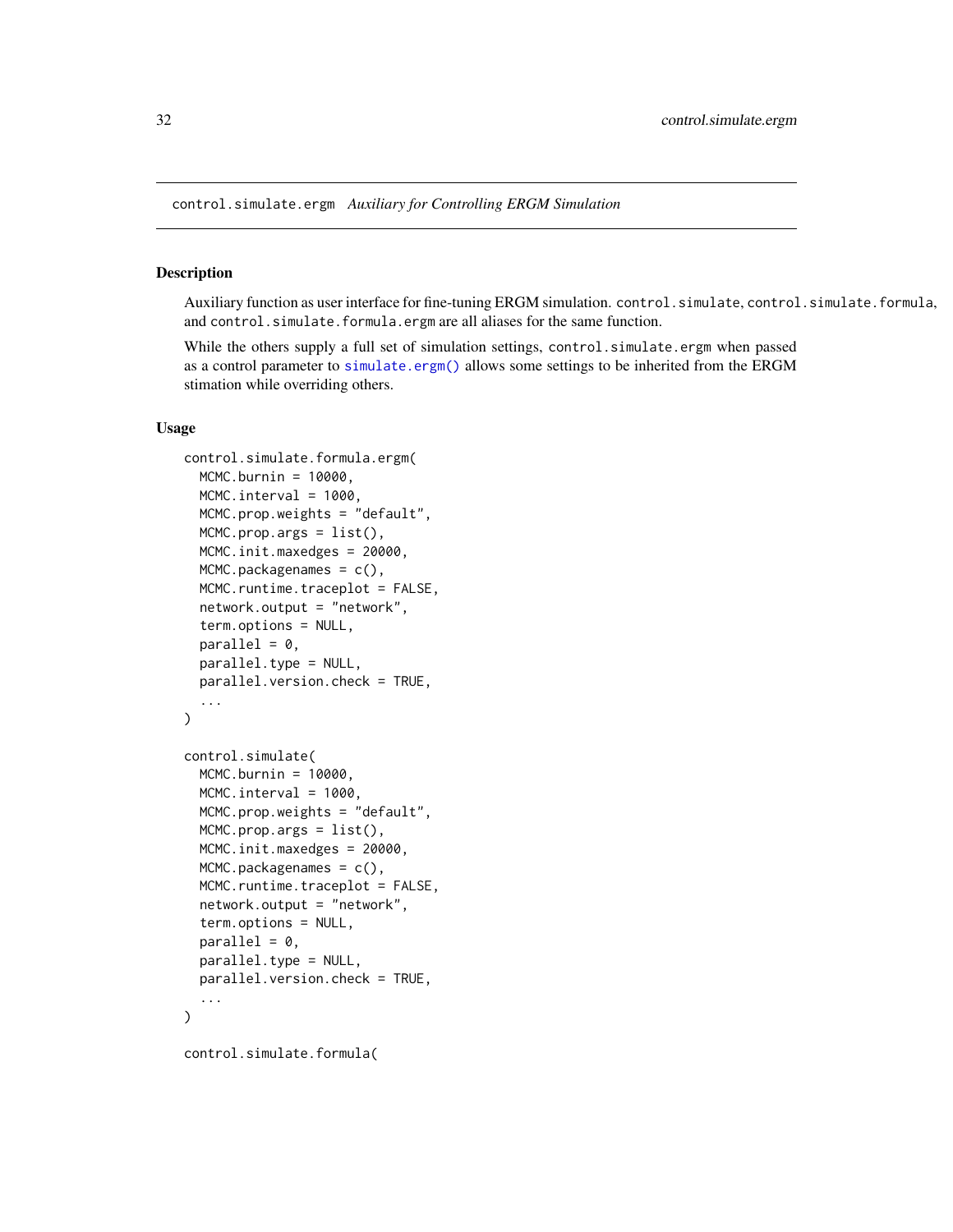```
MCMC.burnin = 10000,
 MCMC.interval = 1000.
 MCMC.prop.weights = "default",
 MCMC.prop.args = list(),
 MCMC.init.maxedges = 20000,
 MCMC.packagenames = c(),
 MCMC.runtime.traceplot = FALSE,
  network.output = "network",
  term.options = NULL,
  parallel = 0,
 parallel.type = NULL,
  parallel.version.check = TRUE,
  ...
)
control.simulate.ergm(
  MCMC.burnin = NULL,
 MCMC.interval = NULL,
 MCMC.prop.weights = NULL,
 MCMC.prop.args = NULL,
 MCMC.init.maxedges = NULL,
 MCMC.packagenames = NULL,
 MCMC.runtime.traceplot = FALSE,
  network.output = "network",
  term.options = NULL,
 parallel = 0,
 parallel.type = NULL,
  parallel.version.check = TRUE,
  ...
)
```
#### Arguments

MCMC.burnin Number of proposals before any MCMC sampling is done. It typically is set to a fairly large number.

MCMC. interval Number of proposals between sampled statistics.

MCMC.prop.weights

Specifies the proposal distribution used in the MCMC Metropolis-Hastings algorithm. Possible choices depending on selected reference and constraints arguments of the [ergm\(\)](#page-37-1) function, but often include "TNT" and "random", and the "default" is to use the one with the highest priority available.

The TNT (tie / no tie) option puts roughly equal weight on selecting a dyad with or without a tie as a candidate for toggling, whereas the random option puts equal weight on all possible dyads, though the interpretation of random may change according to the constraints in place. When no constraints are in place, the default is TNT, which appears to improve Markov chain mixing particularly for networks with a low edge density, as is typical of many realistic social networks.

MCMC.prop.args An alternative, direct way of specifying additional arguments to proposal.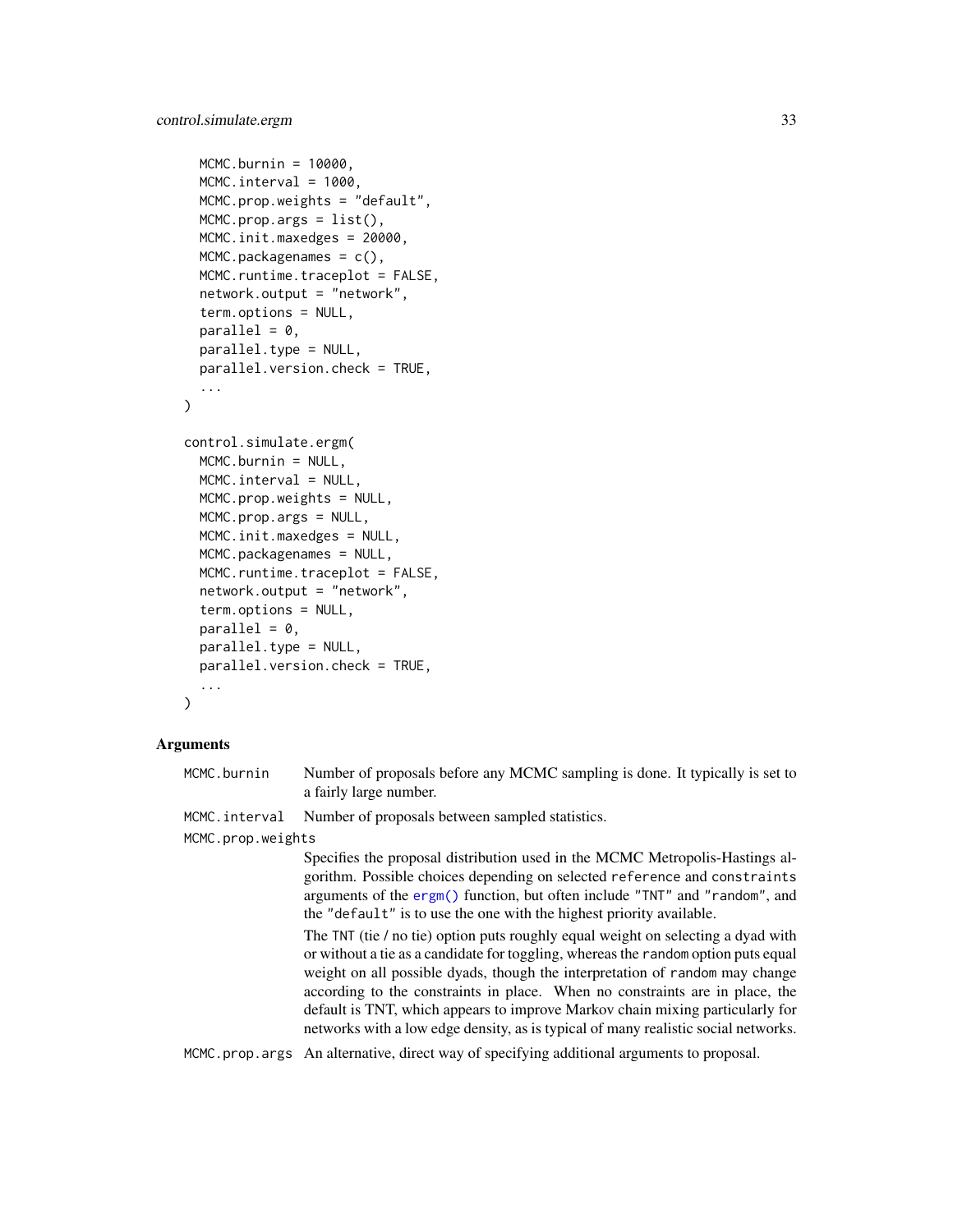<span id="page-33-0"></span>

| MCMC.init.maxedges     |                                                                                                                                                                                                                      |  |  |
|------------------------|----------------------------------------------------------------------------------------------------------------------------------------------------------------------------------------------------------------------|--|--|
|                        | Maximum number of edges expected in network.                                                                                                                                                                         |  |  |
| MCMC.packagenames      |                                                                                                                                                                                                                      |  |  |
|                        | Names of packages in which to look for change statistic functions in addition to<br>those autodetected. This argument should not be needed outside of very strange<br>setups.                                        |  |  |
| MCMC.runtime.traceplot |                                                                                                                                                                                                                      |  |  |
|                        | Logical: If TRUE, plot traceplots of the MCMC sample.                                                                                                                                                                |  |  |
|                        | network. output R class with which to output networks. The options are "network" (default) and<br>"edgelist.compressed" (which saves space but only supports networks without<br>vertex attributes)                  |  |  |
| term.options           | A list of additional arguments to be passed to term initializers. It can also be set<br>globally via option (ergm. term= $list())$ .                                                                                 |  |  |
| parallel               | Number of threads in which to run the sampling. Defaults to $0$ (no parallelism).<br>See the entry on parallel processing for details and troubleshooting.                                                           |  |  |
| parallel.type          | API to use for parallel processing. Supported values are "MPI" and "PSOCK".<br>Defaults to using the parallel package with PSOCK clusters. See ergm-parallel                                                         |  |  |
| parallel.version.check |                                                                                                                                                                                                                      |  |  |
|                        | Logical: If TRUE, check that the version of ergm running on the slave nodes is<br>the same as that running on the master node.                                                                                       |  |  |
|                        | Additional arguments, passed to other functions This argument is helpful be-<br>cause it collects any control parameters that have been deprecated; a warning<br>message is printed in case of deprecated arguments. |  |  |

### Details

This function is only used within a call to the [simulate](#page-0-0) function. See the usage section in [simulate.ergm](#page-138-1) for details.

### Value

A list with arguments as components.

### See Also

[simulate.ergm](#page-138-1), [simulate.formula](#page-143-1).[control.ergm](#page-12-1) performs a similar function for [ergm](#page-37-1); [control.gof](#page-25-1) performs a similar function for [gof](#page-109-2).

| degreedist | Computes and Returns the Degree Distribution Information for a |  |  |  |
|------------|----------------------------------------------------------------|--|--|--|
|            | Given Network                                                  |  |  |  |

### Description

The degreedist generic computes and returns the degree distribution (number of vertices in the network with each degree value) for a given network. This help page documents the function. For help about [the ERGM sample space constraint with that name,](#page-44-1) try help("degreedist-constraint").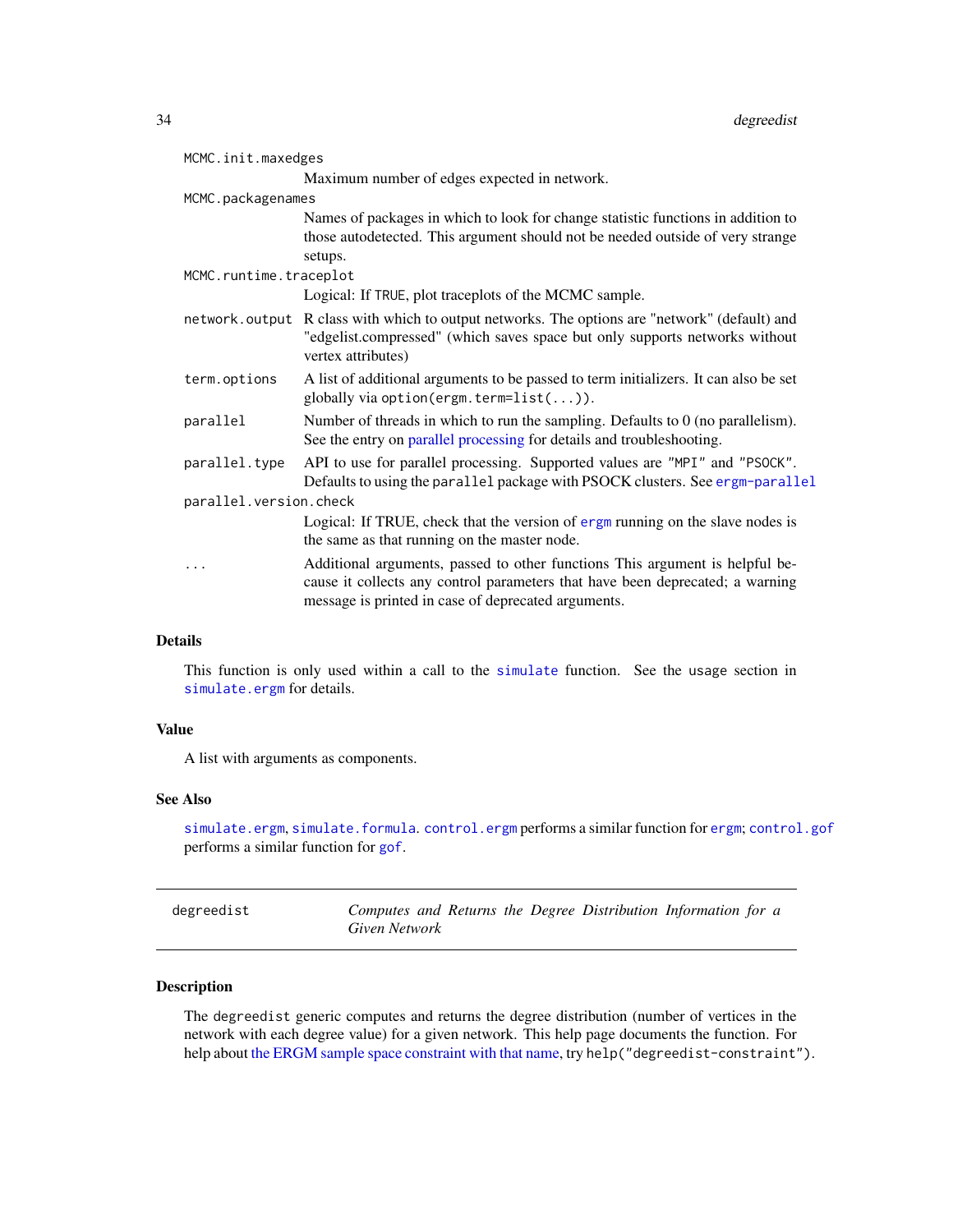<span id="page-34-0"></span>ecoli 35

### Usage

```
degreedist(object, ...)
## S3 method for class 'network'
degreedist(object, print = TRUE, ...)
```
### Arguments

| object | a network object or some other object for which degree distribution is meaning-<br>ful. |
|--------|-----------------------------------------------------------------------------------------|
| .      | Additional arguments to functions.                                                      |
| print  | logical, whether to print the degree distribution.                                      |

### Value

If directed, a matrix of the distributions of in and out degrees; this is row bound and only contains degrees for which one of the in or out distributions has a positive count. If bipartite, a list containing the degree distributions of b1 and b2. Otherwise, a vector of the positive values in the degree distribution

### Methods (by class)

• network: Method for [network](#page-0-0) objects.

### Examples

```
data(faux.mesa.high)
degreedist(faux.mesa.high)
```
ecoli *Two versions of an E. Coli network dataset*

### Description

This network data set comprises two versions of a biological network in which the nodes are operons in *Escherichia Coli* and a directed edge from one node to another indicates that the first encodes the transcription factor that regulates the second.

#### Usage

data(ecoli)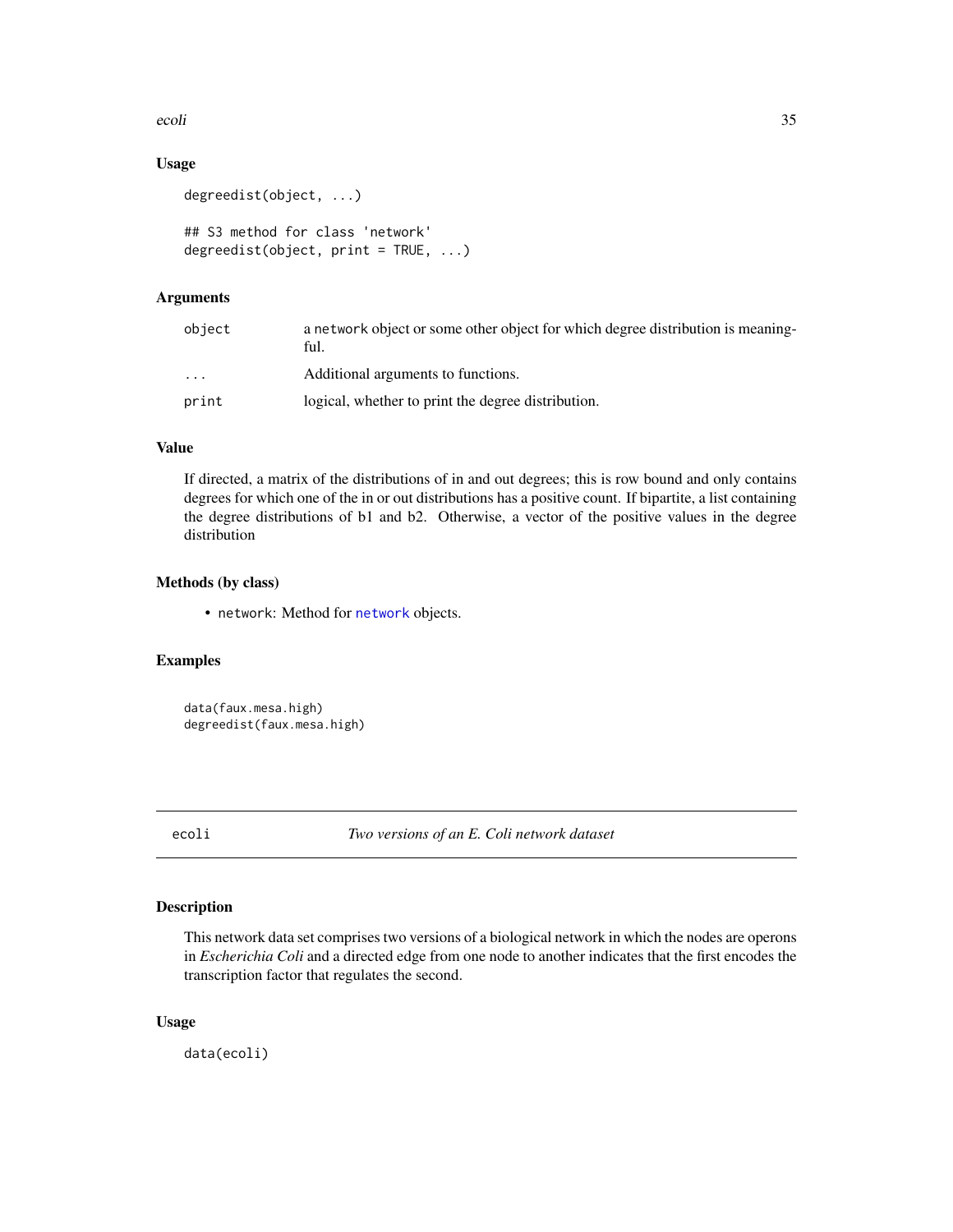### <span id="page-35-0"></span>Details

The network object ecoli1 is directed, with 423 nodes and 519 arcs. The object ecoli2 is an undirected version of the same network, in which all arcs are treated as edges and the five isolated nodes (which exhibit only self-regulation in ecoli1) are removed, leaving 418 nodes.

#### Licenses and Citation

When publishing results obtained using this data set, the original authors (Salgado et al, 2001; Shen-Orr et al, 2002) should be cited, along with this R package.

#### Source

The data set is based on the RegulonDB network (Salgado et al, 2001) and was modified by Shen-Orr et al (2002).

#### References

Salgado et al (2001), Regulondb (version 3.2): Transcriptional Regulation and Operon Organization in Escherichia Coli K-12, *Nucleic Acids Research*, 29(1): 72-74.

Shen-Orr et al (2002), Network Motifs in the Transcriptional Regulation Network of Escerichia Coli, *Nature Genetics*, 31(1): 64-68.

%Saul and Filkov (2007)

%Hummel et al (2010)

edges edges *(disambiguation)*

#### Description

edges may refer to:

- [An ERGM statistic](#page-51-2) (help("edges-term"))
- [An ERGM sample space constraint](#page-44-1) (help("edges-constraint"))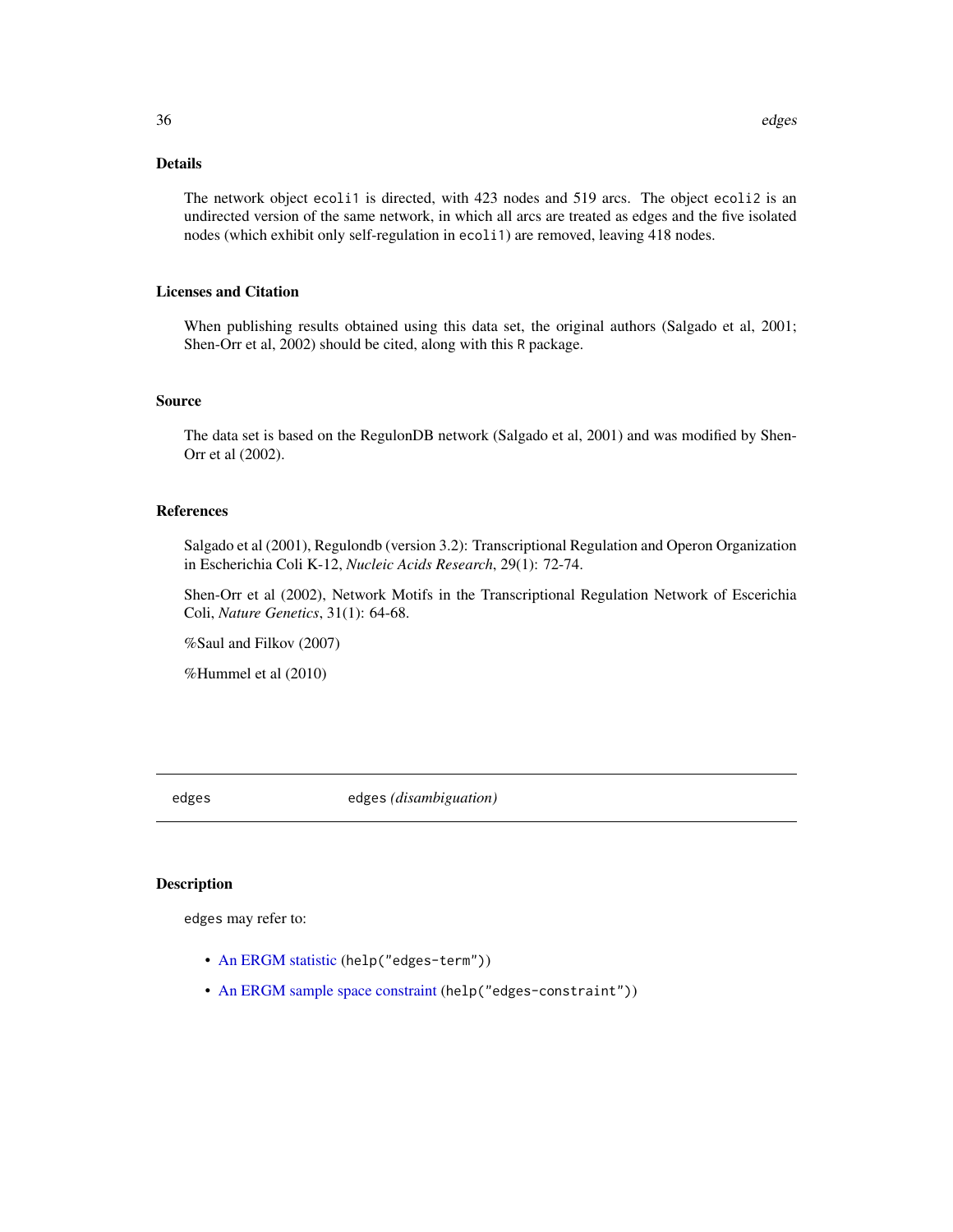enformulate.curved *Convert a curved ERGM into a form suitable as initial values for the same ergm.*

## Description

The generic enformulate.curved converts an [ergm](#page-37-0) object or formula of a model with curved terms to the variant in which the curved parameters embedded into the formula and are removed from the parameter vector. This is the form required by [ergm](#page-37-0) calls.

## Usage

```
enformulate.curved(object, ...)
## S3 method for class 'ergm'
enformulate.curved(object, ...)
## S3 method for class 'formula'
enformulate.curved(object, theta, response = NULL, ...)
```
#### Arguments

| object   | An ergm object or an ERGM formula. The curved terms of the given formula<br>(or the formula used in the fit) must have all of their arguments passed by name.           |
|----------|-------------------------------------------------------------------------------------------------------------------------------------------------------------------------|
| $\cdots$ | Unused at this time.                                                                                                                                                    |
| theta    | Curved model parameter configuration.                                                                                                                                   |
| response | Name of the edge attribute whose value is to be modeled in the valued ERGM<br>framework. Defaults to NULL for simple presence or absence, modeled via a<br>binary ERGM. |

## Details

Because of a current kludge in [ergm](#page-37-0), output from one run cannot be directly passed as initial values (control.ergm(init=)) for the next run if any of the terms are curved. One workaround is to embed the curved parameters into the formula (while keeping fixed=FALSE) and remove them from control.ergm(init=).

This function automates this process for curved ERGM terms included with the [ergm](#page-3-0) package. It does not work with curved terms not included in ergm.

## Value

A list with the following components:

| formula | The formula with curved parameter estimates incorporated.       |
|---------|-----------------------------------------------------------------|
| theta   | The coefficient vector with curved parameter estimates removed. |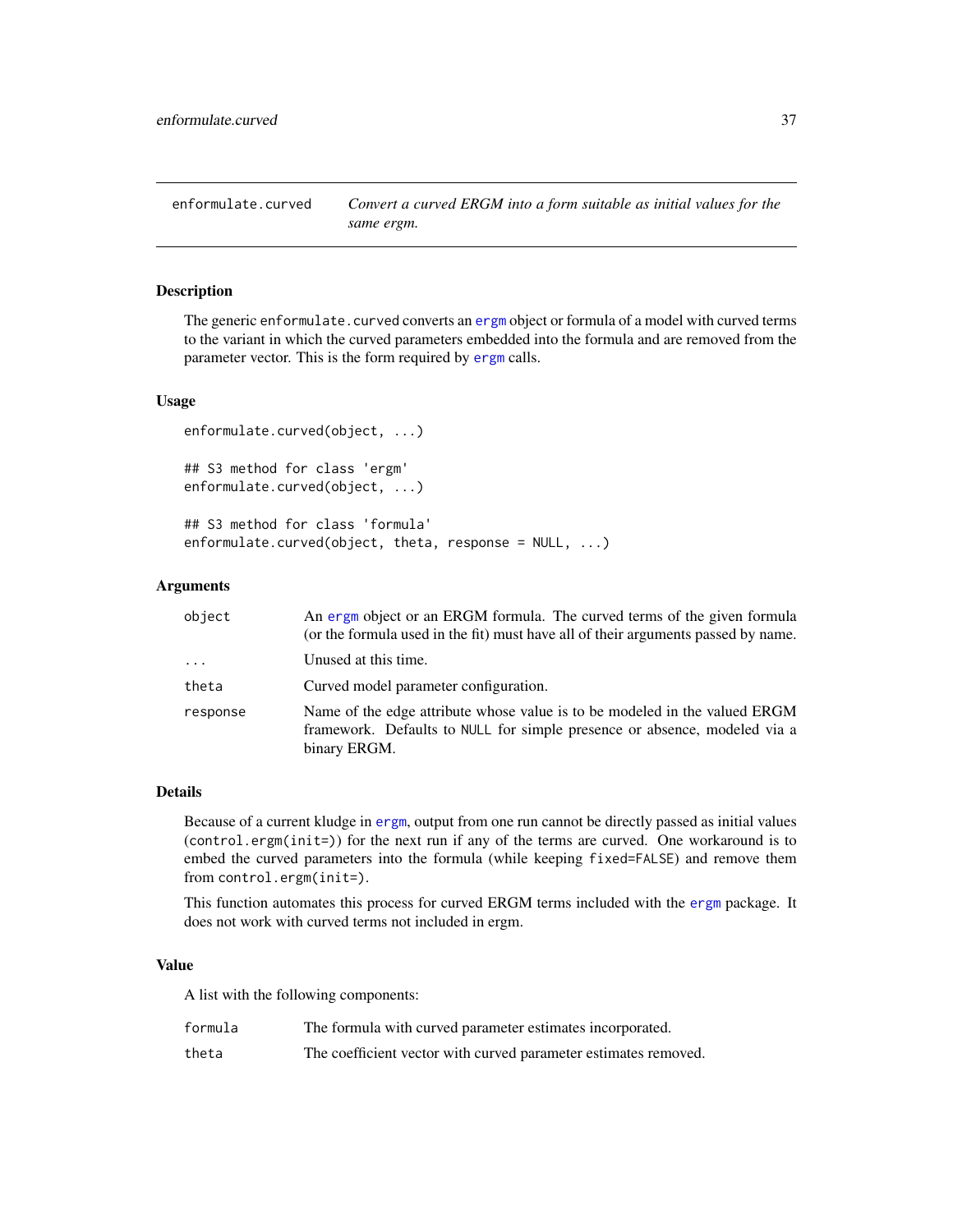## See Also

[ergm](#page-37-0), [simulate.ergm](#page-138-0)

## Examples

```
data(sampson)
gest<-ergm(samplike~edges+gwesp(decay=.5, fixed=FALSE),
    control=control.ergm(MCMC.burnin=1024, MCMC.interval=8, MCMLE.maxit=1))
# Error:
gest2<-try(ergm(gest$formula,
                control=control.ergm(init=coef(gest), MCMC.burnin=1024,
                                     MCMC.interval=8, MCMLE.maxit=1)))
print(gest2)
# Works:
tmp<-enformulate.curved(gest)
tmp
gest2<-try(ergm(tmp$formula,
                control=control.ergm(init=tmp$theta, MCMC.burnin=1024,
                                     MCMC.interval=8, MCMLE.maxit=1)))
summary(gest2)
```
<span id="page-37-0"></span>

ergm *Exponential-Family Random Graph Models*

### **Description**

[ergm](#page-37-0) is used to fit exponential-family random graph models (ERGMs), in which the probability of a given network, y, on a set of nodes is  $h(y) \exp{\{\eta(\theta) \cdot g(y)\}}/c(\theta)$ , where  $h(y)$  is the reference measure (usually  $h(y) = 1$ ),  $g(y)$  is a vector of network statistics for y,  $\eta(\theta)$  is a natural parameter vector of the same length (with  $\eta(\theta) = \theta$  for most terms), and  $c(\theta)$  is the normalizing constant for the distribution. [ergm](#page-37-0) can return a maximum pseudo-likelihood estimate, an approximate maximum likelihood estimate based on a Monte Carlo scheme, or an approximate contrastive divergence estimate based on a similar scheme. (For an overview of the package, see [ergm-package](#page-3-0).)

## Usage

```
ergm(
  formula,
  response = NULL,
  reference = ~Bernoulli,
  constraints = \sim.,
  offset.coef = NULL,
```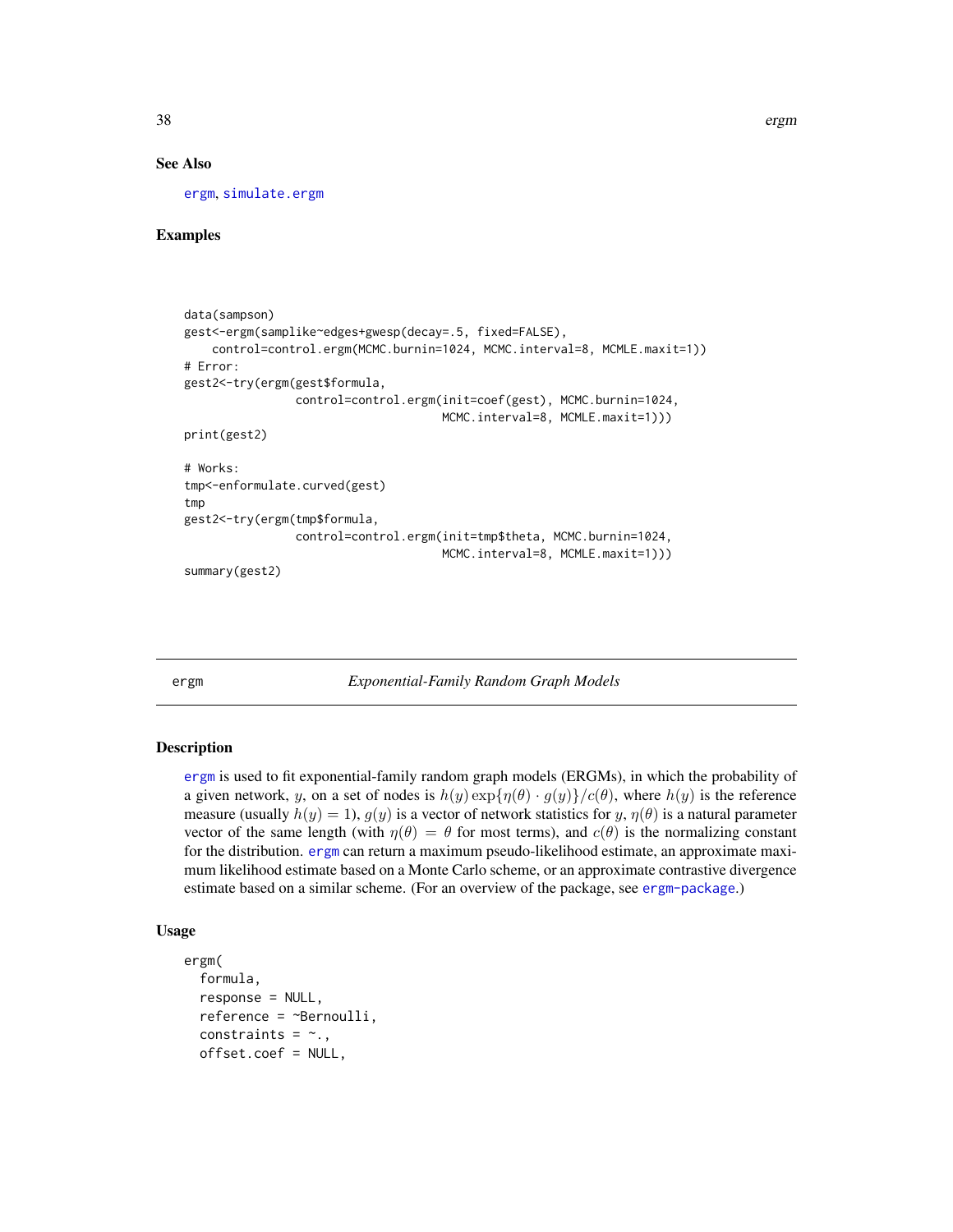```
target.stats = NULL,
 eval.loglik = getOption("ergm.eval.loglik"),
 estimate = c("MLE", "MPLE", "CD"),
 control = control.ergm(),
 verbose = FALSE,
  ...,
 basis = ergm.getnetwork(formula)
)
is.ergm(object)
## S3 method for class 'ergm'
nobs(object, ...)
## S3 method for class 'ergm'
print(x, \text{ digits} = \text{max}(3, \text{ getOption("digits") - 3), ...)## S3 method for class 'ergm'
coef(object, ...)
## S3 method for class 'ergm'
coefficients(object, ...)
## S3 method for class 'ergm'
vcov(object, sources = c("all", "model", "estimation"), ...)
```
# Arguments

| formula     | An R formula object, of the form $y \sim$ <model terms="">, where y is a network<br/>object or a matrix that can be coerced to a network object. For the details<br/>on the possible <model terms="">, see ergm-terms and Morris, Handcock and<br/>Hunter (2008) for binary ERGM terms and Krivitsky (2012) for valued ERGM<br/>terms (terms for weighted edges). To create a network object in R, use the<br/>network() function, then add nodal attributes to it using the %<math>v</math>% operator if<br/>necessary. Enclosing a model term in offset () fixes its value to one specified<br/>in offset.coef.</model></model> |
|-------------|-----------------------------------------------------------------------------------------------------------------------------------------------------------------------------------------------------------------------------------------------------------------------------------------------------------------------------------------------------------------------------------------------------------------------------------------------------------------------------------------------------------------------------------------------------------------------------------------------------------------------------------|
| response    | Name of the edge attribute whose value is to be modeled in the valued ERGM<br>framework. Defaults to NULL for simple presence or absence, modeled via a<br>binary ERGM.                                                                                                                                                                                                                                                                                                                                                                                                                                                           |
| reference   | A one-sided formula specifying the reference measure $(h(y))$ to be used. See<br>help for ERGM reference measures implemented in the <b>ergm</b> package.                                                                                                                                                                                                                                                                                                                                                                                                                                                                         |
| constraints | A formula specifying one or more constraints on the support of the distribution<br>of the networks being modeled, using syntax similar to the formula argument,<br>on the right-hand side. Multiple constraints may be given, separated by "+" and<br>"-" operators. (See ERGM constraints for the explanation of their semantics.)<br>Together with the model terms in the formula and the reference measure, the<br>constraints define the distribution of networks being modeled.                                                                                                                                              |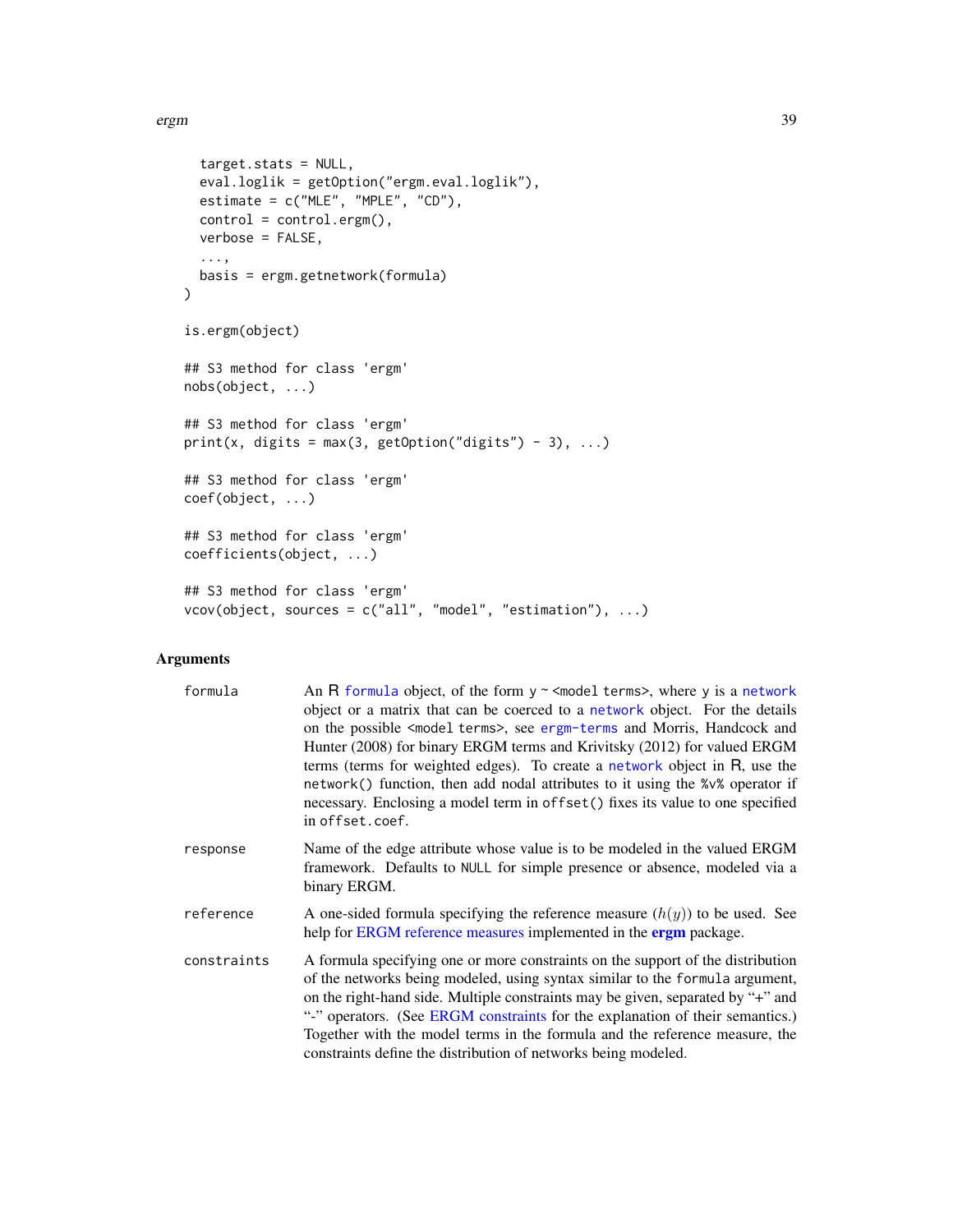|              | It is also possible to specify a proposal function directly either by passing a string<br>with the function's name (in which case, arguments to the proposal should be<br>specified through the prop. args argument to control. ergm) or by giving it on<br>the LHS of the constraints formula, in which case it will override the one chosen<br>automatically.<br>The default is $\sim$ ., for an unconstrained model.                                                                                        |
|--------------|----------------------------------------------------------------------------------------------------------------------------------------------------------------------------------------------------------------------------------------------------------------------------------------------------------------------------------------------------------------------------------------------------------------------------------------------------------------------------------------------------------------|
|              | See the ERGM constraints documentation for the constraints implemented in<br>the <b>ergm</b> package. Other packages may add their own constraints.                                                                                                                                                                                                                                                                                                                                                            |
|              | Note that not all possible combinations of constraints and reference measures<br>are supported. However, for relatively simple constraints (i.e., those that sim-<br>ply permit or forbid specific dyads or sets of dyads from changing), arbitrary<br>combinations should be possible.                                                                                                                                                                                                                        |
| offset.coef  | A vector of coefficients for the offset terms.                                                                                                                                                                                                                                                                                                                                                                                                                                                                 |
| target.stats | vector of "observed network statistics," if these statistics are for some reason dif-<br>ferent than the actual statistics of the network on the left-hand side of formula.<br>Equivalently, this vector is the mean-value parameter values for the model. If<br>this is given, the algorithm finds the natural parameter values corresponding to<br>these mean-value parameters. If NULL, the mean-value parameters used are the<br>observed statistics of the network in the formula.                        |
| eval.loglik  | Logical: For dyad-dependent models, if TRUE, use bridge sampling to evaluate<br>the log-likelihoood associated with the fit. Has no effect for dyad-independent<br>models. Since bridge sampling takes additional time, setting to FALSE may<br>speed performance if likelihood values (and likelihood-based values like AIC<br>and BIC) are not needed. Can be set globally via option (ergm. eval. loglik=),<br>which is set to TRUE when the package is loaded.                                             |
| estimate     | If "MPLE," then the maximum pseudolikelihood estimator is returned. If "MLE"<br>(the default), then an approximate maximum likelihood estimator is returned.<br>For certain models, the MPLE and MLE are equivalent, in which case this ar-<br>gument is ignored. (To force MCMC-based approximate likelihood calculation<br>even when the MLE and MPLE are the same, see the force.main argument<br>of control.ergm. If "CD" (EXPERIMENTAL), the Monte-Carlo contrastive<br>divergence estimate is returned.) |
| control      | A list of control parameters for algorithm tuning. Constructed using control.ergm.                                                                                                                                                                                                                                                                                                                                                                                                                             |
| verbose      | A logical or an integer: if this is TRUE/1, the program will print out additional<br>information about the progress of estimation and simulation. Higher values pro-<br>duce more verbosity.                                                                                                                                                                                                                                                                                                                   |
| .            | Additional arguments, to be passed to lower-level functions.                                                                                                                                                                                                                                                                                                                                                                                                                                                   |
| basis        | a value (usually a network) to override the LHS of the formula.                                                                                                                                                                                                                                                                                                                                                                                                                                                |
| object       | an ergm object.                                                                                                                                                                                                                                                                                                                                                                                                                                                                                                |
| x, digits    | See print().                                                                                                                                                                                                                                                                                                                                                                                                                                                                                                   |
|              | Automatically called when an object of class ergm is printed. Currently, sum-<br>marizes the size of the MCMC sample, the $\theta$ vector governing the selection of<br>the sample, and the Monte Carlo MLE. The optional digits argument specifies<br>the significant digits for coefficients                                                                                                                                                                                                                 |
| sources      | For the vcov method, specify whether to return the covariance matrix from the<br>ERGM model, the estimation process, or both combined.                                                                                                                                                                                                                                                                                                                                                                         |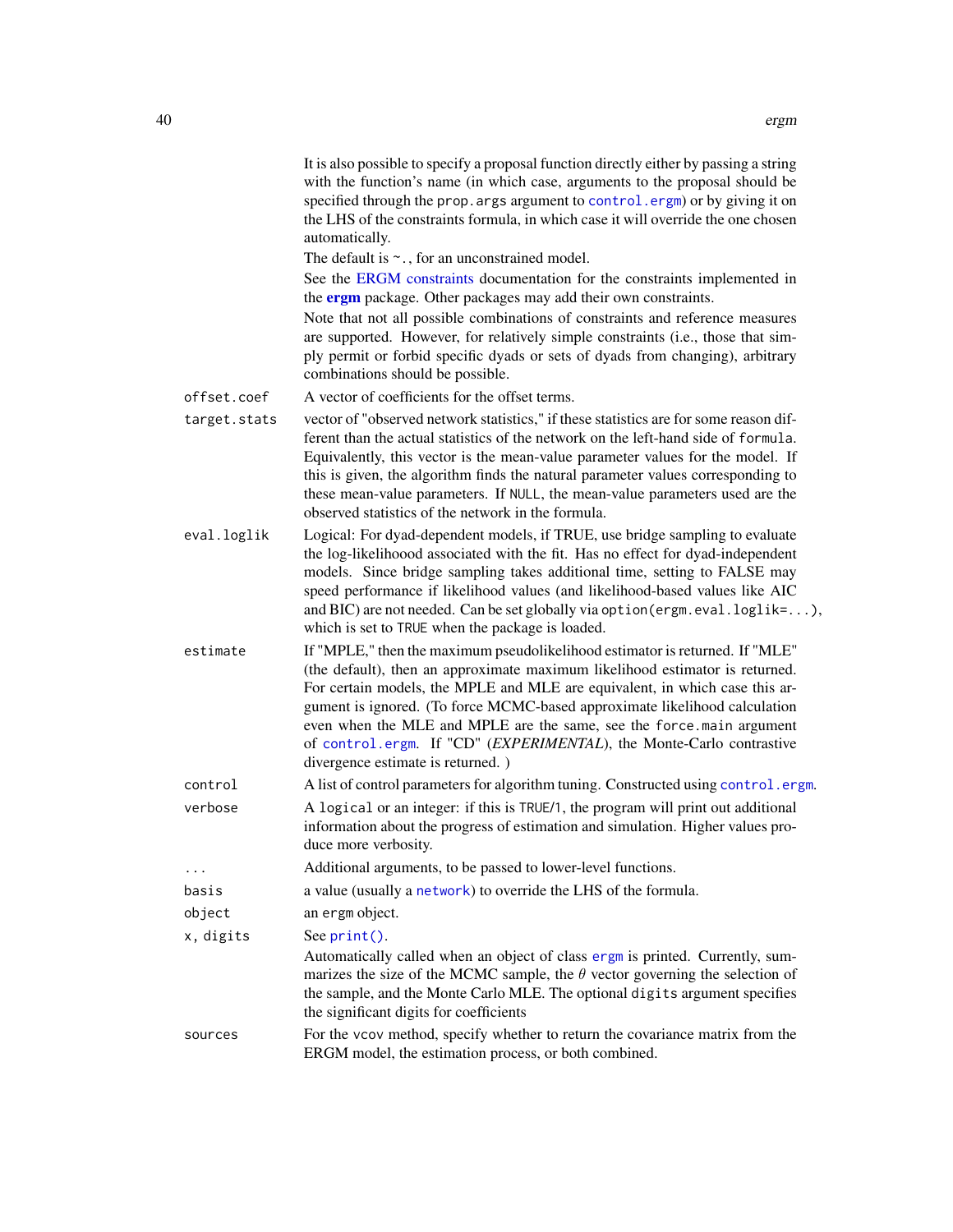## ergm 41

# Value

[ergm](#page-37-0) returns an object of class [ergm](#page-37-0) that is a list consisting of the following elements:

| coef          | The Monte Carlo maximum likelihood estimate of $\theta$ , the vector of coefficients<br>for the model parameters.                                                                                                                                                                                                                                                                |  |  |  |
|---------------|----------------------------------------------------------------------------------------------------------------------------------------------------------------------------------------------------------------------------------------------------------------------------------------------------------------------------------------------------------------------------------|--|--|--|
| sample        | The $n \times p$ matrix of network statistics, where <i>n</i> is the sample size and <i>p</i> is<br>the number of network statistics specified in the model, generated by the last<br>iteration of the MCMC-based likelihood maximization routine. These statistics<br>are centered with respect to the observed statistics or target.stats, unless<br>missing data MLE is used. |  |  |  |
| sample.obs    | As sample, but for the constrained sample.                                                                                                                                                                                                                                                                                                                                       |  |  |  |
| iterations    | The number of Newton-Raphson iterations required before convergence.                                                                                                                                                                                                                                                                                                             |  |  |  |
| MCMCtheta     | The value of $\theta$ used to produce the Markov chain Monte Carlo sample. As<br>long as the Markov chain mixes sufficiently well, sample is roughly a random<br>sample from the distribution of network statistics specified by the model with the<br>parameter equal to MCMC the ta. If estimate="MPLE" then MCMC the ta equals the<br>MPLE.                                   |  |  |  |
| loglikelihood | The approximate change in log-likelihood in the last iteration. The value is only<br>approximate because it is estimated based on the MCMC random sample.                                                                                                                                                                                                                        |  |  |  |
| gradient      | The value of the gradient vector of the approximated loglikelihood function,<br>evaluated at the maximizer. This vector should be very close to zero.                                                                                                                                                                                                                            |  |  |  |
| covar         | Approximate covariance matrix for the MLE, based on the inverse Hessian of<br>the approximated loglikelihood evaluated at the maximizer.                                                                                                                                                                                                                                         |  |  |  |
| failure       | Logical: Did the MCMC estimation fail?                                                                                                                                                                                                                                                                                                                                           |  |  |  |
| network       | Network passed on the left-hand side of formula. If target. stats are passed,<br>it is replaced by the network returned by san().                                                                                                                                                                                                                                                |  |  |  |
| newnetworks   | A list of the final networks at the end of the MCMC simulation, one for each<br>thread.                                                                                                                                                                                                                                                                                          |  |  |  |
| newnetwork    | The first (possibly only) element of netwonetworks.                                                                                                                                                                                                                                                                                                                              |  |  |  |
| coef.init     | The initial value of $\theta$ .                                                                                                                                                                                                                                                                                                                                                  |  |  |  |
| est.cov       | The covariance matrix of the model statistics in the final MCMC sample.                                                                                                                                                                                                                                                                                                          |  |  |  |
|               | coef.hist, steplen.hist, stats.hist, stats.obs.hist<br>For the MCMLE method, the history of coefficients, Hummel step lengths, and<br>average model statistics for each iteration                                                                                                                                                                                                |  |  |  |
| control       | The control list passed to the call.                                                                                                                                                                                                                                                                                                                                             |  |  |  |
| etamap        | The set of functions mapping the true parameter theta to the canonical parameter<br>eta (irrelevant except in a curved exponential family model)                                                                                                                                                                                                                                 |  |  |  |
| formula       | The original formula entered into the ergm function.                                                                                                                                                                                                                                                                                                                             |  |  |  |
| target.stats  | The target stats used during estimation (passed through from the Arguments)                                                                                                                                                                                                                                                                                                      |  |  |  |
| target.esteq  | Used for curved models to preserve the target mean values of the curved terms.<br>It is identical to target stats for non-curved models.                                                                                                                                                                                                                                         |  |  |  |
| constrained   | The list of constraints implied by the constraints used by original ergm call                                                                                                                                                                                                                                                                                                    |  |  |  |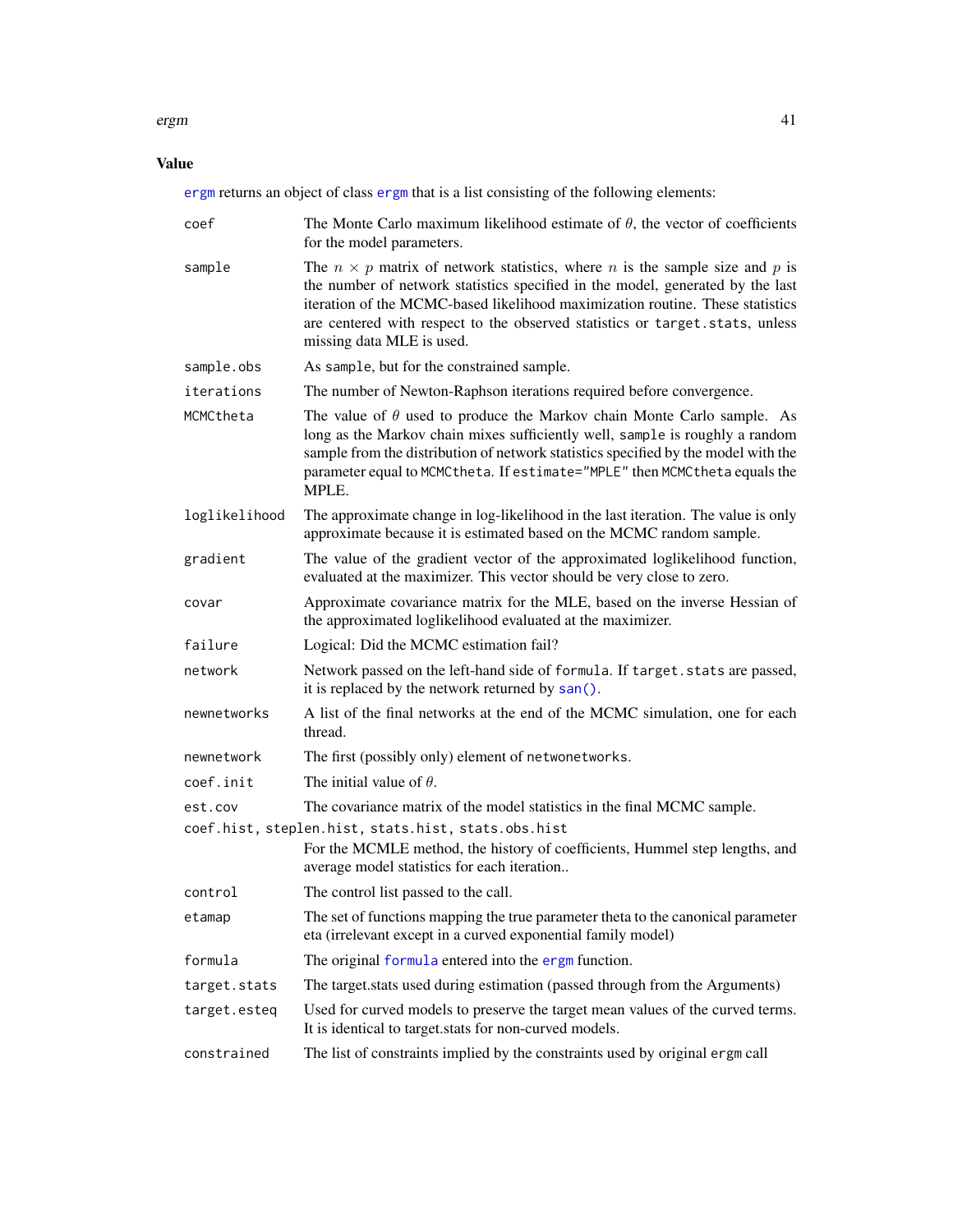| Constraints used during estimation (passed through from the Arguments)                                                                                                       |
|------------------------------------------------------------------------------------------------------------------------------------------------------------------------------|
| The reference measure used during estimation (passed through from the Argu-<br>ments)                                                                                        |
| The estimation method used (passed through from the Arguments).                                                                                                              |
| vector of logical telling which model parameters are to be set at a fixed value<br>(i.e., not estimated).                                                                    |
| If control\$drop=TRUE, a numeric vector indicating which terms were dropped<br>due to to extreme values of the corresponding statistics on the observed network,<br>and how: |
| <b><math>\theta</math></b> The term was not dropped.                                                                                                                         |
| $-1$ The term was at its minimum and the coefficient was fixed at $-1$ nf.                                                                                                   |
| +1 The term was at its maximum and the coefficient was fixed at +Inf.                                                                                                        |
| A logical vector indicating which terms could not be estimated due to a constraints<br>constraint fixing that term at a constant value.                                      |
| Log-likelihood of the null model. Valid only for unconstrained models.                                                                                                       |
| The approximate log-likelihood for the MLE. The value is only approximate<br>because it is estimated based on the MCMC random sample.                                        |
|                                                                                                                                                                              |

## Methods (by generic)

- nobs: Return the number of informative dyads of a model fit.
- print:
- coef: extracts estimated model coefficients.
- coefficients: An *alias* for ergm.
- vcov: extracts the variance-covariance matrix of parameter estimates.

### Notes on model specification

Although each of the statistics in a given model is a summary statistic for the entire network, it is rarely necessary to calculate statistics for an entire network in a proposed Metropolis-Hastings step. Thus, for example, if the triangle term is included in the model, a census of all triangles in the observed network is never taken; instead, only the change in the number of triangles is recorded for each edge toggle.

In the implementation of [ergm](#page-37-0), the model is initialized in R, then all the model information is passed to a C program that generates the sample of network statistics using MCMC. This sample is then returned to R, which implements a simple Newton-Raphson algorithm to approximate the MLE. An alternative style of maximum likelihood estimation is to use a stochastic approximation algorithm. This can be chosen with the control.ergm(style="Robbins-Monro") option.

The mechanism for proposing new networks for the MCMC sampling scheme, which is a Metropolis-Hastings algorithm, depends on two things: The constraints, which define the set of possible networks that could be proposed in a particular Markov chain step, and the weights placed on these possible steps by the proposal distribution. The former may be controlled using the constraints argument described above. The latter may be controlled using the prop.weights argument to the [control.ergm](#page-12-0) function.

The package is designed so that the user could conceivably add additional proposal types.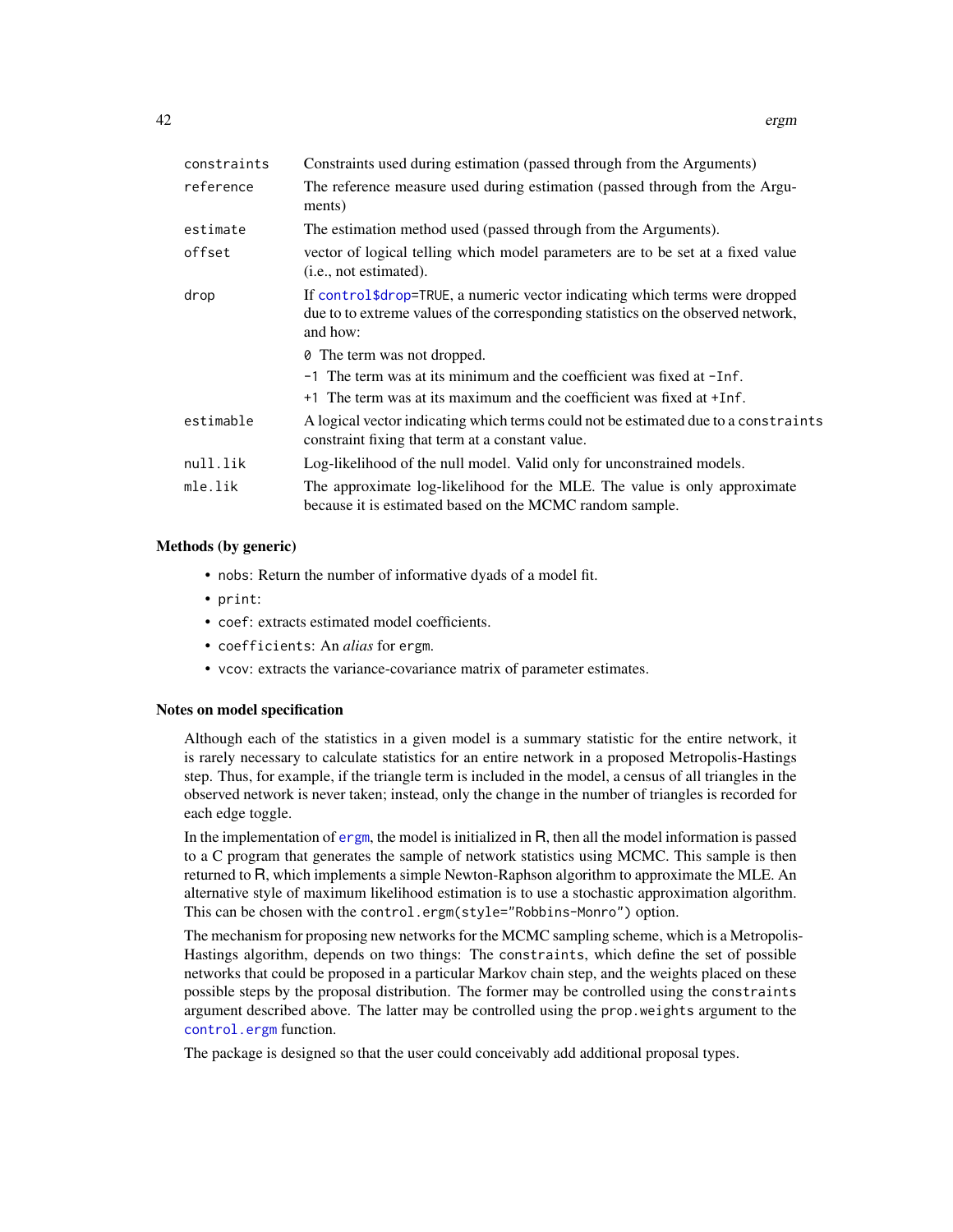## References

Admiraal R, Handcock MS (2007). networksis: Simulate bipartite graphs with fixed marginals through sequential importance sampling. Statnet Project, Seattle, WA. Version 1. [https://statnet](https://statnet.org). [org](https://statnet.org).

Bender-deMoll S, Morris M, Moody J (2008). Prototype Packages for Managing and Animating Longitudinal Network Data: dynamicnetwork and rSoNIA. *Journal of Statistical Software*, 24(7). <https://www.jstatsoft.org/v24/i07/>.

Butts CT (2007). sna: Tools for Social Network Analysis. R package version 2.3-2. [https:](https://cran.r-project.org/package=sna) [//cran.r-project.org/package=sna](https://cran.r-project.org/package=sna).

Butts CT (2008). network: A Package for Managing Relational Data in R. *Journal of Statistical Software*, 24(2). <https://www.jstatsoft.org/v24/i02/>.

Butts C (2015). network: The Statnet Project (https://statnet.org). R package version 1.12.0, <https://cran.r-project.org/package=network>.

Goodreau SM, Handcock MS, Hunter DR, Butts CT, Morris M (2008a). A statnet Tutorial. *Journal of Statistical Software*, 24(8). <https://www.jstatsoft.org/v24/i08/>.

Goodreau SM, Kitts J, Morris M (2008b). Birds of a Feather, or Friend of a Friend? Using Exponential Random Graph Models to Investigate Adolescent Social Networks. *Demography*, 45, in press.

Handcock, M. S. (2003) *Assessing Degeneracy in Statistical Models of Social Networks*, Working Paper \#39, Center for Statistics and the Social Sciences, University of Washington. [https://www.](https://www.csss.washington.edu/research/working-papers/assessing-degeneracy-statistical-models-social-networks) [csss.washington.edu/research/working-papers/assessing-degeneracy-statistical-models-social-networks](https://www.csss.washington.edu/research/working-papers/assessing-degeneracy-statistical-models-social-networks)

Handcock MS (2003b). degreenet: Models for Skewed Count Distributions Relevant to Networks. Statnet Project, Seattle, WA. Version 1.0, <https://statnet.org>.

Handcock MS and Gile KJ (2010). Modeling Social Networks from Sampled Data. *Annals of Applied Statistics*, 4(1), 5-25. doi: [10.1214/08AOAS221](https://doi.org/10.1214/08-AOAS221)

Handcock MS, Hunter DR, Butts CT, Goodreau SM, Morris M (2003a). ergm: A Package to Fit, Simulate and Diagnose Exponential-Family Models for Networks. Statnet Project, Seattle, WA. Version 2, <https://statnet.org>.

Handcock MS, Hunter DR, Butts CT, Goodreau SM, Morris M (2003b). statnet: Software Tools for the Statistical Modeling of Network Data. Statnet Project, Seattle, WA. Version 2, [https:](https://statnet.org) [//statnet.org](https://statnet.org).

Hunter, D. R. and Handcock, M. S. (2006) *Inference in curved exponential family models for networks*, Journal of Computational and Graphical Statistics.

Hunter DR, Handcock MS, Butts CT, Goodreau SM, Morris M (2008b). **ergm**: A Package to Fit, Simulate and Diagnose Exponential-Family Models for Networks. *Journal of Statistical Software*, 24(3). <https://www.jstatsoft.org/v24/i03/>.

Krivitsky PN (2012). Exponential-Family Random Graph Models for Valued Networks. *Electronic Journal of Statistics*, 2012, 6, 1100-1128. doi: [10.1214/12EJS696](https://doi.org/10.1214/12-EJS696)

Morris M, Handcock MS, Hunter DR (2008). Specification of Exponential-Family Random Graph Models: Terms and Computational Aspects. *Journal of Statistical Software*, 24(4). [https://www.](https://www.jstatsoft.org/v24/i04/) [jstatsoft.org/v24/i04/](https://www.jstatsoft.org/v24/i04/).

Snijders, T.A.B. (2002), Markov Chain Monte Carlo Estimation of Exponential Random Graph Models. Journal of Social Structure. Available from [https://www.cmu.edu/joss/content/](https://www.cmu.edu/joss/content/articles/volume3/Snijders.pdf) [articles/volume3/Snijders.pdf](https://www.cmu.edu/joss/content/articles/volume3/Snijders.pdf).

### ergm 43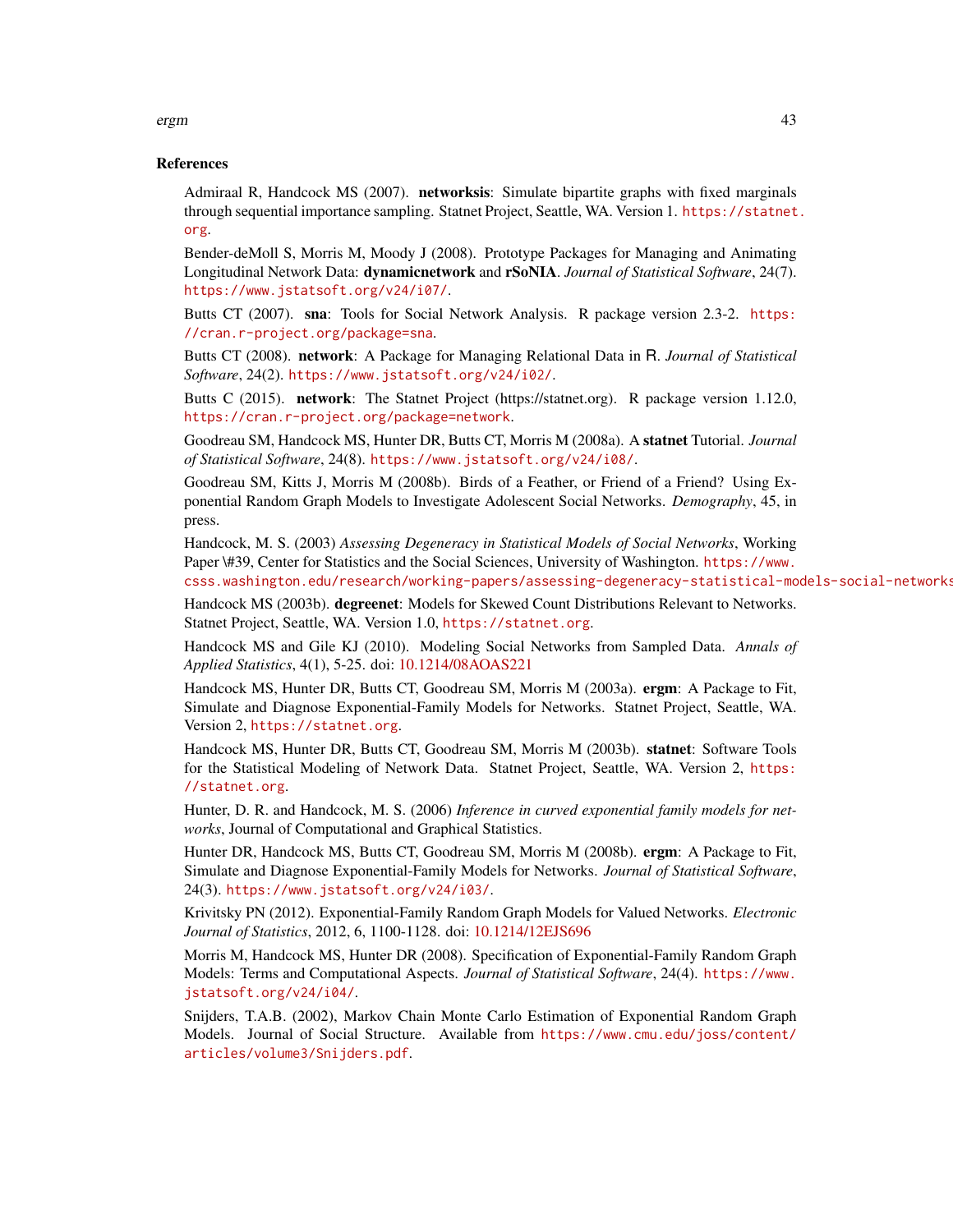# See Also

[network](#page-0-0), [%v%](#page-0-0), [%n%](#page-0-0), [ergm-terms,](#page-51-0) [ergmMPLE](#page-91-0), [summary.ergm\(\)](#page-146-0)

# Examples

```
#
# load the Florentine marriage data matrix
#
data(flo)
#
# attach the sociomatrix for the Florentine marriage data
# This is not yet a network object.
#
flo
#
# Create a network object out of the adjacency matrix
#
flomarriage <- network(flo,directed=FALSE)
flomarriage
#
# print out the sociomatrix for the Florentine marriage data
#
flomarriage[,]
#
# create a vector indicating the wealth of each family (in thousands of lira)
# and add it as a covariate to the network object
#
flomarriage %v% "wealth" <- c(10,36,27,146,55,44,20,8,42,103,48,49,10,48,32,3)
flomarriage
#
# create a plot of the social network
#
plot(flomarriage)
#
# now make the vertex size proportional to their wealth
#
plot(flomarriage, vertex.cex=flomarriage %v% "wealth" / 20, main="Marriage Ties")
#
# Use 'data(package = "ergm")' to list the data sets in a
#
data(package="ergm")
#
# Load a network object of the Florentine data
#
data(florentine)
#
# Fit a model where the propensity to form ties between
# families depends on the absolute difference in wealth
#
gest <- ergm(flomarriage ~ edges + absdiff("wealth"))
summary(gest)
```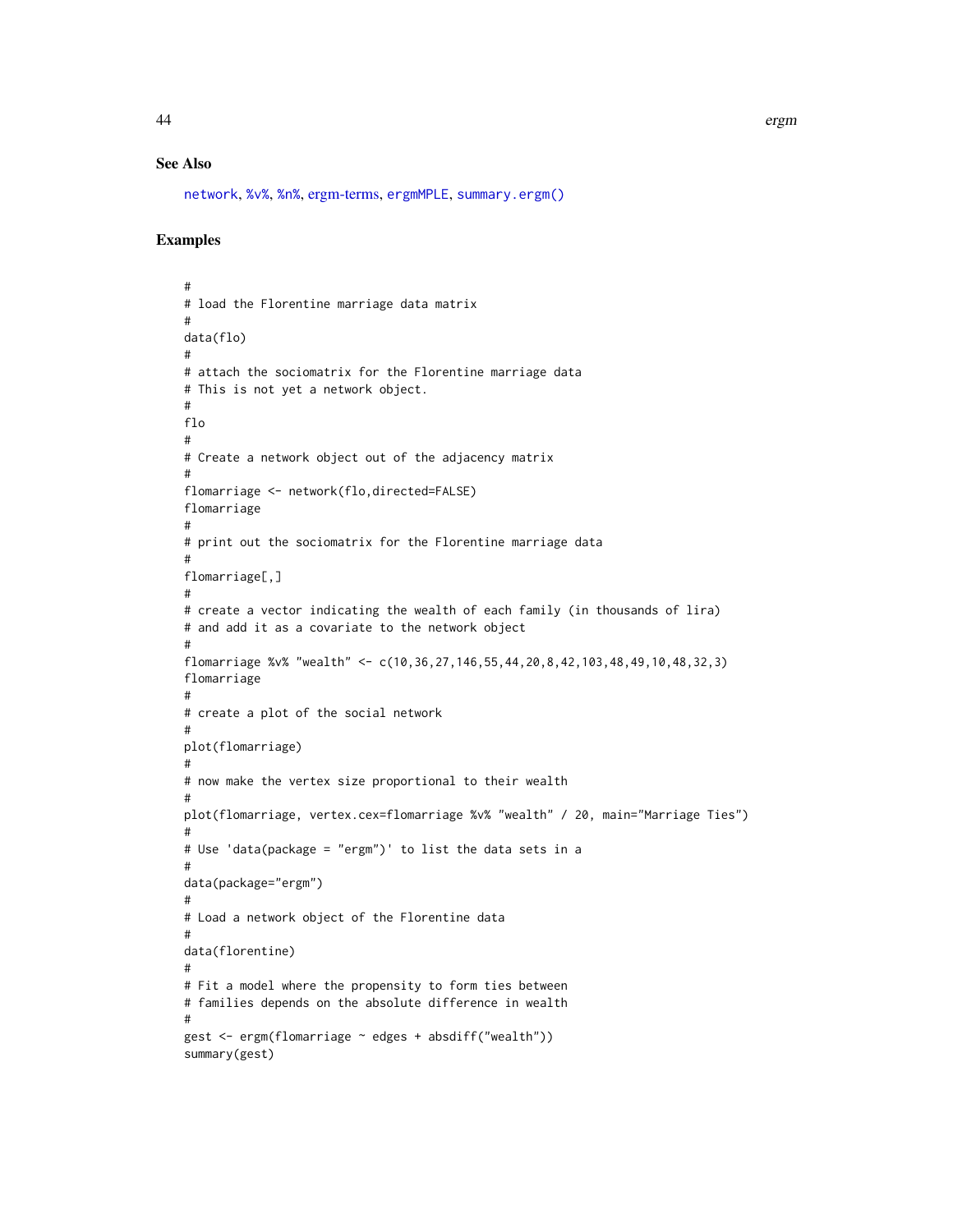ergm-constraints 45

```
#
# add terms for the propensity to form 2-stars and triangles
# of families
#
gest \leq ergm(flomarriage \sim kstar(1:2) + absdiff("wealth") + triangle)
summary(gest)
# import synthetic network that looks like a molecule
data(molecule)
# Add a attribute to it to mimic the atomic type
molecule %v% "atomic type" <- c(1,1,1,1,1,1,2,2,2,2,2,2,2,3,3,3,3,3,3,3)
#
# create a plot of the social network
# colored by atomic type
#
plot(molecule, vertex.col="atomic type",vertex.cex=3)
# measure tendency to match within each atomic type
gest <- ergm(molecule ~ edges + kstar(2) + triangle + nodematch("atomic type"),
control=control.ergm(MCMC.samplesize=10000))
summary(gest)
# compare it to differential homophily by atomic type
gest <- ergm(molecule ~ edges + kstar(2) + triangle
                        + nodematch("atomic type",diff=TRUE),
control=control.ergm(MCMC.samplesize=10000))
summary(gest)
# Extract parameter estimates as a numeric vector:
coef(gest)
# Sources of variation in parameter estimates:
vcov(gest, sources="model")
vcov(gest, sources="estimation")
vcov(gest, sources="all") # the default
```
<span id="page-44-0"></span>

| ergm-constraints |               |  | Sample Space Constraints for Exponential-Family Random Graph |  |
|------------------|---------------|--|--------------------------------------------------------------|--|
|                  | <i>Models</i> |  |                                                              |  |

## Description

[ergm](#page-37-0) is used to fit exponential-family random graph models (ERGMs), in which the probability of a given network, y, on a set of nodes is  $h(y) \exp{\{\eta(\theta) \cdot g(y)\}}/c(\theta)$ , where  $h(y)$  is the reference measure (usually  $h(y) = 1$ ),  $g(y)$  is a vector of network statistics for y,  $\eta(\theta)$  is a natural parameter vector of the same length (with  $\eta(\theta) = \theta$  for most terms), and  $c(\theta)$  is the normalizing constant for the distribution.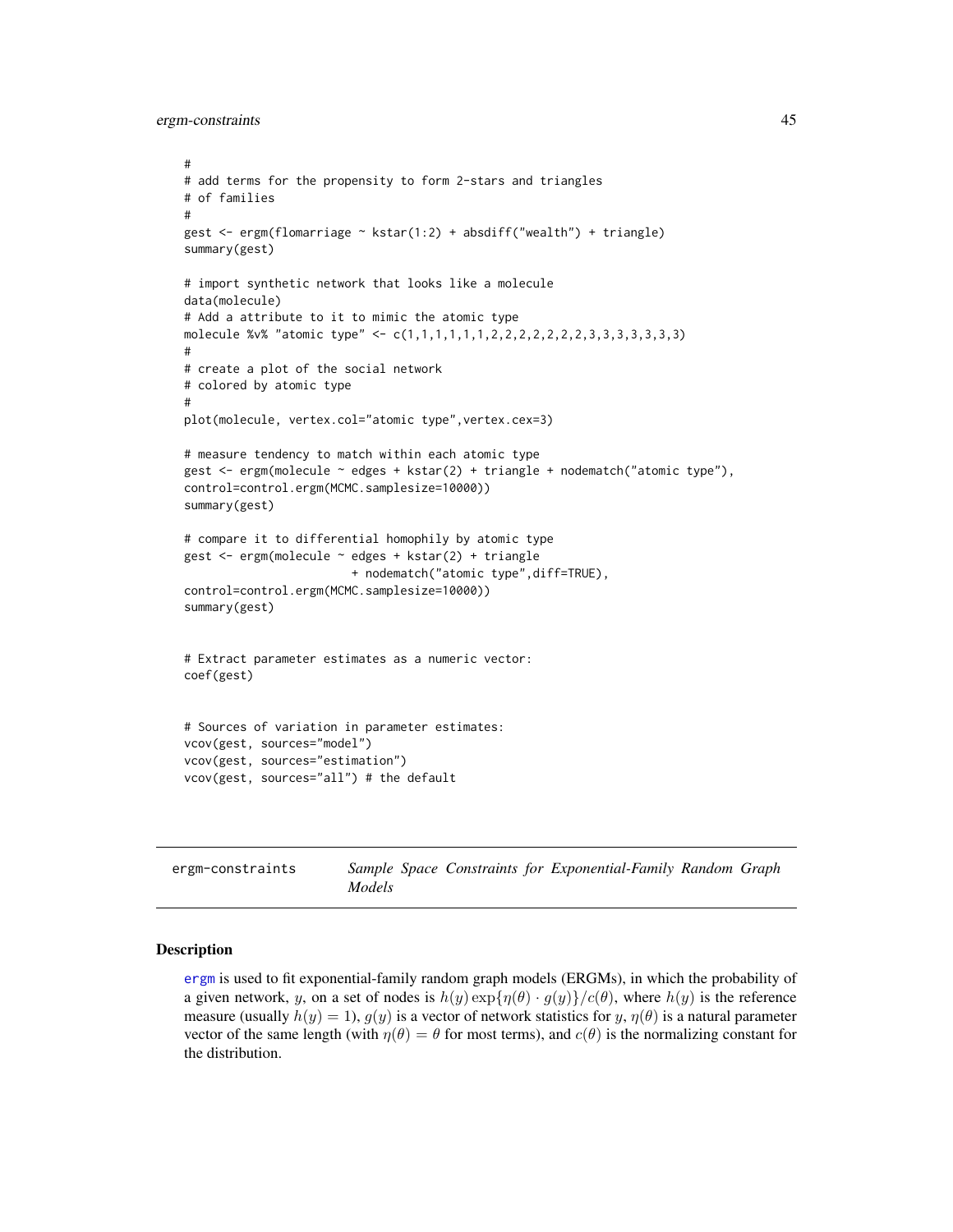This page describes the constraints (the networks y for which  $h(y) > 0$ ) that are included with the [ergm](#page-3-0) package. Other packages may add new constraints.

## Constraints formula

A constraints formula is a one- or two-sided formula whose left-hand side is an optional direct selection of the InitErgmProposal function and whose right-hand side is a series of one or more terms separated by "+" and "-" operators, specifying the constraint.

The sample space (over and above the reference distribution) is determined by iterating over the constraints terms from left to right, each term updating it as follows:

- If the constraint introduces complex dependence structure (e.g., constrains degree or number of edges in the network), then this constraint always restricts the sample space. It may only have a "+" sign.
- If the constraint only restricts the set of dyads that may vary in the sample space (e.g., blockdiagonal structure or fixing specific dyads at specific values) and has a "+" sign, the set of dyads that may vary is restricted to those that may vary according to this constraint *and* all the constraints to date.
- If the constraint only restricts the set of dyads that may vary in the sample space but has a "-" sign, the set of dyads that may vary is expanded to those that may vary according to this constraint *or* all the constraints up to date.

For example, a constraints formula ~a-b+c-d with all constraints dyadic will allow dyads permitted by either 'a' or 'b' but only if they are also permitted by 'c'; as well as all dyads permitted by 'd'. If 'A', 'B', 'C', and 'D' were logical matrices, the matrix of variable dyads would be equal to  $'(A|B)$ &C)|D $'.$ 

Terms with a positive sign can be viewed as "adding" a constraint while those with a negative sign can be viewed as "relaxing" a constraint.

### Constraints implemented in the [ergm](#page-3-0) package

- . or NULL (dyad-independent) A placeholder for no constraints: all networks of a particular size and type have non-zero probability. Cannot be combined with other constraints.
- Dyads(fix=NULL, vary=NULL) (dyad-independent) This is an "operator" constraint that takes one or two [ergm](#page-37-0) formulas. These formulas should contaion only dyad-independent terms. For the terms in the fix= formula, dyads that affect the network statistic (i.e., have nonzero change statistic) for *any* the terms will be fixed at their current values. For the terms in the vary= formula, only those that change *at least one* of the terms will be allowed to vary, and all others will be fixed. If both formulas are given, the dyads that vary either for one or for the other will be allowed to vary. Note that a formula passed to Dyads without an argument name will default to fix=.
- bd(attribs,maxout,maxin,minout,minin) Constrain maximum and minimum vertex degree. See "Placing Bounds on Degrees" section for more information.
- blockdiag(attrname) (dyad-independent) Force a block-diagonal structure (and its bipartite analogue) on the network. Only dyads  $(i, j)$  for which attrname(i)==attrname(j) can have edges.

Note that the current implementation requires that blocks be contiguous for "unipartite" graphs, and for bipartite graphs, they must be contiguous within a partition and must have the same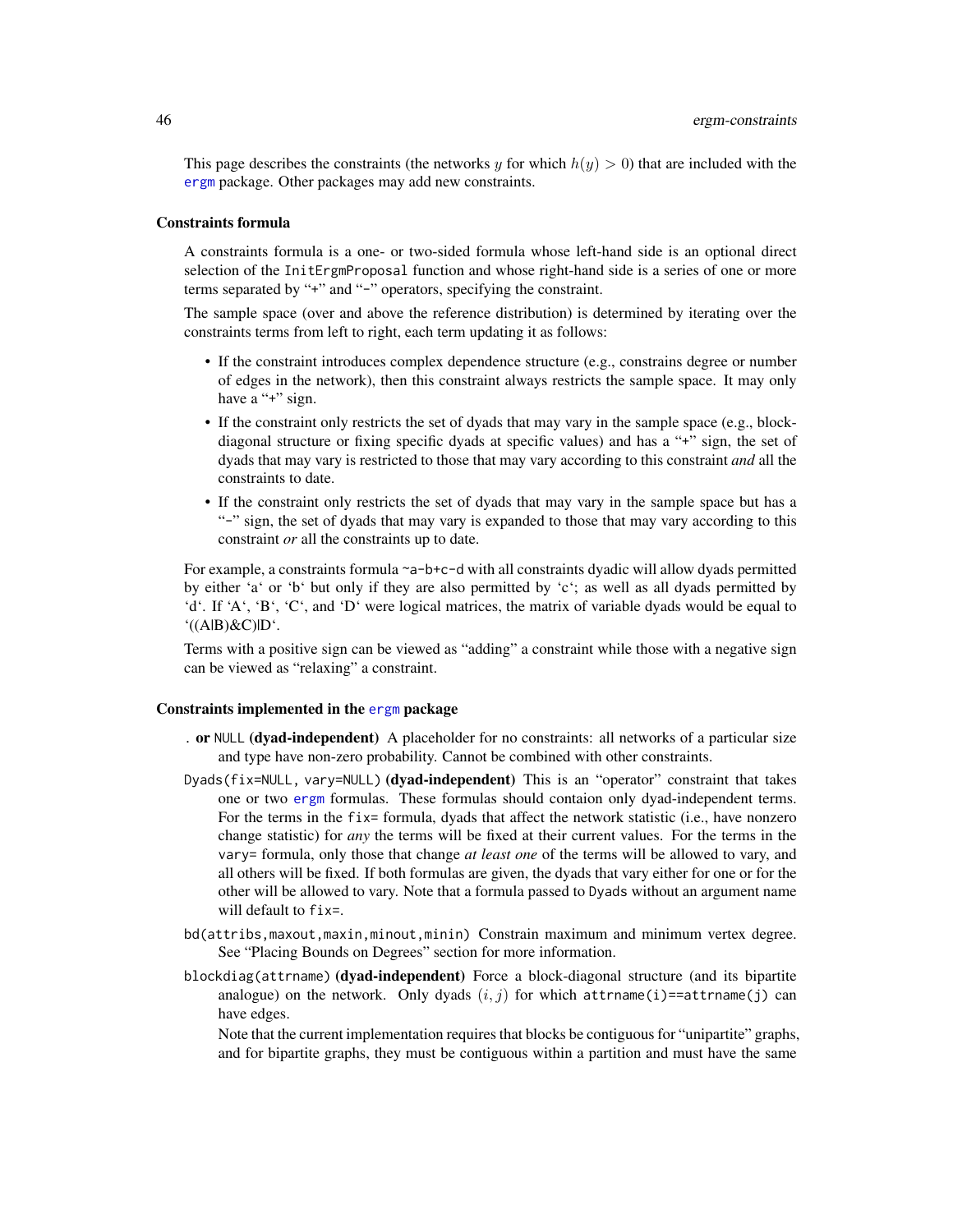ordering in both partitions. (They do not, however, require that all blocks be represented in both partitions, but those that overlap must have the same order.)

- degrees and nodedegrees Preserve the degree of each vertex of the given network: only networks whose vertex degrees are the same as those in the network passed in the model formula have non-zero probability. If the network is directed, both indegree and outdegree are preserved.
- odegrees, idegrees, b1degrees, b2degrees For directed networks, odegrees preserves the outdegree of each vertex of the given network, while allowing indegree to vary, and conversely for idegrees. b1degrees and b2degrees perform a similar function for bipartite networks.
- degreedist Preserve the degree distribution of the given network: only networks whose degree distributions are the same as those in the network passed in the model formula have non-zero probability.
- idegreedist and odegreedist Preserve the (respectively) indegree or outdegree distribution of the given network.
- edges Preserve the edge count of the given network: only networks having the same number of edges as the network passed in the model formula have non-zero probability.
- observed (dyad-independent) Preserve the observed dyads of the given network.
- fixedas(present, absent) (dyad-independent) Preserve the edges in 'present' and preclude the edges in 'absent'. Both 'present' and 'absent' can take input object as edgelist and network, the latter will convert to the corresponding edgelist.
- fixallbut (free.dyads) (dyad-independent) Preserve the dyad status in all but free.dyads. free.dyads can take input object as edgelist and network, the latter will convert to the corresponding edgelist.

Not all combinations of the above are supported.

### Placing Bounds on Degrees:

There are many times when one may wish to condition on the number of inedges or outedges possessed by a node, either as a consequence of some intrinsic property of that node (e.g., to control for activity or popularity processes), to account for known outliers of some kind, and thus we wish to limit its indegree, an intrinsic property of the sampling scheme whence came our data (e.g., the survey asked everyone to name only three friends total) or as a function of the attributes of the nodes to which a node has edges (e.g., we specify that nodes designated "male" have a maximum number of outdegrees to nodes designated "female"). To accomplish this we use the constraints term bd.

Let's consider the simple cases first. Suppose you want to condition on the total number of degrees regardless of attributes. That is, if you had a survey that asked respondents to name three alters and no more, then you might want to limit your maximal outdegree to three without regard to any of the alters' attributes. The argument is then:

constraints=~bd(maxout=3)

Similar calls are used to restrict the number of indegrees (maxin), the minimum number of outdegrees (minout), and the minimum number of indegrees (minin).

You can also set ego specific limits. For example:

 $constraints=bd(maxout=rep(c(3,4),c(36,35)))$ 

limits the first 36 to 3 and the other 35 to 4 outdegrees.

Multiple restrictions can be combined. bd is very flexible. In general, the bd term can contain up to five arguments: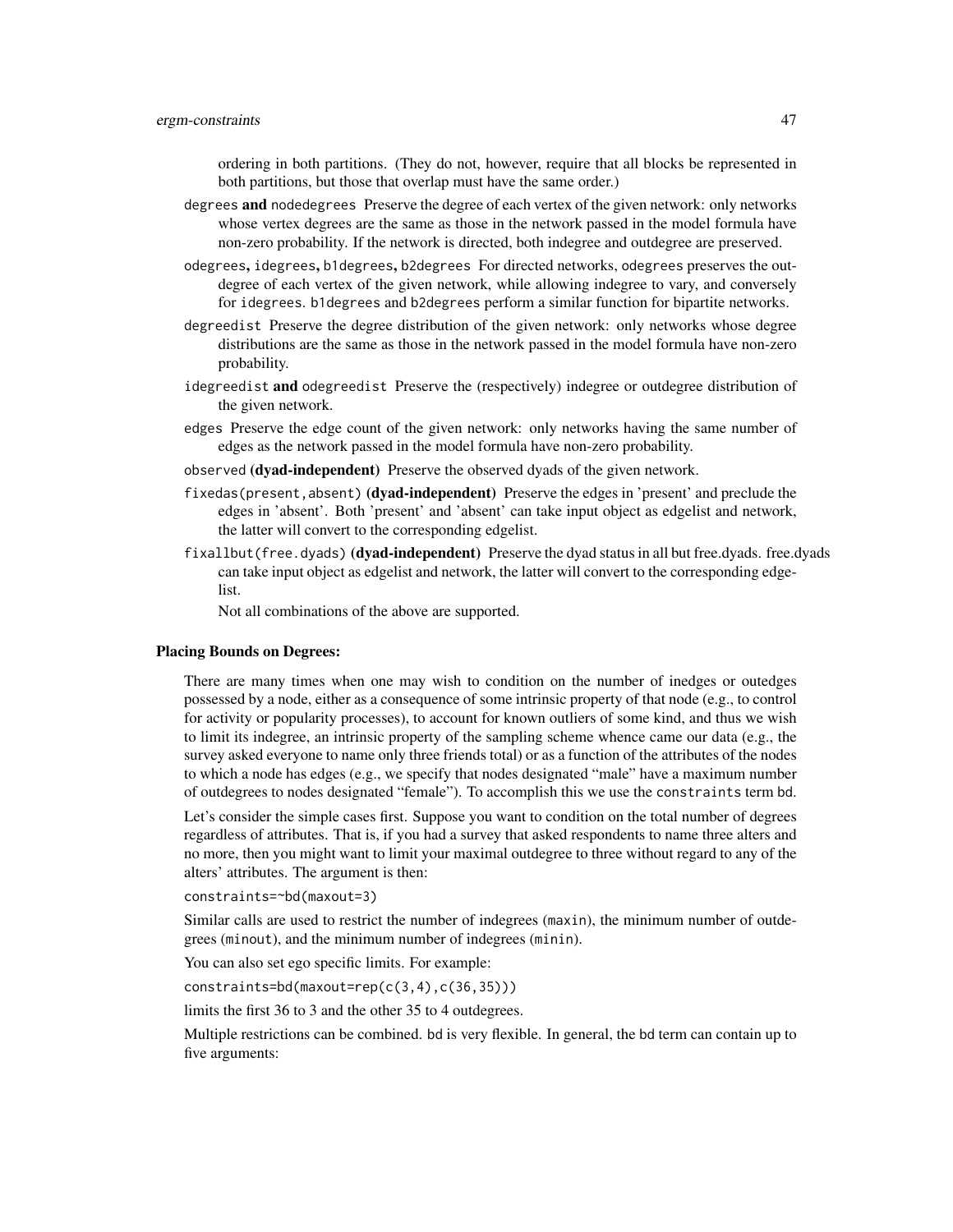```
bd(attribs=attribs,
  maxout=maxout,
  maxin=maxin,
  minout=minout,
  minin=minin)
```
Omitted arguments are unrestricted, and arguments of length 1 are replicated out to all nodes (as above). If an individual entry in maxout,..., minin is NA then no restriction of that kind is applied to that actor.

In general, attribs is a matrix of the attributes on which we are conditioning. The dimensions of attribs are n\_nodes rows by attrcount columns, where attrcount is the number of distinct attribute values on which we want to condition (i.e., a separate column is required for "male" and "female" if we want to condition on the number of ties to both "male" and "female" partners). The value of attribs[n,i], therefore, is TRUE if node n has attribute value i, and FALSE otherwise. (Note that, since each column represents only a single value of a single attribute, the values of this matrix are all Boolean (TRUE or FALSE).) It is important to note that attribs is a matrix of nodal attributes, not alter attributes.

So, for instance, if we wanted to construct an attribs matrix with two columns, one each for male and female attribute values (we are conditioning on these values of the attribute "sex"), and the attribute sex is represented in ads.sex as an n\_node-long vector of 0s and 1s (men and women), then our code would look as follows:

```
# male column: bit vector, TRUE for males
attrsex1 \leq (ads.sex == 0)
# female column: bit vector, TRUE for females
attrsex2 \leq - (ads.sex == 1)
# now create attribs matrix
attribs <- matrix(ncol=2,nrow=71, data=c(attrsex1,attrsex2))
```
maxout is a matrix of alter attributes, with the same dimensions as the attribs matrix. maxout is n\_nodes rows by attrcount columns. The value of maxout[n,i], therefore, is the maximum number of outdegrees permitted from node n to nodes with the attribute i (where a NA means there is no maximum).

For example: if we wanted to create a maxout matrix to work with our attribs matrix above, with a maximum from every node of five outedges to males and five outedges to females, our code would look like this:

```
# every node has maximum of 5 outdegrees to male alters
maxoutsex1 < -c(rep(5,71))# every node has maximum of 5 outdegrees to female alters
maxoutsex2 \leq c(rep(5,71))# now create maxout matrix
maxout <- cbind(maxoutsex1,maxoutsex2)
```
The maxin, minout, and minin matrices are constructed exactly like the maxout matrix, except for the maximum allowed indegree, the minimum allowed outdegree, and the minimum allowed indegree, respectively. Note that in an undirected network, we only look at the outdegree matrices; maxin and minin will both be ignored in this case.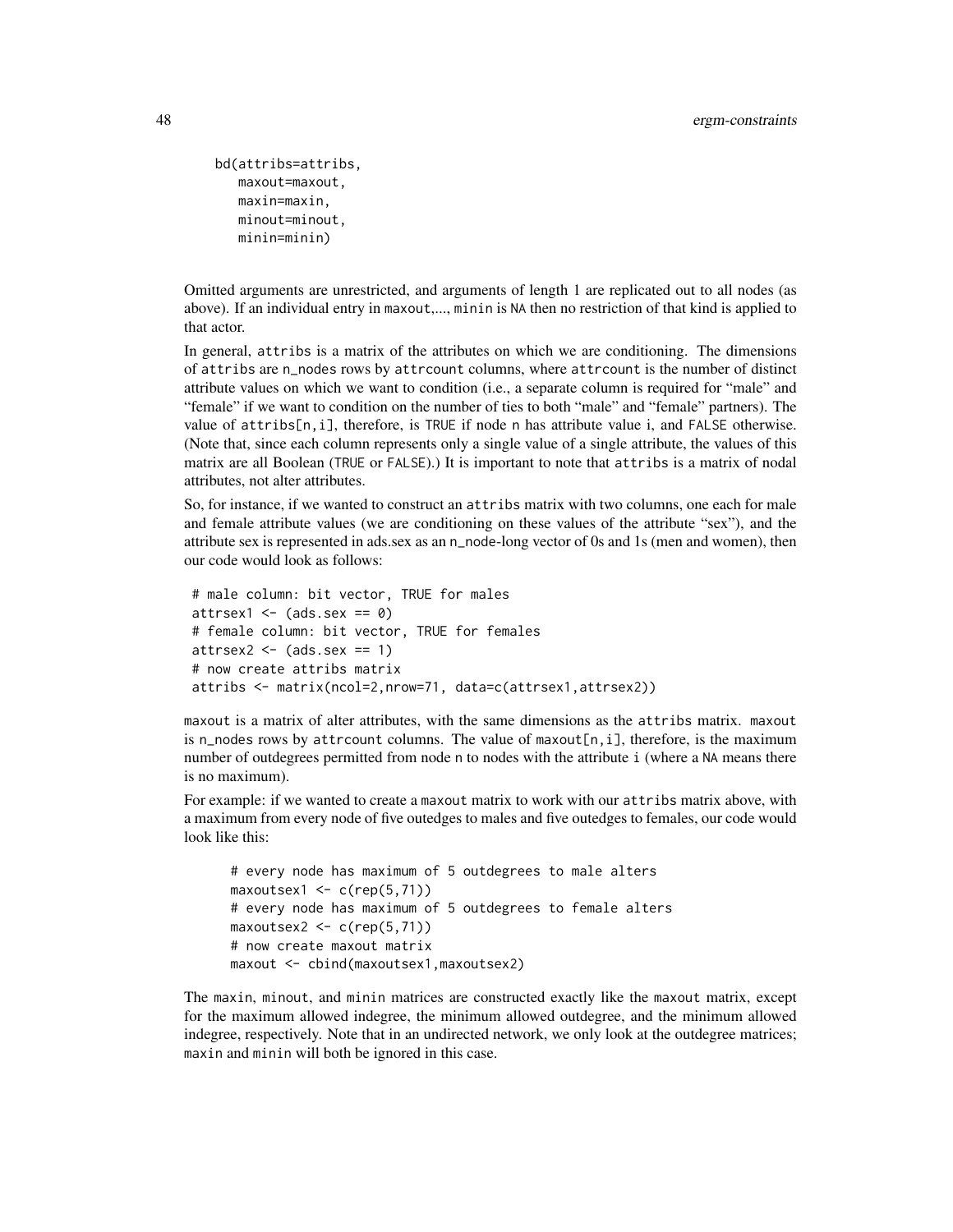## ergm-parallel 49

### References

Goodreau SM, Handcock MS, Hunter DR, Butts CT, Morris M (2008a). A statnet Tutorial. *Journal of Statistical Software*, 24(8). <https://www.jstatsoft.org/v24/i08/>.

Hunter, D. R. and Handcock, M. S. (2006) *Inference in curved exponential family models for networks*, Journal of Computational and Graphical Statistics.

Hunter DR, Handcock MS, Butts CT, Goodreau SM, Morris M (2008b). ergm: A Package to Fit, Simulate and Diagnose Exponential-Family Models for Networks. *Journal of Statistical Software*, 24(3). <https://www.jstatsoft.org/v24/i03/>.

Krivitsky PN (2012). Exponential-Family Random Graph Models for Valued Networks. *Electronic Journal of Statistics*, 2012, 6, 1100-1128. doi: [10.1214/12EJS696](https://doi.org/10.1214/12-EJS696)

Morris M, Handcock MS, Hunter DR (2008). Specification of Exponential-Family Random Graph Models: Terms and Computational Aspects. *Journal of Statistical Software*, 24(4). [https://www.](https://www.jstatsoft.org/v24/i04/) [jstatsoft.org/v24/i04/](https://www.jstatsoft.org/v24/i04/).

ergm-parallel *Parallel Processing in the* [ergm](#page-3-0) *Package*

### Description

For estimation that require MCMC, [ergm](#page-3-0) can take advantage of multiple CPUs or CPU cores on the system on which it runs, as well as computing clusters. It uses package parallel and snow to facilitate this, and supports all cluster types that they does. The number of nodes used and the parallel API are controlled using the parallel and parallel. type arguments passed to the control functions, such as [control.ergm](#page-12-0).

The ergm.getCluster function is usually called internally by the ergm process (in [ergm\\_MCMC\\_sample](#page-93-0)) and will attempt to start the appropriate type of cluster indicated by the [control.ergm](#page-12-0) settings. It will also check that the same version of ergm is installed on each node.

The ergm.stopCluster shuts down a cluster, but only if ergm.getCluster was responsible for starting it.

The ergm.restartCluster restarts and returns a cluster, but only if ergm.getCluster was responsible for starting it.

nthreads is a simple generic to obtain the number of parallel processes represented by its argument, keeping in mind that having no cluster (e.g., NULL) represents one thread.

#### Usage

```
ergm.getCluster(control = NULL, verbose = FALSE, stop_on_exit = parent.frame())
```

```
ergm.stopCluster(..., verbose = FALSE)
```
ergm.restartCluster(control = NULL, verbose = FALSE)

```
nthreads(clinfo = NULL, ...)
```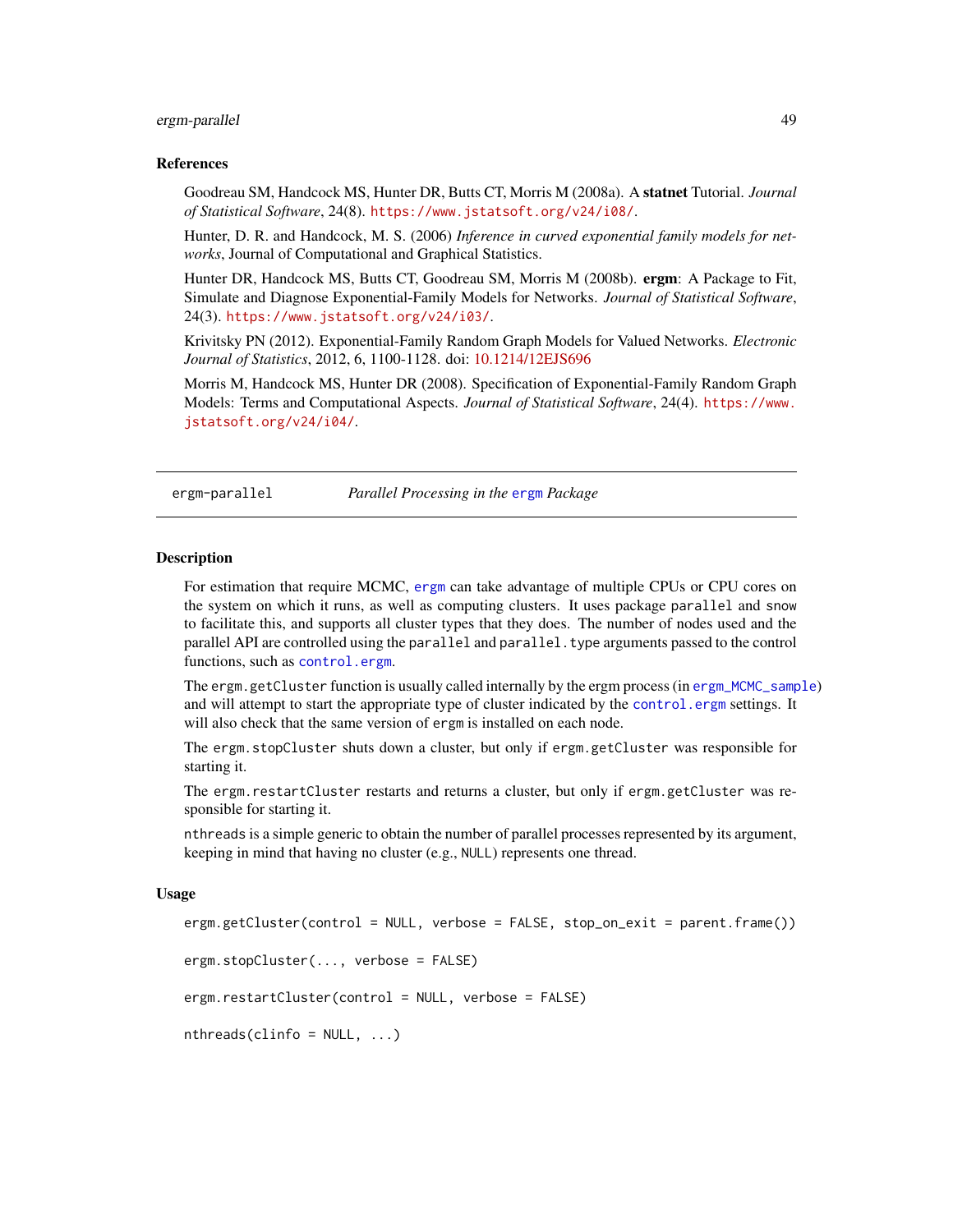```
## S3 method for class 'cluster'
nthreads(clinfo = NULL, ...)## S3 method for class '`NULL`'
nthreads(clinfo = NULL, ...)
## S3 method for class 'control.list'
nthreads(clinfo = NULL, ...)
```
# Arguments

| control      | a control ergm (or similar) list of parameter values from which the parallel<br>settings should be read; can also be NULL, in which case an existing cluster is<br>used if started, or no cluster otherwise. |
|--------------|--------------------------------------------------------------------------------------------------------------------------------------------------------------------------------------------------------------|
| verbose      | logical, should detailed status info be printed to console?                                                                                                                                                  |
| stop_on_exit | An environment or NULL. If an environment, defaulting to that of the calling<br>function, the cluster will be stopped when the calling the frame in question exits.                                          |
| $\cdots$     | not currently used                                                                                                                                                                                           |
| clinfo       | a cluster or another object.                                                                                                                                                                                 |

### Details

Further details on the various cluster types are included below.

## PSOCK clusters

The parallel package is used with PSOCK clusters by default, to utilize multiple cores on a system. The number of cores on a system can be determined with the detectCores function.

This method works with the base installation of R on all platforms, and does not require additional software.

For more advanced applications, such as clusters that span multiple machines on a network, the clusters can be initialized manually, and passed into ergm using the parallel control argument. See the second example below.

## MPI clusters

To use MPI to accelerate ERGM sampling, pass the control parameter parallel.type="MPI". [ergm](#page-3-0) requires the snow and Rmpi packages to communicate with an MPI cluster.

Using MPI clusters requires the system to have an existing MPI installation. See the MPI documentation for your particular platform for instructions.

To use ergm across multiple machines in a high performance computing environment, see the section "User initiated clusters" below.

# User initiated clusters

A cluster can be passed into ergm with the parallel control parameter. ergm will detect the number of nodes in the cluster, and use all of them for MCMC sampling. This method is flexible: it will accept any cluster type that is compatible with snow or parallel packages.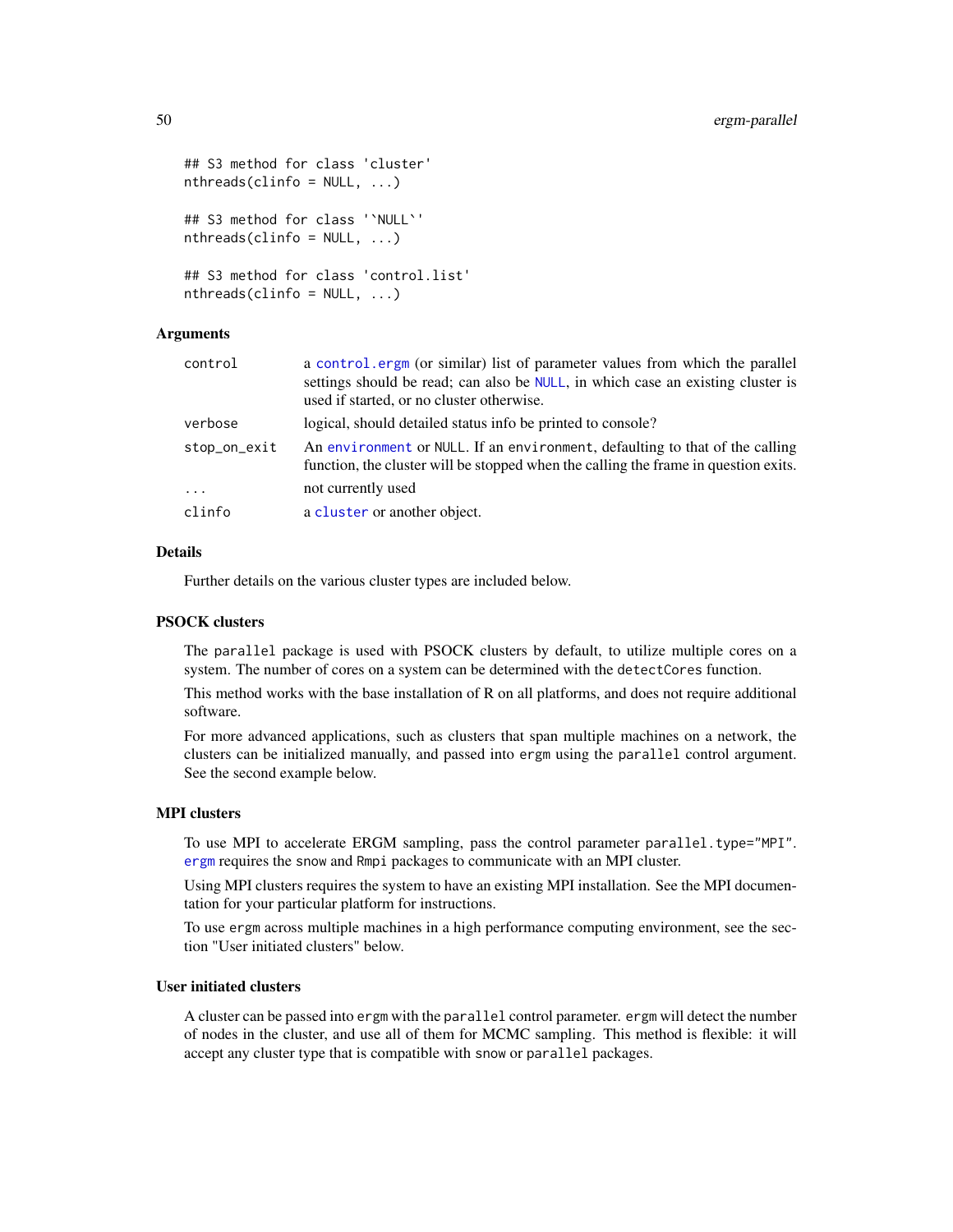### ergm-references 51

## Examples

```
# Uses 2 SOCK clusters for MCMLE estimation
data(faux.mesa.high)
nw <- faux.mesa.high
fauxmodel.01 <- ergm(nw ~ edges + isolates + gwesp(0.2, fixed=TRUE),
                     control=control.ergm(parallel=2, parallel.type="PSOCK"))
summary(fauxmodel.01)
```
<span id="page-50-0"></span>

### ergm-references *Reference Measures for Exponential-Family Random Graph Models*

## Description

This page describes the possible reference measures (baseline distributions) for found in the [ergm](#page-3-0) package, particularly the default (Bernoulli) reference measure for binary ERGMs.

The reference measure is specified on the RHS of a one-sided formula passed as the reference argument to [ergm](#page-37-0). See the [ergm](#page-37-0) documentation for a complete description of how reference measures are specified.

### Possible reference measures to represent baseline distributions

Reference measures currently available are:

- Bernoulli *Bernoulli-reference ERGM:* Specifies each dyad's baseline distribution to be Bernoulli with probability of the tie being 0.5. This is the only reference measure used in binary mode.
- DiscUnif(a,b) *Discrete-Uniform-reference ERGM:* Specifies each dyad's baseline distribution to be discrete uniform between a and b (both inclusive):  $h(y) = 1$ , with the support being  $a, a+1, \ldots, b-1, b$ . At this time, both a and b must be finite.
- Unif(a,b) *Coninuous-Uniform-reference ERGM:* Specifies each dyad's baseline distribution to be continuous uniform between a and b (both inclusive):  $h(y) = 1$ , with the support being [a,b]. At this time, both a and b must be finite.
- StdNormal *Standard-Normal-reference ERGM:* Specifies each dyad's baseline distribution to be the normal distribution with mean 0 and variance 1.

#### References

Hunter DR, Handcock MS, Butts CT, Goodreau SM, Morris M (2008b). ergm: A Package to Fit, Simulate and Diagnose Exponential-Family Models for Networks. *Journal of Statistical Software*, 24(3). <https://www.jstatsoft.org/v24/i03/>.

Krivitsky PN (2012). Exponential-Family Random Graph Models for Valued Networks. *Electronic Journal of Statistics*, 2012, 6, 1100-1128. doi: [10.1214/12EJS696](https://doi.org/10.1214/12-EJS696)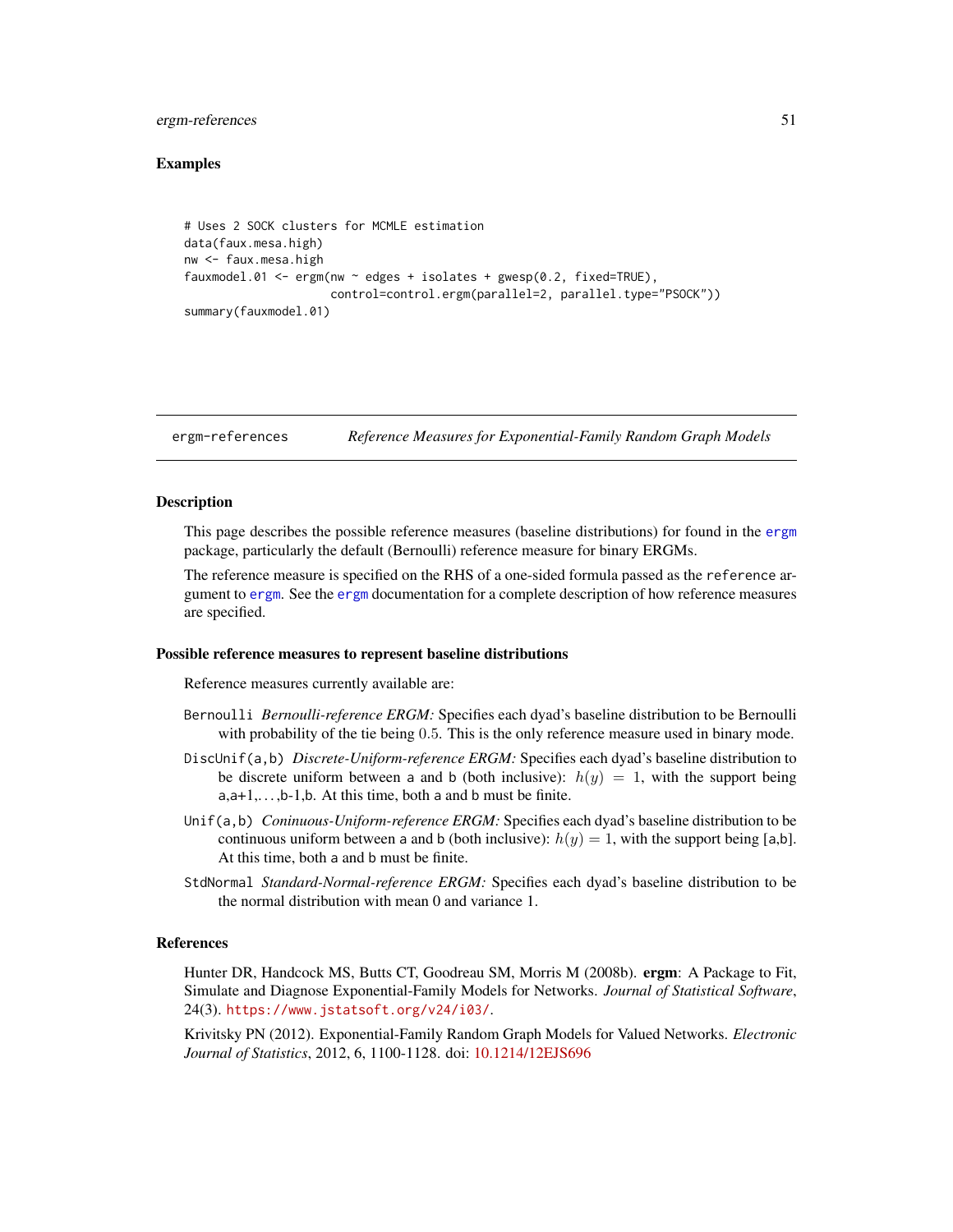### See Also

ergm, network, %v%, %n%, sna, summary.ergm, print.ergm

<span id="page-51-0"></span>ergm-terms *Terms used in Exponential Family Random Graph Models*

## **Description**

The function [ergm](#page-37-0) is used to fit exponential random graph models, in which the probability of a given network, y, on a set of nodes is

$$
h(y) \exp{\{\eta(\theta) \cdot g(y)\}} / c(\theta)
$$

where  $h(y)$  is the reference measure (for valued network models),  $g(y)$  is a vector of network statistics for y,  $\eta(\theta)$  is a natural parameter vector of the same length (with  $\eta(\theta) = \theta$  for most terms), and  $c(\theta)$  is the normalizing constant for the distribution.

The network statistics  $g(y)$  are entered as terms in the function call to [ergm](#page-37-0). This page describes the possible terms (and hence network statistics) included in [ergm](#page-3-0) package.

A cross-referenced HTML version of the term documentation is available via vignette('ergm-term-crossRef') and terms can also be searched via [search.ergmTerms](#page-136-0).

#### Specifying models

Terms to [ergm](#page-37-0) are specified by a formula to represent the network and network statistics. This is done via a formula, that is, an R formula object, of the form  $y \sim$  <term 1> + <term 2> ..., where y is a network object or a matrix that can be coerced to a network object, and <term 1>, <term 2>, etc, are each terms chosen from the list given below. To create a network object in R, use the [network](#page-0-0) function, then add nodal attributes to it using the %v% operator if necessary.

### Binary and valued ERGM terms:

[ergm](#page-3-0) functions such as [ergm](#page-37-0) and [simulate](#page-143-0) (for ERGMs) may operate in two modes: binary and weighted/valued, with the latter activated by passing a non-NULL value as the response argument, giving the edge attribute name to be modeled/simulated.

Binary ERGM statistics cannot be used in valued mode and vice versa. However, a substantial number of binary ERGM statistics — particularly the ones with dyadic indepenence — have simple generalizations to valued ERGMs, and have been adapted in [ergm](#page-3-0). They have the same form as their binary ERGM counterparts, with an additional argument: form, which, at this time, has two possible values: "sum" (the default) and "nonzero". The former creates a statistic of the form  $\sum_{i,j} x_{i,j} y_{i,j}$ , where  $y_{i,j}$  is the value of dyad  $(i, j)$  and  $x_{i,j}$  is the term's covariate associated with it. The latter computes the binary version, with the edge considered to be present if its value is not 0.

Valued version of some binary ERGM terms have an argument threshold, which sets the value above which a dyad is conidered to have a tie. (Value less than or equal to threshold is considered a nontie.)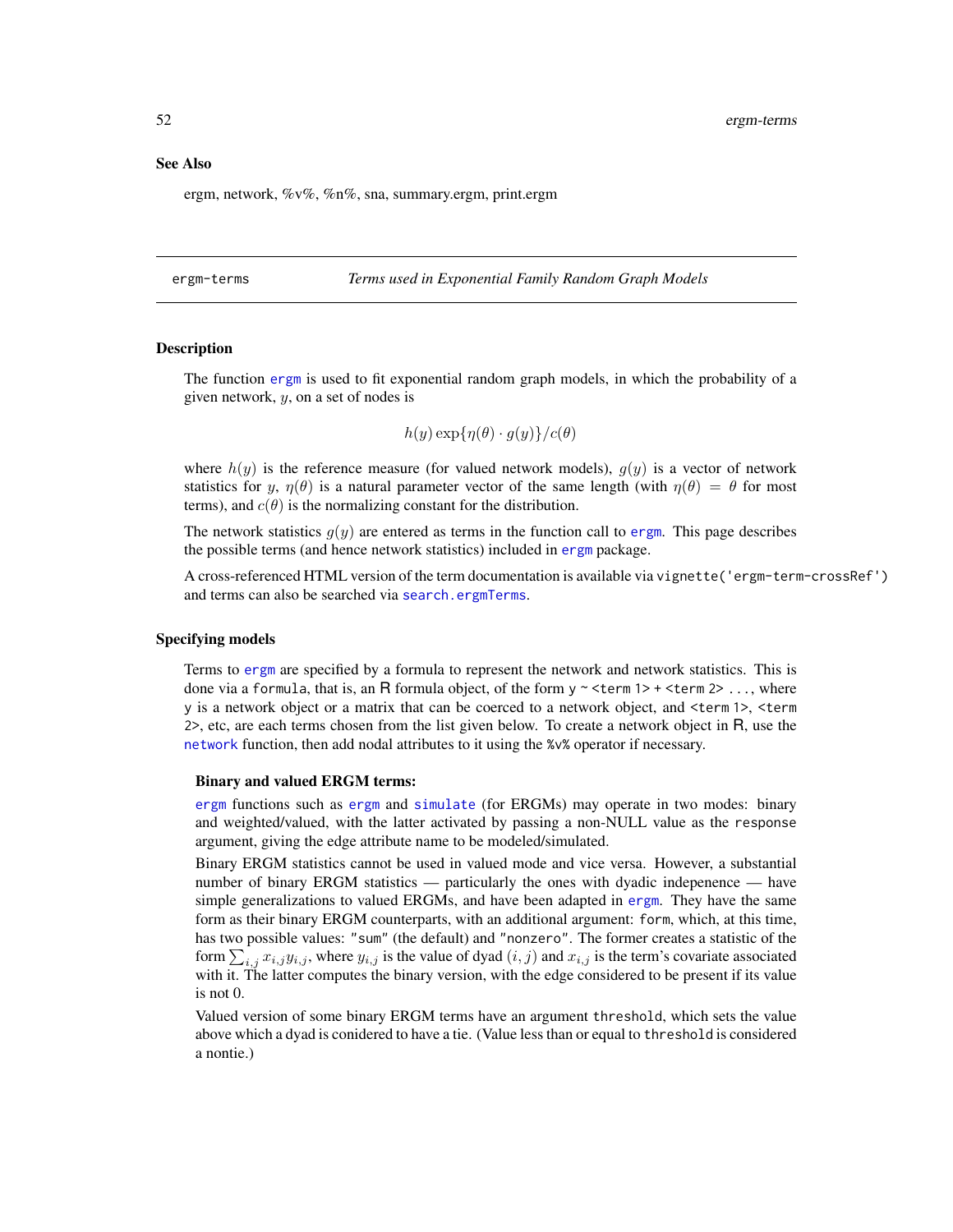### Nodal attribute levels and indices:

Terms taking a categorical nodal covariate also take the levels argument. (There are analogous b1levels and b2levels arguments for some terms that apply to bipartite networks, and the levels2 argument for mixing terms.) The levels argument can be used to control the set and the ordering of attribute levels.

Terms that allow the selection of nodes do so with the nodes argument, which is interpreted in the same way as the levels argument, where the categories are the relevant nodal indices themselves. Both levels and nodes use the new level selection UI. (See [Specifying Vertex Attributes and](#page-124-0) [Levels](#page-124-0) for details.)

#### *Legacy arguments:*

The legacy base and keep arguments are deprecated as of version 3.10, and replaced by the levels UI. The levels argument provides consistent and flexible mechanisms for specifying which attribute levels to exclude (previously handled by base) and include (previously handled by keep). If levels or nodes argument is given, then base and keep arguments are ignored. The legacy arguments will most likely be removed in a future version.

Note that this exact behavior is new in version 3.10, and it differs slightly from older versions: previously if both levels and base/keep were given, levels argument was applied first and then applied the base/keep argument. Since version 3.10, base/keep would be ignored, even if old term behavior is invoked (as described in the next section).

## Term versioning:

When a term's behavior has changed from prior version, it is often possible to invoke the old behavior by setting and/or passing a version term option, giving the verison (constructed by [as.package\\_version](#page-0-0)) desired.

## Custom ergm terms:

Users and other packages may build custom terms, and package [ergm.userterms](#page-0-0) provides tools for implementing them.

The current recommendation for any package implementing additional terms is to create a help file with a name or alias ergm-terms, so that help("ergm-terms") will list ERGM terms available from all loaded packages.

## Terms included in the [ergm](#page-3-0) package

As noted above, a cross-referenced HTML version of the term documentation is available via vignette('ergm-term-crossRef') and terms can also be searched via [search.ergmTerms](#page-136-0).

- absdiff(attr, pow=1) (binary) (dyad-independent) (frequently-used) (directed) (undirected) (quantitative nodal att *Absolute difference:* The attr argument specifies a quantitative attribute (see [Specifying Ver](#page-124-0)[tex Attributes and Levels](#page-124-0) for details). This term adds one network statistic to the model equaling the sum of abs( $attr[i]-attr[j])$ ^pow for all edges  $(i,j)$  in the network. Note that ergm versions 3.9.4 and earlier used different arguments for this term. See the above section on versioning for invoking the old behavior.
- absdiffcat(attr, base=NULL, levels=NULL) (binary) (dyad-independent) (directed) (undirected) (categorical noda *Categorical absolute difference:* The attr argument specifies a quantitative attribute (see [Specifying Vertex Attributes and Levels](#page-124-0) for details). This term adds one statistic for every possible nonzero distinct value of abs(attr[i]-attr[j]) in the network; the value of each such statistic is the number of edges in the network with the corresponding absolute difference.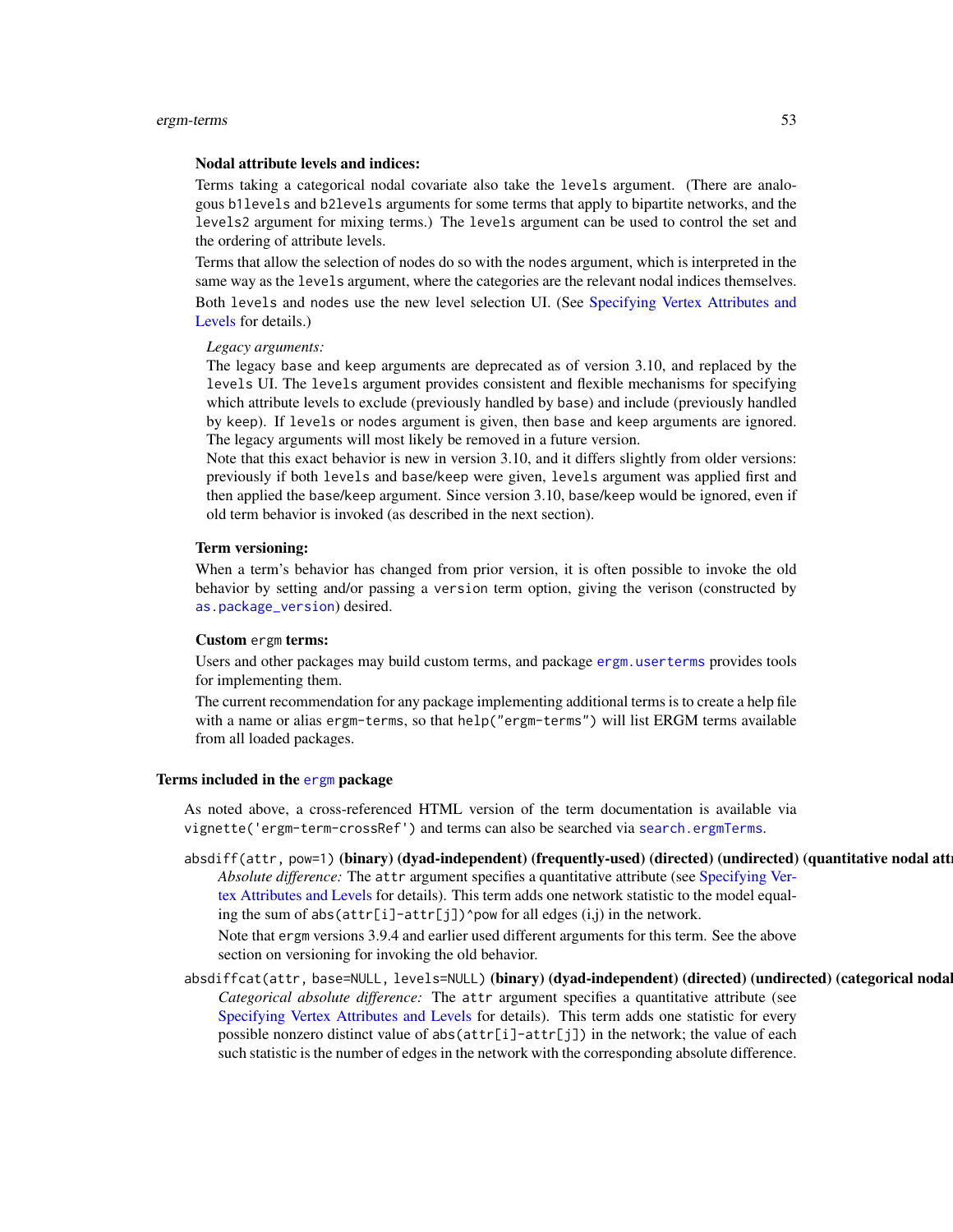The optional argument levels specifies which nonzero differences to include in or exclude from the model (see [Specifying Vertex Attributes and Levels](#page-124-0) for details). For example, if the possible values of abs(attr[i]-attr[j]) are  $0, 0.5, 3, 3.5$ , and 10, then to omit 0.5 and 10 one could set levels=2:3 (we wish to retain the second and third nonzero difference, when differences are sorted in increasing order). Note that this term should generally be used only when the quantitative attribute has a limited number of possible values; an example is the "Grade" attribute of the [faux.mesa.high](#page-101-0) or [faux.magnolia.high](#page-100-0) datasets.

The argument base is retained for backwards compatibility and may be removed in a future version. When both base and levels are passed, levels overrides base.

- altkstar(lambda, fixed=FALSE) (binary) (undirected) (curved) (categorical nodal attribute) *Alternating k-star:* This term adds one network statistic to the model equal to a weighted alternating sequence of k-star statistics with weight parameter lambda. This is the version given in Snijders et al. (2006). The gwdegree and altkstar produce mathematically equivalent models, as long as they are used together with the edges (or kstar(1)) term, yet the interpretation of the gwdegree parameters is slightly more straightforward than the interpretation of the altkstar parameters. For this reason, we recommend the use of the gwdegree instead of altkstar. See Section 3 and especially equation (13) of Hunter (2007) for details. The optional argument fixed indicates whether the decay parameter is fixed at the given value, or is to be fit as a curved exponential family model (see Hunter and Handcock, 2006). The default is FALSE, which means the scale parameter is not fixed and thus the model is a CEF model. This term can only be used with undirected networks.
- asymmetric(attr=NULL, diff=FALSE, keep=NULL, levels=NULL) (binary) (directed) (dyad-independent) (triad-relat *Asymmetric dyads:* This term adds one network statistic to the model equal to the number of pairs of actors for which exactly one of  $(i \rightarrow j)$  or  $(j \rightarrow i)$  exists. This term can only be used with directed networks. The optional argument attr specifies a vertex attribute (see [Specify](#page-124-0)[ing Vertex Attributes and Levels](#page-124-0) for details). If attr is specified, only asymmetric pairs that match on the vertex attribute attr are counted. The optional modifiers diff and levels are used in the same way as for the nodematch term; refer to this term for details and an example. The argument keep is retained for backwards compatibility and may be removed in a future version. When both keep and levels are passed, levels overrides keep.
- atleast(threshold=0) (valued) (directed) (undirected) (dyad-independent) *Number of dyads with values greater than or equal to a threshold* Adds one statistic equaling to the number of dyads whose values equal or exceed threshold.
- atmost(threshold=0) (valued) (directed) (undirected) (dyad-independent) *Number of dyads with values less than or equal to a threshold* Adds one statistic equaling to the number of dyads whose values equal or are exceeded by threshold.
- b1concurrent(by=NULL, levels=NULL) (binary) (bipartite) (undirected) (categorical nodal attribute) *Concurrent node count for the first mode in a bipartite (aka two-mode) network:* This term adds one network statistic to the model, equal to the number of nodes in the first mode of the network with degree 2 or higher. The first mode of a bipartite network object is sometimes known as the "actor" mode. The optional argument by specifies a vertex attribute (see [Specifying Vertex Attributes and Levels](#page-124-0) for details); it functions just like the by argument of the b1degree term. Without the optional argument, this statistic is equivalent to b1mindegree(2). This term can only be used with undirected bipartite networks.
- b1cov(attr) (binary) (undirected) (bipartite) (dyad-independent) (quantitative nodalattribute) (frequently-used), b1 *Main effect of a covariate for the first mode in a bipartite (aka two-mode) network:* The attr argument specifies one or more quantitative attributes (see [Specifying Vertex Attributes and](#page-124-0)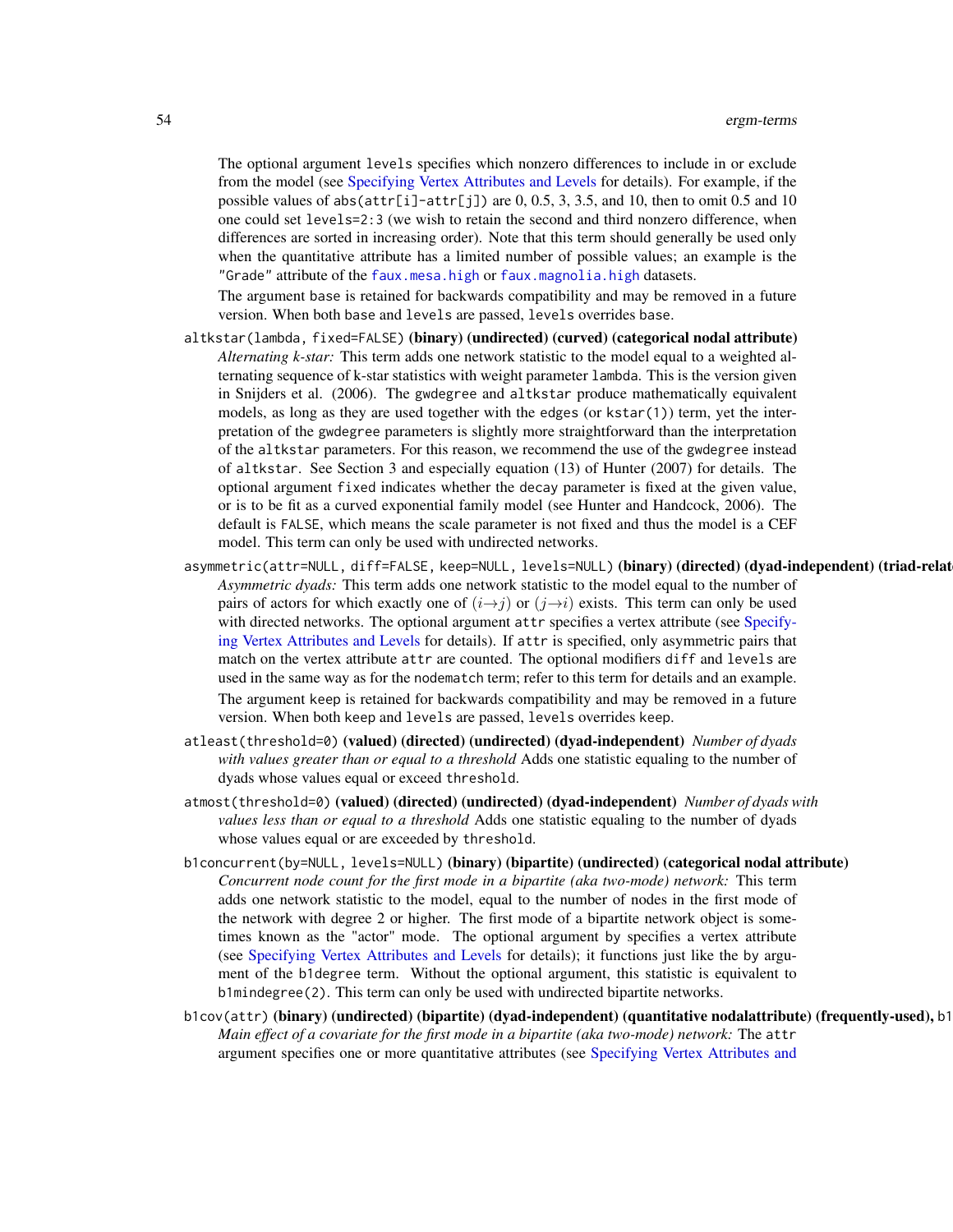[Levels](#page-124-0) for details). This term adds a single network statistic for each quantitative attribute or matrix column to the model equaling the total value of  $\text{attr}(i)$  for all edges  $(i, j)$  in the network. This term may only be used with bipartite networks. For categorical attributes, see b1factor.

Note that ergm versions 3.9.4 and earlier used different arguments for this term. See the above section on versioning for invoking the old behavior.

- b1degrange(from, to=+Inf, by=NULL, homophily=FALSE, levels=NULL) (binary) (bipartite) (undirected) *Degree range for the first mode in a bipartite (a.k.a. two-mode) network:* The from and to arguments are vectors of distinct integers (or +Inf, for to (its default)). If one of the vectors has length 1, it is recycled to the length of the other. Otherwise, they must have the same length. This term adds one network statistic to the model for each element of from (or to); the ith such statistic equals the number of nodes of the first mode ("actors") in the network of degree greater than or equal to from [i] but strictly less than  $to$  [i], i.e. with edge count in semiopen interval [from, to). The optional argument by specifies a vertex attribute (see [Specifying Ver](#page-124-0)[tex Attributes and Levels](#page-124-0) for details). If this is specified and homophily is TRUE, then degrees are calculated using the subnetwork consisting of only edges whose endpoints have the same value of the by attribute. If by is specified and homophily is FALSE (the default), then separate degree range statistics are calculated for nodes having each separate value of the attribute. This term can only be used with bipartite networks; for directed networks see idegrange and odegrange. For undirected networks, see degrange, and see b2degrange for degrees of the second mode ("events").
- b1degree(d, by=NULL, levels=NULL) (binary) (bipartite) (undirected) (categorical nodal attribute) (frequently-used) *Degree for the first mode in a bipartite (aka two-mode) network:* The d argument is a vector of distinct integers. This term adds one network statistic to the model for each element in d; the *i*th such statistic equals the number of nodes of degree  $d[i]$  in the first mode of a bipartite network, i.e. with exactly d[i] edges. The first mode of a bipartite network object is sometimes known as the "actor" mode. The optional argument by specifies a vertex attribute (see [Specifying Vertex Attributes and Levels](#page-124-0) for details). If this is specified then each node's degree is tabulated only with other nodes having the same value of the by attribute.

This term can only be used with undirected bipartite networks.

- b1dsp(d) (binary) (bipartite) (undirected) *Dyadwise shared partners for dyads in the first bipartition:* The d argument is a vector of distinct integers. This term adds one network statistic to the model for each element in d; the ith such statistic equals the number of dyads in the first bipartition with exactly d[i] shared partners. (Those shared partners, of course, must be members of the second bipartition.) This term can only be used with bipartite networks.
- b1factor(attr, base=1, levels=-1) (binary) (bipartite) (undirected) (dyad-independent) (frequently-used) (catego *Factor attribute effect for the first mode in a bipartite (aka two-mode) network:* The attr argument specifies a categorical vertex attribute (see [Specifying Vertex Attributes and Levels](#page-124-0) for details). This term adds multiple network statistics to the model, one for each of (a subset of) the unique values of the attr attribute. Each of these statistics gives the number of times a node with that attribute in the first mode of the network appears in an edge. The first mode of a bipartite network object is sometimes known as the "actor" mode.

The optional levels argument controls which levels of the attribute should be included and which should be excluded. (See [Specifying Vertex Attributes and Levels](#page-124-0) for details.) For example, if the "fruit" attribute has levels "orange", "apple", "banana", and "pear", then to include just two levels, one for "apple" and one for "pear", use any of b1factor("fruit",levels=-(2:3)), b1factor("fruit",levels=c(1,4)), and b1factor("fruit",levels=c("apple","pear")).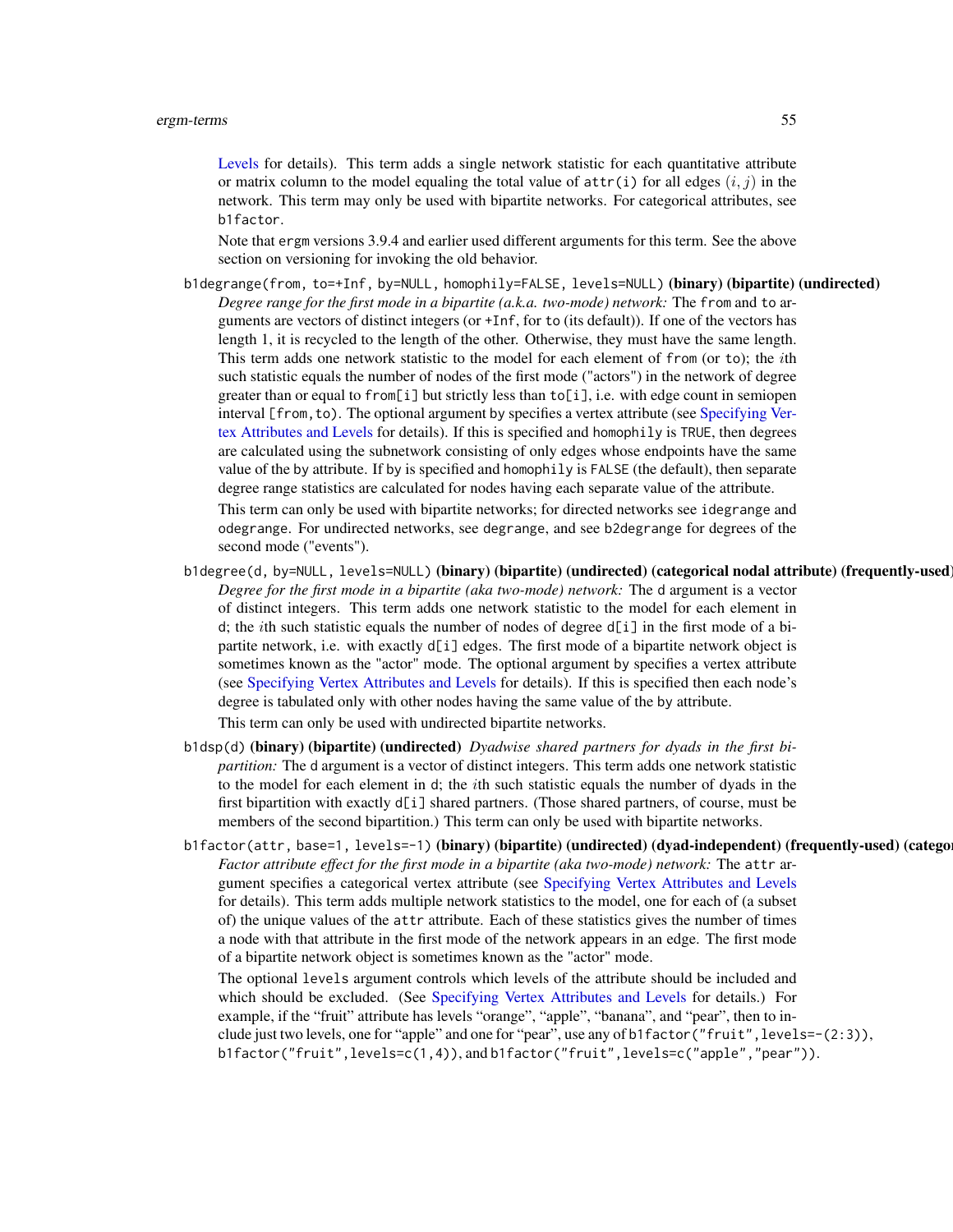Note: if you are using numeric values to specify the levels of a character variable, the levels will correspond to the alphabetically sorted character levels.

To include all attribute values is usually not a good idea, because the sum of all such statistics equals the number of edges and hence a linear dependency would arise in any model also including edges. The default, levels=-1, is therefore to omit the first (in lexicographic order) attribute level. To include all levels, pass either levels=TRUE (i.e., keep all levels) or levels=NULL (i.e., do not filter levels).

The argument base is retained for backwards compatibility and may be removed in a future version. When both base and levels are passed, levels overrides base.

This term can only be used with undirected bipartite networks.

b1mindegree(d) (binary) (bipartite) (undirected) *Minimum degree for the first mode in a bipartite (aka two-mode) network:* The d argument is a vector of distinct integers. This term adds one network statistic to the model for each element in d; the ith such statistic equals the number of nodes in the first mode of a bipartite network with at least degree d[i]. The first mode of a bipartite network object is sometimes known as the "actor" mode. This term can only be used with undirected bipartite networks.

b1nodematch(attr, diff=FALSE, keep=NULL, alpha=1, beta=1, byb2attr=NULL, levels=NULL) (binary) (bipartite) *Nodal attribute-based homophily effect for the first mode in a bipartite (aka two-mode) network:* This term is introduced in Bomiriya et al (2014). The attr argument specifies a categorical vertex attribute (see [Specifying Vertex Attributes and Levels](#page-124-0) for details). Out of the two arguments (discount parameters) alpha and beta, both of which take values from [0,1], only one should be set at a time. If none is set to a value other than 1, this term will simply be a homophily based two-star statistic. This term adds one statistic to the model unless diff is set to TRUE, in which case the term adds multiple network statistics to the model, one for each of (a subset of) the unique values of the attr attribute. To include only the attribute values you wish, use the levels arguments.

The argument keep is retained for backwards compatibility and may be removed in a future version. When both keep and levels are passed, levels overrides keep.

If an alpha discount parameter is used, each of these statistics gives the sum of the number of common second-mode nodes raised to the power alpha for each pair of first-mode nodes with that attribute. If a beta discount parameter is used, each of these statistics gives half the sum of the number of two-paths with two first-mode nodes with that attribute as the two ends of the two path raised to the power beta for each edge in the network. The byb2attr argument specifies a second mode categorical attribute. Setting this argument will separate the orginal statistics based on the values of the set second mode attribute— i.e. for example, if diff is FALSE, then the sum of all the statistics for each level of this second-mode attribute will be equal to the original b1nodematch statistic where byb2attr set to NULL. This term can only be used with undirected bipartite networks.

b1sociality(nodes=-1) (binary) (bipartite) (undirected) (dyad-independent), b1sociality(nodes=-1, form="sum" *Degree:* This term adds one network statistic for each node in the first bipartition, equal to the number of ties of that node. By default, nodes=-1 means that the statistic for the first node will be omitted, but this argument may be changed to control which statistics are included. The nodes argument is interpreted using the new UI for level specification (see [Specifying](#page-124-0) [Vertex Attributes and Levels](#page-124-0) for details), where both the attribute and the sorted unique values are the vector of vertex indices 1:nb1, where nb1 is the size of the first bipartition. This term can only be used with bipartite networks. For directed networks, see sender and receiver. For unipartite networks, see sociality.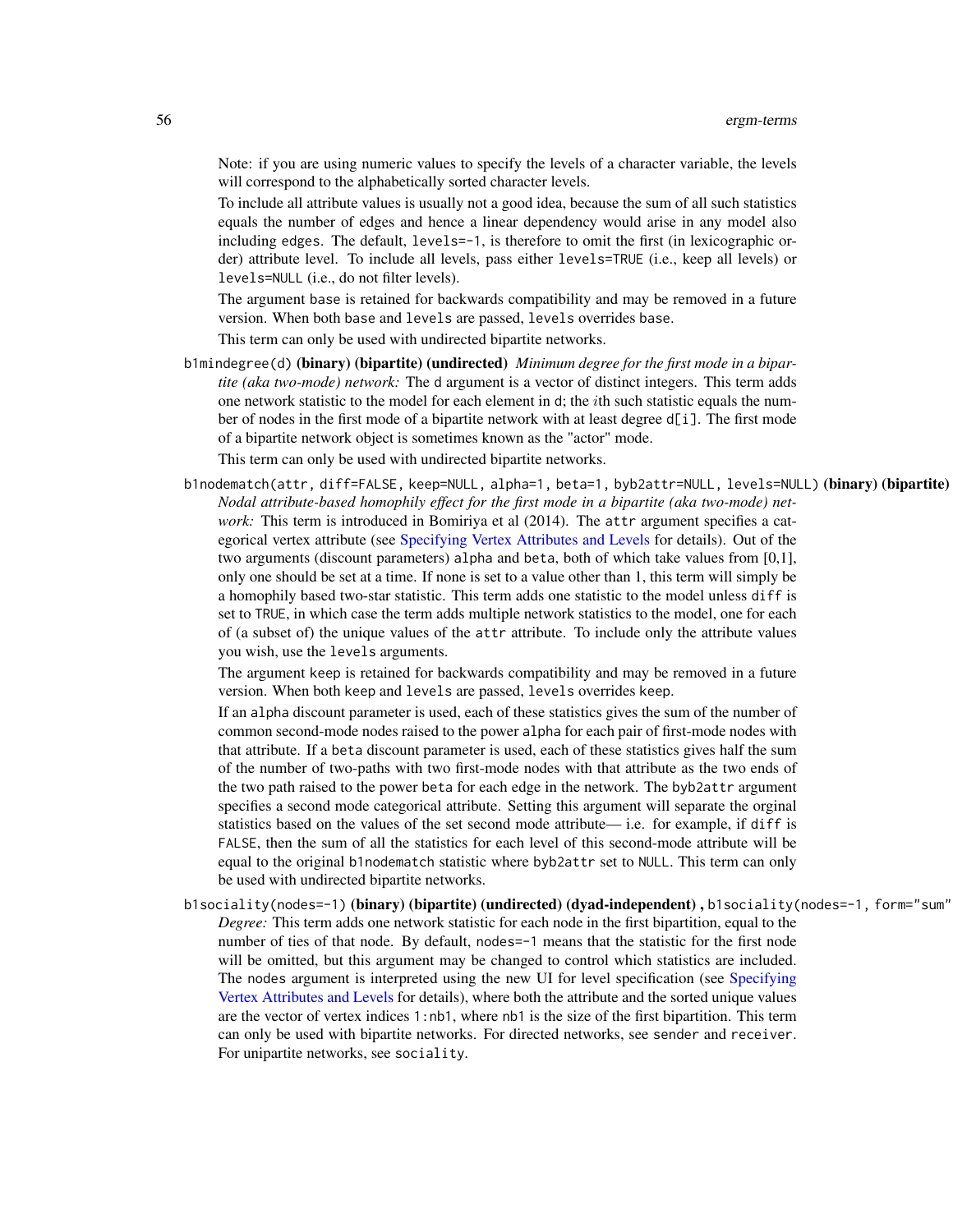### ergm-terms 57

- b1star(k, attr=NULL, levels=NULL) (binary) (bipartite) (undirected) (categorical nodal attribute) *k-Stars for the first mode in a bipartite (aka two-mode) network:* The k argument is a vector of distinct integers. This term adds one network statistic to the model for each element in k. The *i*th such statistic counts the number of distinct  $k[i]$ -stars whose center node is in the first mode of the network. The first mode of a bipartite network object is sometimes known as the "actor" mode. A  $k$ -star is defined to be a center node N and a set of  $k$  different nodes  $\{O_1, \ldots, O_k\}$  such that the ties  $\{N, O_i\}$  exist for  $i = 1, \ldots, k$ . The optional argument attr specifies a vertex attribute (see [Specifying Vertex Attributes and Levels](#page-124-0) for details). If this is specified then the count is over the number of  $k$ -stars (with center node in the first mode) where all nodes have the same value of the attribute. This term can only be used for undirected bipartite networks. Note that b1star(1) is equal to b2star(1) and to edges.
- b1starmix(k, attr, base=NULL, diff=TRUE) (binary) (bipartite) (undirected) (categorical nodal attribute) *Mixing matrix for k-stars centered on the first mode of a bipartite network:* Only a single value of  $k$  is allowed. This term counts all k-stars in which the b2 nodes (called events in some contexts) are homophilous in the sense that they all share the same value of attr. However, the b1 node (in some contexts, the actor) at the center of the k-star does NOT have to have the same value as the b2 nodes; indeed, the values taken by the b1 nodes may be completely distinct from those of the b2 nodes, which allows for the use of this term in cases where there are two separate nodal attributes, one for the b1 nodes and another for the b2 nodes (in this case, however, these two attributes should be combined to form a single nodal attribute, attr). A different statistic is created for each value of attr seen in a b1 node, even if no k-stars are observed with this value. Whether a different statistic is created for each value seen in a b2 node depends on the value of the diff argument: When diff=TRUE, the default, a different statistic is created for each value and thus the behavior of this term is reminiscent of the nodemix term, from which it takes its name; when diff=FALSE, all homophilous k-stars are counted together, though these k-stars are still categorized according to the value of the central b1 node.
- b1twostar(b1attr, b2attr, base=NULL, b1levels=NULL, b2levels=NULL, levels2=NULL) (binary) (bipartite) (undi *Two-star census for central nodes centered on the first mode of a bipartite network:* This term takes two nodal attributes (see [Specifying Vertex Attributes and Levels](#page-124-0) for details), one for b1 nodes (actors in some contexts) and one for b2 nodes (events in some contexts). Only b1attr is required; if b2attr is not passed, it is assumed to be the same as b1attr. Assuming that there are  $n_1$  values of b1attr among the b1 nodes and  $n_2$  values of b2attr among the b2 nodes, then the total number of distinct categories of two stars according to these two attributes is  $n_1(n_2)(n_2+1)/2$ . By default, this model term creates a distinct statistic counting each of these categories. The b1levels, b2levels, base, and levels2 arguments may be used to leave some of these categories out (see [Specifying Vertex Attributes and Levels](#page-124-0) for details).

The argument base is retained for backwards compatibility and may be removed in a future version. When both base and levels are passed, levels overrides base. The argument base is retained for backwards compatibility and may be removed in a future version. When both base and levels2 are passed, levels2 overrides base.

b2concurrent(by=NULL) (binary) (bipartite) (undirected) (frequently-used) *Concurrent node count for the second mode in a bipartite (aka two-mode) network:* This term adds one network statistic to the model, equal to the number of nodes in the second mode of the network with degree 2 or higher. The second mode of a bipartite network object is sometimes known as the "event" mode. The optional argument by specifies a vertex attribute (see [Specifying Vertex](#page-124-0) [Attributes and Levels](#page-124-0) for details); it functions just like the by argument of the b2degree term. Without the optional argument, this statistic is equivalent to b2mindegree(2).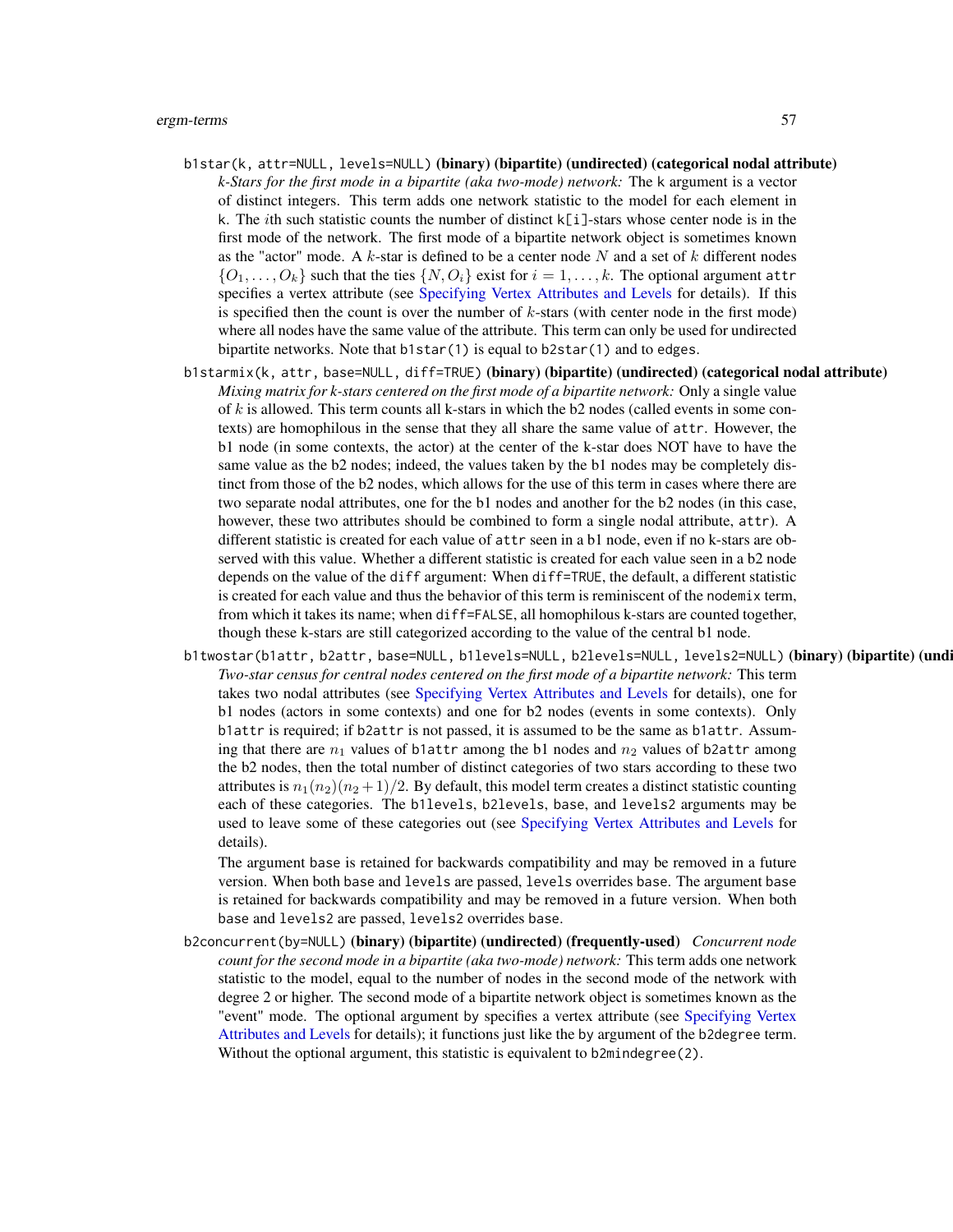58 ergm-terms

This term can only be used with undirected bipartite networks.

b2cov(attr) (binary) (undirected) (bipartite) (dyad-independent) (quantitative nodal attribute) (frequently-used), b *Main effect of a covariate for the second mode in a bipartite (aka two-mode) network:* The attr argument specifies one or more quantitative attributes (see [Specifying Vertex Attributes](#page-124-0) [and Levels](#page-124-0) for details). This term adds a single network statistic for each quantitative attribute or matrix column to the model equaling the total value of  $attr(j)$  for all edges  $(i, j)$  in the network. This term may only be used with bipartite networks. For categorical attributes, see b2factor.

Note that ergm versions 3.9.4 and earlier used different arguments for this term. See the above section on versioning for invoking the old behavior.

b2degrange(from, to=+Inf, by=NULL, homophily=FALSE, levels=NULL) (binary) (bipartite) (undirected) *Degree range for the second mode in a bipartite (a.k.a. two-mode) network:* The from and to arguments are vectors of distinct integers (or +Inf, for to (its default)). If one of the vectors has length 1, it is recycled to the length of the other. Otherwise, they must have the same length. This term adds one network statistic to the model for each element of from (or to); the ith such statistic equals the number of nodes of the second mode ("events") in the network of degree greater than or equal to from[i] but strictly less than  $to$ [i], i.e. with edge count in semiopen interval [from,to). The optional argument by specifies a vertex attribute (see [Specifying Vertex Attributes and Levels](#page-124-0) for details). If this is specified and homophily is TRUE, then degrees are calculated using the subnetwork consisting of only edges whose endpoints have the same value of the by attribute. If by is specified and homophily is FALSE (the default), then separate degree range statistics are calculated for nodes having each separate value of the attribute.

This term can only be used with bipartite networks; for directed networks see idegrange and odegrange. For undirected networks, see degrange, and see b1degrange for degrees of the first mode ("actors").

- b2degree(d, by=NULL) (binary) (bipartite) (undirected) (categorical nodal attribute) (frequently-used) *Degree for the second mode in a bipartite (aka two-mode) network:* The d argument is a vector of distinct integers. This term adds one network statistic to the model for each element in d; the *i*th such statistic equals the number of nodes of degree  $d[i]$  in the second mode of a bipartite network, i.e. with exactly d[i] edges. The second mode of a bipartite network object is sometimes known as the "event" mode. The optional term by specifies a vertex attribute (see [Specifying Vertex Attributes and Levels](#page-124-0) for details). If this is specified then each node's degree is tabulated only with other nodes having the same value of the by attribute. This term can only be used with undirected bipartite networks.
- b2dsp(d) (binary) (bipartite) (undirected) *Dyadwise shared partners for dyads in the second bipartition:* The d argument is a vector of distinct integers. This term adds one network statistic to the model for each element in d; the ith such statistic equals the number of dyads in the second bipartition with exactly d[i] shared partners. (Those shared partners, of course, must be members of the first bipartition.) This term can only be used with bipartite networks.
- b2factor(attr, base=1, levels=-1) (binary) (bipartite) (undirected) (dyad-independent) (categorical nodal attribu *Factor attribute effect for the second mode in a bipartite (aka two-mode) network :* The attr argument specifies a categorical vertex attribute (see [Specifying Vertex Attributes and Levels](#page-124-0) for details). This term adds multiple network statistics to the model, one for each of (a subset of) the unique values of the attr attribute. Each of these statistics gives the number of times a node with that attribute in the second mode of the network appears in an edge. The second mode of a bipartite network object is sometimes known as the "event" mode.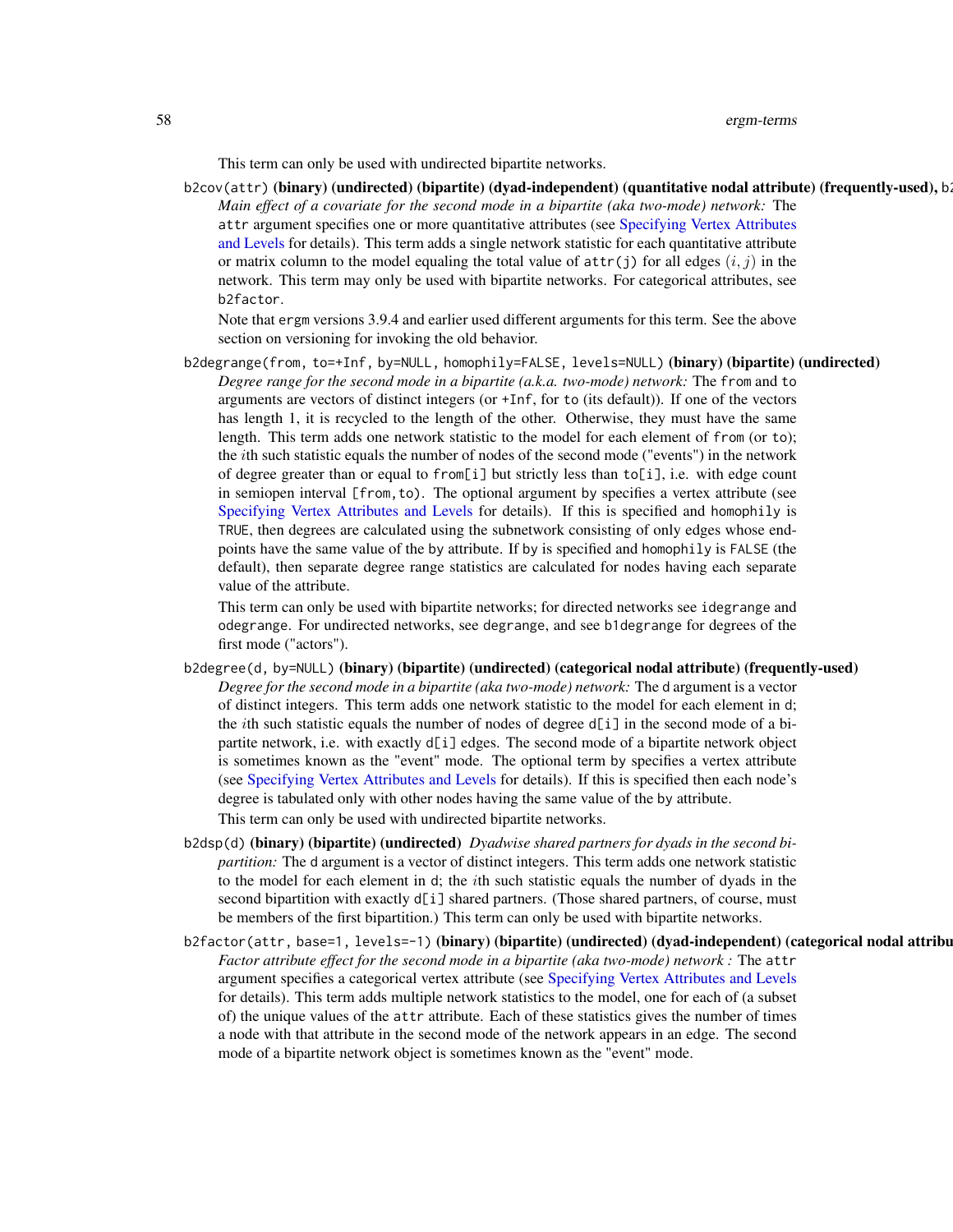### ergm-terms 59

The optional levels argument controls which levels of the attribute should be included and which should be excluded. (See [Specifying Vertex Attributes and Levels](#page-124-0) for details.) For example, if the "fruit" attribute has levels "orange", "apple", "banana", and "pear", then to include just two levels, one for "apple" and one for "pear", use any of b2factor("fruit",levels=-(2:3)), b2factor("fruit",levels=c(1,4)), and b2factor("fruit",levels=c("apple","pear")). Note: if you are using numeric values to specify the levels of a character variable, the levels will correspond to the alphabetically sorted character levels.

To include all attribute values is usually not a good idea, because the sum of all such statistics equals the number of edges and hence a linear dependency would arise in any model also including edges. The default, levels=-1, is therefore to omit the first (in lexicographic order) attribute level. To include all levels, pass either levels=TRUE (i.e., keep all levels) or levels=NULL (i.e., do not filter levels).

The argument base is retained for backwards compatibility and may be removed in a future version. When both base and levels are passed, levels overrides base.

This term can only be used with undirected bipartite networks.

b2mindegree(d) (binary) (bipartite) (undirected) *Minimum degree for the second mode in a bipartite (aka two-mode) network:* The d argument is a vector of distinct integers. This term adds one network statistic to the model for each element in d; the *i*th such statistic equals the number of nodes in the second mode of a bipartite network with at least degree d[i]. The second mode of a bipartite network object is sometimes known as the "event" mode.

This term can only be used with undirected bipartite networks.

b2nodematch(attr, diff=FALSE, keep=NULL, alpha=1, beta=1, byb1attr=NULL, levels=NULL) (binary) (bipartite) *Nodal attribute-based homophily effect for the second mode in a bipartite (aka two-mode) network:* This term is introduced in Bomiriya et al (2014). The attr argument specifies a categorical vertex attribute (see [Specifying Vertex Attributes and Levels](#page-124-0) for details). Out of the two arguments (discount parameters) alpha and beta, both which takes values from [0,1], only one should be set at a time. If none is set to a value other than 1, this term will simply be a homophily based two-star statistic. This term adds one statistic to the model unless diff is set to TRUE, in which case the term adds multiple network statistics to the model, one for each of (a subset of) the unique values of the attr attribute. To include only the attribute values you wish, use the levels argument.

The argument keep is retained for backwards compatibility and may be removed in a future version. When both keep and levels are passed, levels overrides keep.

If an alpha discount parameter is used, each of these statistics gives the sum of the number of common first-mode nodes raised to the power alpha for each pair of second-mode nodes with that attribute. If a beta discount parameter is used, each of these statistics gives half the sum of the number of two-paths with two second-mode nodes with that attribute as the two ends of the two path raised to the power beta for each edge in the network. The byb1attr argument specifies a first mode categorical attribute. Setting this argument will separate the orginal statistics based on the values of the set first mode attribute— i.e. for example, if diff is FALSE, then the sum of all the statistics for each level of this first-mode attribute will be equal to the original b2nodematch statistic where byb1attr set to NULL.

This term can only be used with undirected bipartite networks.

b2sociality(nodes=-1) (binary) (bipartite) (undirected) (dyad-independent), b2sociality(nodes=-1, form="sum" *Degree:* This term adds one network statistic for each node in the second bipartition, equal to the number of ties of that node. By default, nodes=-1 means that the statistic for the first node (in the second bipartition) will be omitted, but this argument may be changed to control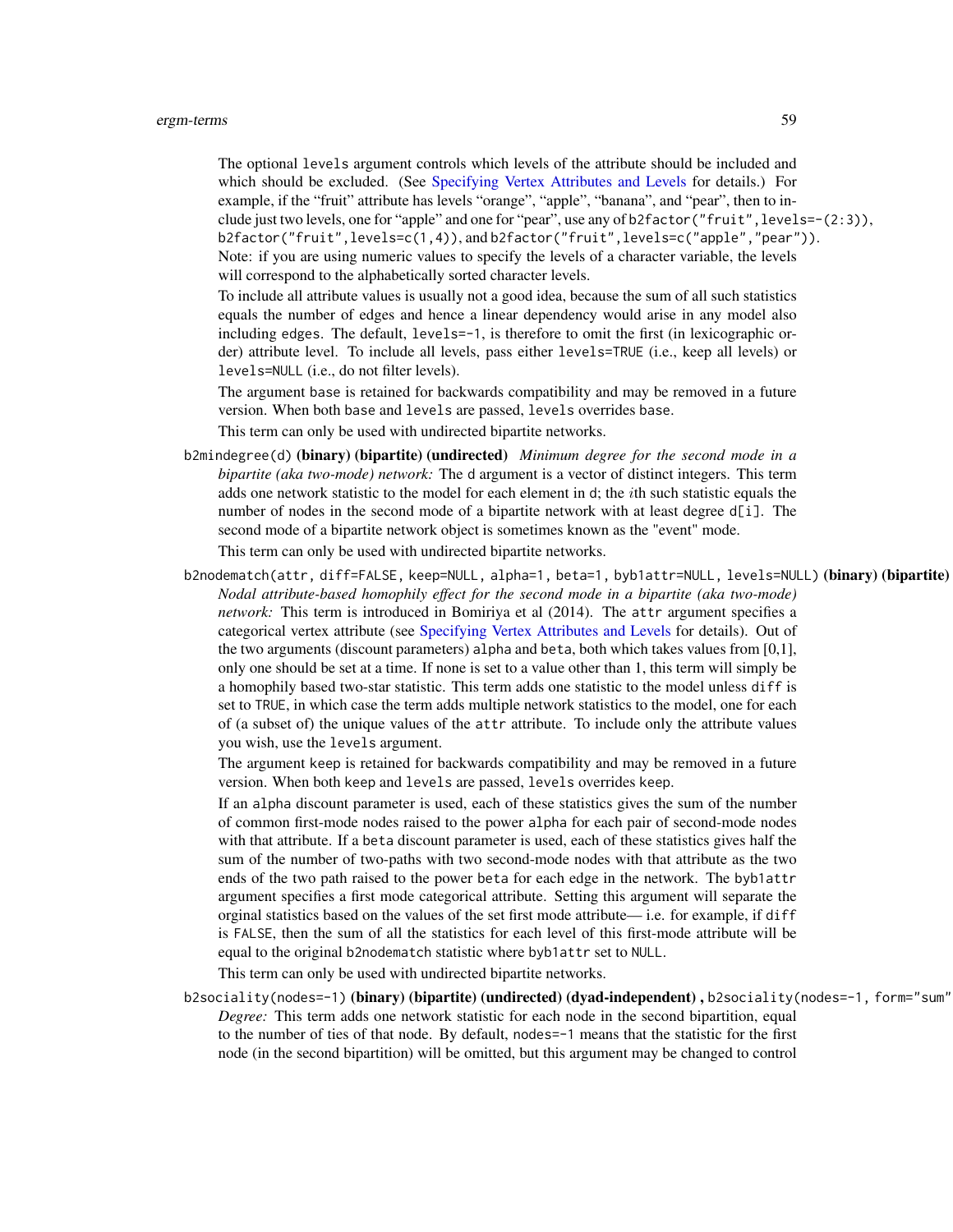which statistics are included. The nodes argument is interpreted using the new UI for level specification (see [Specifying Vertex Attributes and Levels](#page-124-0) for details), where both the attribute and the sorted unique values are the vector of vertex indices  $(nb1 + 1)$ :n, where nb1 is the size of the first bipartition and n is the total number of nodes in the network. Thus nodes=120 will include only the statistic for the 120th node in the second biparition, while nodes=I(120) will include only the statistic for the 120th node in the entire network. This term can only be used with undirected bipartite networks. For directed networks, see sender and receiver. For unipartite networks, see sociality.

- b2star(k, attr=NULL, levels=NULL) (binary) (bipartite) (undirected) (categorical nodal attribute) *k-Stars for the second mode in a bipartite (aka two-mode) network:* The k argument is a vector of distinct integers. This term adds one network statistic to the model for each element in k. The *i*th such statistic counts the number of distinct  $k[i]$ -stars whose center node is in the second mode of the network. The second mode of a bipartite network object is sometimes known as the "event" mode. A  $k$ -star is defined to be a center node N and a set of  $k$  different nodes  $\{O_1, \ldots, O_k\}$  such that the ties  $\{N, O_i\}$  exist for  $i = 1, \ldots, k$ . The optional argument attr specifies a vertex attribute (see [Specifying Vertex Attributes and Levels](#page-124-0) for details). If this is specified then the count is over the number of k-stars (with center node in the second mode) where all nodes have the same value of the attribute. This term can only be used for undirected bipartite networks. Note that  $b2star(1)$  is equal to  $b1star(1)$  and to edges.
- b2starmix(k, attr, base=NULL, diff=TRUE) (binary) (bipartite) (undirected) (categorical nodal attribute) *Mixing matrix for k-stars centered on the second mode of a bipartite network:* This term is exactly the same as b1starmix except that the roles of b1 and b2 are reversed.
- b2twostar(b1attr, b2attr, base=NULL, b1levels=NULL, b2levels=NULL, levels2=NULL) (binary) (bipartite) (undi *Two-star census for central nodes centered on the second mode of a bipartite network:* This term is exactly the same as b1twostar except that the roles of b1 and b2 are reversed.
- balance (binary) (triad-related) (directed) (undirected) *Balanced triads:* This term adds one network statistic to the model equal to the number of triads in the network that are balanced. The balanced triads are those of type 102 or 300 in the categorization of Davis and Leinhardt (1972). For details on the 16 possible triad types, see ?triad.classify in the {sna} package. For an undirected network, the balanced triads are those with an odd number of ties (i.e., 1 and 3).
- coincidence(levels=NULL,active=0) (binary) (bipartite) (undirected) *Coincident node count for the second mode in a bipartite (aka two-mode) network:* By default this term adds one network statistic to the model for each pair of nodes of mode two. It is equal to the number of (first mode) mutual partners of that pair. The first mode of a bipartite network object is sometimes known as the "actor" mode and the seconds as the "event" mode. So this is the number of actors going to both events in the pair. The optional argument levels specifies which pairs of nodes in mode two to include (see [Specifying Vertex Attributes and Levels](#page-124-0) for details). The second optional argument, active, selects pairs for which the observed count is at least active. If both levels and active are specified, then active is ignored. (Thus, indices passed as levels should correspond to indices when levels = NULL and active = 0.) This term can only be used with undirected bipartite networks.

Note that ergm versions 3.9.4 and earlier used different arguments for this term. See the above section on versioning for invoking the old behavior.

concurrent(by=NULL, levels=NULL) (binary) (undirected) (categorical nodal attribute) *Concurrent node count:* This term adds one network statistic to the model, equal to the number of nodes in the network with degree 2 or higher. The optional argument by specifies a vertex attribute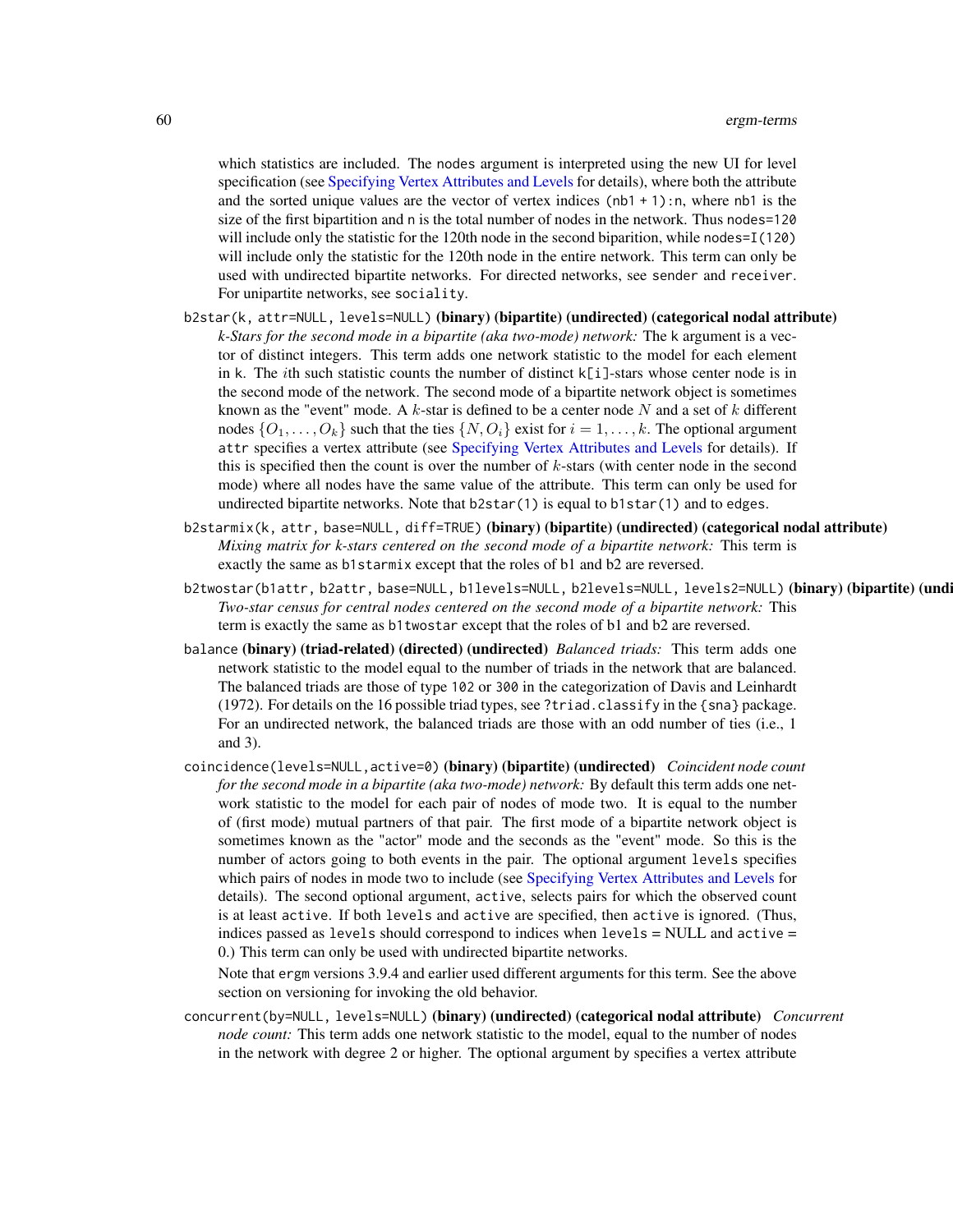(see [Specifying Vertex Attributes and Levels](#page-124-0) for details); it functions just like the by argument of the degree term. This term can only be used with undirected networks.

- concurrentties(by=NULL, levels=NULL) (binary) (undirected) (categorical nodal attribute) *Concurrent tie count:* This term adds one network statistic to the model, equal to the number of ties incident on each actor beyond the first. The optional argument by specifies a vertex attribute (see [Specifying Vertex Attributes and Levels](#page-124-0) for details); it functions just like the by argument of the degree term. This term can only be used with undirected networks.
- ctriple(attr=NULL, diff=FALSE, levels=NULL) (binary) (directed) (triad-related) (categorical nodal attribute), a.l *Cyclic triples:* By default, this term adds one statistic to the model, equal to the number of cyclic triples in the network, defined as a set of edges of the form  $\{(i \rightarrow j), (i \rightarrow k), (k \rightarrow i)\}.$ Note that for all directed networks, triangle is equal to ttriple+ctriple, so at most two of these three terms can be in a model. The optional argument attr specifies a vertex attribute (see [Specifying Vertex Attributes and Levels](#page-124-0) for details). If attr is specified and diff is FALSE, then the statistic is the number of cyclic triples where all three nodes have the same value of the attribute. If attr is specified and diff is TRUE, then one statistic is added to the model for each value of attr (or each value of attr specified by levels if that argument is passed), equal to the number of cyclic triples where all three nodes have that value of the attribute. This term can only be used with directed networks.
- cycle(k, semi=FALSE) (binary) (directed) (undirected) *k-Cycle Census:* The k argument must be a vector of integers giving the cycle lengths to count. Directed cycle lengths may range from 2 to N (the network size); undirected cycle lengths and semicycle lengths may range from 3 to N; length 2 semicycles are not currently supported. Note that directed 2-cycles are equivalent to mutual dyads.

This term adds one network statistic to the model for each value of k, corresponding to the number of k-cycles (or, alternately, semicycles) in the graph.

The optional argument semi is a logical indicating whether semicycles (rather than directed cycles) should be counted; this is ignored in the undirected case.

This term can be used with either directed or undirected networks.

- cyclicalties(attr=NULL, levels=NULL) (binary) (directed), cyclicalties(threshold=0) (valued) (directed) (undi *Cyclical ties:* This term adds one statistic, equal to the number of ties  $i \rightarrow j$  such that there exists a two-path from  $j$  to  $i$ . (Related to the ttriple term.) The binary version takes a nodal attribute  $attr$ , and, if given, all three nodes involved  $(i, j)$ , and the node on the two-path) must match on this attribute in order for  $i \rightarrow j$  to be counted. The binary version of this term can only be used with directed networks. The valued version can be used with both directed and undirected.
- cyclicalweights(twopath="min", combine="max", affect="min") (valued) (directed) (undirected) *Cyclical weights:* This statistic implements the cyclical weights statistic, like that defined by Krivitsky (2012), Equation 13, but with the focus dyad being  $y_{j,i}$  rather than  $y_{i,j}$ . The currently implemented options for twopath is the minimum of the constituent dyads ("min") or their geometric mean ("geomean"); for combine, the maximum of the 2-path strengths ("max") or their sum ("sum"); and for affect, the minimum of the focus dyad and the combined strength of the two paths ("min") or their geometric mean ("geomean"). For each of these options, the first (and the default) is more stable but also more conservative, while the second is more sensitive but more likely to induce a multimodal distribution of networks.
- ddsp(d, type="OTP") (binary) (directed) *Directed dyadwise shared partners:* This term adds one network statistic to the model for each element in d where the ith such statistic equals the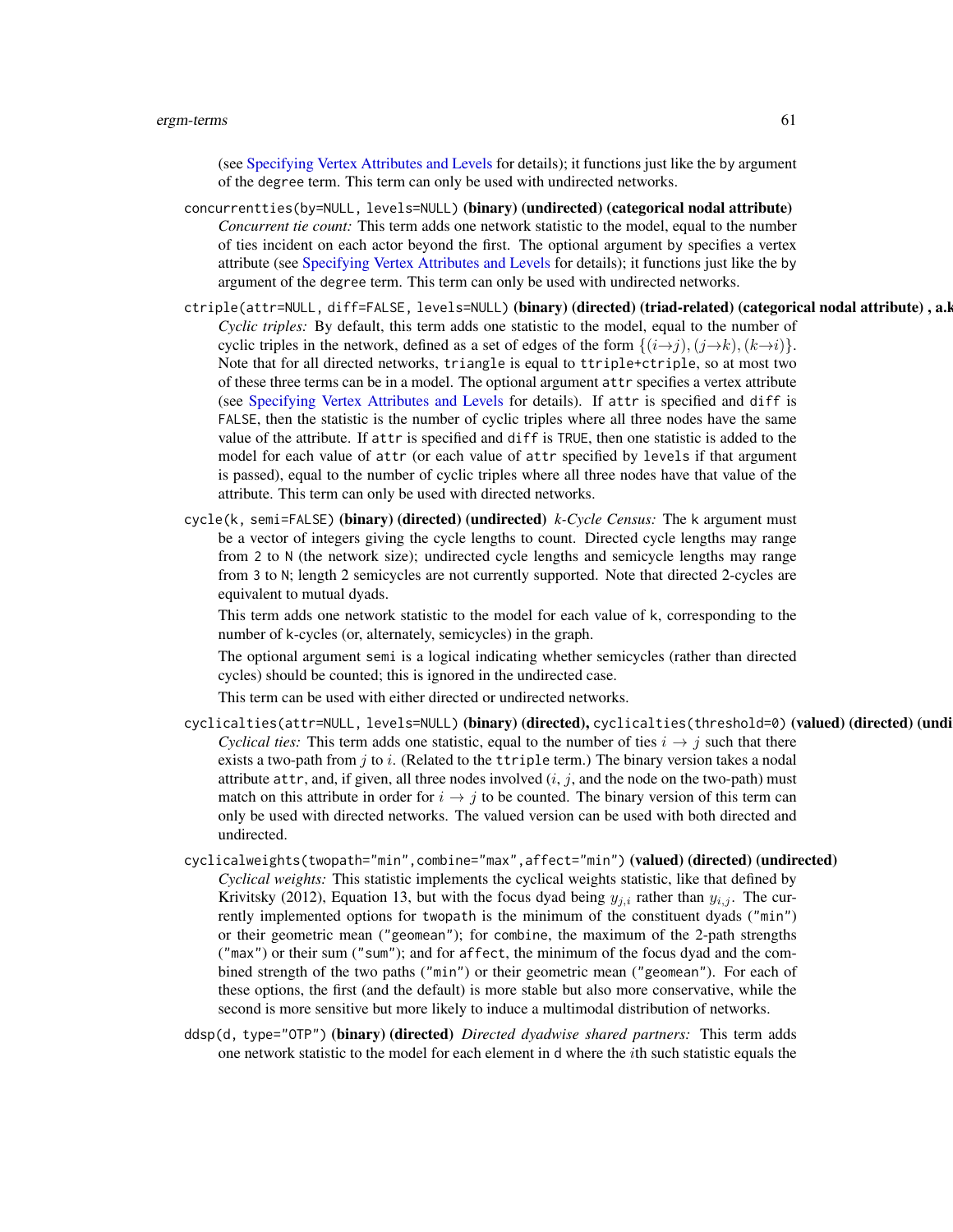number of *dyads* in the network with exactly d[i] shared partners. This term can only be used with directed networks.

While there is only one shared partner configuration in the undirected case, nine distinct configurations are possible for directed graphs, selected using the type argument. Currently, terms may be defined with respect to five of these configurations; they are defined here as follows (using terminology from Butts (2008) and the relevent package):

- **Outgoing Two-path** ("OTP") vertex k is an OTP shared partner of ordered pair  $(i, j)$  iff  $i \rightarrow$  $k \rightarrow j$ . Also known as "transitive shared partner".
- **Incoming Two-path** ("ITP") vertex k is an ITP shared partner of ordered pair  $(i, j)$  iff  $j \rightarrow$  $k \rightarrow i$ . Also known as "cyclical shared partner"
- **Reciprocated Two-path** ("RTP") vertex k is an RTP shared partner of ordered pair  $(i, j)$  iff  $i \leftrightarrow k \leftrightarrow j.$
- **Outgoing Shared Partner** ("OSP") vertex k is an OSP shared partner of ordered pair  $(i, j)$ iff  $i \to k, j \to k$ .
- **Incoming Shared Partner** ("ISP") vertex k is an ISP shared partner of ordered pair  $(i, j)$  iff  $k \rightarrow i, k \rightarrow j.$

By default, outgoing two-paths ("OTP") are calculated. Note that Robins et al. (2009) define closely related statistics to several of the above, using slightly different terminology.

degrange(from, to=+Inf, by=NULL, homophily=FALSE, levels=NULL) (binary) (undirected) (categorical nodal attril *Degree range:* The from and to arguments are vectors of distinct integers (or +Inf, for to (its default)). If one of the vectors has length 1, it is recycled to the length of the other. Otherwise, they must have the same length. This term adds one network statistic to the model for each element of from (or to); the ith such statistic equals the number of nodes in the network of degree greater than or equal to from [i] but strictly less than  $\text{to}$  [i], i.e. with edges in semiopen interval [from, to). The optional argument by specifies a vertex attribute (see [Specifying Ver](#page-124-0)[tex Attributes and Levels](#page-124-0) for details). If this is specified and homophily is TRUE, then degrees are calculated using the subnetwork consisting of only edges whose endpoints have the same value of the by attribute. If by is specified and homophily is FALSE (the default), then separate degree range statistics are calculated for nodes having each separate value of the attribute.

This term can only be used with undirected networks; for directed networks see idegrange and odegrange. This term can be used with bipartite networks, and will count nodes of both first and second mode in the specified degree range. To count only nodes of the first mode ("actors"), use b1degrange and to count only those fo the second mode ("events"), use b2degrange.

- degree(d, by=NULL, homophily=FALSE, levels=NULL) (binary) (undirected) (categorical nodal attribute) (frequently *Degree:* The d argument is a vector of distinct integers. This term adds one network statistic to the model for each element in d; the ith such statistic equals the number of nodes in the network of degree  $d[i]$ , i.e. with exactly  $d[i]$  edges. The optional argument by specifies a vertex attribute (see [Specifying Vertex Attributes and Levels](#page-124-0) for details). If this is specified and homophily is TRUE, then degrees are calculated using the subnetwork consisting of only edges whose endpoints have the same value of the by attribute. If by is specified and homophily is FALSE (the default), then separate degree statistics are calculated for nodes having each separate value of the attribute. This term can only be used with undirected networks; for directed networks see idegree and odegree.
- degree1.5 (binary) (undirected) *Degree to the 3/2 power:* This term adds one network statistic to the model equaling the sum over the actors of each actor's degree taken to the 3/2 power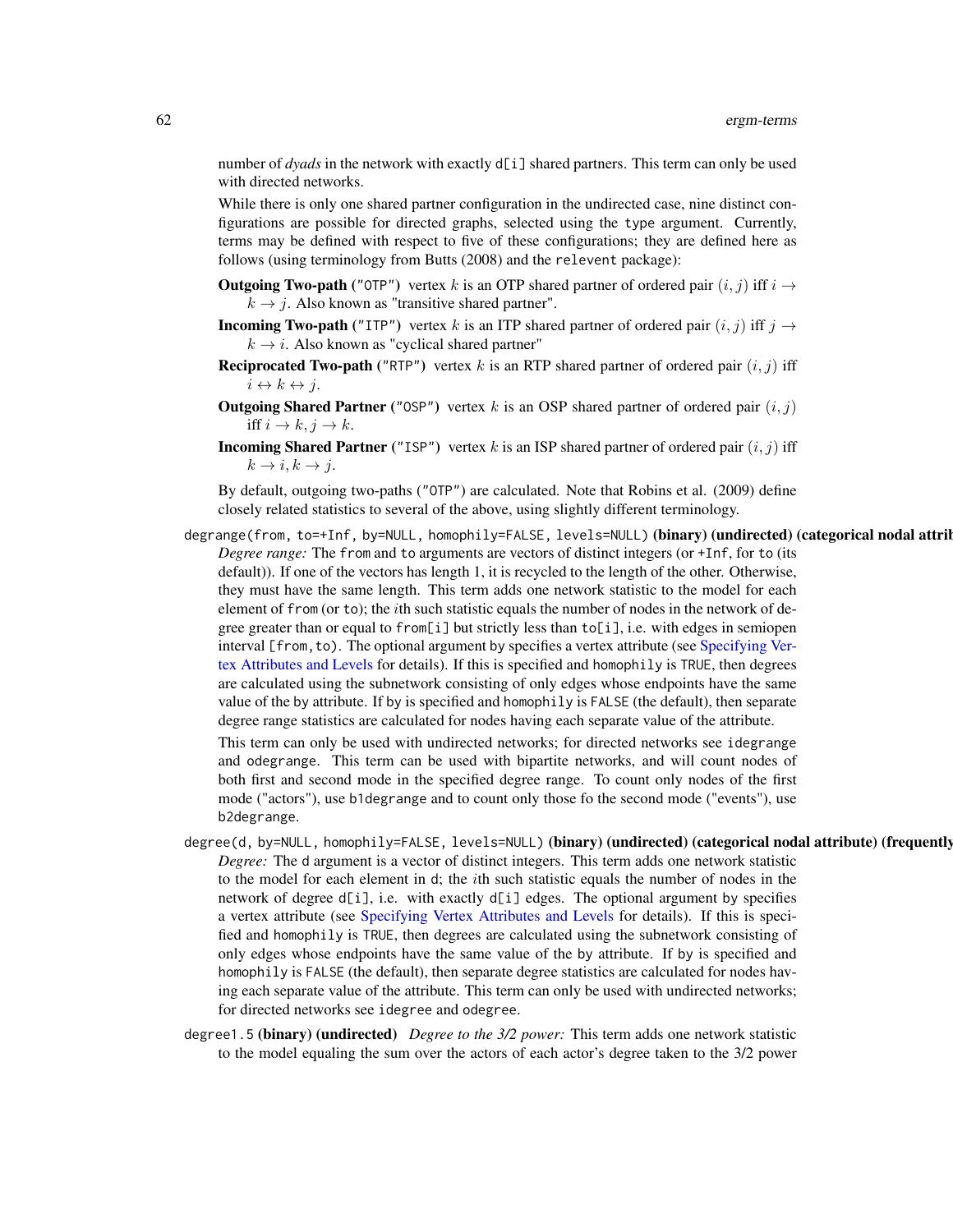(or, equivalently, multiplied by its square root). This term is an undirected analog to the terms of Snijders et al. (2010), equations (11) and (12). This term can only be used with undirected networks.

degreepopularity (binary) (undirected) (deprecated) *Degree popularity (deprecated):* see degree1.5.

- degcrossprod (binary) (undirected) *Degree Cross-Product:* This term adds one network statistic equal to the mean of the cross-products of the degrees of all pairs of nodes in the network which are tied. Only coded for undirected networks.
- degcor (binary) (undirected) *Degree Correlation:* This term adds one network statistic equal to the correlation of the degrees of all pairs of nodes in the network which are tied. Only coded for undirected networks.
- density (binary) (dyad-independent) (directed) (undirected) *Density:* This term adds one network statistic equal to the density of the network. For undirected networks, density equals kstar(1) or edges divided by  $n(n - 1)/2$ ; for directed networks, density equals edges or istar(1) or ostar(1) divided by  $n(n - 1)$ .
- diff(attr, pow=1, dir="t-h", sign.action="identity") (binary) (dyad-independent) (frequently-used) (directed) *Difference:* The attr argument specifies a quantitative vertex attribute (see [Specifying Vertex](#page-124-0) [Attributes and Levels](#page-124-0) for details). For values of pow other than  $\theta$ , this term adds one network statistic to the model, equaling the sum, over directed edges  $(i, j)$ , of sign.action(attr[i]-attr[j])^pow if dir is "t-h" (the default), "tail-head", or "b1-b2" and of sign.action(attr[j]-attr[i])^pow if "h-t", "head-tail", or "b2-b1". That is, the argument dir determines which vertex's attribute is subtracted from which, with tail being the origin of a directed edge and head being its destination, and bipartite networks' edges being treated as going from the first part (b1) to the second (b2).

If pow==0, the exponentiation is replaced by the signum function: +1 if the difference is positive, 0 if there is no difference, and -1 if the difference is negative. Note that this function is applied *after* the sign.action. The comparison is exact, so when using calculated values of attr, ensure that values that you want to be considered equal are, in fact, equal. The following sign.actions are possible:

"identity" (the default) no transformation of the difference regardless of sign

"abs" absolute value of the difference: equivalent to the absdiff term

"posonly" positive differences are kept, negative differences are replaced by 0

"negonly" negative differences are kept, positive differences are replaced by 0

Note that this term may not be meaningful for unipartite undirected networks unless sign. action=="abs". When used on such a network, it behaves as if all edges were directed, going from the lowerindexed vertex to the higher-indexed vertex.

desp(d, type="OTP") (binary) (directed) *Directed edgewise shared partners:* This term adds one network statistic to the model for each element in d where the ith such statistic equals the number of *edges* in the network with exactly d[i] shared partners. This term can only be used with directed networks.

While there is only one shared partner configuration in the undirected case, nine distinct configurations are possible for directed graphs, selected using the type argument. Currently, terms may be defined with respect to five of these configurations; they are defined here as follows (using terminology from Butts (2008) and the relevent package):

**Outgoing Two-path** ("OTP") vertex k is an OTP shared partner of ordered pair  $(i, j)$  iff  $i \rightarrow$  $k \rightarrow j$ . Also known as "transitive shared partner".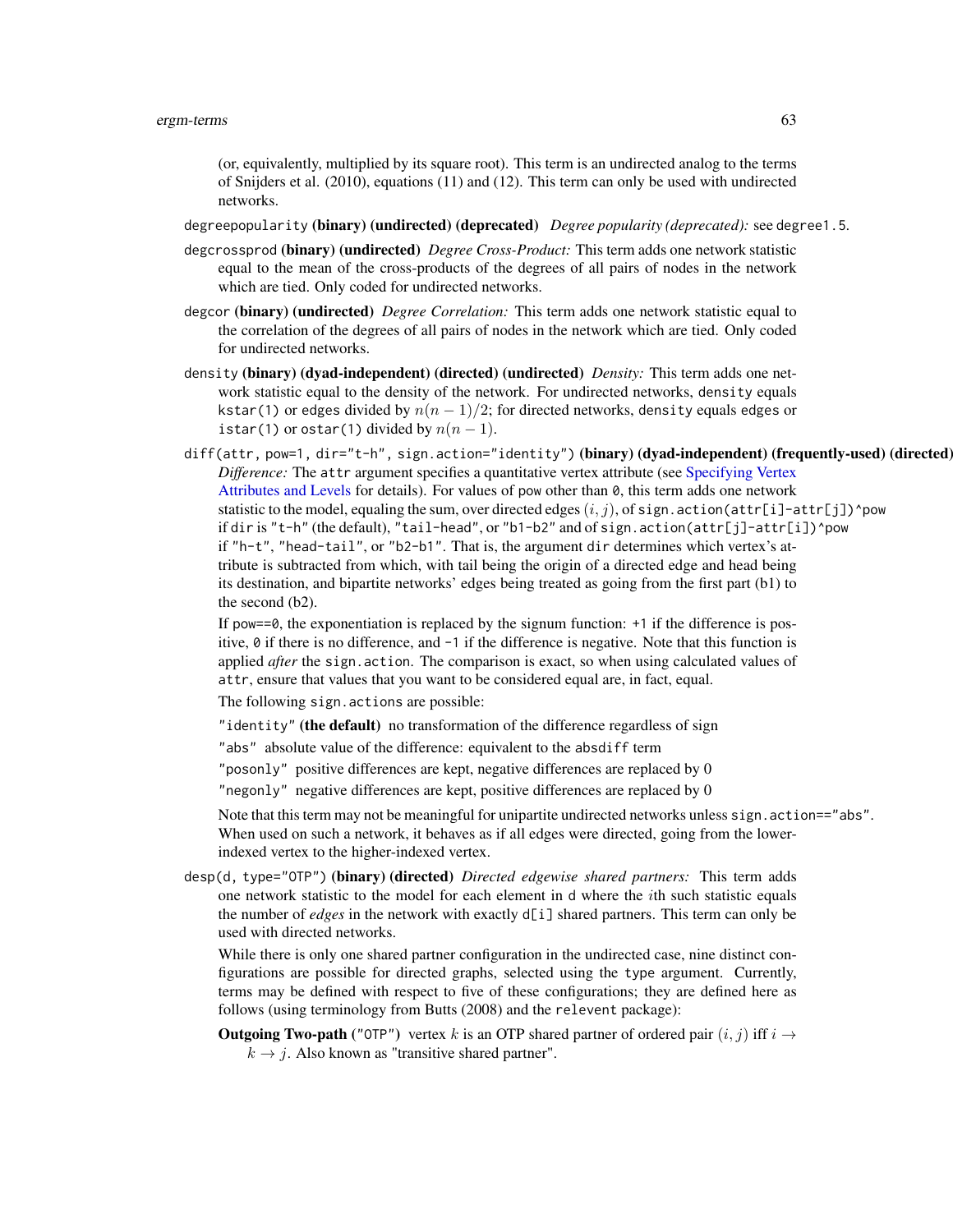- **Incoming Two-path** ("ITP") vertex k is an ITP shared partner of ordered pair  $(i, j)$  iff  $j \rightarrow$  $k \rightarrow i$ . Also known as "cyclical shared partner"
- **Reciprocated Two-path** ("RTP") vertex k is an RTP shared partner of ordered pair  $(i, j)$  iff  $i \leftrightarrow k \leftrightarrow j.$
- **Outgoing Shared Partner** ("OSP") vertex k is an OSP shared partner of ordered pair  $(i, j)$ iff  $i \to k, j \to k$ .
- **Incoming Shared Partner** ("ISP") vertex k is an ISP shared partner of ordered pair  $(i, j)$  iff  $k \rightarrow i, k \rightarrow j.$

By default, outgoing two-paths ("OTP") are calculated. Note that Robins et al. (2009) define closely related statistics to several of the above, using slightly different terminology.

dgwdsp(decay=0, fixed=FALSE, cutoff=30, type="OTP") (binary) (directed) *Geometrically weighted dyadwise shared partner distribution:* This term adds one network statistic to the model equal to the geometrically weighted dyadwise shared partner distribution with decay parameter decay parameter, which should be non-negative. (this parameter was called alpha prior to ergm 3.7). The value supplied for this parameter may be fixed (if fixed=TRUE), or it may be used instead as the starting value for the estimation of decay in a curved exponential family model (when fixed=FALSE, the default) (see Hunter and Handcock, 2006). Note that the GWDSP statistic is equal to the sum of GWNSP plus GWESP.

While there is only one shared partner configuration in the undirected case, nine distinct configurations are possible for directed graphs, selected using the type argument. Currently, terms may be defined with respect to five of these configurations; they are defined here as follows (using terminology from Butts (2008) and the relevent package):

- **Outgoing Two-path** ("OTP") vertex k is an OTP shared partner of ordered pair  $(i, j)$  iff  $i \rightarrow$  $k \rightarrow j$ . Also known as "transitive shared partner".
- **Incoming Two-path** ("ITP") vertex k is an ITP shared partner of ordered pair  $(i, j)$  iff  $j \rightarrow$  $k \rightarrow i$ . Also known as "cyclical shared partner"
- **Reciprocated Two-path** ("RTP") vertex k is an RTP shared partner of ordered pair  $(i, j)$  iff  $i \leftrightarrow k \leftrightarrow j.$
- Outgoing Shared Partner ("OSP") vertex  $k$  is an OSP shared partner of ordered pair  $(i, j)$ iff  $i \to k, j \to k$ .
- **Incoming Shared Partner** ("ISP") vertex k is an ISP shared partner of ordered pair  $(i, j)$  iff  $k \rightarrow i, k \rightarrow j.$

By default, outgoing two-paths ("OTP") are calculated. Note that Robins et al. (2009) define closely related statistics to several of the above, using slightly different terminology.

The optional argument cutoff sets the number of underlying DSP terms to use in computing the statistics when fixed=FALSE, in order to reduce the computational burden. Its default value can also be controlled by the gw.cutoff term option control parameter. (See [control.ergm](#page-12-0).)

dgwesp(decay=0, fixed=FALSE, cutoff=30, type="OTP") (binary) (directed) *Geometrically weighted edgewise shared partner distribution:* This term adds a statistic equal to the geometrically weighted *edgewise* (not dyadwise) shared partner distribution with decay parameter decay parameter, which should be non-negative. (this parameter was called alpha prior to ergm 3.7). The value supplied for this parameter may be fixed (if fixed=TRUE), or it may be used instead as the starting value for the estimation of decay in a curved exponential family model (when fixed=FALSE, the default) (see Hunter and Handcock, 2006).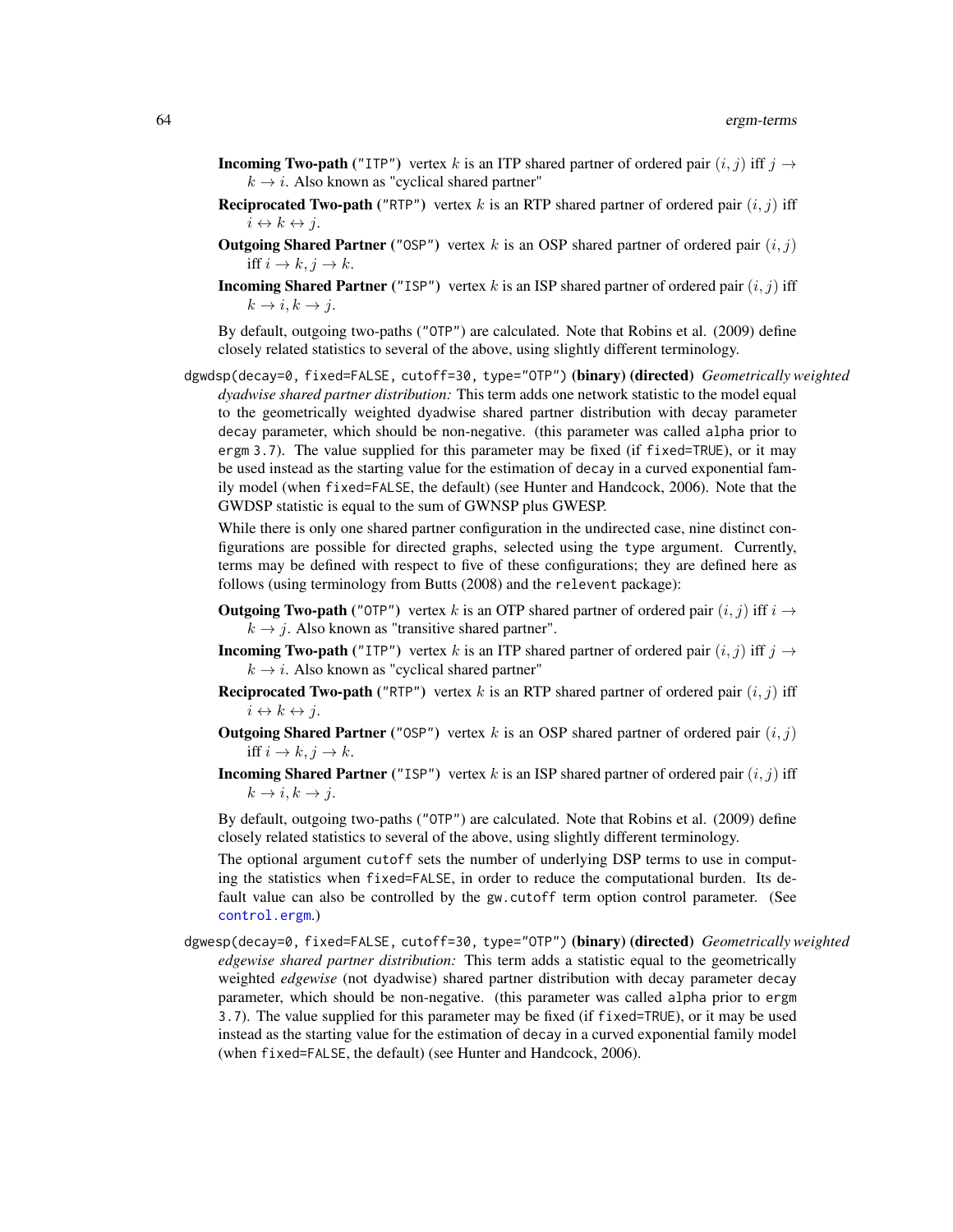While there is only one shared partner configuration in the undirected case, nine distinct configurations are possible for directed graphs, selected using the type argument. Currently, terms may be defined with respect to five of these configurations; they are defined here as follows (using terminology from Butts (2008) and the relevent package):

- **Outgoing Two-path** ("OTP") vertex k is an OTP shared partner of ordered pair  $(i, j)$  iff  $i \rightarrow$  $k \rightarrow j$ . Also known as "transitive shared partner".
- **Incoming Two-path** ("ITP") vertex k is an ITP shared partner of ordered pair  $(i, j)$  iff  $j \rightarrow$  $k \rightarrow i$ . Also known as "cyclical shared partner"
- **Reciprocated Two-path** ("RTP") vertex k is an RTP shared partner of ordered pair  $(i, j)$  iff  $i \leftrightarrow k \leftrightarrow j$ .
- **Outgoing Shared Partner** ("OSP") vertex k is an OSP shared partner of ordered pair  $(i, j)$ iff  $i \to k$ ,  $j \to k$ .
- **Incoming Shared Partner** ("ISP") vertex k is an ISP shared partner of ordered pair  $(i, j)$  iff  $k \rightarrow i, k \rightarrow j.$

By default, outgoing two-paths ("OTP") are calculated. Note that Robins et al. (2009) define closely related statistics to several of the above, using slightly different terminology.

The optional argument cutoff sets the number of underlying ESP terms to use in computing the statistics when fixed=FALSE, in order to reduce the computational burden. Its default value can also be controlled by the gw.cutoff term option control parameter. (See [control.ergm](#page-12-0).)

dgwnsp(decay=0, fixed=FALSE, cutoff=30, type="OTP") (binary) (directed) *Geometrically weighted non-edgewise shared partner distribution:* This term is just like gwesp and gwdsp except it adds a statistic equal to the geometrically weighted nonedgewise (that is, over dyads that do not have an edge) shared partner distribution with decay parameter decay parameter, which should be non-negative. (this parameter was called alpha prior to ergm 3.7). The value supplied for this parameter may be fixed (if fixed=TRUE), or it may be used instead as the starting value for the estimation of decay in a curved exponential family model (when fixed=FALSE, the default) (see Hunter and Handcock, 2006).

While there is only one shared partner configuration in the undirected case, nine distinct configurations are possible for directed graphs, selected using the type argument. Currently, terms may be defined with respect to five of these configurations; they are defined here as follows (using terminology from Butts (2008) and the relevent package):

- **Outgoing Two-path** ("OTP") vertex k is an OTP shared partner of ordered pair  $(i, j)$  iff  $i \rightarrow$  $k \rightarrow j$ . Also known as "transitive shared partner".
- **Incoming Two-path** ("ITP") vertex k is an ITP shared partner of ordered pair  $(i, j)$  iff  $j \rightarrow$  $k \rightarrow i$ . Also known as "cyclical shared partner"
- **Reciprocated Two-path** ("RTP") vertex k is an RTP shared partner of ordered pair  $(i, j)$  iff  $i \leftrightarrow k \leftrightarrow j.$
- Outgoing Shared Partner ("OSP") vertex  $k$  is an OSP shared partner of ordered pair  $(i, j)$ iff  $i \to k$ ,  $j \to k$ .
- **Incoming Shared Partner** ("ISP") vertex k is an ISP shared partner of ordered pair  $(i, j)$  iff  $k \to i, k \to i$ .

By default, outgoing two-paths ("OTP") are calculated. Note that Robins et al. (2009) define closely related statistics to several of the above, using slightly different terminology.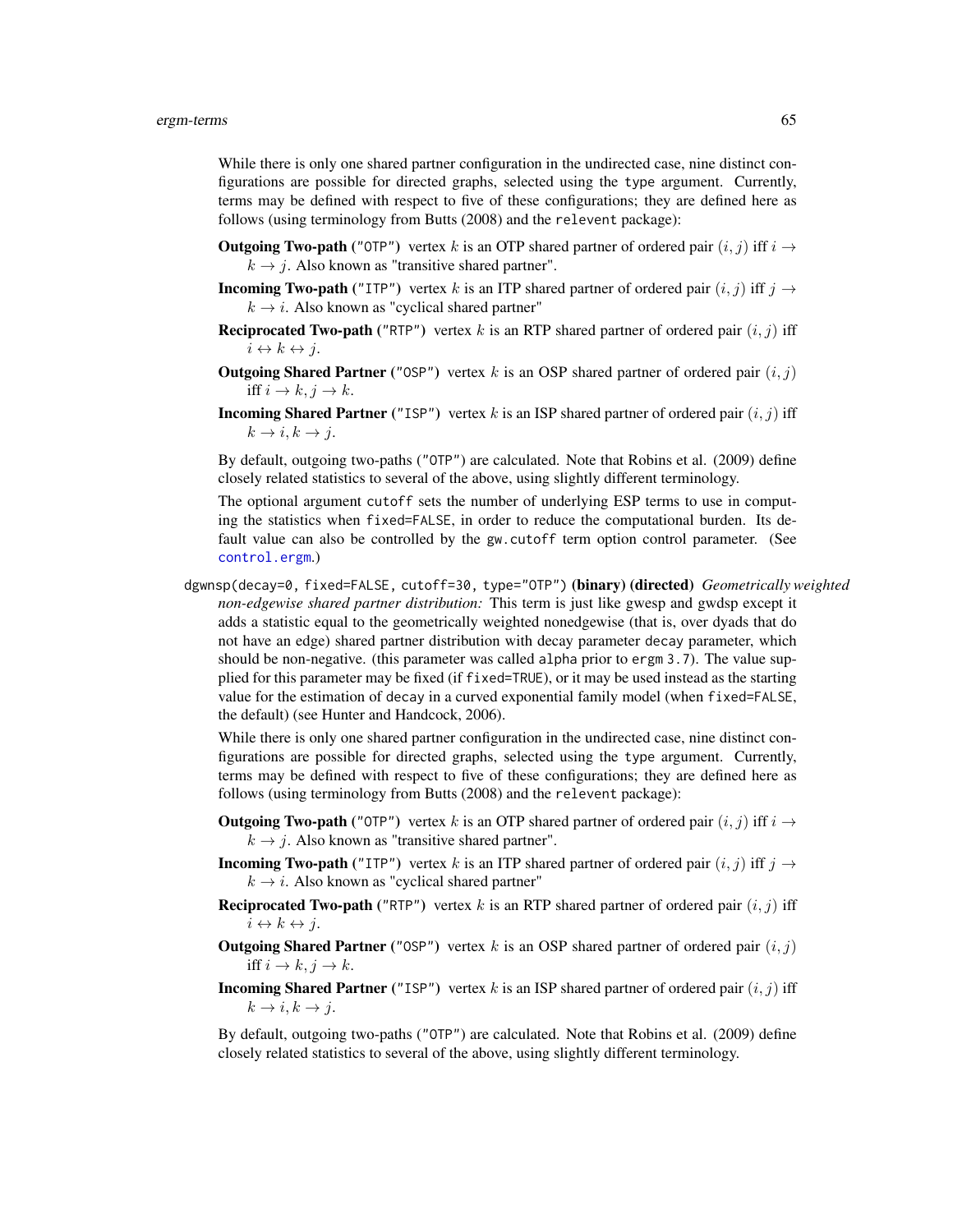The optional argument cutoff sets the number of underlying NSP terms to use in computing the statistics when fixed=FALSE, in order to reduce the computational burden. Its default value can also be controlled by the gw.cutoff term option control parameter. (See [control.ergm](#page-12-0).)

dnsp(d, type="OTP") (binary) (directed) *Directed non-edgewise shared partners:* This term adds one network statistic to the model for each element in d where the ith such statistic equals the number of *non-edges* in the network with exactly d[i] shared partners. This term can only be used with directed networks.

While there is only one shared partner configuration in the undirected case, nine distinct configurations are possible for directed graphs, selected using the type argument. Currently, terms may be defined with respect to five of these configurations; they are defined here as follows (using terminology from Butts (2008) and the relevent package):

- **Outgoing Two-path** ("OTP") vertex k is an OTP shared partner of ordered pair  $(i, j)$  iff  $i \rightarrow$  $k \rightarrow j$ . Also known as "transitive shared partner".
- **Incoming Two-path** ("ITP") vertex k is an ITP shared partner of ordered pair  $(i, j)$  iff  $j \rightarrow$  $k \rightarrow i$ . Also known as "cyclical shared partner"
- **Reciprocated Two-path** ("RTP") vertex k is an RTP shared partner of ordered pair  $(i, j)$  iff  $i \leftrightarrow k \leftrightarrow j$ .
- **Outgoing Shared Partner** ("OSP") vertex k is an OSP shared partner of ordered pair  $(i, j)$ iff  $i \to k$ ,  $j \to k$ .
- **Incoming Shared Partner** ("ISP") vertex k is an ISP shared partner of ordered pair  $(i, j)$  iff  $k \to i, k \to j.$

By default, outgoing two-paths ("OTP") are calculated. Note that Robins et al. (2009) define closely related statistics to several of the above, using slightly different terminology.

dsp(d) (binary) (directed) (undirected) *Dyadwise shared partners:* The d argument is a vector of distinct integers. This term adds one network statistic to the model for each element in d; the *i*th such statistic equals the number of dyads in the network with exactly  $d[i]$  shared partners. This term can be used with directed and undirected networks.

For directed networks, only outgoing two-path ("OTP") shared partners are counted. In other words, for a (directed) dyad  $(i, j)$  in a directed graph, the number of shared partners counted by dsp is the number of nodes k that have edges  $i \rightarrow k \rightarrow j$ . (These may also be called homogeneous shared partners.) To count other types of shared partners instead, see ddsp.

dyadcov(x, attrname=NULL) (binary) (dyad-independent) (directed) (undirected) (categorical nodal attribute) *Dyadic covariate:* The x argument is either a square matrix of covariates, one for each possible edge in the network, the name of a network attribute of covariates, or a network; if the latter, optional argument attrname provides the name of the quantitative edge attribute to use for covariate values (in this case, missing edges in x are assigned a covariate value of zero). This term adds three statistics to the model, each equal to the sum of the covariate values for all dyads occupying one of the three possible non-empty dyad states (mutual, upper-triangular asymmetric, and lower-triangular asymmetric dyads, respectively), with the empty or null state serving as a reference category. If the network is undirected, x is either a matrix of edgewise covariates, or a network; if the latter, optional argument attrname provides the name of the edge attribute to use for edge values. This term adds one statistic to the model, equal to the sum of the covariate values for each edge appearing in the network. The edgecov and dyadcov terms are equivalent for undirected networks.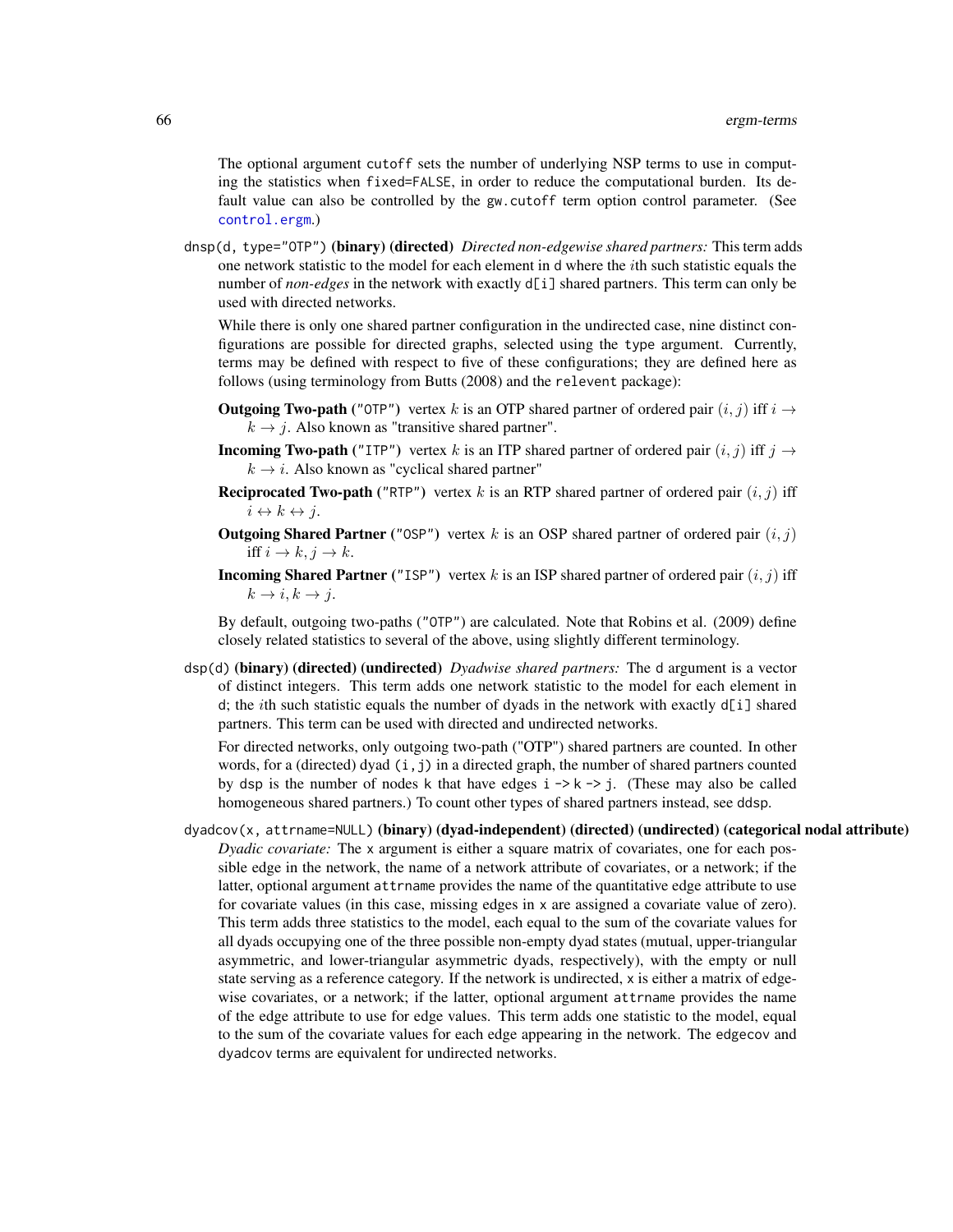- edgecov(x, attrname=NULL) (binary) (dyad-independent) (directed) (undirected) (frequently-used), edgecov(x, att *Edge covariate:* The x argument is either a square matrix of covariates, one for each possible edge in the network, the name of a network attribute of covariates, or a network; if the latter, optional argument attrname provides the name of the quantitative edge attribute to use for covariate values (in this case, missing edges in x are assigned a covariate value of zero). This term adds one statistic to the model, equal to the sum of the covariate values for each edge appearing in the network. The edgecov term applies to both directed and undirected networks. For undirected networks the covariates are also assumed to be undirected. The edgecov and dyadcov terms are equivalent for undirected networks.
- edges (binary) (valued) (dyad-independent) (directed) (undirected) (frequently-used), a.k.a nonzero (valued) (direct *Edges:* This term adds one network statistic equal to the number of edges (i.e. nonzero values) in the network. For undirected networks, edges is equal to kstar(1); for directed networks, edges is equal to both ostar(1) and istar(1).
- esp(d) (binary) (directed) (undirected) *Edgewise shared partners:* This is just like the dsp term, except this term adds one network statistic to the model for each element in d where the *i*th such statistic equals the number of *edges* (rather than dyads) in the network with exactly d[i] shared partners. This term can be used with directed and undirected networks.

For directed networks, only outgoing two-path ("OTP") shared partners are counted. In other words, for a (directed) edge  $i \rightarrow j$  in a directed graph, the number of shared partners counted by esp is the number of nodes k that have edges  $i \rightarrow k \rightarrow j$ . (These may also be called homogeneous shared partners.) To count other types of shared partners instead, see desp.

- equalto(value=0, tolerance=0) (valued) (directed) (undirected) (dyad-independent) *Number of dyads with values equal to a specific value (within tolerance):* Adds one statistic equal to the number of dyads whose values are within tolerance of value, i.e., between value-tolerance and value+tolerance, inclusive.
- greaterthan(threshold=0) (valued) (directed) (undirected) (dyad-independent) *Number of dyads with values strictly greater than a threshold:* Adds one statistic equal to the number of dyads whose values exceed threshold.
- gwb1degree(decay, fixed=FALSE, attr=NULL, cutoff=30, levels=NULL) (binary) (bipartite) (undirected) (curved) *Geometrically weighted degree distribution for the first mode in a bipartite (aka two-mode) network:* This term adds one network statistic to the model equal to the weighted degree distribution with decay controlled by the decay parameter, which should be non-negative, for nodes in the first mode of a bipartite network. The first mode of a bipartite network object is sometimes known as the "actor" mode. The decay parameter is the same as theta\_s in equation (14) in Hunter (2007). The value supplied for this parameter may be fixed (if fixed=TRUE), or it may be used as merely the starting value for the estimation in a curved exponential family model (the default).

The optional argument cutoff sets the number of underlying degree terms to use in computing the statistics when fixed=FALSE, in order to reduce the computational burden. Its default value can also be controlled by the gw.cutoff term option control parameter. (See [control.ergm](#page-12-0).)

If attr is specified (see [Specifying Vertex Attributes and Levels](#page-124-0) for details) then separate degree statistics are calculated for nodes having each separate value of the attribute. This term can only be used with undirected bipartite networks.

gwb1dsp(decay=0, fixed=FALSE, cutoff=30) (binary) (bipartite) (undirected) (curved) *Geometrically weighted dyadwise shared partner distribution for dyads in the first bipartition:* This term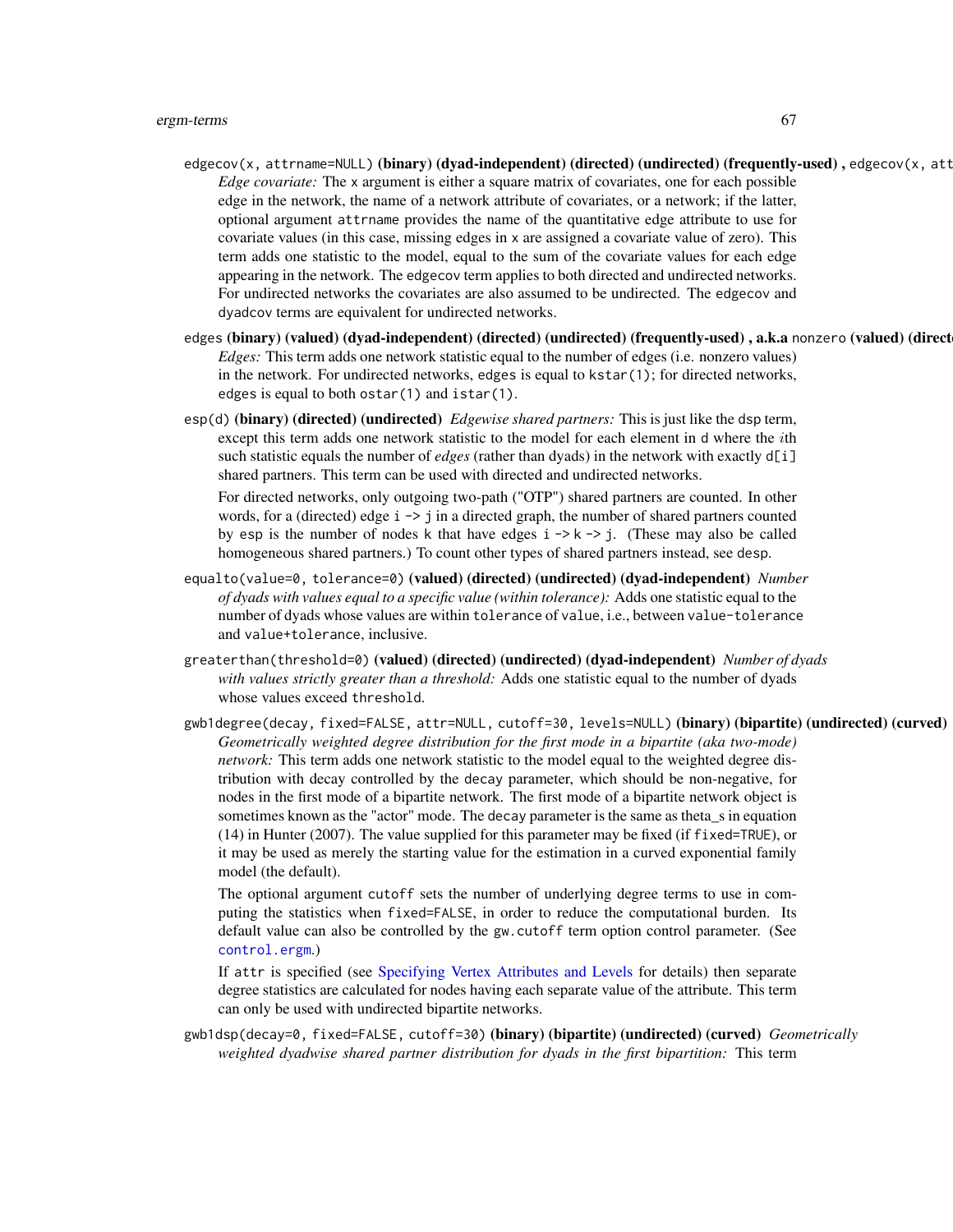adds one network statistic to the model equal to the geometrically weighted dyadwise shared partner distribution for dyads in the first bipartition, with decay parameter decay parameter, which should be non-negative. The value supplied for this parameter may be fixed (if fixed=TRUE), or it may be used instead as the starting value for the estimation of decay in a curved exponential family model (when fixed=FALSE, the default) (see Hunter and Handcock, 2006). This term can only be used with bipartite networks.

The optional argument cutoff sets the number of underlying b1dsp terms to use in computing the statistics when fixed=FALSE, in order to reduce the computational burden. Its default value can also be controlled by the gw.cutoff term option control parameter. (See [control.ergm](#page-12-0).)

gwb2degree(decay, fixed=FALSE, attr=NULL, cutoff=30, levels=NULL) (binary) (bipartite) (undirected) (curved) *Geometrically weighted degree distribution for the second mode in a bipartite (aka two-mode) network:* This term adds one network statistic to the model equal to the weighted degree distribution with decay controlled by the which should be non-negative, for nodes in the second mode of a bipartite network. The second mode of a bipartite network object is sometimes known as the "event" mode. The decay parameter is the same as theta\_s in equation (14) in Hunter (2007). The value supplied for this parameter may be fixed (if fixed=TRUE), or it may be used as merely the starting value for the estimation in a curved exponential family model (the default).

The optional argument cutoff sets the number of underlying degree terms to use in computing the statistics when fixed=FALSE, in order to reduce the computational burden. Its default value can also be controlled by the gw.cutoff term option control parameter. (See [control.ergm](#page-12-0).)

If attr is specified (see [Specifying Vertex Attributes and Levels](#page-124-0) for details) then separate degree statistics are calculated for nodes having each separate value of the attribute. This term can only be used with undirected bipartite networks.

gwb2dsp(decay=0, fixed=FALSE, cutoff=30) (binary) (bipartite) (undirected) (curved) *Geometrically weighted dyadwise shared partner distribution for dyads in the second bipartition:* This term adds one network statistic to the model equal to the geometrically weighted dyadwise shared partner distribution for dyads in the second bipartition, with decay parameter decay parameter, which should be non-negative. The value supplied for this parameter may be fixed (if fixed=TRUE), or it may be used instead as the starting value for the estimation of decay in a curved exponential family model (when fixed=FALSE, the default) (see Hunter and Handcock, 2006). This term can only be used with bipartite networks.

The optional argument cutoff sets the number of underlying b2dsp terms to use in computing the statistics when fixed=FALSE, in order to reduce the computational burden. Its default value can also be controlled by the gw.cutoff term option control parameter. (See [control.ergm](#page-12-0).)

gwdegree(decay, fixed=FALSE, attr=NULL, cutoff=30, levels=NULL) (binary) (undirected) (curved) (frequently-u *Geometrically weighted degree distribution:* This term adds one network statistic to the model equal to the weighted degree distribution with decay controlled by the decay parameter. The decay parameter is the same as theta\_s in equation (14) in Hunter (2007). The value supplied for this parameter may be fixed (if fixed=TRUE), or it may be used instead as the starting value for the estimation of decay in a curved exponential family model (when fixed=FALSE, the default) (see Hunter and Handcock, 2006).

The optional argument cutoff sets the number of underlying degree terms to use in computing the statistics when fixed=FALSE, in order to reduce the computational burden. Its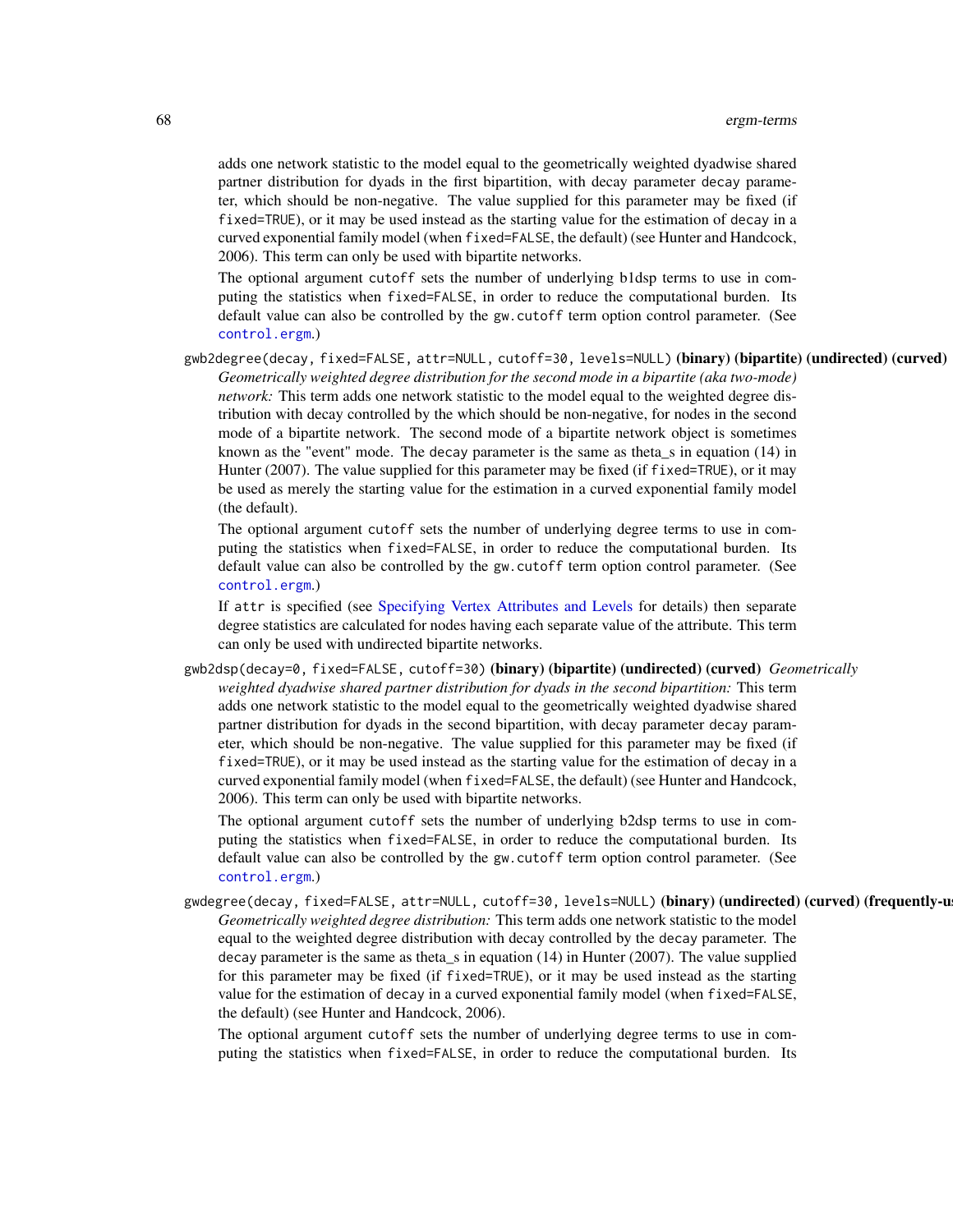default value can also be controlled by the gw.cutoff term option control parameter. (See [control.ergm](#page-12-0).)

If attr is specified (see [Specifying Vertex Attributes and Levels](#page-124-0) for details) then separate degree statistics are calculated for nodes having each separate value of the attribute. This term can only be used with undirected networks.

gwdsp(decay=0, fixed=FALSE, cutoff=30) (binary) (directed) (undirected) (curved) *Geometrically weighted dyadwise shared partner distribution:* This term adds one network statistic to the model equal to the geometrically weighted dyadwise shared partner distribution with decay parameter decay parameter, which should be non-negative. The value supplied for this parameter may be fixed (if fixed=TRUE), or it may be used instead as the starting value for the estimation of decay in a curved exponential family model (when fixed=FALSE, the default) (see Hunter and Handcock, 2006). This term can be used with directed and undirected networks.

For directed networks, only outgoing two-path ("OTP") shared partners are counted. In other words, for a (directed) dyad  $(i, j)$  in a directed graph, the number of shared partners counted by gwdsp is the number of nodes k that have edges  $i \rightarrow k \rightarrow j$ . (These may also be called homogeneous shared partners.) To count other types of shared partners instead, see dgwdsp.

The optional argument cutoff sets the number of underlying DSP terms to use in computing the statistics when fixed=FALSE, in order to reduce the computational burden. Its default value can also be controlled by the gw.cutoff term option control parameter. (See [control.ergm](#page-12-0).)

gwesp(decay=0, fixed=FALSE, cutoff=30) (binary) (frequently-used) (directed) (undirected) (curved) *Geometrically weighted edgewise shared partner distribution:* This term is just like gwdsp except it adds a statistic equal to the geometrically weighted *edgewise* (not dyadwise) shared partner distribution with decay parameter decay parameter, which should be non-negative. The value supplied for this parameter may be fixed (if fixed=TRUE), or it may be used instead as the starting value for the estimation of decay in a curved exponential family model (when fixed=FALSE, the default) (see Hunter and Handcock, 2006). This term can be used with directed and undirected networks.

For directed networks, only outgoing two-path ("OTP") shared partners are counted. In other words, for a (directed) edge  $i \rightarrow j$  in a directed graph, the number of shared partners counted by gwesp is the number of nodes k that have edges  $i \rightarrow k \rightarrow j$ . (These may also be called homogeneous shared partners.) To count other types of shared partners instead, see dgwesp.

The optional argument cutoff sets the number of underlying ESP terms to use in computing the statistics when fixed=FALSE, in order to reduce the computational burden. Its default value can also be controlled by the gw.cutoff term option control parameter. (See [control.ergm](#page-12-0).)

gwidegree(decay, fixed=FALSE, attr=NULL, cutoff=30, levels=NULL) (binary) (directed) (curved) *Geometrically weighted in-degree distribution:* This term adds one network statistic to the model equal to the weighted in-degree distribution with decay parameter decay parameter, which should be non-negative. (this parameter was called alpha prior to ergm 3.7). The value supplied for this parameter may be fixed (if fixed=TRUE), or it may be used instead as the starting value for the estimation of decay in a curved exponential family model (when fixed=FALSE, the default) (see Hunter and Handcock, 2006). This term can only be used with directed networks.

The optional argument cutoff sets the number of underlying degree terms to use in computing the statistics when fixed=FALSE, in order to reduce the computational burden. Its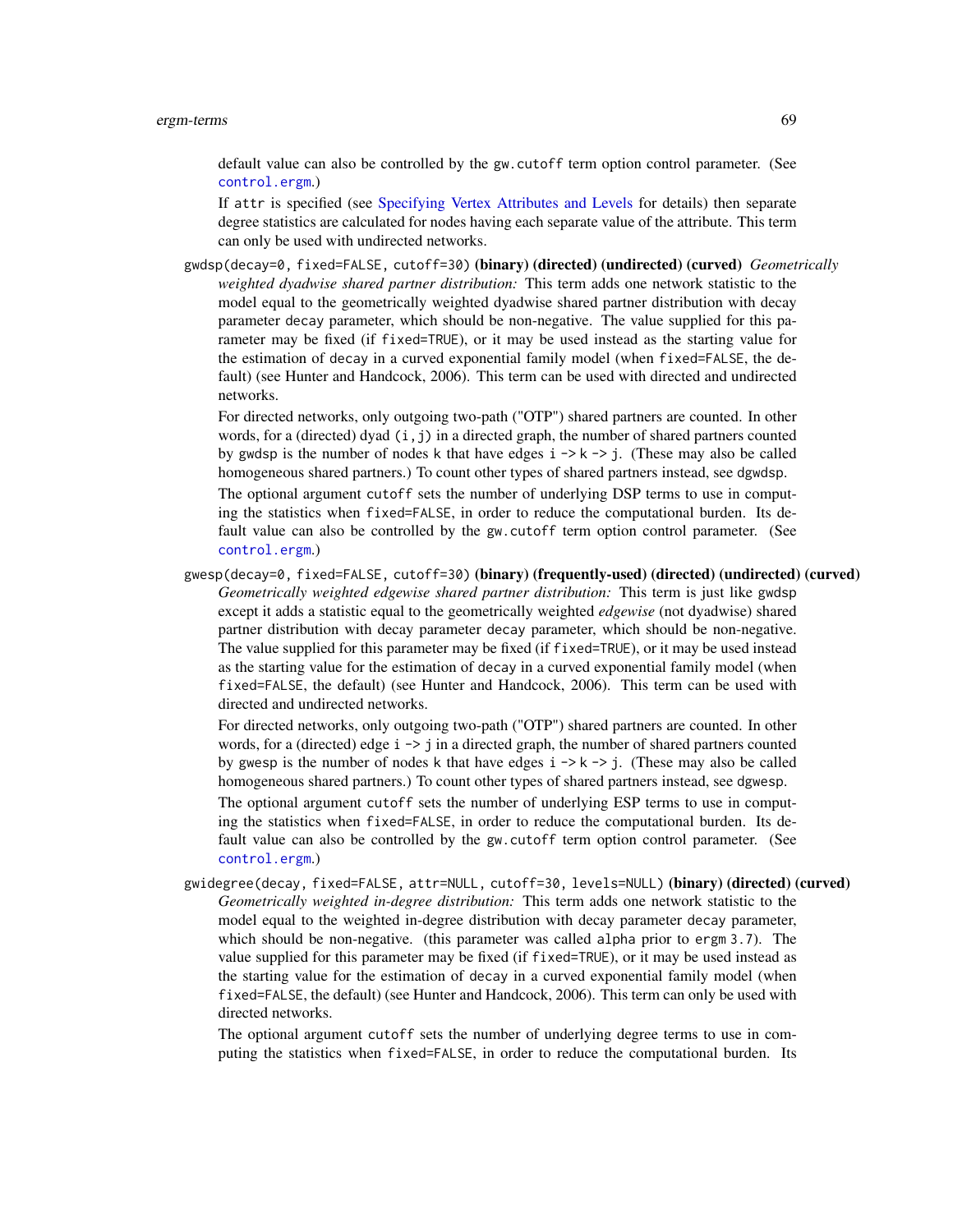default value can also be controlled by the gw.cutoff term option control parameter. (See [control.ergm](#page-12-0).)

If attr is specified (see [Specifying Vertex Attributes and Levels](#page-124-0) for details) then separate degree statistics are calculated for nodes having each separate value of the attribute.

gwnsp(decay=0, fixed=FALSE, cutoff=30) (binary) (directed) (undirected) (curved) *Geometrically weighted nonedgewise shared partner distribution:* This term is just like gwesp and gwdsp except it adds a statistic equal to the geometrically weighted *nonedgewise* (that is, over dyads that do not have an edge) shared partner distribution with weight parameter decay parameter, which should be non-negative. (this parameter was called alpha prior to ergm 3.7). The optional argument fixed indicates whether the decay parameter is fixed at the given value, or is to be fit as a curved exponential-family model (see Hunter and Handcock, 2006). The default is FALSE, which means the scale parameter is not fixed and thus the model is a CEF model. This term can be used with directed and undirected networks.

For directed networks, only outgoing two-path ("OTP") shared partners are counted. In other words, for a (directed) non-edge (i,j) in a directed graph, the number of shared partners counted by gwnsp is the number of nodes k that have edges  $i \rightarrow k \rightarrow j$ . (These may also be called homogeneous shared partners.) To count other types of shared partners instead, see dgwnsp.

The optional argument cutoff sets the number of underlying NSP terms to use in computing the statistics when fixed=FALSE, in order to reduce the computational burden. Its default value can also be controlled by the gw.cutoff term option control parameter. (See [control.ergm](#page-12-0).)

gwodegree(decay, fixed=FALSE, attr=NULL, cutoff=30, levels=NULL) (binary) (directed) (curved) *Geometrically weighted out-degree distribution:* This term adds one network statistic to the model equal to the weighted out-degree distribution with decay parameter decay parameter, which should be non-negative. (this parameter was called alpha prior to ergm 3.7). The value supplied for this parameter may be fixed (if fixed=TRUE), or it may be used instead as the starting value for the estimation of decay in a curved exponential family model (when fixed=FALSE, the default) (see Hunter and Handcock, 2006). This term can only be used with directed networks.

The optional argument cutoff sets the number of underlying degree terms to use in computing the statistics when fixed=FALSE, in order to reduce the computational burden. Its default value can also be controlled by the gw.cutoff term option control parameter. (See [control.ergm](#page-12-0).)

If attr is specified (see [Specifying Vertex Attributes and Levels](#page-124-0) for details) then separate degree statistics are calculated for nodes having each separate value of the attribute.

hamming(x, cov, attrname=NULL) (binary) (dyad-independent) (directed) (undirected) *Hamming distance:* This term adds one statistic to the model equal to the weighted or unweighted Hamming distance of the network from the network specified by x. (If no argument is given, x is taken to be the observed network, i.e., the network on the left side of the  $\sim$  in the formula that defines the ERGM.) Unweighted Hamming distance is defined as the total number of pairs  $(i, j)$  (ordered or unordered, depending on whether the network is directed or undirected) on which the two networks differ. If the optional argument cov is specified, then the weighted Hamming distance is computed instead, where each pair  $(i, j)$  contributes a prespecified weight toward the distance when the two networks differ on that pair. The argument cov is either a matrix of edgewise weights or a network; if the latter, the optional argument attrname provides the name of the edge attribute to use for weight values.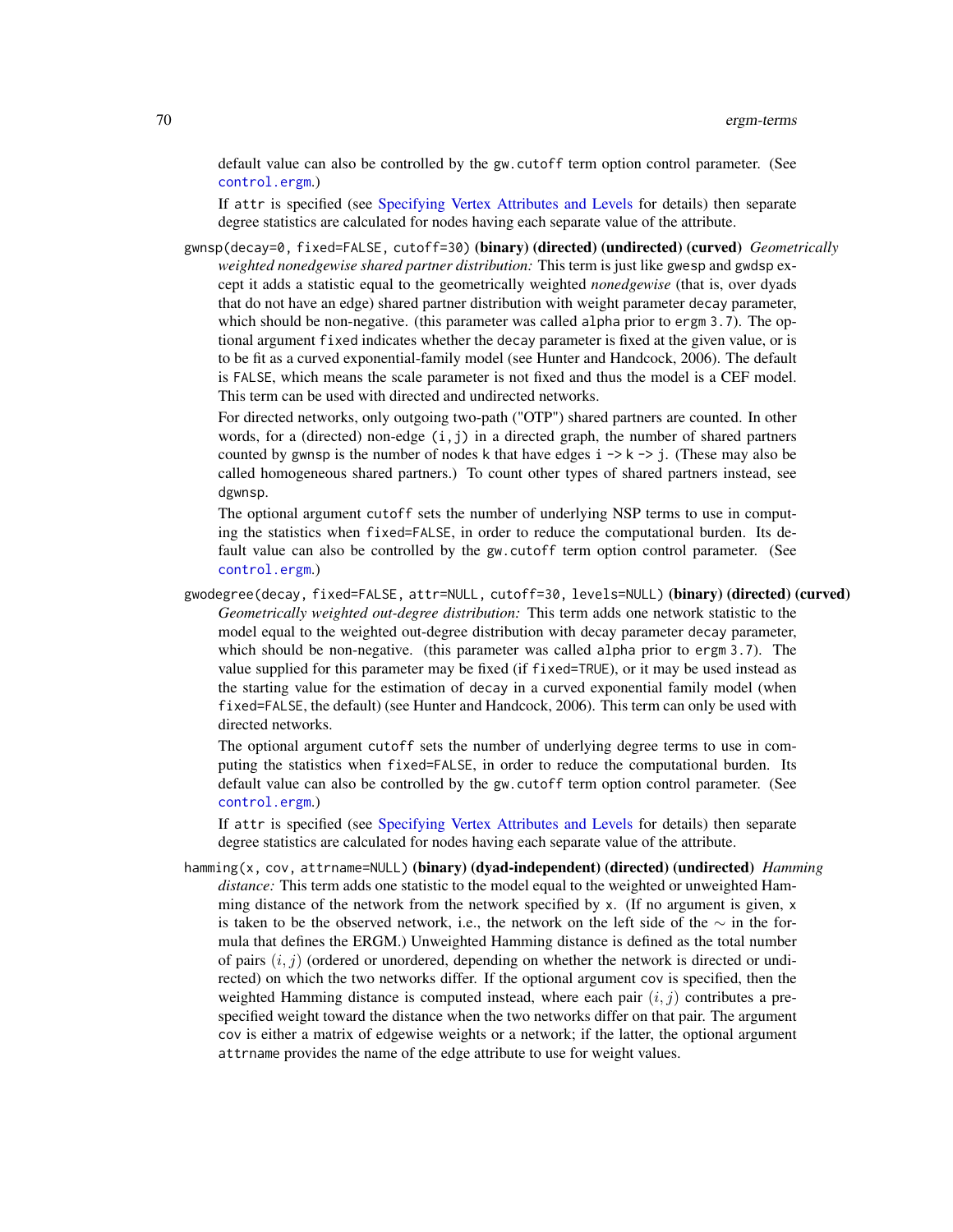hammingmix(attr, x, base=NULL, levels=NULL, levels2=NULL) (binary) (directed) (dyad-independent) *Hamming distance within mixing:* By default, this term adds one statistic to the model for every possible pairing of attribute values of the network for the vertex attribute specified by attr (see [Specifying Vertex Attributes and Levels\)](#page-124-0). Each such statistic is the Hamming distance (i.e., the number of differences) between the appropriate subset of dyads in the network and the corresponding subset in x. The ordering of the attribute values is alphabetical by default, but this may be overridden using the levels arguments. The optional arguments levels and levels2 allow the user to control what pairings are included (see [Specifying Vertex At](#page-124-0)[tributes and Levels\)](#page-124-0), and the order in which they appear. For example levels2=-2 will omit the second statistic, making it the de facto reference category.

The argument base is retained for backwards compatibility and may be removed in a future version. When both base and levels2 are passed, levels2 overrides base.

This term can only be used with directed networks.

idegrange(from, to=+Inf, by=NULL, homophily=FALSE, levels=NULL) (binary) (directed) (categorical nodal attribu *In-degree range:* The from and to arguments are vectors of distinct integers (or +Inf, for to (its default)). If one of the vectors has length 1, it is recycled to the length of the other. Otherwise, they must have the same length. This term adds one network statistic to the model for each element of from (or to); the *i*th such statistic equals the number of nodes in the network of in-degree greater than or equal to from[i] but strictly less than to[i], i.e. with in-edge count in semiopen interval [from,to). The optional argument by specifies a vertex attribute (see [Specifying Vertex Attributes and Levels](#page-124-0) for details). If this is specified and homophily is TRUE, then degrees are calculated using the subnetwork consisting of only edges whose endpoints have the same value of the by attribute. If by is specified and homophily is FALSE (the default), then separate degree range statistics are calculated for nodes having each separate value of the attribute.

This term can only be used with directed networks; for undirected networks (bipartite and not) see degrange. For degrees of specific modes of bipartite networks, see b1degrange and b2degrange. For in-degrees, see idegrange.

- idegree(d, by=NULL, homophily=FALSE, levels=NULL) (binary) (directed) (categorical nodal attribute) (frequently-*In-degree:* The d argument is a vector of distinct integers. This term adds one network statistic to the model for each element in d; the ith such statistic equals the number of nodes in the network of in-degree  $d[i]$ , i.e. the number of nodes with exactly  $d[i]$  in-edges. The optional term by specifies a vertex attribute (see [Specifying Vertex Attributes and Levels](#page-124-0) for details). If this is specified and homophily is TRUE, then degrees are calculated using the subnetwork consisting of only edges whose endpoints have the same value of the by attribute. If by is specified and homophily is FALSE (the default), then separate degree statistics are calculated for nodes having each separate value of the attribute. This term can only be used with directed networks; for undirected networks see degree.
- idegree1.5 (binary) (directed) *In-degree to the 3/2 power:* This term adds one network statistic to the model equaling the sum over the actors of each actor's indegree taken to the 3/2 power (or, equivalently, multiplied by its square root). This term is analogous to the term of Snijders et al. (2010), equation (12). This term can only be used with directed networks.

idegreepopularity (binary) (directed) (deprecated) *In-degree popularity (deprecated):* see idegree1.5.

ininterval(lower=-Inf, upper=+Inf, open=c(TRUE,TRUE)) (valued) (directed) (undirected) (dyad-independent) *Number of dyads whose values are in an interval* Adds one statistic equaling to the number of dyads whose values are between lower and upper. Argument open is a logical vector of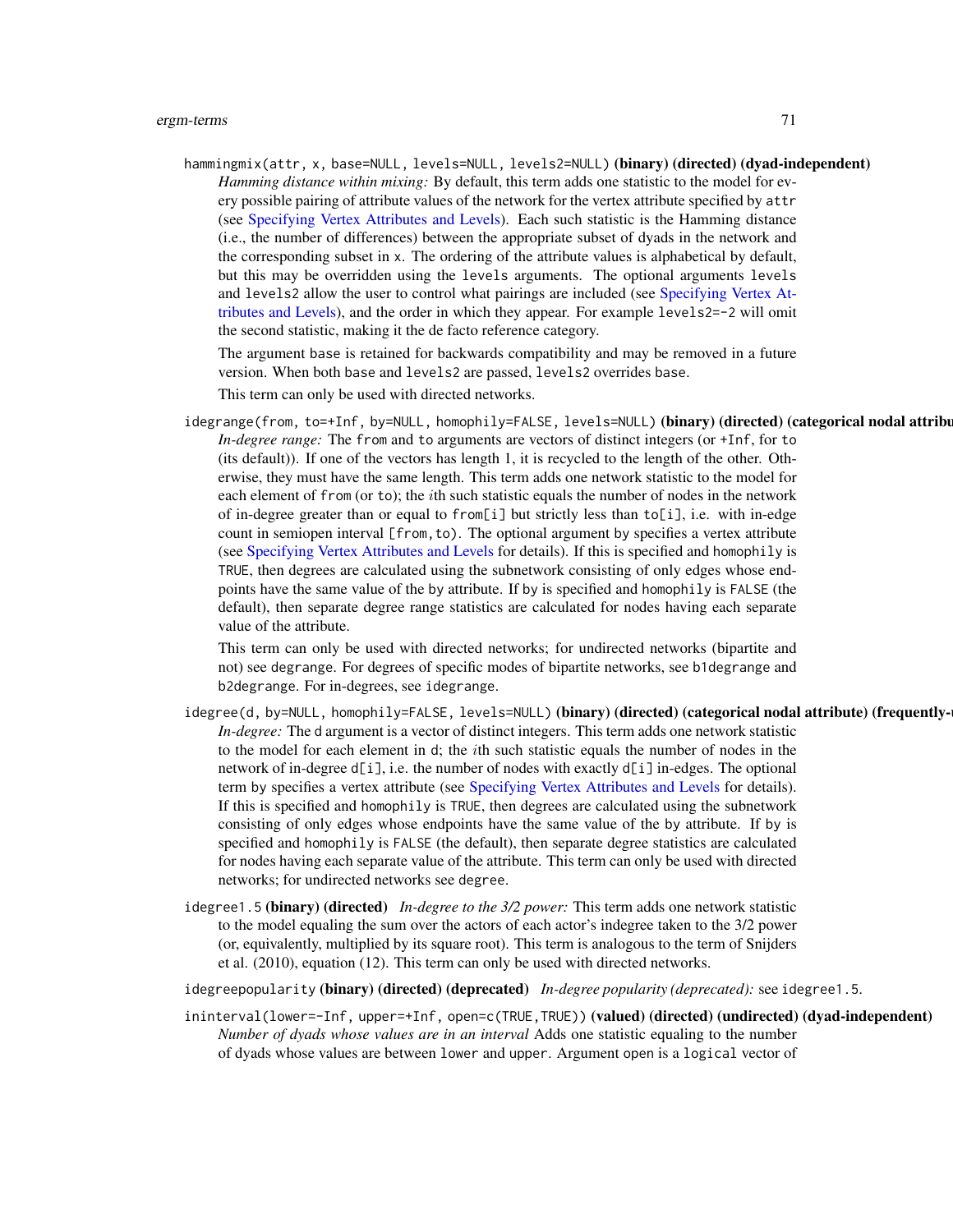length 2 that controls whether the interval is open (exclusive) on the lower and on the upper end, respectively. open can also be specified as one of "[]", "(]", "[)", and "()".

- intransitive (binary) (directed) (triad-related) *Intransitive triads:* This term adds one statistic to the model, equal to the number of triads in the network that are intransitive. The intransitive triads are those of type 111D, 201, 111U, 021C, or 030C in the categorization of Davis and Leinhardt (1972). For details on the 16 possible triad types, see [triad.classify](#page-0-0) in the [sna](#page-0-0) package. Note the distinction from the ctriple term. This term can only be used with directed networks.
- isolatededges (binary) (undirected) (bipartite) *Isolated edges:* This term adds one statistic to the model equal to the number of isolated edges in the network, i.e., the number of edges each of whose endpoints has degree 1. This term can only be used with undirected networks.
- isolates (binary) (directed) (undirected) (frequently-used) *Isolates:* This term adds one statistic to the model equal to the number of isolates in the network. For an undirected network, an isolate is defined to be any node with degree zero. For a directed network, an isolate is any node with both in-degree and out-degree equal to zero.
- istar(k, attr=NULL, levels=NULL) (binary) (directed) (categorical nodal attribute) *In-stars:* The k argument is a vector of distinct integers. This term adds one network statistic to the model for each element in k. The *i*th such statistic counts the number of distinct  $k[i]$ -instars in the network, where a k-instar is defined to be a node  $N$  and a set of  $k$  different nodes  $\{O_1, \ldots, O_k\}$  such that the ties  $(O_j \rightarrow N)$  exist for  $j = 1, \ldots, k$ . The optional argument attr specifies a vertex attribute (see [Specifying Vertex Attributes and Levels](#page-124-0) for details). If this is specified then the count is over the number of  $k$ -instars where all nodes have the same value of the attribute. This term can only be used for directed networks; for undirected networks see kstar. Note that istar(1) is equal to both ostar(1) and edges.
- kstar(k, attr=NULL, levels=NULL) (binary) (undirected) (categorical nodal attribute) *k-Stars:* The k argument is a vector of distinct integers. This term adds one network statistic to the model for each element in k. The *i*th such statistic counts the number of distinct  $k[i]$ stars in the network, where a  $k$ -star is defined to be a node N and a set of  $k$  different nodes  $\{O_1, \ldots, O_k\}$  such that the ties  $\{N, O_i\}$  exist for  $i = 1, \ldots, k$ . The optional argument attr specifies a vertex attribute (see [Specifying Vertex Attributes and Levels](#page-124-0) for details). If this is specified then the count is over the number of  $k$ -stars where all nodes have the same value of the attribute. This term can only be used for undirected networks; for directed networks, see istar, ostar, twopath and m2star. Note that kstar(1) is equal to edges.
- smallerthan(threshold=0) (valued) (directed) (undirected) (dyad-independent) *Number of dyads with values strictly smaller than a threshold:* Adds one statistic equaling to the number of dyads whose values exceeded by threshold.
- localtriangle(x) (binary) (triad-related) (directed) (undirected) *Triangles within neighborhoods:* This term adds one statistic to the model equal to the number of triangles in the network between nodes "close to" each other. For an undirected network, a local triangle is defined to be any set of three edges between nodal pairs  $\{(i, j), (j, k), (k, i)\}\)$  that are in the same neighborhood. For a directed network, a triangle is defined as any set of three edges  $(i\rightarrow j)$ ,  $(j\rightarrow k)$  and either  $(k\rightarrow i)$  or  $(k\leftarrow i)$  where again all nodes are within the same neighborhood. The argument x is an undirected network or an symmetric adjacency matrix that specifies whether the two nodes are in the same neighborhood. Note that triangle, with or without an argument, is a special case of localtriangle.
- m2star (binary) (directed) *Mixed 2-stars, a.k.a 2-paths:* This term adds one statistic to the model, equal to the number of mixed 2-stars in the network, where a mixed 2-star is a pair of distinct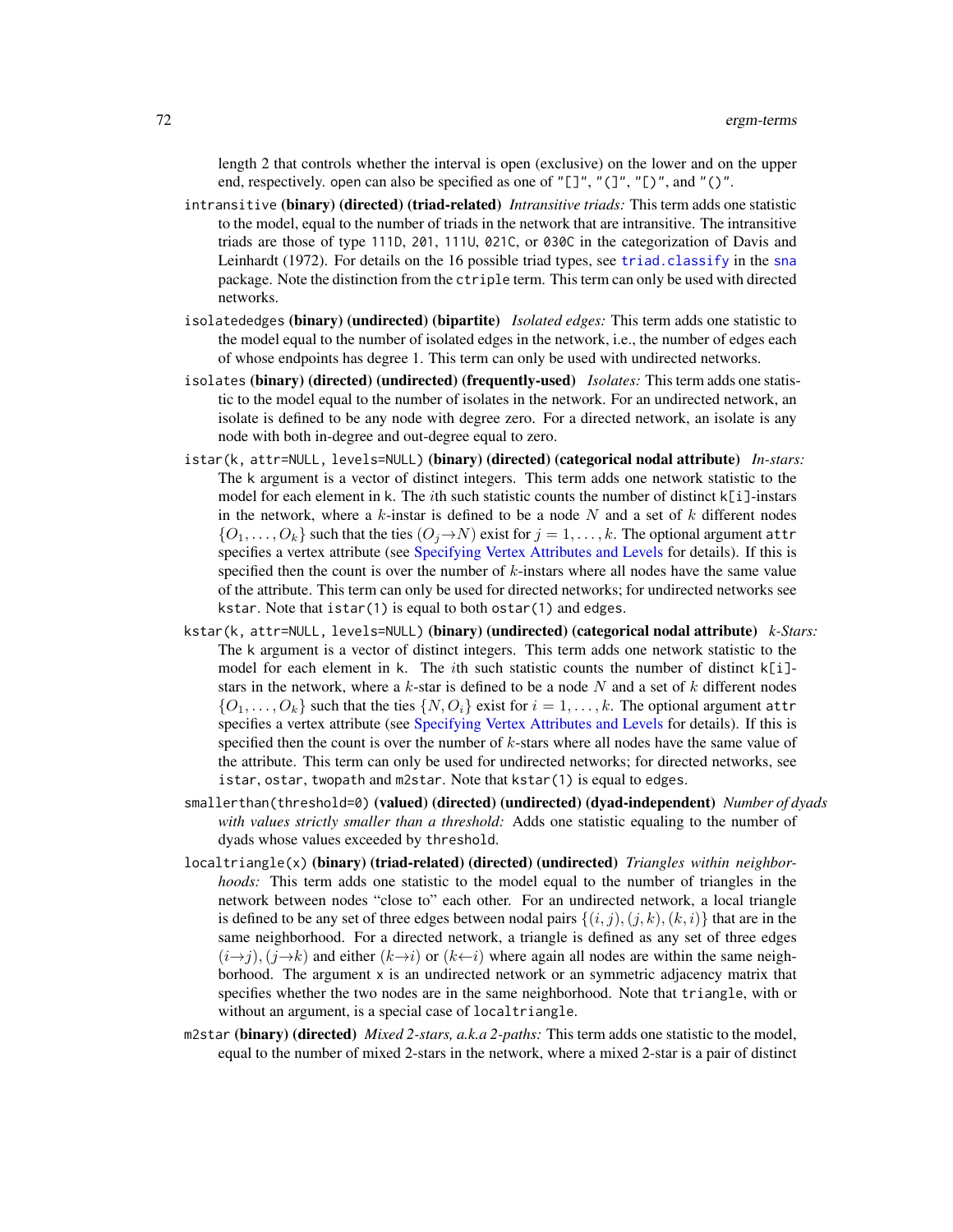edges  $(i\rightarrow j)$ ,  $(j\rightarrow k)$ . A mixed 2-star is sometimes called a 2-path because it is a directed path of length 2 from i to k via j. However, in the case of a 2-path the focus is usually on the endpoints i and k, whereas for a mixed 2-star the focus is usually on the midpoint j. This term can only be used with directed networks; for undirected networks see kstar(2). See also twopath.

- meandeg (binary) (dyad-independent) (directed) (undirected) *Mean vertex degree:* This term adds one network statistic to the model equal to the average degree of a node. Note that this term is a constant multiple of both edges and density.
- mm(attrs, levels=NULL, levels2=NULL)(binary)(dyad-independent)(frequently-used)(directed)(undirected)(cate *Mixing matrix cells and margins:* attrs is a two-sided formula whose LHS gives the attribute or attribute function (see [Specifying Vertex Attributes and Levels\)](#page-124-0) for the rows of the mixing matrix and whose RHS gives that for its columns. A one-sided formula (e.g.,  $\sim$ A) is symmetrized (e.g., A~A). levels similarly specifies the subset of rows and columns to be used. levels2 can then be used to filter which specific cells of the matrix to include. A two-sided formula with a dot on one side calculates the margins of the mixing matrix, analogously to nodefactor, with A~. calculating the row/sender/b1 margins and .~A calculating the column/receiver/b2 margins.
- mutual(same=NULL, by=NULL, diff=FALSE, keep=NULL, levels=NULL) ( $\bf binary)$  (directed) (frequently-used), mutual( *Mutuality:* In binary ERGMs, equal to the number of pairs of actors i and j for which  $(i \rightarrow j)$ and  $(j \rightarrow i)$  both exist. For valued ERGMs, equal to  $\sum_{i < j} m(y_{i,j}, y_{j,i})$ , where m is determined by form argument: "min" for  $\min(y_{i,j}, y_{j,i})$ , "nabsdiff" for  $-|y_{i,j}, y_{j,i}|$ , "product" for  $y_{i,j}y_{j,i}$ , and "geometric" for  $\sqrt{y_{i,j}}\sqrt{y_{j,i}}$ . See Krivitsky (2012) for a discussion of these statistics. form="threshold" simply computes the binary mutuality after thresholding at threshold.

This term can only be used with directed networks. The binary version also has the following capabilities: if the optional same argument is passed (see [Specifying Vertex Attributes and](#page-124-0) [Levels](#page-124-0) for details), only mutual pairs that match on the attribute are counted; separate counts for each unique matching value can be obtained by using diff=TRUE with same; and if by is passed (again, see [Specifying Vertex Attributes and Levels\)](#page-124-0), then each node is counted separately for each mutual pair in which it occurs and the counts are tabulated by unique values of the attribute. This means that the sum of the mutual statistics when by is used will equal twice the standard mutual statistic. Only one of same or by may be used, and only the former is affected by diff; if both same and by are passed, by is ignored. Finally, if levels is passed, this tells which statistics should be kept whenever the mutual term would ordinarily result in multiple statistics (see [Specifying Vertex Attributes and Levels\)](#page-124-0).

The argument keep is retained for backwards compatibility and may be removed in a future version. When both keep and levels are passed, levels overrides keep.

- nearsimmelian (binary) (directed) (triad-related) *Near simmelian triads:* This term adds one statistic to the model equal to the number of near Simmelian triads, as defined by Krackhardt and Handcock (2007). This is a sub-graph of size three which is exactly one tie short of being complete. This term can only be used with directed networks.
- nodecov(attr) (binary) (dyad-independent) (frequently-used) (directed) (undirected) (quantitative nodal attribute), *Main effect of a covariate:* The attr argument specifies one or more quantitative attributes (see [Specifying Vertex Attributes and Levels](#page-124-0) for details). This term adds a single network statistic for each quantitative attribute or matrix column to the model equaling the sum of attr(i) and attr(j) for all edges  $(i, j)$  in the network. For categorical attributes, see nodefactor. Note that for directed networks, nodecov equals nodeicov plus nodeocov.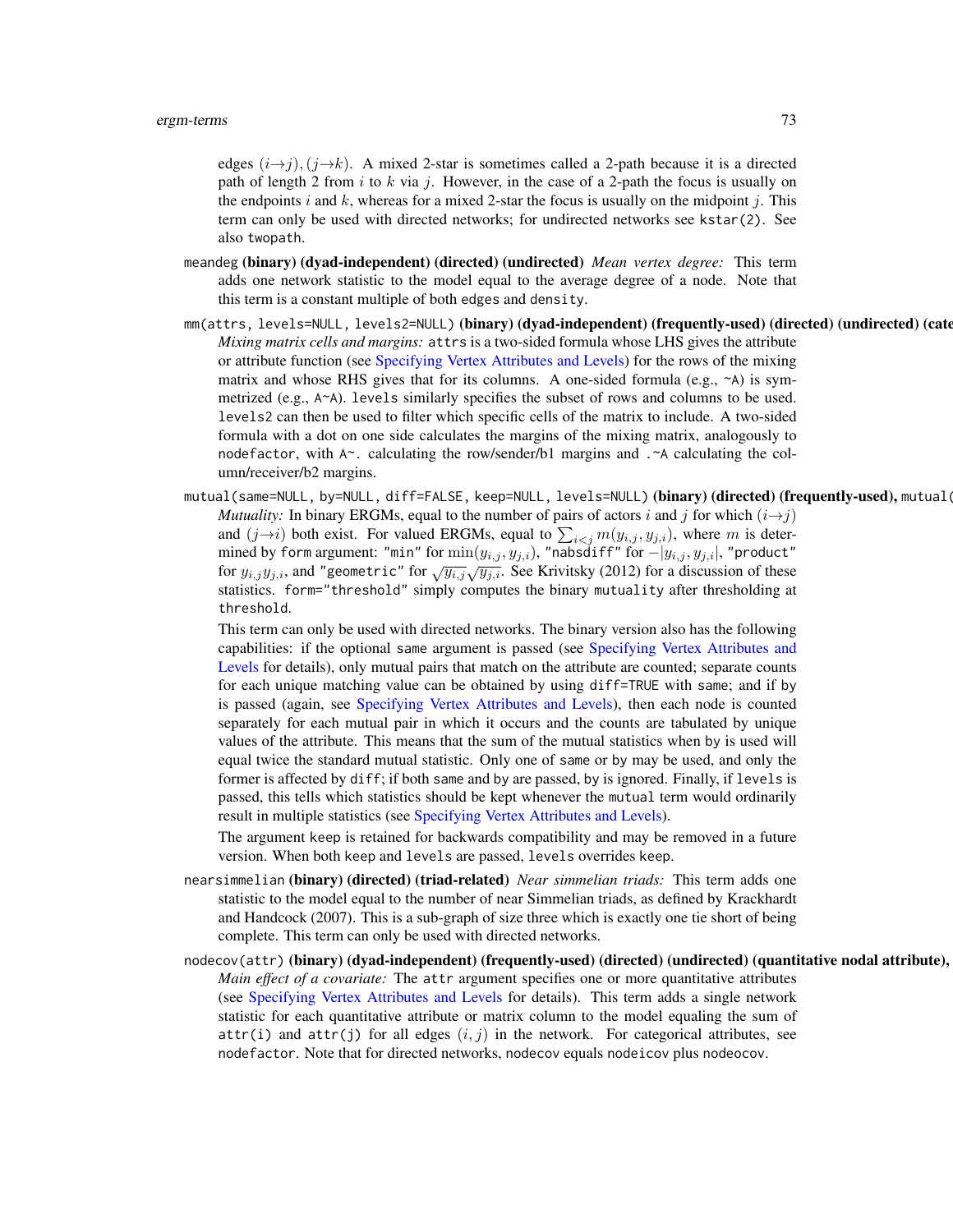Note that ergm versions 3.9.4 and earlier used different arguments for this term. See the above section on versioning for invoking the old behavior.

- nodecovar (valued) (directed) (undirected) (quantitative nodal attribute) *Uncentered covariance of dyad values incident on each actor:* This term adds one statistic equal to  $\sum_{i,j,k}(y_{i,j}y_{i,k}+$  $y_{k,j}y_{k,j}$ ). This can be viewed as a valued analog of the [kstar\(2\)](#page-51-0) statistic.
- nodefactor(attr, base=1, levels=-1) (binary) (dyad-independent) (directed) (undirected) (categorical nodal attril *Factor attribute effect:* The attr argument specifies one or more categorical attributes (see [Specifying Vertex Attributes and Levels](#page-124-0) for details). This term adds multiple network statistics to the model, one for each of (a subset of) the unique values of the attr attribute (or each combination of the attributes given). Each of these statistics gives the number of times a node with that attribute or those attributes appears in an edge in the network.

The optional levels argument controls which levels of the attribute should be included and which should be excluded. (See [Specifying Vertex Attributes and Levels](#page-124-0) for details.) For example, if the "fruit" attribute has levels "orange", "apple", "banana", and "pear", then to include just two levels, one for "apple" and one for "pear", use any of nodefactor ("fruit", levels=-(2:3)), nodefactor("fruit",levels=c(1,4)), and nodefactor("fruit",levels=c("apple","pear")). Note: if you are using numeric values to specify the levels of a character variable, the levels will correspond to the alphabetically sorted character levels.

To include all attribute values is usually not a good idea, because the sum of all such statistics equals the number of edges and hence a linear dependency would arise in any model also including edges. The default, levels=-1, is therefore to omit the first (in lexicographic order) attribute level. To include all levels, pass either levels=TRUE (i.e., keep all levels) or levels=NULL (i.e., do not filter levels).

The argument base is retained for backwards compatibility and may be removed in a future version. When both base and levels are passed, levels overrides base.

nodeicov(attr) (binary) (directed) (quantitative nodal attribute) (frequently-used), nodeicov(attr, form="sum") ( *Main effect of a covariate for in-edges:* The attr argument specifies one or more quantitative attributes (see [Specifying Vertex Attributes and Levels](#page-124-0) for details). This term adds a single network statistic for each quantitative attribute or matrix column to the model equaling the total value of  $attr(j)$  for all edges  $(i, j)$  in the network. This term may only be used with directed networks. For categorical attributes, see nodeifactor.

Note that ergm versions 3.9.4 and earlier used different arguments for this term. See the above section on versioning for invoking the old behavior.

- nodeicovar (valued) (directed) (quantitative nodal attribute) *Uncentered covariance of in-dyad values incident on each actor:* This term adds one statistic equal to  $\sum_{i,j,k} y_{k,j} y_{k,j}$ . This can be viewed as a valued analog of the [istar\(2\)](#page-51-0) statistic.
- nodeifactor(attr, base=1, levels=-1) (binary) (dyad-independent) (directed) (categorical nodal attribute) (frequ *Factor attribute effect for in-edges:* The attr argument specifies one or more categorical attributes (see [Specifying Vertex Attributes and Levels](#page-124-0) for details). This term adds multiple network statistics to the model, one for each of (a subset of) the unique values of the attr attribute (or each combination of the attributes given). Each of these statistics gives the number of times a node with that attribute or those attributes appears as the terminal node of a directed tie.

The optional levels argument controls which levels of the attribute should be included and which should be excluded. (See [Specifying Vertex Attributes and Levels](#page-124-0) for details.) For example, if the "fruit" attribute has levels "orange", "apple", "banana", and "pear", then to include just two levels, one for "apple" and one for "pear", use any of nodeifactor("fruit",levels=-(2:3)),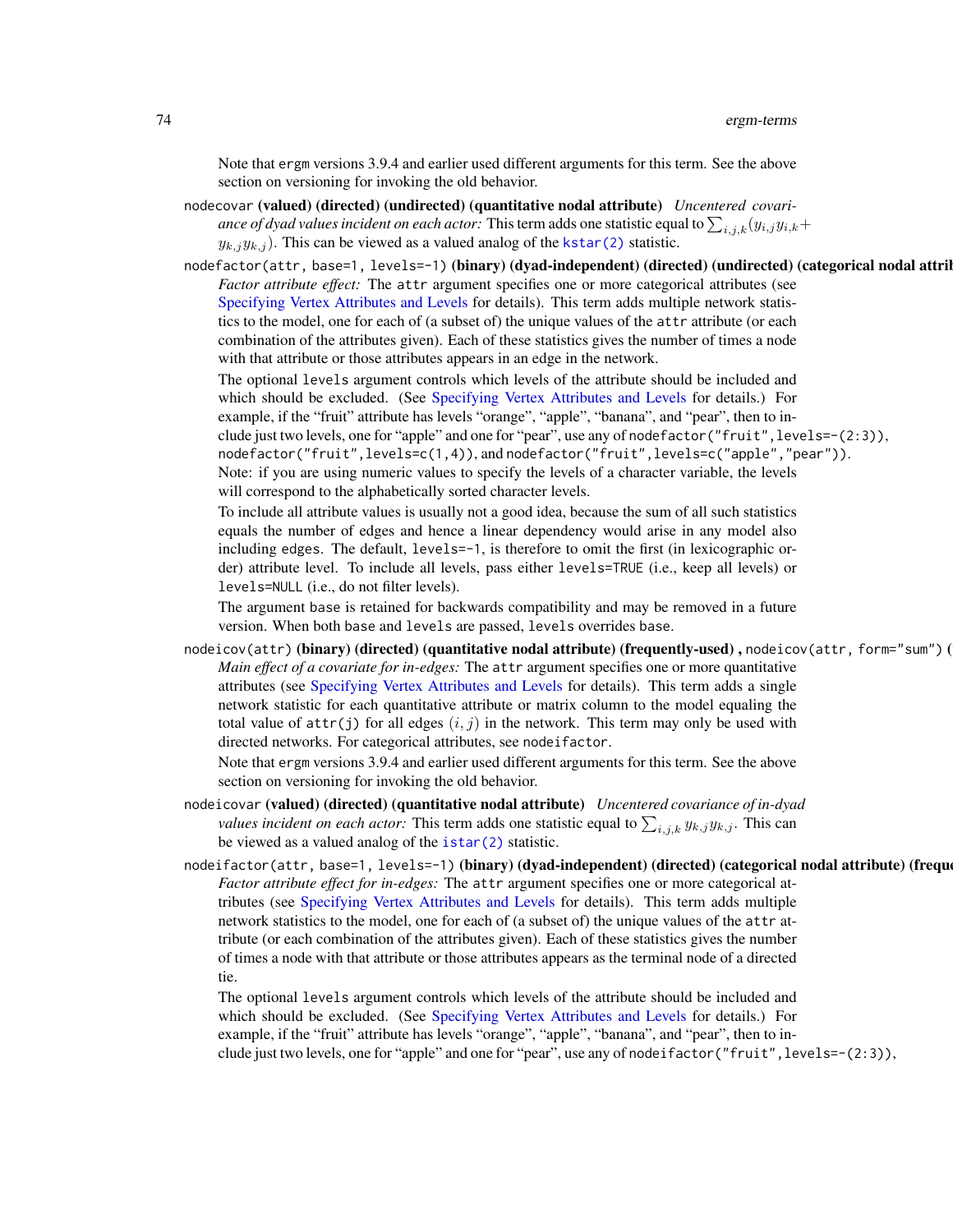nodeifactor("fruit",levels=c(1,4)), and nodeifactor("fruit",levels=c("apple","pear")). Note: if you are using numeric values to specify the levels of a character variable, the levels will correspond to the alphabetically sorted character levels.

To include all attribute values is usually not a good idea, because the sum of all such statistics equals the number of edges and hence a linear dependency would arise in any model also including edges. The default, levels=-1, is therefore to omit the first (in lexicographic order) attribute level. To include all levels, pass either levels=TRUE (i.e., keep all levels) or levels=NULL (i.e., do not filter levels).

The argument base is retained for backwards compatibility and may be removed in a future version. When both base and levels are passed, levels overrides base.

For an analogous term for quantitative vertex attributes, see nodeicov.

- nodeisqrtcovar (valued) (directed) (non-negative) *Uncentered covariance of square roots of in-dyad values incident on each actor:* This term adds one statistic equal to  $\sum_{i,j,k} \sqrt{y_{i,j}} \sqrt{y_{k,j}}$ . This can be viewed as a valued analog of the [istar\(2\)](#page-51-0) statistic.
- nodematch(attr, diff=FALSE, keep=NULL, levels=NULL) (binary) (dyad-independent) (frequently-used) (directed) *Uniform homophily and differential homophily:* The attr argument specifies one or more attributes (see [Specifying Vertex Attributes and Levels](#page-124-0) for details). When diff=FALSE, this term adds one network statistic to the model, which counts the number of edges  $(i, j)$  for which  $attr(i) == attr(j)$ . This is also called "uniform homophily," because each group is assumed to have the same propensity for within-group ties. When multiple attribute names are given, the statistic counts only ties for which all of the attributes match. When diff=TRUE,  $p$  network statistics are added to the model, where  $p$  is the number of unique values of the attr attribute. The kth such statistic counts the number of edges  $(i, j)$  for which attr(i) == attr(j) == value(k), where value(k) is the kth smallest unique value of the attr attribute. This is also called "differential homophily," because each group is allowed to have a unique propensity for within-group ties. Note that a statistical test of uniform vs. differential homophily should be conducted using the ANOVA function.

By default, matches on all levels  $k$  are counted. The optional levels argument controls which levels of the attribute should be included and which should be excluded. (See [Specifying Ver](#page-124-0)[tex Attributes and Levels](#page-124-0) for details.) For example, if the "fruit" attribute has levels "orange", "apple", "banana", and "pear", then to include just two levels, one for "apple" and one for "pear", use any of nodematch("fruit",levels=-(2:3)), nodematch("fruit",levels=c(1,4)), and nodematch("fruit", levels=c("apple", "pear")). Note: if you are using numeric values to specify the levels of a character variable, the levels will correspond to the alphabetically sorted character levels. This works for both diff=TRUE and diff=FALSE.

The argument keep is retained for backwards compatibility and may be removed in a future version. When both keep and levels are passed, levels overrides keep.

nodemix(attr, base=NULL, b1levels=NULL, b2levels=NULL, levels=NULL, levels2=NULL) (binary) (dyad-indepen *Nodal attribute mixing:* The attr argument specifies one or more categorical vertex attributes (see [Specifying Vertex Attributes and Levels](#page-124-0) for details). By default, this term adds one network statistic to the model for each possible pairing of attribute values. The statistic equals the number of edges in the network in which the nodes have that pairing of values. (When multiple attributes are specified, a statistic is added for each combination of attribute values for those attributes.) In other words, this term produces one statistic for every entry in the mixing matrix for the attribute(s). By default, the ordering of the attribute values is lexicographic: alphabetical (for nominal categories) or numerical (for ordered categories), but this can be overridden using the levels arguments. The optional arguments levels, levels2,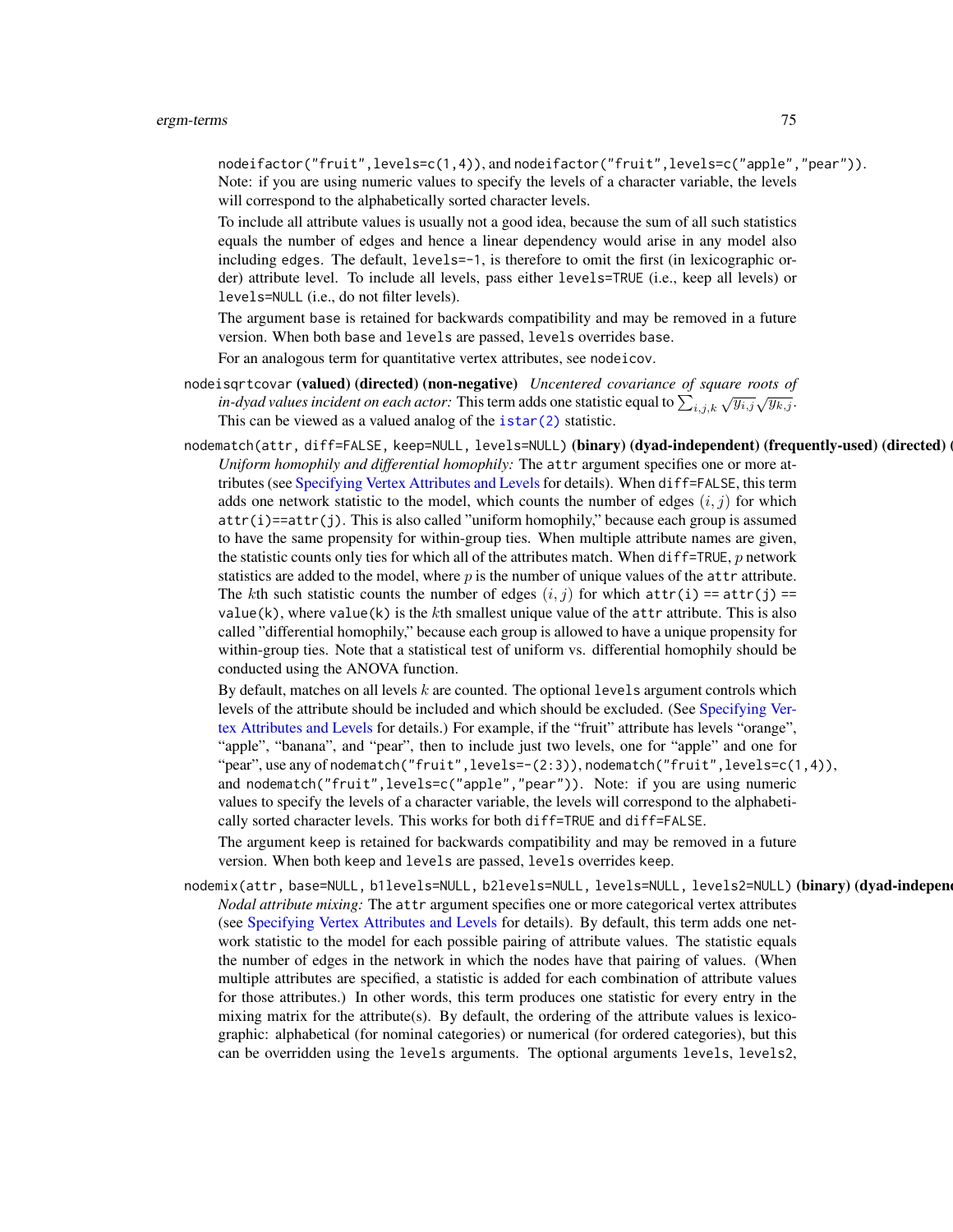b1levels, and b2levels control what statistics are included in the model, and the order in which they appear. levels2 apply to all networks; levels applies to unipartite networks; b1levels and b2levels apply to bipartite networks (see [Specifying Vertex Attributes and](#page-124-0) [Levels\)](#page-124-0).

The argument base is retained for backwards compatibility and may be removed in a future version. When both base and levels2 are passed, levels2 overrides base.

 $nodeocov(attr)$  (binary) (directed) (dyad-independent) (quantitative nodal attribute),  $nodeocov(attr, form="sum")$ *Main effect of a covariate for out-edges:* The attr argument specifies one or more quantitative attributes (see [Specifying Vertex Attributes and Levels](#page-124-0) for details). This term adds a single network statistic for each quantitative attribute or matrix column to the model equaling the total value of  $attr(i)$  for all edges  $(i, j)$  in the network. This term may only be used with directed networks. For categorical attributes, see nodeofactor.

Note that ergm versions 3.9.4 and earlier used different arguments for this term. See the above section on versioning for invoking the old behavior.

- nodeocovar (valued) (directed) (quantitative nodal attribute) *Uncentered covariance of out-dyad values incident on each actor:* This term adds one statistic equal to  $\sum_{i,j,k} y_{i,j} y_{i,k}$ . This can be viewed as a valued analog of the [ostar\(2\)](#page-51-0) statistic.
- nodeofactor(attr, base=1, levels=-1) (binary) (dyad-independent) (directed) (categorical nodal attribute), nodeo *Factor attribute effect for out-edges:* The attr argument specifies one or more categorical attributes (see [Specifying Vertex Attributes and Levels](#page-124-0) for details). This term adds multiple network statistics to the model, one for each of (a subset of) the unique values of the attr attribute (or each combination of the attributes given). Each of these statistics gives the number of times a node with that attribute or those attributes appears as the node of origin of a directed tie.

The optional levels argument controls which levels of the attribute should be included and which should be excluded. (See [Specifying Vertex Attributes and Levels](#page-124-0) for details.) For example, if the "fruit" attribute has levels "orange", "apple", "banana", and "pear", then to include just two levels, one for "apple" and one for "pear", use any of nodeofactor("fruit",levels=-(2:3)), nodeofactor("fruit",levels=c(1,4)), and nodeofactor("fruit",levels=c("apple","pear")). Note: if you are using numeric values to specify the levels of a character variable, the levels will correspond to the alphabetically sorted character levels.

To include all attribute values is usually not a good idea, because the sum of all such statistics equals the number of edges and hence a linear dependency would arise in any model also including edges. The default, levels=-1, is therefore to omit the first (in lexicographic order) attribute level. To include all levels, pass either levels=TRUE (i.e., keep all levels) or levels=NULL (i.e., do not filter levels).

The argument base is retained for backwards compatibility and may be removed in a future version. When both base and levels are passed, levels overrides base.

This term can only be used with directed networks.

- nodeosqrtcovar (valued) (directed) (non-negative) *Uncentered covariance of square roots of out-dyad values incident on each actor:* This term adds one statistic equal to  $\sum_{i,j,k} \sqrt{y_{i,j}} \sqrt{y_{i,k}}$ . This can be viewed as a valued analog of the [ostar\(2\)](#page-51-0) statistic.
- nodesqrtcovar(center=TRUE) (valued) (non-negative) (directed) (undirected) *Covariance of square roots of dyad values incident on each actor:* This term adds one statistic equal to  $\sum_{i,j,k} (\sqrt{y_{i,j}}\sqrt{y_{i,k}} + \sqrt{y_{k,j}}\sqrt{y_{k,j}})$  if center=FALSE. This can be viewed as a valued analog  $\sum_{i,j,k} (\sqrt{y_i}, \sqrt{y_i}, k + \sqrt{y_k}, \sqrt{y_k}, j)$  if center-TRUE. This can be viewed as a valued analog of the [kstar\(2\)](#page-51-0) statistic. If center=TRUE (the default), the statistic is instead  $\sum_{i,j,k} ((\sqrt{y_i}, j - \sqrt{y_i})$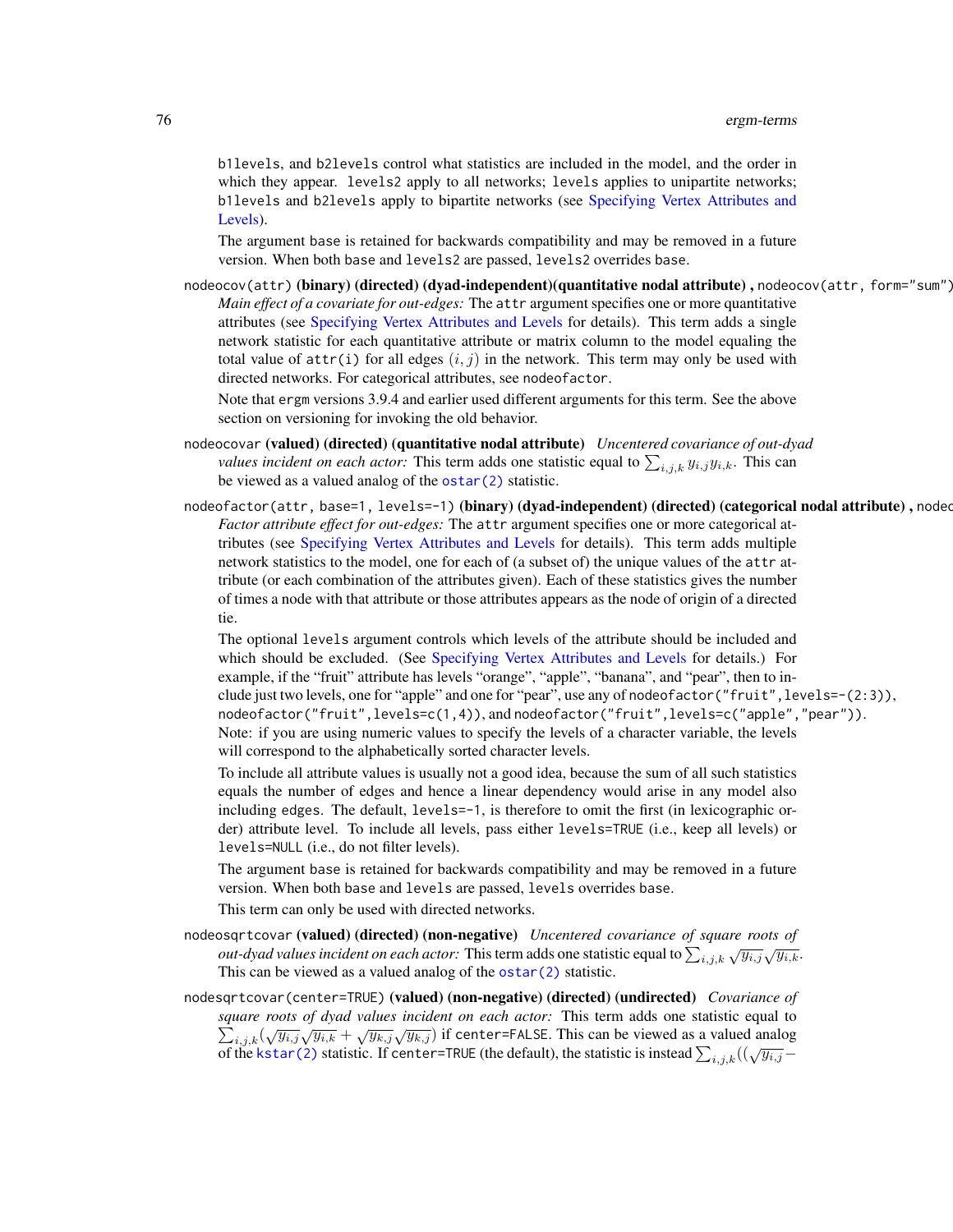$\sqrt{y}$ ) $(\sqrt{y_{i,k}} - \sqrt{y}) + (\sqrt{y_{k,j}} - \sqrt{y})(\sqrt{y_{k,j}} - \sqrt{y}))$ , where  $\sqrt{y}$  is the mean of the square root of dyad values.

nsp(d) (binary) (directed) (undirected) *Nonedgewise shared partners:* This is just like the dsp and esp terms, except this term adds one network statistic to the model for each element in d where the ith such statistic equals the number of *non-edges* (that is, dyads that do not have an edge) in the network with exactly d[i] shared partners. This term can be used with directed and undirected networks.

For directed networks, only outgoing two-path ("OTP") shared partners are counted. In other words, for a (directed) non-edge  $(i, j)$  in a directed graph, the number of shared partners counted by nsp is the number of nodes k that have edges  $i \rightarrow k \rightarrow j$ . (These may also be called homogeneous shared partners.) To count other types of shared partners instead, see dnsp.

odegrange(from, to=+Inf, by=NULL, homophily=FALSE, levels=NULL) (binary) (directed) (categorical nodal attribu *Out-degree range:* The from and to arguments are vectors of distinct integers (or +Inf, for to (its default)). If one of the vectors has length 1, it is recycled to the length of the other. Otherwise, they must have the same length. This term adds one network statistic to the model for each element of from (or to); the ith such statistic equals the number of nodes in the network of out-degree greater than or equal to from[i] but strictly less than to[i], i.e. with out-edge count in semiopen interval [from,to). The optional argument by specifies a vertex attribute (see [Specifying Vertex Attributes and Levels](#page-124-0) for details). If this is specified and homophily is TRUE, then degrees are calculated using the subnetwork consisting of only edges whose endpoints have the same value of the by attribute. If by is specified and homophily is FALSE (the default), then separate degree range statistics are calculated for nodes having each separate value of the attribute.

This term can only be used with directed networks; for undirected networks (bipartite and not) see degrange. For degrees of specific modes of bipartite networks, see b1degrange and b2degrange. For in-degrees, see idegrange.

- odegree(d, by=NULL, homophily=FALSE, levels=NULL) (binary) (directed) (categorical nodal attribute) (frequently-*Out-degree:* The d argument is a vector of distinct integers. This term adds one network statistic to the model for each element in d; the ith such statistic equals the number of nodes in the network of out-degree  $d[i]$ , i.e. the number of nodes with exactly  $d[i]$  out-edges. The optional argument by specifies a vertex attribute (see [Specifying Vertex Attributes and Levels](#page-124-0) for details). If this is specified and homophily is TRUE, then degrees are calculated using the subnetwork consisting of only edges whose endpoints have the same value of the by attribute. If by is specified and homophily is FALSE (the default), then separate degree statistics are calculated for nodes having each separate value of the attribute. This term can only be used with directed networks; for undirected networks see degree.
- odegree1.5 (binary) (directed) *Out-degree to the 3/2 power:* This term adds one network statistic to the model equaling the sum over the actors of each actor's outdegree taken to the 3/2 power (or, equivalently, multiplied by its square root). This term is analogous to the term of Snijders et al. (2010), equation (12). This term can only be used with directed networks.
- odegreepopularity (binary) (directed) (deprecated) *Out-degree popularity (deprecated):* see odegree1.5.
- opentriad (binary) (undirected) (triad-related) *Open triads:* This term adds one statistic to the model equal to the number of 2-stars minus three times the number of triangles in the network. It is currently only implemented for undirected networks.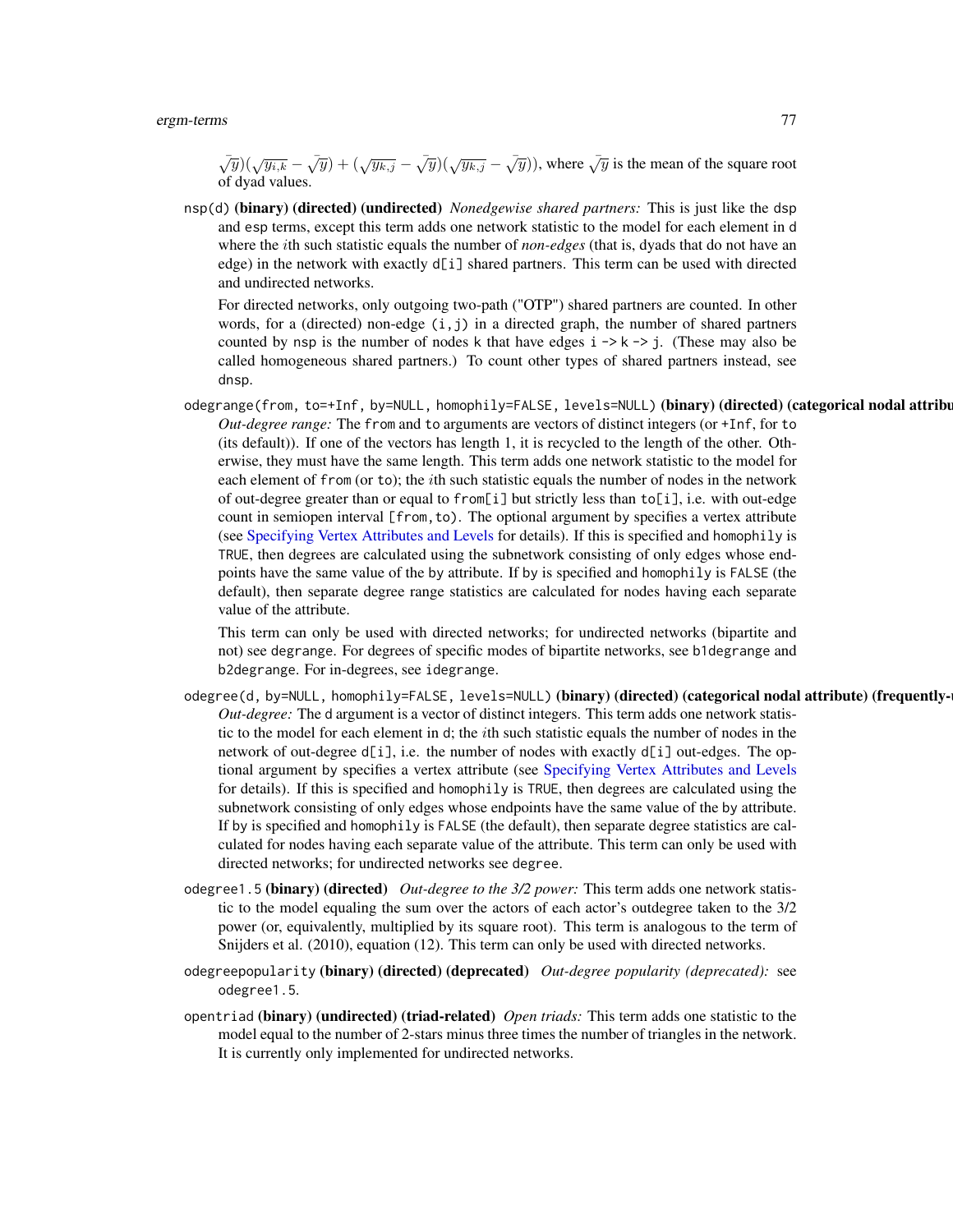- ostar(k, attr=NULL, levels=NULL) (binary) (directed) (categorical nodal attribute) *k-Outstars:* The k argument is a vector of distinct integers. This term adds one network statistic to the model for each element in k. The *i*th such statistic counts the number of distinct  $k[i]$ -outstars in the network, where a  $k$ -outstar is defined to be a node  $N$  and a set of  $k$  different nodes  $\{O_1, \ldots, O_k\}$  such that the ties  $(N \rightarrow O_j)$  exist for  $j = 1, \ldots, k$ . The optional argument attr specifies a vertex attribute (see [Specifying Vertex Attributes and Levels](#page-124-0) for details). If this is specified then the count is the number of k-outstars where all nodes have the same value of the attribute. This term can only be used with directed networks; for undirected networks see kstar. Note that ostar(1) is equal to both istar(1) and edges.
- receiver(base=1, nodes=-1) (binary) (directed) (dyad-independent), receiver(base=1, nodes=-1, form="sum") ( *Receiver effect:* This term adds one network statistic for each node equal to the number of inties for that node. This measures the popularity of the node. The term for the first node is omitted by default because of linear dependence that arises if this term is used together with edges, but its coefficient can be computed as the negative of the sum of the coefficients of all the other actors. That is, the average coefficient is zero, following the Holland-Leinhardt parametrization of the \$p\_1\$ model (Holland and Leinhardt, 1981). The base and nodes arguments allow the user to determine which nodes' statistics should be included or excluded (see [Specifying Vertex Attributes and Levels](#page-124-0) for details). The argument nodes is preferred to base, although base carries a default value of 1 for backwards compatibility. (If both base and nodes are supplied, then nodes overrides base.) This term can only be used with directed networks. For undirected networks, see sociality.
- sender(base=1, nodes=-1) (binary) (directed) (dyad-independent), sender(base=1, nodes=-1, form="sum") (value *Sender effect:* This term adds one network statistic for each node equal to the number of outties for that node. This measures the activity of the node. The term for the first node is omitted by default because of linear dependence that arises if this term is used together with edges, but its coefficient can be computed as the negative of the sum of the coefficients of all the other actors. That is, the average coefficient is zero, following the Holland-Leinhardt parametrization of the \$p\_1\$ model (Holland and Leinhardt, 1981). The nodes arguments allow the user to determine which nodes' statistics should be included or excluded (see [Specifying Vertex](#page-124-0) [Attributes and Levels](#page-124-0) for details).

The argument base is retained for backwards compatibility and may be removed in a future version. When both base and nodes are passed, nodes overrides base.

This term can only be used with directed networks. For undirected networks, see sociality.

- simmelian (binary) (directed) (triad-related) *Simmelian triads:* This term adds one statistic to the model equal to the number of Simmelian triads, as defined by Krackhardt and Handcock (2007). This is a complete sub-graph of size three. This term can only be used with directed networks.
- simmelianties (binary) (triad-related) (directed) *Ties in simmelian triads:* This term adds one statistic to the model equal to the number of ties in the network that are associated with Simmelian triads, as defined by Krackhardt and Handcock (2007). Each Simmelian has six ties in it but, because Simmelians can overlap in terms of nodes (and associated ties), the total number of ties in these Simmelians is less than six times the number of Simmelians. Hence this is a measure of the clustering of Simmelians (given the number of Simmelians). This term can only be used with directed networks.
- smalldiff(attr, cutoff) (binary) (dyad-independent) (directed) (undirected) (quantitative nodal attribute) *Number of ties between actors with similar (but not necessarily identical) attribute values:* The attr argument specifies a quantitative vertex attribute (see [Specifying Vertex Attributes](#page-124-0)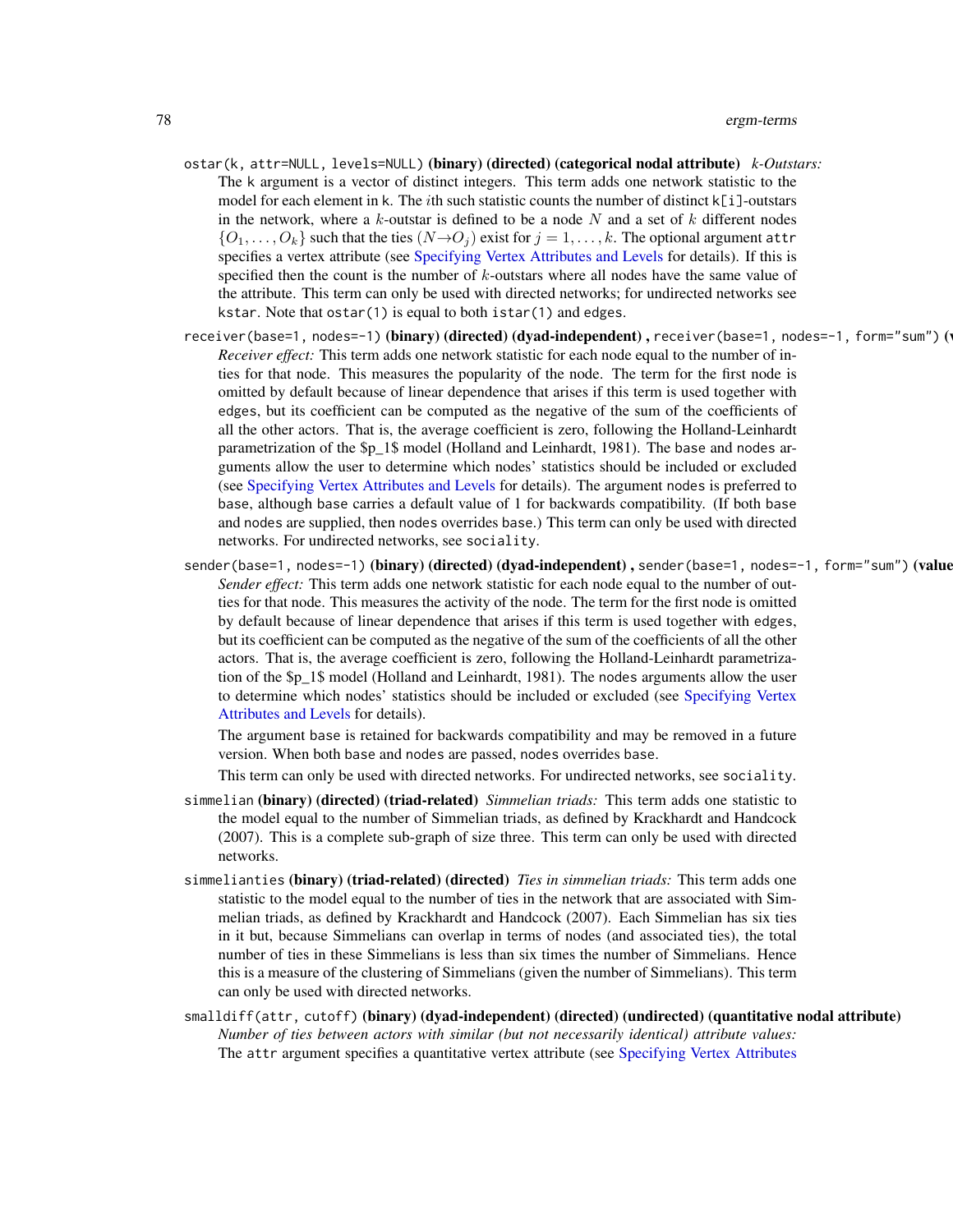[and Levels](#page-124-0) for details). This term adds one statistic, having as its value the number of edges in the network for which the incident actors' attribute values differ less than cutoff; that is, number of edges between i to j such that abs( $attr[i]$ -attr[j])<cutoff.

sociality(attr=NULL, base=1, levels=NULL, nodes=-1) (binary) (undirected) (dyad-independent) (categorical nod *Undirected degree:* This term adds one network statistic for each node equal to the number of ties of that node. The optional attr argument specifies a categorical vertex attribute (see [Specifying Vertex Attributes and Levels](#page-124-0) for details). If provided, this term only counts ties between nodes with the same value of the attribute (an actor-specific version of the nodematch term), restricted to be one of the values specified by levels if levels is not NULL. This term can only be used with undirected networks. For directed networks, see sender and receiver. By default, nodes=-1 means that the statistic for the first node will be omitted, but this argument may be changed to control which statistics are included just as for the nodes argument of sender and receiver terms.

The argument base is retained for backwards compatibility and may be removed in a future version. When both base and nodes are passed, nodes overrides base.

- sum(pow=1) (valued) (directed) (undirected) *Sum of dyad values (optionally taken to a power)*: This term adds one statistic equal to the sum of dyad values taken to the power pow, which defaults to 1.
- threetrail(keep=NULL, levels=NULL) (binary) (directed) (undirected) (triad-related), *Threetrails:* a.k.a. threepath. For an undirected network, this term adds one statistic equal to the number of 3-trails, where a 3-trail is defined as a "trail" of length three that traverses three distinct edges. Note that a 3-trail need not include four distinct nodes; in particular, a triangle counts as three 3-trails. For a directed network, this term adds four statistics (or some subset of these four specified by the levels argument), one for each of the four distinct types of directed three-paths. If the nodes of the path are written from left to right such that the middle edge points to the right (R), then the four types are RRR, RRL, LRR, and LRL. That is, an RRR 3-trail is of the form  $i \to j \to k \to l$ , and RRL 3-trail is of the form  $i \to j \to k \leftarrow l$ , etc. Like in the undirected case, there is no requirement that the nodes be distinct in a directed 3-trail. However, the three edges must all be distinct. Thus, a mutual tie  $i \leftrightarrow j$  does not count as a 3-trail of the form  $i \rightarrow j \rightarrow i \leftarrow j$ ; however, in the subnetwork  $i \leftrightarrow j \rightarrow k$ , there are two directed 3-trails, one LRR  $(k \leftarrow j \rightarrow i \leftarrow j)$  and one RRR  $(j \rightarrow i \rightarrow j \leftarrow k)$ .

The argument keep is retained for backwards compatibility and may be removed in a future version. When both keep and levels are passed, levels overrides keep. This term used to be (inaccurately) called threepath. That name has been deprecated and may be removed in a future version.

- transitive (binary) (directed) (triad-related) *Transitive triads:* This term adds one statistic to the model, equal to the number of triads in the network that are transitive. The transitive triads are those of type 120D, 030T, 120U, or 300 in the categorization of Davis and Leinhardt (1972). For details on the 16 possible triad types, see [triad.classify](#page-0-0) in the [sna](#page-0-0) package. Note the distinction from the ttriple term. This term can only be used with directed networks.
- transitiveties(attr=NULL, levels=NULL) (binary) (directed) (triad-related) (categorical nodal attribute), transit *Transitive ties:* This term adds one statistic, equal to the number of ties  $i \rightarrow j$  such that there exists a two-path from i to j. (Related to the ttriple term.) The binary version takes a nodal attribute attr, and, if given, all three nodes involved  $(i, j)$ , and the node on the two-path) must match on this attribute in order for  $i \rightarrow j$  to be counted. The binary version of this term can only be used with directed networks. The valued version can be used with both directed and undirected.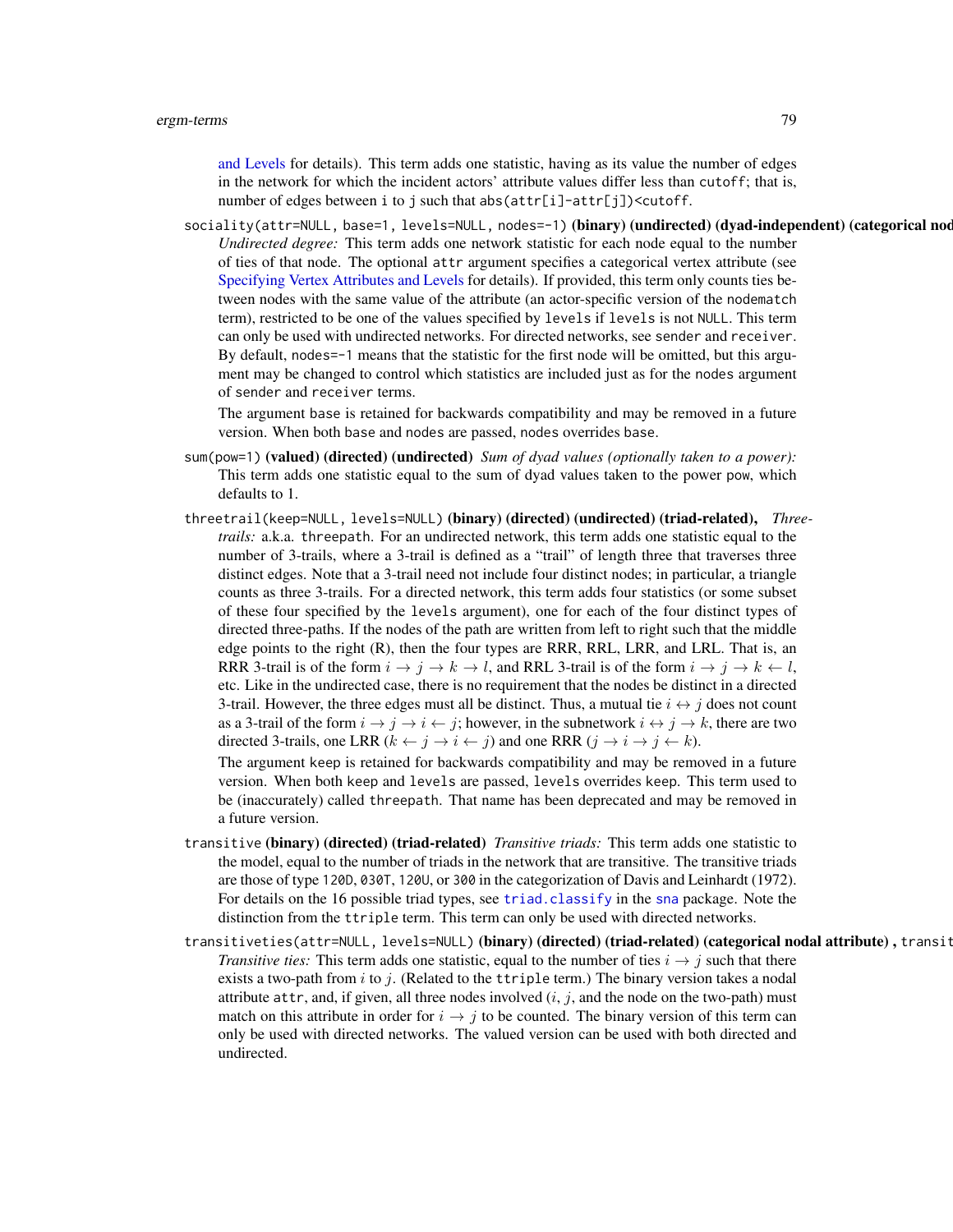- transitiveweights(twopath="min",combine="max",affect="min") (valued) (directed) (undirected) (non-negative) *Transitive weights:* This statistic implements the transitive weights statistic defined by Krivitsky (2012), Equation 13. The currently implemented options for twopath is the minimum of the constituent dyads ("min") or their geometric mean ("geomean"); for combine, the maximum of the 2-path strengths ("max") or their sum ("sum"); and for affect, the minimum of the focus dyad and the combined strength of the two paths ("min") or their geometric mean ("geomean"). For each of these options, the first (and the default) is more stable but also more conservative, while the second is more sensitive but more likely to induce a multimodal distribution of networks.
- triadcensus(levels) (binary) (triad-related) (directed) (undirected) *Triad census:* For a directed network, this term adds one network statistic for each of an arbitrary subset of the 16 possible types of triads categorized by Davis and Leinhardt (1972) as  $\theta$ 03, 012, 102, 0210, 0210, 0210, 0210, 1110, 1110, 030 and 300. Note that at least one category should be dropped; otherwise a linear dependency will exist among the 16 statistics, since they must sum to the total number of three-node sets. By default, the category 003, which is the category of completely empty three-node sets, is dropped. This is considered category zero, and the others are numbered 1 through 15 in the order given above. By using the levels argument (see [Specifying Vertex Attributes and Lev](#page-124-0)[els](#page-124-0) for details), the user may specify a set of terms to add other than the default value of 1:15. Each statistic is the count of the corresponding triad type in the network. For details on the 16 types, see ?triad.classify in the {sna} package, on which this code is based. For an undirected network, the triad census is over the four types defined by the number of ties (i.e., 0, 1, 2, and 3), and the default is to add 1:3, which is to say that the 0 is dropped; however, this too may be controlled by changing the levels argument.
- triangle(attr=NULL, diff=FALSE, levels=NULL) (binary) (frequently-used) (triad-related) (directed) (undirected) *Triangles:* By default, this term adds one statistic to the model equal to the number of triangles in the network. For an undirected network, a triangle is defined to be any set  $\{(i, j), (j, k), (k, i)\}\$  of three edges. For a directed network, a triangle is defined as any set of three edges  $(i\rightarrow j)$  and  $(j\rightarrow k)$  and either  $(k\rightarrow i)$  or  $(k\leftarrow i)$ . The former case is called a "transitive triple" and the latter is called a "cyclic triple", so in the case of a directed network, triangle equals ttriple plus ctriple — thus at most two of these three terms can be in a model. The optional argument attr specifies a vertex attribute (see [Specifying Vertex](#page-124-0) [Attributes and Levels](#page-124-0) for details). If attr is specified and diff is FALSE, then the count is restricted to those triples of nodes with equal values of the vertex attribute specified by attr. If attr is specified and diff is TRUE, then one statistic is added for each value of attr (or each value specified by levels if that argument is passed), equal to the number of triangles where all three nodes have that value of the attribute.
- tripercent(attr=NULL, diff=FALSE, levels=NULL) (binary) (undirected) (triad-related) (categorical nodal attribute) *Triangle percentage:* By default, this term adds one statistic to the model equal to 100 times the ratio of the number of triangles in the network to the sum of the number of triangles and the number of 2-stars not in triangles (the latter is considered a potential but incomplete triangle). In case the denominator equals zero, the statistic is defined to be zero. For the definition of triangle, see triangle. The optional argument attr specifies a vertex attribute (see [Spec](#page-124-0)[ifying Vertex Attributes and Levels](#page-124-0) for details). If attr is specified and diff is FALSE, the counts (both numerator and denominator) are restricted to those triples of nodes with equal values of the vertex attribute specified by attr. If attr is specified and diff is TRUE, then one statistic is added for each value of attr (or each value specified by levels if that argument is passed), where the counts (both numerator and denominator) are restricted to those triples of nodes with that value of the vertex attribute specified by attr. This is often called the mean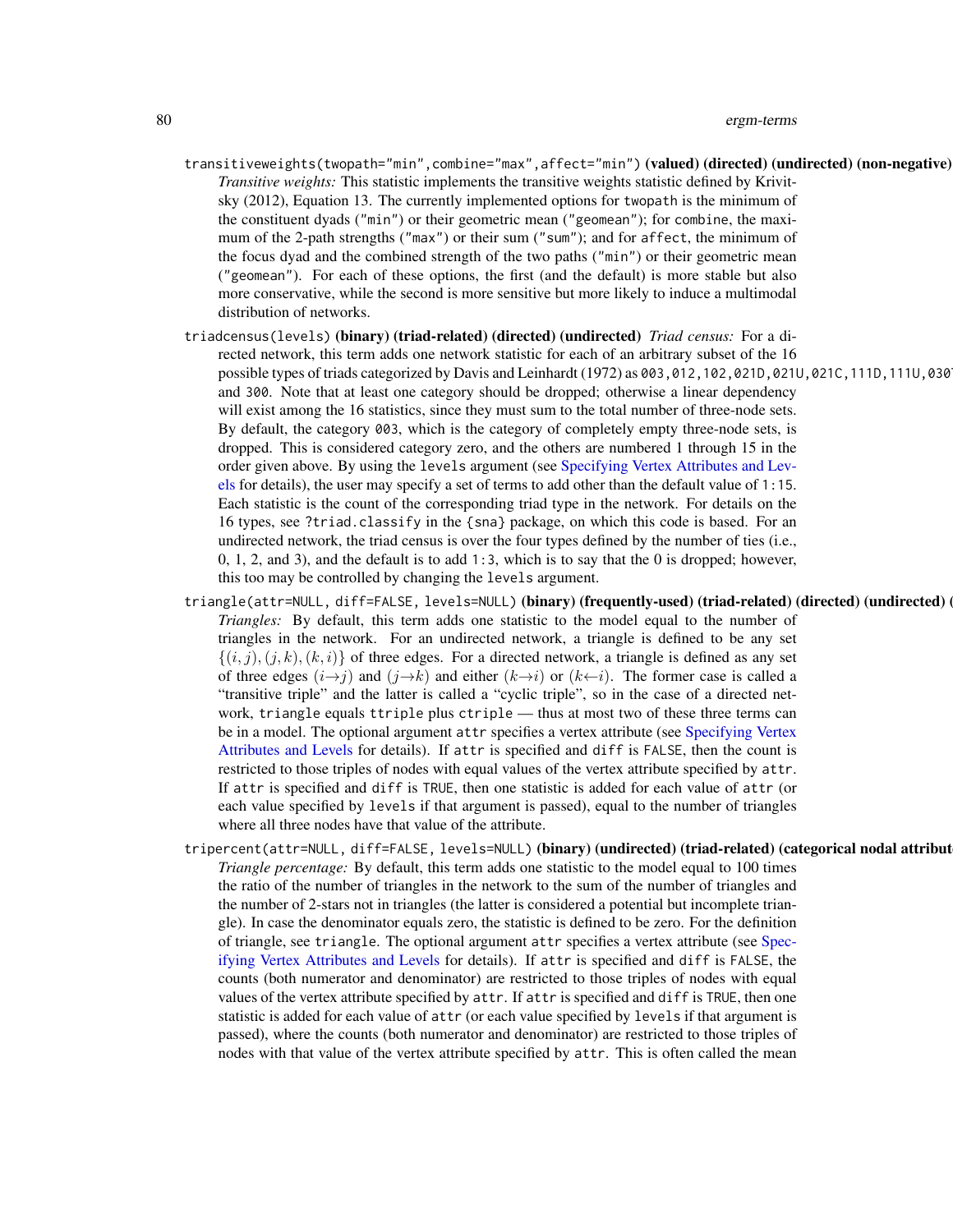correlation coefficient. This term can only be used with undirected networks; for directed networks, it is difficult to define the numerator and denominator in a consistent and meaningful way.

- ttriple(attr=NULL, diff=FALSE, levels=NULL) (binary) (directed) (triad-related) (categorical nodal attribute), a.l *Transitive triples:* By default, this term adds one statistic to the model, equal to the number of transitive triples in the network, defined as a set of edges  $\{(i\rightarrow j), (j\rightarrow k), (i\rightarrow k)\}$ . Note that triangle equals ttriple+ctriple for a directed network, so at most two of the three terms can be in a model. The optional argument attr specifies a vertex attribute (see [Spec](#page-124-0)[ifying Vertex Attributes and Levels](#page-124-0) for details). If attr is specified and diff is FALSE, then the count is over the number of transitive triples where all three nodes have the same value of the attribute. If attr is specified and diff is TRUE, then one statistic is added for each value of attr (or each value of attr specified by levels if that argument is passed), equal to the number of transitive triples where all three nodes have that value of attr. This term can only be used with directed networks.
- twopath (binary) (directed) (undirected) *2-Paths:* This term adds one statistic to the model, equal to the number of 2-paths in the network. For a directed network this is defined as a pair of edges  $(i\rightarrow j)$ ,  $(j\rightarrow k)$ , where i and j must be distinct. That is, it is a directed path of length 2 from i to k via j. For directed networks a 2-path is also a mixed 2-star but the interpretation is usually different; see m2star. For undirected networks a twopath is defined as a pair of edges  ${i, j}, {j, k}$ . That is, it is an undirected path of length 2 from i to k via j, also known as a 2-star.

#### References

- Bomiriya, R. P, Bansal, S., and Hunter, D. R. (2014). Modeling Homophily in ERGMs for Bipartite Networks. Submitted.
- Butts, CT. (2008). "A Relational Event Framework for Social Action." *Sociological Methodology,* 38(1).
- Davis, J.A. and Leinhardt, S. (1972). The Structure of Positive Interpersonal Relations in Small Groups. In J. Berger (Ed.), *Sociological Theories in Progress, Volume 2*, 218–251. Boston: Houghton Mifflin.
- Holland, P. W. and S. Leinhardt (1981). An exponential family of probability distributions for directed graphs. *Journal of the American Statistical Association*, 76: 33–50.
- Hunter, D. R. and M. S. Handcock (2006). Inference in curved exponential family models for networks. *Journal of Computational and Graphical Statistics*, 15: 565–583.
- Hunter, D. R. (2007). Curved exponential family models for social networks. *Social Networks*, 29: 216–230.
- Krackhardt, D. and Handcock, M. S. (2007). Heider versus Simmel: Emergent Features in Dynamic Structures. *Lecture Notes in Computer Science*, 4503, 14–27.
- Krivitsky P. N. (2012). Exponential-Family Random Graph Models for Valued Networks. *Electronic Journal of Statistics*, 2012, 6, 1100-1128. doi: [10.1214/12EJS696](https://doi.org/10.1214/12-EJS696)
- Robins, G; Pattison, P; and Wang, P. (2009). "Closure, Connectivity, and Degree Distributions: Exponential Random Graph (p\*) Models for Directed Social Networks." *Social Networks,* 31:105-117.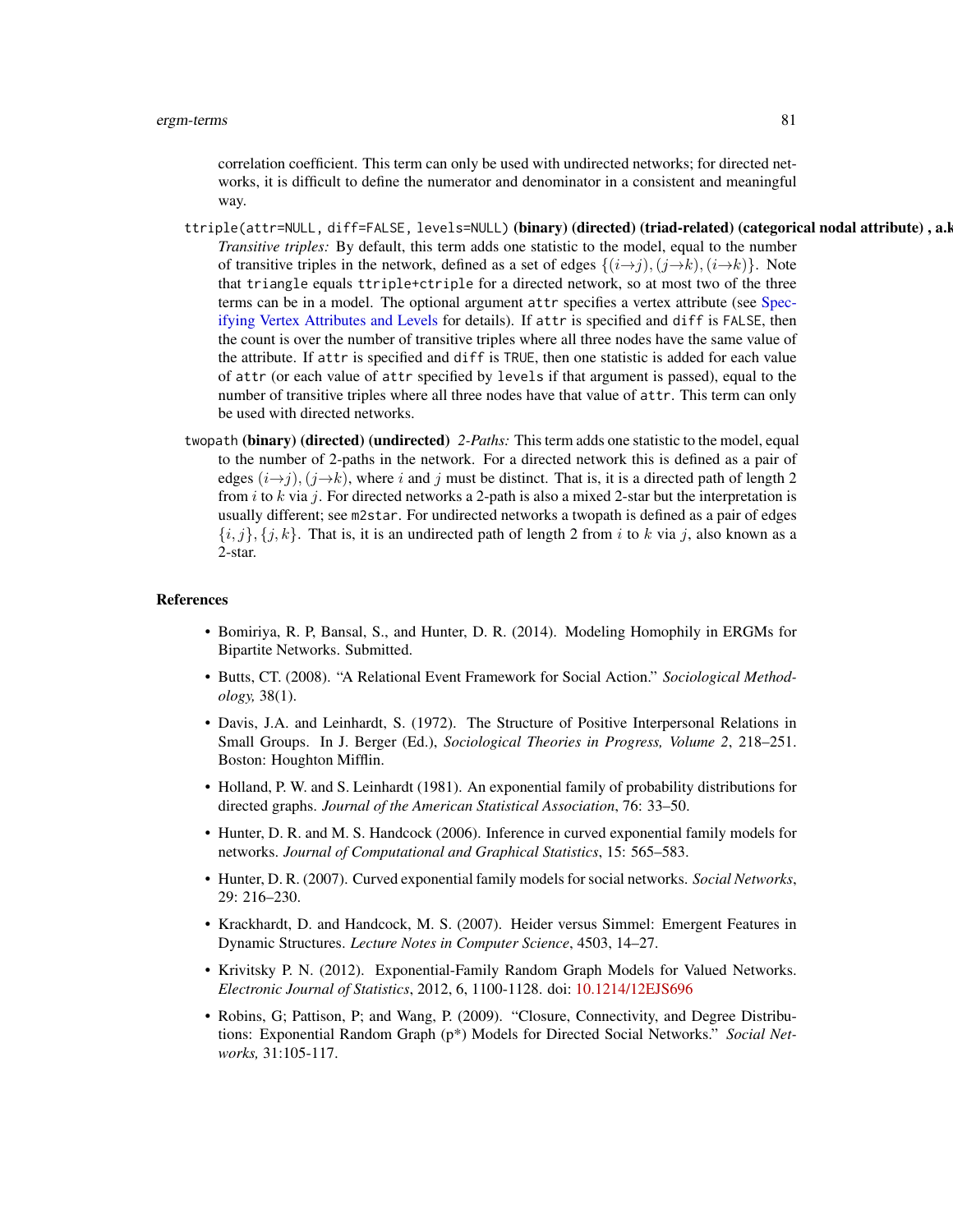- Snijders T. A. B., G. G. van de Bunt, and C. E. G. Steglich. Introduction to Stochastic Actor-Based Models for Network Dynamics. *Social Networks*, 2010, 32(1), 44-60. doi: [10.1016/](https://doi.org/10.1016/j.socnet.2009.02.004) [j.socnet.2009.02.004](https://doi.org/10.1016/j.socnet.2009.02.004)
- Morris M, Handcock MS, and Hunter DR. Specification of Exponential-Family Random Graph Models: Terms and Computational Aspects. *Journal of Statistical Software*, 2008, 24(4), 1-24. <https://www.jstatsoft.org/v24/i04>
- Snijders, T. A. B., P. E. Pattison, G. L. Robins, and M. S. Handcock (2006). New specifications for exponential random graph models, *Sociological Methodology*, 36(1): 99-153.

#### See Also

[ergm](#page-3-0) package, [search.ergmTerms](#page-136-0), [ergm](#page-37-0), [network](#page-0-0), [%v%](#page-0-0), [%n%](#page-0-0)

# Examples

```
## Not run:
ergm(flomarriage ~ kstar(1:2) + absdiff("wealth") + triangle)
ergm(molecule ~ edges + kstar(2:3) + triangle
                     + nodematch("atomic type",diff=TRUE)
                     + triangle + absdiff("atomic type"))
```
## End(Not run)

<span id="page-81-0"></span>ergm.allstats *Calculate all possible vectors of statistics on a network for an ERGM*

#### Description

ergm.allstats produces a matrix of network statistics for an arbitrary statnet exponential-family random graph model. One possible use for this function is to calculate the exact loglikelihood function for a small network via the [ergm.exact](#page-87-0) function.

#### Usage

```
ergm.allstats(
  formula,
  zeroobs = TRUE,
  force = FALSE,
 maxNumChangeStatVectors = 2^16,
  ...
)
```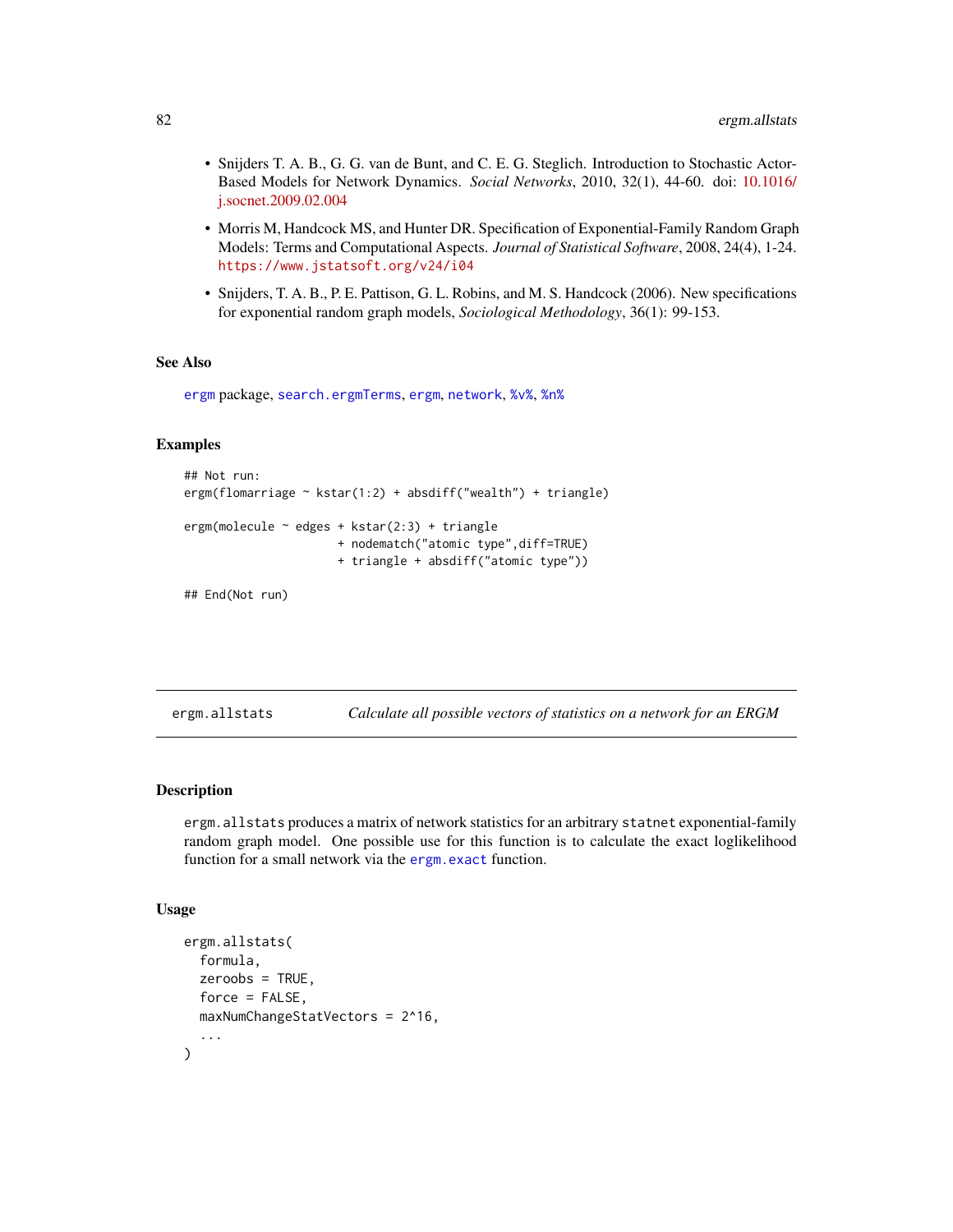# ergm.allstats 83

## Arguments

| formula                 | an formula object of the form $y \sim$ <model terms="">, where y is a network object<br/>or a matrix that can be coerced to a network object. For the details on the<br/>possible <model terms="">, see ergm-terms. To create a network object in, use<br/>the network() function, then add nodal attributes to it using the %<math>\vee\%</math> operator if<br/>necessary.</model></model> |  |
|-------------------------|----------------------------------------------------------------------------------------------------------------------------------------------------------------------------------------------------------------------------------------------------------------------------------------------------------------------------------------------------------------------------------------------|--|
| zeroobs                 | Logical: Should the vectors be centered so that the network passed in the formula<br>has the zero vector as its statistics?                                                                                                                                                                                                                                                                  |  |
| force                   | Logical: Should the algorithm be run even if it is determined that the problem<br>may be very large, thus bypassing the warning message that normally terminates<br>the function in such cases?                                                                                                                                                                                              |  |
| maxNumChangeStatVectors |                                                                                                                                                                                                                                                                                                                                                                                              |  |
|                         | Maximum possible number of distinct values of the vector of statistics. It's good<br>to use a power of 2 for this.                                                                                                                                                                                                                                                                           |  |
| $\ddots$ .              | further arguments; not currently used.                                                                                                                                                                                                                                                                                                                                                       |  |

# Details

The mechanism for doing this is a recursive algorithm, where the number of levels of recursion is equal to the number of possible dyads that can be changed from 0 to 1 and back again. The algorithm starts with the network passed in formula, then recursively toggles each edge twice so that every possible network is visited.

ergm.allstats should only be used for small networks, since the number of possible networks grows extremely fast with the number of nodes. An error results if it is used on a directed network of more than 6 nodes or an undirected network of more than 8 nodes; use force=TRUE to override this error.

# Value

Returns a list object with these two elements:

| weights | integer of counts, one for each row of statmat telling how many networks share |
|---------|--------------------------------------------------------------------------------|
|         | the corresponding vector of statistics.                                        |
| statmat | matrix in which each row is a unique vector of statistics.                     |

## See Also

[ergm.exact](#page-87-0)

# Examples

```
# Count by brute force all the edge statistics possible for a 7-node
# undirected network
mynw <- network(matrix(0,7,7),dir=FALSE)
system.time(a <- ergm.allstats(mynw~edges))
```
# Summarize results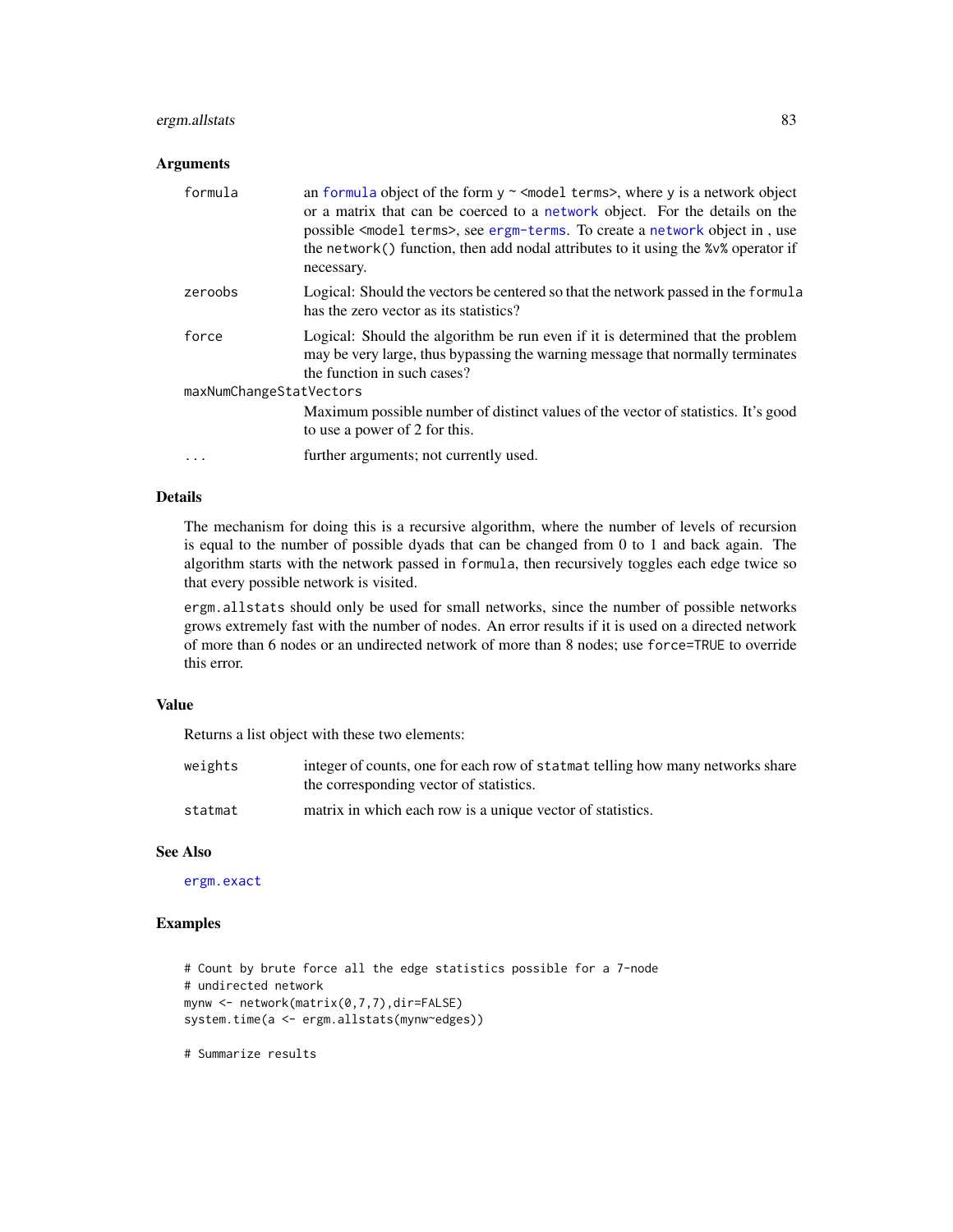```
rbind(t(a$statmat),a$weights)
# Each value of a$weights is equal to 21-choose-k,
# where k is the corresponding statistic (and 21 is
# the number of dyads in an 7-node undirected network).
# Here's a check of that fact:
as.vector(a$weights - choose(21, t(a$statmat)))
# Simple ergm.exact outpuf for this network.
# We know that the loglikelihood for my empty 7-node network
# should simply be -21*log(1+exp(eta)), so we may check that
# the following two values agree:
-21*log(1+exp(.1234))
ergm.exact(.1234, mynw~edges, statmat=a$statmat, weights=a$weights)
```
ergm.bounddeg *Initializes the parameters to bound degree during sampling*

#### Description

Not normally called directly by user, ergm.bounddeg initializes the list of parameters used to bound the degree during the Metropolis Hastings sampling process, and issues warnings if the original network doesn't meet the constraints specified by 'bounddeg'.

#### Usage

```
ergm.bounddeg(bounddeg, nw)
```
# Arguments

| bounddeg | a list of parameters which may contain the following for a network of size n<br>nodes:                                                                               |
|----------|----------------------------------------------------------------------------------------------------------------------------------------------------------------------|
|          | • attribs: an nxp matrix, where entry ij is TRUE if node i has attribute j, and<br>FALSE otherwise; default=an nx1 matrix of 1's                                     |
|          | • maxout : an nxp matrix, where entry ij is the maximum number of out<br>degrees for node i to nodes with attribute j; default=an nxp matrix of the<br>value $(n-1)$ |
|          | • maxin : defined similarly to maxout, but ignored for undirected networks;<br>$default = an nxp matrix of the value (n-1)$                                          |
|          | • minout : defined similarly to maxout; default=an nxp matrix of 0's                                                                                                 |
|          | • minin : defined similarly to maxout, but ignored for undirected networks;<br>default=an $nxp$ matrix of 0's                                                        |
| nw       | the orginal network specified to ergm in 'formula'                                                                                                                   |
|          |                                                                                                                                                                      |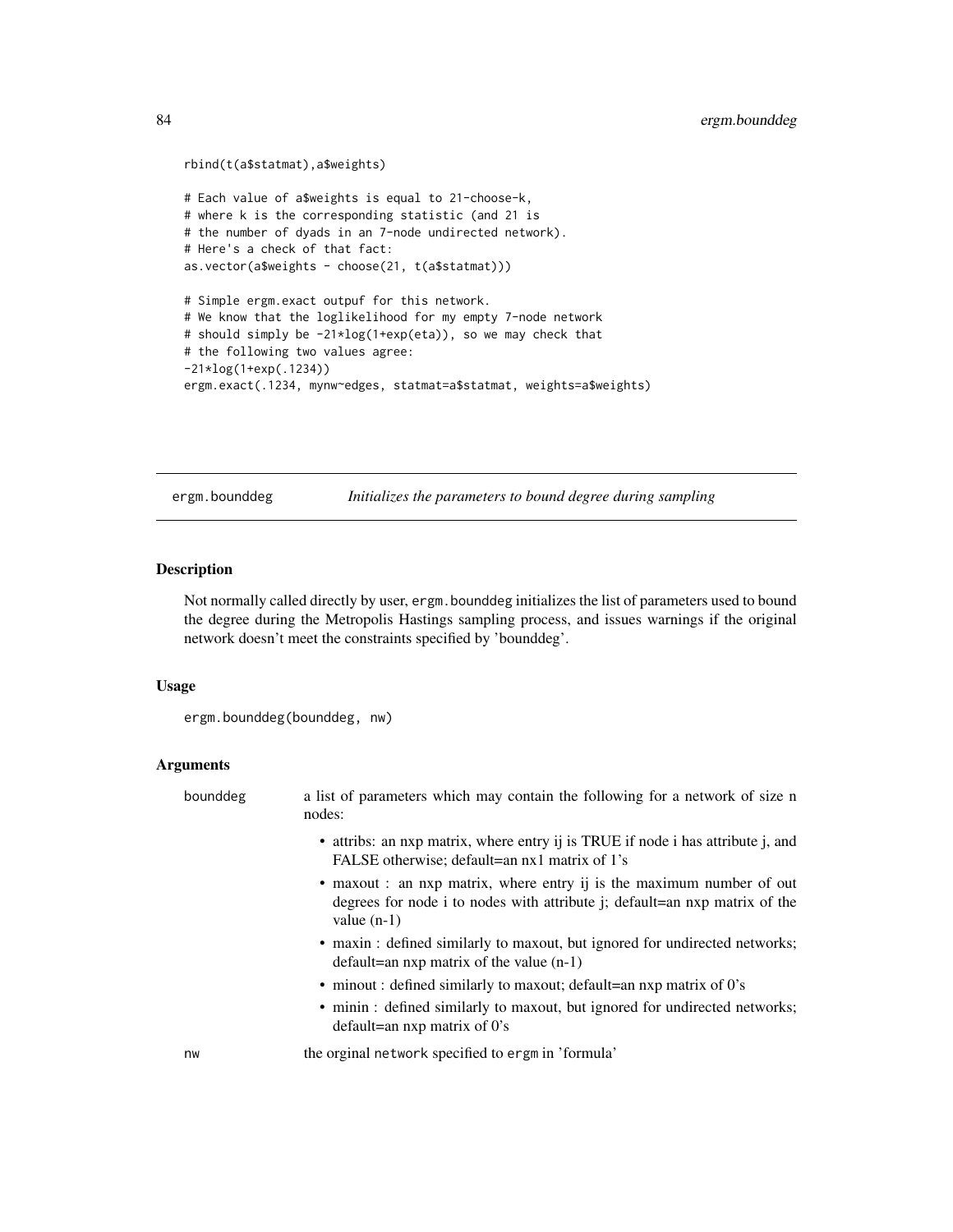#### Details

In some modeling situations, the degree of certain nodes are constrained to lie in a certain range (rather than their theoretically possible range of 0 to n-1). Such sample space constraints may be incorporated into the ergm modeling process, and if so then the MCMC routine is prevented from visiting network states that violate any of these bounds.

In case there are categories of nodes and degree bounds for each set of categories, such constraints may be incorporated as well. For instance, if the nodes are girls and boys, and there is a maximum of 5 out-ties to boys and a maximum of 5 out-ties to girls for each node, we would define p to be 2, and the nxp matrix attribs would have TRUE in the first column (say) for exactly those nodes that are boys and TRUE in the second column for only the girls. The maxout matrix would consist of all 5s in this case, and the other arguments would be left as their default values.

Since the observed network is generally the beginning of the Markov chain, it must satisfy all of the degree constraints itself; thus, this function returns an error message if any bound is violated by the observed network.

#### Value

a list of parameters used to bound degree during sampling

 $-11.8$ 

condAllDegExact

|         | always FALSE     |
|---------|------------------|
| attribs | as defined above |
| maxout  | as defined above |
| maxin   | as defined above |
| minout  | as defined above |
| minin   | as defined above |

#### See Also

[ergm-proposals](#page-0-0)

ergm.bridge.llr *Bridge sampling to evaluate ERGM log-likelihoods and log-likelihood ratios*

## Description

ergm.bridge.llr uses bridge sampling with geometric spacing to estimate the difference between the log-likelihoods of two parameter vectors for an ERGM via repeated calls to simulate. formula.ergm.

ergm.bridge.0.11k is a convenience wrapper that returns the log-likelihood of configuration  $\theta$ *relative to the reference measure.* That is, the configuration with  $\theta = 0$  is defined as having loglikelihood of 0.

ergm.bridge.dindstart.llk is a wrapper that uses a dyad-independent ERGM as a starting point for bridge sampling to estimate the log-likelihood for a given dyad-dependent model and parameter configuration. Note that it only handles binary ERGMs (response=NULL) and with constraints (constraints=) that that do not induce dyadic dependence.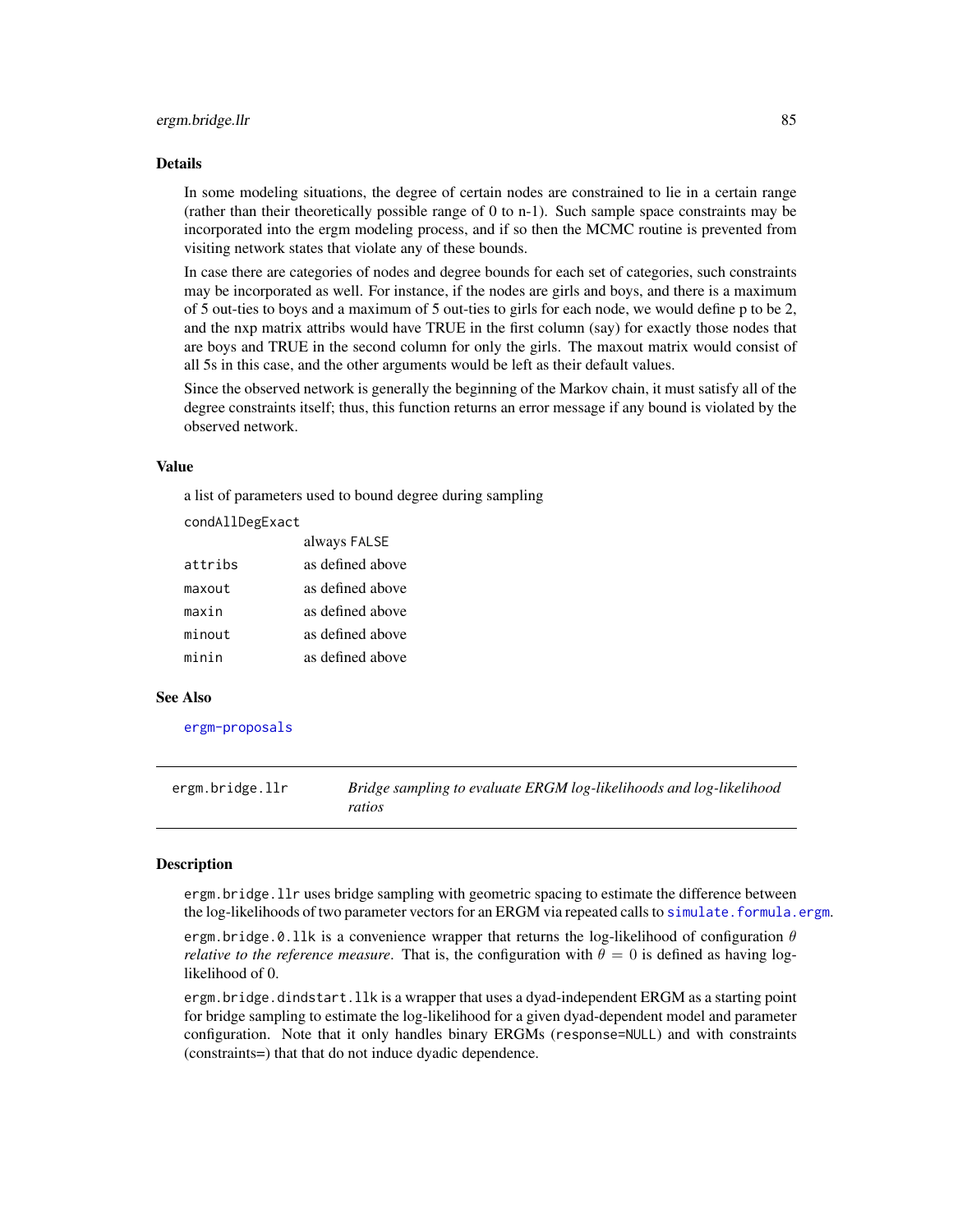# Usage

```
ergm.bridge.llr(
 object,
  response = NULL,
 constraints = \sim.,
 from,
  to,
 basis = NULL,
 verbose = FALSE,
  ...,
 llronly = FALSE,
 control = control.ergm.bridge()
)
ergm.bridge.0.llk(
 object,
 response = response,
 constraints = \sim.,
 coef,
  ...,
 llkonly = TRUE,
  control = control.ergm.bridge()
\mathcal{L}ergm.bridge.dindstart.llk(
  object,
  response = NULL,
 constraints = \sim.,
 coef,
 dind = NULL,coef.dind = NULL,
 basis = NULL,
  ...,
 llkonly = TRUE,
 control = control.ergm.bridge()
\mathcal{L}
```
# Arguments

| object      | A model formula. See ergm for details.                                                                                                                                                                         |
|-------------|----------------------------------------------------------------------------------------------------------------------------------------------------------------------------------------------------------------|
| response    | Name of the edge attribute whose value is to be modeled in the valued ERGM<br>framework. Defaults to NULL for simple presence or absence, modeled via a<br>binary ERGM.                                        |
| constraints | A one-sided formula specifying one or more constraints on the support of the<br>distribution of the networks being simulated. See the documentation for a simi-<br>lar argument for ergm for more information. |
| from, to    | The initial and final parameter vectors.                                                                                                                                                                       |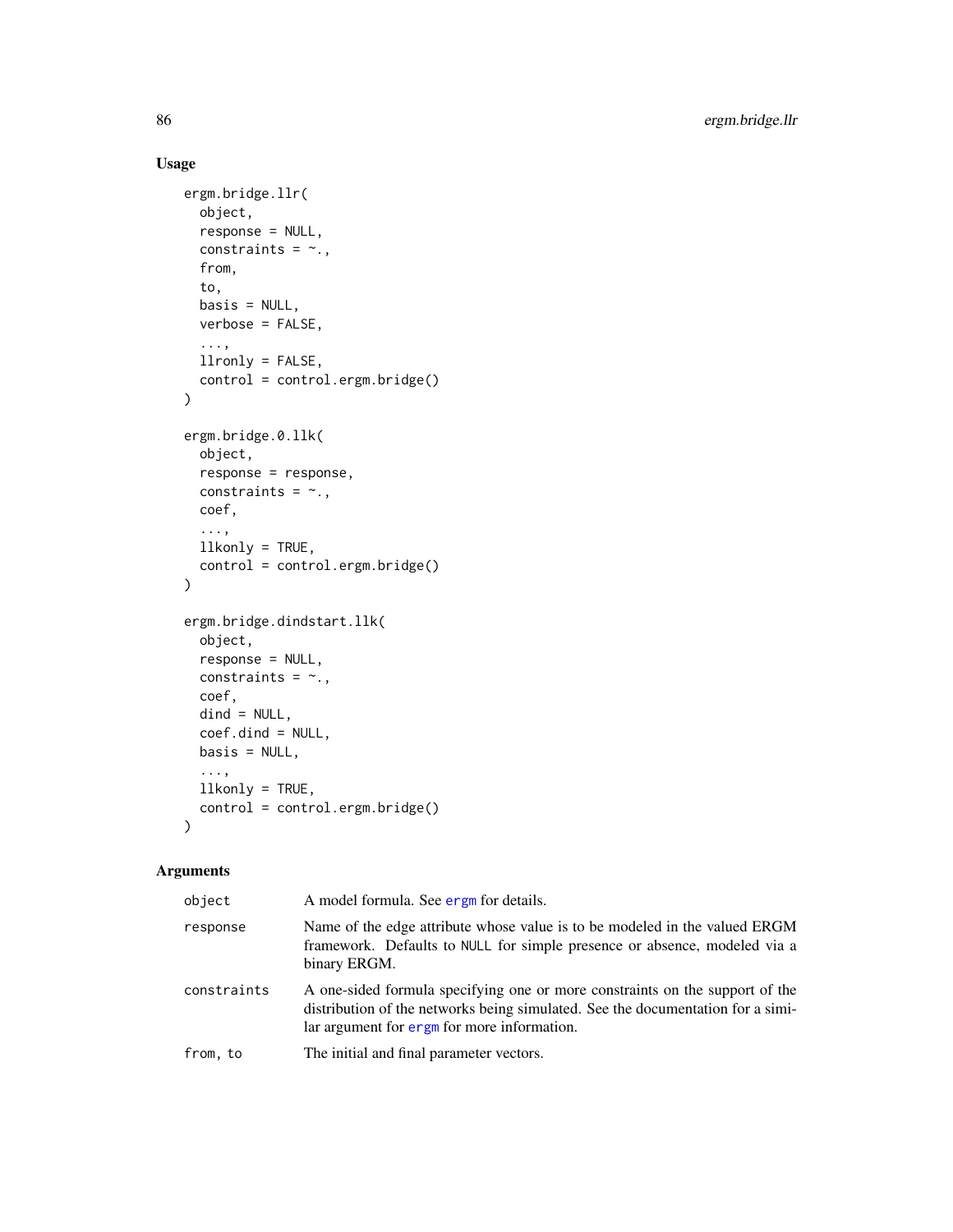# ergm.bridge.llr 87

| basis     | An optional network object to start the Markov chain. If omitted, the default is<br>the left-hand-side of the object.                                                                                                |
|-----------|----------------------------------------------------------------------------------------------------------------------------------------------------------------------------------------------------------------------|
| verbose   | Logical: If TRUE, print detailed information.                                                                                                                                                                        |
| $\ddots$  | Further arguments to ergm.bridge.llr and simulate.formula.ergm.                                                                                                                                                      |
| llronly   | Logical: If TRUE, only the estiamted log-ratio will be returned by ergm. bridge. 11r.                                                                                                                                |
| control   | Control arguments. See control.ergm.bridge for details.                                                                                                                                                              |
| coef      | A vector of coefficients for the configuration of interest.                                                                                                                                                          |
| llkonly   | Whether only the estiamted log-likelihood should be returned by the ergm. bridge. 0.11k<br>and ergm. bridge. dindstart. 11k. (Defaults to TRUE.)                                                                     |
| dind      | A one-sided formula with the dyad-independent model to use as a starting point.<br>Defaults to the dyad-independent terms found in the formula object with an<br>overal density term (edges) added if not redundant. |
| coef.dind | Parameter configuration for the dyad-independent starting point. Defaults to the<br>MLE of dind.                                                                                                                     |

# Value

If llronly=TRUE or llkonly=TRUE, these functions return the scalar log-likelihood-ratio or the log-likelihood. Otherwise, they return a list with the following components:

| 11r       | The estimated log-ratio.                                                                                          |
|-----------|-------------------------------------------------------------------------------------------------------------------|
| llrs      | The estimated log-ratios for each of the nsteps bridges.                                                          |
| path      | A numeric matrix with nsteps rows, with each row being the respective bridge's<br>parameter configuration.        |
| stats     | A numeric matrix with nsteps rows, with each row being the respective bridge's<br>vector of simulated statistics. |
| Dtheta.Du | The gradient vector of the parameter values with respect to position of the<br>bridge.                            |

ergm.bridge.0.llk result list also includes an llk element, with the log-likelihood itself (with the reference distribution assumed to have likelihood 0).

ergm.bridge.dindstart.llk result list also includes an llk element, with the log-likelihood itself and an llk.dind element, with the log-likelihood of the nearest dyad-independent model.

## References

Hunter, D. R. and Handcock, M. S. (2006) *Inference in curved exponential family models for networks*, Journal of Computational and Graphical Statistics.

## See Also

[simulate.formula.ergm](#page-138-0)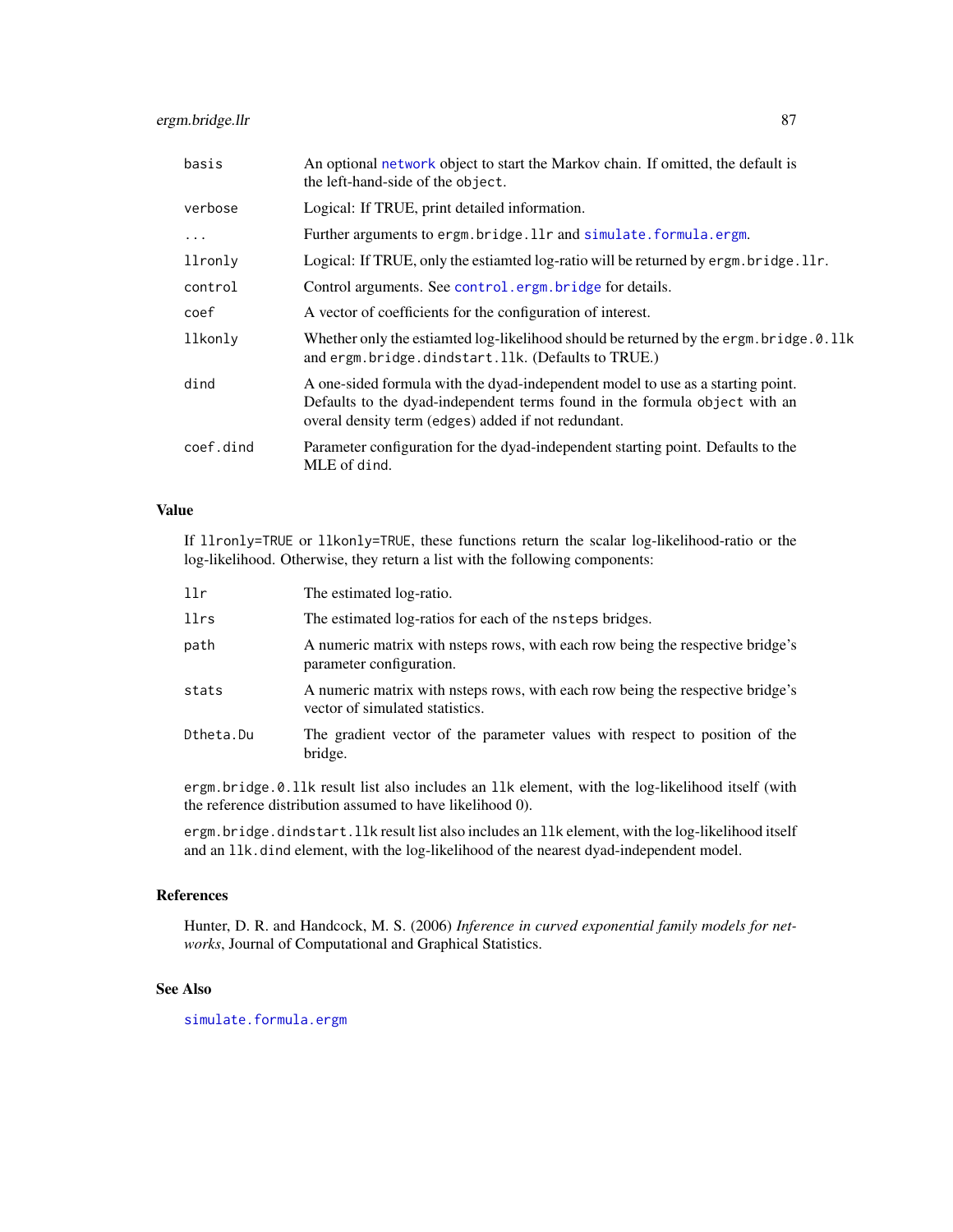<span id="page-87-0"></span>

## Description

ergm.exact calculates the exact loglikelihood, evaluated at eta, for the statnet exponentialfamily random graph model represented by formula.

#### Usage

ergm.exact(eta, formula, statmat = NULL, weights = NULL, ...)

# Arguments

| eta      | vector of canonical parameter values at which the loglikelihood should be eval-<br>uated.                                                                                                                                                                                                                                                                                          |
|----------|------------------------------------------------------------------------------------------------------------------------------------------------------------------------------------------------------------------------------------------------------------------------------------------------------------------------------------------------------------------------------------|
| formula  | an link{formula} object of the form $y \sim$ <model terms="">, where y is a network<br/>object or a matrix that can be coerced to a network object. For the details on the<br/>possible <model terms="">, see ergm-terms. To create a network object in, use<br/>the network () function, then add nodal attributes to it using the %v% operator if<br/>necessary.</model></model> |
| statmat  | if NULL, call ergm. all stats to generate all possible graph statistics for the<br>networks in this model.                                                                                                                                                                                                                                                                         |
| weights  | In case statmat is not NULL, this should be the vector of counts corresponding<br>to the rows of statmat. If statmat is NULL, this is generated by the call to<br>ergm.allstats.                                                                                                                                                                                                   |
| $\cdots$ | further arguments; not currently used.                                                                                                                                                                                                                                                                                                                                             |

#### Details

ergm.exact should only be used for small networks, since the number of possible networks grows extremely fast with the number of nodes. An error results if it is used on a directed network of more than 6 nodes or an undirected network of more than 8 nodes; use force=TRUE to override this error.

In case this function is to be called repeatedly, for instance by an optimization routine, it is preferable to call [ergm.allstats](#page-81-0) first, then pass statmat and weights explicitly to avoid repeatedly calculating these objects.

# Value

Returns the value of the exact loglikelihood, evaluated at eta, for the statnet exponential-family random graph model represented by formula.

# See Also

[ergm.allstats](#page-81-0)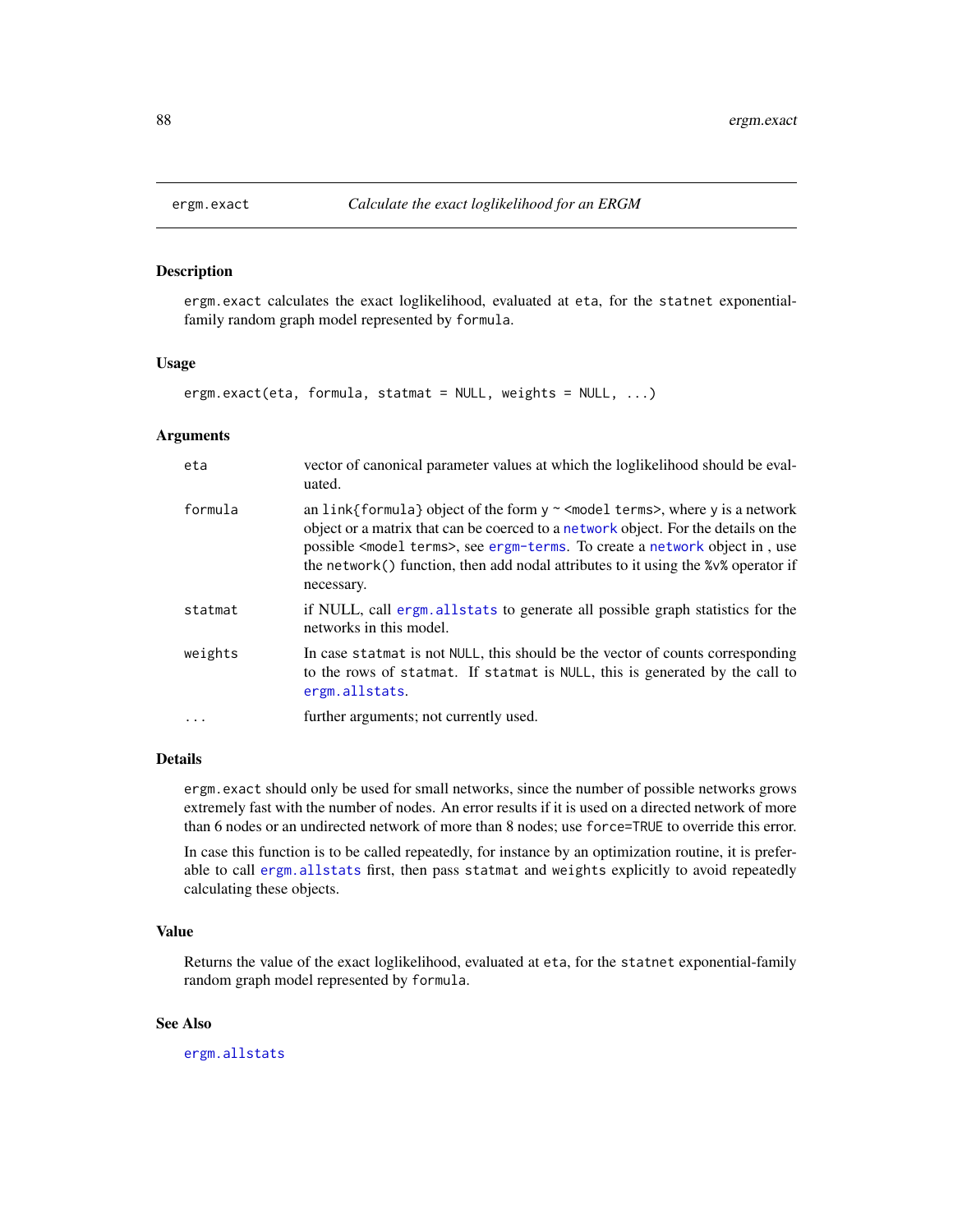# ergm.geodistdist 89

## Examples

```
# Count by brute force all the edge statistics possible for a 7-node
# undirected network
mynw <- network(matrix(0,7,7),dir=FALSE)
system.time(a <- ergm.allstats(mynw~edges))
# Summarize results
rbind(t(a$statmat),a$weights)
# Each value of a$weights is equal to 21-choose-k,
# where k is the corresponding statistic (and 21 is
# the number of dyads in an 7-node undirected network).
# Here's a check of that fact:
as.vector(a$weights - choose(21, t(a$statmat)))
# Simple ergm.exact outpuf for this network.
# We know that the loglikelihood for my empty 7-node network
# should simply be -21*log(1+exp(eta)), so we may check that
# the following two values agree:
-21*log(1+exp(.1234))
ergm.exact(.1234, mynw~edges, statmat=a$statmat, weights=a$weights)
```
ergm.geodistdist *Calculate geodesic distance distribution for a network or edgelist*

# Description

ergm.geodistdist calculates geodesic distance distribution for a given [network](#page-0-0) and returns it as a vector.

ergm.geodistn calculates geodesic deistance distribution based on an input edgelist, and has very little error checking so should not normally be called by users. The C code requires the edgelist to be directed and sorted correctly.

#### Usage

```
ergm.geodistdist(nw, directed = is.directed(nw))
```

```
ergm.geodistn(edgelist, n = max(edgelist), directed = FALSE)
```
# Arguments

| nw       | network object over which distances should be calculated |
|----------|----------------------------------------------------------|
| directed | logical, should the network be treated as directed       |
| edgelist | an edgelist representation of a network as an mx2 matrix |
| n        | integer, size of the network                             |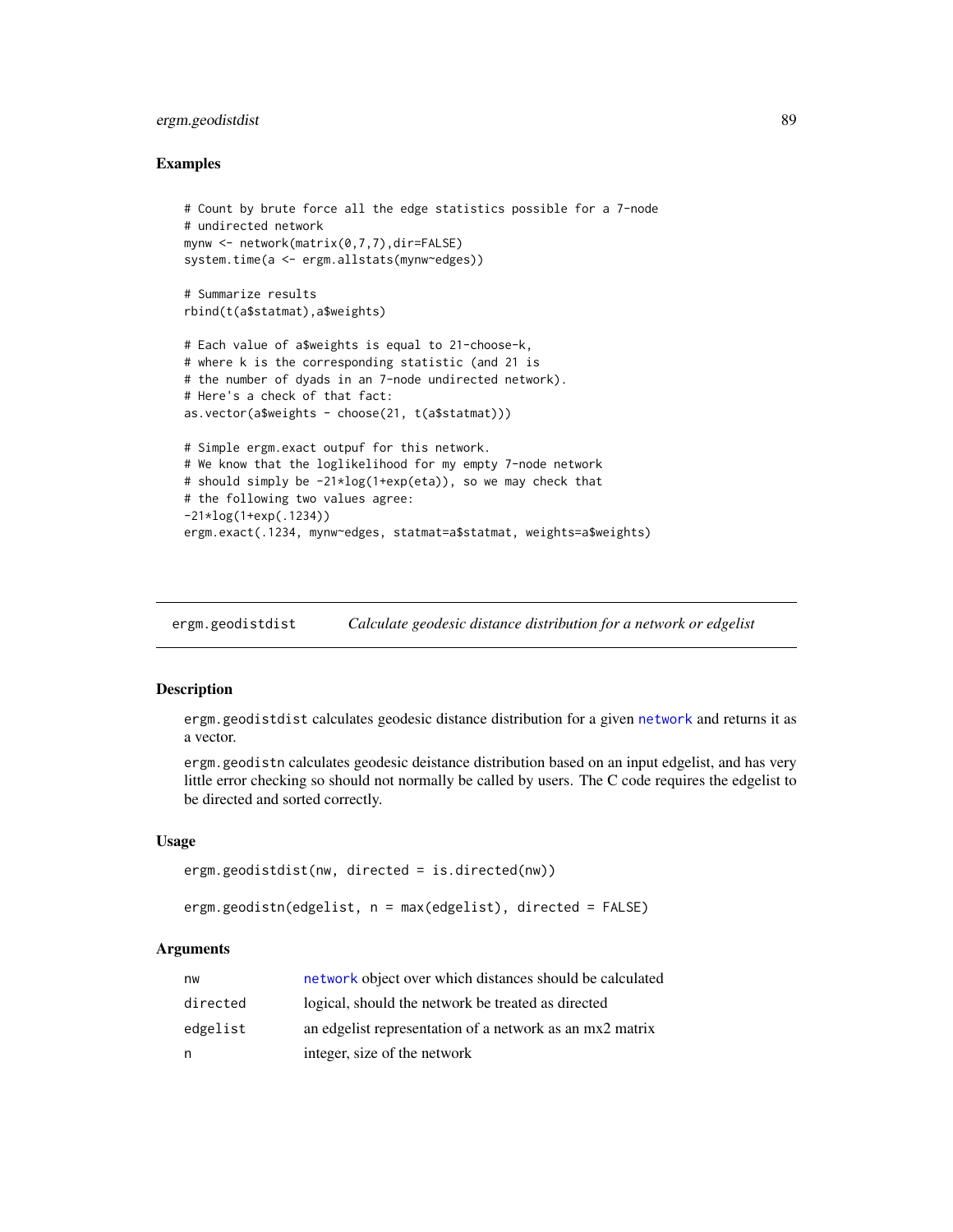## Details

ergm.geodistdist is a network wrapper for ergm.geodistn, which calculates and returns the geodesic distance distribution for a given network via full\_geodesic\_distribution.C

## Value

a vector ans with length equal to the size of the network where

- ans[i], i=1, ..., n-1 is the number of pairs of geodesic length i
- ans[n] is the number of pairs of geodesic length infinity.

# See Also

See also the sna package [geodist](#page-0-0) function

# Examples

data(faux.mesa.high) ergm.geodistdist(faux.mesa.high)

| ergm.getnetwork | Acquire and verify the network from the LHS of an ergm formula and |
|-----------------|--------------------------------------------------------------------|
|                 | verify that it is a valid network.                                 |

## Description

The function function ensures that the network in a given formula is valid; if so, the network is returned; if not, execution is halted with warnings.

## Usage

ergm.getnetwork(formula, loopswarning = TRUE)

# Arguments

| formula      | a two-sided formula whose LHS is a network, an object that can be coerced to<br>a network, or an expression that evaluates to one. |
|--------------|------------------------------------------------------------------------------------------------------------------------------------|
| loopswarning | whether warnings about loops should be printed (TRUE or FALSE); defaults to<br>TRUF.                                               |

## Value

A [network](#page-0-0) object constructed by evaluating the LHS of the model formula in the formula's environment.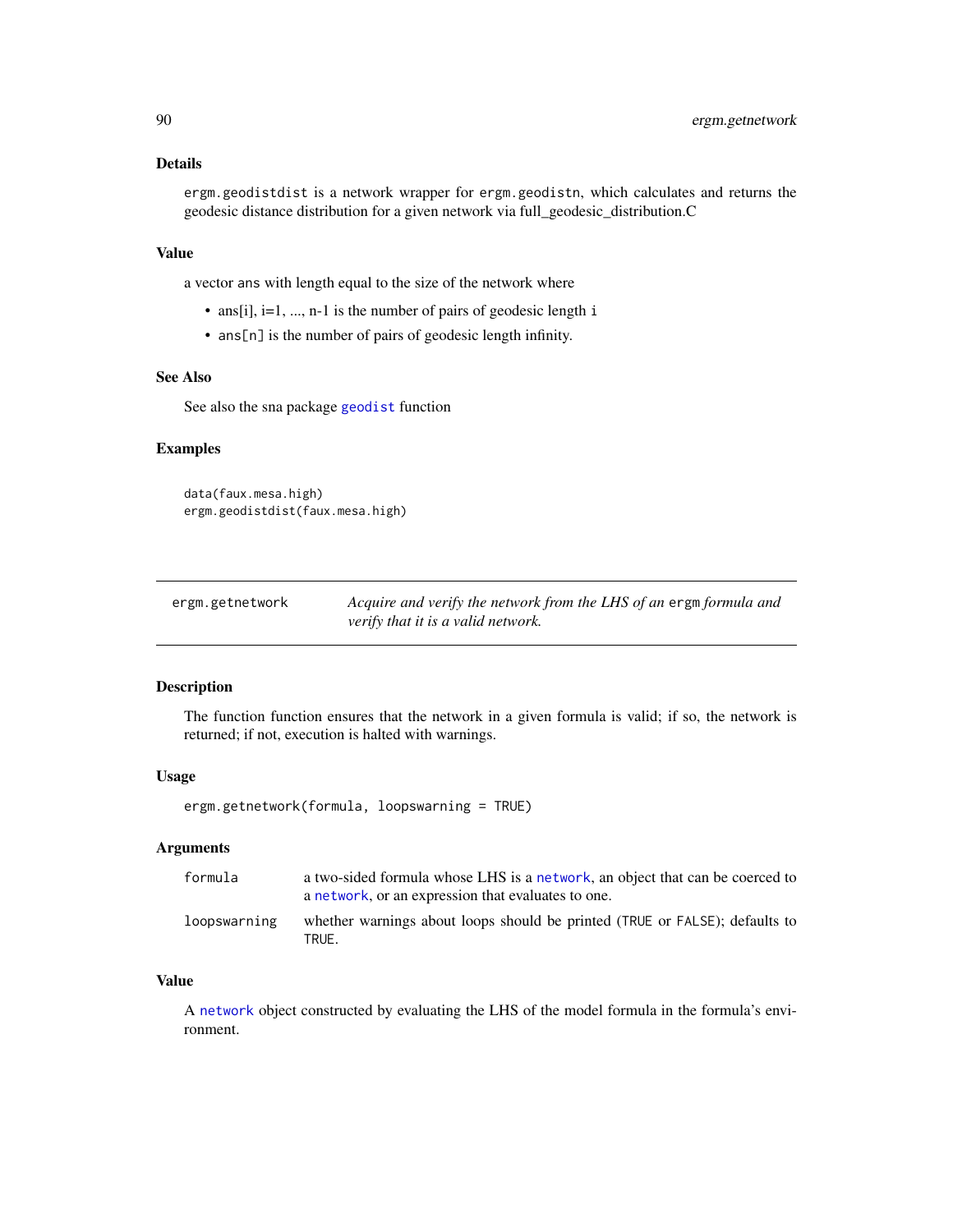# Description

Gives the network a series of proposals it can't refuse. Returns the statistics of the network, and, optionally, the final network.

# Usage

```
ergm.godfather(
 formula,
 changes = NULL,
  response = NULL,
 end.network = FALSE,
 stats.start = FALSE,
 changes.only = FALSE,
 verbose = FALSE,
 control = control.ergm.godfather()
)
```
# Arguments

| formula      | An ergm-style formula, with a network on its LHS.                                                                                                                                                                                                                                                                                                                                 |
|--------------|-----------------------------------------------------------------------------------------------------------------------------------------------------------------------------------------------------------------------------------------------------------------------------------------------------------------------------------------------------------------------------------|
| changes      | Either a matrix with three columns: tail, head, and new value, describing the<br>changes to be made; or a list of such matrices to apply these changes in a se-<br>quence. For binary network models, the third column may be omitted. In that<br>case, the changes are treated as toggles. Note that if a list is passed, it must<br>either be all of changes or all of toggles. |
| response     | Name of the edge attribute whose value is to be modeled in the valued ERGM<br>framework. Defaults to NULL for simple presence or absence, modeled via a<br>binary ERGM.                                                                                                                                                                                                           |
| end.network  | Whether to return a network that results. Defaults to FALSE.                                                                                                                                                                                                                                                                                                                      |
| stats.start  | Whether to return the network statistics at start (before any changes are ap-<br>plied) as the first row of the statistics matrix. Defaults to FALSE, to produce<br>output similar to that of simulate for ERGMs when output="stats", where<br>initial network's statistics are not returned.                                                                                     |
| changes.only | Whether to return network statistics or only their changes relative to the initial<br>network.                                                                                                                                                                                                                                                                                    |
| verbose      | Whether to print progress messages.                                                                                                                                                                                                                                                                                                                                               |
| control      | A control list generated by control.ergm.godfather.                                                                                                                                                                                                                                                                                                                               |
|              |                                                                                                                                                                                                                                                                                                                                                                                   |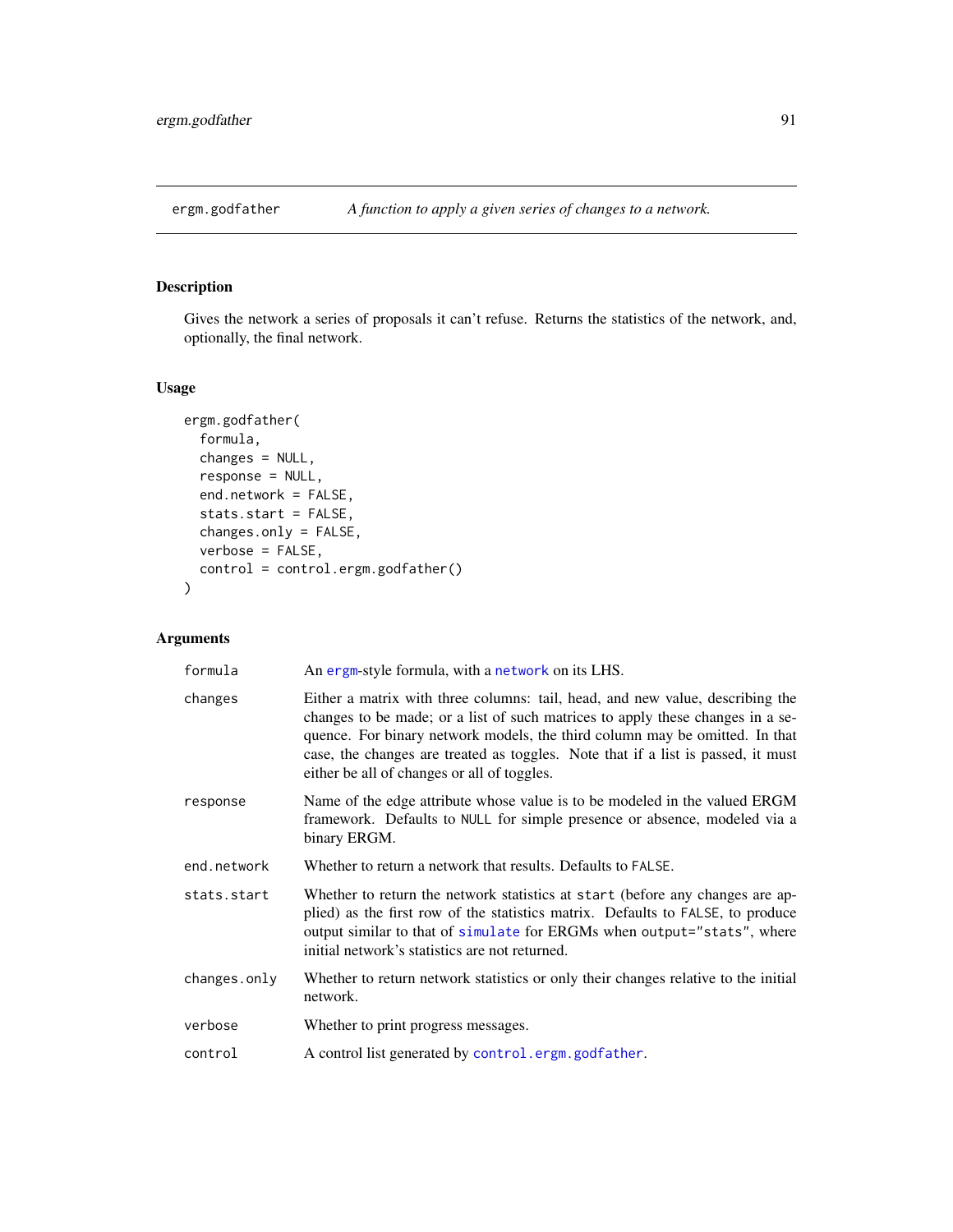If end.network==FALSE (the default), an [mcmc](#page-0-0) object with the requested network statistics associed with the network series produced by applying the specified changes. Its [mcmc](#page-0-0) attributes encode the timing information: so [start\(](#page-0-0)out) gives the time point associated with the first row returned, and [end\(](#page-0-0)out) out the last. The "thinning interval" is always 1.

If end.network==TRUE, return a [network](#page-0-0) object, representing the final network, with a matrix of statistics described in the previous paragraph attached to it as an attr-style attribute "stats".

#### See Also

```
tergm::tergm.godfather(), simulate.ergm(), simulate.formula()
```
# Examples

```
data(florentine)
ergm.godfather(flomarriage~edges+absdiff("wealth")+triangles,
               changes=list(cbind(1:2,2:3),
                            cbind(3,5),
                            cbind(3,5),
                            cbind(1:2,2:3)),
               stats.start=TRUE)
```

| ergmMPLE | <b>ERGM</b> Predictors and response for logistic regression calculation of |
|----------|----------------------------------------------------------------------------|
|          | <i>MPLE</i>                                                                |

# Description

Return the predictor matrix, response vector, and vector of weights that can be used to calculate the MPLE for an ERGM.

## Usage

```
ergmMPLE(
  formula,
  constraints = \sim.,
  fitmodel = FALSE,
  output = c("matrix", "array", "fit"),
  as.initialfit = TRUE,
  control = control.ergm(),verbose = FALSE,
  ...
)
```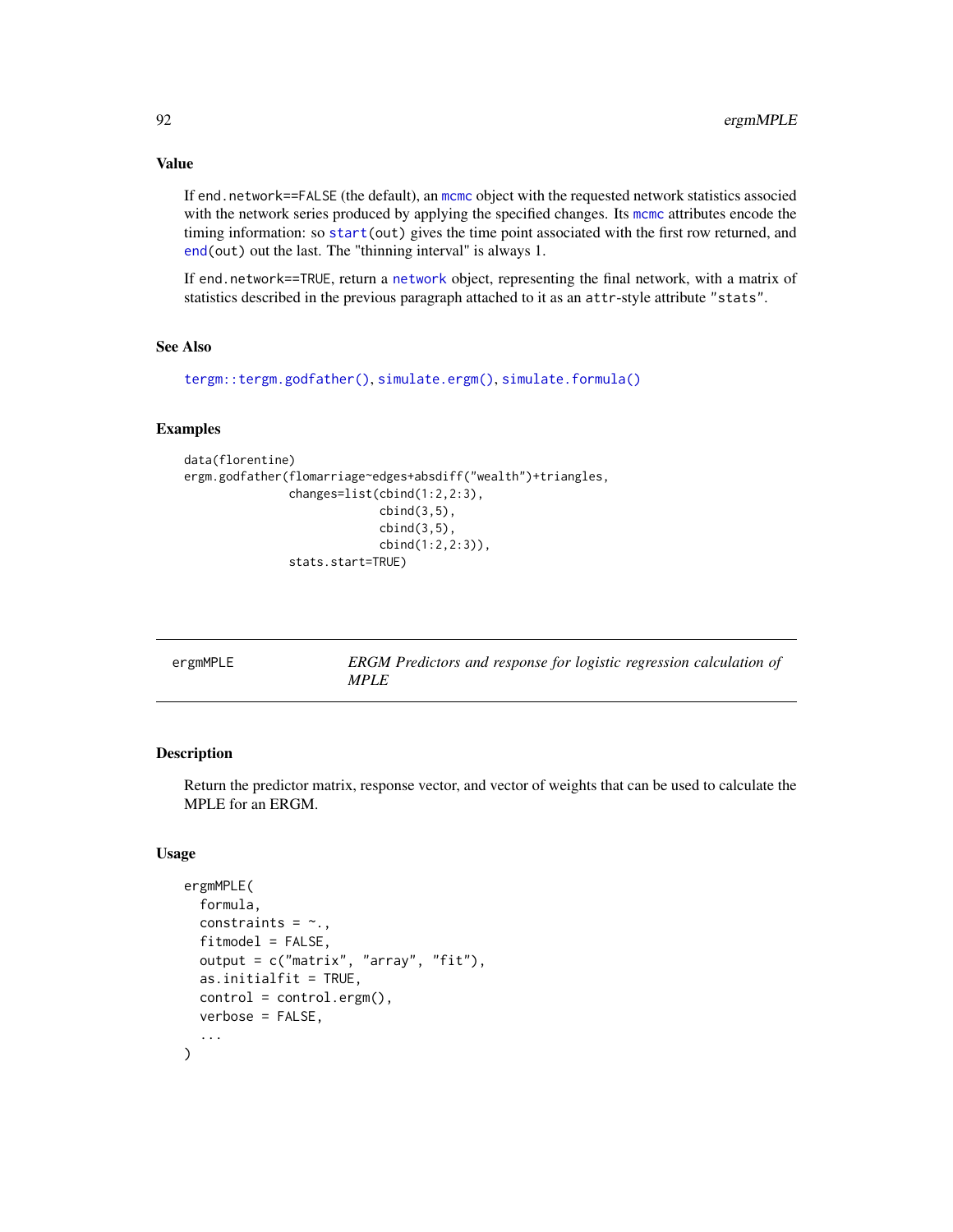# ergmMPLE 93

# Arguments

| formula, constraints |                                                                                                                                                                                                                         |
|----------------------|-------------------------------------------------------------------------------------------------------------------------------------------------------------------------------------------------------------------------|
|                      | An ERGM formula and a constraint formula. See ergm.                                                                                                                                                                     |
| fitmodel             | Deprecated. Use output="fit" instead.                                                                                                                                                                                   |
| output               | Character, partially matched. See Value.                                                                                                                                                                                |
| as.initialfit        | Logical. Specifies whether terms are initialized with argument initial fit==TRUE<br>(the default). Generally, if TRUE, all curved ERGM terms will be treated as hav-<br>ing their curved parameters fixed. See Example. |
| control              | A list of control parameters for tuning the fitting of an ERGM. Most of these<br>parameters are irrelevant in this context. See control ergm for details about all<br>of the control parameters.                        |
| verbose              | Logical; if TRUE, the program will print out some additional information.                                                                                                                                               |
| $\cdots$             | Additional arguments, to be passed to lower-level functions.                                                                                                                                                            |

#### Details

The MPLE for an ERGM is calculated by first finding the matrix of change statistics. Each row of this matrix is associated with a particular pair (ordered or unordered, depending on whether the network is directed or undirected) of nodes, and the row equals the change in the vector of network statistics (as defined in formula) when that pair is toggled from a 0 (no edge) to a 1 (edge), holding all the rest of the network fixed. The MPLE results if we perform a logistic regression in which the predictor matrix is the matrix of change statistics and the response vector is the observed network (i.e., each entry is either 0 or 1, depending on whether the corresponding edge exists or not).

Using output="matrix", note that the result of the fit may be obtained from the [glm](#page-0-0) function, as shown in the examples below.

When output="array", the MPLE.max.dyad.types control parameter must be greater than network.dyadcount(.) of the response network, or not all elements of the array that ought to be filled in will be.

## Value

If output=="matrix" (the default), then only the response, predictor, and weights are returned; thus, the MPLE may be found by hand or the vector of change statistics may be used in some other way. To save space, the algorithm will automatically search for any duplicated rows in the predictor matrix (and corresponding response values). ergmMPLE function will return a list with three elements, response, predictor, and weights, respectively the response vector, the predictor matrix, and a vector of weights, which are really counts that tell how many times each corresponding response, predictor pair is repeated.

If output=="array", a list with similarly named three elements is returned, but response is formatted into a sociomatrix; predictor is a 3-dimensional array of with cell predictor $[t, h, k]$ containing the change score of term  $k$  for dyad  $(t,h)$ ; and weights is also formatted into a sociomatrix, with an element being 1 if it is to be added into the pseudolikelihood and 0 if it is not.

In particular, for a unipartite network, cells corresponding to self-loops, i.e., predictor $[i, i, k]$ will be NA and weights[i, i] will be 0; and for a unipartite undirected network, lower triangle of each predictor[,, $k$ ] matrix will be set to NA, with the lower triangle of weights being set to 0.

If output=="fit", then ergmMPLE simply calls the [ergm](#page-37-0) function with the estimate="MPLE" option set, returning an object of class ergm that gives the fitted pseudolikelihood model.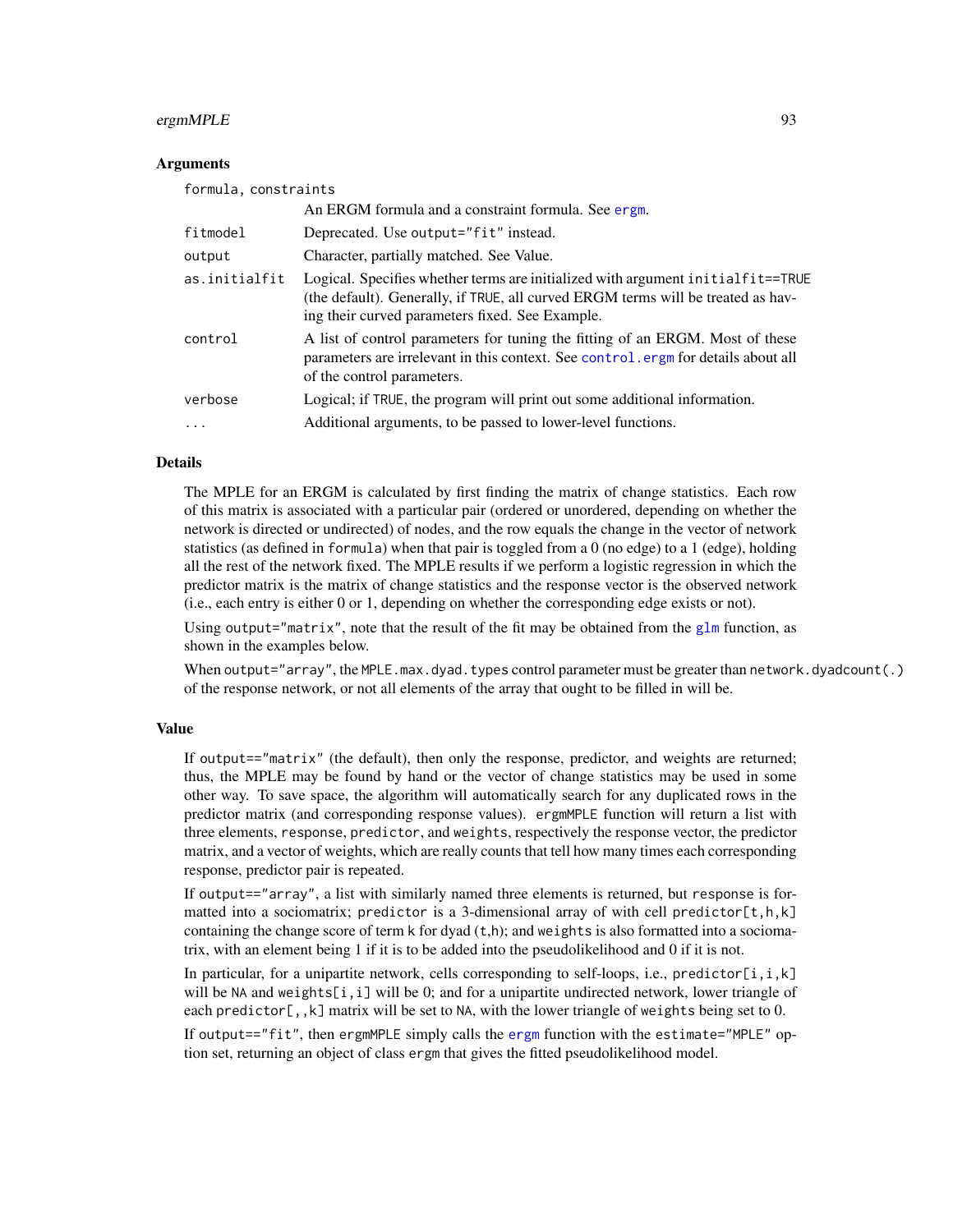#### See Also

[ergm](#page-37-0), [glm](#page-0-0)

## Examples

```
data(faux.mesa.high)
formula <- faux.mesa.high ~ edges + nodematch("Sex") + nodefactor("Grade")
mplesetup <- ergmMPLE(formula)
# Obtain MPLE coefficients "by hand":
glm(mple setup $response ~ . - 1, data = data frame(mple setup $predictor),weights = mplesetup$weights, family="binomial")$coefficients
# Check that the coefficients agree with the output of the ergm function:
ergmMPLE(formula, output="fit")$coef
# We can also format the predictor matrix into an array:
mplearray <- ergmMPLE(formula, output="array")
# The resulting matrices are big, so only print the first 5 actors:
mplearray$response[1:5,1:5]
mplearray$predictor[1:5,1:5,]
mplearray$weights[1:5,1:5]
formula2 <- faux.mesa.high \sim gwesp(0.5,fix=FALSE)
# The term is treated as fixed: only the gwesp term is returned:
colnames(ergmMPLE(formula2, as.initialfit=TRUE)$predictor)
# The term is treated as curved: individual esp# terms are returned:
colnames(ergmMPLE(formula2, as.initialfit=FALSE)$predictor)
```
ergm\_MCMC\_sample *Internal Function to Sample Networks and Network Statistics*

## Description

This is an internal function, not normally called directly by the user. The ergm\_MCMC\_sample function samples networks and network statistics using an MCMC algorithm via MCMC\_wrapper and is caple of running in multiple threads using ergm\_MCMC\_slave.

The ergm\_MCMC\_slave function calls the actual C routine and does minimal preprocessing.

#### Usage

ergm\_MCMC\_sample( nw, model,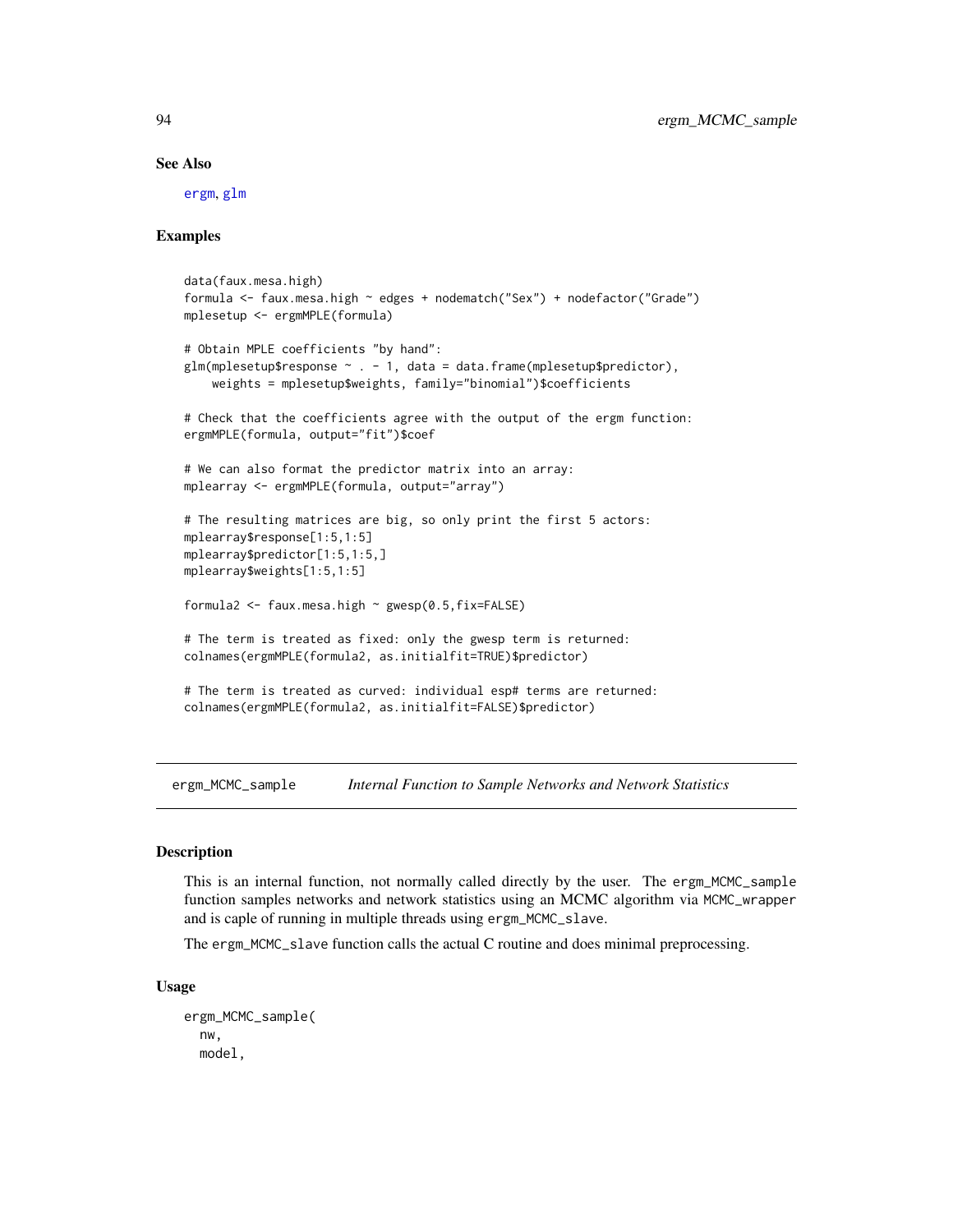```
proposal,
 control,
 theta = NULL,response = NULL,
 update.nws = TRUE,
 verbose = FALSE,
  ...,
 eta = ergm.eta(theta, model$etamap)
\mathcal{L}ergm_MCMC_slave(
 Clist,
 proposal,
 eta,
 control,
 verbose,
  ...,
 prev.run = NULL,
 burnin = NULL,
  samplesize = NULL,
 interval = NULL,
 maxedges = NULL
```

```
\mathcal{L}
```
# Arguments

| nw                                     | a network (or pending_update_network) object representing the sampler state.                                                                                            |
|----------------------------------------|-------------------------------------------------------------------------------------------------------------------------------------------------------------------------|
| model                                  | an ergm_mode1 to be sampled from, as returned by ergm_mode1().                                                                                                          |
| proposal                               | a list of the parameters needed for Metropolis-Hastings proposals and the result<br>of calling $ergm\_proposal()$ .                                                     |
| control                                | list of MCMC tuning parameters; see control.ergm().                                                                                                                     |
| theta                                  | the (possibly curved) parameters of the model.                                                                                                                          |
| response                               | Name of the edge attribute whose value is to be modeled in the valued ERGM<br>framework. Defaults to NULL for simple presence or absence, modeled via a<br>binary ERGM. |
| update.nws                             | whether to actually update the network state or to return an object "promising"<br>to update the network.                                                               |
| verbose                                | verbosity level.                                                                                                                                                        |
| $\cdots$                               | additional arugments.                                                                                                                                                   |
| eta                                    | the natural parameters of the model; by default constructed from theta.                                                                                                 |
| Clist                                  | the list of parameters returned by ergm. Cprepare                                                                                                                       |
| prev.run                               | a summary of the state of the sampler allowing a run to be resumed quickly by<br>ergm_MCMC_slave.                                                                       |
| burnin, samplesize, interval, maxedges |                                                                                                                                                                         |
|                                        | MCMC paramters that can be used to temporarily override those in the control<br>list.                                                                                   |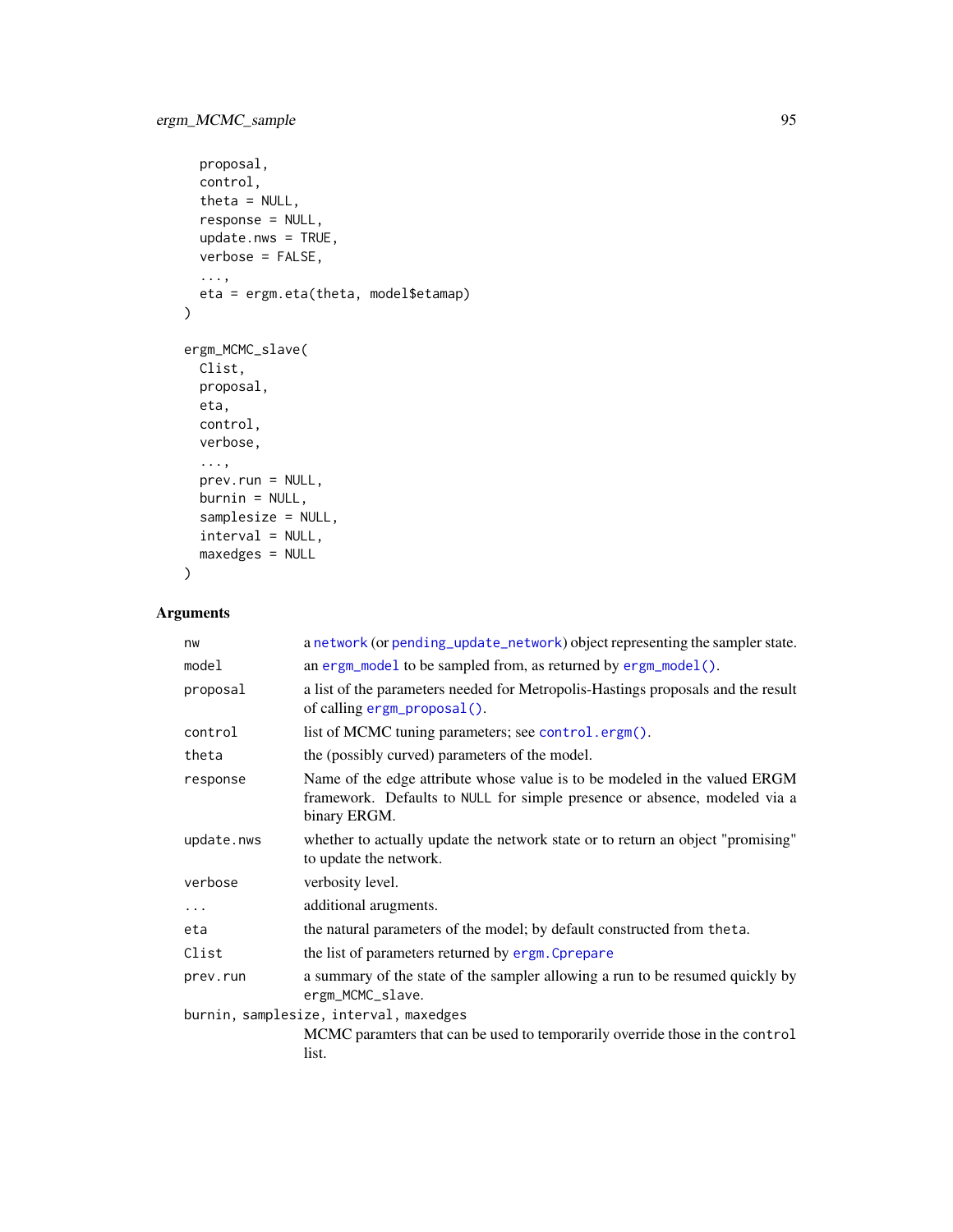## Details

Note that the returned stats will be relative to the original network, i.e., the calling function must shift the statistics if required. The calling function must also attach column names to the statistics matrix if required.

## Value

ergm\_MCMC\_sample returns a list containing:

| stats    | an mome. List with sampled statistics.                 |
|----------|--------------------------------------------------------|
| networks | a list of final sampled networks, one for each thread. |
| status   | status code, propagated from ergm. mcmcslave.          |
|          | final.interval adaptively determined MCMC interval.    |

If update.nws==FALSE, rather than returning the updated networks, the function will return a [pending\\_update\\_network](#page-0-0).

ergm\_MCMC\_slave returns the MCMC sample as a list of the following:

| S            | the matrix of statistics.                                                                                          |
|--------------|--------------------------------------------------------------------------------------------------------------------|
| newnwtails   | the vector of tails for the new network.                                                                           |
| newnwheads   | the vector of heads for the new network.                                                                           |
| newnwweights | the vector of weights for the new network (if applicable)                                                          |
| status       | success or failure code: 0 is success, 1 for too many edges, and 2 for a Metropolis-<br>Hastings proposal failing. |
| maxedges     | maximum allowed edges at the time of return.                                                                       |
|              |                                                                                                                    |

# Note

ergm\_MCMC\_sample and ergm\_MCMC\_slave replace ergm.getMCMCsample and ergm.mcmcslave respectively. They differ slightly in their argument names and in their return formats. For example, ergm\_MCMC\_sample expects proposal rather than MHproposal and theta or eta rather than eta0; and it does not return statsmatrix or newnetwork elements. Rather, if parallel processing is not in effect, stats is an [mcmc.list](#page-0-0) with one chain and networks is a list with one element.

ergm\_plot.mcmc.list *Plot MCMC list using* lattice *package graphics*

## Description

Plot MCMC list using lattice package graphics

## Usage

```
ergm_plot.mcmc.list(x, main = NULL, vars.per.page = 3, ...)
```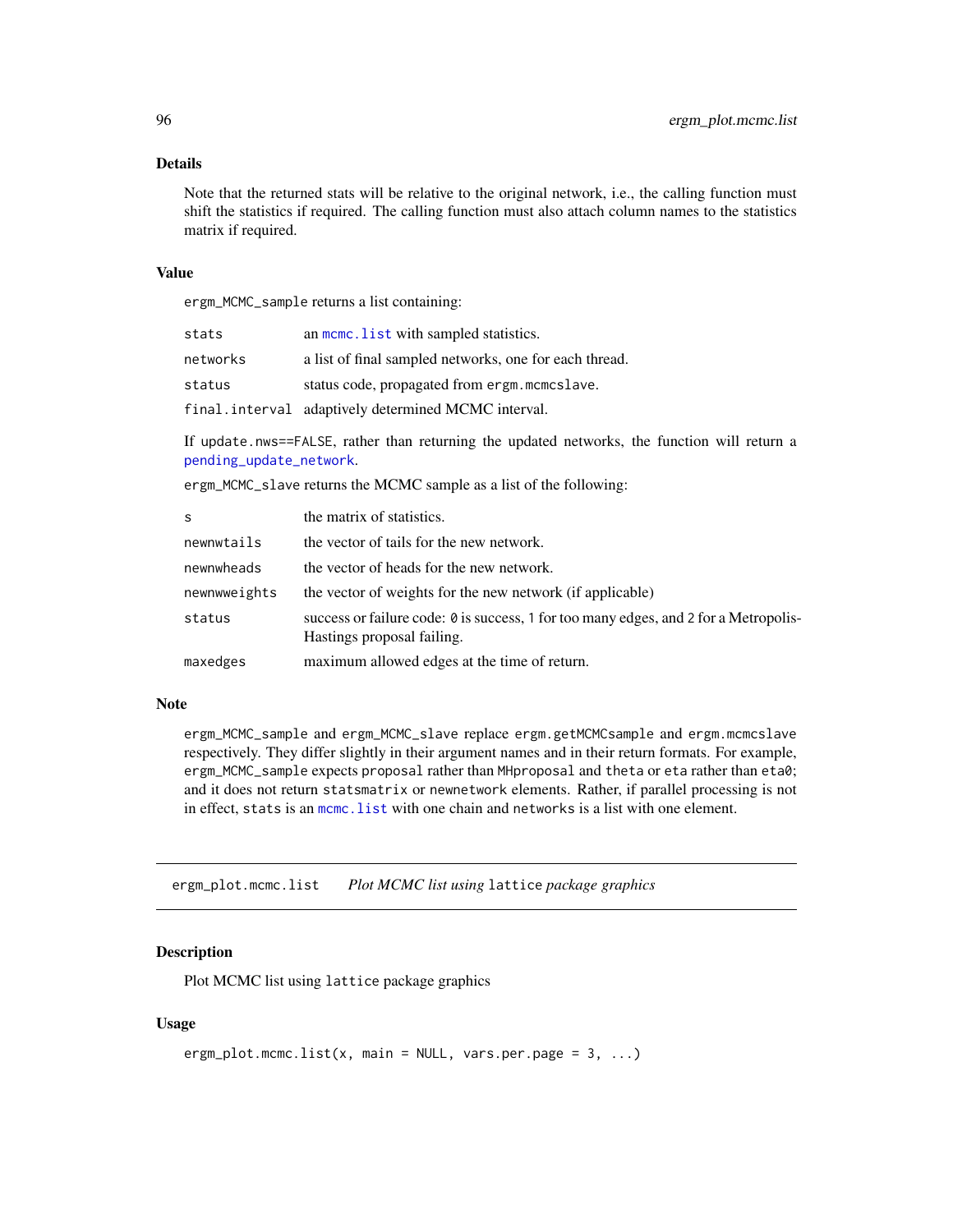## eut-upgrade 97

#### Arguments

| X             | an meme. List object containing the meme diagnostic samples.                                                   |
|---------------|----------------------------------------------------------------------------------------------------------------|
| main          | character, main plot heading title.                                                                            |
| vars.per.page | Number of rows (one variable per row) per plotting page. Ignored if lattice Extra<br>package is not installed. |
| $\cdots$      | additional arguments, currently unused.                                                                        |

## Note

This is not a method at this time.

eut-upgrade *Updating* [ergm.userterms](#page-0-0) *prior to 3.1*

#### **Description**

Explanation and instructions for updating custom ERGM terms developed prior to the release of [ergm](#page-3-0) version 3.1 (including 3.0–999 preview release) to be used with versions 3.1 or later.

#### Explanation

[ergm.userterms](#page-0-0) — Statnet's mechanism enabling users to write their own ERGM terms — comes in a form of an R package containing files for the user to put their own statistics into (i.e., changestats.user.h, changestats.user.c, and InitErgmTerm.user.R), as well as some boilerplate to support them (e.g., edgetree.h, edgetree.c, changestat.h, changestat.c, etc.).

Although the [ergm.userterms](#page-0-0) API is stable, recent developments in ergm have necessitated the boilerplate files in ergm.userterms to be updated. To reiterate, the user-written statistic source code (changestats.user.h, changestats.user.c, and InitErgmTerm.user.R) can be used without modification, but other files that came with the package need to be changed.

To make things easier in the future, we have implemented a mechanism (using R's LinkingTo API, in case you are wondering) that will keep things in sync in releases after the upcoming one. However, for the upcoming release, we need to transition to this new mechanism.

## **Instructions**

The transition entails the following steps. They only need to be done once for a package. Future releases will keep up to date automatically.

- 1. Download the up-to-date [ergm.userterms](#page-0-0) source from CRAN using, e.g., [download.packages](#page-0-0) and unpack it.
- 2. Copy the R and C files defining the user-written terms (usually changestats.user.h, changestats.user.c, and InitErgmTerm.user.R) and *only* those files from the old [ergm.userterms](#page-0-0) source code to the new. Do *not* copy the boilerplate files that you did not modify.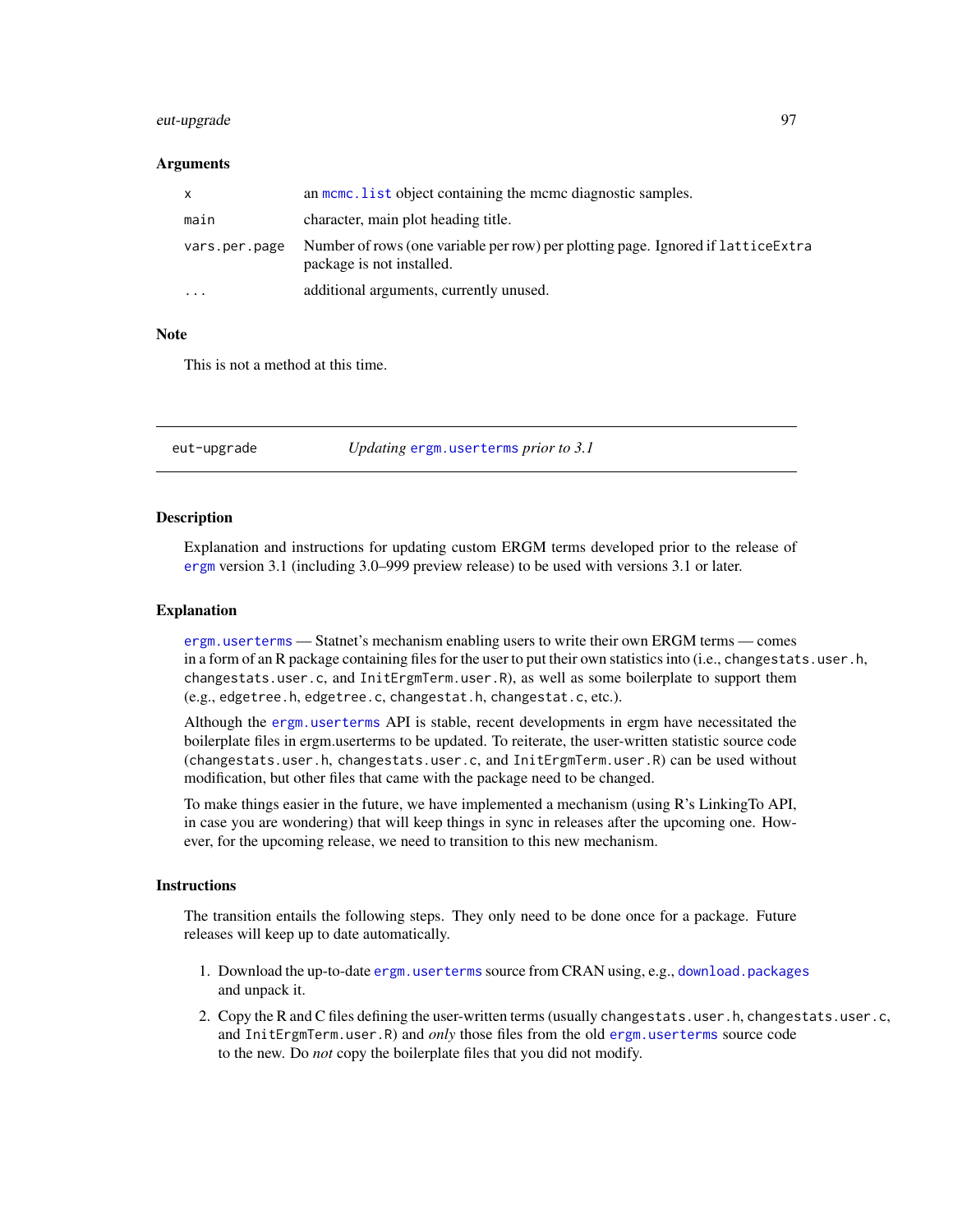- 3. If you have customized the package DESCRIPTION file (e.g., to change the package name) or zzz.R (e.g., to change the startup message), modify them as needed in the updated [ergm.userterms](#page-0-0), but do *not* simply overwrite them with their old versions.
- 4. Make sure that your [ergm](#page-3-0) installation is up to date, and rebuild [ergm.userterms](#page-0-0).

<span id="page-97-0"></span>faux.desert.high *Faux desert High School as a network object*

#### Description

This data set represents a simulation of a directed in-school friendship network. The network is named faux.desert.high.

## Usage

data(faux.desert.high)

## Format

faux.desert.high is a [network](#page-0-0) object with 107 vertices (students, in this case) and 439 directed edges (friendship nominations). To obtain additional summary information about it, type summary(faux.desert.high).

The vertex attributes are Grade, Sex, and Race. The Grade attribute has values 7 through 12, indicating each student's grade in school. The Race attribute is based on the answers to two questions, one on Hispanic identity and one on race, and takes six possible values: White (non-Hisp.), Black (non-Hisp.), Hispanic, Asian (non-Hisp.), Native American, and Other (non-Hisp.)

## Licenses and Citation

If the source of the data set does not specified otherwise, this data set is protected by the Creative Commons License <https://creativecommons.org/licenses/by-nc-nd/2.5/>.

When publishing results obtained using this data set, the original authors (Resnick et al, 1997) should be cited. In addition this package should be cited as:

Mark S. Handcock, David R. Hunter, Carter T. Butts, Steven M. Goodreau, and Martina Morris. 2003 *statnet: Software tools for the Statistical Modeling of Network Data* <https://statnet.org>.

## Source

The data set is simulation based upon an ergm model fit to data from one school community from the AddHealth Study, Wave I (Resnick et al., 1997). It was constructed as follows:

The school in question (a single school with 7th through 12th grades) was selected from the Add Health "structure files." Documentation on these files can be found here: [https://addhealth.](https://addhealth.cpc.unc.edu/documentation/codebooks/) [cpc.unc.edu/documentation/codebooks/](https://addhealth.cpc.unc.edu/documentation/codebooks/).

The stucture file contains directed out-ties representing each instance of a student who named another student as a friend. Students could nominate up to 5 male and 5 female friends. Note that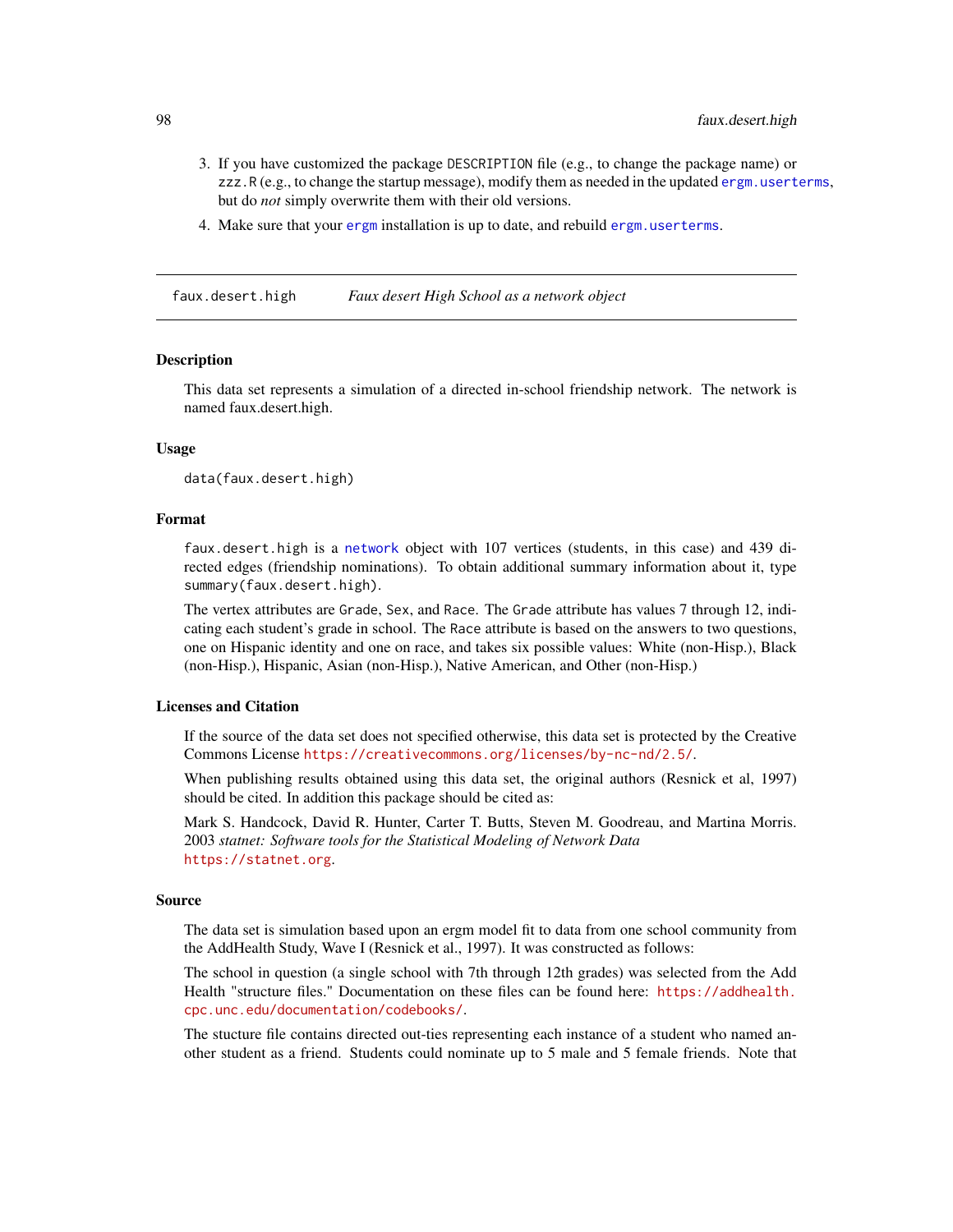registered students who did not take the AddHealth survey or who were not listed by name on the schools' student roster are not included in the stucture files. In addition, we removed any students with missing values for race, grade or sex.

The following [ergm](#page-37-0) model was fit to the original data:

```
desert.fit <- ergm(original.net ~ edges + mutual +
absdiff("grade") + nodefactor("race", base=5) + nodefactor("grade", base=3)
+ nodefactor("sex") + nodematch("race", diff = TRUE) + nodematch("grade",
diff = TRUE) + nodematch("sex", diff = FALSE) + idegree(0:1) + odegree(0:1)
+ gwesp(0.1,fixed=T), constraints = ~bd(maxout=10), control =
control.ergm(MCMLE.steplength = .25, MCMC.burnin = 100000, MCMC.interval =
10000, MCMC.samplesize = 2500, MCMLE.maxit = 100), verbose=T)
```
Then the faux.desert.high dataset was created by simulating a single network from the above model fit:

```
faux.desert.high <- simulate(desert.fit, nsim=1, burnin=1e+8,
constraint = "edges")
```
## References

Resnick M.D., Bearman, P.S., Blum R.W. et al. (1997). *Protecting adolescents from harm. Findings from the National Longitudinal Study on Adolescent Health*, *Journal of the American Medical Association*, 278: 823-32.

#### See Also

[network](#page-0-0), [plot.network](#page-0-0), [ergm](#page-37-0), [faux.desert.high](#page-97-0), [faux.mesa.high](#page-101-0), [faux.magnolia.high](#page-100-0)

faux.dixon.high *Faux dixon High School as a network object*

## **Description**

This data set represents a simulation of a directed in-school friendship network. The network is named faux.dixon.high.

#### Usage

```
data(faux.dixon.high)
```
## Format

faux.dixon.high is a [network](#page-0-0) object with 248 vertices (students, in this case) and 1197 directed edges (friendship nominations). To obtain additional summary information about it, type summary(faux.dixon.high).

The vertex attributes are Grade, Sex, and Race. The Grade attribute has values 7 through 12, indicating each student's grade in school. The Race attribute is based on the answers to two questions, one on Hispanic identity and one on race, and takes six possible values: White (non-Hisp.), Black (non-Hisp.), Hispanic, Asian (non-Hisp.), Native American, and Other (non-Hisp.)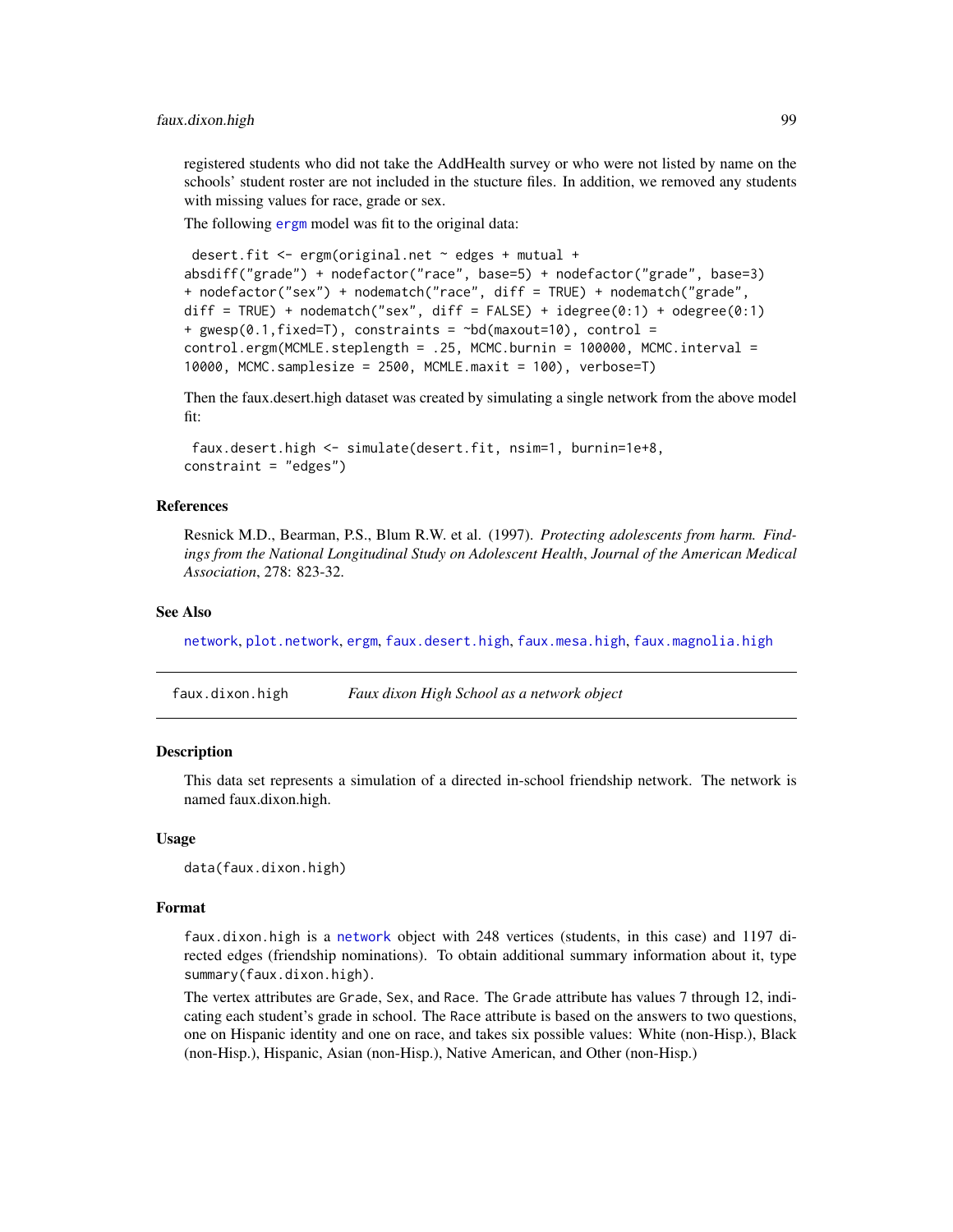## Licenses and Citation

If the source of the data set does not specified otherwise, this data set is protected by the Creative Commons License <https://creativecommons.org/licenses/by-nc-nd/2.5/>.

When publishing results obtained using this data set, the original authors (Resnick et al, 1997) should be cited. In addition this package should be cited as:

Mark S. Handcock, David R. Hunter, Carter T. Butts, Steven M. Goodreau, and Martina Morris. 2003 *statnet: Software tools for the Statistical Modeling of Network Data* <https://statnet.org>.

#### Source

The data set is simulation based upon an ergm model fit to data from one school community from the AddHealth Study, Wave I (Resnick et al., 1997). It was constructed as follows:

The school in question (a single school with 7th through 12th grades) was selected from the Add Health "structure files." Documentation on these files can be found here: [https://addhealth.](https://addhealth.cpc.unc.edu/documentation/codebooks/) [cpc.unc.edu/documentation/codebooks/](https://addhealth.cpc.unc.edu/documentation/codebooks/).

The stucture file contains directed out-ties representing each instance of a student who named another student as a friend. Students could nominate up to 5 male and 5 female friends. Note that registered students who did not take the AddHealth survey or who were not listed by name on the schools' student roster are not included in the stucture files. In addition, we removed any students with missing values for race, grade or sex.

The following [ergm](#page-37-0) model was fit to the original data:

```
dixon.fit <- ergm(original.net ~ edges + mutual +
absdiff("grade") + nodefactor("race", base=5) + nodefactor("grade", base=3)
+ nodefactor("sex") + nodematch("race", diff = TRUE) + nodematch("grade",
diff = TRUE) + nodematch("sex", diff = FALSE) + idegree(0:1) + odegree(0:1)
+ gwesp(0.1, fixed=T), constraints = \simbd(maxout=10), control =
control.ergm(MCMLE.steplength = .25, MCMC.burnin = 100000, MCMC.interval =
10000, MCMC.samplesize = 2500, MCMLE.maxit = 100), verbose=T)
```
Then the faux.dixon.high dataset was created by simulating a single network from the above model fit:

```
faux.dixon.high <- simulate(dixon.fit, nsim=1, burnin=1e+8,
constraint = "edges")
```
#### References

Resnick M.D., Bearman, P.S., Blum R.W. et al. (1997). *Protecting adolescents from harm. Findings from the National Longitudinal Study on Adolescent Health*, *Journal of the American Medical Association*, 278: 823-32.

#### See Also

[network](#page-0-0), [plot.network](#page-0-0), [ergm](#page-37-0), [faux.desert.high](#page-97-0), [faux.mesa.high](#page-101-0), [faux.magnolia.high](#page-100-0)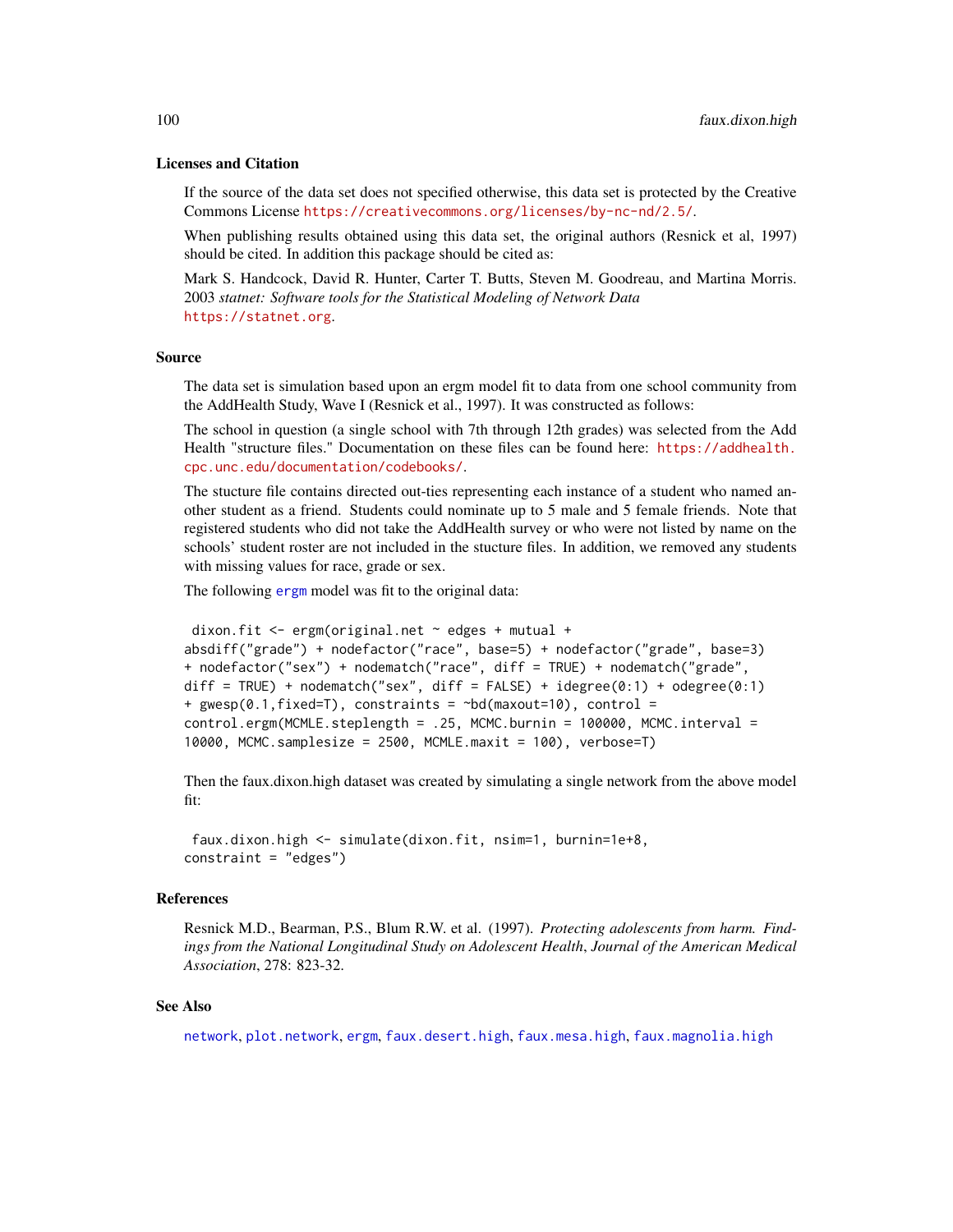<span id="page-100-0"></span>faux.magnolia.high *Goodreau's Faux Magnolia High School as a network object*

#### Description

This data set represents a simulation of an in-school friendship network. The network is named faux.magnolia.high because the school commnunities on which it is based are large and located in the southern US.

#### Usage

data(faux.magnolia.high)

#### Format

faux.magnolia.high is a [network](#page-0-0) object with 1461 vertices (students, in this case) and 974 undirected edges (mutual friendships). To obtain additional summary information about it, type summary(faux.magnolia.high).

The vertex attributes are Grade, Sex, and Race. The Grade attribute has values 7 through 12, indicating each student's grade in school. The Race attribute is based on the answers to two questions, one on Hispanic identity and one on race, and takes six possible values: White (non-Hisp.), Black (non-Hisp.), Hispanic, Asian (non-Hisp.), Native American, and Other (non-Hisp.)

# Licenses and Citation

If the source of the data set does not specified otherwise, this data set is protected by the Creative Commons License <https://creativecommons.org/licenses/by-nc-nd/2.5/>.

When publishing results obtained using this data set, the original authors (Resnick et al, 1997) should be cited. In addition this package should be cited as:

Mark S. Handcock, David R. Hunter, Carter T. Butts, Steven M. Goodreau, and Martina Morris. 2003 *statnet: Software tools for the Statistical Modeling of Network Data* <https://statnet.org>.

#### Source

The data set is based upon a model fit to data from two school communities from the AddHealth Study, Wave I (Resnick et al., 1997). It was constructed as follows:

The two schools in question (a junior and senior high school in the same community) were combined into a single network dataset. Students who did not take the AddHealth survey or who were not listed on the schools' student rosters were eliminated, then an undirected link was established between any two individuals who both named each other as a friend. All missing race, grade, and sex values were replaced by a random draw with weights determined by the size of the attribute classes in the school.

The following [ergm](#page-37-0) model was fit to the original data: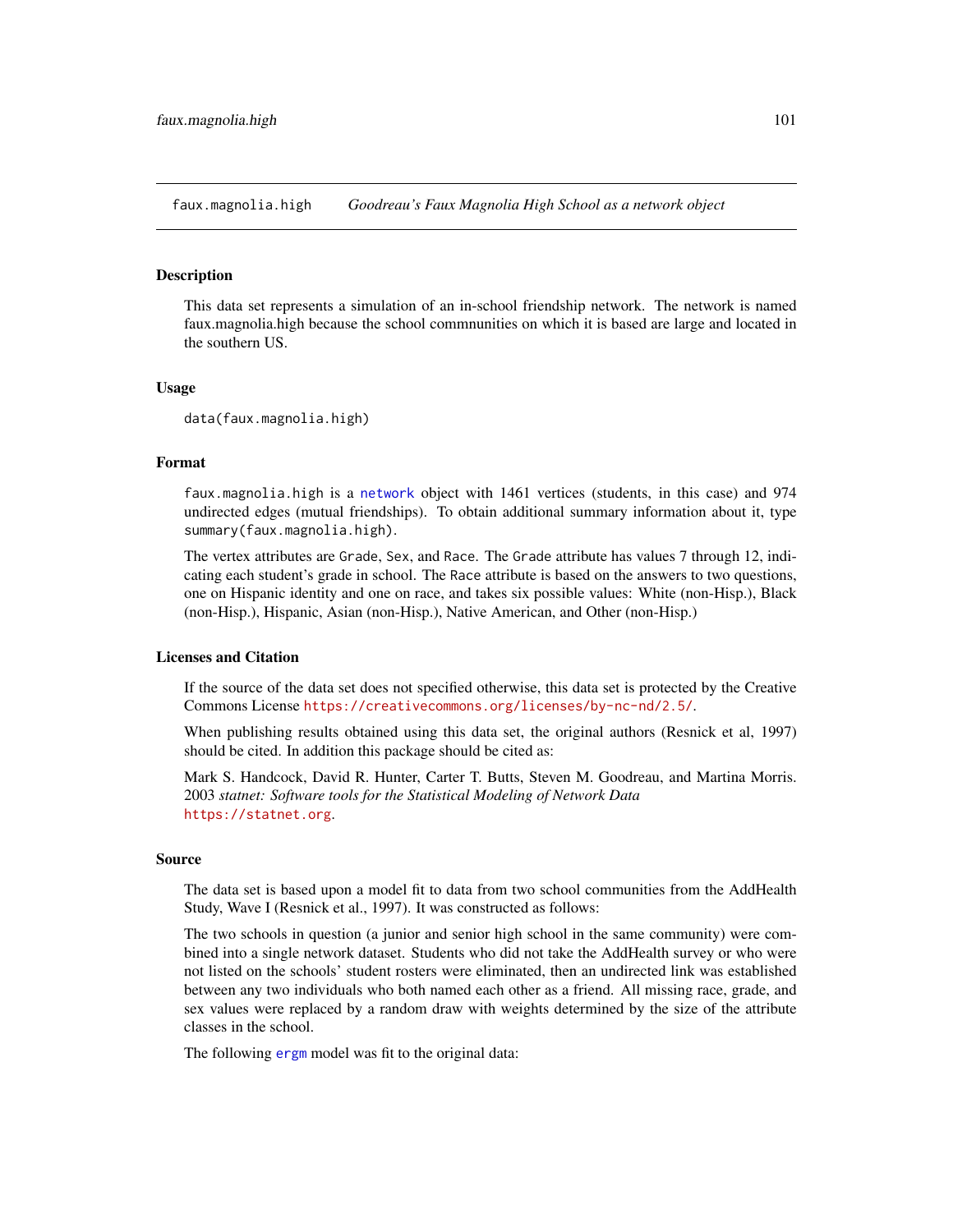```
magnolia.fit <- ergm (magnolia ~ edges +
nodematch("Grade",diff=T) + nodematch("Race",diff=T) +
nodematch("Sex",diff=F) + absdiff("Grade") + gwesp(0.25,fixed=T),
burnin=10000, interval=1000, MCMCsamplesize=2500, maxit=25,
control=control.ergm(steplength=0.25))
```
Then the faux.magnolia.high dataset was created by simulating a single network from the above model fit:

```
faux.magnolia.high <- simulate (magnolia.fit, nsim=1,
burnin=100000000, constraint = "edges")
```
#### References

Resnick M.D., Bearman, P.S., Blum R.W. et al. (1997). *Protecting adolescents from harm. Findings from the National Longitudinal Study on Adolescent Health*, *Journal of the American Medical Association*, 278: 823-32.

## See Also

[network](#page-0-0), [plot.network](#page-0-0), [ergm](#page-37-0), [faux.mesa.high](#page-101-0)

<span id="page-101-0"></span>faux.mesa.high *Goodreau's Faux Mesa High School as a network object*

## **Description**

This data set (formerly called "fauxhigh") represents a simulation of an in-school friendship network. The network is named faux.mesa.high because the school commnunity on which it is based is in the rural western US, with a student body that is largely Hispanic and Native American.

## Usage

```
data(faux.mesa.high)
```
## Format

faux.mesa.high is a [network](#page-0-0) object with 205 vertices (students, in this case) and 203 undirected edges (mutual friendships). To obtain additional summary information about it, type summary(faux.mesa.high).

The vertex attributes are Grade, Sex, and Race. The Grade attribute has values 7 through 12, indicating each student's grade in school. The Race attribute is based on the answers to two questions, one on Hispanic identity and one on race, and takes six possible values: White (non-Hisp.), Black (non-Hisp.), Hispanic, Asian (non-Hisp.), Native American, and Other (non-Hisp.)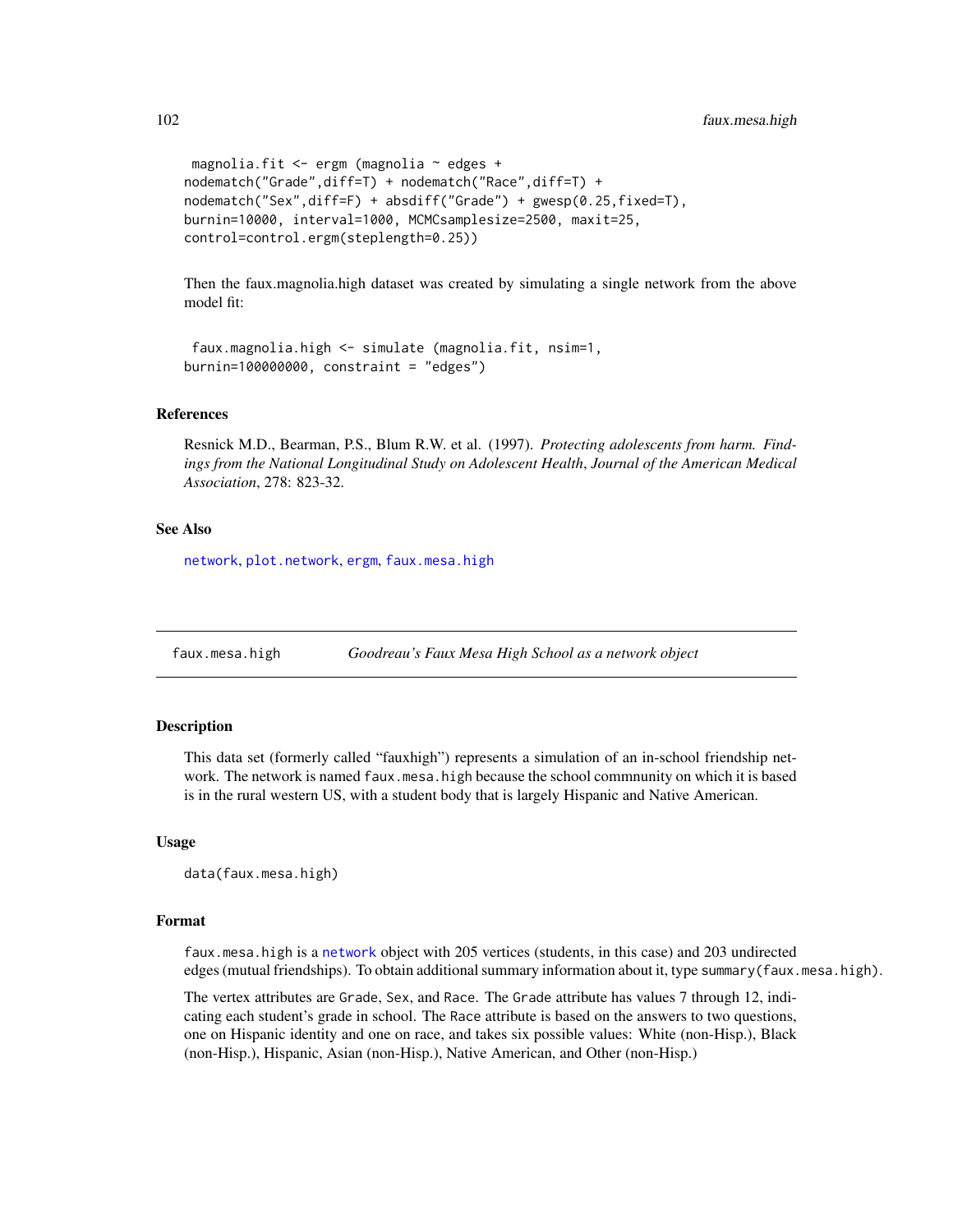#### faux.mesa.high 103

#### Licenses and Citation

If the source of the data set does not specified otherwise, this data set is protected by the Creative Commons License <https://creativecommons.org/licenses/by-nc-nd/2.5/>.

When publishing results obtained using this data set, the original authors (Resnick et al, 1997) should be cited. In addition this package should be cited as:

Mark S. Handcock, David R. Hunter, Carter T. Butts, Steven M. Goodreau, and Martina Morris. 2003 *statnet: Software tools for the Statistical Modeling of Network Data* <https://statnet.org>.

#### Source

The data set is based upon a model fit to data from one school community from the AddHealth Study, Wave I (Resnick et al., 1997). It was constructed as follows:

A vector representing the sex of each student in the school was randomly re-ordered. The same was done with the students' response to questions on race and grade. These three attribute vectors were permuted independently. Missing values for each were randomly assigned with weights determined by the size of the attribute classes in the school.

The following [ergm](#page-37-0) formula was used to fit a model to the original data:

```
~ edges + nodefactor("Grade") + nodefactor("Race") +
nodefactor("Sex") + nodematch("Grade",diff=TRUE) +
nodematch("Race",diff=TRUE) + nodematch("Sex",diff=FALSE) +
gwdegree(1.0,fixed=TRUE) + gwesp(1.0,fixed=TRUE) + gwdsp(1.0,fixed=TRUE)
```
The resulting model fit was then applied to a network with actors possessing the permuted attributes and with the same number of edges as in the original data.

The processes for handling missing data and defining the race attribute are described in Hunter, Goodreau \& Handcock (2008).

#### References

Hunter D.R., Goodreau S.M. and Handcock M.S. (2008). *Goodness of Fit of Social Network Models*, *Journal of the American Statistical Association*.

Resnick M.D., Bearman, P.S., Blum R.W. et al. (1997). *Protecting adolescents from harm. Findings from the National Longitudinal Study on Adolescent Health*, *Journal of the American Medical Association*, 278: 823-32.

# See Also

[network](#page-0-0), [plot.network](#page-0-0), [ergm](#page-37-0), [faux.magnolia.high](#page-100-0)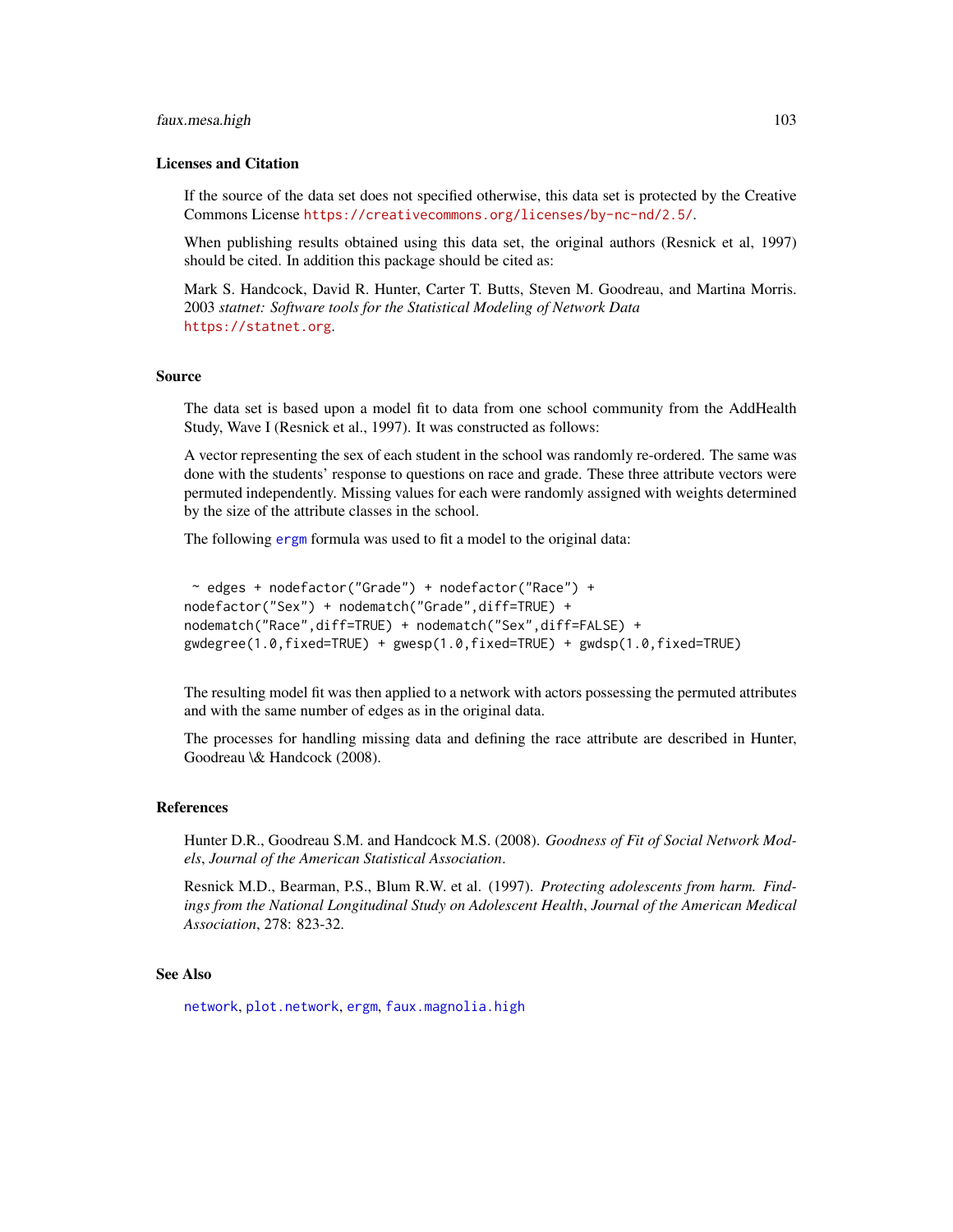#### Description

The generic fix.curved converts an [ergm](#page-37-0) object or formula of a model with curved terms to the variant in which the curved parameters are fixed. Note that each term has to be treated as a special case.

#### Usage

```
fix.curved(object, ...)
## S3 method for class 'ergm'
fix.curved(object, ...)
## S3 method for class 'formula'
fix.curved(object, theta, response = NULL, ...)
```
## Arguments

| object   | An ergm object or an ERGM formula. The curved terms of the given formula<br>(or the formula used in the fit) must have all of their arguments passed by name.           |
|----------|-------------------------------------------------------------------------------------------------------------------------------------------------------------------------|
| $\cdots$ | Unused at this time.                                                                                                                                                    |
| theta    | Curved model parameter configuration.                                                                                                                                   |
| response | Name of the edge attribute whose value is to be modeled in the valued ERGM<br>framework. Defaults to NULL for simple presence or absence, modeled via a<br>binary ERGM. |

## Details

Some ERGM terms such as [gwesp](#page-51-1) and [gwdegree](#page-51-1) have two forms: a curved form, for which their decay or similar parameters are to be estimated, and whose canonical statistics is a vector of the term's components  $(\exp(1), \exp(2), \ldots)$  and  $\deg(\exp(1), \deg(\exp(2), \ldots)$ , respectively) and a "fixed" form where the decay or similar parameters are fixed, and whose canonical statistic is just the term itself. It is often desirable to fit a model estimating the curved parameters but simulate the "fixed" statistic.

This function thus takes in a fit or a formula and performs this mapping, returning a "fixed" model and parameter specification. It only works for curved ERGM terms included with the [ergm](#page-3-0) package. It does not work with curved terms not included in ergm.

## Value

A list with the following components:

| formula | The "fixed" formula.          |
|---------|-------------------------------|
| theta   | The "fixed" parameter vector. |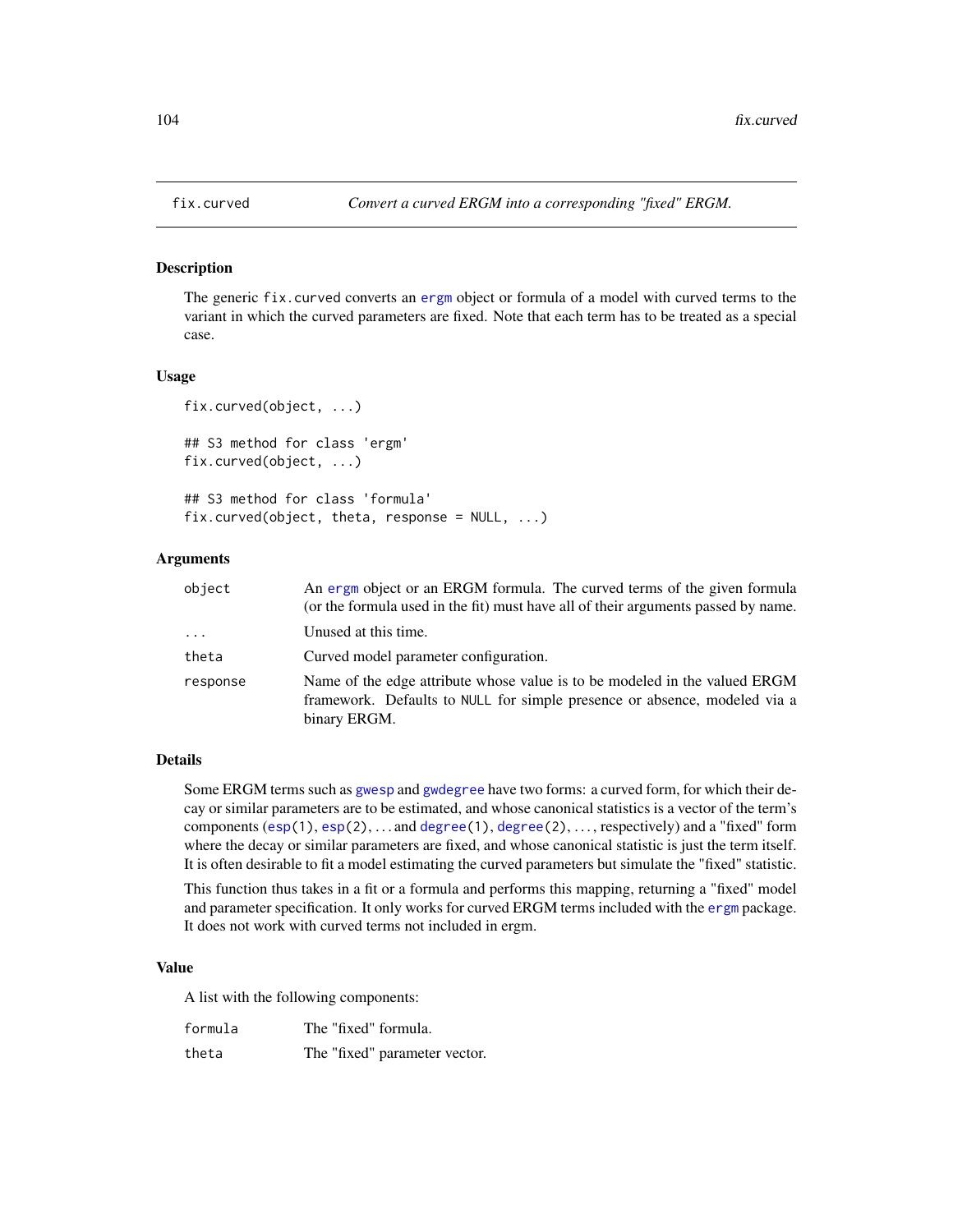#### florentine the 105

#### See Also

[ergm](#page-37-0), [simulate.ergm](#page-138-1)

## Examples

```
data(sampson)
gest<-ergm(samplike~edges+gwesp(decay=.5,fixed=FALSE),
           control=control.ergm(MCMLE.maxit=3, MCMC.burnin=1024, MCMC.interval=128))
summary(gest)
# A statistic for esp(1),...,esp(16)
simulate(gest,output="stats")
tmp<-fix.curved(gest)
tmp
# A gwesp() statistic only
simulate(tmp$formula, coef=tmp$theta, output="stats")
```
florentine *Florentine Family Marriage and Business Ties Data as a "network" object*

#### **Description**

This is a data set of marriage and business ties among Renaissance Florentine families. The data is originally from Padgett (1994) via UCINET and stored as a [network](#page-0-0) object.

## Usage

data(florentine)

#### Details

Breiger \& Pattison (1986), in their discussion of local role analysis, use a subset of data on the social relations among Renaissance Florentine families (person aggregates) collected by John Padgett from historical documents. The two relations are business ties (flobusiness - specifically, recorded financial ties such as loans, credits and joint partnerships) and marriage alliances (flomarriage).

As Breiger \& Pattison point out, the original data are symmetrically coded. This is acceptable perhaps for marital ties, but is unfortunate for the financial ties (which are almost certainly directed). To remedy this, the financial ties can be recoded as directed relations using some external measure of power - for instance, a measure of wealth. Both graphs provide vertex information on (1) wealth each family's net wealth in 1427 (in thousands of lira); (2) priorates the number of priorates (seats on the civic council) held between 1282- 1344; and (3) totalties the total number of business or marriage ties in the total dataset of 116 families (see Breiger \& Pattison (1986), p 239).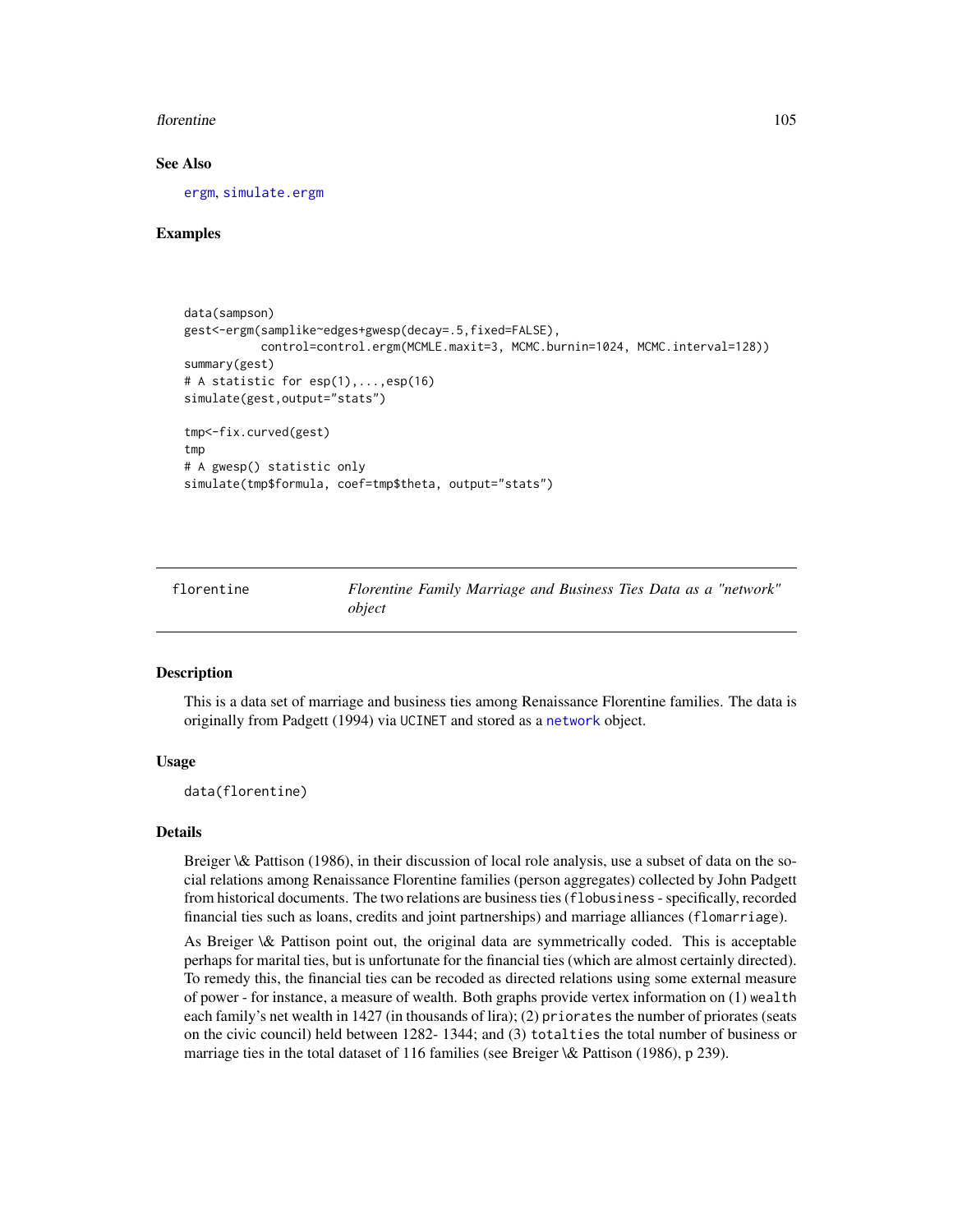Substantively, the data include families who were locked in a struggle for political control of the city of Florence around 1430. Two factions were dominant in this struggle: one revolved around the infamous Medicis (9), the other around the powerful Strozzis (15).

# Source

Padgett, John F. 1994. Marriage and Elite Structure in Renaissance Florence, 1282-1500. Paper delivered to the Social Science History Association.

# References

Wasserman, S. and Faust, K. (1994) *Social Network Analysis: Methods and Applications*, Cambridge University Press, Cambridge, England.

Breiger R. and Pattison P. (1986). *Cumulated social roles: The duality of persons and their algebras*, Social Networks, 8, 215-256.

#### See Also

flo, network, plot.network, ergm

g4 *Goodreau's four node network as a "network" object*

#### Description

This is an example thought of by Steve Goodreau. It is a directed network of four nodes and five ties stored as a [network](#page-0-0) object.

#### Usage

data(g4)

## Details

It is interesting because the maximum likelihood estimator of the model with out degree 3 in it exists, but the maximum psuedolikelihood estimator does not.

## Source

Steve Goodreau

## See Also

florentine, network, plot.network, ergm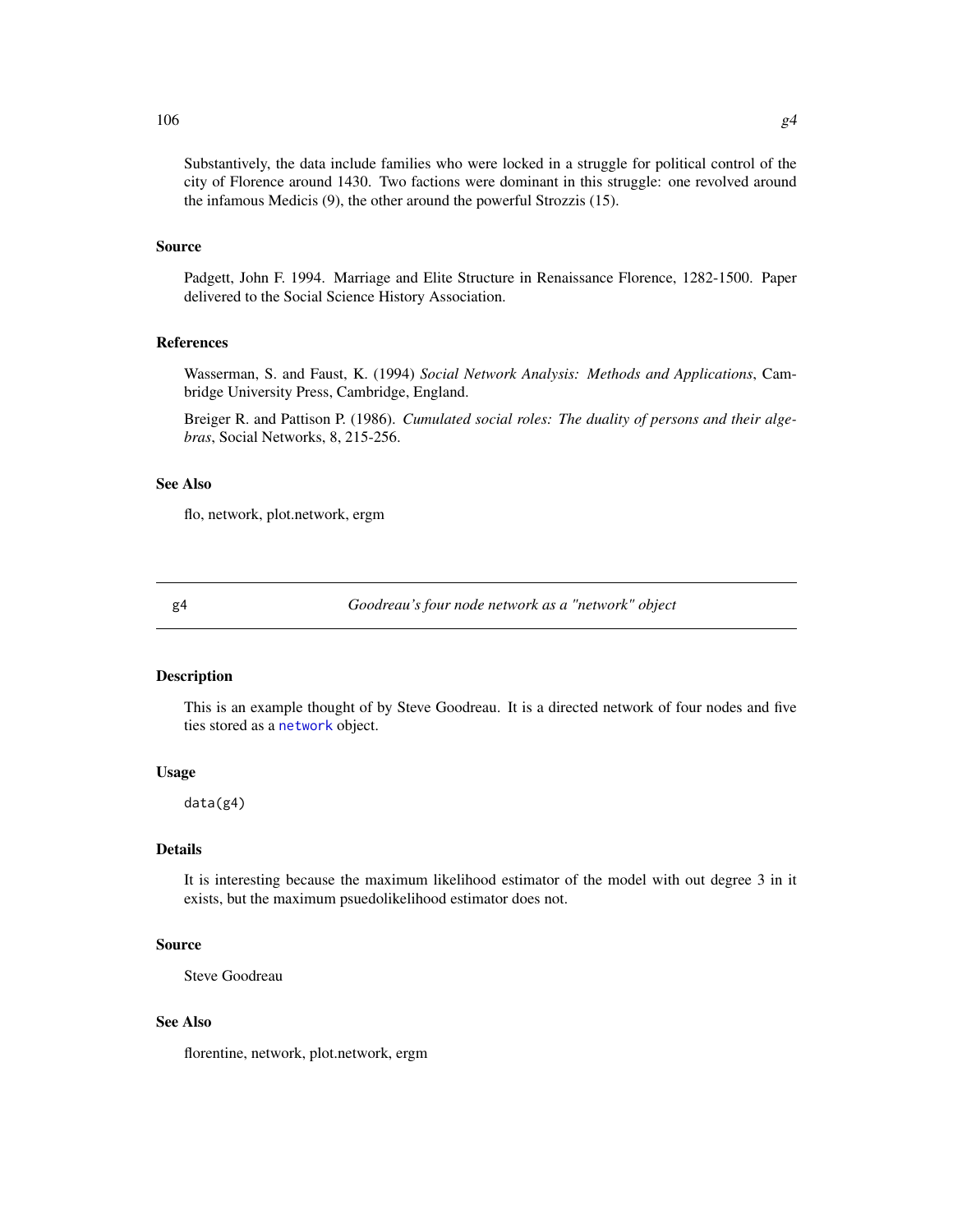# Getting.Started 107

# Examples

```
data(g4)
summary(ergm(g4 ~ odegree(3), estimate="MPLE"))
summary(ergm(g4 ~ odegree(3), control=control.ergm(init=0)))
```

| Getting.Started | Getting Started with "ergm": Fit, simulate and diagnose exponential- |
|-----------------|----------------------------------------------------------------------|
|                 | family models for networks                                           |

## Description

[ergm](#page-37-0) is a collection of functions to plot, fit, diagnose, and simulate from random graph models. For a list of functions type: help(package='ergm')

For a complete list of the functions, use library(help="ergm") or read the rest of the manual. For a simple demonstration, use demo(packages="ergm").

When publishing results obtained using this package the original authors are to be cited as given in citation("ergm"):

Mark S. Handcock, David R. Hunter, Carter T. Butts, Steven M. Goodreau, and Martina Morris. 2003 *ergm: Fit, simulate and diagnose exponential-family models for networks* <https://statnet.org>.

All published work derived from this package must cite it. For complete citation information, use citation(package="ergm").

## Details

Recent advances in the statistical modeling of random networks have had an impact on the empirical study of social networks. Statistical exponential family models (Strauss and Ikeda 1990) are a generalization of the Markov random network models introduced by Frank and Strauss (1986), which in turn derived from developments in spatial statistics (Besag, 1974). These models recognize the complex dependencies within relational data structures. To date, the use of stochastic network models for networks has been limited by three interrelated factors: the complexity of realistic models, the lack of simulation tools for inference and validation, and a poor understanding of the inferential properties of nontrivial models.

This manual introduces software tools for the representation, visualization, and analysis of network data that address each of these previous shortcomings. The package relies on the [network](#page-0-0) package which allows networks to be represented in R. The [ergm](#page-37-0) package allows maximum likelihood estimates of exponential random network models to be calculated using Markov Chain Monte Carlo. The package also provides tools for plotting networks, simulating networks and assessing model goodness-of-fit.

For detailed information on how to download and install the software, go to the [ergm](#page-37-0) website: <https://statnet.org>. A tutorial, support newsgroup, references and links to further resources are provided there.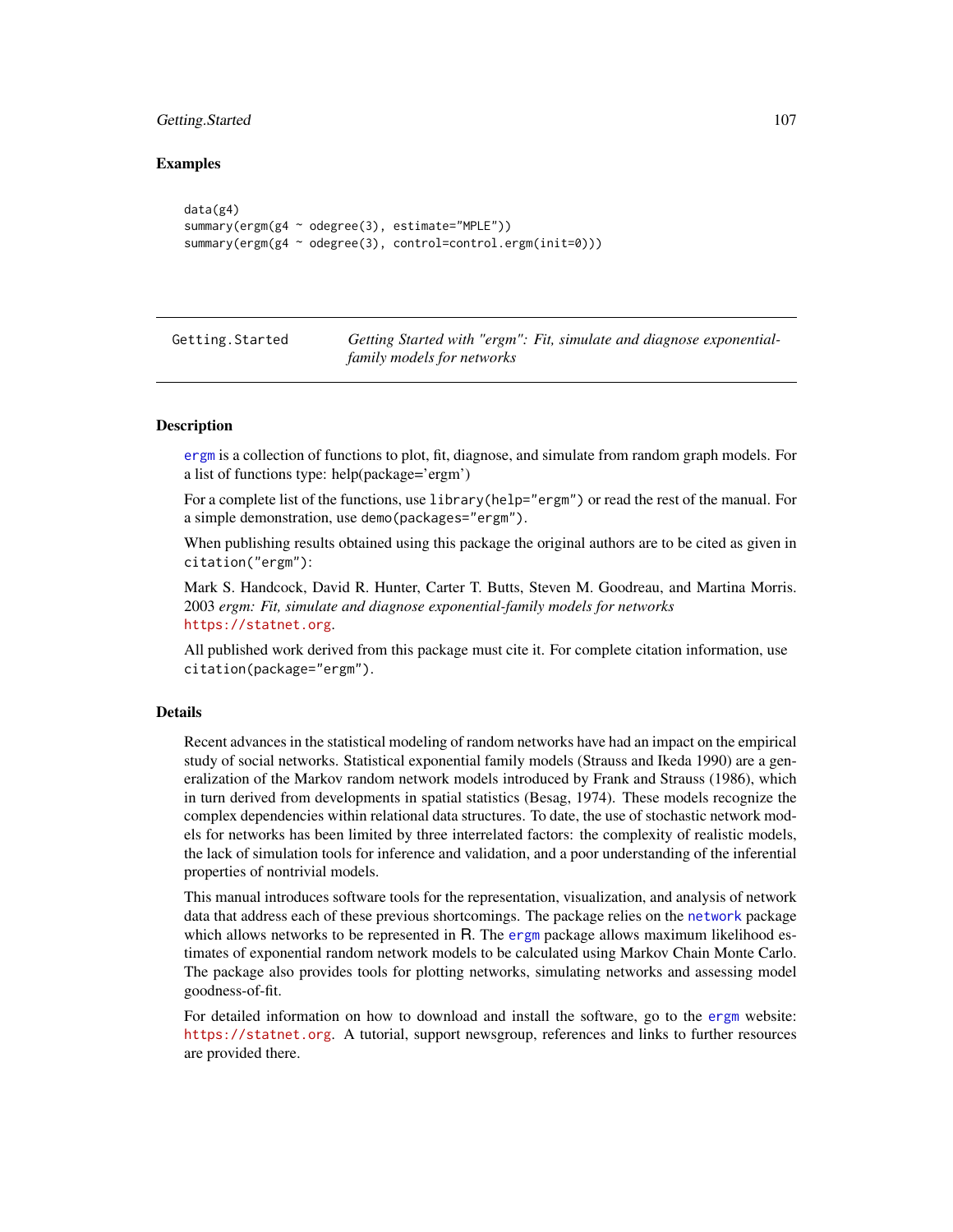108 Getting.Started

## Author(s)

Mark S. Handcock <handcock@stat.ucla.edu>, David R. Hunter <dhunter@stat.psu.edu>, Carter T. Butts <br/>buttsc@uci.edu>, Steven M. Goodreau <goodreau@u.washington.edu>, Pavel N. Krivitsky <krivitsky@stat.psu.edu>, and Martina Morris <morrism@u.washington.edu>

Maintainer: David R. Hunter <dhunter@stat.psu.edu>

## References

Admiraal R, Handcock MS (2007). networksis: Simulate bipartite graphs with fixed marginals through sequential importance sampling. Statnet Project, Seattle, WA. Version 1, [https://statnet.](https://statnet.org) [org](https://statnet.org).

Bender-deMoll S, Morris M, Moody J (2008). Prototype Packages for Managing and Animating Longitudinal Network Data: dynamicnetwork and rSoNIA. *Journal of Statistical Software*, 24(7). <https://www.jstatsoft.org/v24/i07/>.

Besag, J., 1974, Spatial interaction and the statistical analysis of lattice systems (with discussion), *Journal of the Royal Statistical Society, B*, 36, 192-236.

Boer P, Huisman M, Snijders T, Zeggelink E (2003). StOCNET: an open software system for the advanced statistical analysis of social networks. Groningen: ProGAMMA / ICS, version 1.4 edition.

Butts CT (2007). sna: Tools for Social Network Analysis. R package version 2.3-2. [https:](https://cran.r-project.org/package=sna) [//cran.r-project.org/package=sna](https://cran.r-project.org/package=sna).

Butts CT (2008). network: A Package for Managing Relational Data in R. *Journal of Statistical Software*, 24(2). <https://www.jstatsoft.org/v24/i02/>.

Butts C (2015). network: The Statnet Project (https://statnet.org). R package version 1.12.0, <https://cran.r-project.org/package=network>.

Frank, O., and Strauss, D.(1986). Markov graphs. *Journal of the American Statistical Association*, 81, 832-842.

Goodreau SM, Handcock MS, Hunter DR, Butts CT, Morris M (2008a). A statnet Tutorial. *Journal of Statistical Software*, 24(8). <https://www.jstatsoft.org/v24/i08/>.

Goodreau SM, Kitts J, Morris M (2008b). Birds of a Feather, or Friend of a Friend? Using Exponential Random Graph Models to Investigate Adolescent Social Networks. *Demography*, 45, in press.

Handcock, M. S. (2003) Assessing Degeneracy in Statistical Models of Social Networks, Working Paper \#39, Center for Statistics and the Social Sciences, University of Washington. [https://www.](https://www.csss.washington.edu/research/working-papers/assessing-degeneracy-statistical-models-social-networks) [csss.washington.edu/research/working-papers/assessing-degeneracy-statistical-models-social-networks](https://www.csss.washington.edu/research/working-papers/assessing-degeneracy-statistical-models-social-networks)

Handcock MS (2003b). degreenet: Models for Skewed Count Distributions Relevant to Networks. Statnet Project, Seattle, WA. Version 1.0, <https://statnet.org>.

Handcock MS, Hunter DR, Butts CT, Goodreau SM, Morris M (2003a). ergm: A Package to Fit, Simulate and Diagnose Exponential-Family Models for Networks. Statnet Project, Seattle, WA. Version 2, <https://statnet.org>.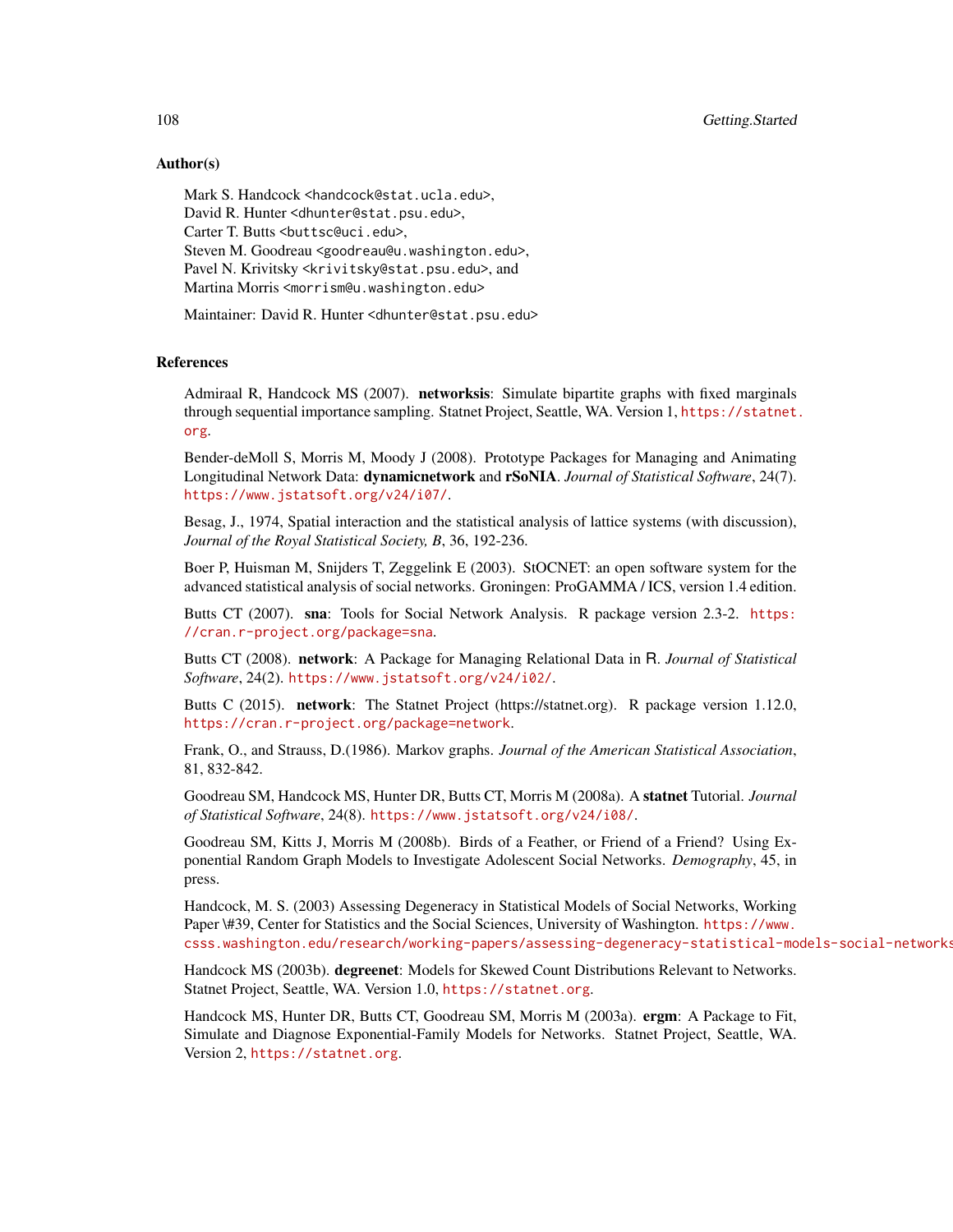Handcock MS, Hunter DR, Butts CT, Goodreau SM, Morris M (2003b). statnet: Software Tools for the Statistical Modeling of Network Data. Statnet Project, Seattle, WA. Version 2, [https:](https://statnet.org) [//statnet.org](https://statnet.org).

Hunter, D. R. and Handcock, M. S. (2006) Inference in curved exponential family models for networks, *Journal of Computational and Graphical Statistics*, 15: 565-583.

Hunter DR, Handcock MS, Butts CT, Goodreau SM, Morris M (2008b). ergm: A Package to Fit, Simulate and Diagnose Exponential-Family Models for Networks. *Journal of Statistical Software*, 24(3). <https://www.jstatsoft.org/v24/i03/>.

Krivitsky PN, Handcock MS (2007). latentnet: Latent position and cluster models for statistical networks. Seattle, WA. Version 2, <https://statnet.org>.

Morris M, Handcock MS, Hunter DR (2008). Specification of Exponential-Family Random Graph Models: Terms and Computational Aspects. *Journal of Statistical Software*, 24(4). [https://www.](https://www.jstatsoft.org/v24/i04/) [jstatsoft.org/v24/i04/](https://www.jstatsoft.org/v24/i04/).

Strauss, D., and Ikeda, M.(1990). Pseudolikelihood estimation for social networks. *Journal of the American Statistical Association*, 85, 204-212.

geweke.diag.mv *Multivariate version of* coda*'s* [coda::geweke.diag\(\)](#page-0-0)*.*

#### **Description**

Rather than comparing each mean independently, compares them jointly. Note that it returns an htest object, not a geweke.diag object.

#### Usage

geweke.diag.mv(x, frac1 = 0.1, frac2 = 0.5, split.mcmc.list = FALSE, ...)

#### Arguments

| X               | an meme, meme. list, or just a matrix with observations in rows and variables in<br>columns.                                                                                                                                             |  |
|-----------------|------------------------------------------------------------------------------------------------------------------------------------------------------------------------------------------------------------------------------------------|--|
| frac1, frac2    | the fraction at the start and, respectively, at the end of the sample to compare.                                                                                                                                                        |  |
| split.mcmc.list |                                                                                                                                                                                                                                          |  |
|                 | when given an mome. list, whether to test each chain individually.                                                                                                                                                                       |  |
| .               | additional arguments, passed on to approx.hotelling.diff.test(), which<br>passes them to spectrum0.mvar(), etc.; in particular, order.max= can be used<br>to limit the order of the AR model used to estimate the effective sample size. |  |

#### Value

An object of class htest, inheriting from that returned by [approx.hotelling.diff.test\(\)](#page-7-0), but with p-value considered to be 0 on insufficient sample size.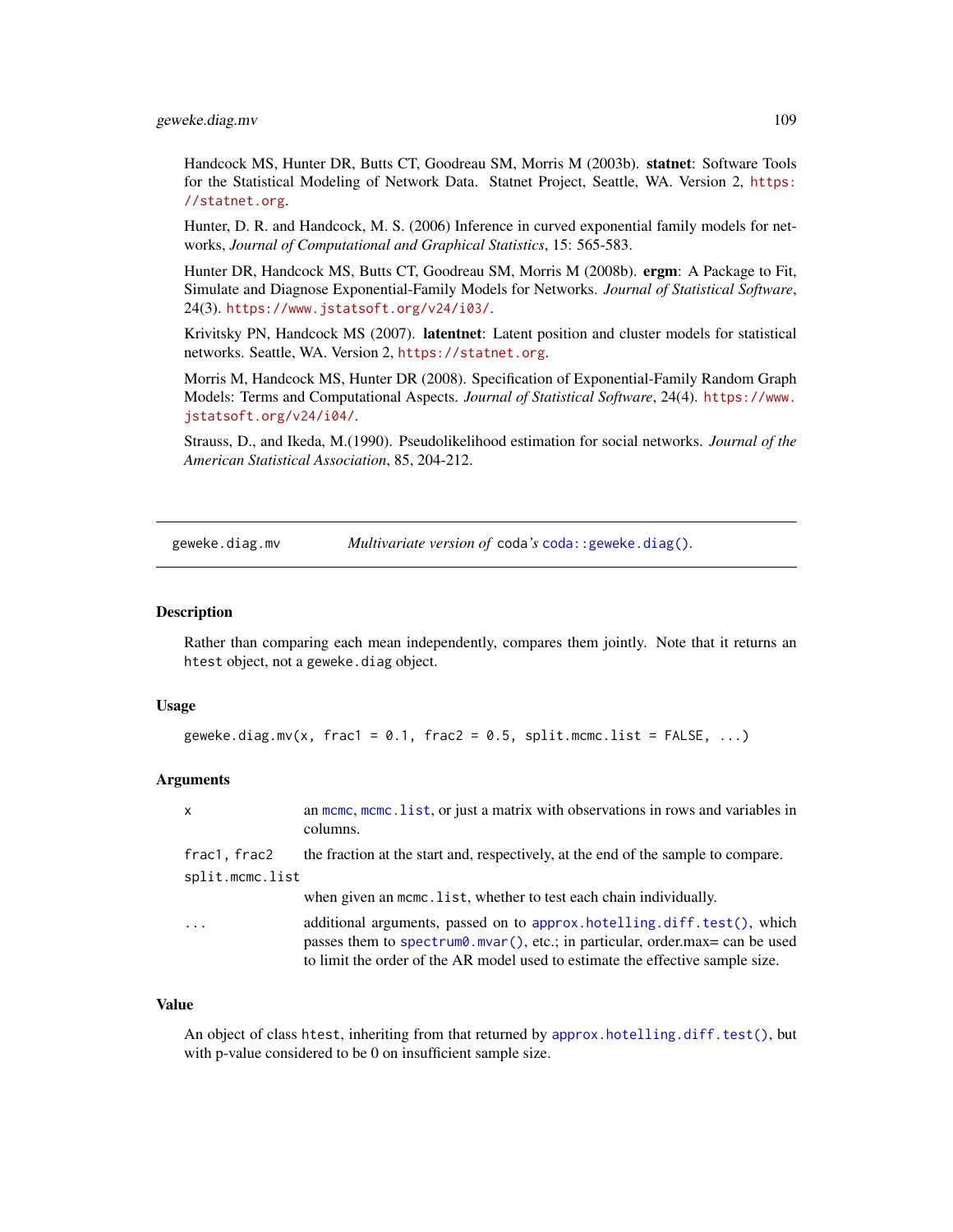# Note

If [approx.hotelling.diff.test\(\)](#page-7-0) returns an error, then assume that burn-in is insufficient.

#### See Also

[coda::geweke.diag\(\)](#page-0-0), [approx.hotelling.diff.test\(\)](#page-7-0)

<span id="page-109-0"></span>

| gof | Conduct Goodness-of-Fit Diagnostics on a Exponential Family Ran- |
|-----|------------------------------------------------------------------|
|     | dom Graph Model                                                  |

#### <span id="page-109-1"></span>Description

[gof](#page-109-0) calculates p-values for geodesic distance, degree, and reachability summaries to diagnose the goodness-of-fit of exponential family random graph models. See [ergm](#page-37-0) for more information on these models.

# Usage

```
gof(object, ...)
## S3 method for class 'ergm'
gof(
 object,
  ...,
 coef = NULL,
  GOF = NULL,constraints = NULL,
  control = control.gof.ergm(),
  verbose = FALSE
)
## S3 method for class 'formula'
gof(
 object,
  ...,
 coef = NULL,
  GOF = NULL,constraints = \sim.,
  control = NULL,unconditional = TRUE,
  verbose = FALSE
)
## S3 method for class 'gof'
print(x, \ldots)
```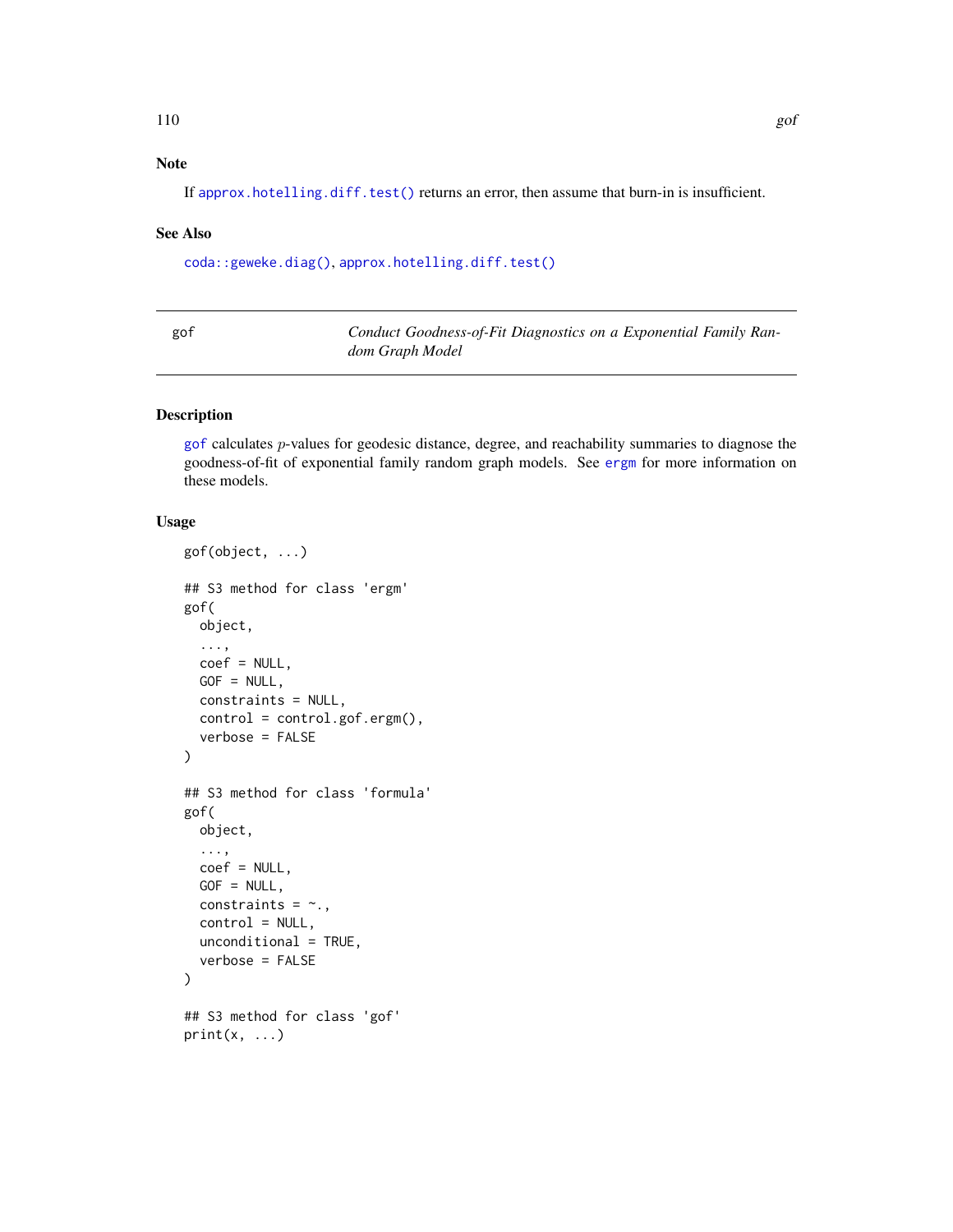```
## S3 method for class 'gof'
plot(
 x,
 ...,
 cex. axis = 0.7,plotlogodds = FALSE,
 main = "Goodness-of-fit diagnostics",
 normalize.reachability = FALSE,
 verbose = FALSE
)
```
# Arguments

| object        | Either a formula or an ergm object. See documentation for ergm.                                                                                                                                                                                                                                                                                                                                                                                                                                                                                                                                                                                                                                                                                                                                                                                                                                                                                                                                                                                             |
|---------------|-------------------------------------------------------------------------------------------------------------------------------------------------------------------------------------------------------------------------------------------------------------------------------------------------------------------------------------------------------------------------------------------------------------------------------------------------------------------------------------------------------------------------------------------------------------------------------------------------------------------------------------------------------------------------------------------------------------------------------------------------------------------------------------------------------------------------------------------------------------------------------------------------------------------------------------------------------------------------------------------------------------------------------------------------------------|
|               | Additional arguments, to be passed to lower-level functions.                                                                                                                                                                                                                                                                                                                                                                                                                                                                                                                                                                                                                                                                                                                                                                                                                                                                                                                                                                                                |
| coef          | When given either a formula or an object of class ergm, coef are the parameters<br>from which the sample is drawn. By default set to a vector of 0.                                                                                                                                                                                                                                                                                                                                                                                                                                                                                                                                                                                                                                                                                                                                                                                                                                                                                                         |
| GOF           | formula; an formula object, of the form ~ < model terms> specifying the statis-<br>tics to use to diagnosis the goodness-of-fit of the model. They do not need to be<br>in the model formula specified in formula, and typically are not. Currently<br>supported terms are the degree distribution ("degree" for undirected graphs,<br>or "idegree" and/or "odegree" for directed graphs), geodesic distances ("dis-<br>tance"), shared partner distributions ("espartners" and "dspartners"), the triad<br>census ("triadcensus"), and the terms of the original model ("model"). The de-<br>fault formula for undirected networks is ~ degree + espartners + distance +<br>model, and the default formula for directed networks is $\sim$ idegree + odegree<br>+ espartners + distance + model. By default a "model" term is added to the<br>formula. It is a very useful overall validity check and a reminder of the statistical<br>variation in the estimates of the mean value parameters. To omit the "model"<br>term, add "- model" to the formula. |
| constraints   | A one-sided formula specifying one or more constraints on the support of the<br>distribution of the networks being modeled. See the help for similarly-named<br>argument in ergm for more information. For gof. formula, defaults to uncon-<br>strained. For gof.ergm, defaults to the constraints with which object was fit-<br>ted.                                                                                                                                                                                                                                                                                                                                                                                                                                                                                                                                                                                                                                                                                                                       |
| control       | A list to control parameters, constructed using control.gof.formula or control.gof.ergm<br>(which have different defaults).                                                                                                                                                                                                                                                                                                                                                                                                                                                                                                                                                                                                                                                                                                                                                                                                                                                                                                                                 |
| verbose       | Provide verbose information on the progress of the simulation.                                                                                                                                                                                                                                                                                                                                                                                                                                                                                                                                                                                                                                                                                                                                                                                                                                                                                                                                                                                              |
| unconditional | logical; if TRUE, the simulation is unconditional on the observed dyads. if not<br>TRUE, the simulation is conditional on the observed dyads. This is primarily used<br>internally when the network has missing data and a conditional GoF is produced.                                                                                                                                                                                                                                                                                                                                                                                                                                                                                                                                                                                                                                                                                                                                                                                                     |
| x             | an object of class gof for printing or plotting.                                                                                                                                                                                                                                                                                                                                                                                                                                                                                                                                                                                                                                                                                                                                                                                                                                                                                                                                                                                                            |
| cex.axis      | Character expansion of the axis labels relative to that for the plot.                                                                                                                                                                                                                                                                                                                                                                                                                                                                                                                                                                                                                                                                                                                                                                                                                                                                                                                                                                                       |
| plotlogodds   | Plot the odds of a dyad having given characteristics (e.g., reachability, minimum<br>geodesic distance, shared partners). This is an alternative to the probability of a<br>dyad having the same property.                                                                                                                                                                                                                                                                                                                                                                                                                                                                                                                                                                                                                                                                                                                                                                                                                                                  |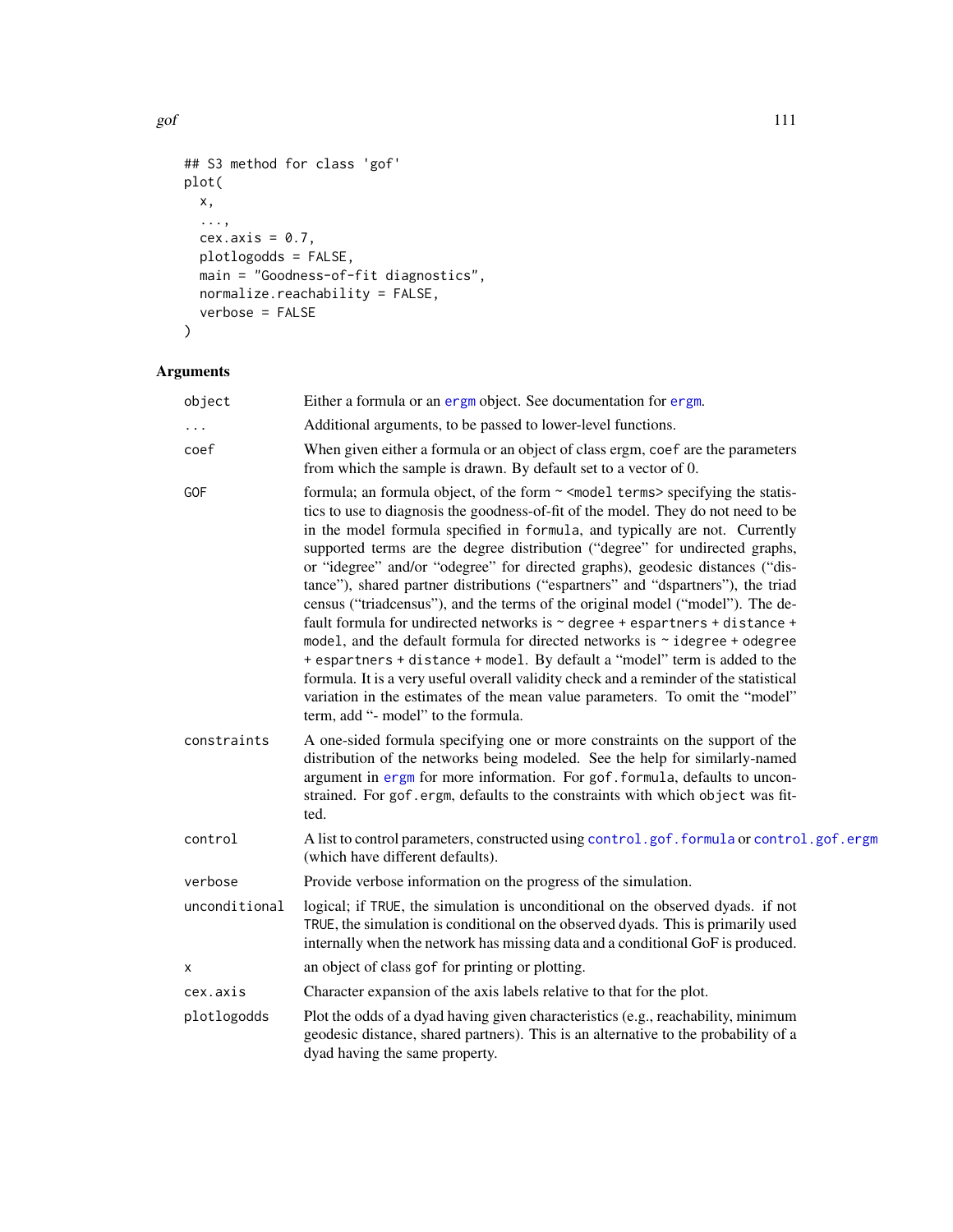main Title for the goodness-of-fit plots.

normalize.reachability

Should the reachability proportion be normalized to make it more comparable with the other geodesic distance proportions.

## Details

A sample of graphs is randomly drawn from the specified model. The first argument is typically the output of a call to [ergm](#page-37-0) and the model used for that call is the one fit.

For GOF = ~model, the model's observed sufficient statistics are plotted as quantiles of the simulated sample. In a good fit, the observed statistics should be near the sample median (0.5).

By default, the sample consists of 100 simulated networks, but this sample size (and many other settings) can be changed using the control argument described above.

# Value

[gof](#page-109-0), [gof.ergm](#page-109-1), and [gof.formula](#page-109-1) return an object of class gof.ergm, which inherits from class gof. This is a list of the tables of statistics and p-values. This is typically plotted using [plot.gof](#page-109-1).

#### Methods (by class)

- ergm: Perform simulation to evaluate goodness-of-fit for a specific [ergm\(\)](#page-37-0) fit.
- formula: Perform simulation to evaluate goodness-of-fit for a model configuration specified by a [formula](#page-0-0), coefficient, constraints, and other settings.
- gof: [print.gof](#page-109-1) summaries the diagnostics such as the degree distribution, geodesic distances, shared partner distributions, and reachability for the goodness-of-fit of exponential family random graph models. See [ergm](#page-37-0) for more information on these models. (summary.gof is a deprecated alias that may be repurposed in the future.)
- gof: [plot.gof](#page-109-1) plots diagnostics such as the degree distribution, geodesic distances, shared partner distributions, and reachability for the goodness-of-fit of exponential family random graph models. See [ergm](#page-37-0) for more information on these models.

#### **Note**

For gof.ergm and gof.formula, default behavior depends on the directedness of the network involved; if undirected then degree, espartners, and distance are used as default properties to examine. If the network in question is directed, "degree" in the above is replaced by idegree and odegree.

#### See Also

[ergm\(\)](#page-37-0), [network\(\)](#page-0-0), [simulate.ergm\(\)](#page-138-0), [summary.ergm\(\)](#page-146-0)

```
data(florentine)
gest <- ergm(flomarriage ~ edges + kstar(2))
```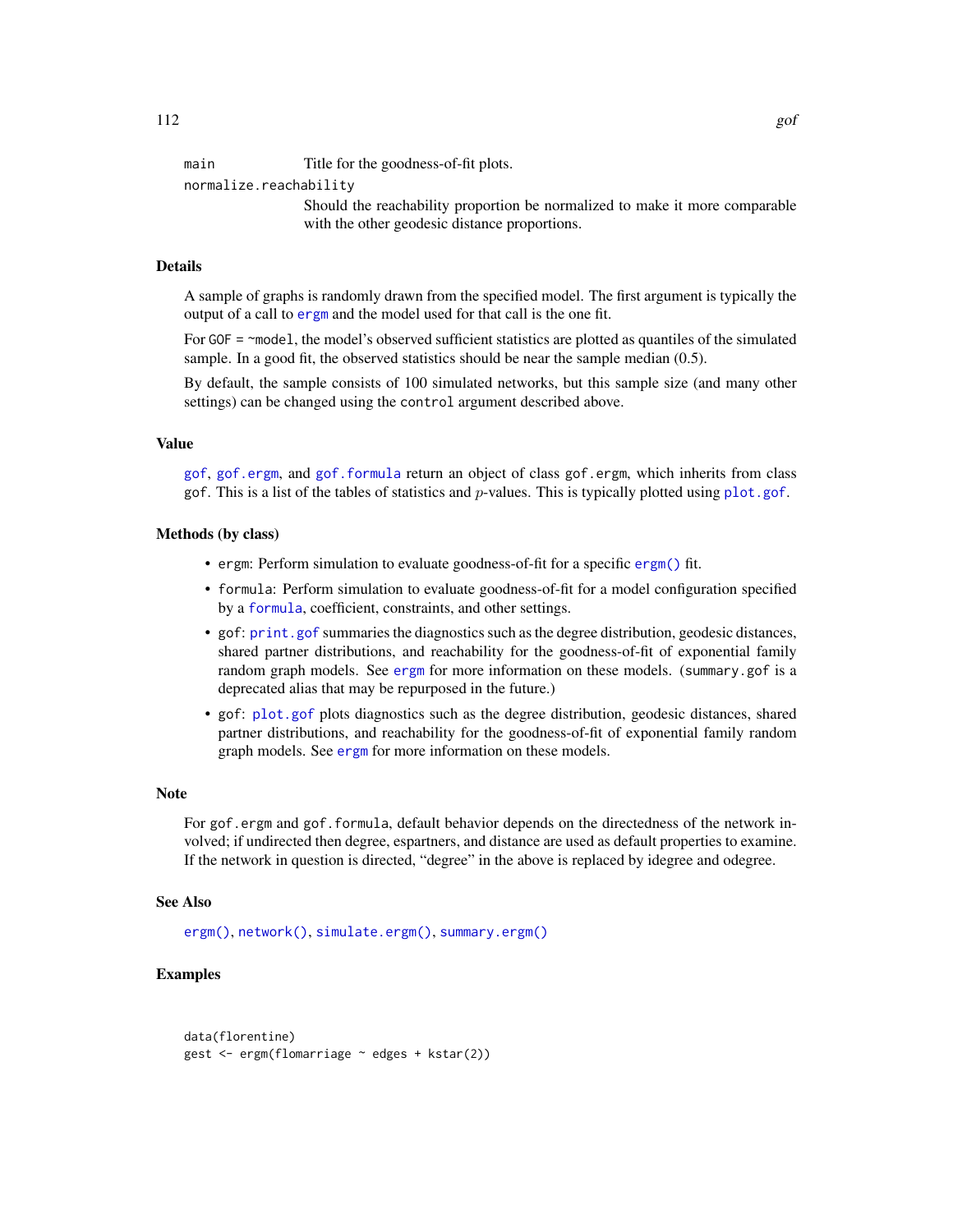#### hamming 113

```
gest
summary(gest)
# test the gof.ergm function
gofflo <- gof(gest)
gofflo
# Plot all three on the same page
# with nice margins
par(mfrow=c(1,3))
par(oma=c(0.5,2,1,0.5))
plot(gofflo)
# And now the log-odds
plot(gofflo, plotlogodds=TRUE)
# Use the formula version of gof
gofflo2 <-gof(flomarriage ~ edges + kstar(2), coef=c(-1.6339, 0.0049))
plot(gofflo2)
```
#### hamming hamming *(disambiguation)*

## Description

hamming may refer to:

- [An ERGM statistic](#page-51-0) (help("hamming-term"))
- [A ERGM sample space constraint](#page-44-0) (help("hamming-constraint"))

is.curved *Testing for curved exponential family*

# Description

These functions test whether an ERGM fit, formula, or some other object represents a curved exponential family.

The method for NULL always returns FALSE by convention.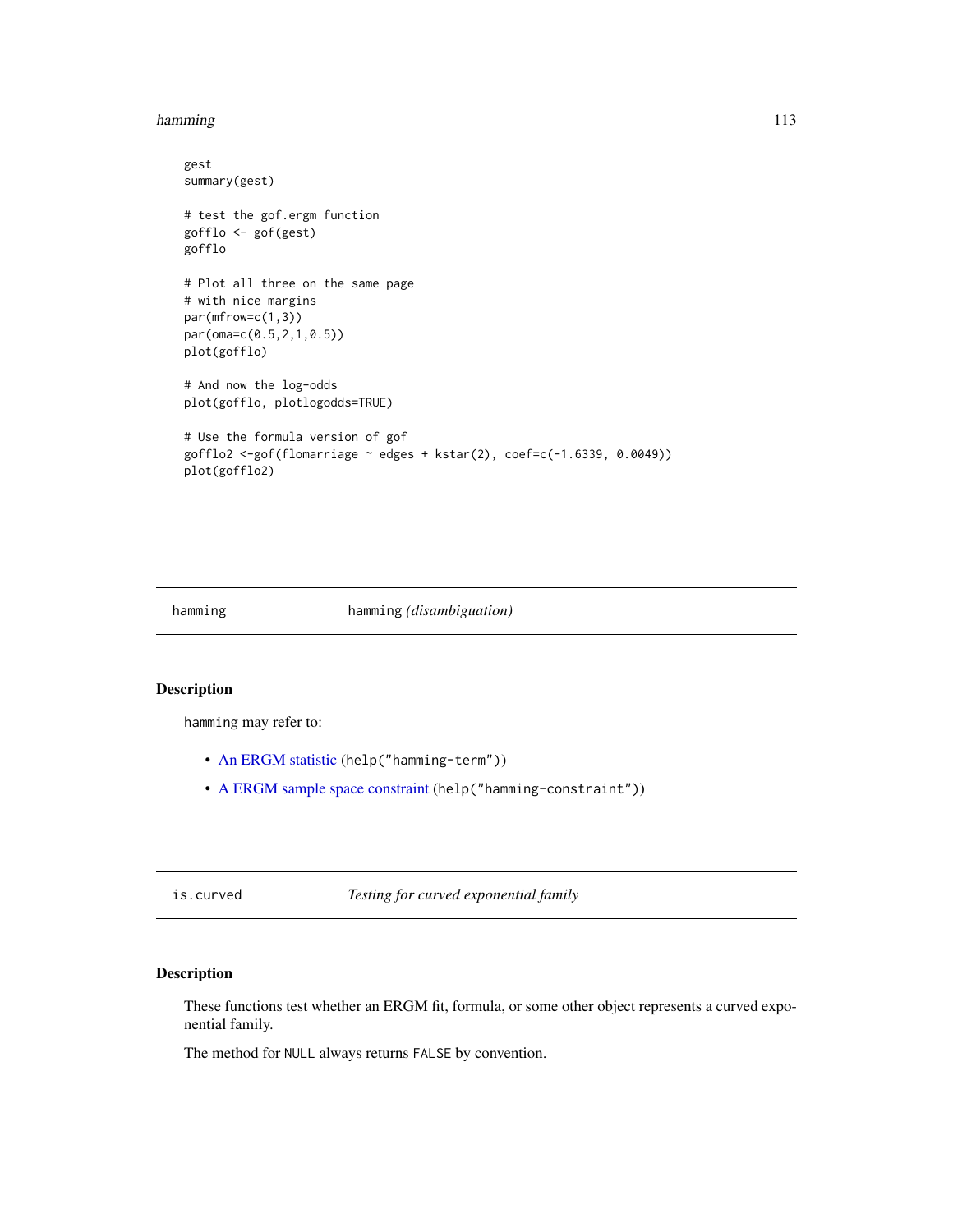# Usage

```
is.curved(object, ...)
## S3 method for class '`NULL`'
is.curved(object, ...)
## S3 method for class 'formula'
is.curved(object, response = NULL, basis = NULL, ...)
## S3 method for class 'ergm'
is.curved(object, ...)
```
# Arguments

| object   | An ergn object or an ERGM formula.                                                                                                                                      |  |
|----------|-------------------------------------------------------------------------------------------------------------------------------------------------------------------------|--|
| $\cdots$ | Arguments passed on to lower-level functions.                                                                                                                           |  |
| response | Name of the edge attribute whose value is to be modeled in the valued ERGM<br>framework. Defaults to NULL for simple presence or absence, modeled via a<br>binary ERGM. |  |
| basis    | See $\text{ergm}()$ .                                                                                                                                                   |  |

# Details

Curvature is checked by testing if all model parameters are canonical.

#### Value

TRUE if the object represents a curved exponential family; FALSE otherwise.

is.durational *Testing for durational dependent models*

## Description

These functions test whether an ERGM model or formula is durational dependent or not. If the formula or model does not include any terms that need information about the duration of existing ties, the ergm proceass can use more efficient internal data structures.

The method for NULL always returns FALSE by convention.

The method for character always returns FALSE by convention.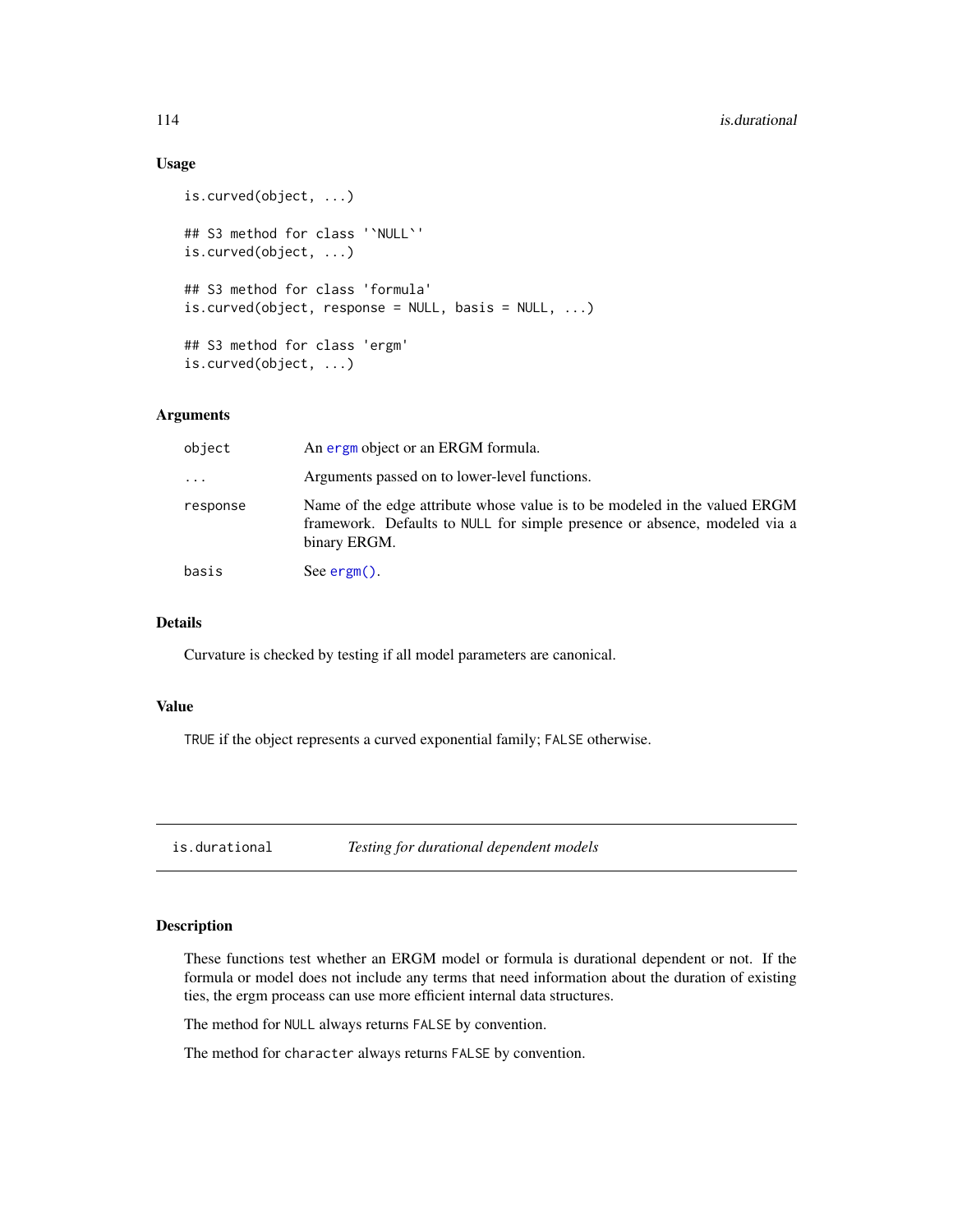# is.dyad.independent 115

# Usage

```
is.durational(object, ...)
## S3 method for class '`NULL`'
is.durational(object, ...)
## S3 method for class 'character'
is.durational(object, ...)
## S3 method for class 'formula'
is.durational(object, response = NULL, basis = NULL, ...)
```
# Arguments

| object                  | An ergn object or an ERGM formula, or some characters, e.g., object="all" for<br>monitoring purpose.                                                                    |
|-------------------------|-------------------------------------------------------------------------------------------------------------------------------------------------------------------------|
| $\cdot$ $\cdot$ $\cdot$ | Unused at this time.                                                                                                                                                    |
| response                | Name of the edge attribute whose value is to be modeled in the valued ERGM<br>framework. Defaults to NULL for simple presence or absence, modeled via a<br>binary ERGM. |
| basis                   | See $\text{ergm}()$ .                                                                                                                                                   |

# Value

TRUE if the ERGM terms in the formula or model are durational dependent ; FALSE otherwise.

is.dyad.independent *Testing for dyad-independence*

# Description

These functions test whether an ERGM fit, a formula, or some other object represents a dyadindependent model.

The method for NULL always returns TRUE by convention.

#### Usage

```
is.dyad.independent(object, ...)
## S3 method for class '`NULL`'
is.dyad.independent(object, ...)
## S3 method for class 'formula'
is.dyad.independent(object, response = NULL, basis = NULL, ...)
## S3 method for class 'ergm_conlist'
```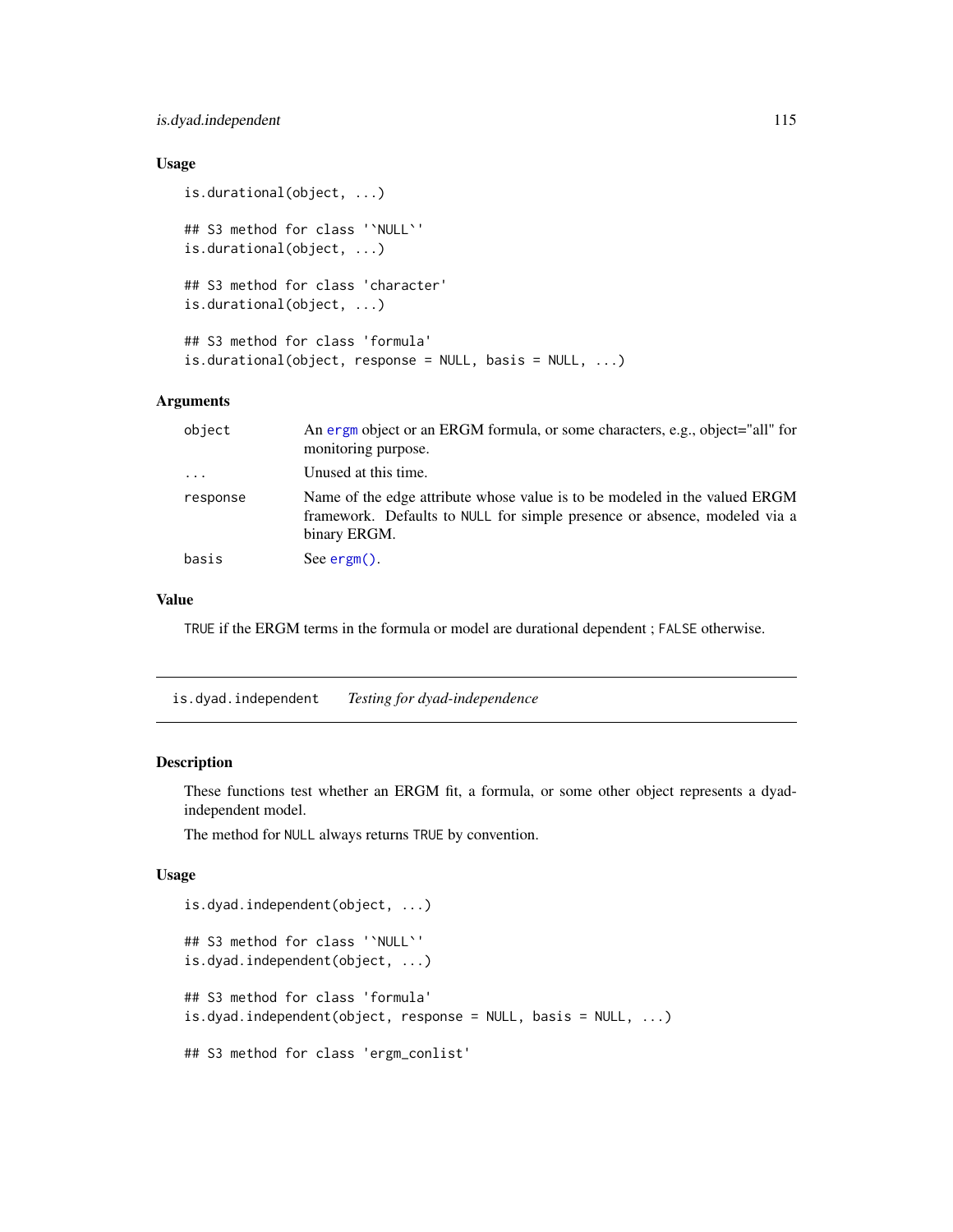```
is.dyad.independent(object, object.obs = NULL, ...)
```

```
## S3 method for class 'ergm'
is.dyad.independent(object, ...)
```
# Arguments

| object     | The object to be tested for dyadic independence.                                                                                                                        |  |
|------------|-------------------------------------------------------------------------------------------------------------------------------------------------------------------------|--|
| $\cdots$   | Unused at this time.                                                                                                                                                    |  |
| response   | Name of the edge attribute whose value is to be modeled in the valued ERGM<br>framework. Defaults to NULL for simple presence or absence, modeled via a<br>binary ERGM. |  |
| basis      | See ergm.                                                                                                                                                               |  |
| object.obs | For the ergm_conlist method, the observed data constraint.                                                                                                              |  |

# Details

Dyad independence is determined by checking if all of the constituent parts of the object (formula, ergm terms, constraints, etc.) are flagged as dyad-independent.

# Value

TRUE if the model implied by the object is dyad-independent; FALSE otherwise.

| is.inCH | Determine whether a vector is in the closure of the convex hull of some |
|---------|-------------------------------------------------------------------------|
|         | sample of vectors                                                       |

# Description

is.inCH returns TRUE if and only if p is contained in the convex hull of the points given as the rows of M. If p is a matrix, each row is tested individually, and TRUE is returned if all rows are in the convex hull.

# Usage

```
is.inCH(p, M, verbose = FALSE, ...)
```
# Arguments

| p                       | A d-dimensional vector or a matrix with $d$ columns        |
|-------------------------|------------------------------------------------------------|
| М                       | An r by d matrix. Each row of M is a d-dimensional vector. |
| verbose                 | A logical vector indicating whether to print progress      |
| $\cdot$ $\cdot$ $\cdot$ | arguments passed directly to linear program solver         |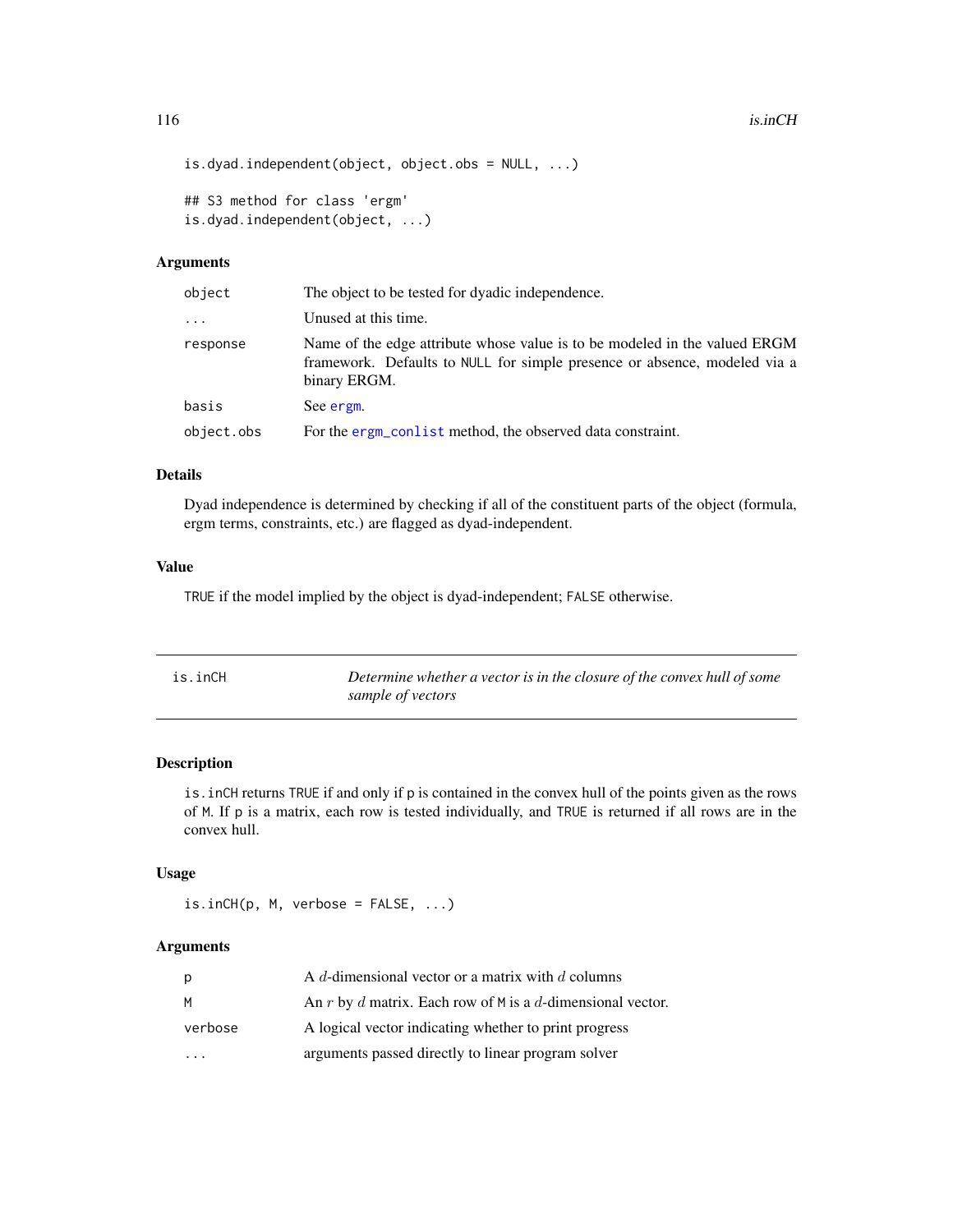#### kapferer til 117

#### Details

The  $d$ -vector p is in the convex hull of the  $d$ -vectors forming the rows of M if and only if there exists no separating hyperplane between p and the rows of M. This condition may be reworded as follows:

Letting  $q = (1p')'$  and  $L = (1M)$ , if the maximum value of  $z'q$  for all z such that  $z'L \leq 0$ equals zero (the maximum must be at least zero since z=0 gives zero), then there is no separating hyperplane and so p is contained in the convex hull of the rows of M. So the question of interest becomes a constrained optimization problem.

Solving this problem relies on the package lpSolve to solve a linear program. We may put the program in "standard form" by writing  $z = a - b$ , where a and b are nonnegative vectors. If we write  $x = (a'b')'$ , we obtain the linear program given by:

Minimize  $(-q'q')x$  subject to  $x'(L - L) \leq 0$  and  $x \geq 0$ . One additional constraint arises because whenever any strictly negative value of  $(-q'q')x$  may be achieved, doubling x arbitrarily many times makes this value arbitrarily large in the negative direction, so no minimizer exists. Therefore, we add the constraint  $(q' - q')x \leq 1$ .

This function is used in the "stepping" algorithm of Hummel et al (2012).

#### Value

Logical, telling whether p is (or all rows of p are) in the closed convex hull of the points in M.

#### References

- <https://www.cs.mcgill.ca/~fukuda/soft/polyfaq/node22.html>
- Hummel, R. M., Hunter, D. R., and Handcock, M. S. (2012), Improving Simulation-Based Algorithms for Fitting ERGMs, Journal of Computational and Graphical Statistics, 21: 920- 939.

kapferer *Kapferer's tailor shop data*

#### **Description**

This well-known social network dataset, collected by Bruce Kapferer in Zambia from June 1965 to August 1965, involves interactions among workers in a tailor shop as observed by Kapferer himself.

#### Usage

```
data(kapferer)
```
#### Format

Two network objects, kapferer and kapferer2. The kapferer dataset contains only the 39 individuals who were present at both data-collection time periods. However, these data only reflect data collected during the first period. The individuals' names are included as a nodal covariate called names.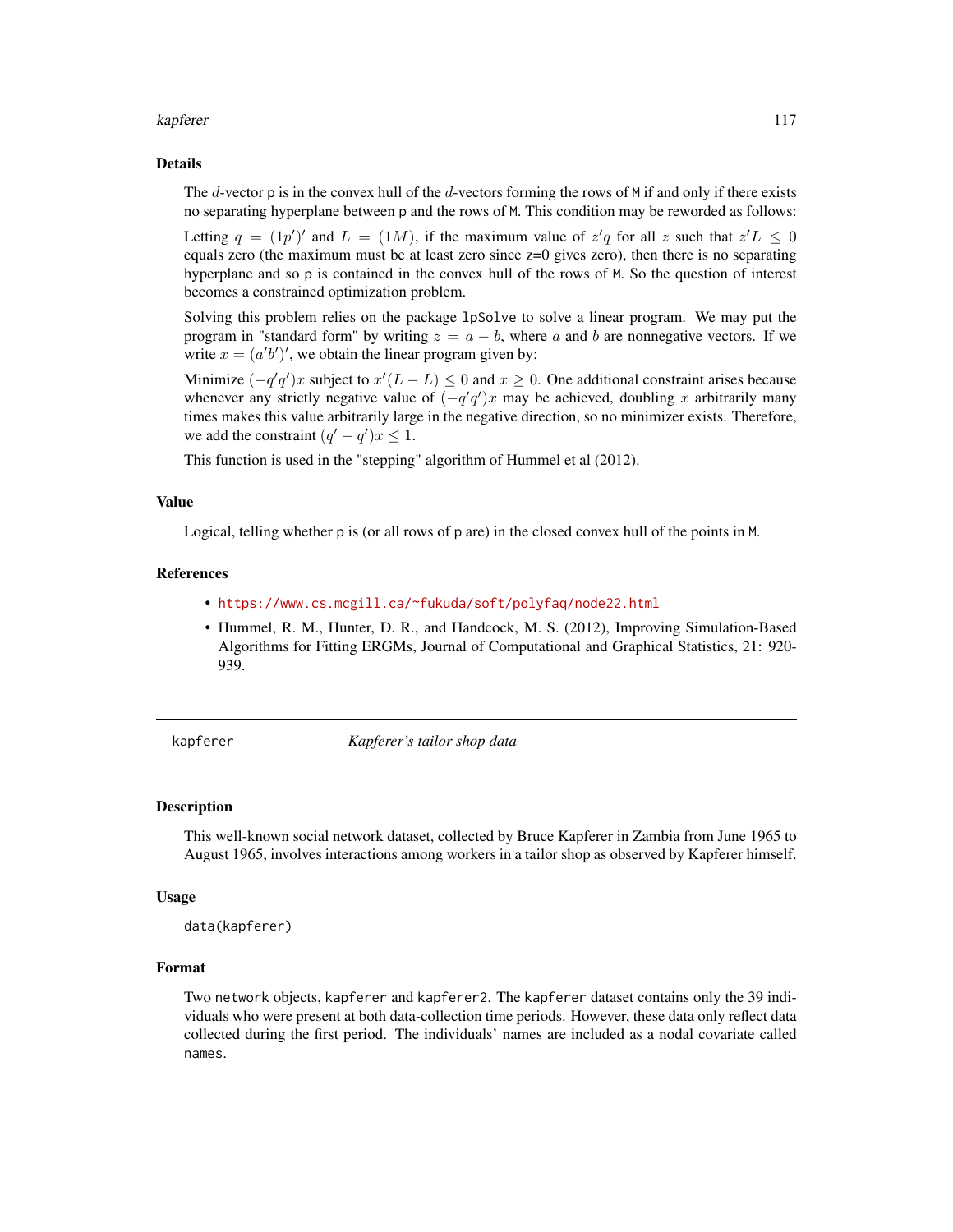# Details

An interaction is defined by Kapferer as "continuous uninterrupted social activity involving the participation of at least two persons"; only transactions that were relatively frequent are recorded. All of the interactions in this particular dataset are "sociational", as opposed to "instrumental". Kapferer explains the difference (p. 164) as follows:

"I have classed as transactions which were sociational in content those where the activity was markedly convivial such as general conversation, the sharing of gossip and the enjoyment of a drink together. Examples of instrumental transactions are the lending or giving of money, assistance at times of personal crisis and help at work."

Kapferer also observed and recorded instrumental transactions, many of which are unilateral (directed) rather than reciprocal (undirected), though those transactions are not recorded here. In addition, there was a second period of data collection, from September 1965 to January 1966, but these data are also not recorded here. All data are given in Kapferer's 1972 book on pp. 176-179.

During the first time period, there were 43 individuals working in this particular tailor shop; however, the better-known dataset includes only those 39 individuals who were present during both time collection periods. (Missing are the workers named Lenard, Peter, Lazarus, and Laurent.) Thus, we give two separate network datasets here: kapferer is the well-known 39-individual dataset, whereas kapferer2 is the full 43-individual dataset.

# Source

Original source: Kapferer, Bruce (1972), Strategy and Transaction in an African Factory, Manchester University Press.

logLik.ergm *A* [logLik](#page-0-0) *method for* [ergm](#page-37-0) *fits.*

#### **Description**

A function to return the log-likelihood associated with an [ergm](#page-37-1) fit, evaluating it if necessary. If the log-likelihood was not computed for object, produces an error unless eval.loglik=TRUE.

#### Usage

```
## S3 method for class 'ergm'
logLik(
  object,
  add = FALSE,
  force.read = FALSE,eval.loglik = add || force.reeval,
  control = control.logLik.ergm(),
  ...
)
```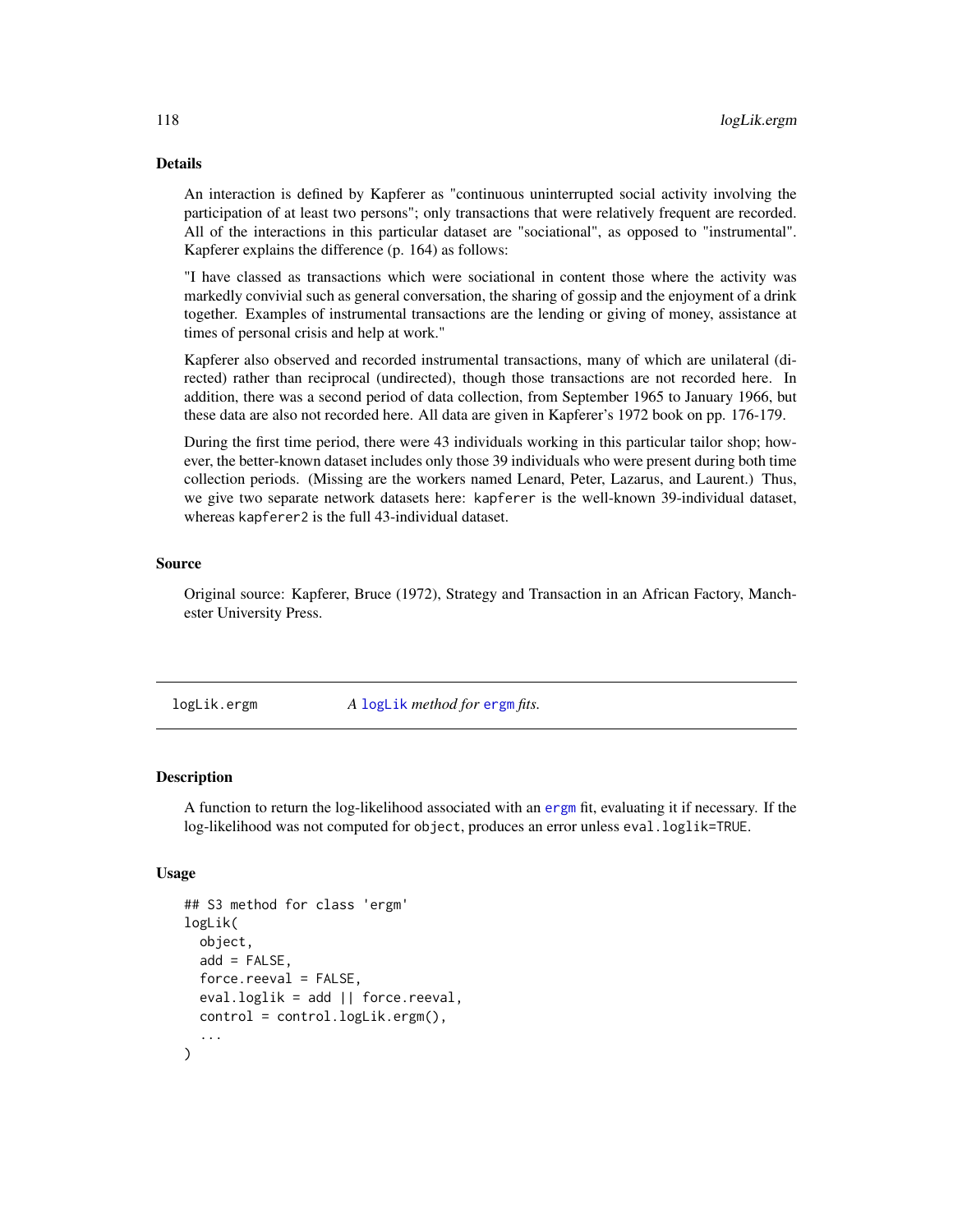# logLik.ergm 119

#### **Arguments**

| object       | An ergm fit, returned by ergm.                                                                             |
|--------------|------------------------------------------------------------------------------------------------------------|
| add          | Logical: If TRUE, instead of returning the log-likelihood, return object with<br>log-likelihood value set. |
| force.reeval | Logical: If TRUE, reestimate the log-likelihood even if object already has an<br>estiamte.                 |
| eval.loglik  | Logical: If TRUE, evaluate the log-likelihood if not set on object.                                        |
| control      | A list of control parameters for algorithm tuning. Constructed using control. logLik.ergm.                 |
| $\ddotsc$    | Other arguments to the likelihood functions.                                                               |

# Value

The form of the output of [logLik](#page-0-0).ergm depends on add: add=FALSE (the default), a logLik object. If add=TRUE (the default), an [ergm](#page-37-1) object with the log-likelihood set.

As of version 3.1, all likelihoods for which logLikNull is not implemented are computed relative to the reference measure. (I.e., a null model, with no terms, is defined to have likelihood of 0, and all other models are defined relative to that.)

# References

Hunter, D. R. and Handcock, M. S. (2006) *Inference in curved exponential family models for networks*, Journal of Computational and Graphical Statistics.

#### See Also

[logLik](#page-0-0), [logLikNull](#page-119-0), [ergm.bridge.llr](#page-84-0), [ergm.bridge.dindstart.llk](#page-84-1)

```
# See help(ergm) for a description of this model. The likelihood will
# not be evaluated.
data(florentine)
## Not run:
# The default maximum number of iterations is currently 20. We'll only
# use 2 here for speed's sake.
gest <- ergm(flomarriage ~ kstar(1:2) + absdiff("wealth") + triangle, eval.loglik=FALSE)
gest <- ergm(flomarriage ~ kstar(1:2) + absdiff("wealth") + triangle, eval.loglik=FALSE,
             control=control.ergm(MCMLE.maxit=2))
# Log-likelihood is not evaluated, so no deviance, AIC, or BIC:
summary(gest)
# Evaluate the log-likelihood and attach it to the object.
# The default number of bridges is currently 20. We'll only use 3 here
# for speed's sake.
gest.logLik <- logLik(gest, add=TRUE)
gest.logLik <- logLik(gest, add=TRUE, control=control.logLik.ergm(nsteps=3))
```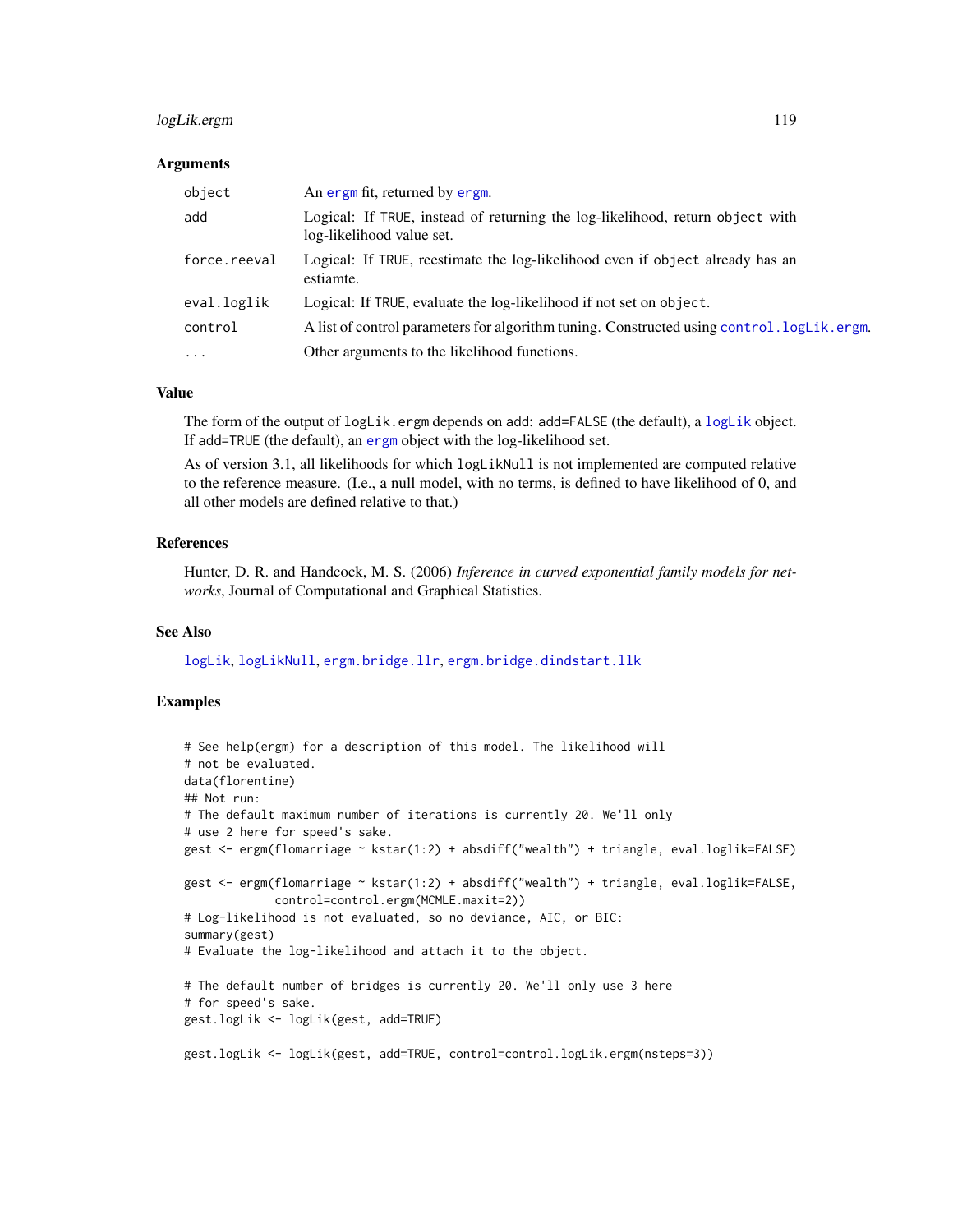```
# Deviances, AIC, and BIC are now shown:
summary(gest.logLik)
# Null model likelihood can also be evaluated, but not for all constraints:
logLikNull(gest) # == network.dyadcount(flomarriage)*log(1/2)
## End(Not run)
```
<span id="page-119-0"></span>logLikNull *Calculate the null model likelihood*

# Description

Calculate the null model likelihood

# Usage

```
logLikNull(object, ...)
```

```
## S3 method for class 'ergm'
logLikNull(object, control = control.logLik.ergm(), ...)
```
# Arguments

| object   | a fitted model.                                                                                                      |
|----------|----------------------------------------------------------------------------------------------------------------------|
| $\cdots$ | further arguments to lower-level functions.                                                                          |
|          | logLikNull computes, when possible the log-probability of the data under the<br>null model (reference distribution). |
| control  | A list of control parameters for algorithm tuning. Constructed using control. logLik.ergm.                           |

# Value

logLikNull returns an object of type [logLik](#page-0-0) if it is able to compute the null model probability, and NA otherwise.

# Methods (by class)

• ergm: A method for [ergm](#page-37-0) fits; currently only implemented for binary ERGMs with dyadindependent sample-space constraints.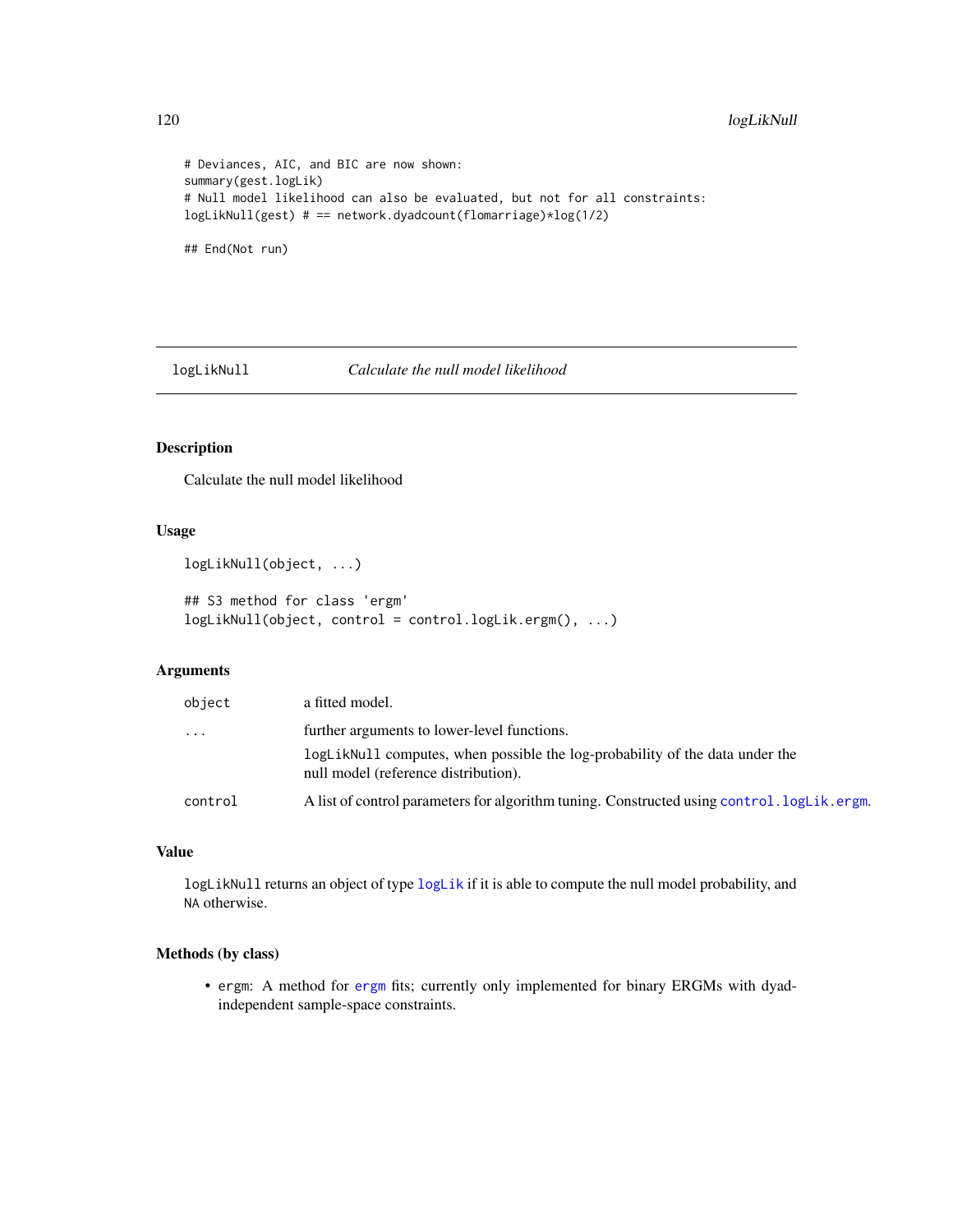mcmc.diagnostics *Conduct MCMC diagnostics on a model fit*

# Description

This function prints diagnistic information and creates simple diagnostic plots for MCMC sampled statistics produced from a fit.

# Usage

```
mcmc.diagnostics(object, ...)
## S3 method for class 'ergm'
mcmc.diagnostics(
 object,
 center = TRUE,
 esteq = TRUE,
 vars.per.page = 3,
 which = c("plots", "texts", "summary", "autocorrelation", "crosscorrelation",
    "burnin"),
  ...
)
```
# Arguments

| object        | A model fit object to be diagnosed.                                                                                                                                                                                                                                                                                                                                                                                                                          |  |
|---------------|--------------------------------------------------------------------------------------------------------------------------------------------------------------------------------------------------------------------------------------------------------------------------------------------------------------------------------------------------------------------------------------------------------------------------------------------------------------|--|
| $\cdots$      | Additional arguments, to be passed to plotting functions.                                                                                                                                                                                                                                                                                                                                                                                                    |  |
| center        | Logical: If TRUE, center the samples on the observed statistics.                                                                                                                                                                                                                                                                                                                                                                                             |  |
| esteg         | Logical: If TRUE, for statistics corresponding to curved ERGM terms, summa-<br>rize the curved statistics by their negated estimating function values (evaluated<br>at the MLE of any curved parameters) (i.e., $\eta'_I(\hat{\theta}) \cdot (g_I(Y) - g_I(y))$ for I being<br>indices of the canonical parameters in question), rather than the canonical (suf-<br>ficient) vectors of the curved statistics relative to the observed $(g_I(Y) - g_I(y))$ . |  |
| vars.per.page | Number of rows (one variable per row) per plotting page. Ignored if latticeExtra<br>package is not installed.                                                                                                                                                                                                                                                                                                                                                |  |
| which         | A character vector specifying which diagnostics to plot and/or print. Defaults to<br>all of the below if meaningful:                                                                                                                                                                                                                                                                                                                                         |  |
|               | "plots" Traceplots and density plots of sample values for all statistic or esti-<br>mating function elements.                                                                                                                                                                                                                                                                                                                                                |  |
|               | "texts" Shorthand for the following text diagnostics.                                                                                                                                                                                                                                                                                                                                                                                                        |  |
|               | "summary" Summary of network statistic or estimating function elements as<br>produced by coda::summary.mcmc.list().                                                                                                                                                                                                                                                                                                                                          |  |
|               | "autocorrelation" Autocorrelation of each of the network statistic or esti-<br>mating function elements.                                                                                                                                                                                                                                                                                                                                                     |  |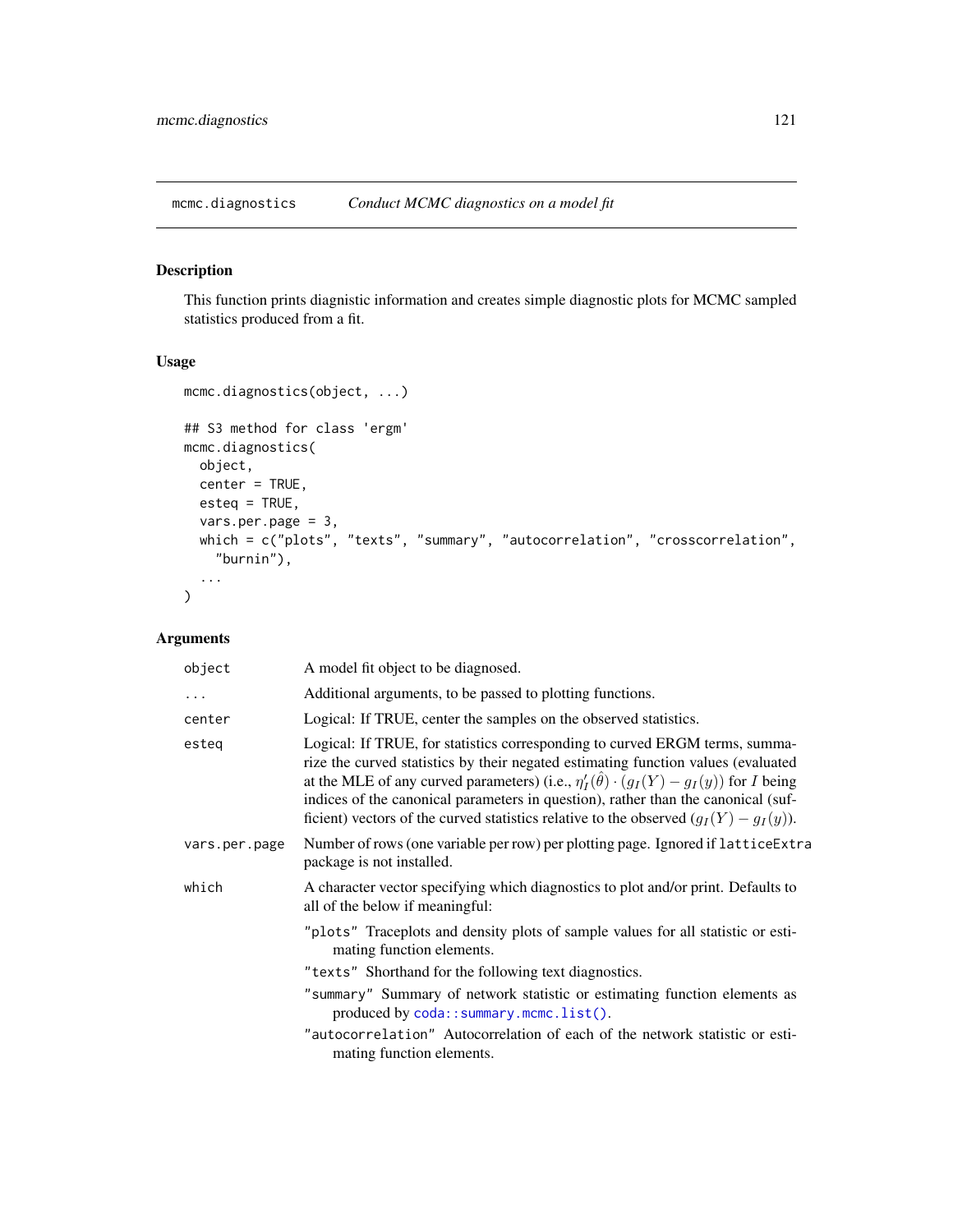"crosscorrelation" Cross-correlations between each pair of the network statistic or estimating function elements.

"burnin" Burn-in diagnostics, in particular, the Geweke test.

Partial matching is supported. (E.g., which=c("auto", "cross") will print autocorrelation and cross-correlations.)

#### Details

A pair of plots are produced for each statistic:a trace of the sampled output statistic values on the left and density estimate for each variable in the MCMC chain on the right. Diagnostics printed to the console include correlations and convergence diagnostics.

For [ergm\(\)](#page-37-0) specifically, recent changes in the estimation algorithm mean that these plots can no longer be used to ensure that the mean statistics from the model match the observed network statistics. For that functionality, please use the GOF command: gof(object,GOF=~model).

In fact, an ergm output object contains the matrix of statistics from the MCMC run as component \$sample. This matrix is actually an object of class mcmc and can be used directly in the coda package to assess MCMC convergence. *Hence all MCMC diagnostic methods available in* coda *are available directly.* See the examples and [https://www.mrc-bsu.cam.ac.uk/software/bugs/](https://www.mrc-bsu.cam.ac.uk/software/bugs/the-bugs-project-winbugs/coda-readme/) [the-bugs-project-winbugs/coda-readme/](https://www.mrc-bsu.cam.ac.uk/software/bugs/the-bugs-project-winbugs/coda-readme/).

More information can be found by looking at the documentation of [ergm](#page-37-0).

#### Methods (by class)

• ergm:

## References

Raftery, A.E. and Lewis, S.M. (1995). The number of iterations, convergence diagnostics and generic Metropolis algorithms. In Practical Markov Chain Monte Carlo (W.R. Gilks, D.J. Spiegelhalter and S. Richardson, eds.). London, U.K.: Chapman and Hall.

This function is based on the coda package It is based on the the R function raftery.diag in coda. raftery.diag, in turn, is based on the FORTRAN program gibbsit written by Steven Lewis which is available from the Statlib archive.

# See Also

[ergm](#page-37-0), network package, coda package, [summary.ergm](#page-146-0)

```
## Not run:
#
data(florentine)
#
# test the mcmc.diagnostics function
#
gest <- ergm(flomarriage ~ edges + kstar(2))
summary(gest)
```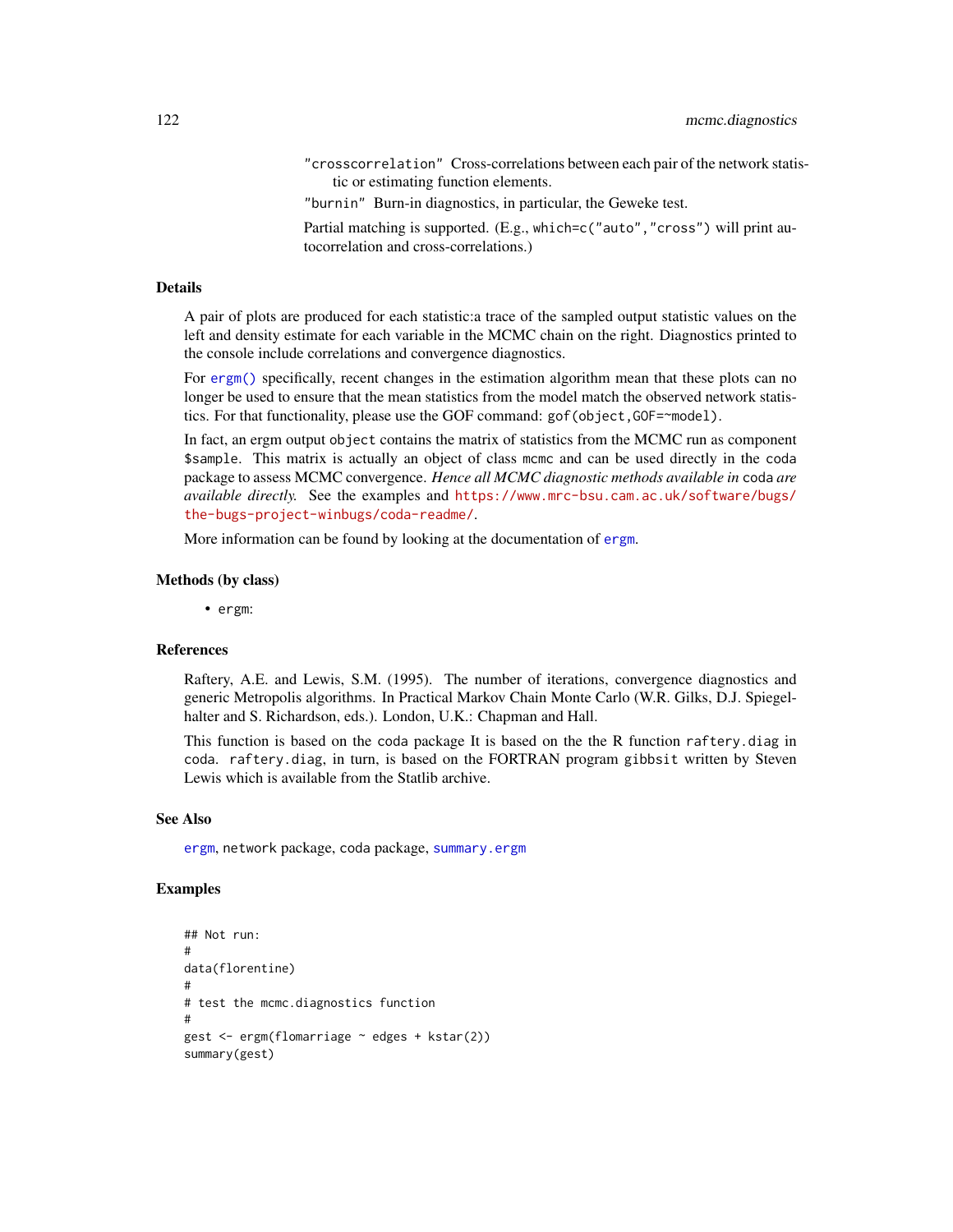molecule 123

```
#
# Plot the probabilities first
#
mcmc.diagnostics(gest)
#
# Use coda directly
#
library(coda)
#
plot(gest$sample, ask=FALSE)
#
# A full range of diagnostics is available
# using codamenu()
#
## End(Not run)
```
molecule *Synthetic network with 20 nodes and 28 edges*

## Description

This is a synthetic network of 20 nodes that is used as an example within the [ergm](#page-37-0) documentation. It has an interesting elongated shape

• reminencent of a chemical molecule. It is stored as a [network](#page-0-0) object.

# Usage

data(molecule)

# See Also

florentine, sampson, network, plot.network, ergm

<span id="page-122-0"></span>

| network.list | A convenience container for a list of network objects, output by |
|--------------|------------------------------------------------------------------|
|              | simulate.ergm among others.                                      |

# Description

A convenience container for a list of [network](#page-0-0) objects, output by [simulate.ergm](#page-138-0) among others.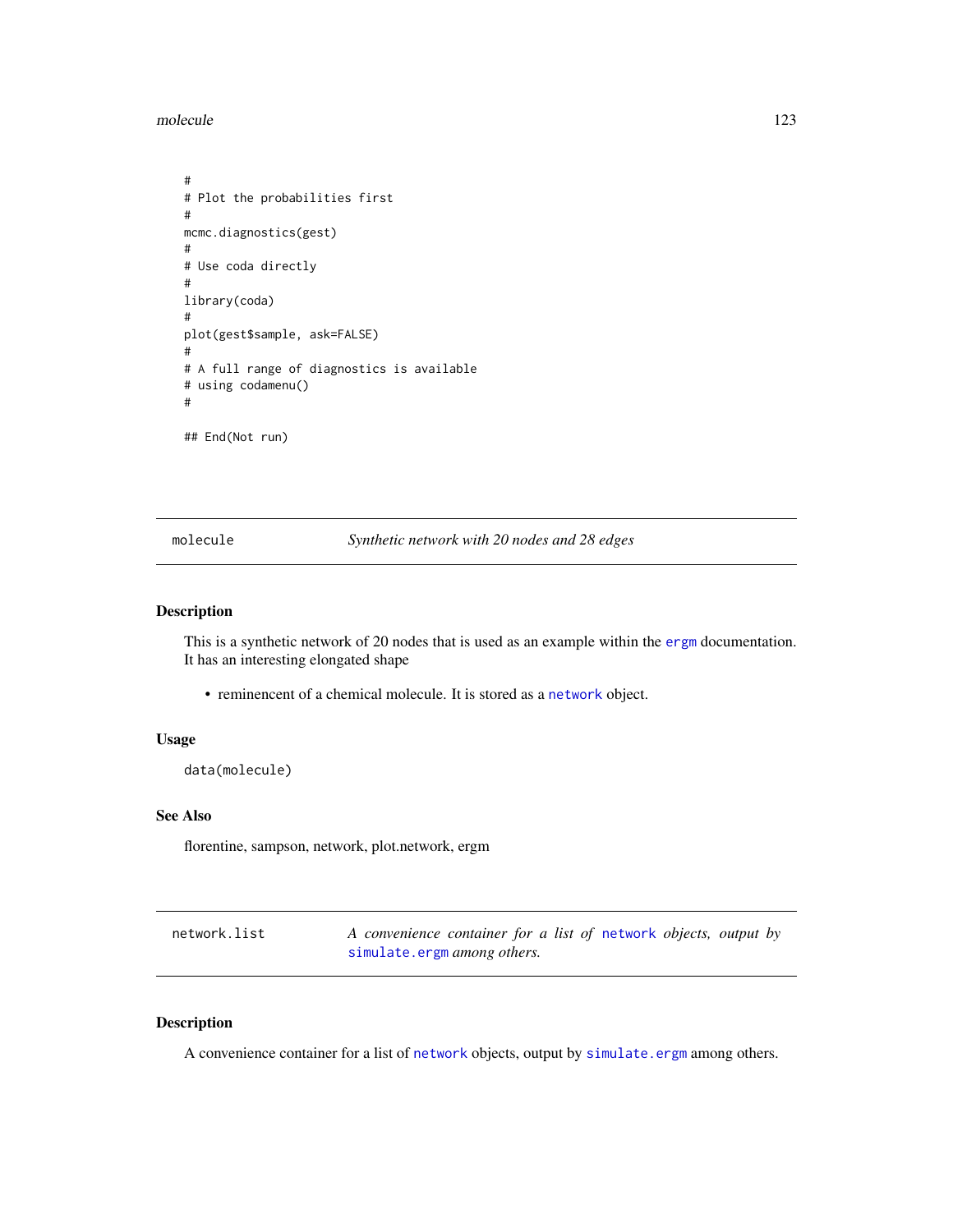# Usage

```
network.list(object, ...)
## S3 method for class 'network.list'
print(x, stats.print = FALSE, ...)## S3 method for class 'network.list'
summary(
 object,
  stats.print = TRUE,
 net.print = FALSE,
 net.summary = FALSE,
  ...
\mathcal{L}
```
# Arguments

| object, x   | a list of networks or a network. list object.                                                                                          |
|-------------|----------------------------------------------------------------------------------------------------------------------------------------|
| $\cdots$    | for network. list, additional attributes to be set on the network list; for others,<br>arguments passed down to lower-level functions. |
| stats.print | Logical: If TRUE, print network statistics.                                                                                            |
| net.print   | Logical: If TRUE, print network overviews.                                                                                             |
| net.summary | Logical: If TRUE, print network summaries.                                                                                             |

## Methods (by generic)

- print: A [print\(\)](#page-0-0) method for network lists.
- summary: A [summary\(\)](#page-148-0) method for network lists.

# See Also

[simulate.ergm](#page-138-0)

```
# Draw from a Bernoulli model with 16 nodes
# and tie probability 0.1
#
g.use <- network(16, density=0.1, directed=FALSE)
#
# Starting from this network let's draw 3 realizations
# of a model with edges and 2-star terms
#
g.sim \le simulate(\leedges+kstar(2), nsim=3, coef=c(-1.8, 0.03),
               basis=g.use, control=control.simulate(
                MCMC.burnin=100000,
                MCMC.interval=1000))
```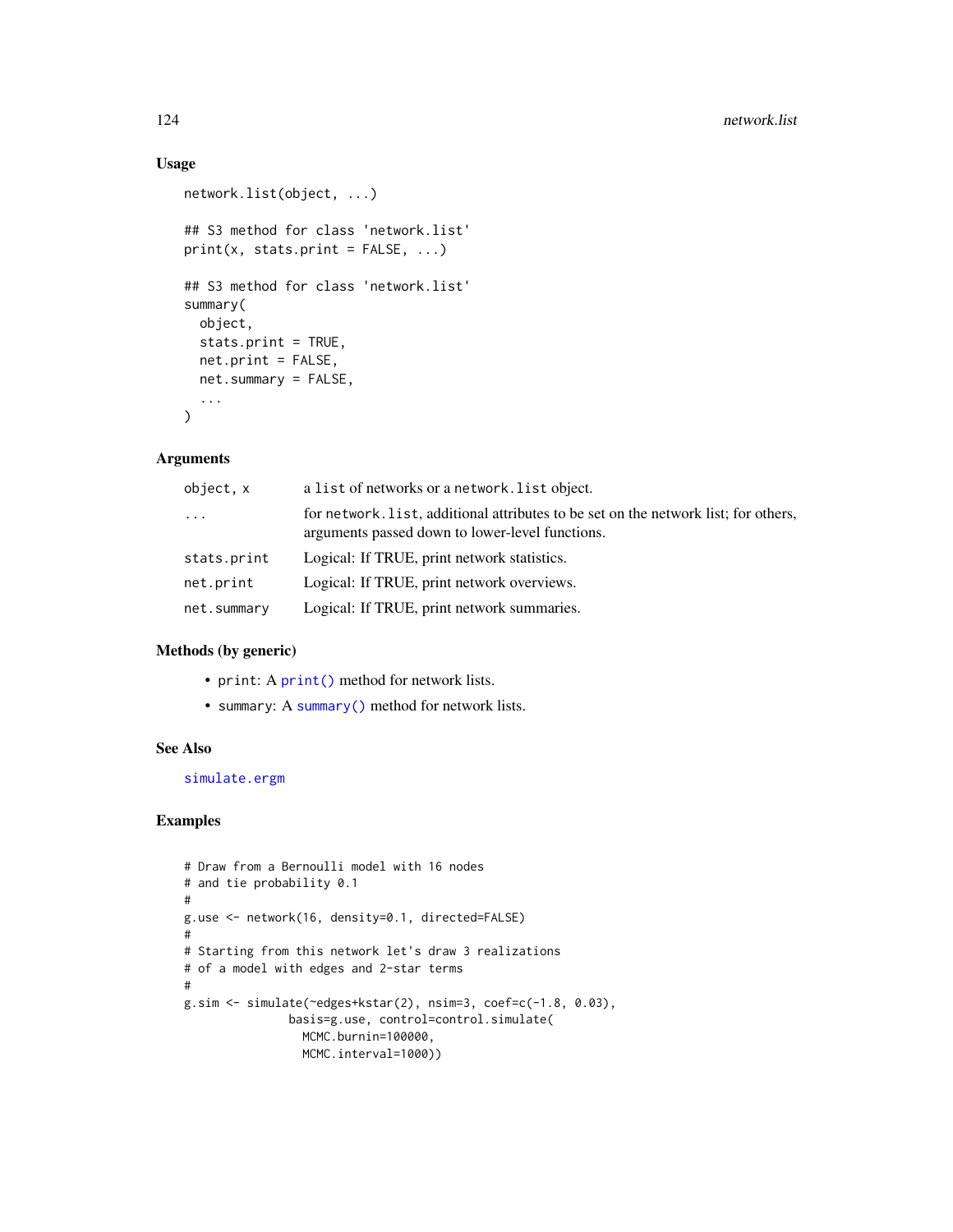print(g.sim) summary(g.sim)

nodal\_attributes *Specifying nodal attributes and their levels*

#### <span id="page-124-0"></span>**Description**

This document describes the ways to specify nodal attributes or functions of nodal attributes and which levels for categorical factors to include. For the helper functions to facilitate this, see [nodal\\_attributes-API](#page-0-0).

## Usage

LARGEST(l, a)

SMALLEST(l, a)

COLLAPSE\_SMALLEST(object, n, into)

# Arguments

object, l, a, n, into

COLLAPSE\_SMALLEST, LARGEST, and SMALLEST are technically functions but they are generally not called in a standard fashion but rather as a part of an vertex attribute specification or a level specification as described below. The above usage examples are needed to pass R's package checking without warnings; please disregard them, and refer to the sections and examples below instead.

## Specifying nodal attributes

Term nodal attribute arguments, typically called attr, attrs, by, or on are interpreted as follows:

a character string Extract the vertex attribute with this name.

- **a character vector of length**  $> 1$  Extract the vertex attributes and paste them together, separated by dots if the term expects categorical attributes and (typically) combine into a covariate matrix if it expects quantitative attributes.
- **a function** The function is called on the LHS network and additional arguments to  $\text{ergm}_g e t_v \text{attr}(),$ expected to return a vector or matrix of appropriate dimension. (Shorter vectors and matrix columns will be recycled as needed.)
- a formula The expression on the RHS of the formula is evaluated in an environment of the vertex attributes of the network, expected to return a vector or matrix of appropriate dimension. (Shorter vectors and matrix columns will be recycled as needed.) Within this expression, the network itself accessible as either . or .nw. For example, nodecov(~abs(Grade-mean(Grade))/network.size(.)) would return the absolute difference of each actor's "Grade" attribute from its network-wide mean, divided by the network size.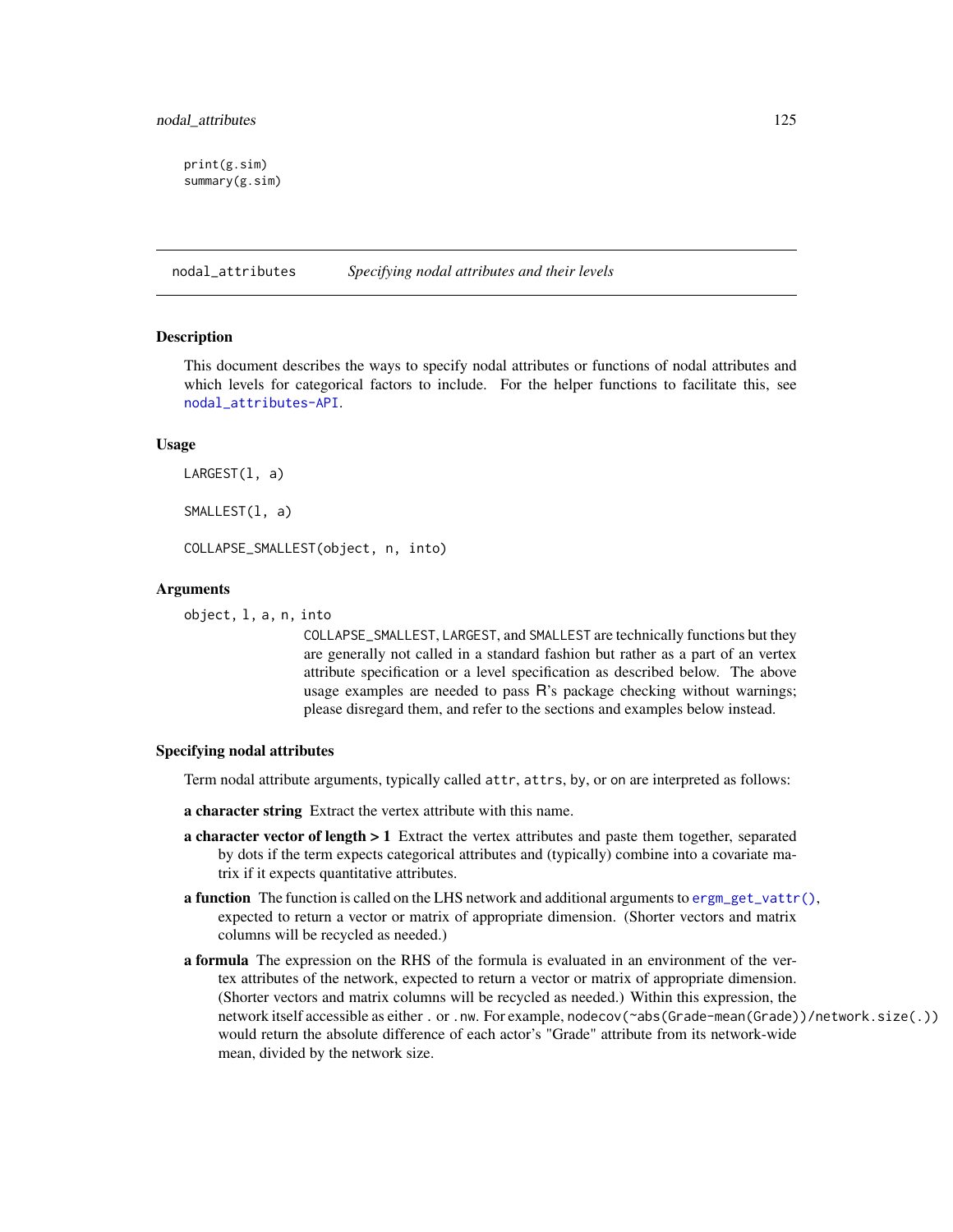an AsIs object created by  $I()$  Use as is, checking only for correct length and type, with optional attribute "name" indicating the predictor's name.

Any of these arguments may also be wrapped in or piped through COLLAPSE\_SMALLEST(attr, n, into) or, attr %>% COLLAPSE\_SMALLEST(n,into), a convenience function that will transform the attribute by collapsing the smallest n categories into one, naming it into. Note that into must be of the same type (numeric, character, etc.) as the vertex attribute in question.

#### Specifying categorical attribute levels and their ordering

For categorical attributes, to select which levels are of interest and their ordering, use the argument levels. Selection of nodes (from the appropriate vector of nodal indices) is likewise handled as the selection of levels, using the argument nodes. These arguments are interpreted as follows:

an expression wrapped in  $I()$  Use the given list of levels as is.

- **a numeric or logical vector** Used for indexing of a list of all possible levels (typically, unique values of the attribute) in default older (typically lexicographic), i.e., sort(unique(attr))[levels]. In particular, levels=TRUE will retain all levels. Negative values exclude. Another special value is LARGEST, which will refer to the most frequent category, so, say, to set such a category as the baseline, pass levels=-LARGEST. In addition, LARGEST(n) will refer to the n largest categories. SMALLEST works analogously. Note that if there are ties in frequencies, they will be broken arbitrarily. To specify numeric or logical levels literally, wrap in  $I(.)$ .
- [NULL](#page-0-0) Retain all possible levels; usually equivalent to passing TRUE.
- a character vector Use as is.
- a function The function is called on the list of unique values of the attribute, the values of the attribute themselves, and the network itself, depending on its arity. Its return value is interpreted as above.
- a formula The expression on the RHS of the formula is evaluated in an environment in which the network itself is accessible as .nw, the list of unique values of the attribute as . or as .levels, and the attribute vector itself as .attr. Its return value is interpreted as above.

Note that levels or nodes often has a default that is sensible for the term in question.

#### Examples

library(magrittr) # for %>% data(faux.mesa.high) # Activity by grade with a baseline grade excluded: summary(faux.mesa.high~nodefactor(~Grade)) # Retain all levels: summary(faux.mesa.high~nodefactor(~Grade, levels=TRUE)) # or levels=NULL # Use the largest grade as baseline (also Grade 7): summary(faux.mesa.high~nodefactor(~Grade, levels=-LARGEST)) # Activity by grade with no baseline smallest two grades (11 and # 12) collapsed into a new category, labelled 0: table(faux.mesa.high %v% "Grade") summary(faux.mesa.high~nodefactor((~Grade) %>% COLLAPSE\_SMALLEST(2, 0), levels=TRUE))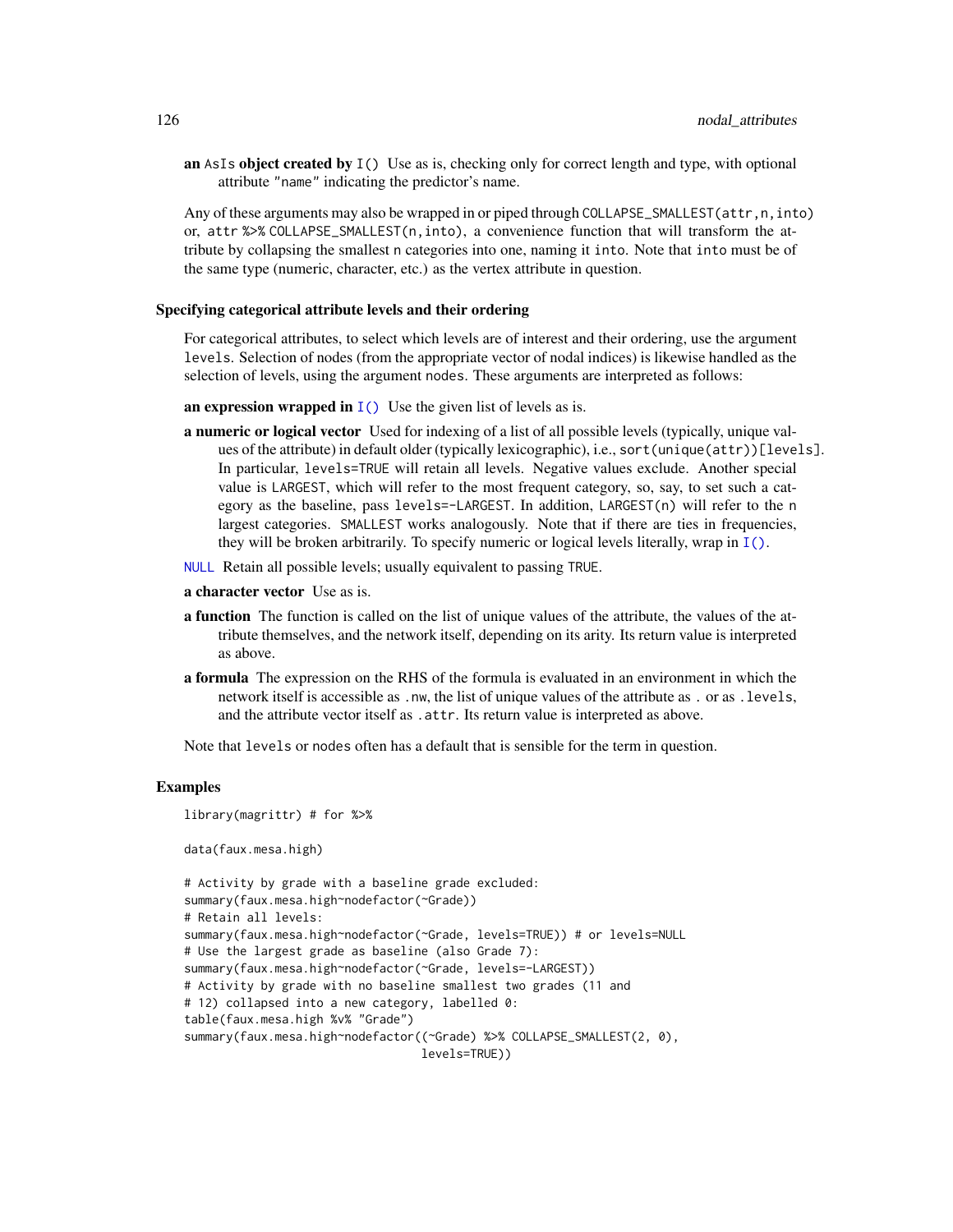#### nparam and the contract of the contract of the contract of the contract of the contract of the contract of the contract of the contract of the contract of the contract of the contract of the contract of the contract of the

```
# Mixing between lower and upper grades:
summary(faux.mesa.high~mm(~Grade>=10))
# Mixing between grades 7 and 8 only:
summary(faux.mesa.high~mm("Grade", levels=I(c(7,8))))
# or
summary(faux.mesa.high~mm("Grade", levels=1:2))
# or using levels2 (see ? mm) to filter the combinations of levels,
summary(faux.mesa.high~mm("Grade",
        levels2=~sapply(.levels,
                        function(l)
                          l[[1]]%in%c(7,8) && l[[2]]%in%c(7,8))))
```
# Activity by grade with a random covariate. Note that setting an attribute "name" gives it a name: randomcov <- structure(I(rbinom(network.size(faux.mesa.high),1,0.5)), name="random") summary(faux.mesa.high~nodefactor(I(randomcov)))

| п<br>ı<br>ı<br>n |
|------------------|
|                  |

n *Length of the parameter vector associated with an object or with its terms.*

# Description

This is a generic that returns the number of parameters associated with a model or a model fit.

#### Usage

```
nparam(object, ...)
## Default S3 method:
nparam(object, ...)
```
## S3 method for class 'ergm'  $nparam(object, offset = NA, ...)$ 

#### Arguments

| object                  | An object for which number of parameters is defined.                             |
|-------------------------|----------------------------------------------------------------------------------|
| $\cdot$ $\cdot$ $\cdot$ | Additional arguments to methods.                                                 |
| offset                  | If NA (the default), all model terms are counted; if TRUE, only offset terms are |
|                         | counted; and if FALSE, offset terms are skipped.                                 |

#### Methods (by class)

- default: By default, the length of the [coef\(\)](#page-0-0) vector is returned.
- ergm: A method to return the number of parameters of an [ergm](#page-37-0) fit.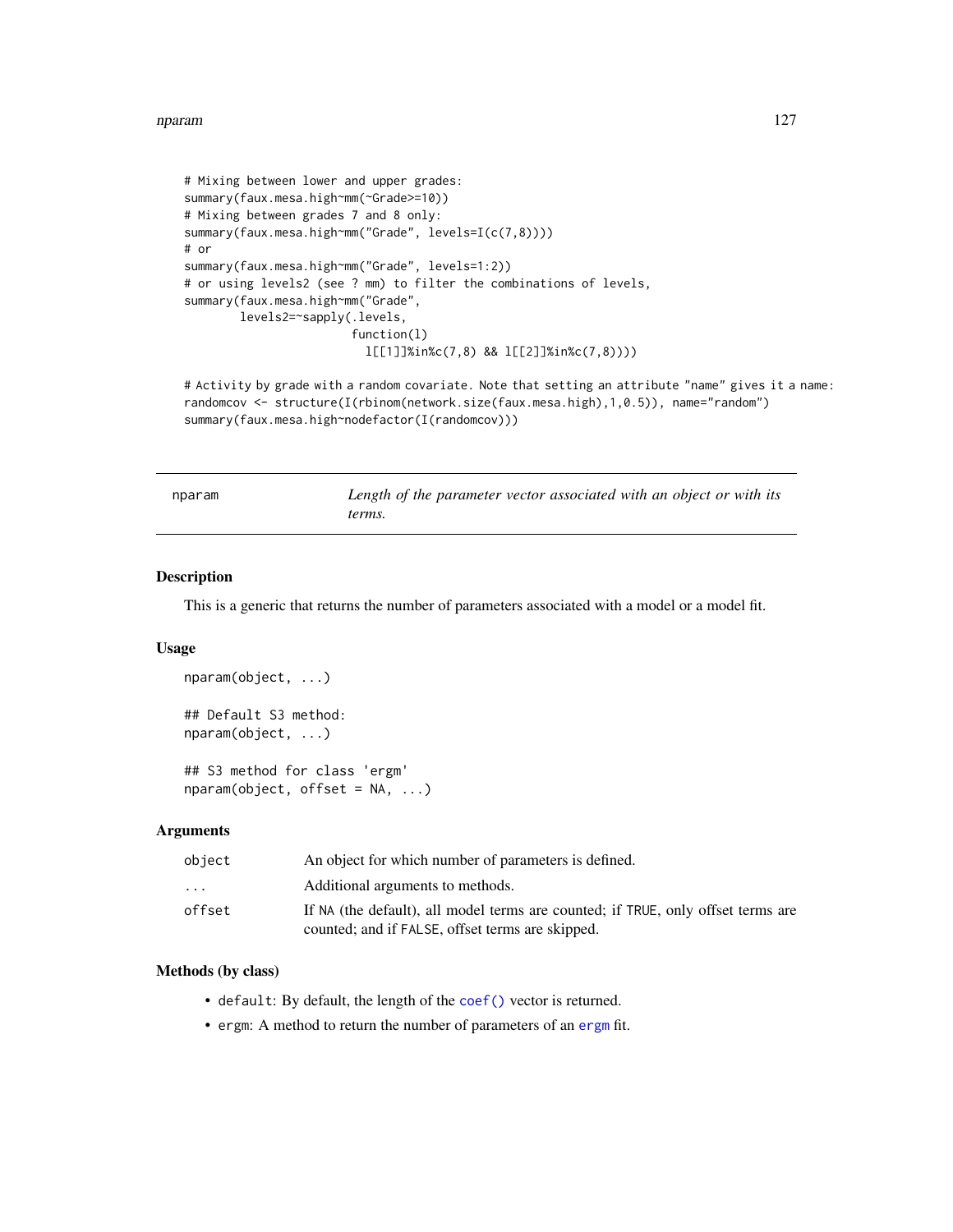## Description

This is a generic that returns a vector giving the names of the parameters associated with a model or a model fit.

#### Usage

```
param_names(object, ...)
## Default S3 method:
param_names(object, ...)
```
#### Arguments

| object            | An object for which parameter names are defined. |
|-------------------|--------------------------------------------------|
| $\cdot\cdot\cdot$ | Additional arguments to methods.                 |

#### Methods (by class)

• default: By default, the names of the [coef\(\)](#page-0-0) vector is returned.

predict.formula *ERGM-based tie probabilities*

# **Description**

Calculate model-predicted conditional and unconditional tie probabilities for dyads in the given network. Conditional probabilities of a dyad given the state of all the remaining dyads in the graph are computed exactly. Unconditional probabilities are computed through simulating networks using the given model. Currently there are two methods implemented:

- Method for formula objects requires (1) an ERGM model formula with an existing network object on the left hand side and model terms on the right hand side, and (2) a vector of corresponding parameter values.
- Method for ergm objects, as returned by [ergm\(\)](#page-37-0), takes both the formula and parameter values from the fitted model object.

Both methods can limit calculations to specific set of dyads of interest.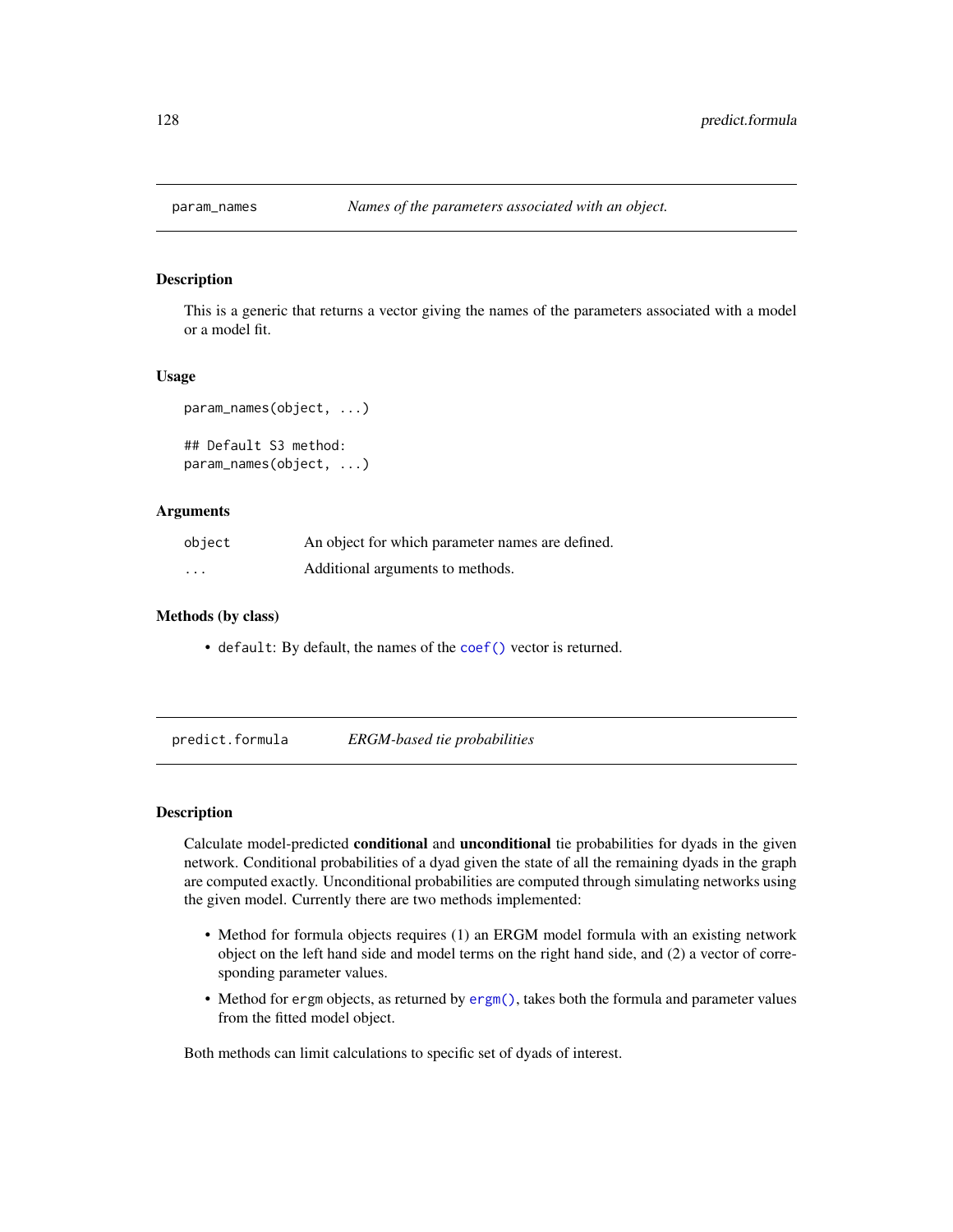# predict.formula 129

# Usage

```
## S3 method for class 'formula'
predict(
 object,
  theta,
  conditional = TRUE,
  type = c("response", "link"),
  nsim = 100,
  output = c("data.frame", "matrix"),
  ...
\mathcal{L}## S3 method for class 'ergm'
```
predict(object, ...)

# Arguments

| object      | a formula or a fitted ERGM model object                                                                                                                                                                                  |
|-------------|--------------------------------------------------------------------------------------------------------------------------------------------------------------------------------------------------------------------------|
| theta       | numeric vector of ERGM model parameter values                                                                                                                                                                            |
| conditional | logical whether to compute conditional or unconditional predicted probabilities                                                                                                                                          |
| type        | character element, one of "response" (default) or "link" - whether the re-<br>turned predictions are on the probability scale or on the scale of linear predictor.<br>This is similar to type argument of predict.glm(). |
| nsim        | integer, number of simulated networks used for computing unconditional prob-<br>abilities. Defaults to 100.                                                                                                              |
| output      | character, type of object returned. Defaults to "data. frame". See section Value<br>below.                                                                                                                               |
| .           | other arguments passed to/from other methods. For the predict. formula method,<br>if conditional=TRUE arguments are passed to ergmMPLE(). If conditional=FALSE<br>arguments are passed to simulate_formula().            |

#### Value

Type of object returned depends on the argument output. If output="data.frame" the function will return a data frame with columns:

- tail, head indices of nodes identifying a dyad
- p predicted conditional tie probability

If output="matrix" the function will return an "adjacency matrix" with the predicted probabilities. Diagonal values are 0s.

# Examples

# A three-node empty directed network net <- network.initialize(3, directed=TRUE)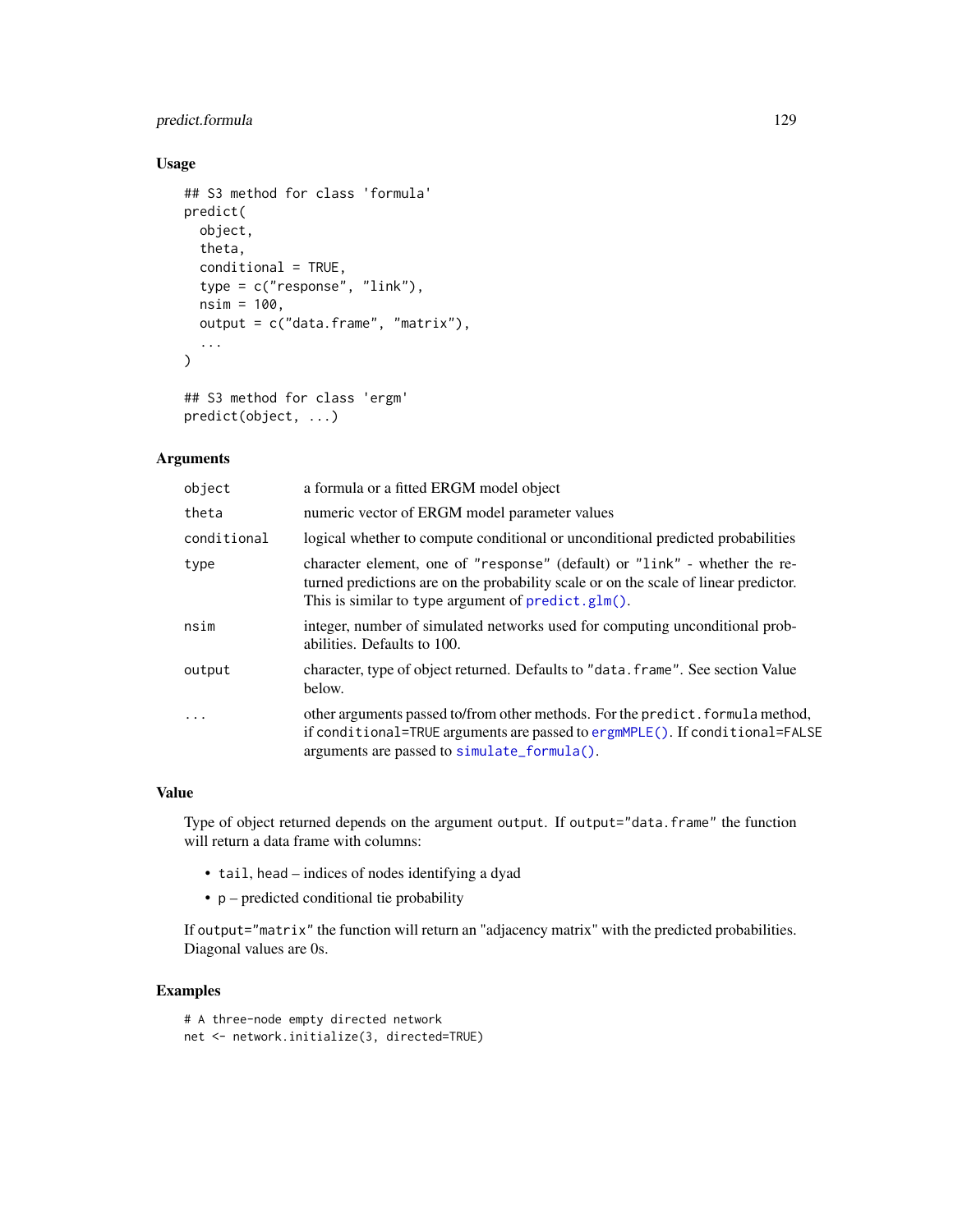#### 130 samplk

```
# In homogeneous Bernoulli model with odds of a tie of 1/5 all ties are
# equally likely
predict(net ~ & edges, log(1/5))# Let's add a tie so that `net` has 1 tie out of possible 6 (so odds of 1/5)
net[1,2] <- 1
# Fit the model
fit \leq ergm(net \sim edges)
# The p's should be identical
predict(fit)
```
samplk *Longitudinal networks of positive affection within a monastery as a "network" object*

## <span id="page-129-0"></span>Description

Three [network](#page-0-0) objects containing the "liking" nominations of Sampson's (1969) monks at the three time points.

#### Usage

data(samplk)

#### Details

Sampson (1969) recorded the social interactions among a group of monks while he was a resident as an experimenter at the cloister. During his stay, a political "crisis in the cloister" resulted in the expulsion of four monks– namely, the three "outcasts," Brothers Elias, Simplicius, Basil, and the leader of the "young Turks," Brother Gregory. Not long after Brother Gregory departed, all but one of the "young Turks" left voluntarily: Brothers John Bosco, Albert, Boniface, Hugh, and Mark. Then, all three of the "waverers" also left: First, Brothers Amand and Victor, then later Brother Romuald. Eventually, Brother Peter and Brother Winfrid also left, leaving only four of the original group.

Of particular interest are the data on positive affect relations ("liking," using the terminology later adopted by White et al. (1976)), in which each monk was asked if he had positive relations to each of the other monks. Each monk ranked only his top three choices (or four, in the case of ties) on "liking". Here, we consider a directed edge from monk A to monk B to exist if A nominated B among these top choices.

The data were gathered at three times to capture changes in group sentiment over time. They represent three time points in the period during which a new cohort had entered the monastery near the end of the study but before the major conflict began. These three time points are labeled T2, T3, and T4 in Tables D5 through D16 in the appendices of Sampson's 1969 dissertation. and the corresponding network data sets are named samplk1, samplk2, and samplk3, respectively.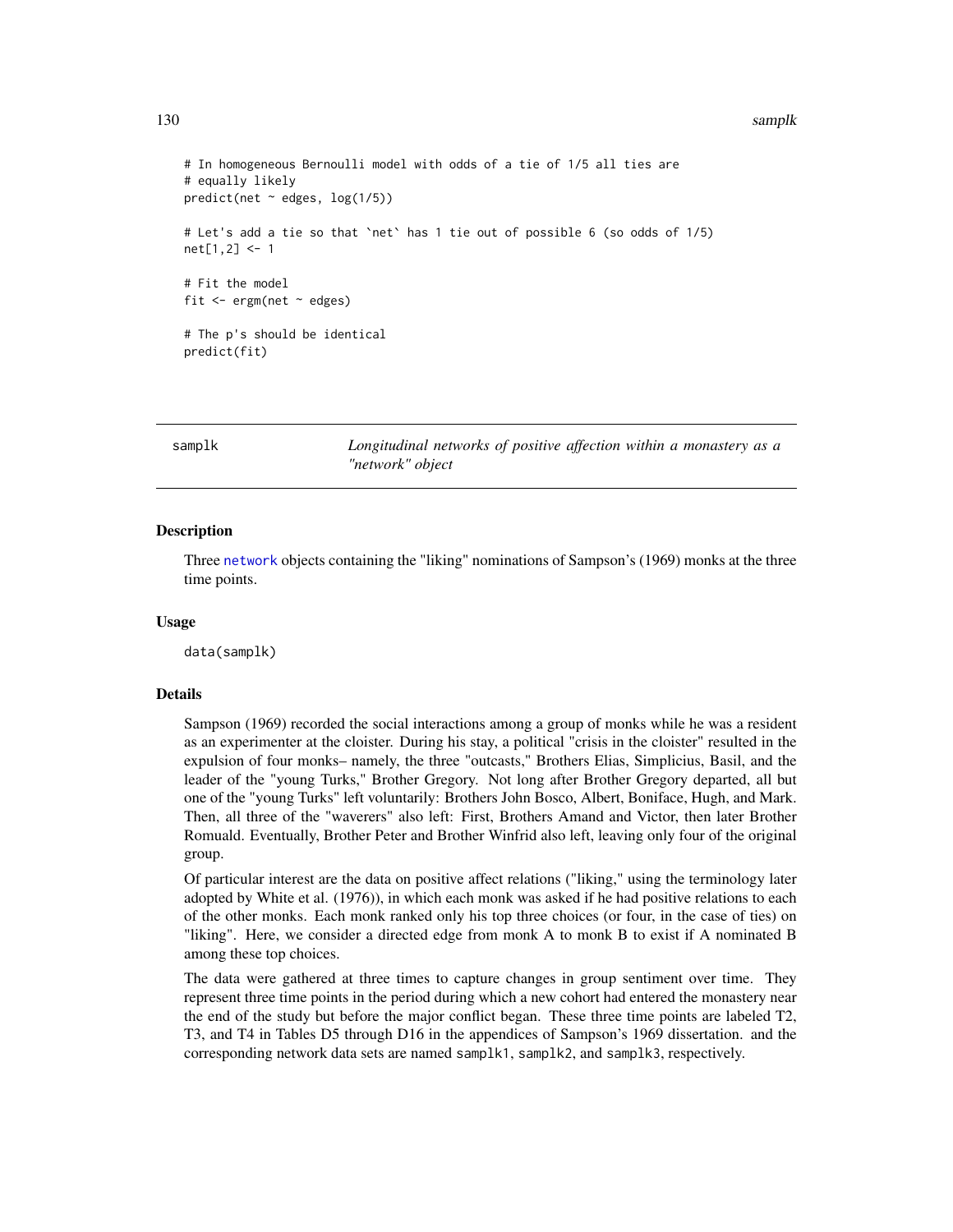#### samplk that is a sample of the state of the state of the state of the state of the state of the state of the state of the state of the state of the state of the state of the state of the state of the state of the state of

See also the data set [sampson](#page-131-0) containing the time-aggregated graph samplike.

samplk3 is a data set of Hoff, Raftery and Handcock (2002).

The data sets are stored as [network](#page-0-0) objects with three vertex attributes:

- group Groups of novices as classified by Sampson, that is, "Loyal", "Outcasts", and "Turks", but with a fourth group called the "Waverers" by White et al. (1975) that comprises two of the original Loyal opposition and one of the original Outcasts. See the [samplike](#page-131-1) data set for the original classifications of these three waverers.
- cloisterville An indicator of attendance in the minor seminary of "Cloisterville" before coming to the monastery.
- vertex.names The given names of the novices. NB: These names have been corrected as of ergm version 3.6.1.

This data set is standard in the social network analysis literature, having been modeled by Holland and Leinhardt (1981), Reitz (1982), Holland, Laskey and Leinhardt (1983), Fienberg, Meyer, and Wasserman (1981), and Hoff, Raftery, and Handcock (2002), among others. This is only a small piece of the data collected by Sampson.

This data set was updated for version 2.5 (March 2012) to add the cloisterville variable and refine the names. This information is from de Nooy, Mrvar, and Batagelj (2005). The original vertex names were: Romul\_10, Bonaven\_5, Ambrose\_9, Berth\_6, Peter\_4, Louis\_11, Victor\_8, Winf\_12, John\_1, Greg\_2, Hugh\_14, Boni\_15, Mark\_7, Albert\_16, Amand\_13, Basil\_3, Elias\_17, Simp\_18. The numbers indicate the ordering used in the original dissertation of Sampson (1969).

## Mislabeling in Versions Prior to 3.6.1

In ergm versions 3.6.0 and earlier, The adjacency matrices of the [samplike](#page-131-1), [samplk1](#page-129-0), [samplk2](#page-129-0), and [samplk3](#page-129-0) networks reflected the original Sampson (1969) ordering of the names even though the vertex labels used the name order of de Nooy, Mrvar, and Batagelj (2005). That is, in ergm version 3.6.0 and earlier, the vertices were mislabeled. The correct order is the same one given in Tables D5, D9, and D13 of Sampson (1969): John Bosco, Gregory, Basil, Peter, Bonaventure, Berthold, Mark, Victor, Ambrose, Romauld (Sampson uses both spellings "Romauld" and "Ramauld" in the dissertation), Louis, Winfrid, Amand, Hugh, Boniface, Albert, Elias, Simplicius. By contrast, the order given in ergm version 3.6.0 and earlier is: Ramuald, Bonaventure, Ambrose, Berthold, Peter, Louis, Victor, Winfrid, John Bosco, Gregory, Hugh, Boniface, Mark, Albert, Amand, Basil, Elias, Simplicius.

#### Source

Sampson, S.~F. (1968), *A novitiate in a period of change: An experimental and case study of relationships,* Unpublished Ph.D. dissertation, Department of Sociology, Cornell University.

<http://vlado.fmf.uni-lj.si/pub/networks/data/esna/sampson.htm>

#### References

White, H.C., Boorman, S.A. and Breiger, R.L. (1976). *Social structure from multiple networks. I. Blockmodels of roles and positions.* American Journal of Sociology, 81(4), 730-780.

Wouter de Nooy, Andrej Mrvar, Vladimir Batagelj (2005) *Exploratory Social Network Analysis with Pajek*, Cambridge: Cambridge University Press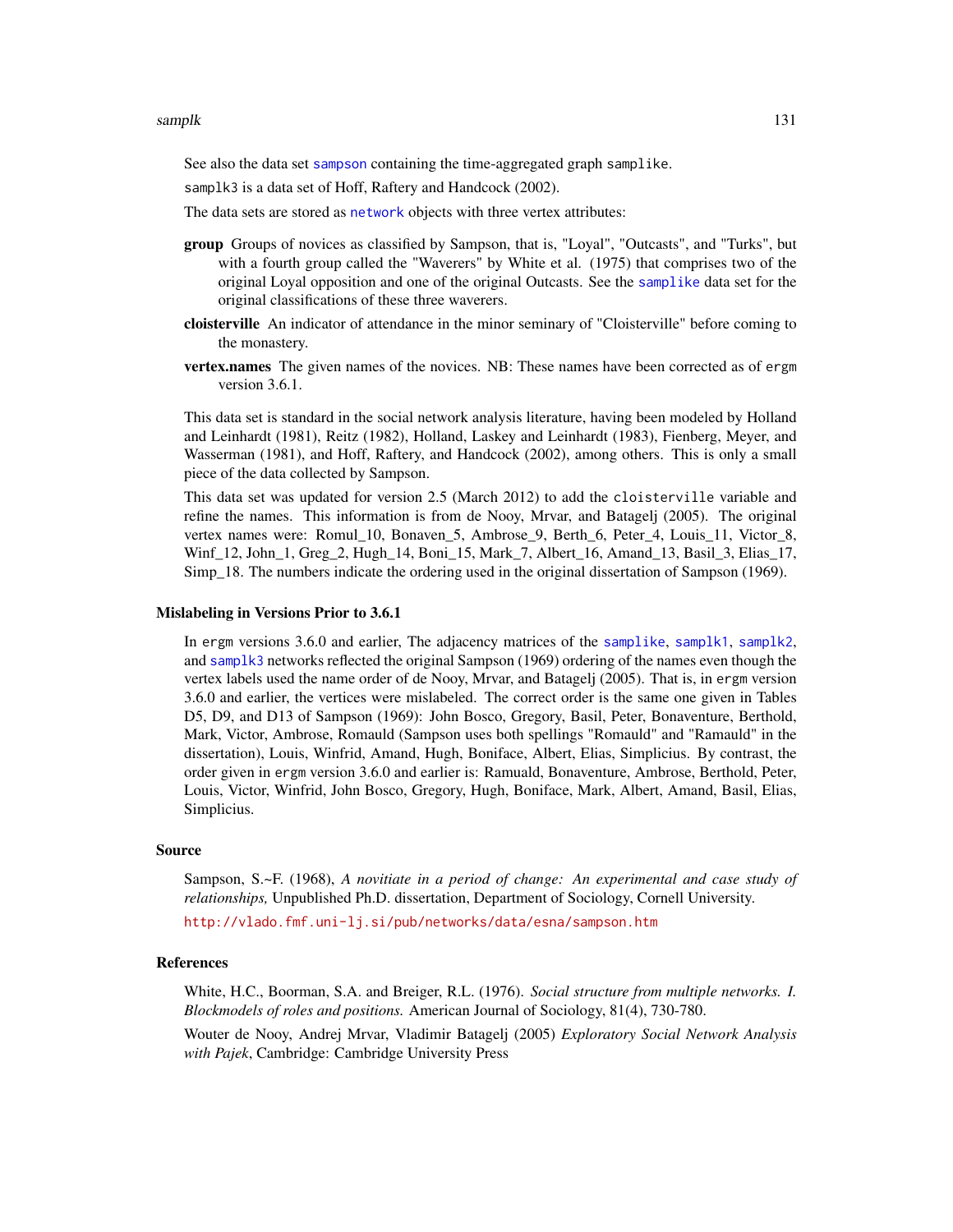#### See Also

sampson, florentine, network, plot.network, ergm

<span id="page-131-0"></span>sampson *Cumulative network of positive affection within a monastery as a "network" object*

#### <span id="page-131-1"></span>Description

A [network](#page-0-0) object containing the cumulative "liking" nominations of Sampson's (1969) monks over the three time points.

# Usage

data(sampson)

#### Details

Sampson (1969) recorded the social interactions among a group of monks while he was a resident as an experimenter at the cloister. During his stay, a political "crisis in the cloister" resulted in the expulsion of four monks– namely, the three "outcasts," Brothers Elias, Simplicius, Basil, and the leader of the "young Turks," Brother Gregory. Not long after Brother Gregory departed, all but one of the "young Turks" left voluntarily: Brothers John Bosco, Albert, Boniface, Hugh, and Mark. Then, all three of the "waverers" also left: First, Brothers Amand and Victor, then later Brother Romuald. Eventually, Brother Peter and Brother Winfrid also left, leaving only four of the original group.

Of particular interest are the data on positive affect relations ("liking," using the terminology later adopted by White et al. (1976)), in which each monk was asked if he had positive relations to each of the other monks. Each monk ranked only his top three choices (or four, in the case of ties) on "liking". Here, we consider a directed edge from monk A to monk B to exist if A nominated B among these top choices.

The data were gathered at three times to capture changes in group sentiment over time. They represent three time points in the period during which a new cohort had entered the monastery near the end of the study but before the major conflict began. These three time points are labeled T2, T3, and T4 in Tables D5 through D16 in the appendices of Sampson's 1969 dissertation. The samplike data set is the time-aggregated network. Thus, a tie from monk A to monk B exists if A nominated B as one of his three (or four, in case of ties) best friends at any of the three time points.

See also the data sets [samplk1](#page-129-0), [samplk2](#page-129-0), and [samplk3](#page-129-0), containing the networks at each of the three individual time points.

The data set is stored as a [network](#page-0-0) object with three vertex attributes:

group Groups of novices as classified by Sampson: "Loyal", "Outcasts", and "Turks".

cloisterville An indicator of attendance in the minor seminary of "Cloisterville" before coming to the monastery.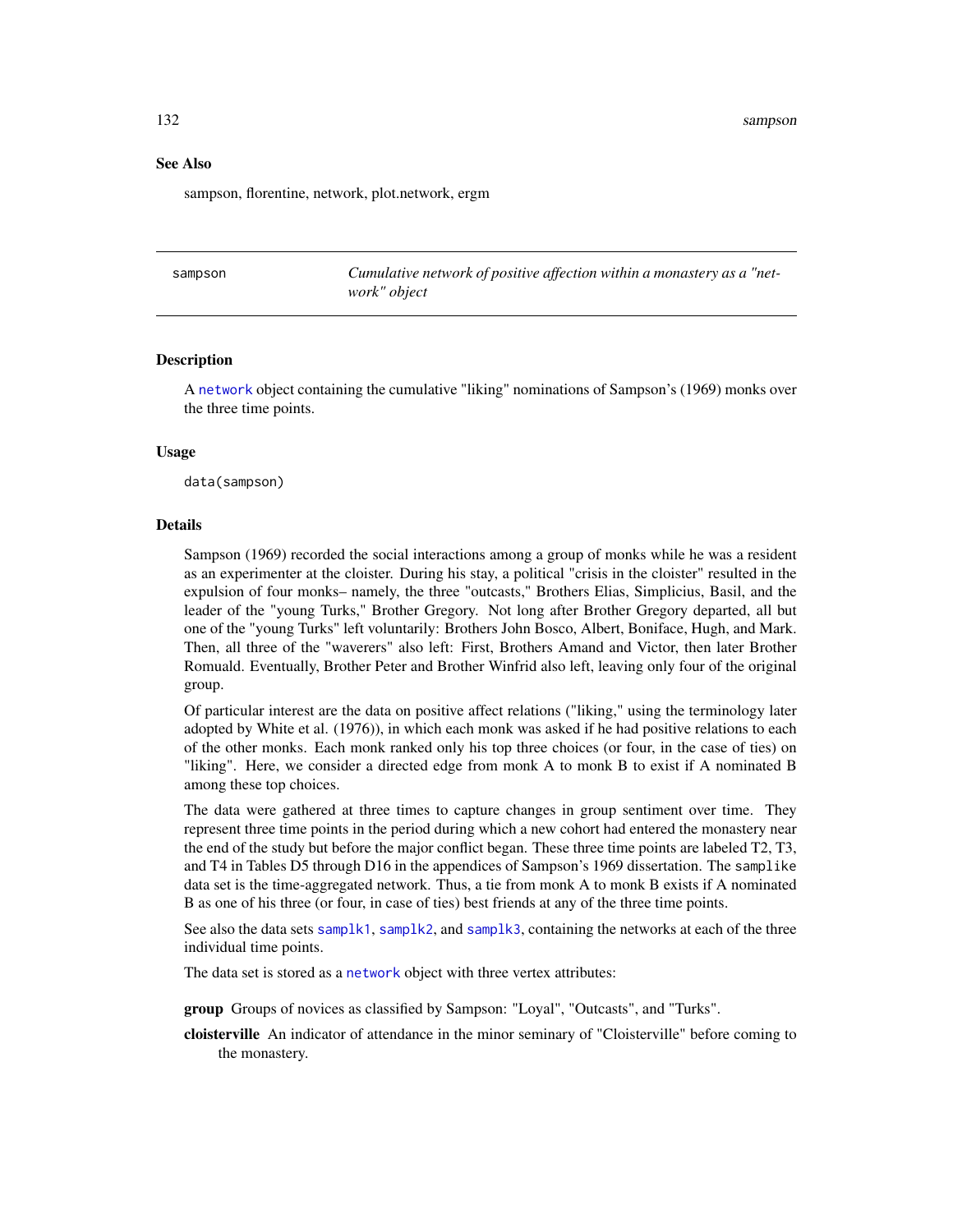#### sampson and the state of the state of the state of the state of the state of the state of the state of the state of the state of the state of the state of the state of the state of the state of the state of the state of th

**vertex.names** The given names of the novices. NB: These names have been corrected as of ergm version 3.6.1; see details below.

In addition, the data set has an edge attribute, nominations, giving the number of times (out of 3) that monk A nominated monk B.

This data set is standard in the social network analysis literature, having been modeled by Holland and Leinhardt (1981), Reitz (1982), Holland, Laskey and Leinhardt (1983), Fienberg, Meyer, and Wasserman (1981), and Hoff, Raftery, and Handcock (2002), among others. This is only a small piece of the data collected by Sampson.

This data set was updated for version 2.5 (March 2012) to add the cloisterville variable and refine the names. This information is from de Nooy, Mrvar, and Batagelj (2005). The original vertex names were: Romul\_10, Bonaven\_5, Ambrose\_9, Berth\_6, Peter\_4, Louis\_11, Victor\_8, Winf<sub>12</sub>, John<sub>1</sub>, Greg<sub>2</sub>, Hugh<sub>14</sub>, Boni<sub>15</sub>, Mark<sub>7</sub>, Albert<sub>16</sub>, Amand<sub>13</sub>, Basil<sub>3</sub>, Elias<sub>17</sub>, Simp\_18. The numbers indicate the ordering used in the original dissertation of Sampson (1969).

#### Mislabeling in Versions Prior to 3.6.1

In ergm version 3.6.0 and earlier, The adjacency matrices of the [samplike](#page-131-1), [samplk1](#page-129-0), [samplk2](#page-129-0), and [samplk3](#page-129-0) networks reflected the original Sampson (1969) ordering of the names even though the vertex labels used the name order of de Nooy, Mrvar, and Batagelj (2005). That is, in ergm version 3.6.0 and earlier, the vertices were mislabeled. The correct order is the same one given in Tables D5, D9, and D13 of Sampson (1969): John Bosco, Gregory, Basil, Peter, Bonaventure, Berthold, Mark, Victor, Ambrose, Romauld (Sampson uses both spellings "Romauld" and "Ramauld" in the dissertation), Louis, Winfrid, Amand, Hugh, Boniface, Albert, Elias, Simplicius. By contrast, the order given in ergm version 3.6.0 and earlier is: Ramuald, Bonaventure, Ambrose, Berthold, Peter, Louis, Victor, Winfrid, John Bosco, Gregory, Hugh, Boniface, Mark, Albert, Amand, Basil, Elias, Simplicius.

# Source

Sampson, S.~F. (1968), *A novitiate in a period of change: An experimental and case study of relationships,* Unpublished Ph.D. dissertation, Department of Sociology, Cornell University.

<http://vlado.fmf.uni-lj.si/pub/networks/data/esna/sampson.htm>

#### References

White, H.C., Boorman, S.A. and Breiger, R.L. (1976). *Social structure from multiple networks. I. Blockmodels of roles and positions.* American Journal of Sociology, 81(4), 730-780.

Wouter de Nooy, Andrej Mrvar, Vladimir Batagelj (2005) *Exploratory Social Network Analysis with Pajek*, Cambridge: Cambridge University Press

# See Also

florentine, network, plot.network, ergm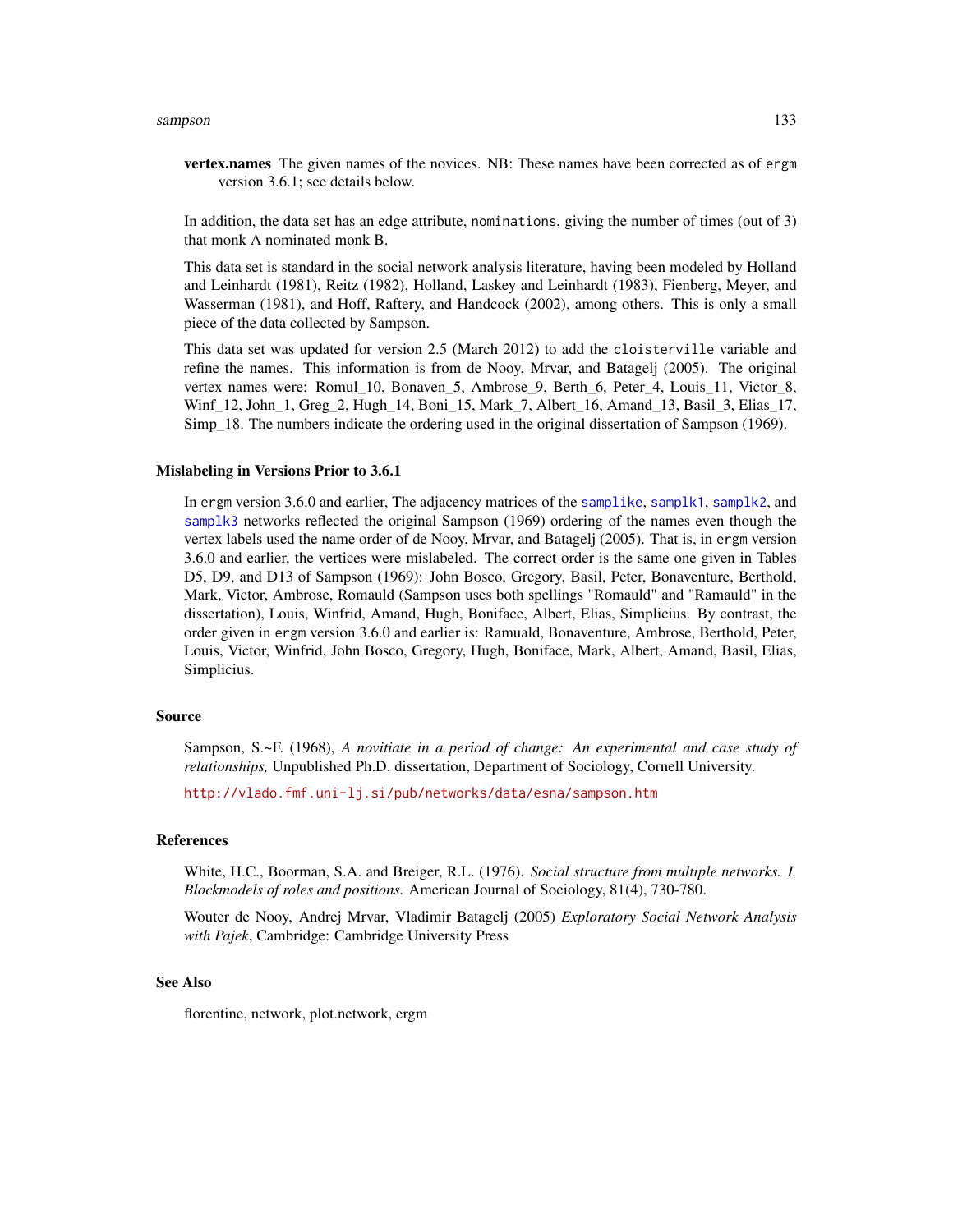san *Use Simulated Annealing to attempt to match a network to a vector of mean statistics*

# Description

This function attempts to find a network or networks whose statistics match those passed in via the target.stats vector.

#### Usage

```
san(object, ...)
## S3 method for class 'formula'
san(
 object,
 response = NULL,
  reference = ~Bernoulli,
 constraints = \sim.,
  target.stats = NULL,
  nsim = NULL,basis = NULL,output = c("network", "edgelist", "pending_update_network"),
 only.last = TRUE,
 control = control.san(),
  verbose = FALSE,
 offset.coef = NULL,
  ...
\mathcal{L}## S3 method for class 'ergm_model'
san(
 object,
 response = NULL,
 reference = ~Bernoulli,
 constraints = \sim.,
  target.stats = NULL,
 nsim = NULL,basis = NULL,output = c("network", "edgelist", "pending_update_network"),
  only.last = TRUE,
 control = control.san(),verbose = FALSE,
 offset.coef = NULL,
  ...
\mathcal{L}
```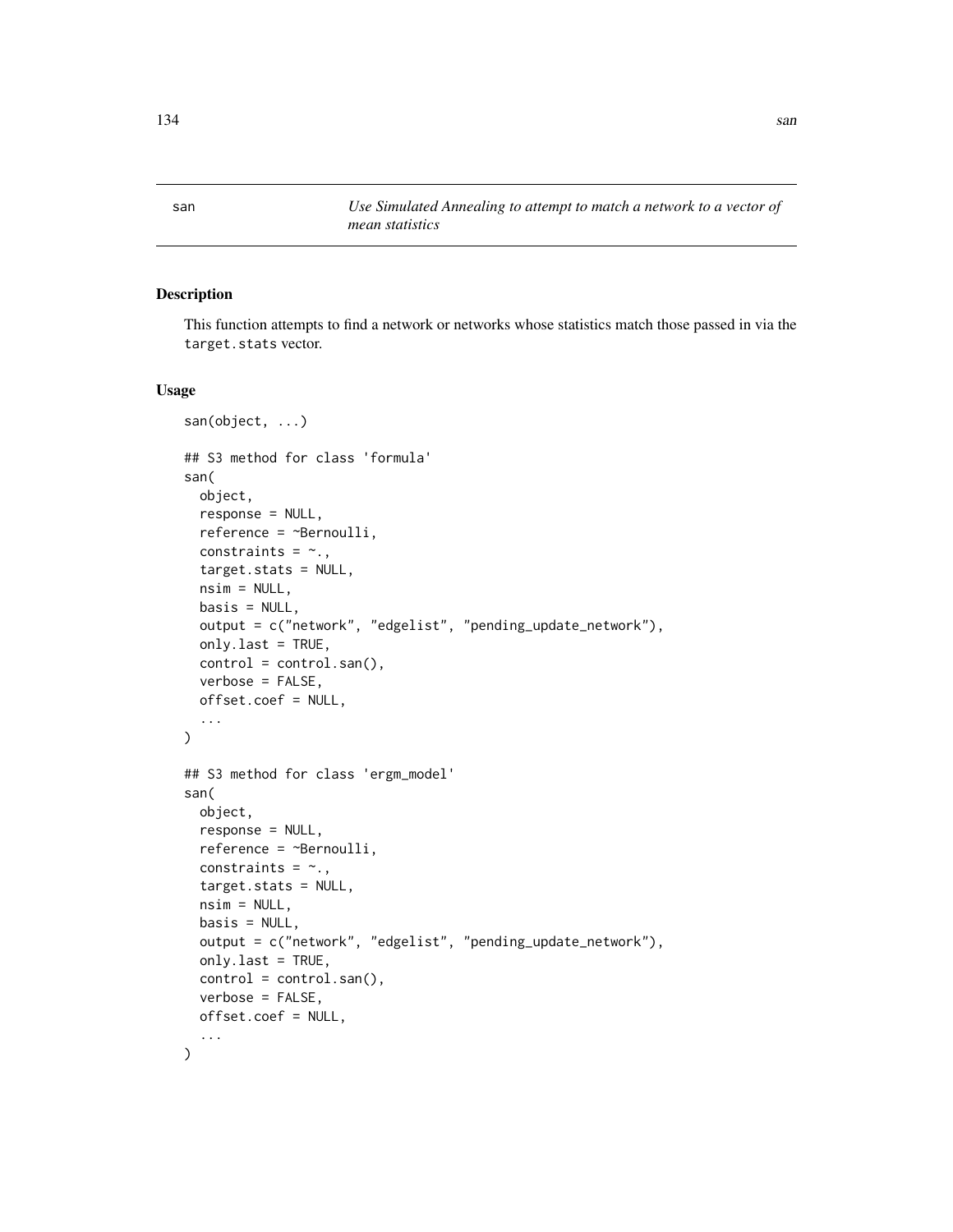# Arguments

| object       | Either a formula or an ergm object. The formula should be of the form $y \sim$<br><model terms="">, where y is a network object or a matrix that can be coerced to a<br/>network object. For the details on the possible <model terms="">, see ergm-terms.<br/>To create a network object in, use the network() function, then add nodal at-<br/>tributes to it using the %v% operator if necessary.</model></model> |  |
|--------------|----------------------------------------------------------------------------------------------------------------------------------------------------------------------------------------------------------------------------------------------------------------------------------------------------------------------------------------------------------------------------------------------------------------------|--|
| $\ddots$     | Further arguments passed to other functions.                                                                                                                                                                                                                                                                                                                                                                         |  |
| response     | Name of the edge attribute whose value is to be modeled in the valued ERGM<br>framework. Defaults to NULL for simple presence or absence, modeled via a<br>binary ERGM.                                                                                                                                                                                                                                              |  |
| reference    | A one-sided formula specifying the reference measure $(h(y))$ to be used. See<br>help for ERGM reference measures implemented in the ergm package.                                                                                                                                                                                                                                                                   |  |
| constraints  | A one-sided formula specifying one or more constraints on the support of the<br>distribution of the networks being simulated. See the documentation for a simi-<br>lar argument for ergm and see list of implemented constraints for more informa-<br>tion. For simulate. formula, defaults to no constraints. For simulate.ergm,<br>defaults to using the same constraints as those with which object was fitted.   |  |
| target.stats | A vector of the same length as the number of non-offset statistics implied by the<br>formula, which is either object itself in the case of san. formula or object\$formula<br>in the case of san.ergm.                                                                                                                                                                                                               |  |
| nsim         | Number of networks to generate. Deprecated: just use replicate().                                                                                                                                                                                                                                                                                                                                                    |  |
| basis        | If not NULL, a network object used to start the Markov chain. If NULL, this is<br>taken to be the network named in the formula.                                                                                                                                                                                                                                                                                      |  |
| output       | Character, one of "network" (default), "edgelist", or "pending_update_network":<br>determines the output format. Partial matching is performed.                                                                                                                                                                                                                                                                      |  |
| only.last    | if TRUE, only return the last network generated; otherwise, return a network. list<br>with nsim networks.                                                                                                                                                                                                                                                                                                            |  |
| control      | A list of control parameters for algorithm tuning; see control.san.                                                                                                                                                                                                                                                                                                                                                  |  |
| verbose      | Logical or numeric giving the level of verbosity. Higher values produce more<br>verbose output.                                                                                                                                                                                                                                                                                                                      |  |
| offset.coef  | A vector of offset coefficients; these must be passed in by the user. Note that<br>these should be the same set of coefficients one would pass to ergm via its<br>offset.coef argument. For example, if one has a curved offset (gwesp) term<br>in the model, then the decay parameter should not be passed in via offset.coef.                                                                                      |  |
| formula      | (By default, the formula is taken from the ergm object. If a different formula<br>object is wanted, specify it here.                                                                                                                                                                                                                                                                                                 |  |
|              |                                                                                                                                                                                                                                                                                                                                                                                                                      |  |

# Details

Acceptance probabilities for proposed toggles are computed as we now describe. There are two contributions: one from targeted statistics and one from offsets.

For the targeted statistics, a matrix of weights W is determined on each san iteration as follows. On the first iteration, the matrix  $W$  is the n by n identity matrix ( $n =$  number of target statistics), divided by n. On subsequent iterations: if control\$SAN.invcov.diag = FALSE (the default), then the matrix W is the inverse of the covariance matrix of the targeted statistics, divided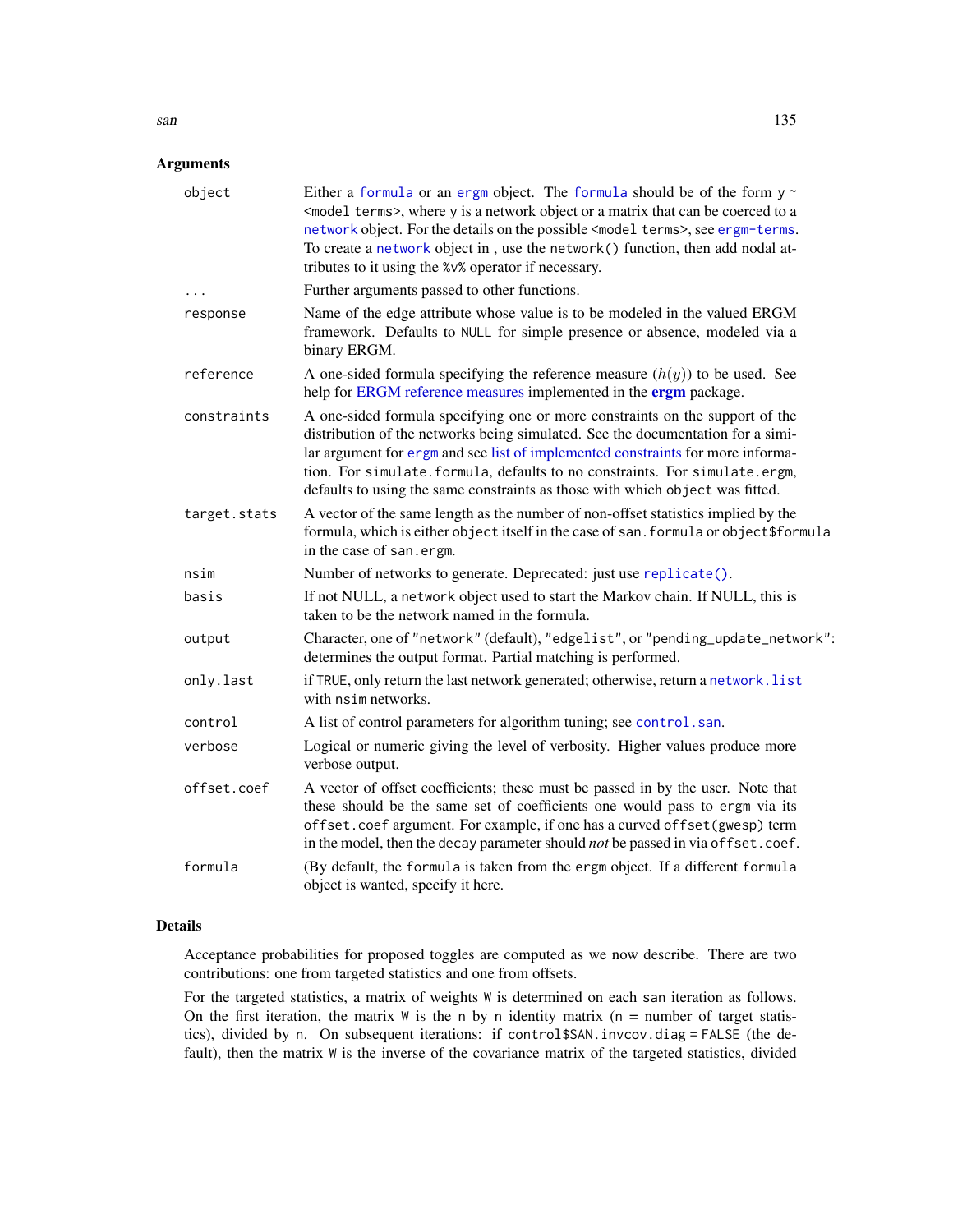by the sum of its (the inverse's) diagonal; if control\$SAN.invcov.diag = TRUE, then W is the inverse of the diagonal (regarded as a matrix) of the covariance matrix of the targeted statistics, divided by the sum of its (the inverse's) diagonal. In either of these two cases, the covariance matrix is computed based on proposals (not acceptances) made on the previous iteration, and the normalization for W is such that  $sum(diag(W)) = 1$ . The component of the acceptance probability coming from the targeted statistics is then computed for a given W as  $exp([y.Wy -x.Wx]/T)$ where T is the temperature, y the column vector of differences network statistics -target statistics computed before the current proposal is made, x the column vector of differences network statistics -target statistics computed assuming the current proposal is accepted, and . the dot product. If control\$SAN.maxit > 1, then on the ith iteration, the temperature T takes the value control\$SAN.tau \* (1/i -1/control\$SAN.maxit)/(1 -1/control\$SAN.maxit); if control\$SAN.maxit  $= 1$ , then the temperature T takes the value 0. Thus, T steps down from control \$SAN. tau to 0 and is always 0 on the final iteration.

Offsets also contribute to the acceptance probability, as follows. If eta are the canonical offsets and Delta the corresponding change statistics for a given proposal, then the offset contribution to the acceptance probability is simply exp(eta.Delta) where . denotes the dot product. By default, finite offsets are ignored, but this behavior can be changed by setting control\$SAN.ignore.finite.offsets  $=$  FALSE.

The overall acceptance probability is the product of the targeted statistics contribution and the offset contribution (with the product capped at one).

#### Value

A network or list of networks that hopefully have network statistics close to the target.stats vector.

#### Methods (by class)

- formula: Sufficient statistics are specified by a [formula](#page-0-0).
- ergm\_model: A lower-level function that expects a pre-initialized [ergm\\_model](#page-0-0).

```
# initialize x to a random undirected network with 50 nodes and a density of 0.1
x \le - network(50, density = 0.05, directed = FALSE)
# try to find a network on 50 nodes with 300 edges, 150 triangles,
# and 1250 4-cycles, starting from the network x
y \leq -\ san(x \sim edges + triangles + cycle(4), target.stats = c(300, 150, 1250))
# check results
summary(y \sim edges + triangles + cycle(4))
# initialize x to a random directed network with 50 nodes
x \leftarrow network(50)
# add vertex attributes
x %v% 'give' <- runif(50, 0, 1)
x %v% 'take' <- runif(50, 0, 1)
```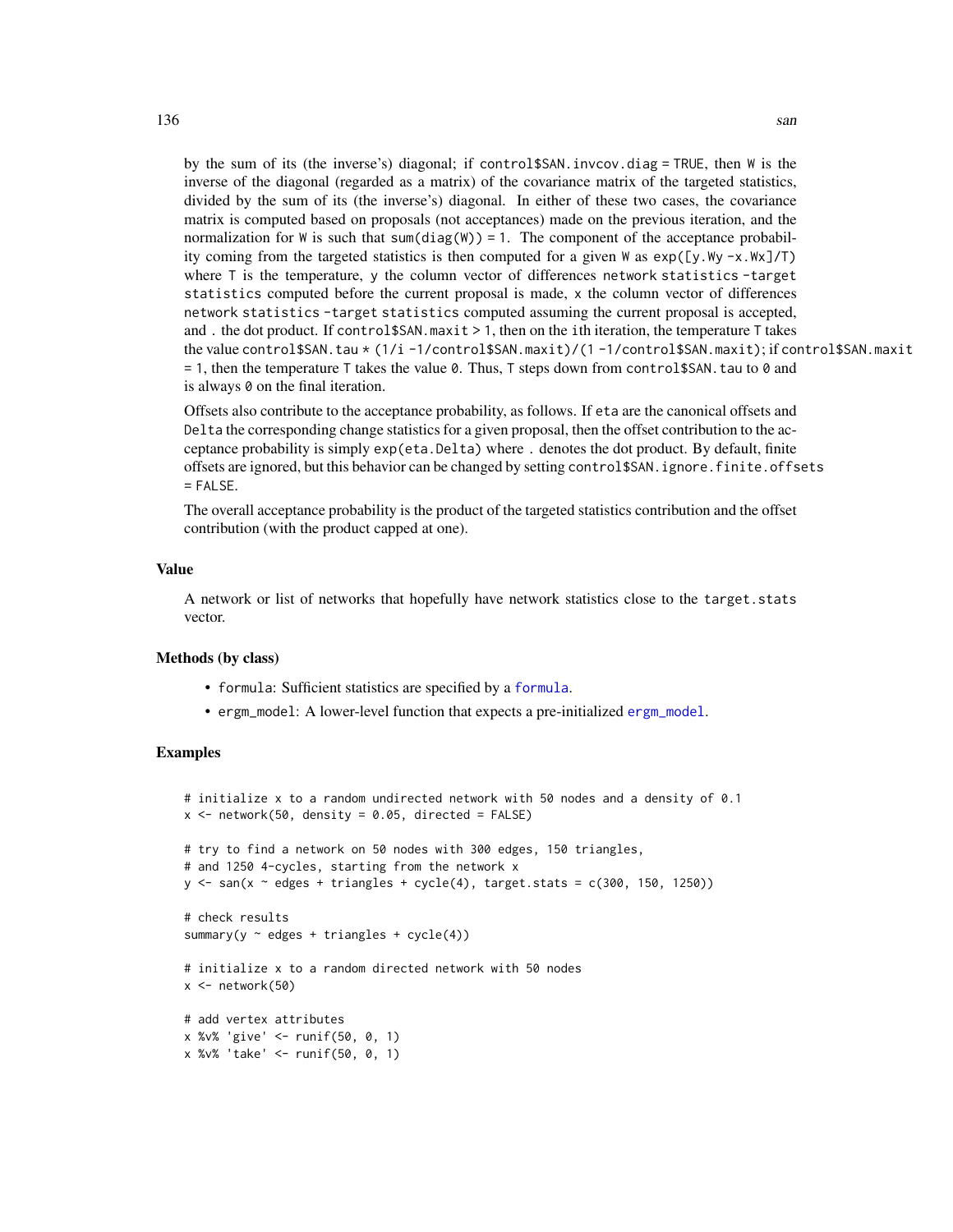```
# try to find a set of 100 directed edges making the outward sum of
# 'give' and the inward sum of 'take' both equal to 62.5, so in
# edges (i,j) the node i tends to have above average 'give' and j
# tends to have above average 'take'
y <- san(x ~ edges + nodeocov('give') + nodeicov('take'), target.stats = c(100, 62.5, 62.5))
# check results
summary(y ~ edges + nodeocov('give') + nodeicov('take'))
# initialize x to a random undirected network with 50 nodes
x <- network(50, directed = FALSE)
# add a vertex attribute
x %v% 'popularity' <- runif(50, 0, 1)
# try to find a set of 100 edges making the total sum of
# popularity(i) and popularity(j) over all edges (i,j) equal to
# 125, so nodes with higher popularity are more likely to be
# connected to other nodes
y \le -\sin(x - \text{edges} + \text{nodesov('popularity'), target.stats = c(100, 125))# check results
summary(y ~ edges + nodecov('popularity'))
# creates a network with denser "core" spreading out to sparser
# "periphery"
plot(y)
```
search.ergmTerms *Search the ergm-terms documentation for appropriate terms*

#### Description

Searches through the ergm. terms help page and prints out a list of terms appropriate for the specified network's structural constraints, optionally restricting by additional categories and keyword matches.

#### Usage

```
search.ergmTerms(keyword, net, categories, name)
```
## Arguments

| kevword | optional character keyword to search for in the text of the term descriptions.    |
|---------|-----------------------------------------------------------------------------------|
|         | Only matching terms will be returned. Matching is case insensitive.               |
| net     | a network object that the term would be applied to, used as template to determine |
|         | directedness, bipartite, etc                                                      |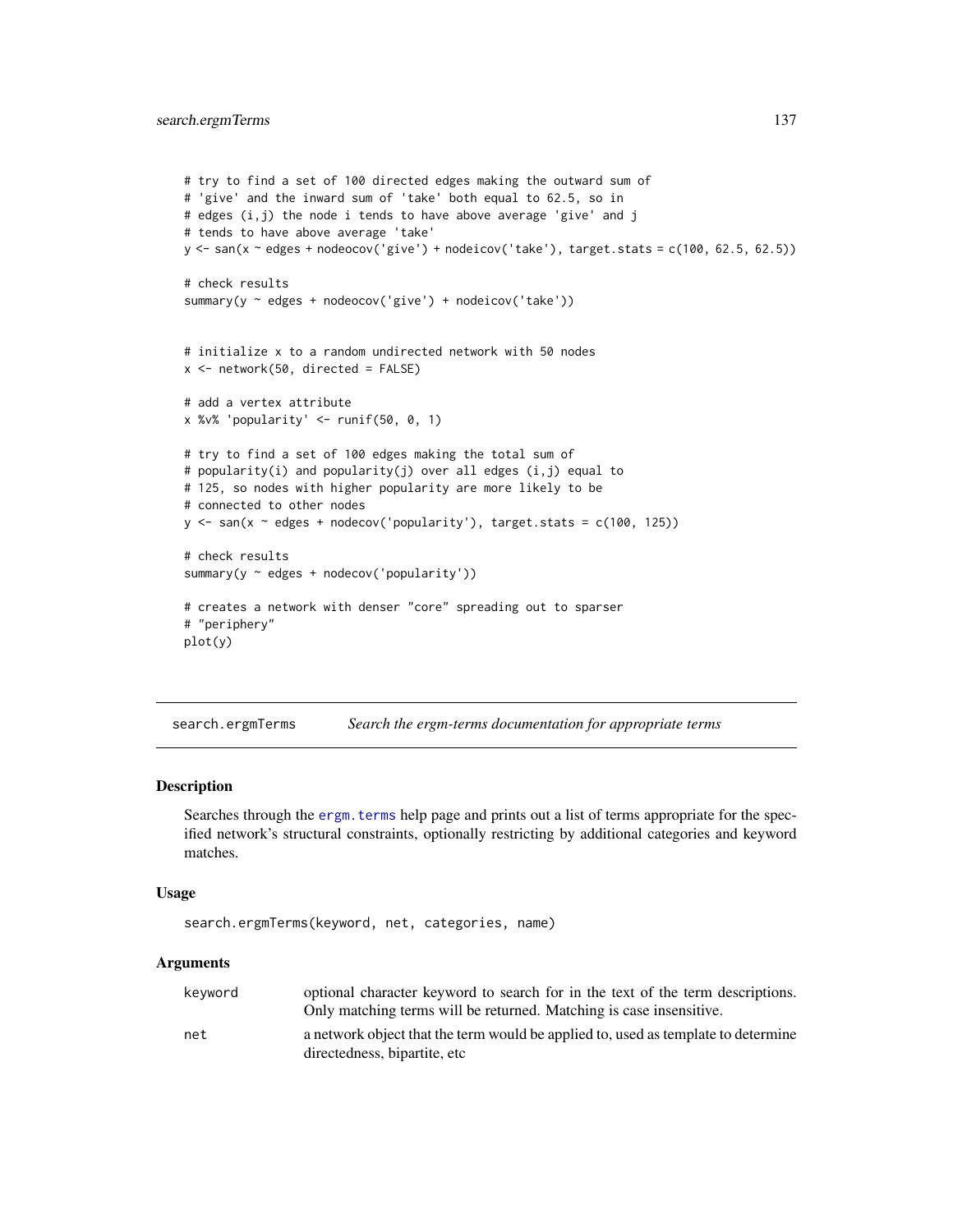| search.ergmTerms |  |
|------------------|--|
|                  |  |

| categories | optional character vector of category tags to use to restrict the results (i.e. 'curved',<br>'triad-related') |
|------------|---------------------------------------------------------------------------------------------------------------|
| name       | optional character name of a specific term to return                                                          |

# Details

Uses [grep](#page-0-0) internally to match keywords against the term description, so keywords is currently matched as a single phrase. Category tags will only return a match if all of the specified tags are included in the term.

#### Value

prints out the name and short description of matching terms, and invisibly returns them as a list. If name is specified, prints out the full definition for the named term.

#### Author(s)

skyebend@uw.edu

#### See Also

See also ergm. terms for the complete documentation

```
# find all of the terms that mention triangles
search.ergmTerms('triangle')
```

```
# two ways to search for bipartite terms:
```

```
# search using a bipartite net as a template
myNet<-network.initialize(5,bipartite=3)
search.ergmTerms(net=myNet)
```

```
# or request the bipartite category
search.ergmTerms(categories='bipartite')
```

```
# search on multiple categories
search.ergmTerms(categories=c('bipartite','dyad-independent'))
```

```
# print out the content for a specific term
search.ergmTerms(name='b2factor')
```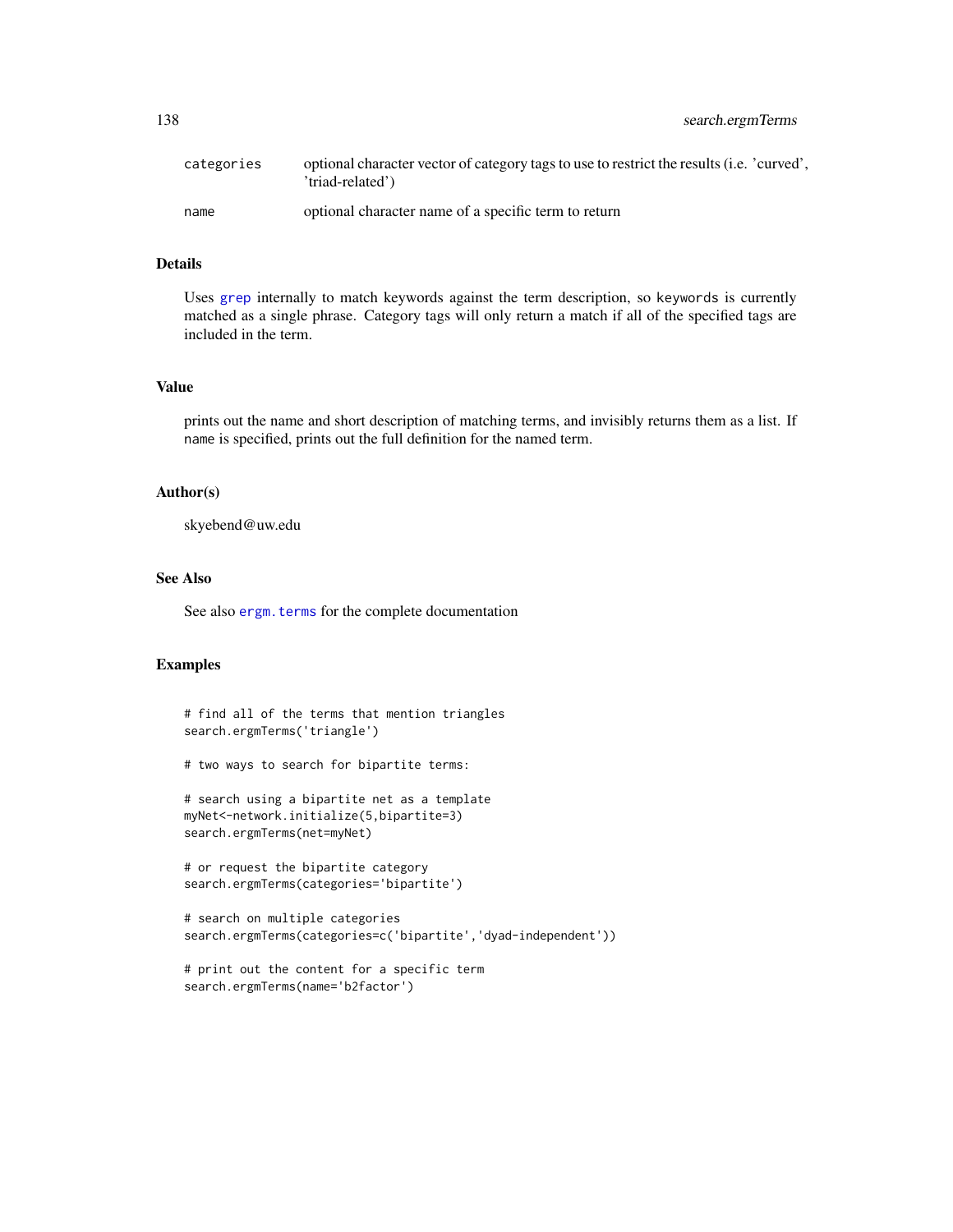#### <span id="page-138-1"></span><span id="page-138-0"></span>Description

[simulate](#page-0-0) is used to draw from exponential family random network models. See [ergm](#page-37-0) for more information on these models.

The method for [ergm](#page-37-0) objects inherits the model, the coefficients, the response attribute, the reference, the constraints, and most simulation parameters from the model fit, unless overridden by passing them explicitly. Unless overridden, the simulation is initialized with a random draw from the fitted model, saved by [ergm\(\)](#page-37-0).

## Usage

```
## S3 method for class 'formula_lhs_network'
simulate(object, nsim = 1, seed = NULL, ...)simulate_formula(object, ..., basis = eval_lhs.formula(object))
## S3 method for class 'network'
simulate_formula(
  object,
  nsim = 1,
  seed = NULL,
  coef,
  response = NULL,
  reference = ~Bernoulli,
  constraints = \sim.,
  monitor = NULL,
  statsonly = FALSE,
  esteq = FALSE,
  output = c("network", "stats", "edgelist", "pending_update_network"),
  simplify = TRUE,
  sequential = TRUE,control = control.simulate.formula(),
  verbose = FALSE,
  ...,
 basis = eval_lhs.formula(object),
  do.sim = TRUE
\lambda## S3 method for class 'formula_lhs_pending_update_network'
simulate(object, nsim = 1, seed = NULL, ...)## S3 method for class 'pending_update_network'
simulate_formula(
```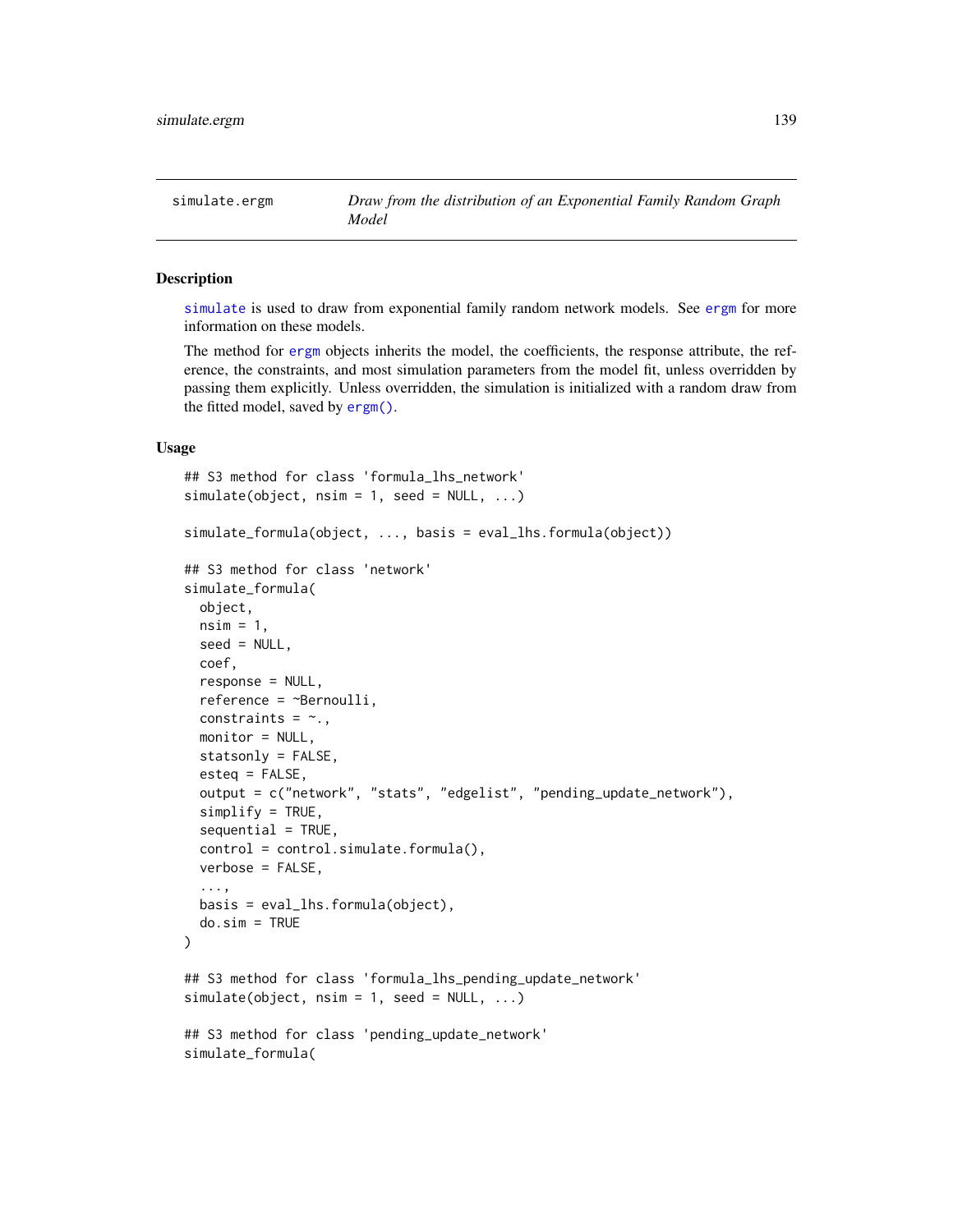```
object,
 nsim = 1,
 seed = NULL,
 coef,
  response = NULL,
 reference = ~Bernoulli,
 constraints = \sim.,
 monitor = NULL,
 statsonly = FALSE,
 esteq = FALSE,
 output = c("network", "stats", "edgelist", "pending_update_network"),
  simplify = TRUE,
  sequential = TRUE,control = control.simulate.formula(),
 verbose = FALSE,
  ...,
 basis = eval_lhs.formula(object),
 do.sim = TRUE
\lambda## S3 method for class 'ergm_model'
simulate(
 object,
 nsim = 1,
 seed = NULL,
 coef,
 response = NULL,
 reference = ~Bernoulli,
 constraints = \sim.,
 monitor = NULL,
 basis = NULL,esteq = FALSE,
 output = c("network", "stats", "edgelist", "pending_update_network"),
  simplify = TRUE,
  sequential = TRUE,control = control.simulate.formula(),
 verbose = FALSE,
  ...
\mathcal{L}## S3 method for class 'ergm'
simulate(
 object,
 nsim = 1,
 seed = NULL,
 coef = object$coef,
  response = object$response,
 reference = object$reference,
```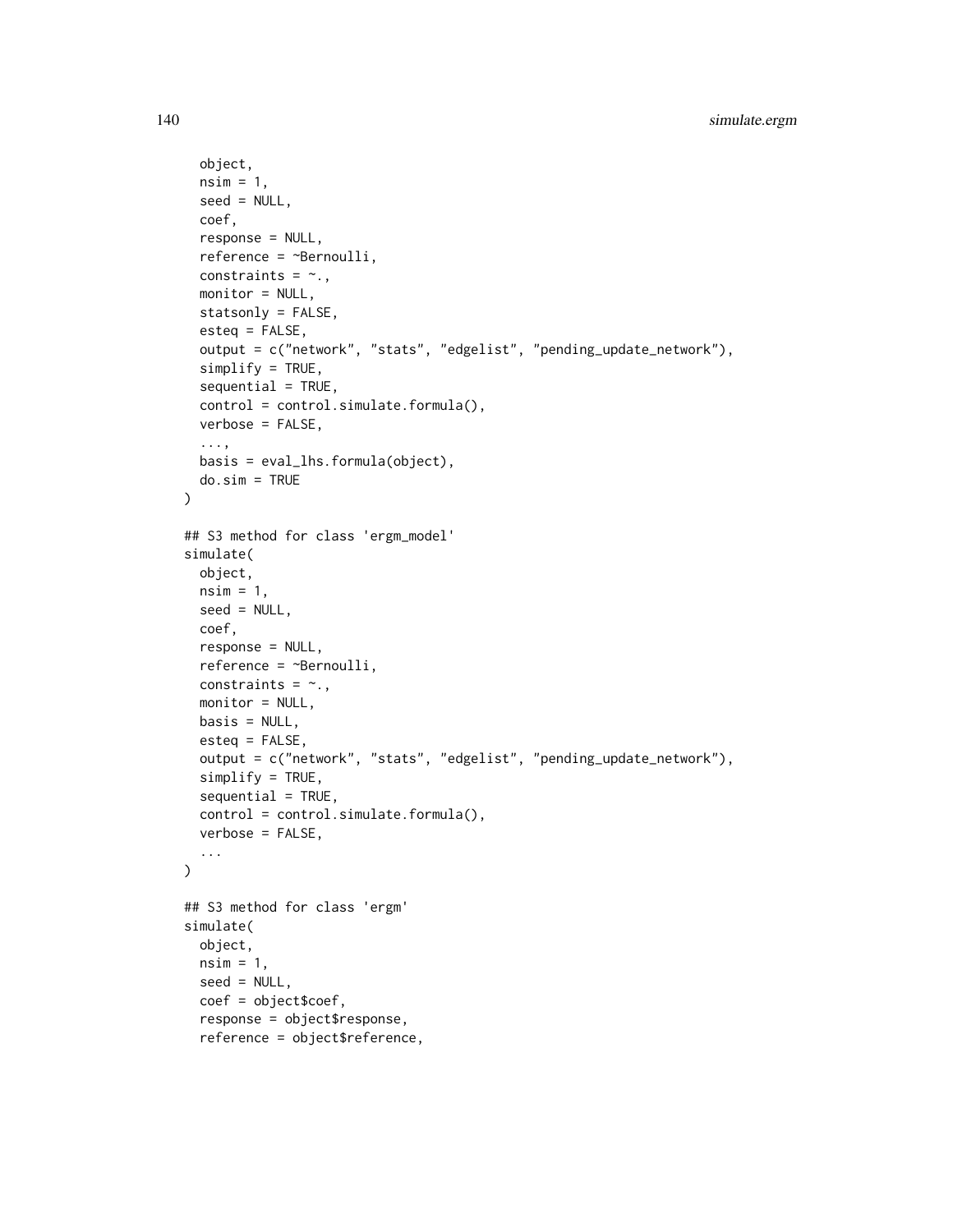# simulate.ergm 141

```
constraints = object$constraints,
 monitor = NULL,
 basis = object$newnetwork,
 statsonly = FALSE,
 esteq = FALSE,
 output = c("network", "stats", "edgelist", "pending_update_network"),
 simplify = TRUE,
 sequential = TRUE,control = control.simulate.ergm(),
 verbose = FALSE,
  ...
\mathcal{L}
```
# Arguments

| object      | Either a formula or an ergm object. The formula should be of the form $y \sim$<br><model terms="">, where y is a network object or a matrix that can be coerced to a<br/>network object. For the details on the possible <model terms="">, see ergm-terms.<br/>To create a network object in, use the network() function, then add nodal at-<br/>tributes to it using the %v% operator if necessary.</model></model> |
|-------------|----------------------------------------------------------------------------------------------------------------------------------------------------------------------------------------------------------------------------------------------------------------------------------------------------------------------------------------------------------------------------------------------------------------------|
| nsim        | Number of networks to be randomly drawn from the given distribution on the<br>set of all networks, returned by the Metropolis-Hastings algorithm.                                                                                                                                                                                                                                                                    |
| seed        | Seed value (integer) for the random number generator. See set. seed.                                                                                                                                                                                                                                                                                                                                                 |
| .           | Further arguments passed to or used by methods.                                                                                                                                                                                                                                                                                                                                                                      |
| basis       | a value (usually a network) to override the LHS of the formula.                                                                                                                                                                                                                                                                                                                                                      |
| coef        | Vector of parameter values for the model from which the sample is to be drawn.<br>If object is of class ergm, the default value is the vector of estimated coeffi-<br>cients.                                                                                                                                                                                                                                        |
| response    | Name of the edge attribute whose value is to be modeled in the valued ERGM<br>framework. Defaults to NULL for simple presence or absence, modeled via a<br>binary ERGM.                                                                                                                                                                                                                                              |
| reference   | A one-sided formula specifying the reference measure $(h(y))$ to be used. See<br>help for ERGM reference measures implemented in the ergm package.                                                                                                                                                                                                                                                                   |
| constraints | A one-sided formula specifying one or more constraints on the support of the<br>distribution of the networks being simulated. See the documentation for a simi-<br>lar argument for ergm and see list of implemented constraints for more informa-<br>tion. For simulate. formula, defaults to no constraints. For simulate.ergm,<br>defaults to using the same constraints as those with which object was fitted.   |
| monitor     | A one-sided formula specifying one or more terms whose value is to be moni-<br>tored. These terms are appeneded to the model, along with a coefficient of 0, so<br>their statistics are returned. An ergm_mode1 objectcan be passed as well.                                                                                                                                                                         |
| statsonly   | Logical: If TRUE, return only the network statistics, not the network $(s)$ them-<br>selves. Deprecated in favor of output=.                                                                                                                                                                                                                                                                                         |
| esteg       | Logical: If TRUE, compute the sample estimating equations of an ERGM: if<br>the model is non-curved, all non-offset statistics are returned either way, but if                                                                                                                                                                                                                                                       |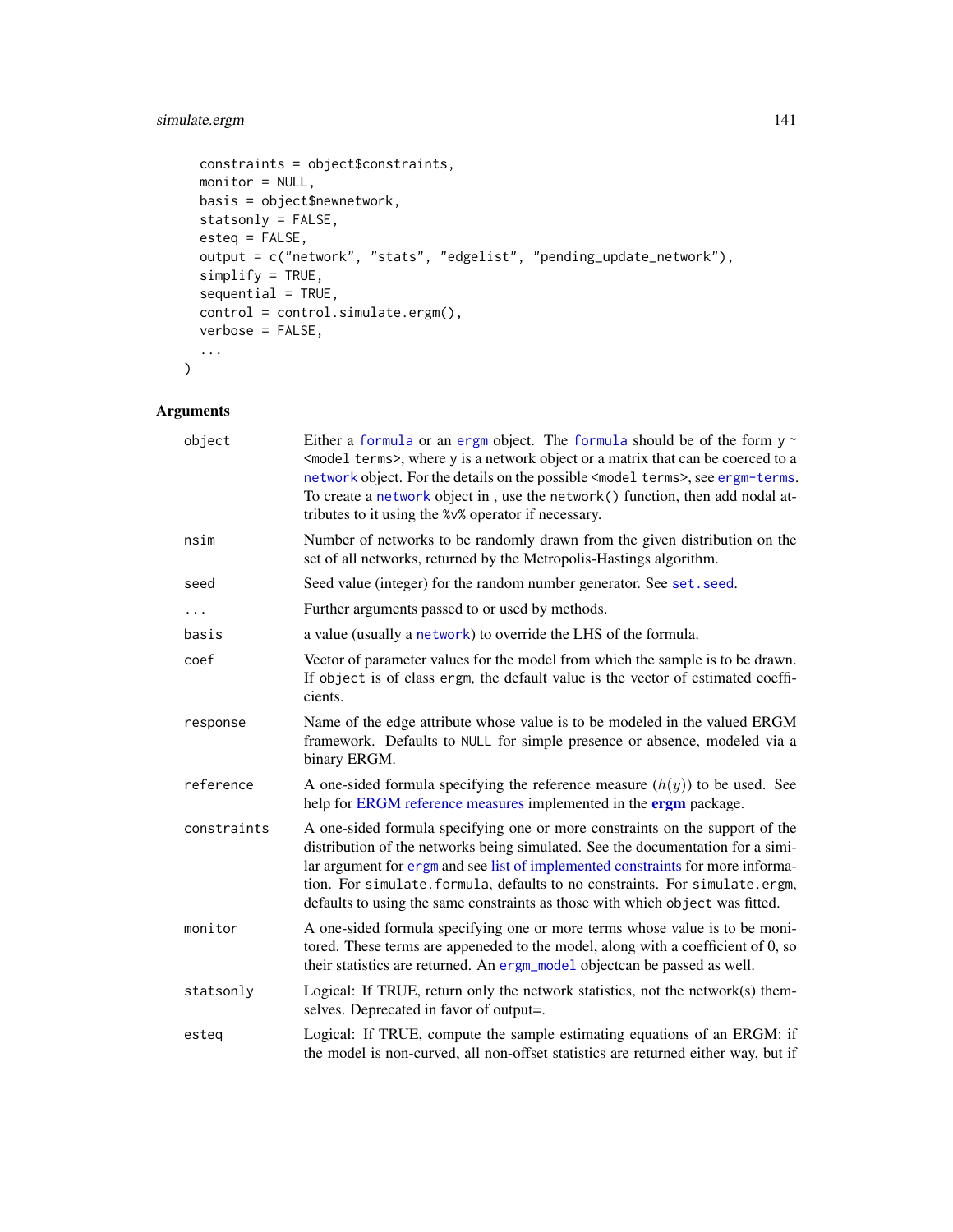|            | the model is curved, the score estimating function values $(3.1)$ by Hunter and<br>Handcock (2006) are returned instead.                                                                                                                                                                                                                                                                                                                       |
|------------|------------------------------------------------------------------------------------------------------------------------------------------------------------------------------------------------------------------------------------------------------------------------------------------------------------------------------------------------------------------------------------------------------------------------------------------------|
| output     | Normally character, one of "network" (default), "stats", "edgelist", or "pending_update_network"<br>to determine the output format. Partial matching is performed.                                                                                                                                                                                                                                                                             |
|            | Alternatively, a function with prototype function (pending_update_network, chain, iter, )<br>that is called for each returned network, and its return value, rather than the net-<br>work itself, is stored. This can be used to, for example, store the simulated<br>networks to disk without storing them in memory or compute network statistics<br>not implemented using the ERGM API, without having to store the networks<br>themselves. |
| simplify   | Logical: If TRUE the output is "simplified": sampled networks are returned in a<br>single list, statistics from multiple parallel chains are stacked, etc This makes<br>it consistent with behavior prior to ergm 3.10.                                                                                                                                                                                                                        |
| sequential | Logical: If FALSE, each of the nsim simulated Markov chains begins at the<br>initial network. If TRUE, the end of one simulation is used as the start of the<br>next. Irrelevant when $nsim=1$ .                                                                                                                                                                                                                                               |
| control    | A list of control parameters for algorithm tuning. Constructed using control. simulate.ergm<br>or control.simulate.formula, which have different defaults.                                                                                                                                                                                                                                                                                     |
| verbose    | Logical: If TRUE, extra information is printed as the Markov chain progresses.                                                                                                                                                                                                                                                                                                                                                                 |
| do.sim     | Logical: If FALSE, do not proceed to the simulation but rather return a list of<br>arguments that would have been passed to simulate.ergm_model(). This can<br>be useful if, for example, one wants to run several simulations with varying<br>coefficients and did not want to reinitialize the model and the proposal ever<br>time.                                                                                                          |
|            |                                                                                                                                                                                                                                                                                                                                                                                                                                                |

# Details

A sample of networks is randomly drawn from the specified model. The model is specified by the first argument of the function. If the first argument is a [formula](#page-0-0) then this defines the model. If the first argument is the output of a call to [ergm](#page-37-0) then the model used for that call is the one fit – and unless coef is specified, the sample is from the MLE of the parameters. If neither of those are given as the first argument then a Bernoulli network is generated with the probability of ties defined by prob or coef.

Note that the first network is sampled after burnin steps, and any subsequent networks are sampled each interval steps after the first.

More information can be found by looking at the documentation of [ergm](#page-37-0).

### Value

If output=="stats" an [mcmc](#page-0-0) object containing the simulated network statistics. If control\$parallel>0, an [mcmc.list](#page-0-0) object. If simplify=TRUE (the default), these would then be "stacked" and converted to a standard [matrix](#page-0-0). A logical vector indicating whether or not the term had come from the monitor= formula is stored in [attr\(\)](#page-124-0)-style attribute "monitored".

Otherwise, a representation of the simulated network is returned, in the form specified by output. In addition to a network representation or a list thereof, they have the following [attr](#page-124-0)-style attributes:

formula The [formula](#page-0-0) used to generate the sample.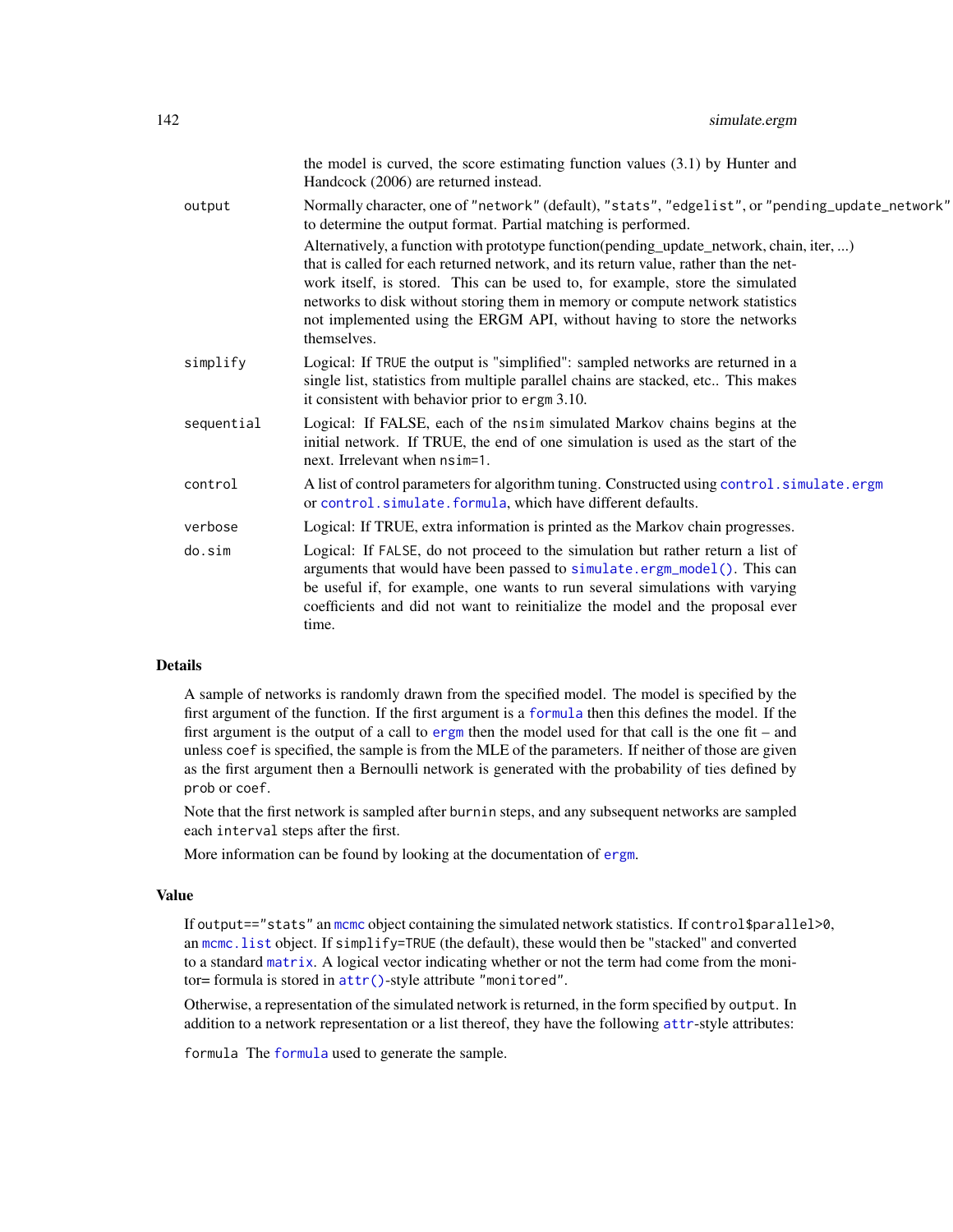# simulate.ergm 143

stats An [mcmc](#page-0-0) or mcmc. list object as above.

control Control parameters used to generate the sample.

constraints Constraints used to generate the sample.

reference The reference measure for the sample.

monitor The monitoring formula.

response The edge attribute used as a response.

The following are the permitted network formats:

"network" If nsim==1, an object of class network. If nsim>1, it returns an object of class [network.list](#page-122-0) (a list of networks) with the above-listed additional attributes.

"edgelist" An [edgelist](#page-0-0) representation of the network, or a list thereof, depending on nsim.

"pending\_update\_network" A semi-internal representation of a network consisting of a [network](#page-0-0) object emptied of edges, with an attached edgelist matrix, or a list thereof, depending on nsim.

If simplify==FALSE, the networks are returned as a nested list, with outer list being the parallel chain (including 1 for no parallelism) and inner list being the samples within that chains (including 1, if one network per chain). If TRUE, they are concatenated, and if a total of one network had been simulated, the network itself will be returned.

#### Note

[simulate.ergm\\_model\(\)](#page-138-1) is a lower-level interface, providing a [simulate\(\)](#page-0-0) method for [ergm\\_model](#page-0-0) class. The basis argument is required; monitor, if passed, must be an [ergm\\_model](#page-0-0) as well; and constraints can be an [ergm\\_proposal](#page-0-0) object instead.

#### See Also

[ergm](#page-37-0), [network](#page-0-0)

```
#
# Let's draw from a Bernoulli model with 16 nodes
# and density 0.5 (i.e., coef = c(\emptyset, \emptyset))
#
g.sim \le simulate(network(16) \sim edges + mutual, coef=c(0, 0))
#
# What are the statistics like?
#
summary(g.sim ~ edges + mutual)
#
# Now simulate a network with higher mutuality
#
g.sim \le simulate(network(16) \sim edges + mutual, coef=c(0,2))
#
# How do the statistics look?
#
```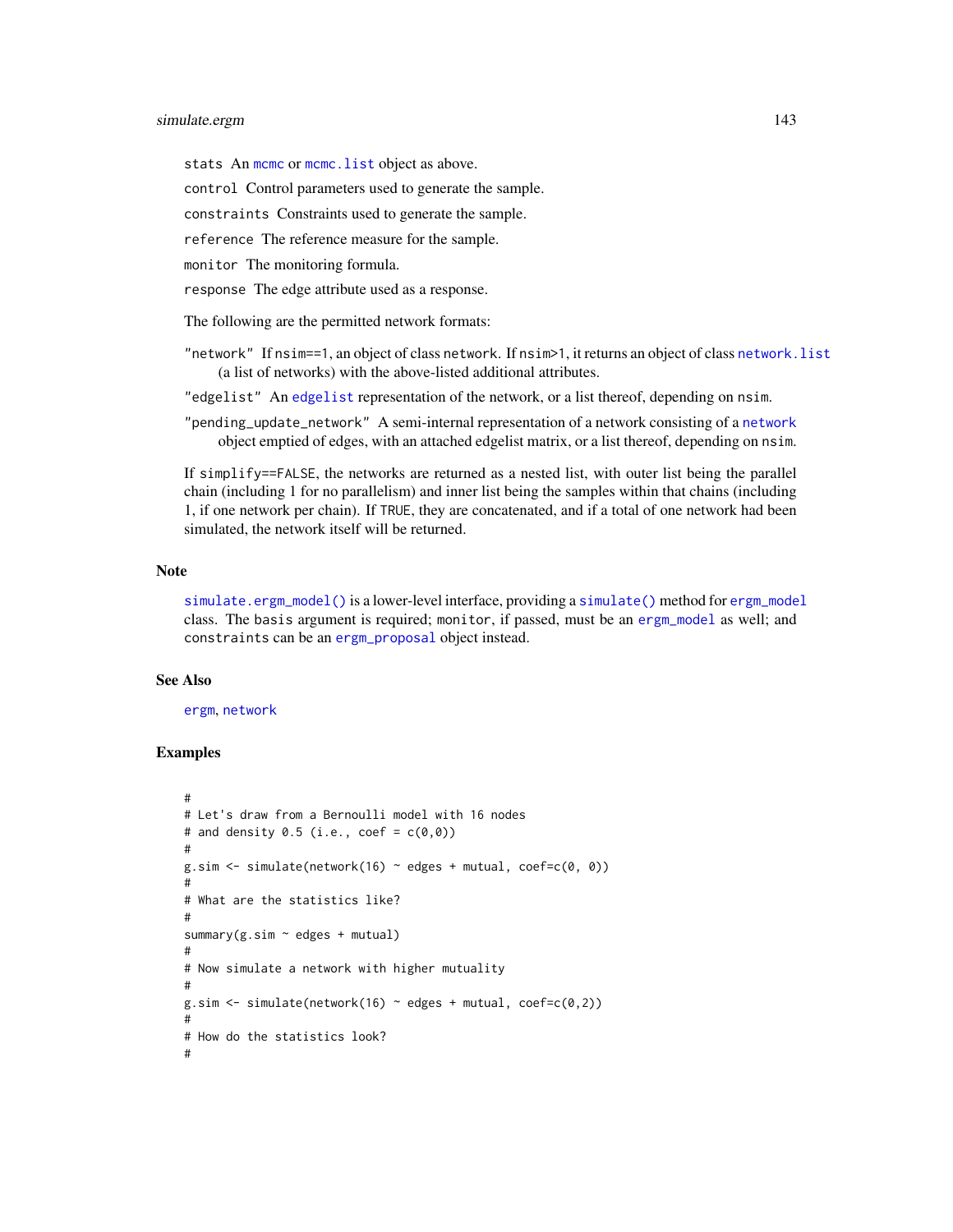```
summary(g.sim \sim edges + mutual)
#
# Let's draw from a Bernoulli model with 16 nodes
# and tie probability 0.1
#
g.use <- network(16,density=0.1,directed=FALSE)
#
# Starting from this network let's draw 3 realizations
# of a edges and 2-star network
#
g.sim <- simulate(~edges+kstar(2), nsim=3, coef=c(-1.8,0.03),
               basis=g.use, control=control.simulate(
                 MCMC.burnin=1000,
                 MCMC.interval=100))
g.sim
summary(g.sim)
#
# attach the Florentine Marriage data
#
data(florentine)
#
# fit an edges and 2-star model using the ergm function
#
gest <- ergm(flomarriage ~ edges + kstar(2))
summary(gest)
#
# Draw from the fitted model (statistics only), and observe the number
# of triangles as well.
#
g.sim <- simulate(gest, nsim=10,
            monitor=~triangles, output="stats",
            control=control.simulate.ergm(MCMC.burnin=1000, MCMC.interval=100))
g.sim
# Custom output: store the edgecount (computed in R), iteration index, and chain index.
output.f <- function(x, iter, chain, ...){
  list(nedges = network.edgecount(as.network(x)),
       chain = chain, iter = iter)}
g.sim <- simulate(gest, nsim=3,
            output=output.f, simplify=FALSE,
            control=control.simulate.ergm(MCMC.burnin=1000, MCMC.interval=100))
unclass(g.sim)
```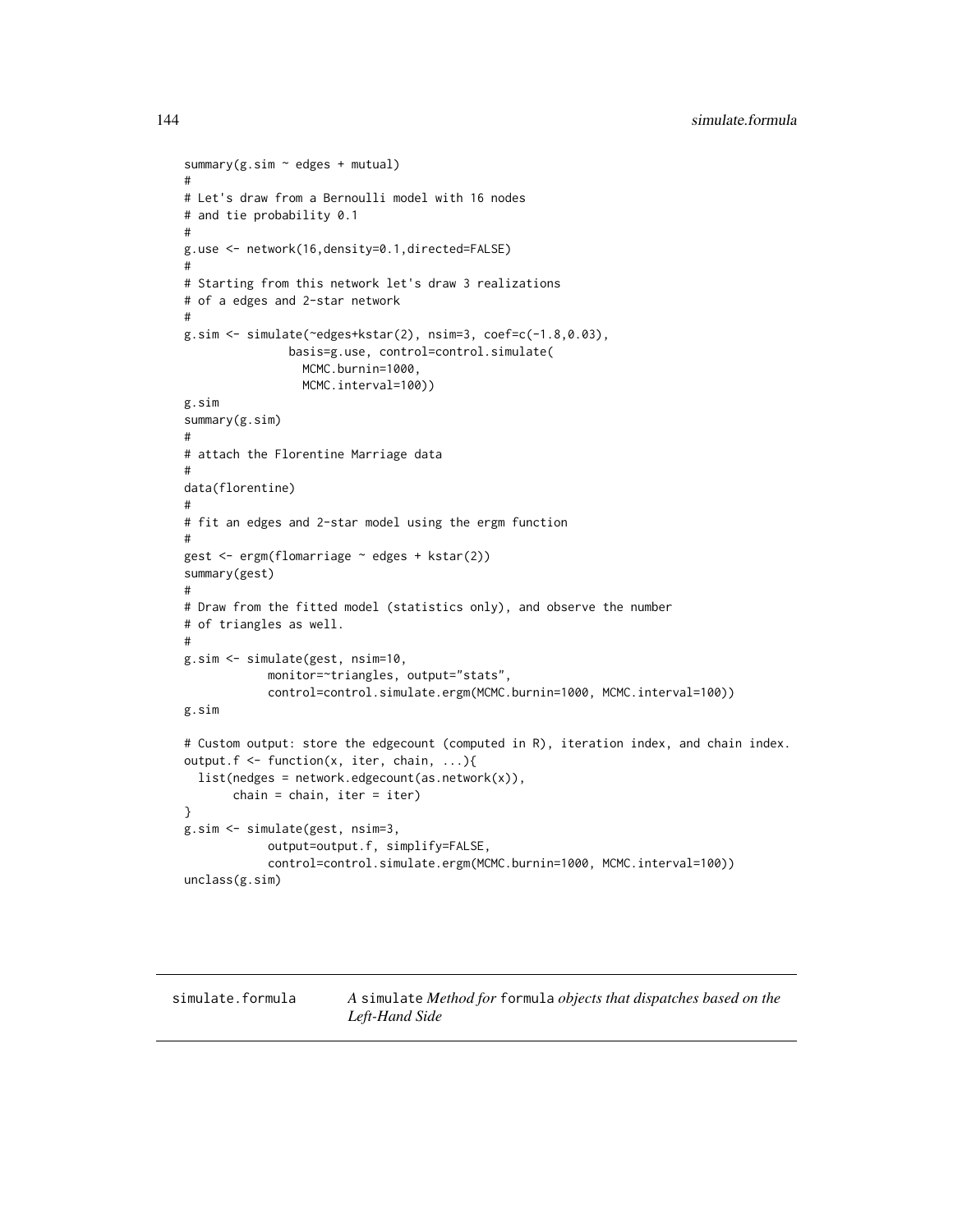#### <span id="page-144-0"></span>simulate.formula 145

#### Description

This method evaluates the left-hand side (LHS) of the given formula and dispatches it to an appropriate method based on the result by setting an nonce class name on the formula.

#### Usage

```
## S3 method for class 'formula'
simulate(object, nsim = 1, seed = NULL, ..., basis, newdata, data)
## S3 method for class 'formula_lhs'
simulate(object, nsim = 1, seed = NULL, ...)
```
#### Arguments

| object        | a one- or two-sided formula.                                                                                                                                                                                                                                                                                   |
|---------------|----------------------------------------------------------------------------------------------------------------------------------------------------------------------------------------------------------------------------------------------------------------------------------------------------------------|
| nsim, seed    | number of realisations to simulate and the random seed to use; see simulate().                                                                                                                                                                                                                                 |
| .             | additional arguments to methods.                                                                                                                                                                                                                                                                               |
| basis         | if given, overrides the LHS of the formula for the purposes of dispatching.                                                                                                                                                                                                                                    |
| newdata, data | if passed, the object's LHS is evaluated in this environment; at most one of the<br>two may be passed.                                                                                                                                                                                                         |
|               | The dispatching works as follows:                                                                                                                                                                                                                                                                              |
|               | 1. If basis is not passed, and the formula has an LHS the expression on the<br>LHS of the formula in the object is evaluated in the environment newdata<br>or data (if given), in any case enclosed by the environment of object.<br>Otherwise, basis is used.                                                 |
|               | 2. The result is set as an attribute ". Basis" on object. If there is no basis<br>or LHS, it is not set.                                                                                                                                                                                                       |
|               | 3. The class vector of object has c("formula_lhs_CLASS", "formula_lhs")<br>prepended to it, where CLASS is the class of the LHS value or basis. If<br>LHS or basis has multiple classes, they are all prepended; if there is no<br>LHS or basis, c("formula_lhs_","formula_lhs") is.                           |
|               | 4. simulate() generic is evaluated on the new object, with all arguments<br>passed on, excluding basis; if newdata or data are missing, they too are<br>not passed on. The evaluation takes place in the parent's environment.                                                                                 |
|               | A "method" to receive a formula whose LHS evaluates to CLASS can there-<br>fore be implemented by a function simulate.formula_lhs_\var{CLASS}(). This<br>function can expect a formula object, with additional attribute . Basis giving<br>the evaluated LHS (so that it does not need to be evaluated again). |

#### Functions

• simulate.formula\_lhs: A function to catch the situation when there is no method implemented for the class to which the LHS evaluates.

### See Also

[simulate.ergm\(\)](#page-138-0) family of functions, which uses this interface.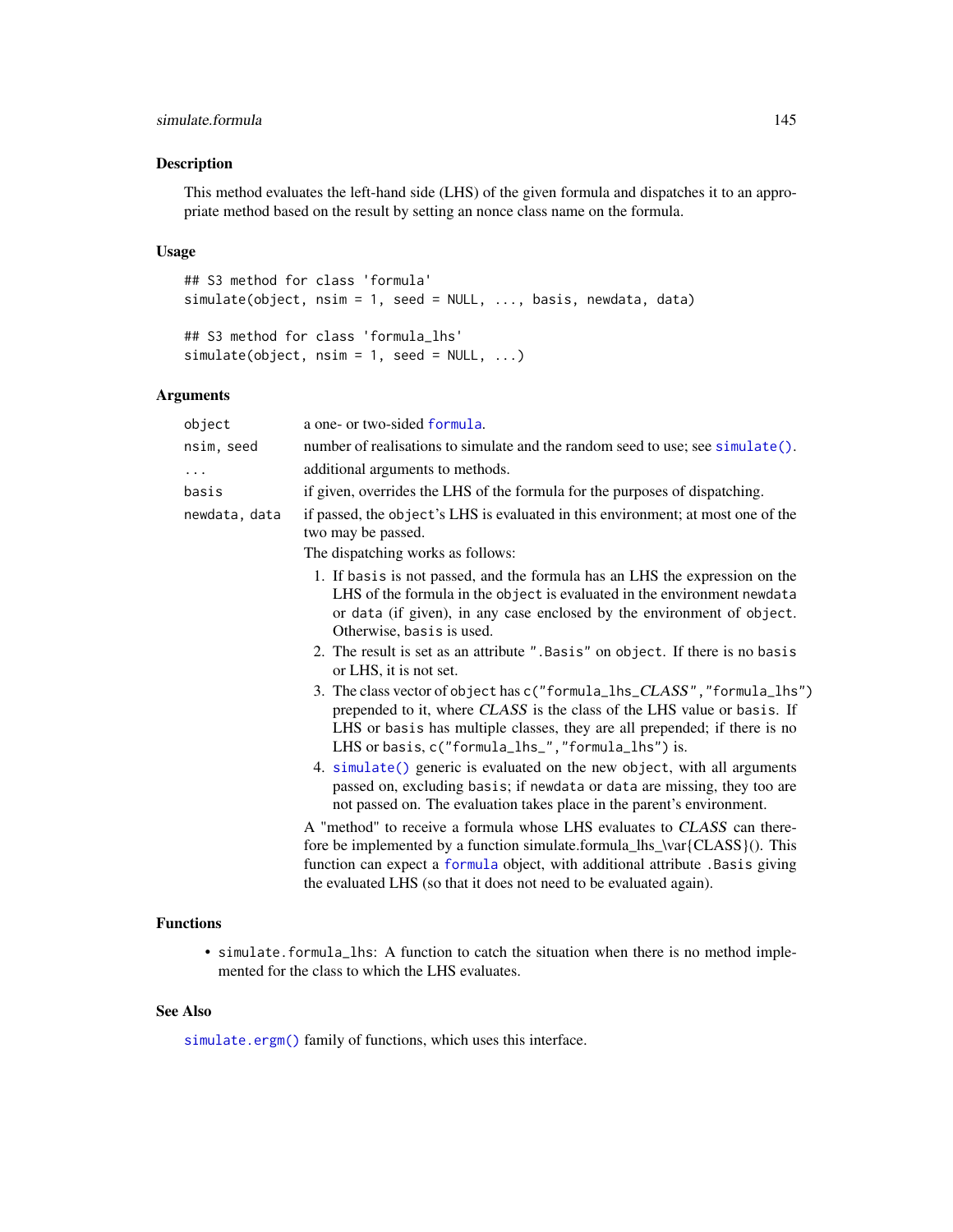<span id="page-145-0"></span>

### Description

Its return value, divided by  $nrow(cbind(x))$ , is the estimated variance-covariance matrix of the sampling distribution of the mean of x if x is a multivatriate time series with  $AR(p)$  structure, with p determined by AIC.

#### Usage

```
spectrum0.mvar(
  x,
  order.max = NULL,
  aic = is.null(order.max),
  tol = .Machine$double.eps^0.5,
  ...
\mathcal{E}
```
## Arguments

| $\mathsf{x}$ | a matrix with observations in rows and variables in columns.                                                                  |
|--------------|-------------------------------------------------------------------------------------------------------------------------------|
| order.max    | maximum (or fixed) order for the AR model.                                                                                    |
| aic          | use AIC to select the order (up to order, max).                                                                               |
| tol          | drop components until the reciprocal condition number of the transformed variance-<br>covariance matrix is greater than this. |
|              | additional arguments to $ar()$ .                                                                                              |

# Value

A square matrix with dimension equalling to the number of columns of x, with an additional attribute "infl" giving the factor by which the effective sample size is reduced due to autocorrelation, according to the Vats, Flegal, and Jones (2015) estimate for ESS.

#### Note

 $ar()$  fails if crossprod(x) is singular, which is remedied by mapping the variables onto the principal components of x, dropping redundant dimentions.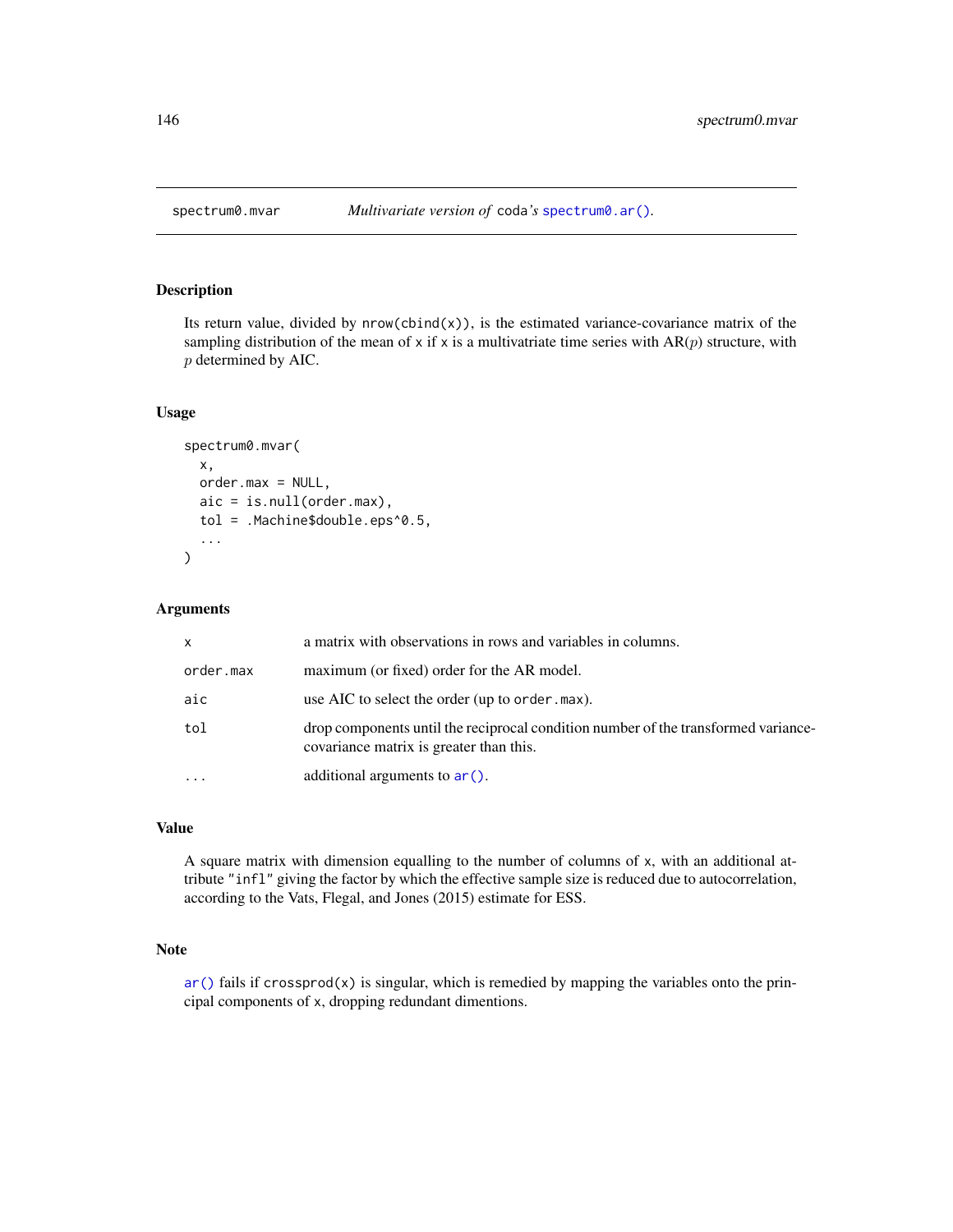<span id="page-146-2"></span><span id="page-146-0"></span>

# <span id="page-146-1"></span>Description

[base::summary\(\)](#page-0-0) method for [ergm\(\)](#page-37-0) fits.

#### Usage

```
## S3 method for class 'ergm'
summary(
 object,
  ...,
 correlation = FALSE,
 covariance = FALSE,
  total.variation = TRUE
)
## S3 method for class 'summary.ergm'
print(
  x,
 digits = max(3, getOption("digits") - 3),correlation = x$correlation,
  covariance = x$covariance,
  signif.stars = getOption("show.signif.stars"),
  eps.Pvalue = 1e-04,
  print.formula = FALSE,
 print.fitinfo = TRUE,
 print.coefmat = TRUE,
 print.message = TRUE,
 print.deviances = TRUE,
 print.drop = TRUE,
  print.offset = TRUE,
 print.call = TRUE,
  ...
\mathcal{L}
```
#### Arguments

| object      | an object of class "ergm", usually, a result of a call to $\epsilon$ rgm $()$ .                                             |
|-------------|-----------------------------------------------------------------------------------------------------------------------------|
| $\cdots$    | For summary ergm() additional arguments are passed to logLik.ergm(). For<br>print.summary.ergm(), to stats::printCoefmat(). |
| correlation | logical; if TRUE, the correlation matrix of the estimated parameters is returned<br>and printed.                            |
| covariance  | logical; if TRUE, the covariance matrix of the estimated parameters is returned<br>and printed.                             |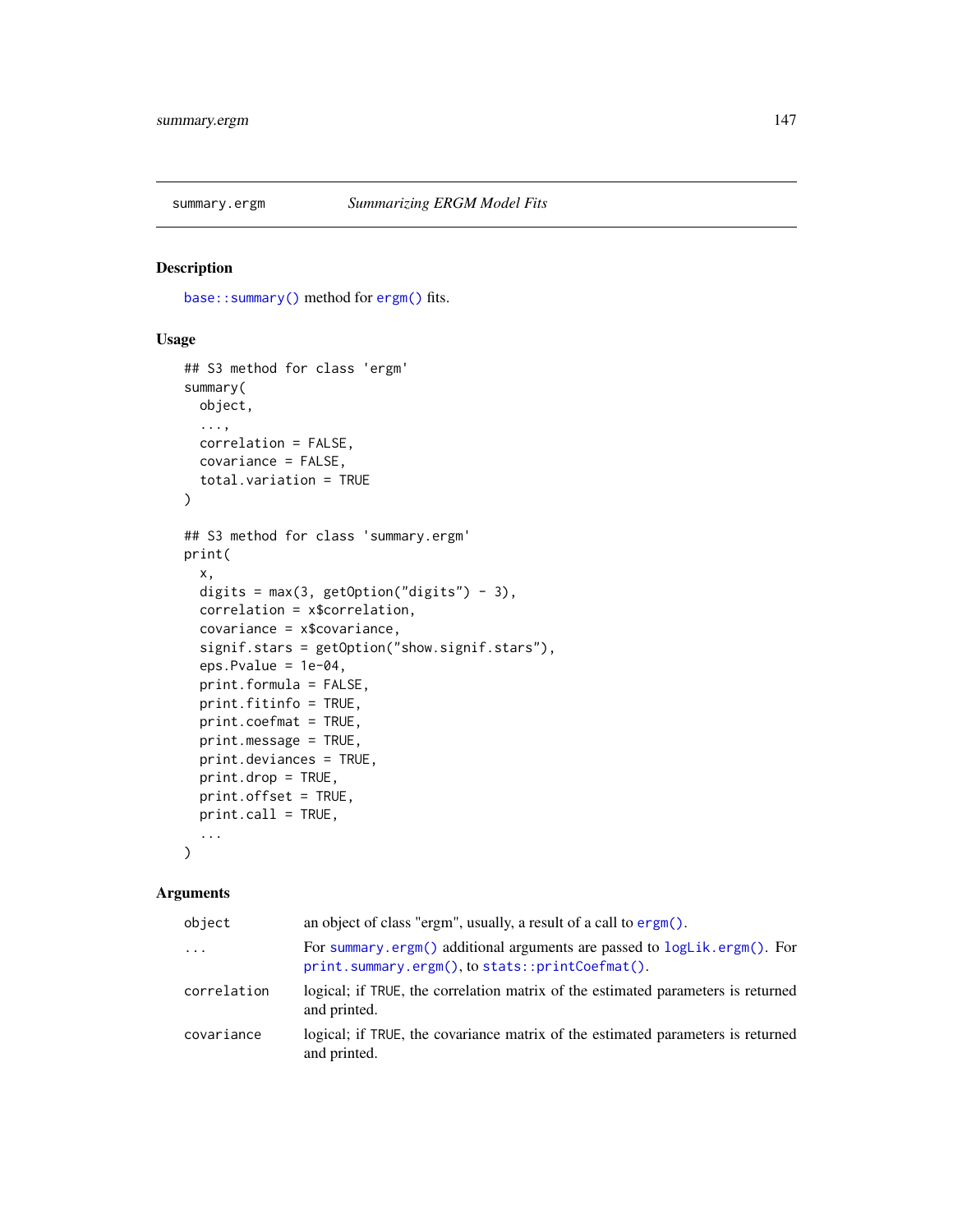<span id="page-147-0"></span>

| total.variation |                                                                                                                                                                                                                                                                    |
|-----------------|--------------------------------------------------------------------------------------------------------------------------------------------------------------------------------------------------------------------------------------------------------------------|
|                 | logical; if TRUE, the standard errors reported in the Std. Error column are based<br>on the sum of the likelihood variation and the MCMC variation. If FALSE only<br>the likelihood variation is used. The $p$ -values are based on this source of varia-<br>tion. |
| $\mathsf{x}$    | object of class summary.ergm returned by summary.ergm().                                                                                                                                                                                                           |
| digits          | significant digits for coefficients                                                                                                                                                                                                                                |
| signif.stars    | whether to print dots and stars to signify statistical significance. See print. summary. $lm()$ .                                                                                                                                                                  |
| eps.Pvalue      | $p$ -values below this level will be printed as " $\le$ eps. Pvalue".                                                                                                                                                                                              |
|                 | print.formula, print.fitinfo, print.coefmat, print.message, print.deviances, print.drop, print.offset,<br>which components of the fit summary to print.                                                                                                            |

#### Details

[summary.ergm\(\)](#page-146-0) tries to be smart about formatting the coefficients, standard errors, etc.

The default printout of the summary object contains the call, number of iterations used, null and residual deviances, and the values of AIC and BIC. The coeficient table contains the following columns:

- Estimate, Std. Error parameter estimates and their standard errors
- MCMC % if total.variation=TRUE (default) the percentage of standard error attributable to MCMC estimation process rounded to an integer. See also [vcov.ergm\(\)](#page-37-1) and its sources argument.
- z value,  $Pr(\ge |z|)$  z-test and p-values

#### Value

The function [summary.ergm\(\)](#page-146-0) computes and returns a list of summary statistics of the fitted [ergm\(\)](#page-37-0) model given in object. Note that for backwards compatibility, it returns two coefficient tables: \$coefs which does not contain the z-statistics and \$coefficeints which does (and is therefore more similar to those returned by [stats::summary.lm\(\)](#page-0-0)).

The returned object is a list of class "ergm.summary" with the following elements:

| formula                 | ERGM model formula                                                                |  |
|-------------------------|-----------------------------------------------------------------------------------|--|
| call                    | R call used to fit the model                                                      |  |
| correlation, covariance |                                                                                   |  |
|                         | whether to print correlation/covariance matrices of the estimated parameters      |  |
| pseudolikelihood        |                                                                                   |  |
|                         | was the model estimated with MPLE                                                 |  |
| independence            | is the model dyad-independent                                                     |  |
| control                 | the control.ergm() object used                                                    |  |
| samplesize              | MCMC sample size                                                                  |  |
| message                 | optional message on the validity of the standard error estimates                  |  |
| null.lik.0              | It is TRUE of the null model likelihood has not been calculated. See logLikNull() |  |
|                         |                                                                                   |  |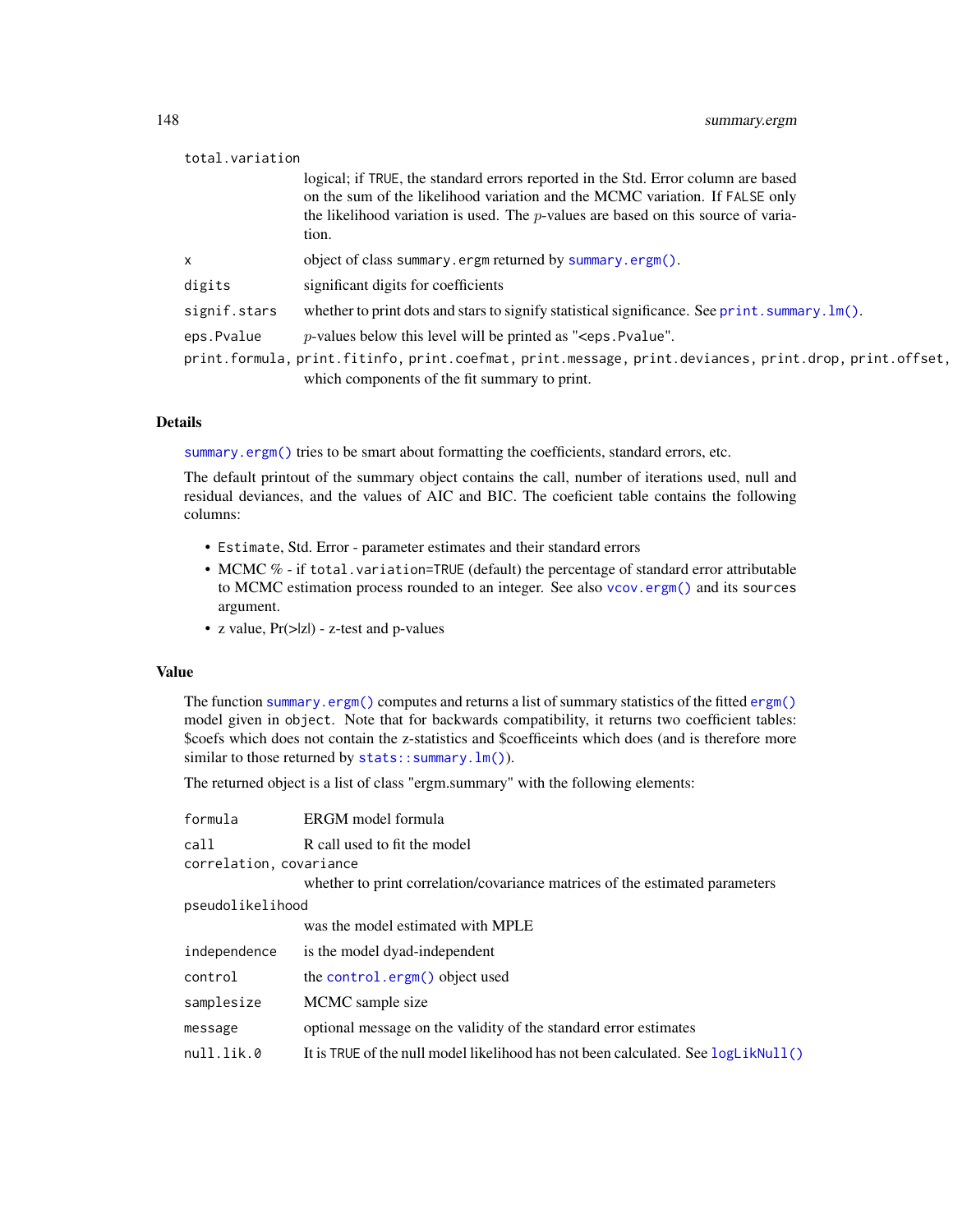### <span id="page-148-1"></span>summary.formula 149

| devtext, devtable   |                                                             |
|---------------------|-------------------------------------------------------------|
|                     | Deviance type and table                                     |
| aic, bic            | values of AIC and BIC                                       |
| coefs, coefficients |                                                             |
|                     | data frames with model parameters and associated statistics |
| asycov              | asymptotic covariance matrix                                |
| asyse               | asymptotic standard error matrix                            |
|                     | offset, drop, estimate, iterations, mle.lik, null.lik       |
|                     | see documentation of the object returned by ergm()          |

#### See Also

The model fitting function [ergm\(\)](#page-37-0), [print.ergm\(\)](#page-37-1), and [base::summary\(\)](#page-0-0). Function [stats::coef\(\)](#page-0-0) will extract the data frame of coefficients with standard errors, t-statistics and p-values.

# Examples

```
data(florentine)
x <- ergm(flomarriage ~ density)
summary(x)
```
<span id="page-148-0"></span>

| summary.formula | Calculation of network or graph statistics or other attributes specified |
|-----------------|--------------------------------------------------------------------------|
|                 | on a formula                                                             |

# Description

Most generally, this function computes those summaries of the object on the LHS of the formula that are specified by its RHS. In particular, if given a network as its LHS and [ergm-terms](#page-51-0) on its RHS, it computes the sufficient statistics associated with those terms.

#### Usage

```
## S3 method for class 'formula'
summary(object, ...)
```
#### Arguments

| object                  | A formula having as its LHS a network object or a matrix that can be coerced  |
|-------------------------|-------------------------------------------------------------------------------|
|                         | to a network object, a network, list, or other types to be summarized using a |
|                         | formula. (See 'methods('summary_formula') for the possible LHS types.         |
| $\cdot$ $\cdot$ $\cdot$ | further arguments passed to or used by methods.                               |
|                         |                                                                               |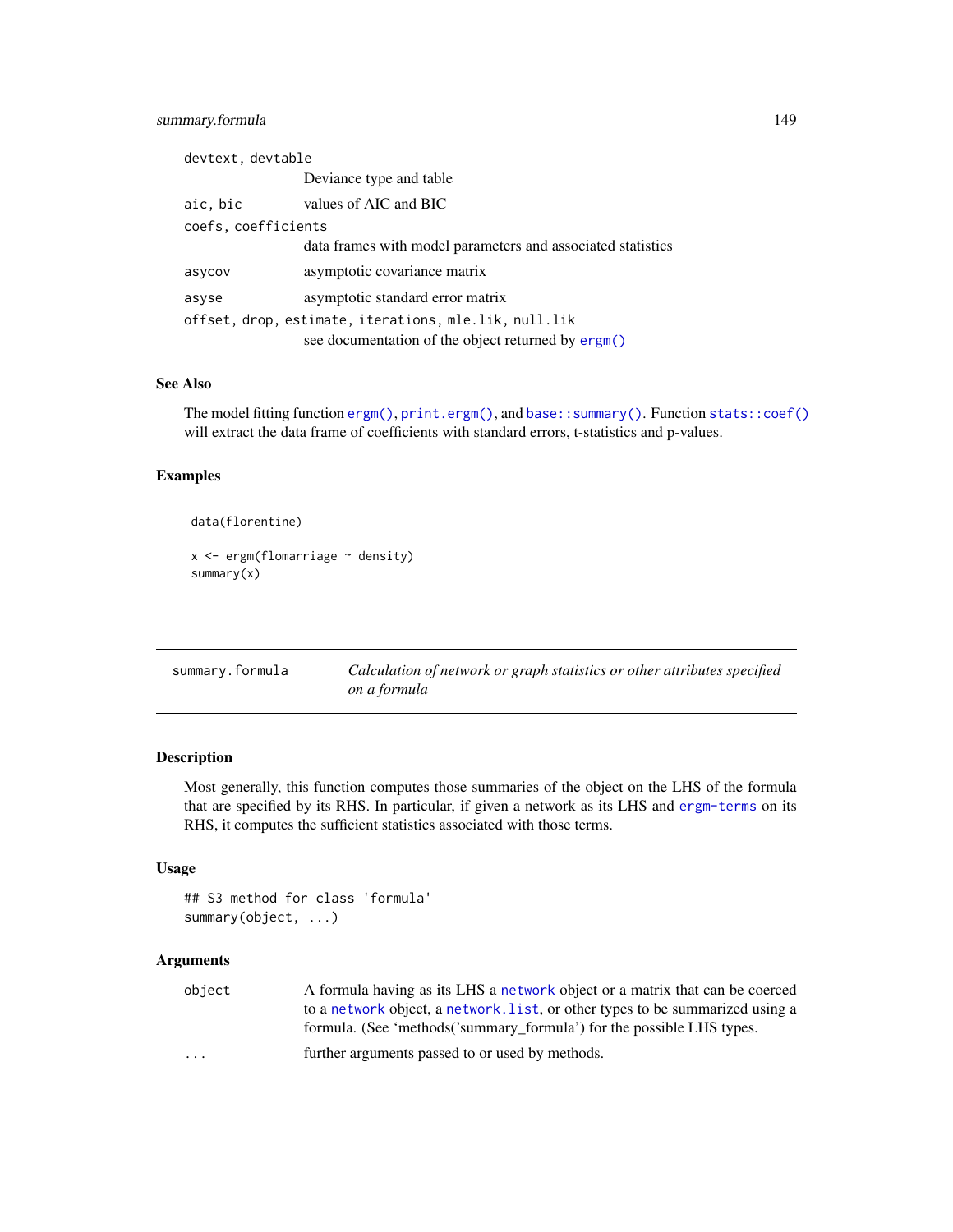#### Details

In practice, summary. formula() is a thin wrapper around the [summary\\_formula\(\)](#page-0-0) generic, which dispatches methods based on the class of the LHS of the formula.

summary.formula for networks understands the [lasttoggle](#page-0-0) "API".

# Value

A vector of statistics specified in RHS of the formula.

#### See Also

[ergm\(\)](#page-37-0), [network\(\)](#page-0-0), [ergm-terms](#page-51-0)

#### Examples

```
#
# Lets look at the Florentine marriage data
#
data(florentine)
#
# test the summary_formula function
#
summary(flomarriage ~ edges + kstar(2))
m <- as.matrix(flomarriage)
summary(m \sim edges) # twice as large as it should be
summary(m ~ edges, directed=FALSE) # Now it's correct
```
update.network *Update the edges in a network based on a matrix*

# Description

Replaces the edges in a [network](#page-0-0) object with the edges corresponding to the sociomatrix or edge list specified by new.

#### Usage

```
## S3 method for class 'network'
update(
 object,
 new,
 matrix.\type = NULL,attrname = NULL,
  ...,
 ignore.nattr = c("bipartite", "directed", "hyper", "loops", "mnext", "multiple", "n"),
  ignore.vattr = c())
```
<span id="page-149-0"></span>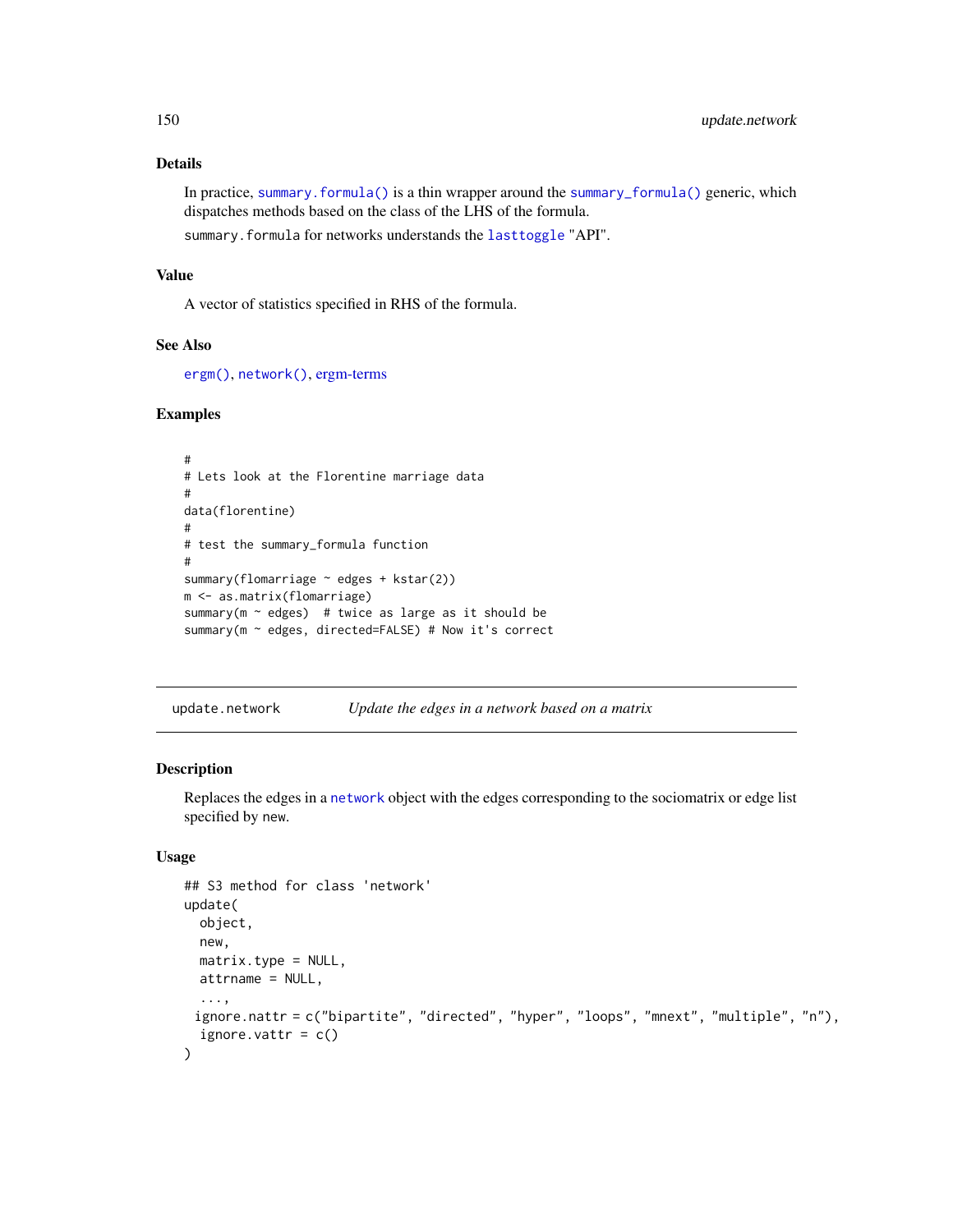### <span id="page-150-0"></span>update.network 151

#### Arguments

| object       | a network object.                                                                                                                                                                                                                                                                |
|--------------|----------------------------------------------------------------------------------------------------------------------------------------------------------------------------------------------------------------------------------------------------------------------------------|
| new          | Either an adjacency matrix (a matrix of values indicating the presence and/or the<br>value of a tie from i to j) or an edge list (a two-column matrix listing origin and<br>destination node numbers for each edge, with an optional third column for the<br>value of the edge). |
| matrix.type  | One of "adjacency" or "edgelist" telling which type of matrix new is. Default<br>is to use the which. matrix. type function.                                                                                                                                                     |
| attrname     | For a network with edge weights gives the name of the edge attribute whose<br>names to set.                                                                                                                                                                                      |
| $\ddots$     | Additional arguments; currently unused.                                                                                                                                                                                                                                          |
| ignore.nattr | Character vector of the names of network-level attributes to ignore when updat-<br>ing network objects (defaults to standard network properties).                                                                                                                                |
| ignore.vattr | Character vector of the names of vertex-level attributes to ignore when updating<br>network objects.                                                                                                                                                                             |

#### Value

A new [network](#page-0-0) object with the edges specified by new and network and vertex attributes copied from the input network object. Input network is not modified.

# See Also

[ergm\(\)](#page-37-0), [network](#page-0-0)

# Examples

```
#
data(florentine)
#
# test the network.update function
#
# Create a Bernoulli network
rand.net <- network(network.size(flomarriage))
# store the sociomatrix
rand.mat <- rand.net[,]
# Update the network
update(flomarriage, rand.mat, matrix.type="adjacency")
# Try this with an edgelist
rand.mat <- as.matrix.network.edgelist(flomarriage)[1:5,]
update(flomarriage, rand.mat, matrix.type="edgelist")
```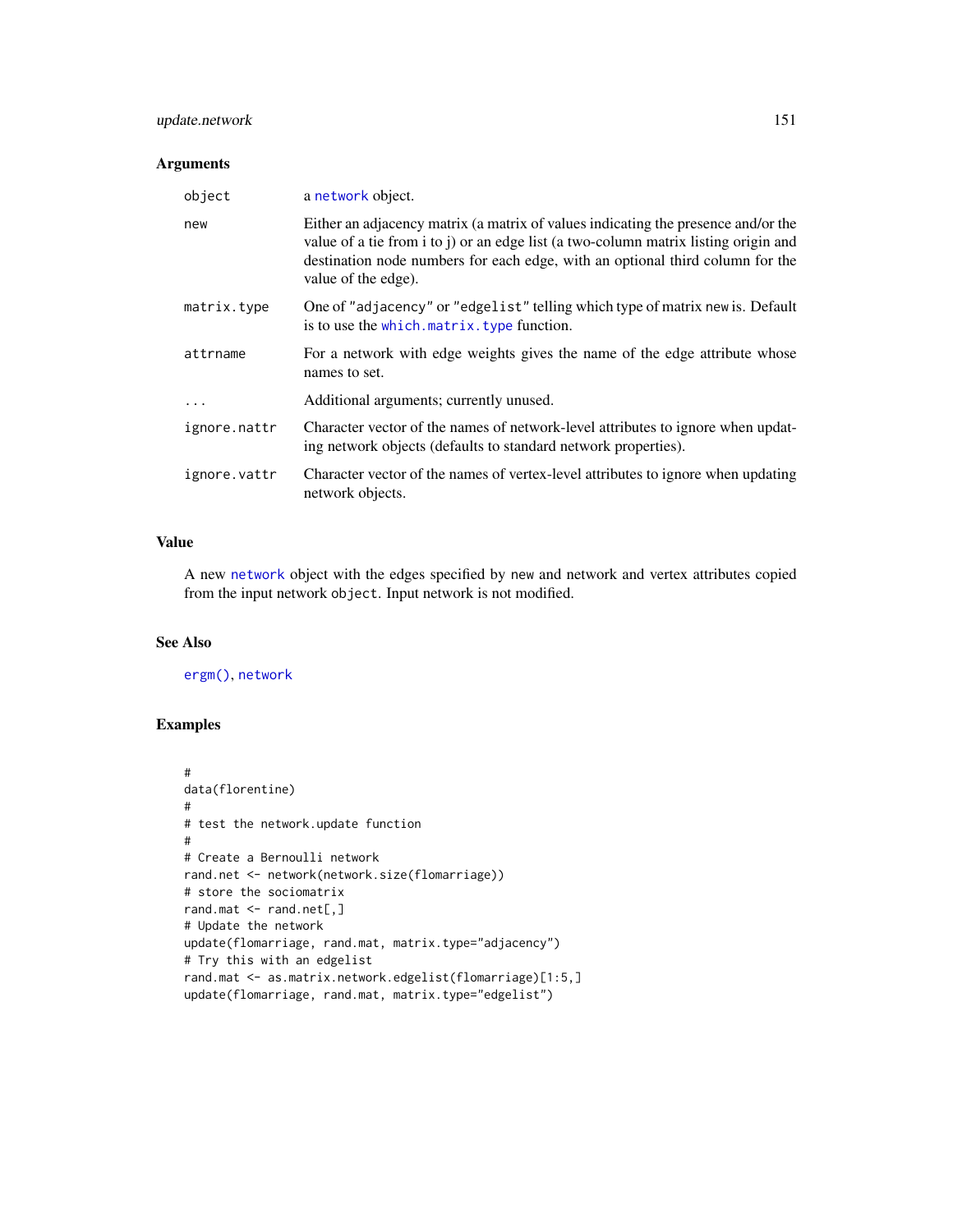<span id="page-151-0"></span>

# Description

Compute weighted median.

# Usage

wtd.median(x, na.rm = FALSE, weight = FALSE)

# Arguments

|        | Vector of data, same length as weight                        |
|--------|--------------------------------------------------------------|
| na.rm  | Logical: Should NAs be stripped before computation proceeds? |
| weight | Vector of weights                                            |

# Details

Uses a simple algorithm based on sorting.

# Value

Returns an empirical .5 quantile from a weighted sample.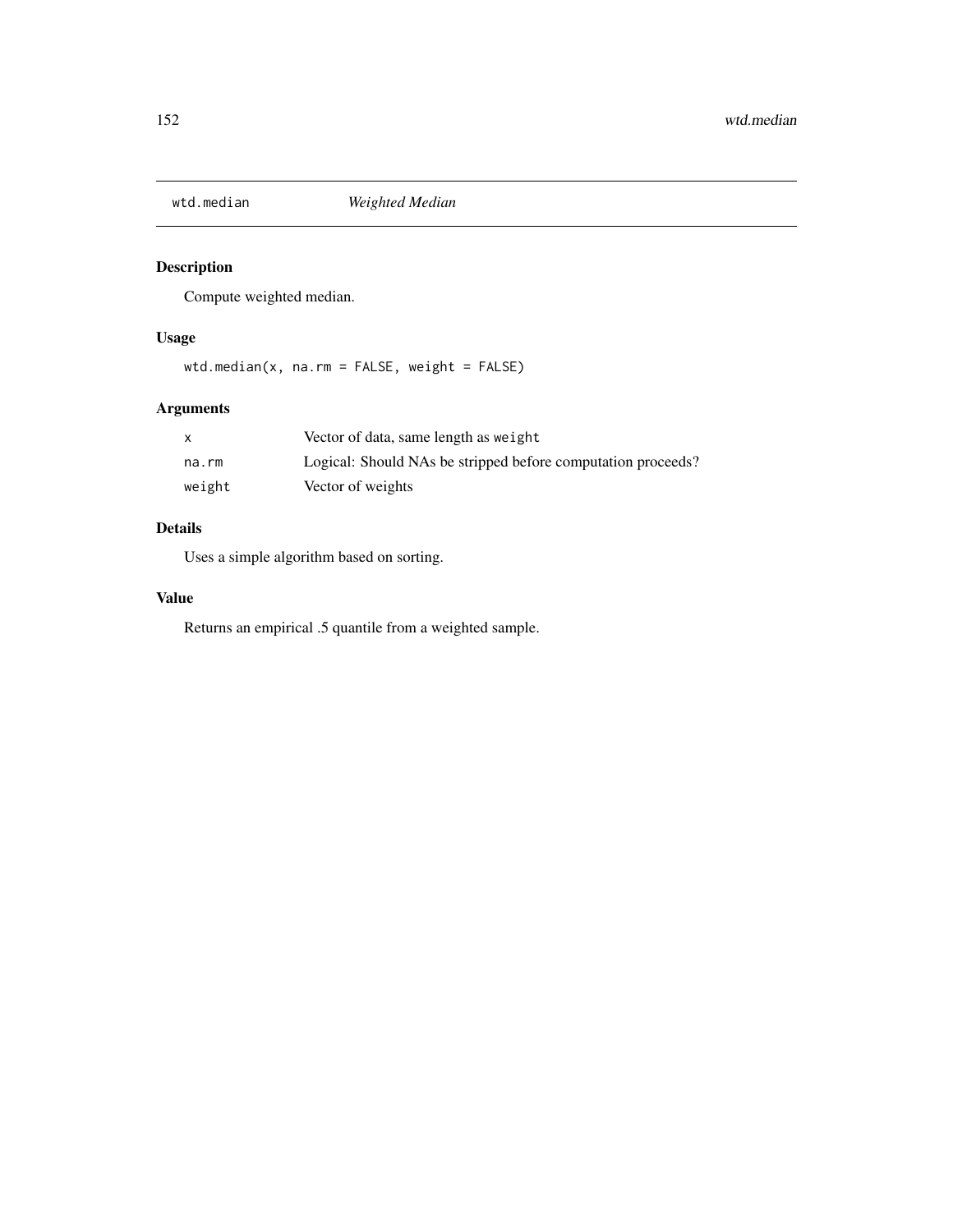# **Index**

∗ classes as.network.numeric, [10](#page-9-0) ∗ datasets ecoli, [35](#page-34-0) faux.desert.high, [98](#page-97-0) faux.dixon.high, [99](#page-98-0) faux.magnolia.high, [101](#page-100-0) faux.mesa.high, [102](#page-101-0) florentine, [105](#page-104-0) g4, [106](#page-105-0) kapferer, [117](#page-116-0) molecule, [123](#page-122-1) samplk, [130](#page-129-0) sampson, [132](#page-131-0) ∗ graphs as.network.numeric, [10](#page-9-0) gof, [110](#page-109-0) ∗ models anova.ergm, [6](#page-5-0) control.ergm, [13](#page-12-1) control.ergm.bridge, [23](#page-22-0) control.logLik.ergm, [28](#page-27-0) control.san, [30](#page-29-0) control.simulate.ergm, [32](#page-31-0) ergm, [38](#page-37-2) ergm-constraints, [45](#page-44-0) ergm-package, [4](#page-3-0) ergm-references, [51](#page-50-0) ergm-terms, [52](#page-51-1) ergm.allstats, [82](#page-81-0) ergm.exact, [88](#page-87-0) ergmMPLE, [92](#page-91-0) Getting.Started, [107](#page-106-0) gof, [110](#page-109-0) logLik.ergm, [118](#page-117-1) mcmc.diagnostics, [121](#page-120-0) san, [134](#page-133-0) simulate.ergm, [139](#page-138-1) summary.ergm, [147](#page-146-2)

summary.formula, [149](#page-148-1) update.network, [150](#page-149-0) ∗ model enformulate.curved, [37](#page-36-0) ergm.bridge.llr, [85](#page-84-0) fix.curved, [104](#page-103-0) is.curved, [113](#page-112-0) is.durational, [114](#page-113-0) is.dyad.independent, [115](#page-114-0) ∗ package ergm-package, [4](#page-3-0) Getting.Started, [107](#page-106-0) ∗ regression anova.ergm, [6](#page-5-0) ergmMPLE, [92](#page-91-0) summary.ergm, [147](#page-146-2) ∗ robust wtd.median, [152](#page-151-0) .simulate\_formula.network *(*simulate.ergm*)*, [139](#page-138-1) %n%, *[44](#page-43-0)*, *[82](#page-81-0)* %v%, *[44](#page-43-0)*, *[82](#page-81-0)* A ERGM sample space constraint, *[113](#page-112-0)*

absdiff *(*ergm-terms*)*, [52](#page-51-1) absdiffcat *(*ergm-terms*)*, [52](#page-51-1) altkstar *(*ergm-terms*)*, [52](#page-51-1) An ERGM sample space constraint, *[36](#page-35-0)* An ERGM statistic, *[36](#page-35-0)*, *[113](#page-112-0)* anova, *[7](#page-6-0)* anova.ergm, [6](#page-5-0) anova.ergmlist, *[7](#page-6-0)* anova.ergmlist *(*anova.ergm*)*, [6](#page-5-0) approx.hotelling.diff.test, [8](#page-7-0) approx.hotelling.diff.test(), *[109,](#page-108-0) [110](#page-109-0)* ar(), *[146](#page-145-0)* as.network.numeric, *[10](#page-9-0)*, [10](#page-9-0) as.package\_version, *[53](#page-52-0)* asymmetric *(*ergm-terms*)*, [52](#page-51-1) atleast *(*ergm-terms*)*, [52](#page-51-1)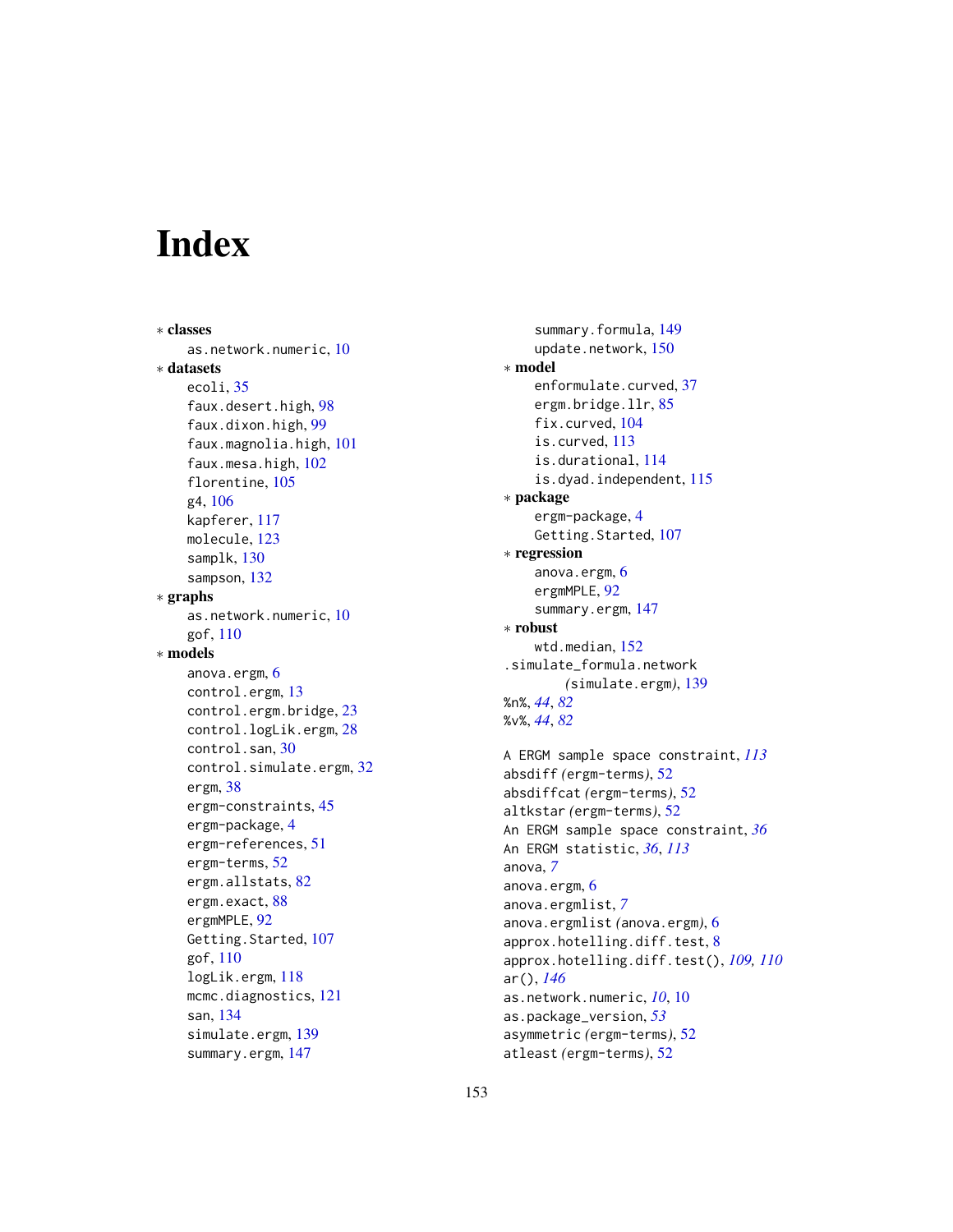```
atmost (ergm-terms), 52
attr, 142
attr (nodal_attributes), 125
attr(), 142
attrname (nodal_attributes), 125
attrs (nodal_attributes), 125
b1concurrent (ergm-terms), 52
b1cov (ergm-terms), 52
```
b1degrange *(*ergm-terms*)*, [52](#page-51-1) b1degree *(*ergm-terms*)*, [52](#page-51-1) b1degrees *(*ergm-constraints*)*, [45](#page-44-0) b1dsp *(*ergm-terms*)*, [52](#page-51-1) b1factor *(*ergm-terms*)*, [52](#page-51-1) b1mindegree *(*ergm-terms*)*, [52](#page-51-1) b1nodematch *(*ergm-terms*)*, [52](#page-51-1) b1sociality *(*ergm-terms*)*, [52](#page-51-1) b1star *(*ergm-terms*)*, [52](#page-51-1) b1starmix *(*ergm-terms*)*, [52](#page-51-1) b1twostar *(*ergm-terms*)*, [52](#page-51-1) b2concurrent *(*ergm-terms*)*, [52](#page-51-1) b2cov *(*ergm-terms*)*, [52](#page-51-1) b2degrange *(*ergm-terms*)*, [52](#page-51-1) b2degree *(*ergm-terms*)*, [52](#page-51-1) b2degrees *(*ergm-constraints*)*, [45](#page-44-0) b2dsp *(*ergm-terms*)*, [52](#page-51-1) b2factor *(*ergm-terms*)*, [52](#page-51-1) b2mindegree *(*ergm-terms*)*, [52](#page-51-1) b2nodematch *(*ergm-terms*)*, [52](#page-51-1) b2sociality *(*ergm-terms*)*, [52](#page-51-1) b2star *(*ergm-terms*)*, [52](#page-51-1) b2starmix *(*ergm-terms*)*, [52](#page-51-1) b2twostar *(*ergm-terms*)*, [52](#page-51-1) balance *(*ergm-terms*)*, [52](#page-51-1) base::summary(), *[147](#page-146-2)*, *[149](#page-148-1)* bd *(*ergm-constraints*)*, [45](#page-44-0) Bernoulli *(*ergm-references*)*, [51](#page-50-0) blockdiag *(*ergm-constraints*)*, [45](#page-44-0) by *(*nodal\_attributes*)*, [125](#page-124-0)

check.ErgmTerm, [11](#page-10-0) cluster, *[50](#page-49-0)* coda::geweke.diag(), *[109,](#page-108-0) [110](#page-109-0)* coda::summary.mcmc.list(), *[121](#page-120-0)* coef(), *[127,](#page-126-0) [128](#page-127-0)* coef.ergm *(*ergm*)*, [38](#page-37-2) coefficients.ergm *(*ergm*)*, [38](#page-37-2) coincidence *(*ergm-terms*)*, [52](#page-51-1)

COLLAPSE\_SMALLEST *(*nodal\_attributes*)*, [125](#page-124-0) concurrent *(*ergm-terms*)*, [52](#page-51-1) concurrentties *(*ergm-terms*)*, [52](#page-51-1) constraints-ergm *(*ergm-constraints*)*, [45](#page-44-0) constraints.ergm *(*ergm-constraints*)*, [45](#page-44-0) control.ergm, [13,](#page-12-1) *[28](#page-27-0)*, *[34](#page-33-0)*, *[40](#page-39-0)*, *[42](#page-41-0)*, *[49,](#page-48-0) [50](#page-49-0)*, *[64](#page-63-0)[–70](#page-69-0)*, *[93](#page-92-0)* control.ergm(), *[95](#page-94-0)*, *[148](#page-147-0)* control.ergm.bridge, *[22](#page-21-0)*, [23,](#page-22-0) *[87](#page-86-0)* control.ergm.godfather, [25,](#page-24-0) *[91](#page-90-0)* control.gof, *[23](#page-22-0)*, [26,](#page-25-0) *[34](#page-33-0)* control.gof.ergm, *[111](#page-110-0)* control.gof.formula, *[111](#page-110-0)* control.logLik.ergm, [28,](#page-27-0) *[119,](#page-118-0) [120](#page-119-1)* control.san, *[18](#page-17-0)*, [30,](#page-29-0) *[135](#page-134-0)* control.simulate, *[23](#page-22-0)*, *[28](#page-27-0)* control.simulate *(*control.simulate.ergm*)*, [32](#page-31-0) control.simulate.ergm, [32,](#page-31-0) *[142](#page-141-0)* control.simulate.formula, *[142](#page-141-0)* control\$drop, *[42](#page-41-0)* control\$init.method, *[16](#page-15-0)* ctriad *(*ergm-terms*)*, [52](#page-51-1) ctriple *(*ergm-terms*)*, [52](#page-51-1) cycle *(*ergm-terms*)*, [52](#page-51-1) cyclicalties *(*ergm-terms*)*, [52](#page-51-1) cyclicalweights *(*ergm-terms*)*, [52](#page-51-1)

ddsp *(*ergm-terms*)*, [52](#page-51-1) degcor *(*ergm-terms*)*, [52](#page-51-1) degcrossprod *(*ergm-terms*)*, [52](#page-51-1) degrange *(*ergm-terms*)*, [52](#page-51-1) degree, *[104](#page-103-0)* degree *(*ergm-terms*)*, [52](#page-51-1) degree1.5 *(*ergm-terms*)*, [52](#page-51-1) degreedist, [34](#page-33-0) degreedist-constraint *(*ergm-constraints*)*, [45](#page-44-0) degreepopularity *(*ergm-terms*)*, [52](#page-51-1) degrees *(*ergm-constraints*)*, [45](#page-44-0) density *(*ergm-terms*)*, [52](#page-51-1) desp *(*ergm-terms*)*, [52](#page-51-1) dgwdsp *(*ergm-terms*)*, [52](#page-51-1) dgwesp *(*ergm-terms*)*, [52](#page-51-1) dgwnsp *(*ergm-terms*)*, [52](#page-51-1) diff *(*ergm-terms*)*, [52](#page-51-1) DiscUnif *(*ergm-references*)*, [51](#page-50-0) dnsp *(*ergm-terms*)*, [52](#page-51-1)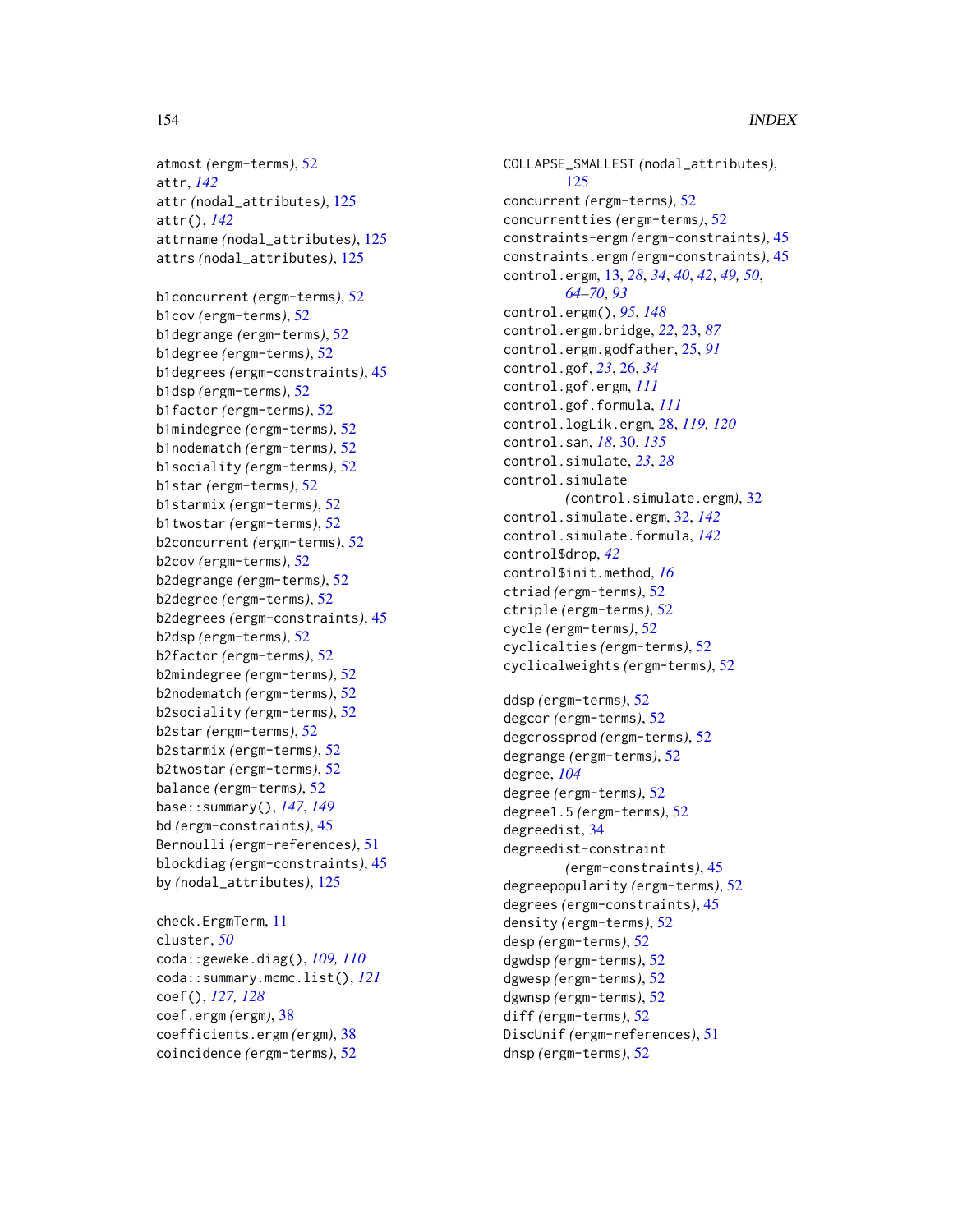#### INDEX 155

download.packages, *[97](#page-96-0)* dsp *(*ergm-terms*)*, [52](#page-51-1) dyadcov *(*ergm-terms*)*, [52](#page-51-1) Dyads *(*ergm-constraints*)*, [45](#page-44-0) ecoli, [35](#page-34-0) ecoli1 *(*ecoli*)*, [35](#page-34-0) ecoli2 *(*ecoli*)*, [35](#page-34-0) edgecov *(*ergm-terms*)*, [52](#page-51-1) edgelist, *[143](#page-142-0)* edges, [36](#page-35-0) edges-constraint *(*ergm-constraints*)*, [45](#page-44-0) edges-term *(*ergm-terms*)*, [52](#page-51-1) end, *[92](#page-91-0)* enformulate.curved, *[16](#page-15-0)*, [37](#page-36-0) environment, *[50](#page-49-0)* equalto *(*ergm-terms*)*, [52](#page-51-1) ergm, *[4,](#page-3-0) [5](#page-4-0)*, *[7](#page-6-0)*, *[22](#page-21-0)*, *[25](#page-24-0)[–29](#page-28-0)*, *[31](#page-30-0)*, *[34](#page-33-0)*, *[37,](#page-36-0) [38](#page-37-2)*, [38,](#page-37-2) *[39](#page-38-0)[–42](#page-41-0)*, *[45,](#page-44-0) [46](#page-45-0)*, *[49–](#page-48-0)[53](#page-52-0)*, *[82](#page-81-0)*, *[86](#page-85-0)*, *[91](#page-90-0)*, *[93,](#page-92-0) [94](#page-93-0)*, *[97](#page-96-0)[–105](#page-104-0)*, *[107](#page-106-0)*, *[110–](#page-109-0)[112](#page-111-0)*, *[114–](#page-113-0)[116](#page-115-0)*, *[118](#page-117-1)[–120](#page-119-1)*, *[122,](#page-121-0) [123](#page-122-1)*, *[127](#page-126-0)*, *[135](#page-134-0)*, *[139](#page-138-1)*, *[141](#page-140-0)[–143](#page-142-0)* ERGM constraints, *[39,](#page-38-0) [40](#page-39-0)* ERGM reference measures, *[39](#page-38-0)*, *[135](#page-134-0)*, *[141](#page-140-0)* ergm(), *[11](#page-10-0)*, *[16](#page-15-0)[–18](#page-17-0)*, *[20](#page-19-0)*, *[23,](#page-22-0) [24](#page-23-0)*, *[27](#page-26-0)*, *[29](#page-28-0)*, *[31](#page-30-0)*, *[33](#page-32-0)*, *[112](#page-111-0)*, *[114,](#page-113-0) [115](#page-114-0)*, *[122](#page-121-0)*, *[128](#page-127-0)*, *[139](#page-138-1)*, *[147](#page-146-2)[–151](#page-150-0)* ergm-constraints, [45](#page-44-0) ergm-package, [4](#page-3-0) ergm-parallel, [49](#page-48-0) ergm-references, [51](#page-50-0) ergm-terms, *[11](#page-10-0)*, *[44](#page-43-0)*, [52,](#page-51-1) *[150](#page-149-0)* ergm.allstats, [82,](#page-81-0) *[88](#page-87-0)* ergm.bounddeg, [84](#page-83-0) ergm.bridge.0.llk *(*ergm.bridge.llr*)*, [85](#page-84-0) ergm.bridge.dindstart.llk, *[25](#page-24-0)*, *[119](#page-118-0)* ergm.bridge.dindstart.llk *(*ergm.bridge.llr*)*, [85](#page-84-0) ergm.bridge.llr, *[25](#page-24-0)*, [85,](#page-84-0) *[119](#page-118-0)* ergm.constraints *(*ergm-constraints*)*, [45](#page-44-0) ergm.count, *[5](#page-4-0)* ergm.Cprepare, *[95](#page-94-0)* ergm.exact, *[82,](#page-81-0) [83](#page-82-0)*, [88](#page-87-0) ergm.geodesicmatrix *(*ergm.geodistdist*)*, [89](#page-88-0) ergm.geodistdist, [89](#page-88-0) ergm.geodistn *(*ergm.geodistdist*)*, [89](#page-88-0) ergm.getCluster *(*ergm-parallel*)*, [49](#page-48-0) ergm.getnetwork, [90](#page-89-0)

ergm.godfather, [91](#page-90-0) ergm.godfather(), *[25](#page-24-0)* ergm.nodegeodesics *(*ergm.geodistdist*)*, [89](#page-88-0) ergm.pairgeodesic *(*ergm.geodistdist*)*, [89](#page-88-0) ergm.parallel *(*ergm-parallel*)*, [49](#page-48-0) ergm.references *(*ergm-references*)*, [51](#page-50-0) ergm.restartCluster *(*ergm-parallel*)*, [49](#page-48-0) ergm.stopCluster *(*ergm-parallel*)*, [49](#page-48-0) ergm.terms, *[137,](#page-136-0) [138](#page-137-0)* ergm.terms *(*ergm-terms*)*, [52](#page-51-1) ergm.userterms, *[5](#page-4-0)*, *[53](#page-52-0)*, *[97,](#page-96-0) [98](#page-97-0)* ergm\_conlist, *[116](#page-115-0)* ergm\_get\_vattr(), *[125](#page-124-0)* ergm\_MCMC\_sample, *[49](#page-48-0)*, [94](#page-93-0) ergm\_MCMC\_slave *(*ergm\_MCMC\_sample*)*, [94](#page-93-0) ergm\_model, *[95](#page-94-0)*, *[136](#page-135-0)*, *[141](#page-140-0)*, *[143](#page-142-0)* ergm\_model(), *[95](#page-94-0)* ergm\_plot.mcmc.list, [96](#page-95-0) ergm\_proposal, *[143](#page-142-0)* ergm\_proposal(), *[95](#page-94-0)* ergmMPLE, *[44](#page-43-0)*, [92](#page-91-0) ergmMPLE(), *[129](#page-128-0)* esp, *[104](#page-103-0)* esp *(*ergm-terms*)*, [52](#page-51-1) eut-upgrade, [97](#page-96-0) faux.desert.high, [98,](#page-97-0) *[99,](#page-98-0) [100](#page-99-0)* faux.dixon.high, [99](#page-98-0)

faux.magnolia.high, *[54](#page-53-0)*, *[99,](#page-98-0) [100](#page-99-0)*, [101,](#page-100-0) *[103](#page-102-0)* faux.mesa.high, *[54](#page-53-0)*, *[99,](#page-98-0) [100](#page-99-0)*, *[102](#page-101-0)*, [102](#page-101-0) fauxhigh *(*faux.mesa.high*)*, [102](#page-101-0) fix.curved, [104](#page-103-0) fixallbut *(*ergm-constraints*)*, [45](#page-44-0) fixedas *(*ergm-constraints*)*, [45](#page-44-0) flobusiness *(*florentine*)*, [105](#page-104-0) flomarriage *(*florentine*)*, [105](#page-104-0) florentine, [105](#page-104-0) formula, *[39](#page-38-0)*, *[41](#page-40-0)*, *[83](#page-82-0)*, *[112](#page-111-0)*, *[135,](#page-134-0) [136](#page-135-0)*, *[141,](#page-140-0) [142](#page-141-0)*, *[145](#page-144-0)*

g4, [106](#page-105-0) geodist, *[90](#page-89-0)* Getting.Started, [107](#page-106-0) geweke.diag.mv, [109](#page-108-0) glm, *[93,](#page-92-0) [94](#page-93-0)* gof, *[23](#page-22-0)*, *[27,](#page-26-0) [28](#page-27-0)*, *[34](#page-33-0)*, *[110](#page-109-0)*, [110,](#page-109-0) *[112](#page-111-0)* gof.ergm, *[5](#page-4-0)*, *[112](#page-111-0)* gof.ergm(), *[26](#page-25-0)*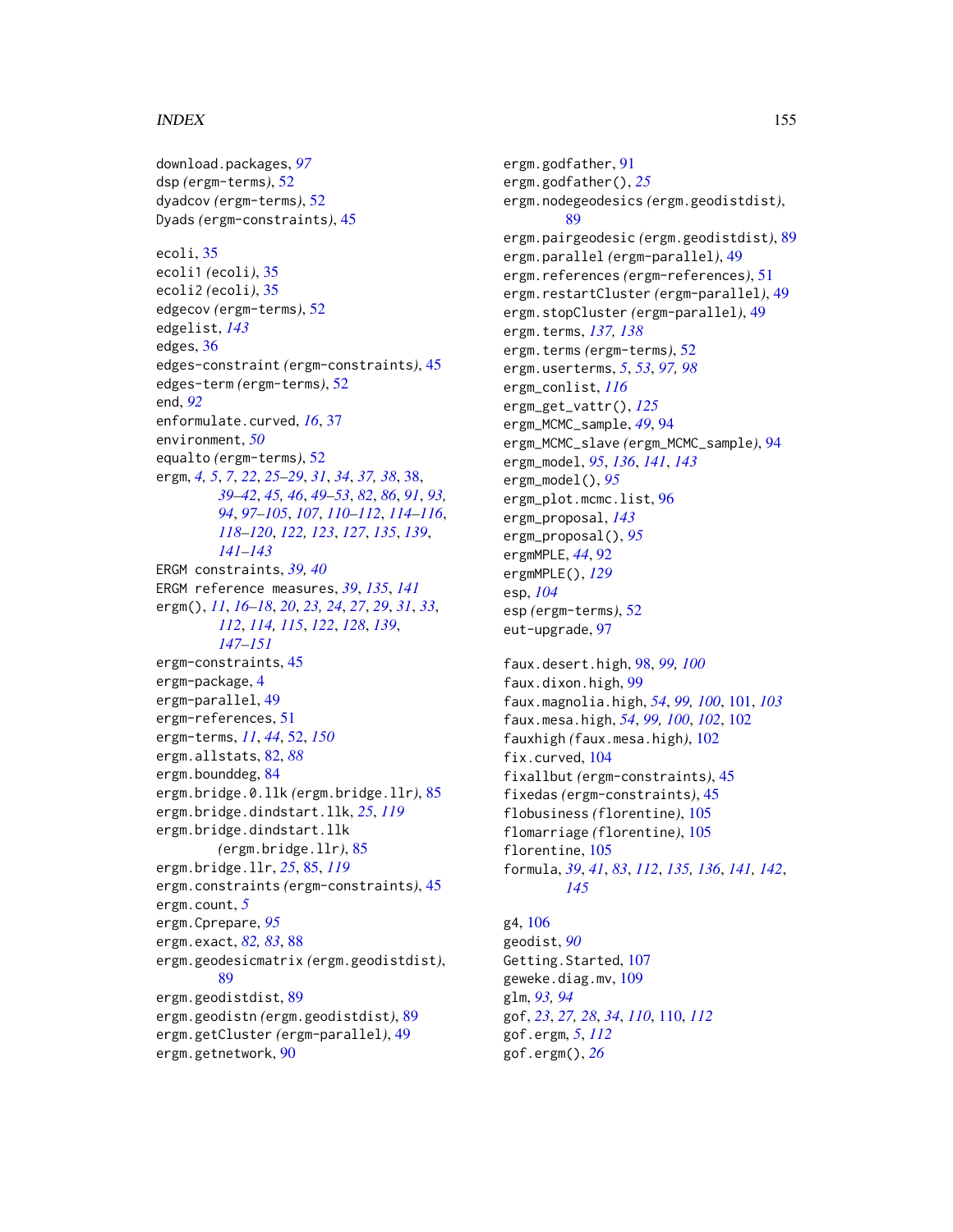```
gof.formula, 112
greaterthan (ergm-terms), 52
grep, 138
gwb1degree (ergm-terms), 52
gwb1dsp (ergm-terms), 52
gwb2degree (ergm-terms), 52
gwb2dsp (ergm-terms), 52
gwdegree, 104
gwdegree (ergm-terms), 52
gwdsp (ergm-terms), 52
gwesp, 104
gwesp (ergm-terms), 52
gwidegree (ergm-terms), 52
gwnsp (ergm-terms), 52
gwodegree (ergm-terms), 52
```
hamming, [113](#page-112-0) hamming-constraint *(*ergm-constraints*)*, [45](#page-44-0) hamming-term *(*ergm-terms*)*, [52](#page-51-1) hammingmix *(*ergm-terms*)*, [52](#page-51-1)

### I(), *[126](#page-125-0)* idegrange *(*ergm-terms*)*, [52](#page-51-1) idegree *(*ergm-terms*)*, [52](#page-51-1)

```
idegree1.5 (ergm-terms), 52
idegreedist (ergm-constraints), 45
idegreepopularity (ergm-terms), 52
idegrees (ergm-constraints), 45
ininterval (ergm-terms), 52
InitErgmTerm, 12
InitErgmTerm (ergm-terms), 52
intransitive (ergm-terms), 52
is.curved, 113
is.durational, 114
is.dyad.independent, 115
is.ergm (ergm), 38
is.inCH, 116
isolatededges (ergm-terms), 52
isolates (ergm-terms), 52
istar (ergm-terms), 52
istar(2), 74, 75
```
kapferer, [117](#page-116-0) kapferer2 *(*kapferer*)*, [117](#page-116-0) kstar *(*ergm-terms*)*, [52](#page-51-1) kstar(2), *[74](#page-73-0)*, *[76](#page-75-0)*

LARGEST *(*nodal\_attributes*)*, [125](#page-124-0)

lasttoggle, *[150](#page-149-0)* list of implemented constraints, *[135](#page-134-0)*, *[141](#page-140-0)* localtriangle *(*ergm-terms*)*, [52](#page-51-1) logLik, *[118](#page-117-1)[–120](#page-119-1)* logLik.ergm, *[7](#page-6-0)*, *[29](#page-28-0)*, [118](#page-117-1) logLik.ergm(), *[147](#page-146-2)* logLikNull, *[119](#page-118-0)*, [120](#page-119-1) logLikNull(), *[148](#page-147-0)* m2star *(*ergm-terms*)*, [52](#page-51-1) match *(*ergm-terms*)*, [52](#page-51-1) matrix, *[142](#page-141-0)* mcmc, *[92](#page-91-0)*, *[109](#page-108-0)*, *[142,](#page-141-0) [143](#page-142-0)* mcmc.diagnostics, *[5](#page-4-0)*, [121](#page-120-0) mcmc.list, *[9](#page-8-0)*, *[96,](#page-95-0) [97](#page-96-0)*, *[109](#page-108-0)*, *[142,](#page-141-0) [143](#page-142-0)* meandeg *(*ergm-terms*)*, [52](#page-51-1) message(), *[12](#page-11-0)* mm *(*ergm-terms*)*, [52](#page-51-1) molecule, [123](#page-122-1) mutual *(*ergm-terms*)*, [52](#page-51-1) nearsimmelian *(*ergm-terms*)*, [52](#page-51-1) network, *[5](#page-4-0)*, *[10,](#page-9-0) [11](#page-10-0)*, *[35](#page-34-0)*, *[39,](#page-38-0) [40](#page-39-0)*, *[44](#page-43-0)*, *[52](#page-51-1)*, *[82,](#page-81-0) [83](#page-82-0)*, *[87](#page-86-0)[–92](#page-91-0)*, *[95](#page-94-0)*, *[98](#page-97-0)[–103](#page-102-0)*, *[105](#page-104-0)[–107](#page-106-0)*, *[123](#page-122-1)*, *[130](#page-129-0)[–132](#page-131-0)*, *[135](#page-134-0)*, *[141](#page-140-0)*, *[143](#page-142-0)*, *[149](#page-148-1)[–151](#page-150-0)* network(), *[112](#page-111-0)*, *[150](#page-149-0)* network.list, [123,](#page-122-1) *[135](#page-134-0)*, *[143](#page-142-0)*, *[149](#page-148-1)* nobs.ergm *(*ergm*)*, [38](#page-37-2) nodal.attr *(*nodal\_attributes*)*, [125](#page-124-0) nodal.attribute *(*nodal\_attributes*)*, [125](#page-124-0) nodal\_attributes, [125](#page-124-0) node-attr *(*nodal\_attributes*)*, [125](#page-124-0) node.attr *(*nodal\_attributes*)*, [125](#page-124-0) node.attribute *(*nodal\_attributes*)*, [125](#page-124-0) nodecov *(*ergm-terms*)*, [52](#page-51-1) nodecovar *(*ergm-terms*)*, [52](#page-51-1) nodedegrees *(*ergm-constraints*)*, [45](#page-44-0) nodefactor *(*ergm-terms*)*, [52](#page-51-1) nodeicov *(*ergm-terms*)*, [52](#page-51-1) nodeicovar *(*ergm-terms*)*, [52](#page-51-1) nodeifactor *(*ergm-terms*)*, [52](#page-51-1) nodeisqrtcovar *(*ergm-terms*)*, [52](#page-51-1) nodemain *(*ergm-terms*)*, [52](#page-51-1) nodematch *(*ergm-terms*)*, [52](#page-51-1) nodemix *(*ergm-terms*)*, [52](#page-51-1) nodeocov *(*ergm-terms*)*, [52](#page-51-1) nodeocovar *(*ergm-terms*)*, [52](#page-51-1) nodeofactor *(*ergm-terms*)*, [52](#page-51-1)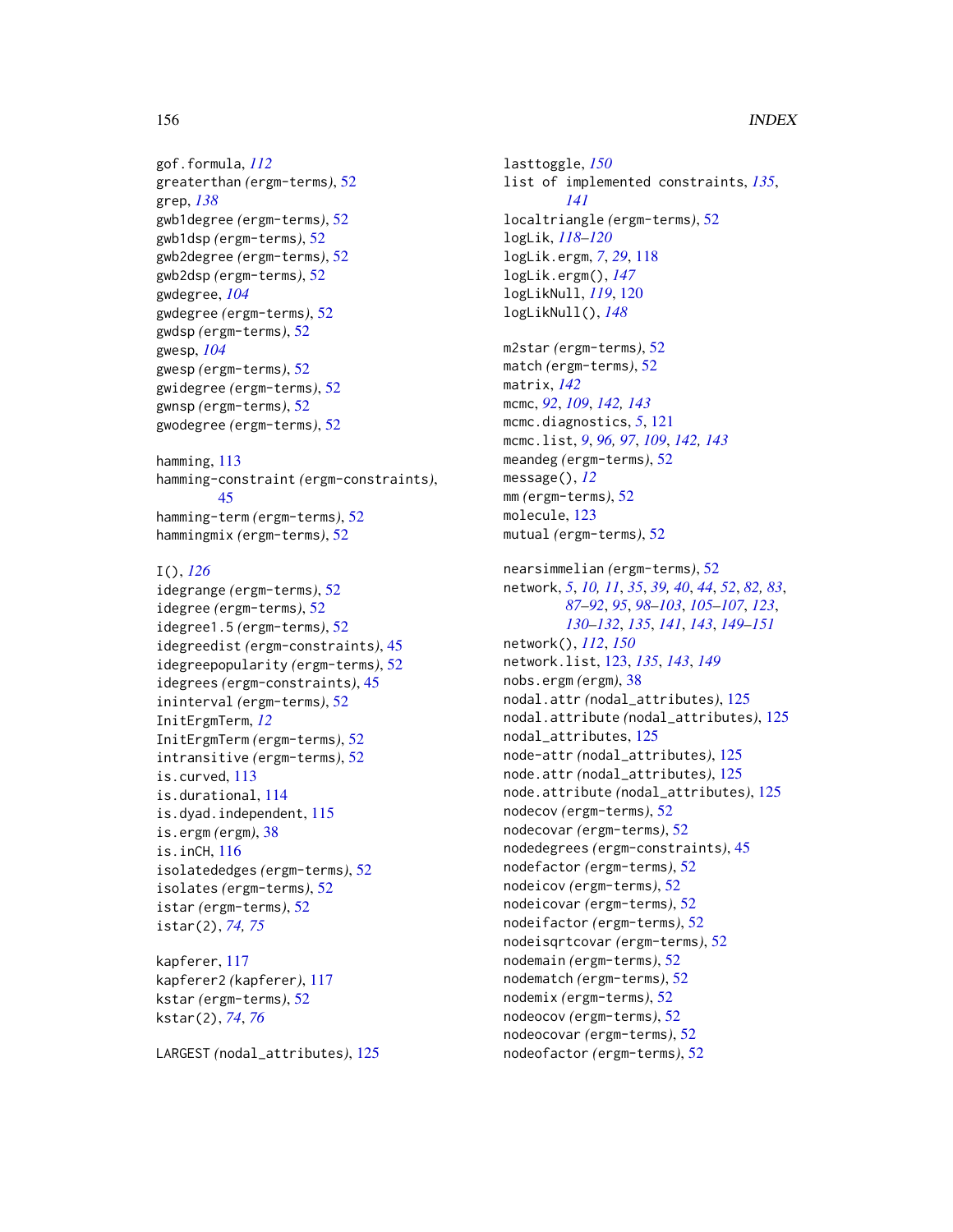#### INDEX  $157$

```
nodeosqrtcovar (ergm-terms), 52
nodesqrtcovar (ergm-terms), 52
nonzero (ergm-terms), 52
nparam, 127
nsp (ergm-terms), 52
nthreads (ergm-parallel), 49
NULL, 50, 126
```
observed *(*ergm-constraints*)*, [45](#page-44-0) odegrange *(*ergm-terms*)*, [52](#page-51-1) odegree *(*ergm-terms*)*, [52](#page-51-1) odegree1.5 *(*ergm-terms*)*, [52](#page-51-1) odegreedist *(*ergm-constraints*)*, [45](#page-44-0) odegreepopularity *(*ergm-terms*)*, [52](#page-51-1) odegrees *(*ergm-constraints*)*, [45](#page-44-0) on *(*nodal\_attributes*)*, [125](#page-124-0) opentriad *(*ergm-terms*)*, [52](#page-51-1) ostar *(*ergm-terms*)*, [52](#page-51-1) ostar(2), *[76](#page-75-0)*

parallel *(*ergm-parallel*)*, [49](#page-48-0) parallel processing, *[22](#page-21-0)*, *[24](#page-23-0)*, *[27](#page-26-0)*, *[29](#page-28-0)*, *[31](#page-30-0)*, *[34](#page-33-0)* parallel-ergm *(*ergm-parallel*)*, [49](#page-48-0) parallel.ergm *(*ergm-parallel*)*, [49](#page-48-0) param\_names, [128](#page-127-0) pending\_update\_network, *[95,](#page-94-0) [96](#page-95-0)* plot.gof, *[112](#page-111-0)* plot.gof *(*gof*)*, [110](#page-109-0) plot.network, *[99,](#page-98-0) [100](#page-99-0)*, *[102,](#page-101-0) [103](#page-102-0)* predict.ergm *(*predict.formula*)*, [128](#page-127-0) predict.formula, [128](#page-127-0) predict.glm(), *[129](#page-128-0)* print(), *[40](#page-39-0)*, *[124](#page-123-0)* print.ergm *(*ergm*)*, [38](#page-37-2) print.ergm(), *[149](#page-148-1)* print.gof, *[112](#page-111-0)* print.gof *(*gof*)*, [110](#page-109-0) print.htest(), *[9](#page-8-0)* print.network.list *(*network.list*)*, [123](#page-122-1) print.summary.ergm *(*summary.ergm*)*, [147](#page-146-2) print.summary.ergm(), *[147](#page-146-2)* print.summary.lm(), *[148](#page-147-0)*

QR decomposition, *[17](#page-16-0)*

receiver *(*ergm-terms*)*, [52](#page-51-1) references-ergm *(*ergm-references*)*, [51](#page-50-0) references.ergm *(*ergm-references*)*, [51](#page-50-0) replicate(), *[135](#page-134-0)*

samplike, *[131](#page-130-0)*, *[133](#page-132-0)* samplike *(*sampson*)*, [132](#page-131-0) samplk, [130](#page-129-0) samplk1, *[131](#page-130-0)[–133](#page-132-0)* samplk1 *(*samplk*)*, [130](#page-129-0) samplk2, *[131](#page-130-0)[–133](#page-132-0)* samplk2 *(*samplk*)*, [130](#page-129-0) samplk3, *[131](#page-130-0)[–133](#page-132-0)* samplk3 *(*samplk*)*, [130](#page-129-0) sampson, *[131](#page-130-0)*, [132](#page-131-0) san, *[18](#page-17-0)*, *[31](#page-30-0)*, [134](#page-133-0) san(), *[41](#page-40-0)* search.ergmTerms, *[52,](#page-51-1) [53](#page-52-0)*, *[82](#page-81-0)*, [137](#page-136-0) sender *(*ergm-terms*)*, [52](#page-51-1) set.seed, *[22](#page-21-0)*, *[24](#page-23-0)*, *[27](#page-26-0)*, *[29](#page-28-0)*, *[31](#page-30-0)*, *[141](#page-140-0)* simmelian *(*ergm-terms*)*, [52](#page-51-1) simmelianties *(*ergm-terms*)*, [52](#page-51-1) simulate, *[34](#page-33-0)*, *[52](#page-51-1)*, *[91](#page-90-0)*, *[139](#page-138-1)* simulate(), *[143](#page-142-0)*, *[145](#page-144-0)* simulate.ergm, *[5](#page-4-0)*, *[23](#page-22-0)*, *[28](#page-27-0)*, *[34](#page-33-0)*, *[38](#page-37-2)*, *[105](#page-104-0)*, *[123,](#page-122-1) [124](#page-123-0)*, [139](#page-138-1) simulate.ergm(), *[32](#page-31-0)*, *[92](#page-91-0)*, *[112](#page-111-0)*, *[145](#page-144-0)* simulate.ergm\_model *(*simulate.ergm*)*, [139](#page-138-1) simulate.ergm\_model(), *[142,](#page-141-0) [143](#page-142-0)* simulate.formula, *[34](#page-33-0)*, [144](#page-143-0) simulate.formula(), *[92](#page-91-0)* simulate.formula.ergm, *[85](#page-84-0)*, *[87](#page-86-0)* simulate.formula.ergm *(*simulate.ergm*)*, [139](#page-138-1) simulate.formula\_lhs *(*simulate.formula*)*, [144](#page-143-0) simulate.formula\_lhs\_network *(*simulate.ergm*)*, [139](#page-138-1) simulate.formula\_lhs\_pending\_update\_network *(*simulate.ergm*)*, [139](#page-138-1) simulate\_formula *(*simulate.ergm*)*, [139](#page-138-1) simulate\_formula(), *[129](#page-128-0)* smalldiff *(*ergm-terms*)*, [52](#page-51-1) smallerthan *(*ergm-terms*)*, [52](#page-51-1) SMALLEST *(*nodal\_attributes*)*, [125](#page-124-0) sna, *[72](#page-71-0)*, *[79](#page-78-0)* sociality *(*ergm-terms*)*, [52](#page-51-1) Specifying Vertex Attributes and Levels, *[53](#page-52-0)[–63](#page-62-0)*, *[67](#page-66-0)[–81](#page-80-0)* spectrum0.ar(), *[146](#page-145-0)* spectrum0.mvar, [146](#page-145-0) spectrum0.mvar(), *[9](#page-8-0)*, *[109](#page-108-0)* sprintf(), *[17](#page-16-0)*, *[21](#page-20-0)*